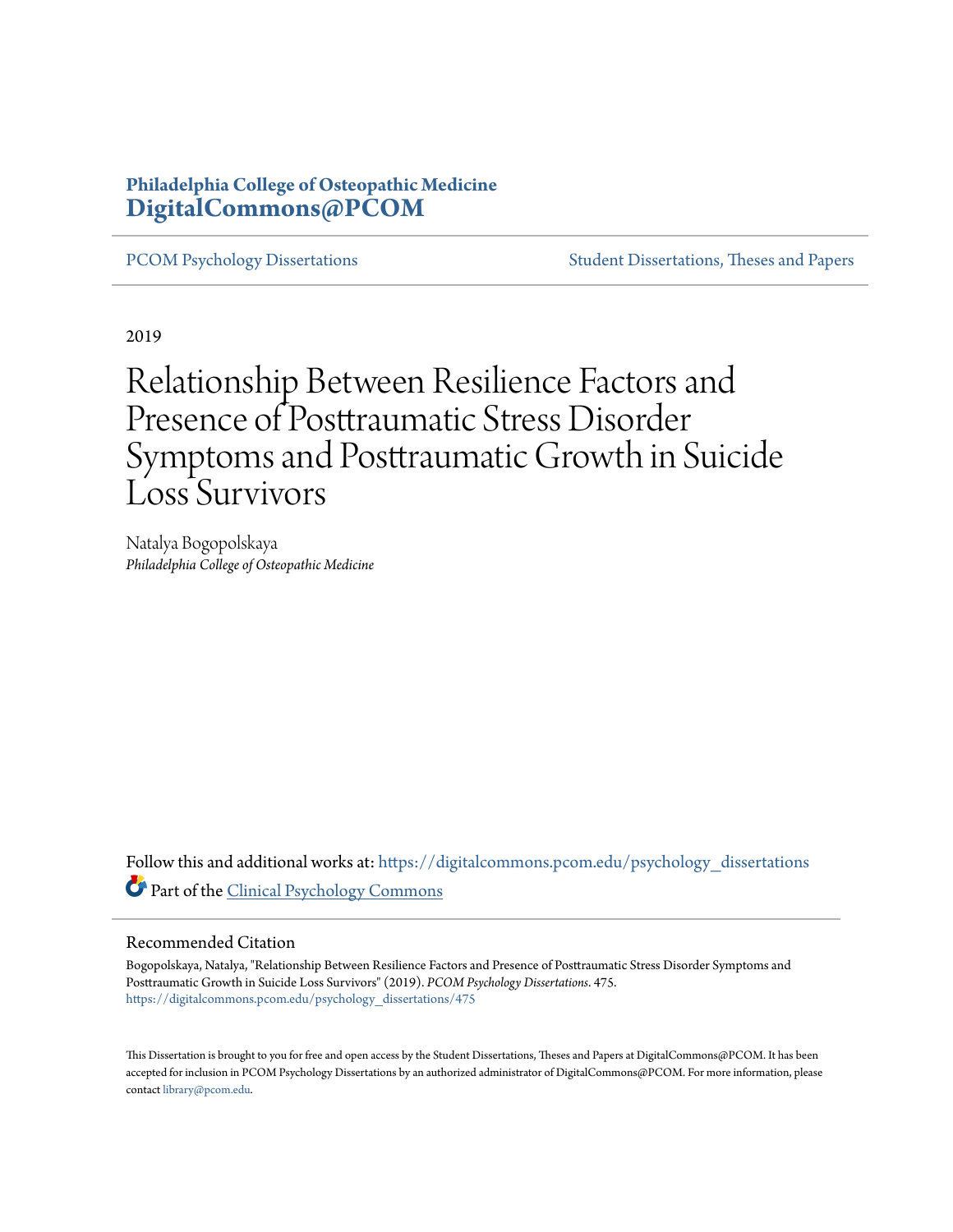Philadelphia College of Osteopathic Medicine Department of Psychology

## RELATIONSHIP BETWEEN RESILIENCE FACTORS AND PRESENCE OF POSTTRAUMATIC STRESS DISORDER SYMPTOMS AND POSTTRAUMATIC GROWTH IN SUICIDE LOSS SURVIVORS

By Natalya Bogopolskaya

Submitted in Partial Fulfillment of the Requirements for the Degree of

Doctor of Psychology

December 2018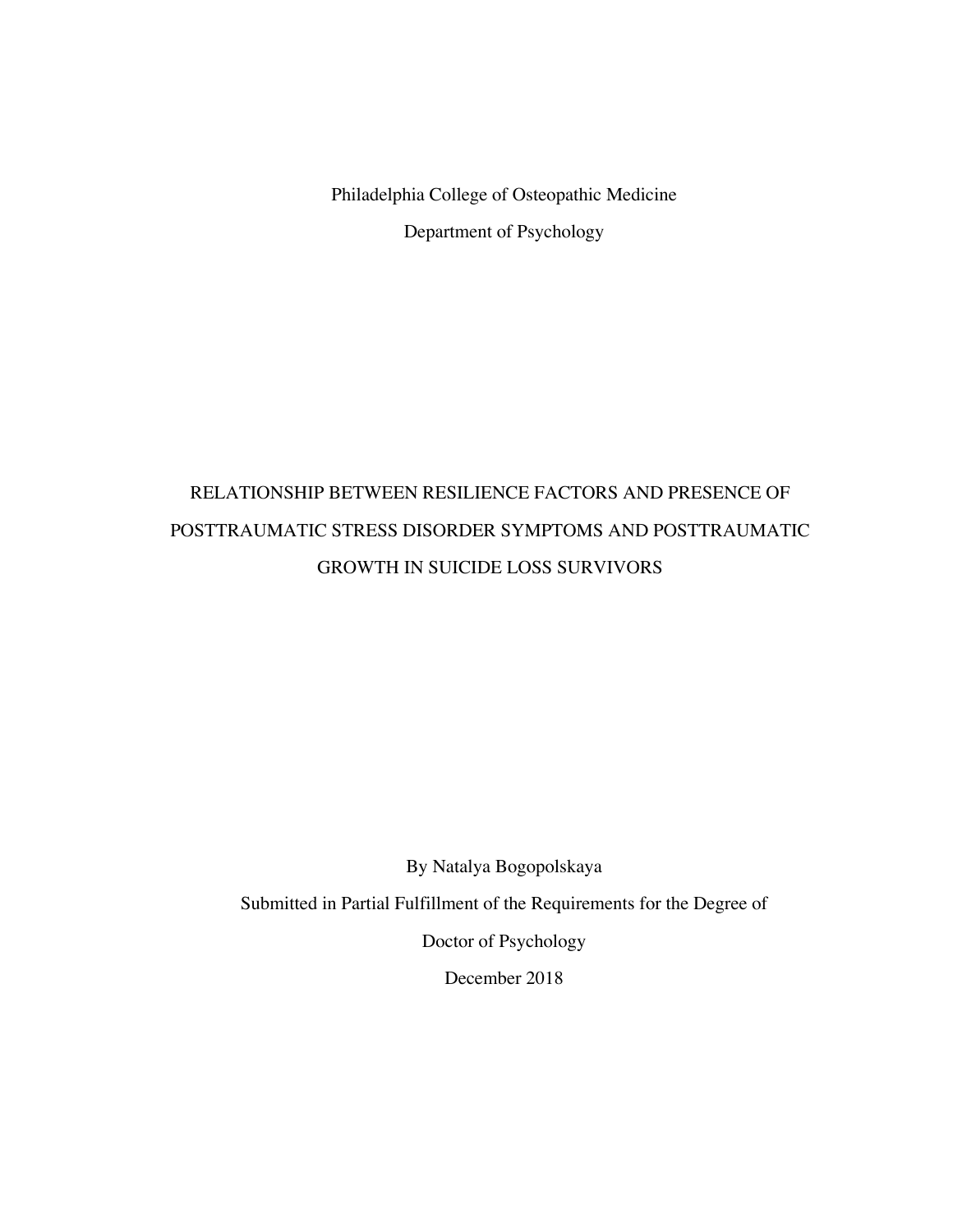## PHILADELPHIA COLLEGE OF OSTEOPATHIC MEDICINE DEPARTMENT OF PSYCHOLOGY

## **Dissertation Approval**

This is to certify that the thesis presented to us by Natalya Bogopolskaya on the 17th day of December, 2018, in partial fulfillment of the requirements for the degree of Doctor of Psychology, has been examined and is acceptable in both scholarship and literary quality.

Committee Members' Signatures:

\_\_\_\_\_\_\_\_\_\_\_\_\_\_\_\_\_\_\_\_\_\_\_\_\_\_\_\_\_\_

\_\_\_\_\_\_\_\_\_\_\_\_\_\_\_\_\_\_\_\_\_\_\_\_\_\_\_\_\_\_

\_\_\_\_\_\_\_\_\_\_\_\_\_\_\_\_\_\_\_\_\_\_\_\_\_\_\_\_\_\_, Chairperson

\_\_\_\_\_\_\_\_\_\_\_\_\_\_\_\_\_\_\_\_\_\_\_\_\_\_\_\_\_\_, Chair, Department of Psychology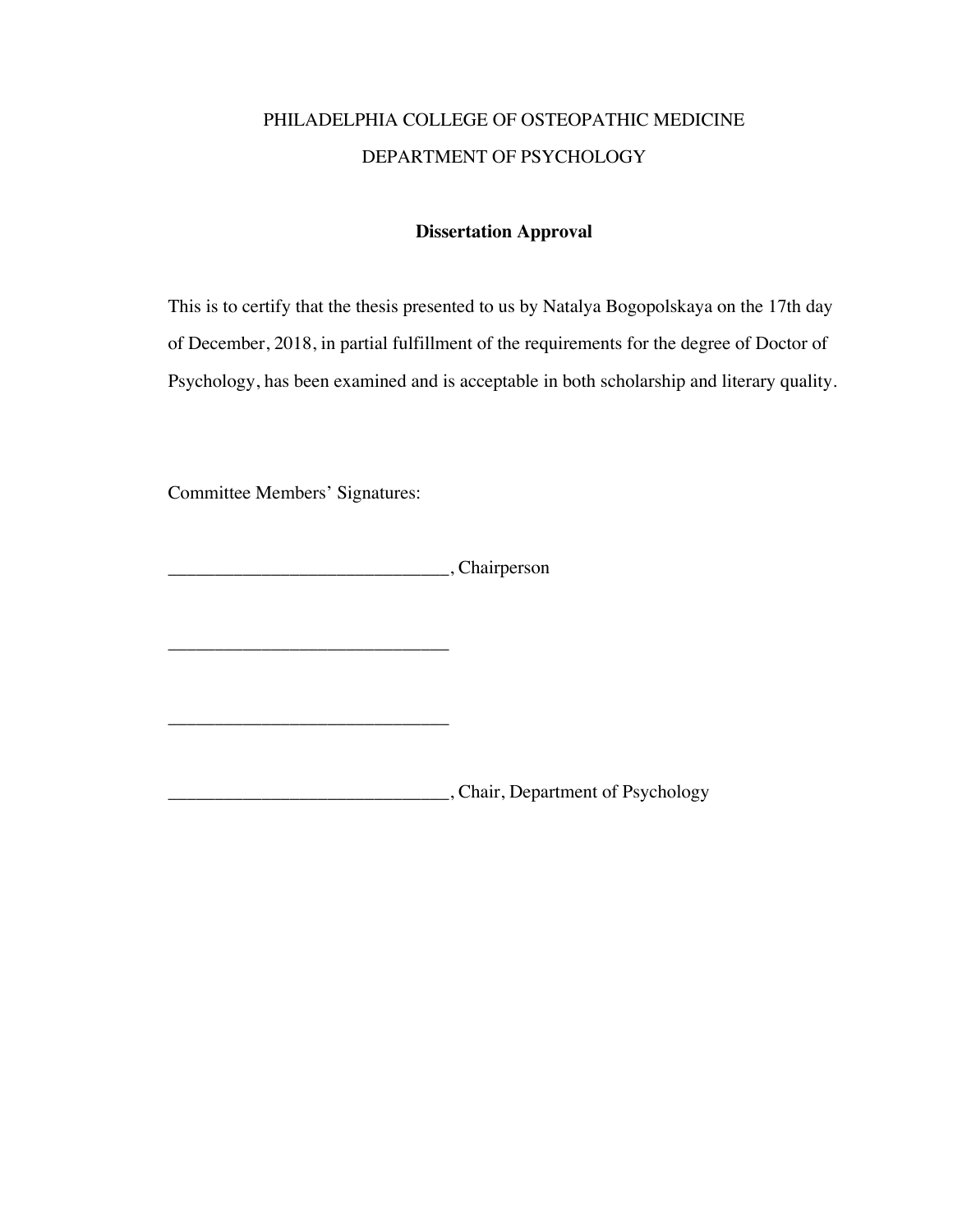## **Dedication**

For my mother, who sacrificed endlessly for my brother and me to achieve all that we have today.

### **Acknowledgements**

I would like to express my deepest gratitude to the people who have helped and supported me along this journey: my teachers, professors, dissertation committee, advisors, supervisors, colleagues, family, friends, partner, and so many more. Thank you for your encouragement and help with edits, test runs of survey questions, practicing my presentations, sharing my study with others, data analysis, a better understanding of statistics, and proofreading.

Thank you to all the preceding researchers on resilience, trauma, posttraumatic growth, bereavement, and suicide loss who inspired me to pursue research on these important topics. Thank you to the suicide prevention organizations and suicide loss support groups across the country that shared my survey through a variety of means and allowed me to present the results of my study to their members. Thank you to every suicide loss survivor who took his and her time to participate and to all those who reached out to me directly to share additional details of the loss of their loved ones as well as ideas about prevention, intervention, and postvention.

Suicide continues to be a significant public health concern. Raising awareness and reducing stigma through open dialogue can help save lives and offer support to those in need. I hope that, in some small way, this study has helped to spark a continuation of that discussion and related actions.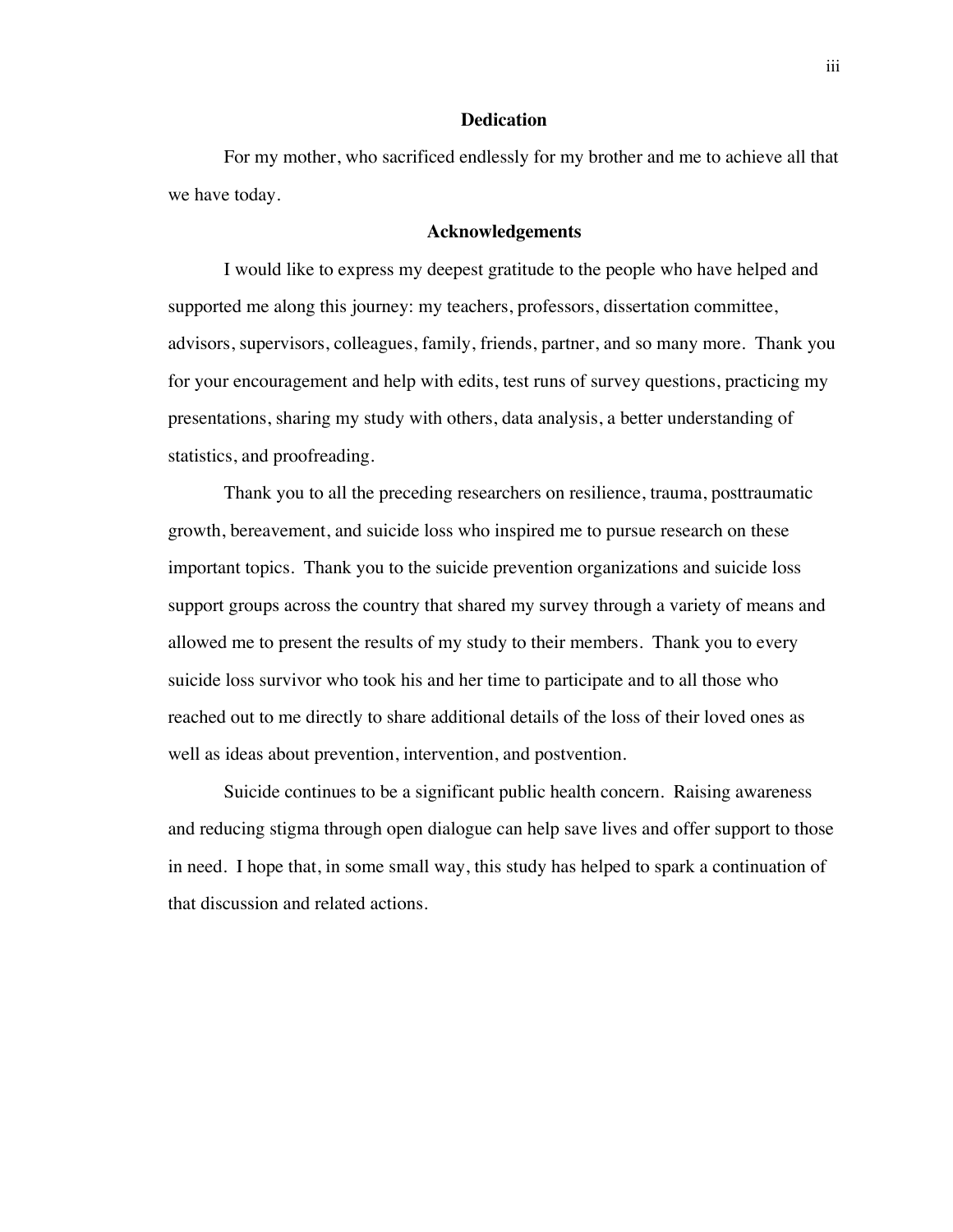#### **Abstract**

Many studies have examined the bereavement patterns and development of anxiety or mood disorders in suicide loss; however, few have looked at the development of posttraumatic stress disorder (PTSD) or the impact of resilience factors on the development of PTSD or posttraumatic growth (PTG) in suicide loss survivors. This study's primary hypothesis was that a greater number of resilience traits, as defined under the domains of personal competence, trust/tolerance/strengthening effects of stress, acceptance of change and secure relationships, control, and spiritual influences (CD-RISC-25; Connor & Davidson, 2003), would correlate with fewer PTSD symptoms under DSM-5 criteria (PCL-5; Weathers et al., 2013) and lower levels of PTG (PTGI-X; Tedeschi, Cann, Taku, Senol-Durak, & Calhoun, 2017). Additional factors were also assessed, including the method of discovery of the suicide, time passed since the suicide, level of perceived closeness to the deceased, relationship to the deceased, and exposure to support groups, mental health treatment, or other community supports. Data were collected from 336 adult participants between the ages of 18 and over 71 years, who identified as having lost someone to suicide in a time period more than six months prior to survey completion. Data analyses were performed on the 219 individuals who met inclusion criteria and responded to all 91 survey questions. The results of the study found that direct discovery of the suicide did not result in higher rates of reported PTSD symptoms when compared to the other methods of discovery of the suicide; more time passed since the discovery of the suicide significantly contributed to lower rates of reported PTSD symptoms; losing one's child, mother, or long-term significant partner to suicide resulted in statistically significant higher rates of reported PTSD symptoms compared to other relationships to the deceased; the more close a respondent reported feeling to the deceased, the more PTSD symptoms he or she endorsed; exposure to postvention did not significantly contribute to rates of reported PTSD symptoms; and an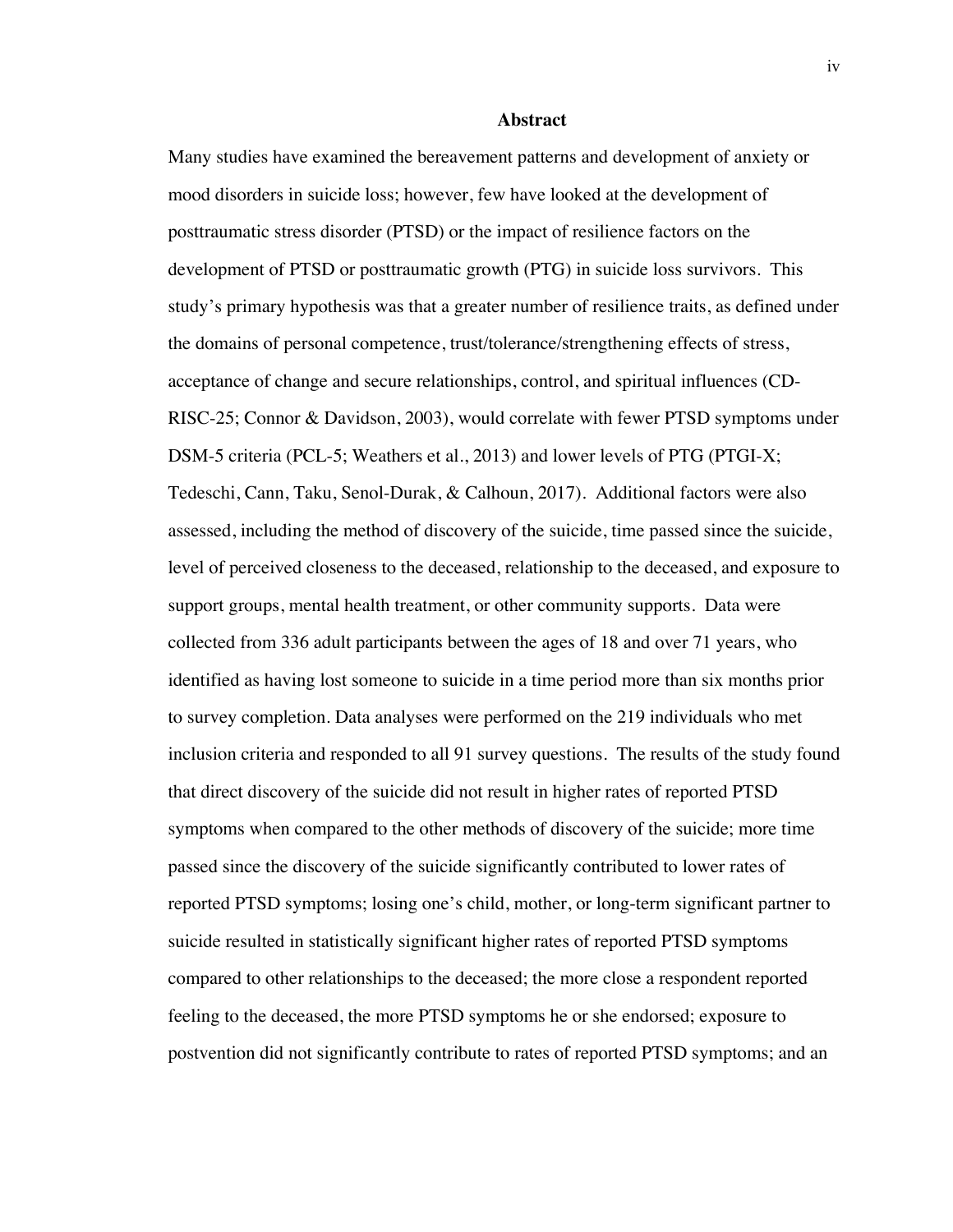increase in resilience factors statistically predicted lower rates of PTSD symptoms and higher rates of PTG.

*Keywords*: suicide, suicide loss, suicide loss survivors, bereavement, resilience, posttraumatic stress disorder, posttraumatic growth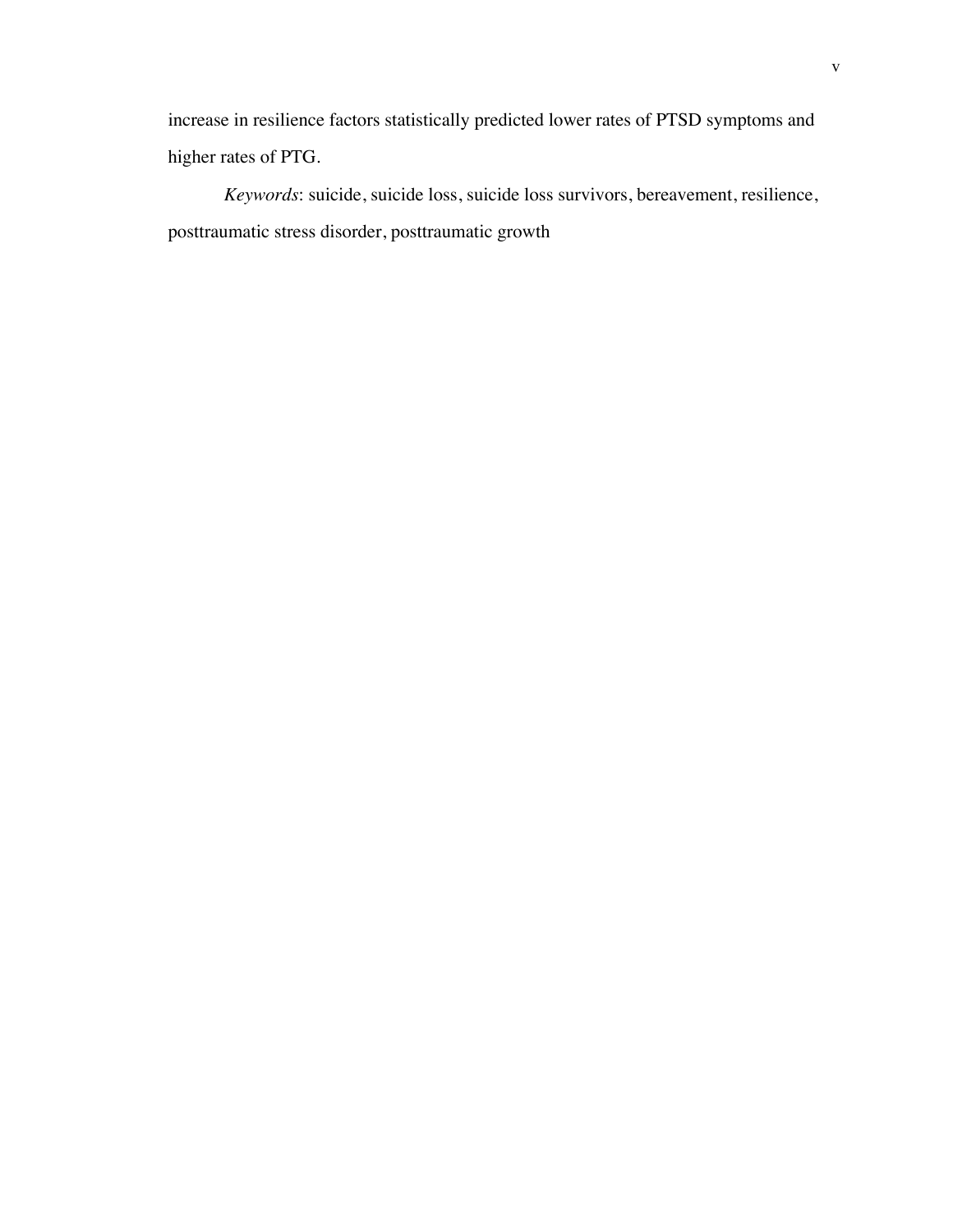## **Table of Contents**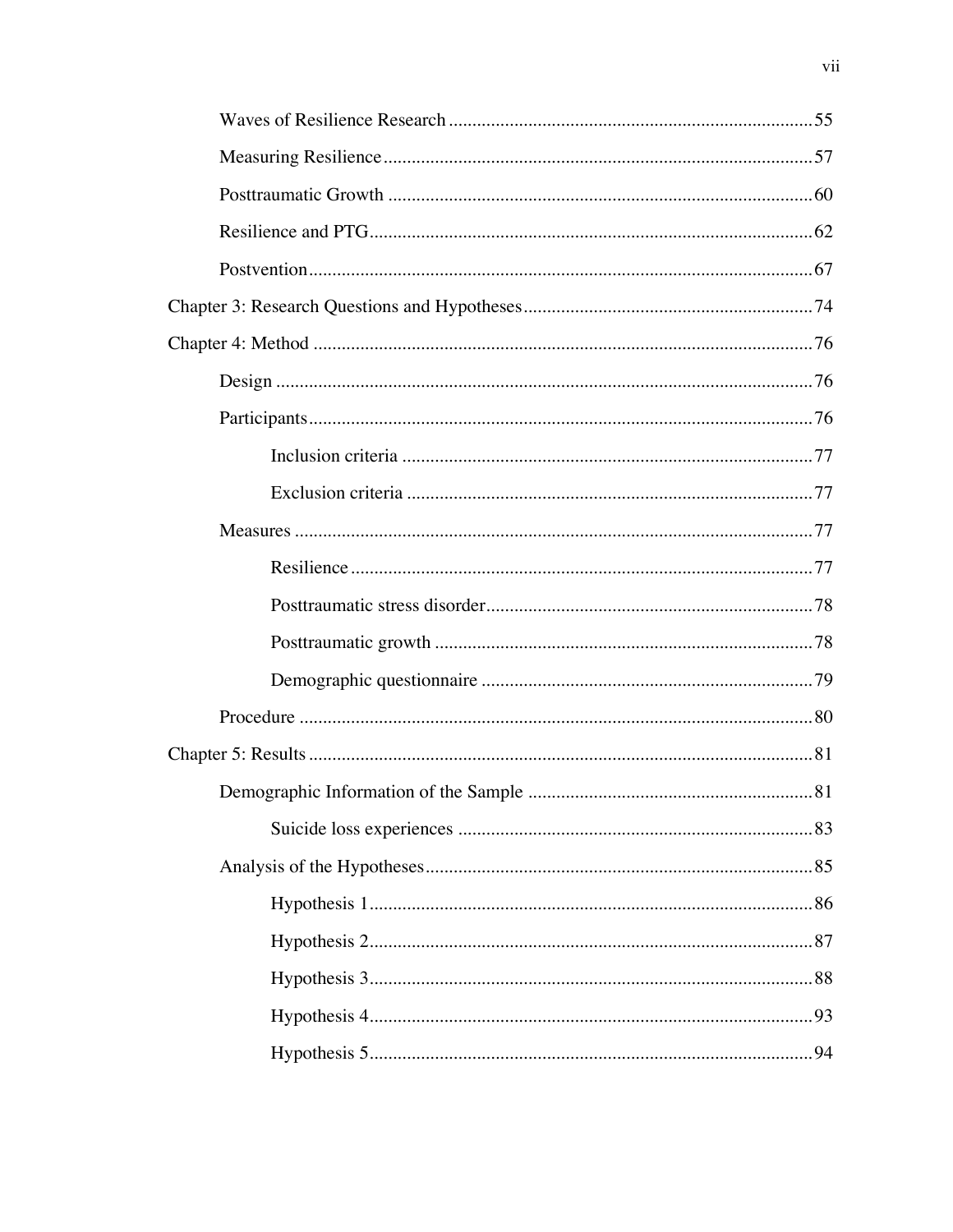| 5a. Which mental health support postvention was most effective at             |
|-------------------------------------------------------------------------------|
|                                                                               |
| 5b. Which additional postvention support was most effective at predicting     |
|                                                                               |
|                                                                               |
| 6a. Which mental health support postvention was most effective at             |
|                                                                               |
| 6b. Which additional postvention support was most effective at predicting     |
|                                                                               |
|                                                                               |
| 7a. Which of the 25 resilience traits was most effective at predicting lower  |
|                                                                               |
|                                                                               |
| 8a. Which of the 25 resilience traits was most effective at predicting higher |
|                                                                               |
|                                                                               |
|                                                                               |
|                                                                               |
|                                                                               |
|                                                                               |
|                                                                               |
|                                                                               |
|                                                                               |
|                                                                               |
|                                                                               |
|                                                                               |
|                                                                               |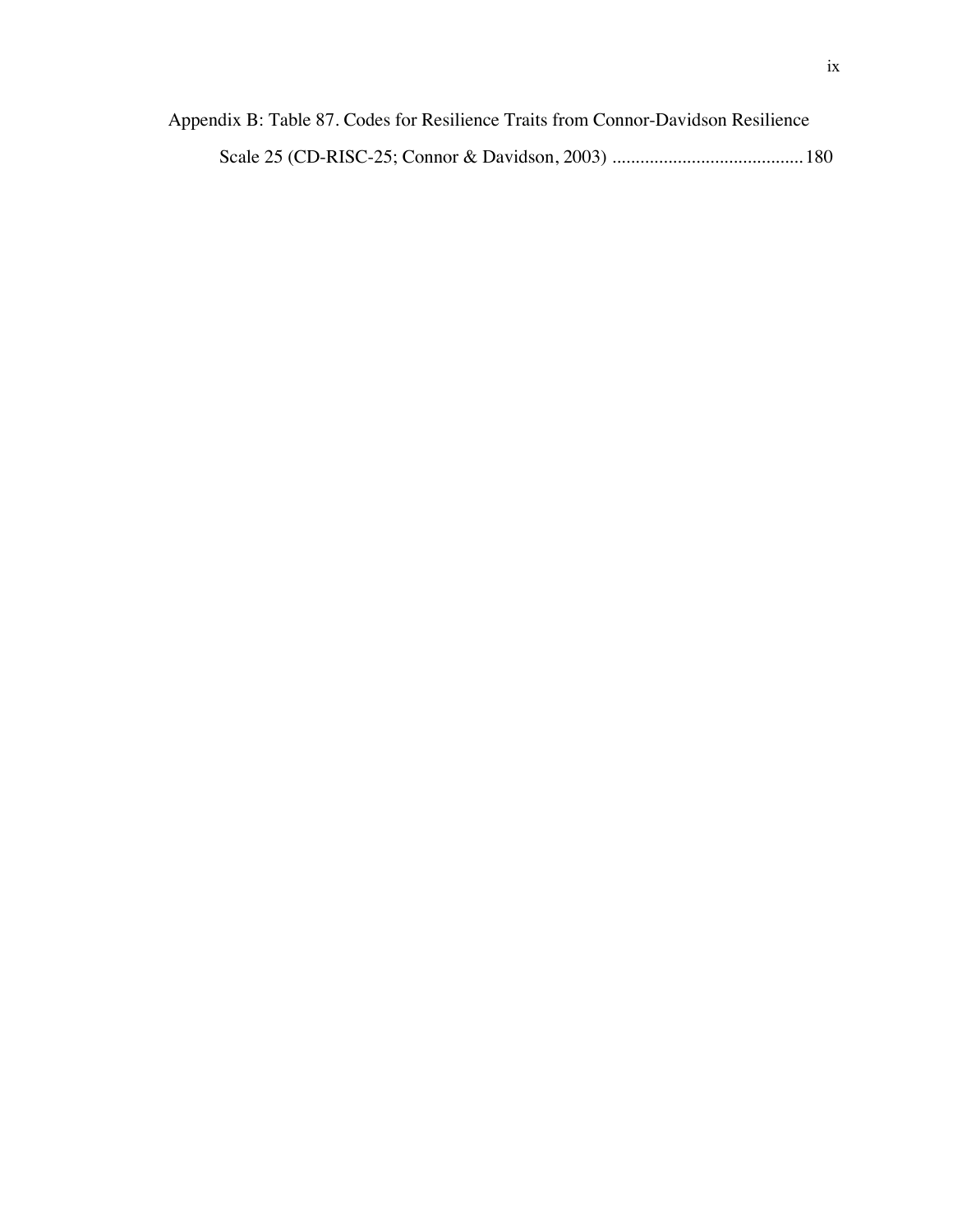## **List of Tables**

| Table 4. Comparison of Effect of Direct Discovery of the Body versus Other Methods of  |
|----------------------------------------------------------------------------------------|
|                                                                                        |
| Table 5. ANOVA of Relationship Between PTSD Total Score and Time Passed Since the      |
|                                                                                        |
| Table 6. Summary of Simple Linear Regression of PTSD Total Score and Time Passed       |
|                                                                                        |
|                                                                                        |
| Table 8. Comparison of Losing One's Child to Suicide Versus Other Relationships to the |
|                                                                                        |
| Table 9. Comparison of Losing One's Mother to Suicide Versus Other Relationships to    |
|                                                                                        |
| Table 10. Comparison of Losing One's Long-term Significant Partner to Suicide Versus   |
|                                                                                        |
| Table 11. Comparison of Losing One's Father to Suicide Versus Other Relationships to   |
|                                                                                        |
| Table 12. Comparison of Losing One's Sister to Suicide Versus Other Relationships to   |
|                                                                                        |
| Table 13. Comparison of Losing One's Brother to Suicide Versus Other Relationships to  |
|                                                                                        |
| Table 14. Comparison of Losing One's Spouse to Suicide Versus Other Relationships to   |
|                                                                                        |
| Table 15. Comparison of Losing One's Friend to Suicide Versus Other Relationships to   |
|                                                                                        |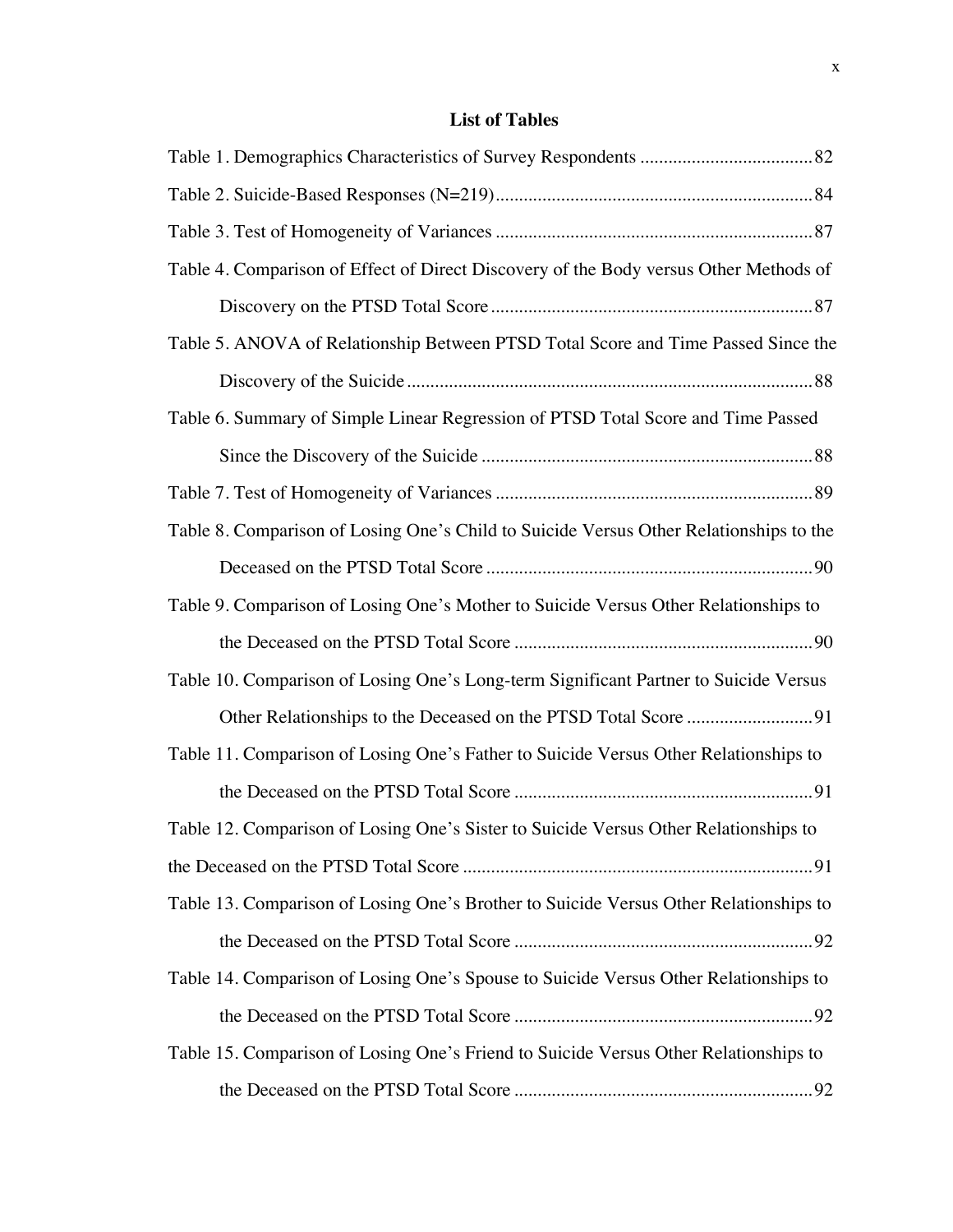| Table 16. ANOVA of Relationship Between PTSD Total Score and Perceived Closeness   |
|------------------------------------------------------------------------------------|
|                                                                                    |
| Table 17. Summary of Simple Linear Regression of PTSD Total Score and Perceived    |
|                                                                                    |
| Table 18. ANOVA of Relationship Between PTSD Total Score and Exposure to Any       |
|                                                                                    |
| Table 19. ANOVA of Relationship Between PTSD Total Score and Exposure to Mental    |
|                                                                                    |
| Table 20. Summary of Multiple Linear Regression of PTSD Total Score and Mental     |
|                                                                                    |
| Table 21. ANOVA of Relationship Between Additional Postvention Supports and        |
|                                                                                    |
| Table 22. Summary of Multiple Linear Regression of Additional Postvention Supports |
|                                                                                    |
| Table 23. ANOVA of Relationship Between PTG Factor I and Exposure to               |
|                                                                                    |
| Table 24. Summary of Simple Linear Regression of Exposure to Postvention and PTG   |
|                                                                                    |
| Table 25. ANOVA of Relationship Between PTG Factor II and Exposure to              |
|                                                                                    |
| Table 26. Summary of Simple Linear Regression of Exposure to Postvention and PTG   |
|                                                                                    |
| Table 27. ANOVA of Relationship Between PTG Factor III and Exposure to             |
|                                                                                    |
| Table 28. Summary of Simple Linear Regression of Exposure to Postvention and PTG   |
|                                                                                    |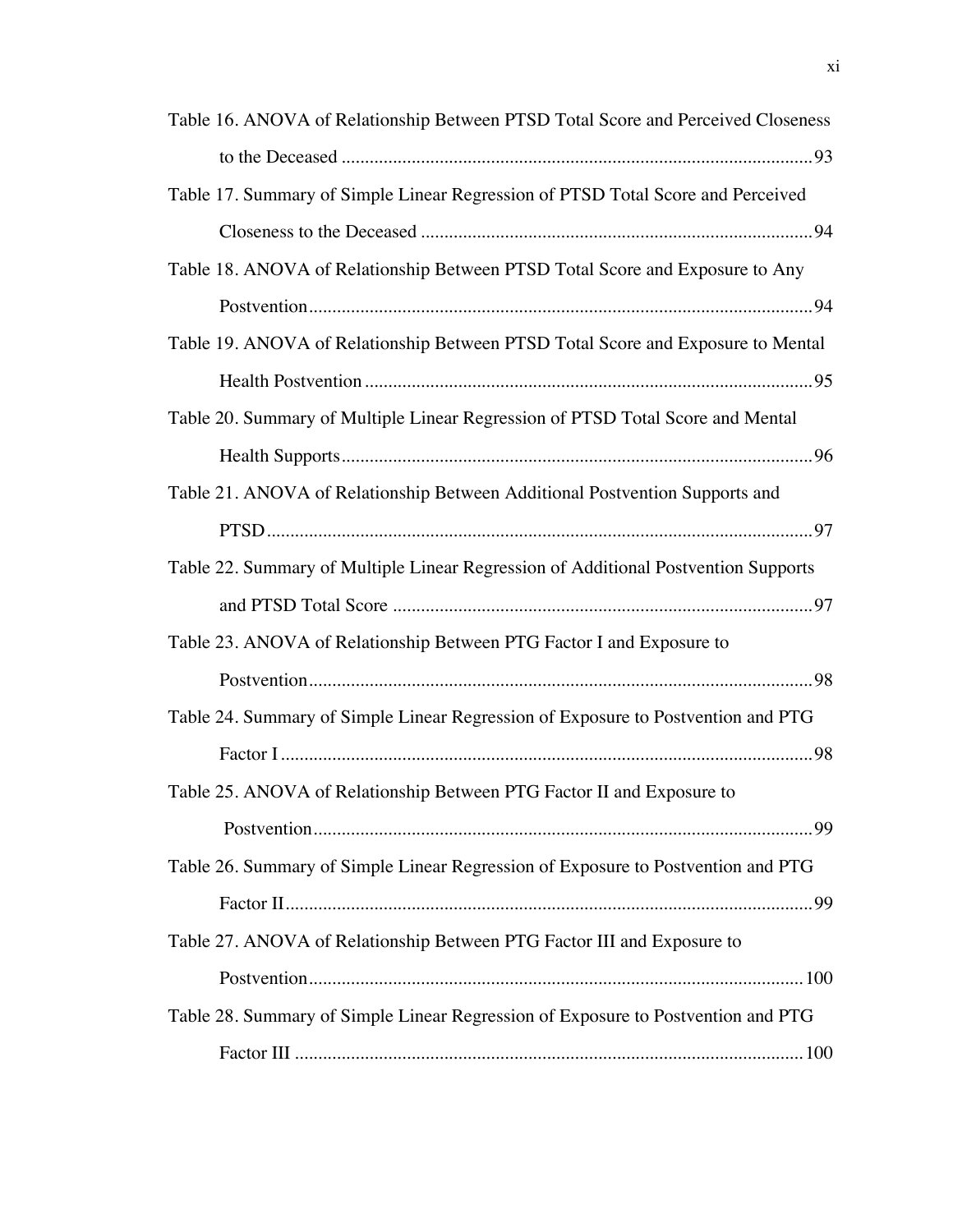| Table 29. ANOVA of Relationship Between PTG Factor IV and Exposure to             |
|-----------------------------------------------------------------------------------|
|                                                                                   |
| Table 30. Summary of Simple Linear Regression of Exposure to Postvention and PTG  |
|                                                                                   |
| Table 31. ANOVA of Relationship Between PTG Factor V and Exposure to              |
|                                                                                   |
| Table 32. Summary of Simple Linear Regression of Exposure to Postvention and PTG  |
|                                                                                   |
| Table 33. ANOVA of Relationship Between PTG Total Score and Exposure to           |
|                                                                                   |
| Table 34. Summary of Simple Linear Regression of Exposure to Postvention and PTG  |
|                                                                                   |
| Table 35. ANOVA of Relationship Between Mental Health Supports and PTG Factor I   |
|                                                                                   |
| Table 36. Summary of Multiple Linear Regression of Mental Health Supports and PTG |
|                                                                                   |
| Table 37. ANOVA of Relationship Between Mental Health Supports and PTG Factor     |
|                                                                                   |
| Table 38. Summary of Multiple Linear Regression of Mental Health Supports and PTG |
|                                                                                   |
| Table 39. ANOVA of Relationship Between Mental Health Supports and PTG Factor     |
|                                                                                   |
|                                                                                   |
| Table 40. Summary of Multiple Linear Regression of Mental Health Supports and PTG |
|                                                                                   |
| Table 41. ANOVA of Relationship Between Mental Health Supports and PTG Factor     |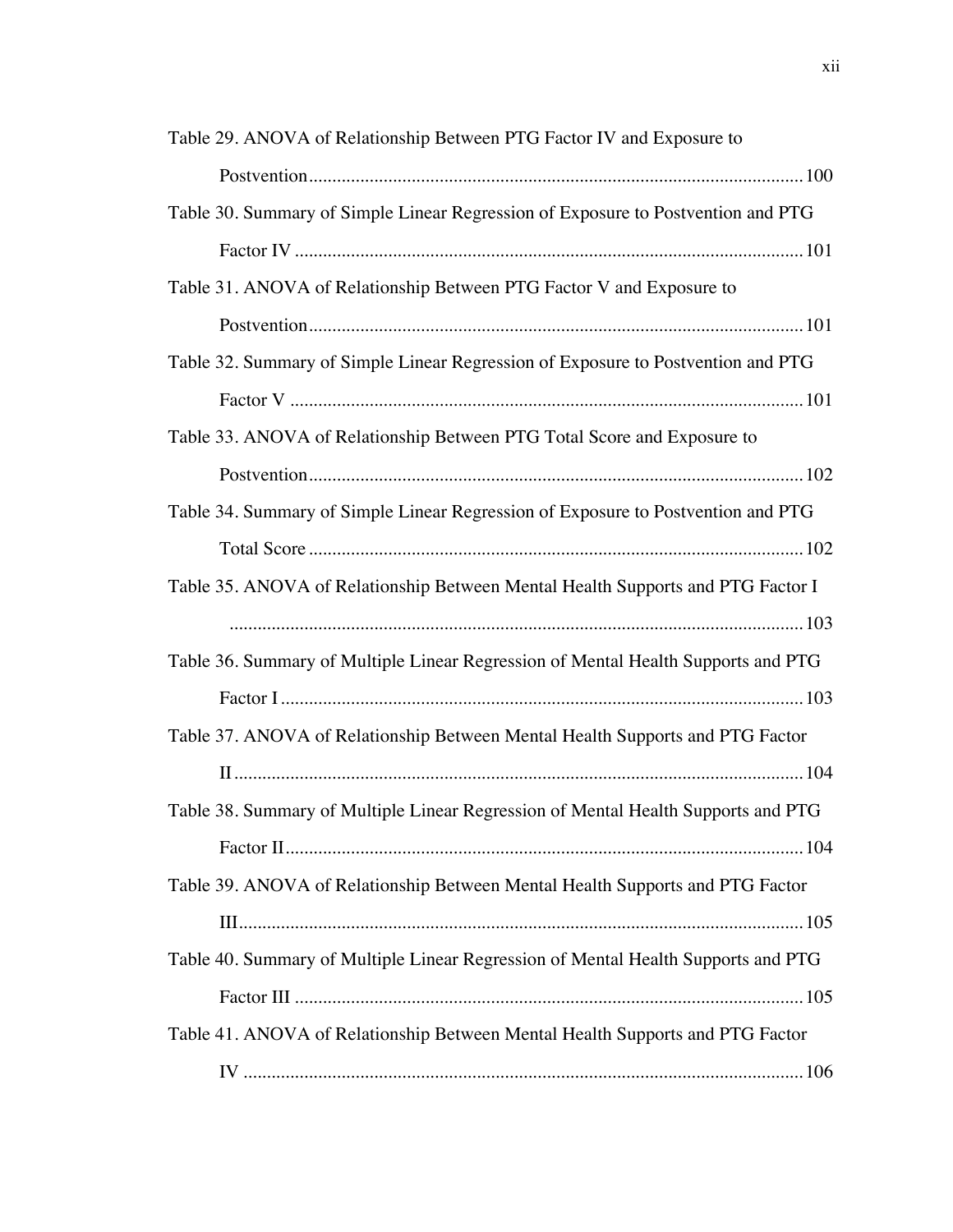| Table 42. Summary of Multiple Linear Regression of Mental Health Supports and PTG  |
|------------------------------------------------------------------------------------|
|                                                                                    |
| Table 43. ANOVA of Relationship Between Mental Health Supports and PTG Factor      |
|                                                                                    |
| Table 44. Summary of Multiple Linear Regression of Mental Health Supports and PTG  |
|                                                                                    |
| Table 45. ANOVA of Relationship Between Mental Health Supports and PTG Total       |
|                                                                                    |
| Table 46. Summary of Multiple Linear Regression of Mental Health Supports and PTG  |
|                                                                                    |
| Table 47. ANOVA of Relationship Between Additional Postvention Supports PTG        |
|                                                                                    |
| Table 48. Summary of Multiple Linear Regression of Additional Postvention Supports |
|                                                                                    |
| Table 49. ANOVA of Relationship Between Additional Postvention Supports and PTG    |
|                                                                                    |
| Table 50. Summary of Multiple Linear Regression of Additional Postvention Supports |
|                                                                                    |
| Table 51. ANOVA of Relationship Between Additional Postvention Supports PTG        |
|                                                                                    |
| Table 52. Summary of Multiple Linear Regression of Additional Postvention Supports |
|                                                                                    |
| Table 53. ANOVA of Relationship Between Additional Postvention Supports and PTG    |
|                                                                                    |
| Table 54. Summary of Multiple Linear Regression of Additional Postvention Supports |
|                                                                                    |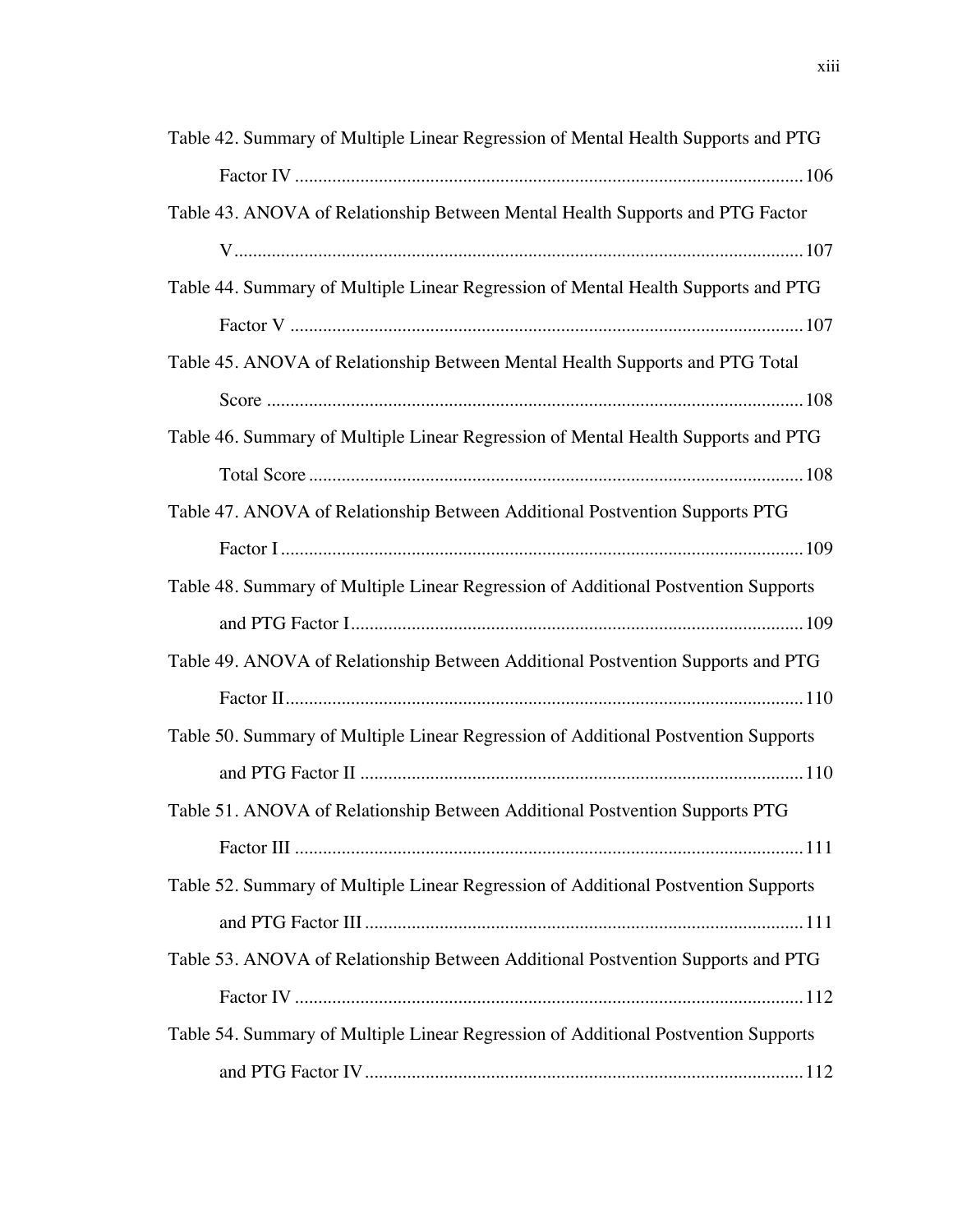| Table 55. ANOVA of Relationship Between Additional Postvention Supports and PTG    |
|------------------------------------------------------------------------------------|
|                                                                                    |
| Table 56. Summary of Multiple Linear Regression of Additional Postvention Supports |
|                                                                                    |
| Table 57. ANOVA of Relationship Between Additional Postvention Supports and PTG    |
|                                                                                    |
| Table 58. Summary of Multiple Linear Regression of Additional Postvention Supports |
|                                                                                    |
| Table 59. ANOVA of Relationship Between Number of Endorsed Resilience Traits and   |
|                                                                                    |
| Table 60. Summary of Simple Linear Regression of Number of Number of Resilience    |
|                                                                                    |
| Table 61. ANOVA of Relationship Between Resilience Traits and PTSD  116            |
| Table 62. Summary of Multiple Linear Regression of Number of Resilience Traits and |
|                                                                                    |
| Table 63. ANOVA of Relationship Between Number of Endorsed Resilience Traits and   |
|                                                                                    |
| Table 64. Summary of Simple Linear Regression of Number of Endorsed Resilience     |
|                                                                                    |
| Table 65. ANOVA of Relationship Between Number of Endorsed Resilience Traits and   |
|                                                                                    |
| Table 66. Summary of Simple Linear Regression of Number of Endorsed Resilience     |
|                                                                                    |
| Table 67. ANOVA of Relationship Between Number of Endorsed Resilience Traits and   |
|                                                                                    |
| Table 68. Summary of Simple Linear Regression of Number of Endorsed Resilience     |
|                                                                                    |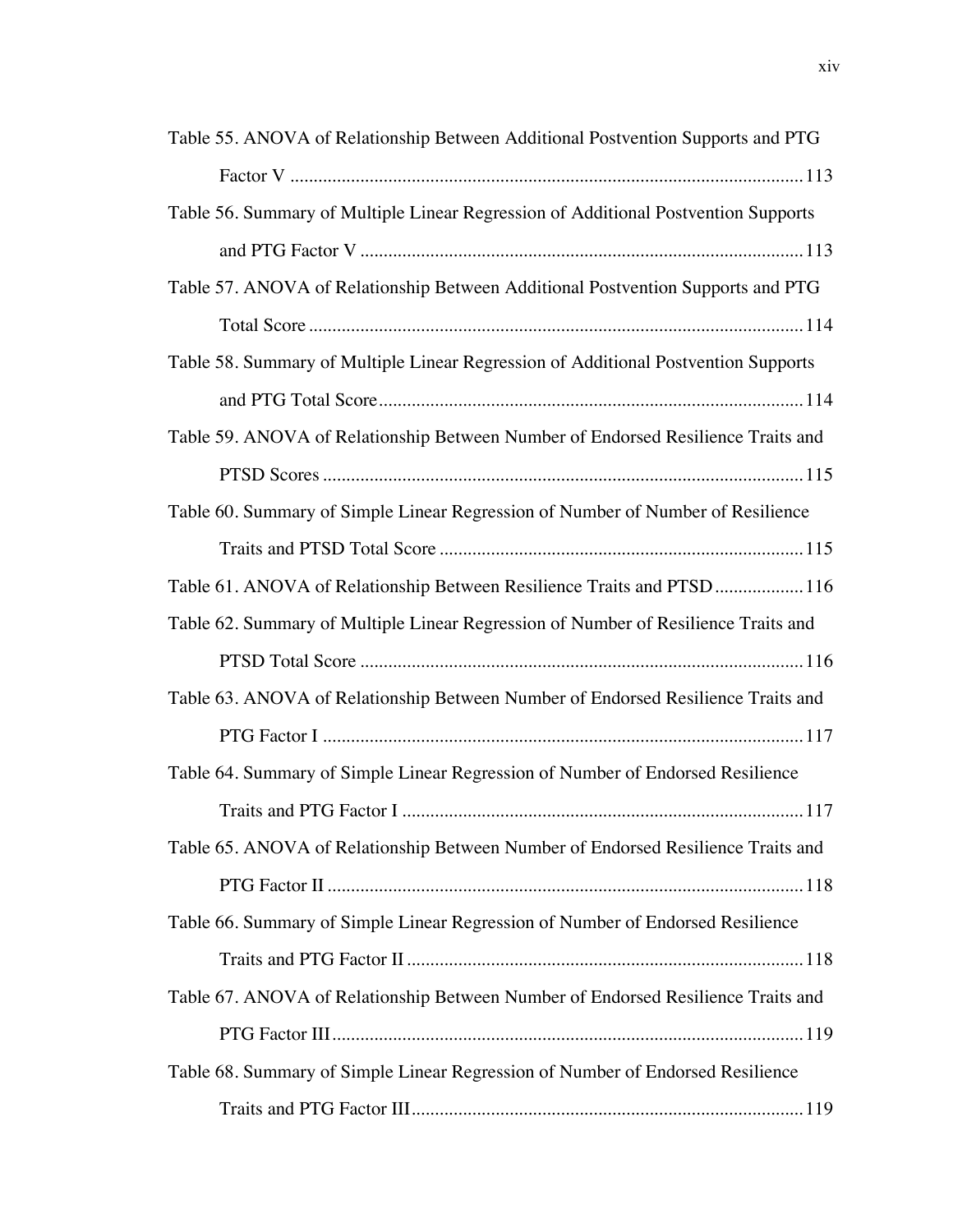| Table 69. ANOVA of Relationship Between Number of Endorsed Resilience Traits and   |
|------------------------------------------------------------------------------------|
|                                                                                    |
| Table 70. Summary of Simple Linear Regression of Number of Endorsed Resilience     |
|                                                                                    |
| Table 71. ANOVA of Relationship Between Number of Endorsed Resilience Traits and   |
|                                                                                    |
| Table 72. Summary of Simple Linear Regression of Number of Endorsed Resilience     |
|                                                                                    |
| Table 73. ANOVA of Relationship Between Number of Endorsed Resilience Traits and   |
|                                                                                    |
| Table 74. Summary of Simple Linear Regression of Number of Endorsed Resilience     |
|                                                                                    |
| Table 75. ANOVA of Relationship Between Resilience Traits and PTG Factor I 123     |
| Table 76. Summary of Multiple Linear Regression of Number of Resilience Traits and |
|                                                                                    |
| Table 77. ANOVA of Relationship Between Resilience Traits and PTG Factor II  124   |
| Table 78. Summary of Multiple Linear Regression of Number of Resilience Traits and |
|                                                                                    |
| Table 79. ANOVA of Relationship Between Resilience Traits and PTG Factor III126    |
| Table 80. Summary of Multiple Linear Regression of Number of Resilience Traits and |
|                                                                                    |
| Table 81. ANOVA of Relationship Between Resilience Traits and PTG Factor IV127     |
| Table 82. Summary of Multiple Linear Regression of Number of Resilience Traits and |
|                                                                                    |
| Table 83. ANOVA of Relationship Between Resilience Traits and PTG Factor V  129    |
| Table 84. Summary of Multiple Linear Regression of Number of Resilience Traits and |
|                                                                                    |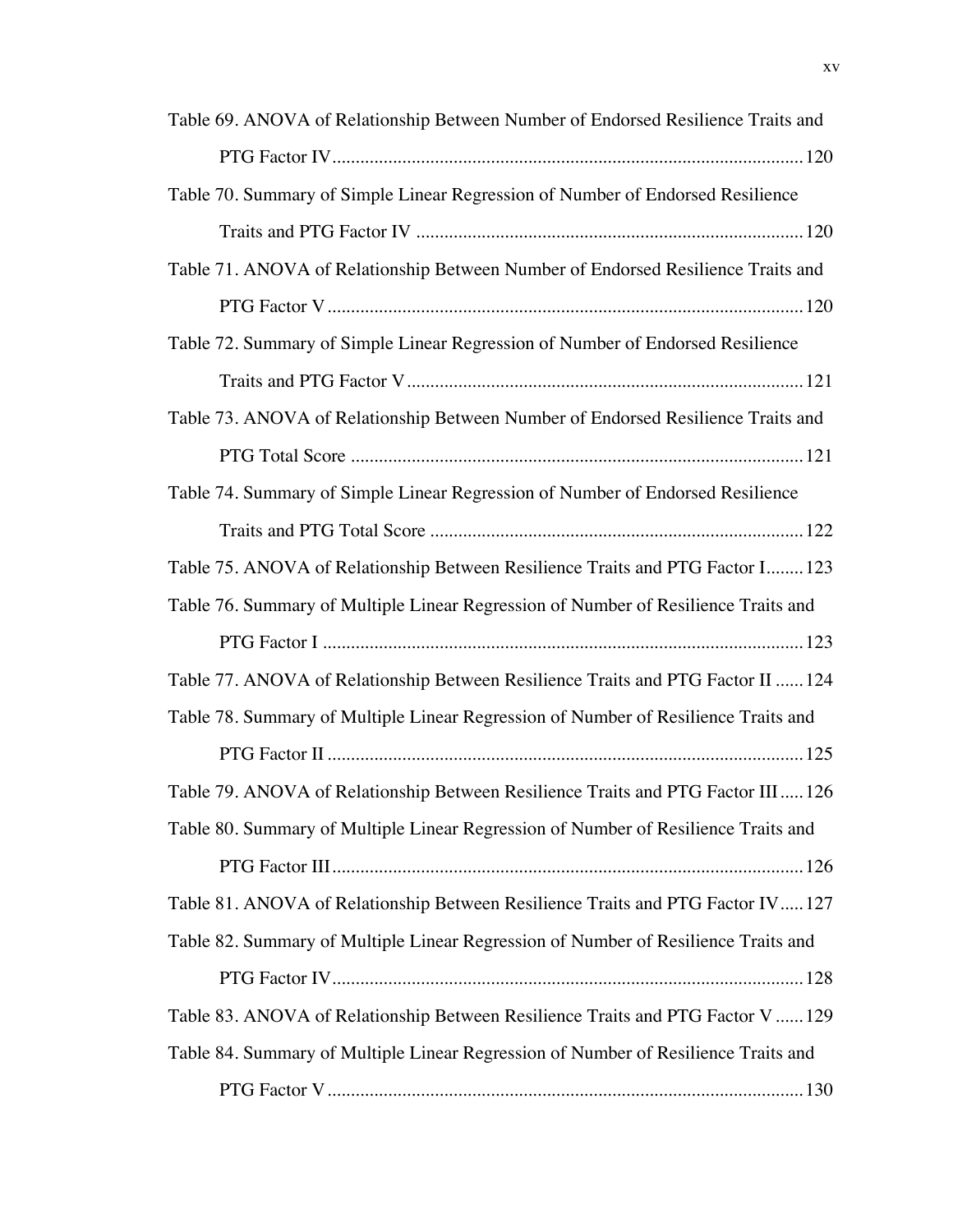| Table 85. ANOVA of Relationship Between Resilience Traits and PTG Total Score |                                                                                     |
|-------------------------------------------------------------------------------|-------------------------------------------------------------------------------------|
|                                                                               |                                                                                     |
|                                                                               | Table 86. Summary of Multiple Linear Regression of Number of Resilience Traits and  |
|                                                                               |                                                                                     |
|                                                                               | Table 87. Codes for Resilience Traits from Connor-Davidson Resilience Scale 25 (CD- |
|                                                                               |                                                                                     |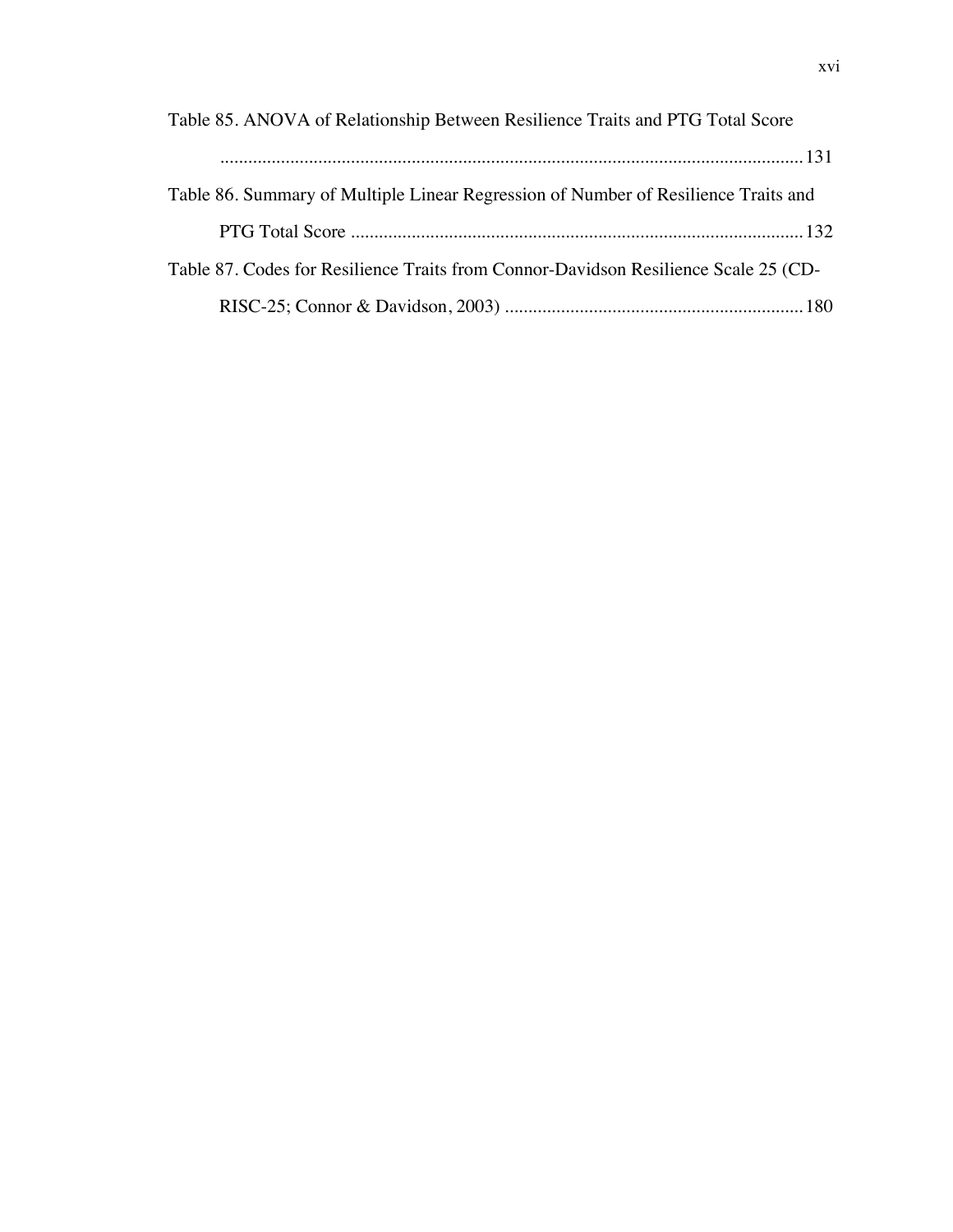## **Chapter 1: Introduction**

### **Statement of the Problem**

**Suicide.** The Latin root of the word *suicide* means "self-murder" (Jordan & McIntosh, 2011). Suicide may be sudden or expected, possibly as a result of a long-time battle with a mental health disorder (Miyabayashi & Yasuda, 2007; Smolin & Guinan, 1993; Zisook & Shear, 2009). The Centers for Disease Control and Prevention (CDC; 2016) Web-based Injury Statistics Query and Reporting System (WISQARS) website reported that almost 45,000 people died by suicide in the United States in 2016. Suicide is the tenth leading cause of death in the United States across all ages (CDC, 2016) and the 15th leading cause of death internationally (World Health Organization [WHO], 2014). Given this continually rising increase in prevalence, death due to suicide is a public health concern.

**Suicide loss.** Many studies to date have established a number of potential negative significant impacts of losing a loved one—a child, a parent, a spouse, or a friend—to suicide, including long-term psychological effects and development of varied disorders (Barlow & Coleman, 2003; Brent, Perper, Moritz, Bridge, & Canobbio, 1996; de Groot & Kollen, 2013; Dyregrov, Nordanger, & Dyregrov, 2003; Jordan, 2008; Melhem et al., 2004; Young et al., 2012). Suicide bereaved individuals have been found to be more at risk for suicidality, complicated grief (CG), posttraumatic stress disorder (PTSD), anxiety, and depression than non-suicide bereaved individuals, which ultimately results in poorer physical and mental health (de Groot & Kollen, 2013; de Groot, Neeleman, van der Meer, & Burger, 2010; Dyregrov et al., 2003; Jordan, 2008; Young et al., 2012; Zisook & Shear, 2009). Jordan (2008) further specified additional risks to include increased distress, "intense guilt or feelings of responsibility for the death, a ruminative need to explain or make sense of the death, strong feelings of rejection, abandonment, and anger at the deceased, trauma symptoms, CG, and shame about the manner of death" (p. 680).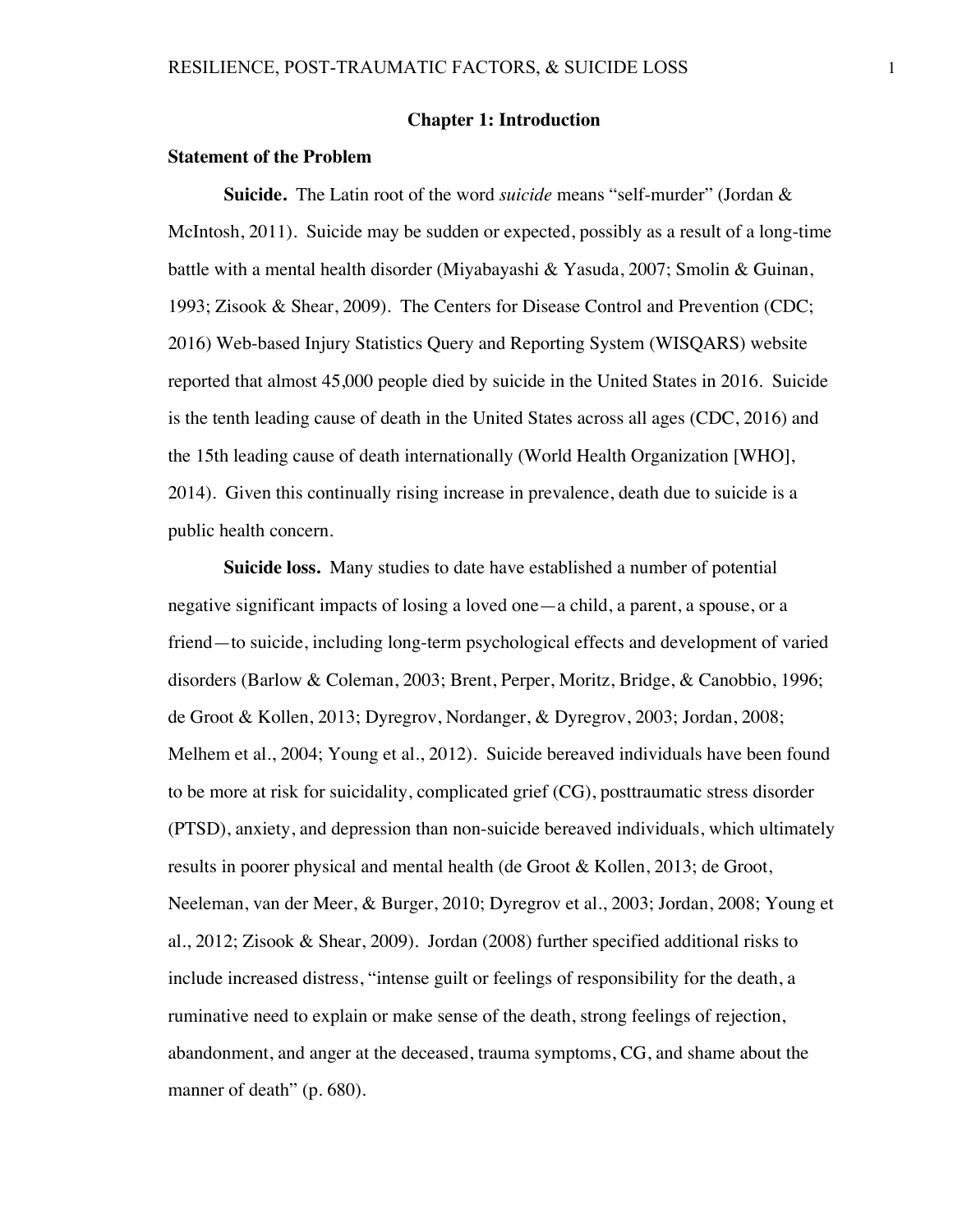**Suicide loss survivor.** Those who have lost a close person to suicide are called "suicide loss survivors," including children and adults who consist of spouses, friends, family members, close coworkers, mental health providers, and more. If a suicide loss survivor is limited only to members of the nuclear family, there are approximately five to six survivors per suicide, in addition to 15 to 20 extended family and other social network members (Berman, 2011, p. 114). Through a random-digit-dial survey in Kentucky, Cerel, Maple, van de Venne, Moore, Flaherty, and Brown (2016), found that almost half of the participants reported lifetime exposure to suicide. In a study utilizing similar methods a few years prior, Cerel, Maple, Aldrich, and van de Venne (2013) found that 20% of their participants reported identifying as suicide loss survivors and being significantly impacted by suicide. Based on these estimates, and depending on the level of exposure to a suicide, approximately 250,000 to 2.5 million people became suicide loss survivors in 2015 and approximately 6 million Americans became survivors of suicide in the last 25 years.

**Suicide grief and bereavement.** The terms *grief* and *bereavement* are often used interchangeably. Grief refers to the psychological, behavioral, and emotional reaction to a loss (Andriessen, Draper, Dudley, & Mitchell, 2015) and is not considered a "state, but rather a process" (Zisook & Shear, 2009, p. 68). Bereavement is the state of having lost someone significant through death (Goldenberg, Biggs, Flynn, & McCarroll, 2010). In his book, *The Other Side of Sadness: What the New Science of Bereavement Tell Us About Life After Loss*, Bonanno (2009) described three broad courses of bereavement: resilience, recovery, and chronic grief. Here, resilience refers to returning to pre-loss functioning within a few months of the loss or trauma. Recovery refers to returning to pre-loss functioning within three to six months of the loss or trauma. Chronic grief is experienced by 10% to 15% of bereaved individuals who demonstrate more impaired functioning and prolonged grief symptoms for extended periods of time, such as six to 12 months (or more) post-loss or trauma (Goldenberg et al., 2010).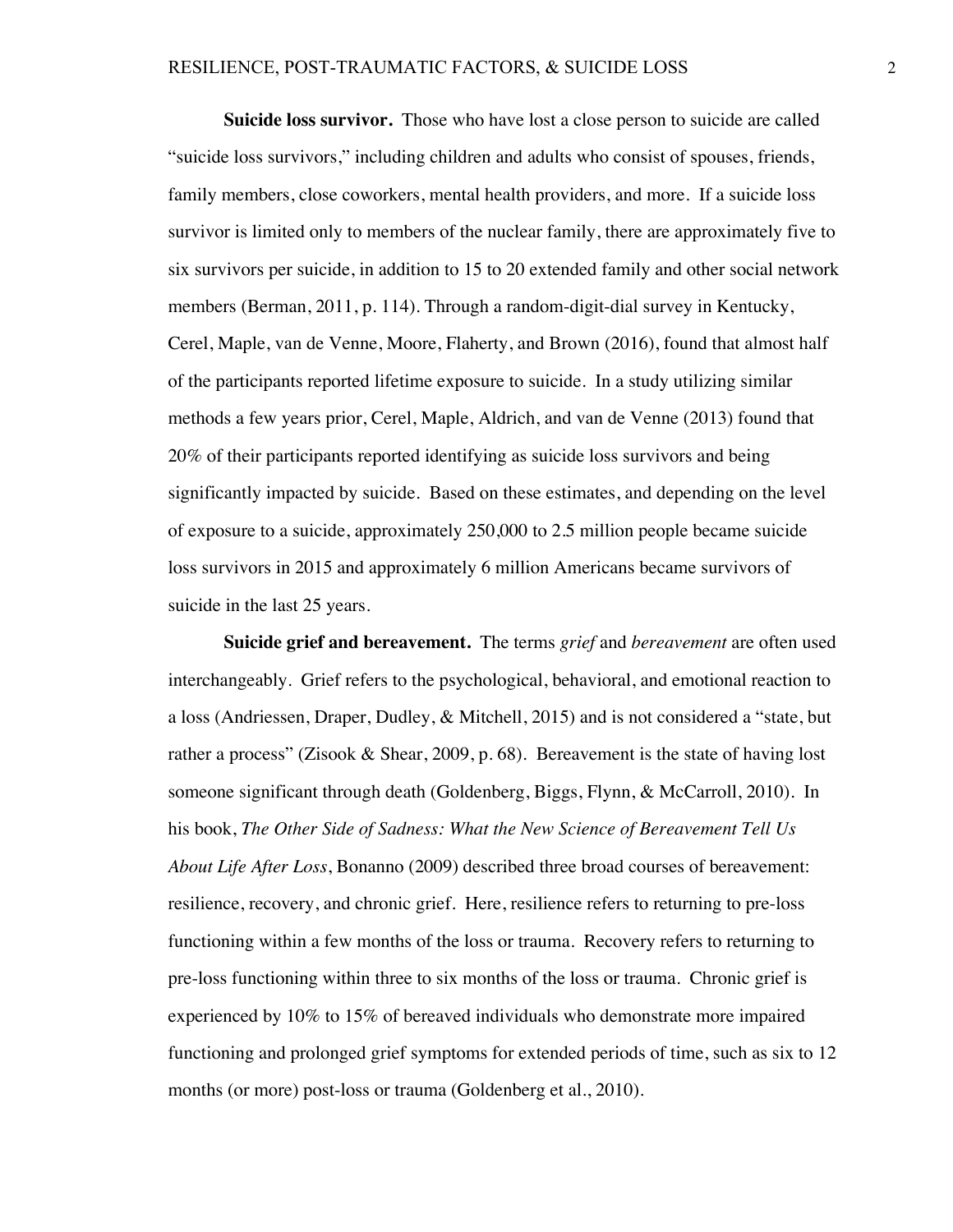Although not included in the *Diagnostic and Statistical Manual of Mental Disorders, Fifth Edition* (*DSM-5*; American Psychiatric Association [APA], 2013) as a diagnosis, bereaved individuals with symptoms of chronic grief are said to meet the proposed symptoms for what is referred to as prolonged grief disorder (PGD) or CG. In general, CG includes some form of separation distress, which may consist of frequent pangs of painful emotions, intense yearning and longing for the deceased, ruminations about or preoccupations with thoughts of the loved one, and traumatic distress, which can include a persistent disturbing sense of disbelief regarding the death, anger and bitterness, distressing and intrusive thoughts related to the death, and avoidance of activities or situations which serve as reminders of the painful loss (Shear & Shair, 2005; Simon et al., 2007; Zisook & Shear, 2009). Experiencing an unexpected loss has been linked with higher probability for increased distress in mourners and more complicated grieving patterns (Miyabayashi & Yasuda, 2007).

Andriessen et al. (2015) outlined how the trajectory of bereavement and coping following a suicide is dependent upon factors such as the quality of the relationship with the deceased and the characteristics of the death. In reviewing major influences on adjustment following bereavement, Klein and Alexander (2003) identified that an unexpected, sudden, or traumatic death—such as a suicide or homicide—or being exposed to a badly damaged body can be extremely distressing and confusing, rather than healing, for the mourner. Direct exposure to the death scene or discovering the body after the suicide may lead to development of PTSD (Andress & Corey, 1978).

**Development of posttraumatic stress disorder.** In the fifth revision of the *DSM*  (*DSM-5*), PTSD is no longer listed as an anxiety disorder as it had been in the *DSM-IV-TR*; rather, it is now in a new class of trauma and stress-related disorders (APA, 2013). There are eight diagnostic criteria for PTSD. The person had to have been exposed to a traumatic event or stressor (criterion A). The following four criteria are symptom clusters: intrusion (criterion B), avoidance (criterion C), negative alterations in cognitions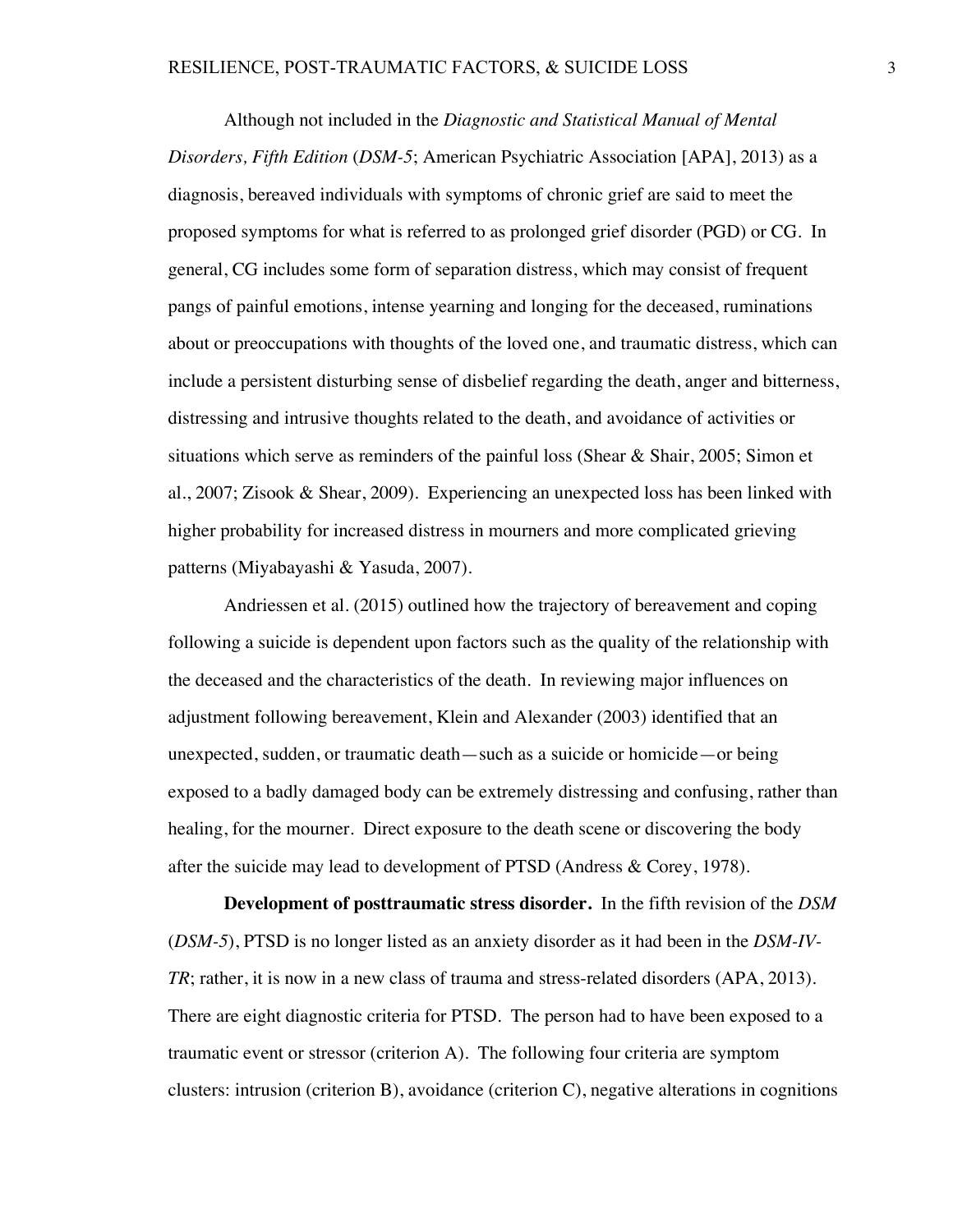and mood (criterion D), and alterations in arousal and reactivity (criterion E). Criterion F is related to duration ("Persistence of symptoms, in Criteria B, C, D, and E, for more than one month"). Criterion G is related to how significant the functional impairment is (e.g., in work or social settings). Criterion H clarifies exclusion criteria ("Disturbance is not due to medication, substance use, or other illness"). Specifiers include dissociative symptoms and delayed onset (more than six months after the trauma) for meeting full criteria, even if some related symptoms were present immediately after (APA, 2013).

Commonly observed behaviors and predicted disorders that develop in suicide loss survivors are those related to depression and anxiety, along with suicidal ideation and behaviors; rarely is PTSD among that list (Andriessen et al., 2015). Wingo, Fani, Bradley, and Ressler (2010) defined trauma to include childhood emotional, sexual, or physical abuse, experiencing a natural disaster, serious accident or injury, sudden lifethreatening illness, being in military combat or a war zone, being attacked with or without a weapon, having a close friend or family member attacked or murdered, or sexual assault. Many suicide loss survivors experience the loss of loved ones not only as unnatural violent deaths, but also as traumatic events that leave them with questions as to why someone close to them chose to kill himself or herself (Jordan & McIntosh, 2011). Although everyone experiences the death of a loved one in some form, losing someone close to suicide can be especially traumatic and, consequently, is one type of trauma that can lead to PTSD.

Approximately "50%–60% of the U.S. population is exposed to traumatic stress but only 5%–10% develop PTSD" (Ozer, Best, Lipsey, & Weiss, 2003, p. 54); nonetheless, estimates of chronic or prolonged PTSD have varied based on the type of stressor or exposure to trauma. Limited data on PTSD prevalence, specifically among suicide loss survivors, exist. Dyregrov, Nordanger, and Dyregrov (2003) found that one to one and half years post-loss, 51% to 52% of suicide bereaved parents met criteria for PTSD and 78% met criteria for CG. Zisook, Chentsova-Dutton, and Shuchter (1998)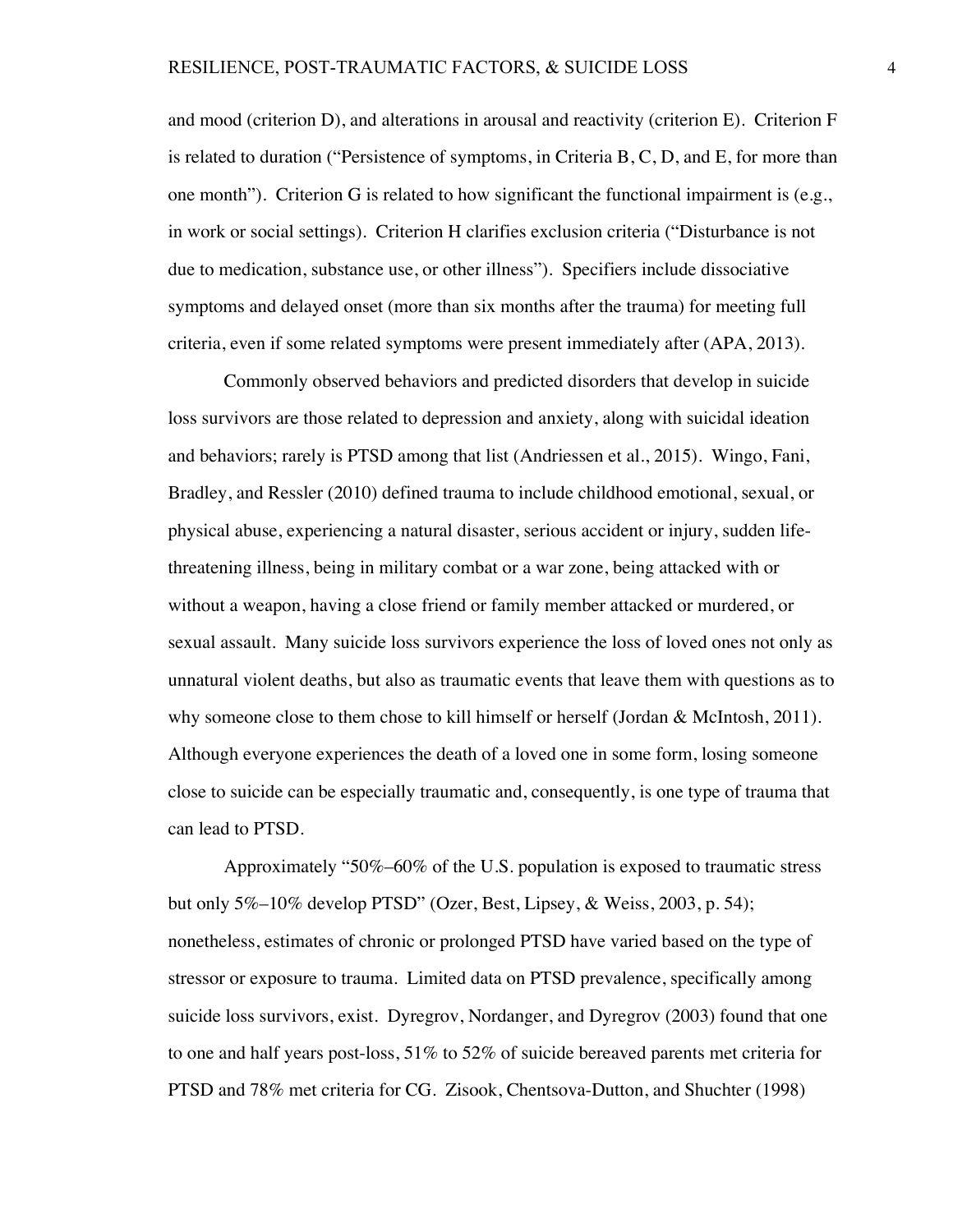found that two months after the loss, 36% of suicide or accident bereaved widows and widowers met criteria for PTSD.

Melhem, Day, Shea, Day, C. F. Reynolds, and Brent (2004) identified risk factors that may serve as predictors of PTSD among adolescents exposed to the suicide of a peer, such as seeing the scene of the death, previous personal or family history of psychiatric disorders such as depression or anxiety, believing they could have done something to prevent the death, prior interpersonal conflict with the deceased, financial problems, or having spoken to the victim during the 24 hours prior to the suicide. The authors also noted that depending on which risk factors were present in the suicide bereaved adolescents, the rate of meeting PTSD criteria by six months ranged from 37% to 78%. The presence of all risk factors was found to be associated with a 98% risk of PTSD (Melhem et al., 2004). In a meta-analysis of 68 studies on the predictors of PTSD and its symptoms, Ozer, Best, Lipsey, and Weiss (2003) identified seven predictors: prior trauma, prior psychological maladjustment, family history of psychopathology, perceived life threat during the trauma, lack of post-trauma social support, peritraumatic emotional responses (e.g., high levels of emotion during or in the immediate aftermath of the traumatic event), and peritraumatic dissociation (e.g., dissociative experiences during or in the immediate aftermath of the traumatic event). Further, the authors noted that data analysis produced results that peritraumatic psychological processes, not prior characteristics (e.g., prior adjustment, prior history of trauma, and family history of psychopathology), are the strongest predictors of PTSD.

**Resilience***.* Depending on the context, the definition of resilience can range – from a process, to a set of personality traits, to the amount of time it takes an individual to recover to pre-stressor functioning. In reviewing 271 studies, Windle (2011) summarized resilience as "the process of negotiating, managing and adapting to significant sources of stress or trauma. Assets and resources within the individual, their life and environment facilitate this capacity for adaptation and 'bouncing back' in the face of adversity.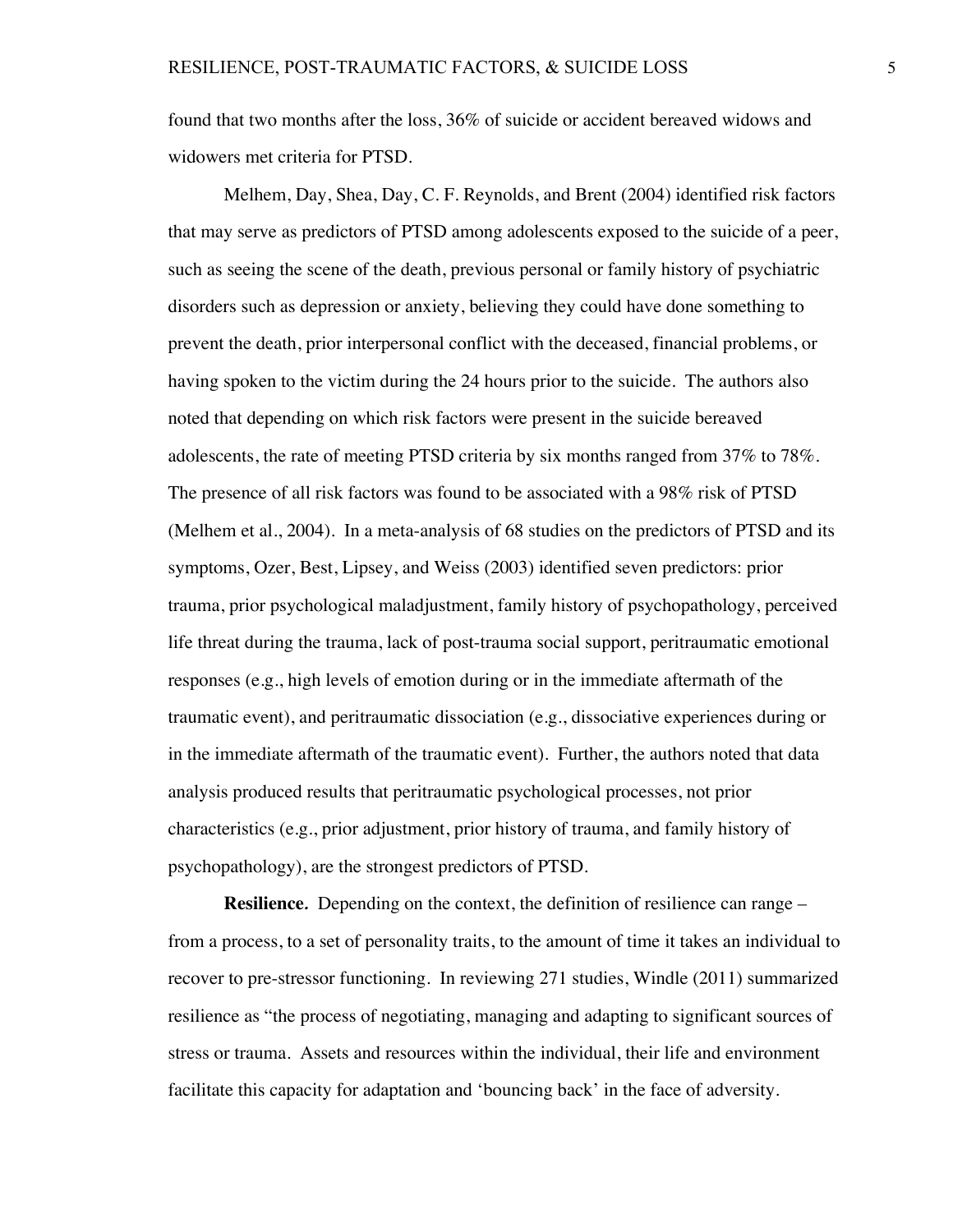Across the life course, the experience of resilience will vary" (p. 1). Windle came to this definition based on her analysis of the studies and identifying three necessary requirements for resilience: "the need for a significant adversity/risk, the presence of assets or resources to offset the effects of the adversity, and positive adaptation or the avoidance of a negative outcome" (p. 12). Windle cited dictionary definitions, which generally describe resilience as the ability to recover quickly after a negative or stressful event. In regard to trauma and loss, Bonanno (2004) conceptualized resilience as "the ability of adults in otherwise normal circumstances who are exposed to an isolated and potentially highly disruptive event, such as the death of a close relation or a violent or life-threatening situation, to maintain relatively stable, healthy levels of psychological and physical functioning" (p. 20).

Bonanno (2004) highlighted three important points about resilience: resilience is different from the process of recovery, resilience in the face of loss or potential trauma is common, and there are multiple and sometimes unexpected pathways to resilience. Bonanno identified numerous pathways that lead to resilience, including the personality traits of hardiness, self-enhancement, repressive coping, positive emotion, and laughter. Mancini and Bonanno (2006) noted that although people may demonstrate having characteristics associated with resilience, to determine whether they truly

exhibit resilience in the face of potential trauma can only be defined in terms of their actual outcome after a potentially traumatic event. The psychological study of resilience, therefore, dictates that we operationally define resilience as an outcome after a highly stressful event and then document the factors that either promote or detract from that outcome. (p. 972)

Given the slight varieties in definitions of resilience, no one measure for resilience has been determined a "gold standard" (Windle, Bennett, & Noyes, 2011). The Connor-Davidson Resilience Scale (CD-RISC; Connor & Davidson, 2003) is a selfreport rating scaling, which measures stress coping ability in adults across five domains: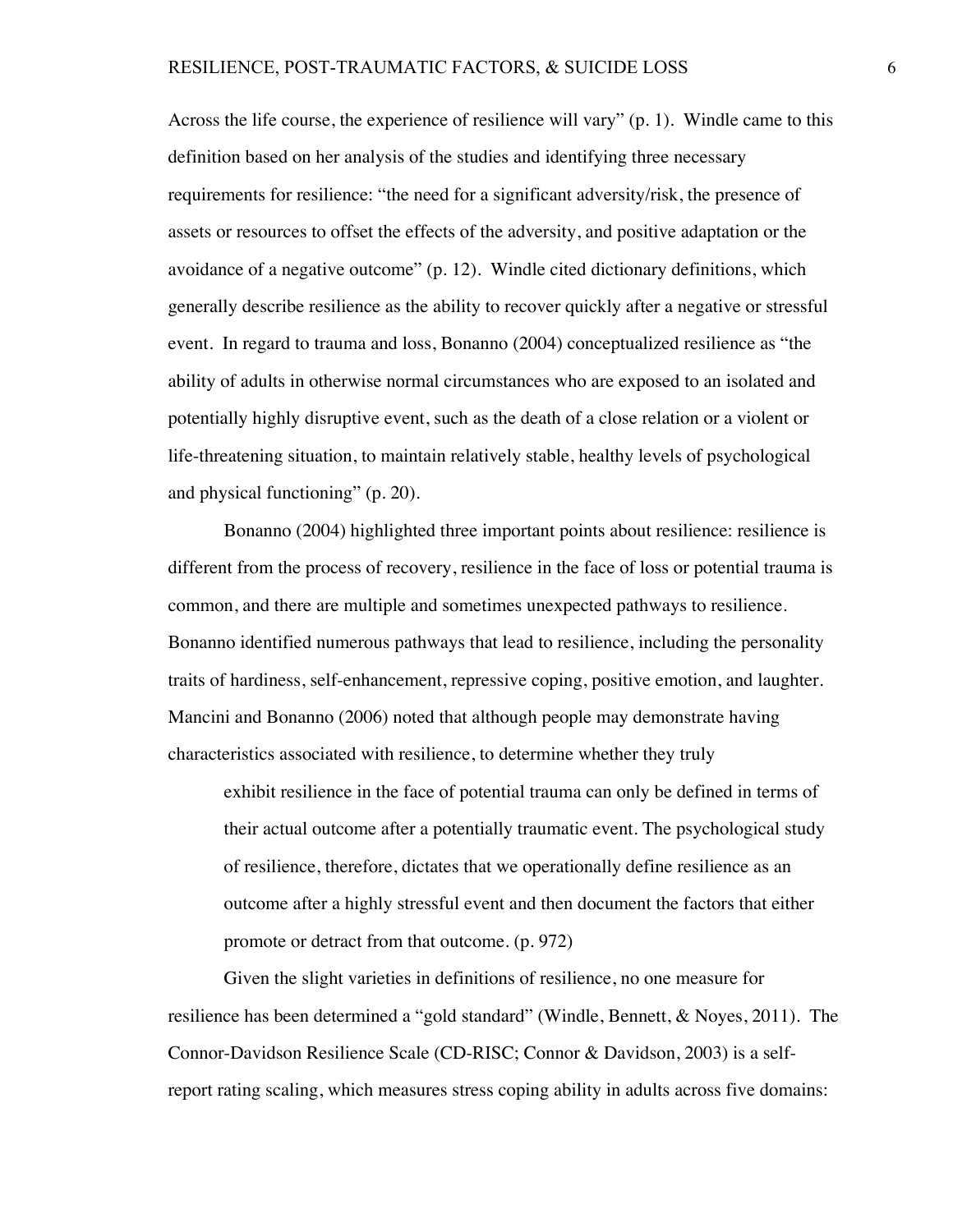personal competence, trust/tolerance/strengthening effects of stress, acceptance of change and secure relationships, control, and spiritual influences. This measure encompasses both the innate resilient traits that one may possess in addition to external or environmental aspects that ultimately serve as protective factors as well.

Windle (2011) noted that having positive life experiences in childhood and/or adolescence and having protective factors or other assets are "defining attributes of resilience" (p. 13). As such, resilience and the traits that make it up can also serve as a protective factor, for example, against developing a disorder or taking too long to return to pre-stress or pre-trauma functioning.

**Resilience as a protective factor**. According to Bonanno (2004), "resilience is more than the simple absence of psychopathology" (p. 20). Regardless of personality traits predictive of resilience prior to a trauma, observing how a person responds to a traumatic event or loss confirms whether that person is resilient. This may be accomplished by measuring the amount of time it takes a person to return to pre-loss or pre-trauma level of functioning, and whether he or she returns to it at all (Bonanno, 2004; Mancini & Bonanno, 2006; Wagnild & Young, 1993). Here, time is a measure of how resilient a person may be; consequently, the possessed traits make the time to return to pre-stressor functioning shorter.

People with higher levels of resilience are less likely to be feel "shattered" by the traumatic event. Consequently, some people with high levels of resilience may feel empowered by it and experience self-growth as a result of the trauma, whereas others with high levels of resilience may be neither negatively nor positively affected by the trauma and, therefore, will not demonstrate the capacity for growth (Bonanno, Papa, & O'Neill, 2001; Bonanno, Wortman, & Nesse, 2004; Calhoun, Tedeschi, Cann, & Hanks, 2010; Janoff-Bulman, 2006; Levine, Laufer, Stein, Hamama-Raz, & Solomon, 2009; Moore, Cerel, & Jobes, 2015). Posttraumatic growth (PTG) can be described as a "positive post-trauma change in psychological functioning, . . . an outcome following a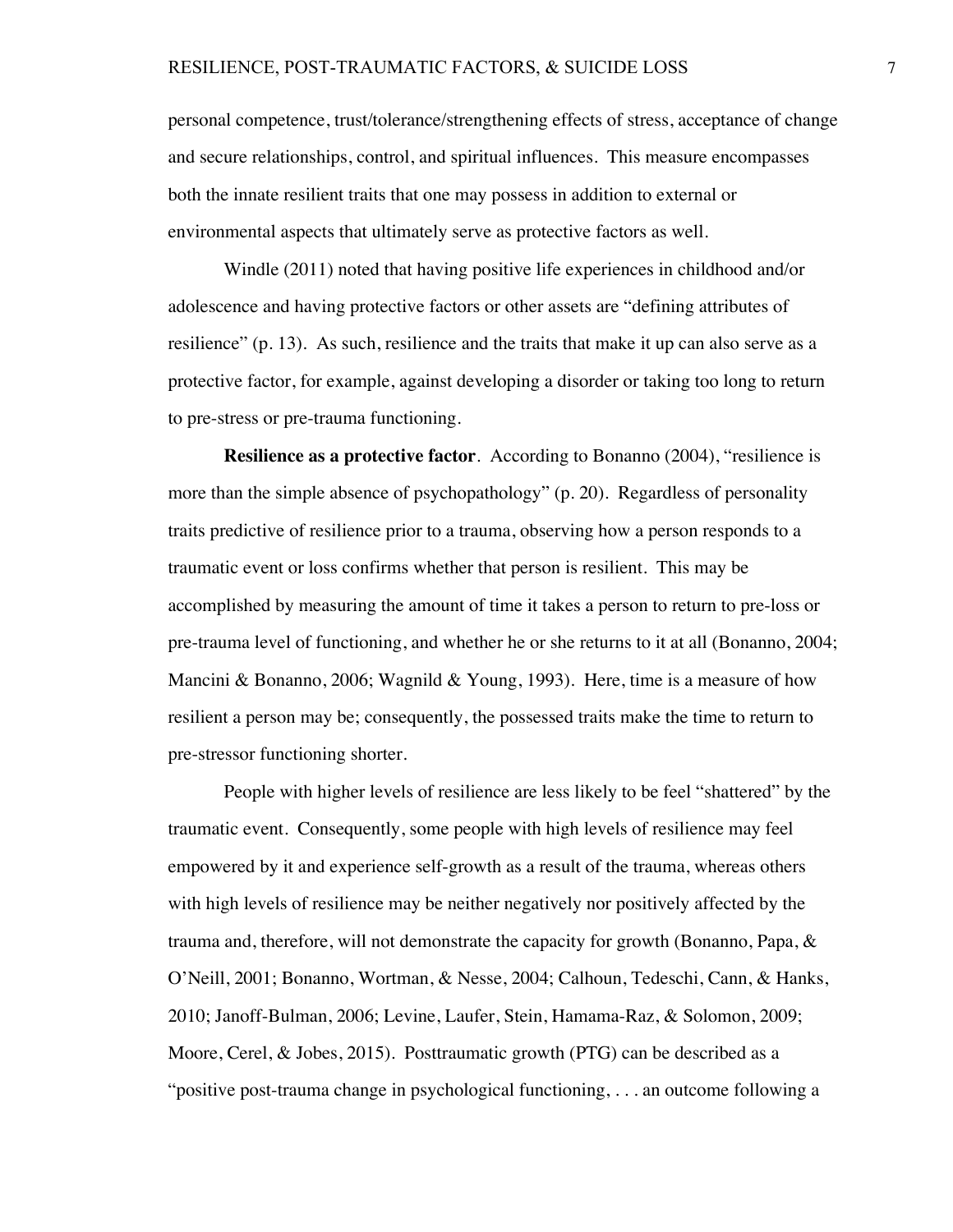major life event and meaning or sense making of the experience [and ultimately] both a coping strategy and precursor to the gaining of wisdom" (Groos & Shakespeare-Finch, 2013, p. 5).

The more resilience traits a person continues to experience and present, the more likely his or her overall resilience can serve as a protective factor against meeting full diagnostic criteria for disorders, such as PTSD, even if for some time the person may exhibit symptoms associated with the disorder. Further, especially after being exposed to the trauma of losing a close person or loved one to suicide, the less likely the person is to experience impairment in functioning and activities of daily living, including professional successes, personal relationships, and healthier life choices. High rates of positive decision-making and optimism are the strongest predictors of resilience (Begley & Quayle, 2007; Bonanno, 2004; Bonanno et al., 2001; Bonanno et al., 2004; Groos & Shakespeare-Finch, 2013; Moore et al., 2015; Mueller, Moergeli, & Maercker, 2008; Wortman & Boerner, 2011). In some, resilience is innate and present via certain personality traits as described above, whereas others benefit from training and guidance to develop those traits.

Despite these observations and findings, research on resilience as a concept and as a protective factor against experiencing full or subthreshold criteria for a disorder in adults is limited. Whereas "research on children has examined diverse sources of resilience, . . . research on adults has focused more on personal attributes, such as personality characteristics" (Windle, 2011, p. 14). Most research on resilience has been conducted on children and adolescents or treatment-seeking adults who have experienced trauma or loss (Windle, 2011).

#### **Purpose of the Study**

The purpose of this study was to examine the relationship between the number of personal traits of resilience as defined by the domains of personal competence, trust/tolerance/strengthening effects of stress, acceptance of change and secure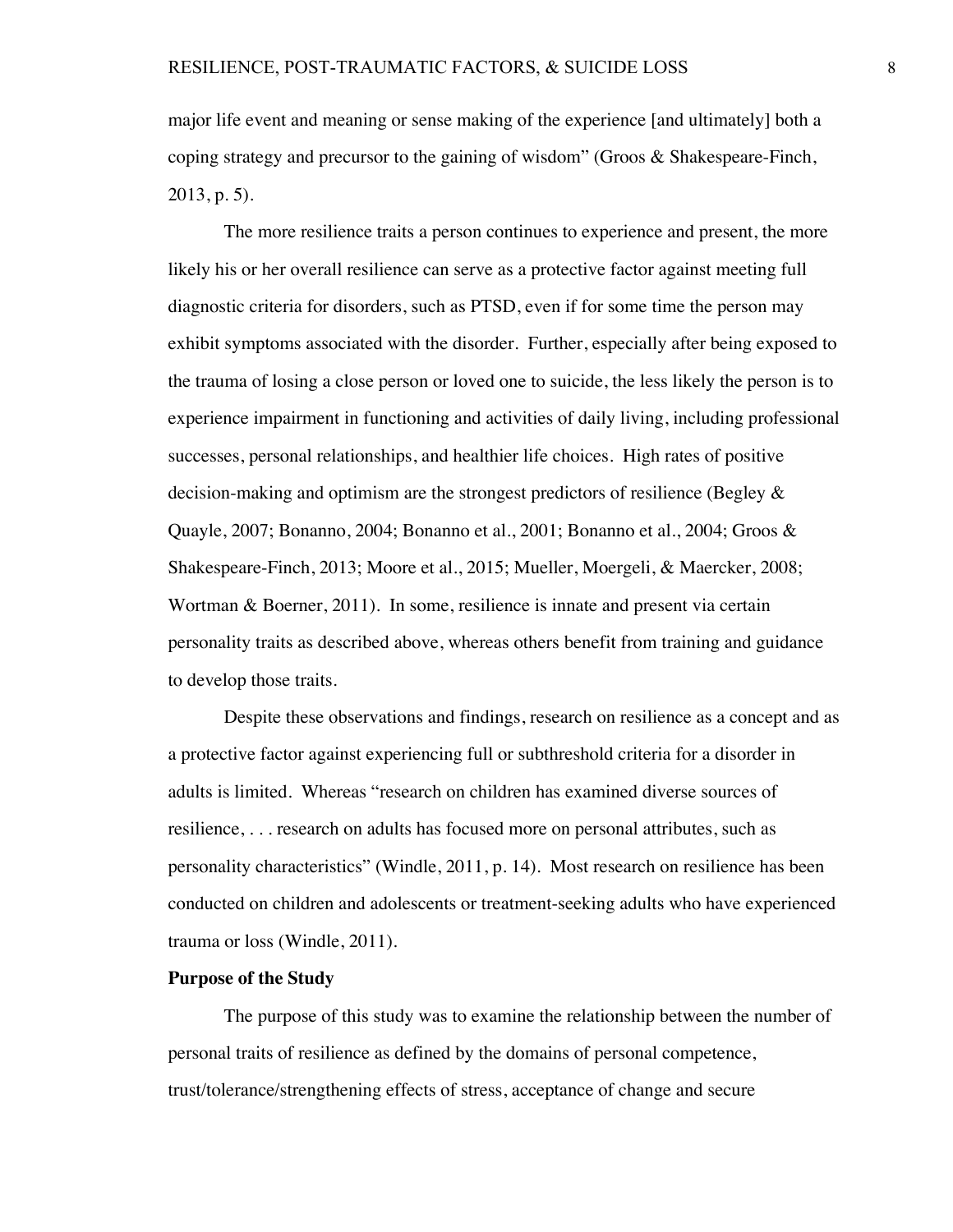relationships, control, and spiritual influences in suicide loss survivors, and the development of PTSD symptoms under the new *DSM-5* criteria (APA, 2013), as well as the relationship between resilience and PTG as defined by the five domains outlined by Calhoun and Tedeschi (2004): Personal Strength, Relating to Others, New Possibilities, Spiritual Change, and Appreciation of Life. Suicide loss survivors are at risk to be impacted more severely than non-suicide bereaved individuals with more possible shortand long-term effects (e.g., poor physical health, anxiety, depression, isolation, ruminations, negative cognitions, CG, personal suicidal ideation and/or attempts, and so forth). Given the reported high rates of suicide bereaved individuals—approximately 250,000 to 2.5 million people per year in the United States, depending on one's interpretation of a suicide loss survivor—it should be noted that suicide loss survivors who have previously diagnosed mental health disorders are at an even higher risk (Barlow & Coleman, 2003; Brent et al., 1996; de Groot & Kollen, 2013; Dyregrov et al., 2003; Jordan, 2008; Melhem et al., 2004; Young et al., 2012). Consequently, resilience factors (e.g., the personality traits of hardiness, self-enhancement, repressive coping, positive emotion, and laughter; Bonanno, 2004) are crucial to prevent development of full diagnostic criteria for a disorder.

Suicide bereaved individuals may still exhibit some symptoms or criteria for internalizing or externalizing disorders without meeting full criteria for any given disorder. Resilience acts as an especially important protective factor for suicide bereaved individuals who have previously diagnosed mental health disorders or exhibit CG after the loss. These individuals are also at a higher risk for experiencing suicidal ideation and/or attempting suicide, as well as for developing major depression, an anxiety disorder, and/or posttraumatic stress disorder, which in turn impacts an individual's social-emotional functioning, personal growth, professional success, and interpersonal relations. At the same time, having too many personality traits associated with resilience may result in the individual not being affected positively or negatively by the trauma and,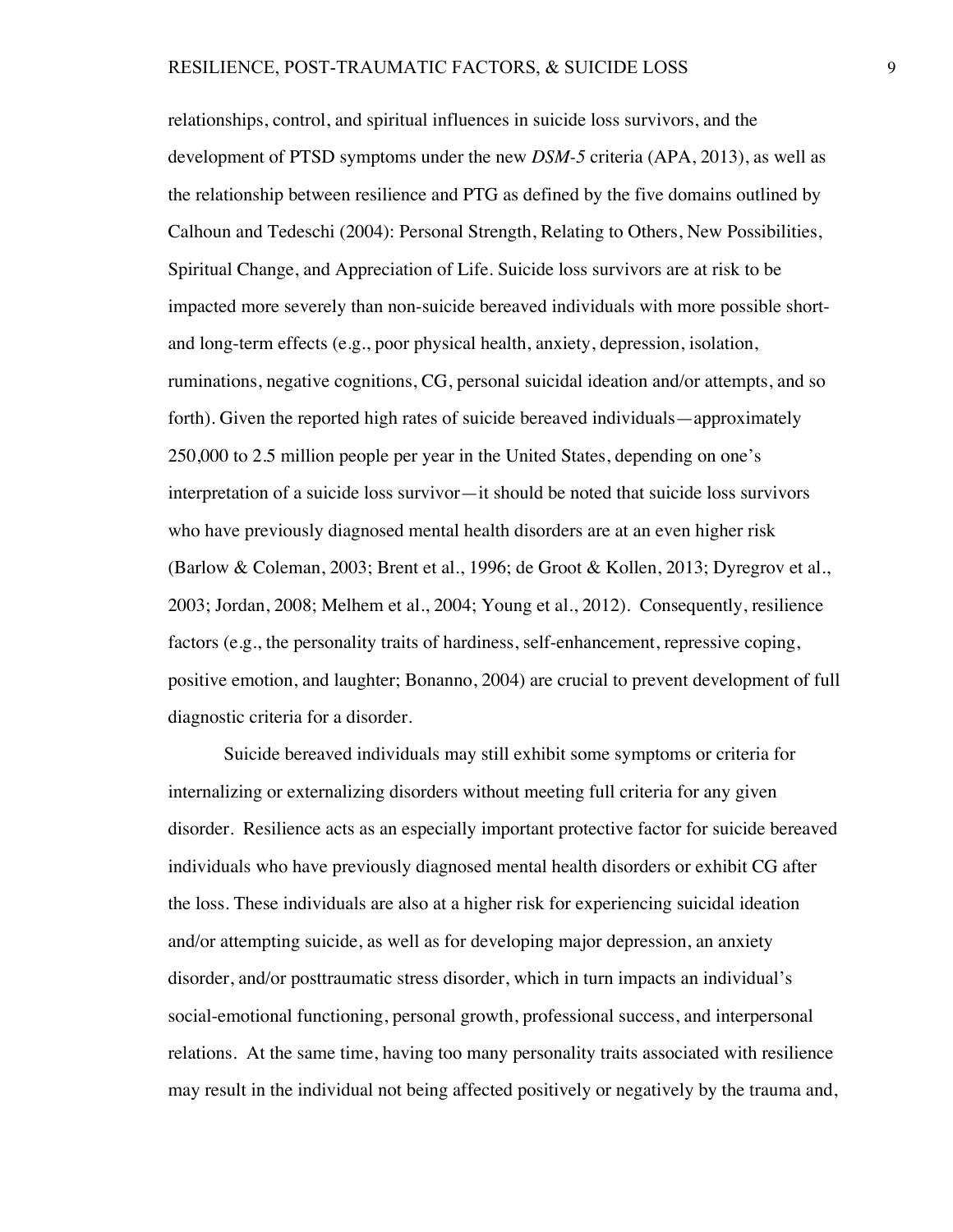therefore, not having the capacity to experience PTG (Bonanno et al., 2001; Bonanno et al., 2004; Calhoun et al., 2010; Janoff-Bulman, 2006; Levine et al., 2009; Moore et al., 2015).

## **Conclusion/Summary**

Suicide is now the tenth leading cause of death in the United States (CDC, 2016) and fifteenth leading cause of death in the world (WHO, 2014). In 2016, almost 45,000 people in the United States died to suicide (CDC, 2016). In consideration of a variety of relationships to the deceased—first- and second-degree relatives, friends, coworkers, classmates, neighbor, client, and so forth—approximately 60 people per suicide identify as being impacted significantly by a given suicide (Cerel et al., 2013). Based on this estimate, approximately 60 million Americans became survivors of suicide in the last 25 years. Losing a close person to suicide can be a traumatic event, whether expected or sudden, violent or not violent. Consequently, this trauma puts suicide loss survivors at risk not only for disorders that may be a result of bereavement such as depression or CG, but also for PTSD. A suicide loss survivor not only grieves for the loss of a loved one but may also struggle with stigma associated with suicide, blame, guilt, feeling responsibility around not preventing the suicide, and/or continue to have unanswered questions around the death in an attempt to understand why someone may choose to die by suicide (Ali, 2015; Begley & Quayle, 2007; de Groot, de Keijser, & Neeleman, 2006; Dyregrov et al., 2003; Janoff-Bulman, 1989; Klein & Alexander, 2003; Nakajima, Ito, Shirai, & Konishi , 2012; Smolin & Guinan, 1993). Nevertheless, there have been mixed observations about the trajectory of bereavement in suicide loss survivors and individuals bereaved by other types of death; some patterns of bereavement are the same with all types of death, whereas others differ depending on the sudden or violent nature of the losses, and some observations are exclusive to suicide loss survivors (Bonanno, 2009; Jordan & McIntosh, 2011; Schneider, Grebner, Schnabel, & Georgi, 2011; Smolin & Guinan, 1993). The presence of traits indicative of resilience include self-confidence,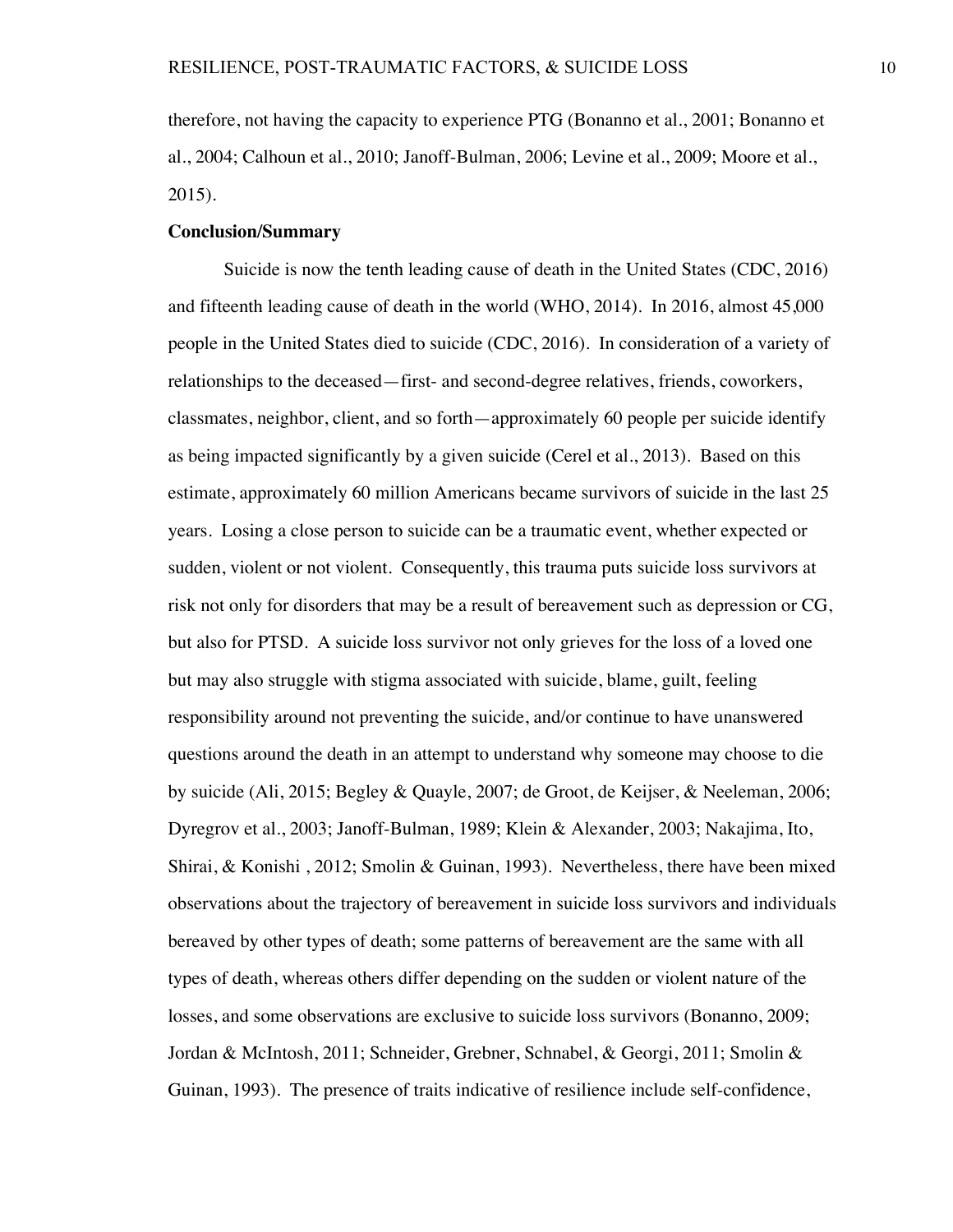determination, optimism, positive biases in favor of self, emotional dissociation, and positive emotions (e.g., gratitude, interest, love; Bonanno, 2004). In this study, these traits were examined under the previously described five domains as assessed by the CD-RISC-25 (Connor & Davidson, 2003). Such personality traits can lead to better adjustment after a trauma, a faster time of return to pre-trauma functioning, and less of a likelihood of continuing to exhibit full diagnostic criteria for a disorder for a long time after the trauma (Bonanno, 2004).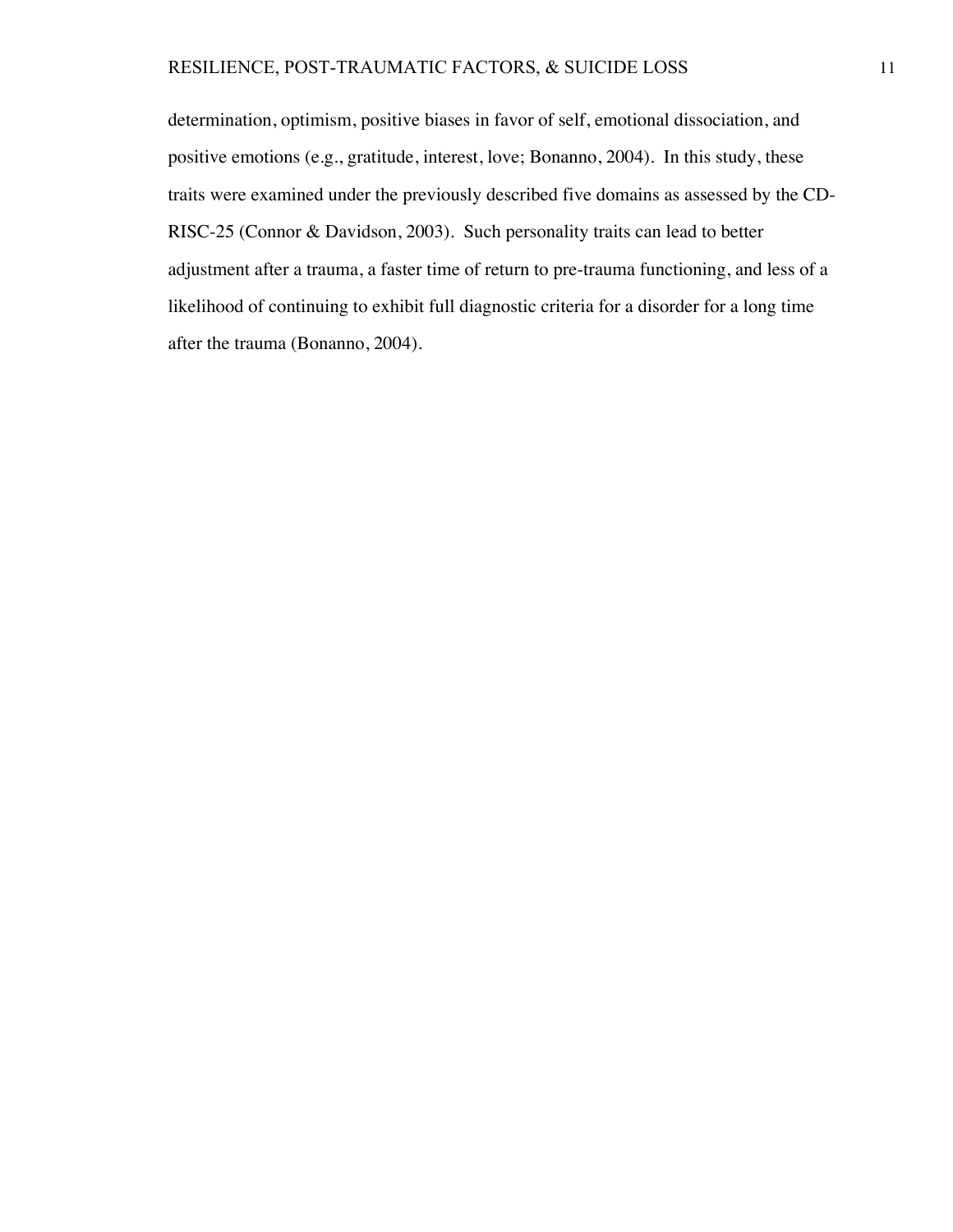## **Chapter 2: Literature Review**

## **Suicide**

In 1969, founder of American Association of Suicidology (AAS) Edwin Shneidman estimated approximately eight attempts per each completed suicide. The CDC (2016) WISQARS website showed 44,965 suicide deaths for all age groups in 2016, up from 44,193 in 2015. The WISQARS website enables users to identify the number of deaths for various International Classification of Diseases (ICD) death code categories for selected U.S. regions, age, gender, and race groups from 1999 to 2016. According to the CDC, suicide is the tenth leading cause of death in the United States across all ages and the second leading cause of death for 10- to 34-year-olds. In 2016, firearms accounted for 51% of all completed suicides, followed by suffocation including hangings— (approximately 26%) and poisoning (approximately 15%). Ethnic breakdown of the suicides in 2016 were as follows: 81% were European American, 6% were Black or African American, approximately 3% were Asian American and Pacific Islander, 1.3% were among Native Americans and Alaska Natives, and about 8% were Latino Americans. Regarding age, 2.8% were 85 years or older, 37% were between 45 and 64 years old, and 13% were between 10 to 24 years old; the greatest number of suicides (8,417) was among 50- to 59-year-olds. European American males accounted for almost 7 out of 10 suicides in 2016 in the United States, and men, regardless of race, died by suicide almost three times more often than women (CDC, 2016).

According to the WHO (2014), suicide is the fifteenth leading cause of death internationally, is the second leading cause of death for 15- to 29-year-olds, and is attributed to 50% of violent deaths in men and 71% in women. In low- to middle-income countries, the male to female ratio of suicide rates is 1.5:1. Globally, the more common methods of suicide are ingestion of pesticide, hanging, and firearms (WHO, 2014).

It is believed that over 90% of people who die by suicide were experiencing some form of mental health disorder (Zisook & Shear, 2009). Further, a person may be more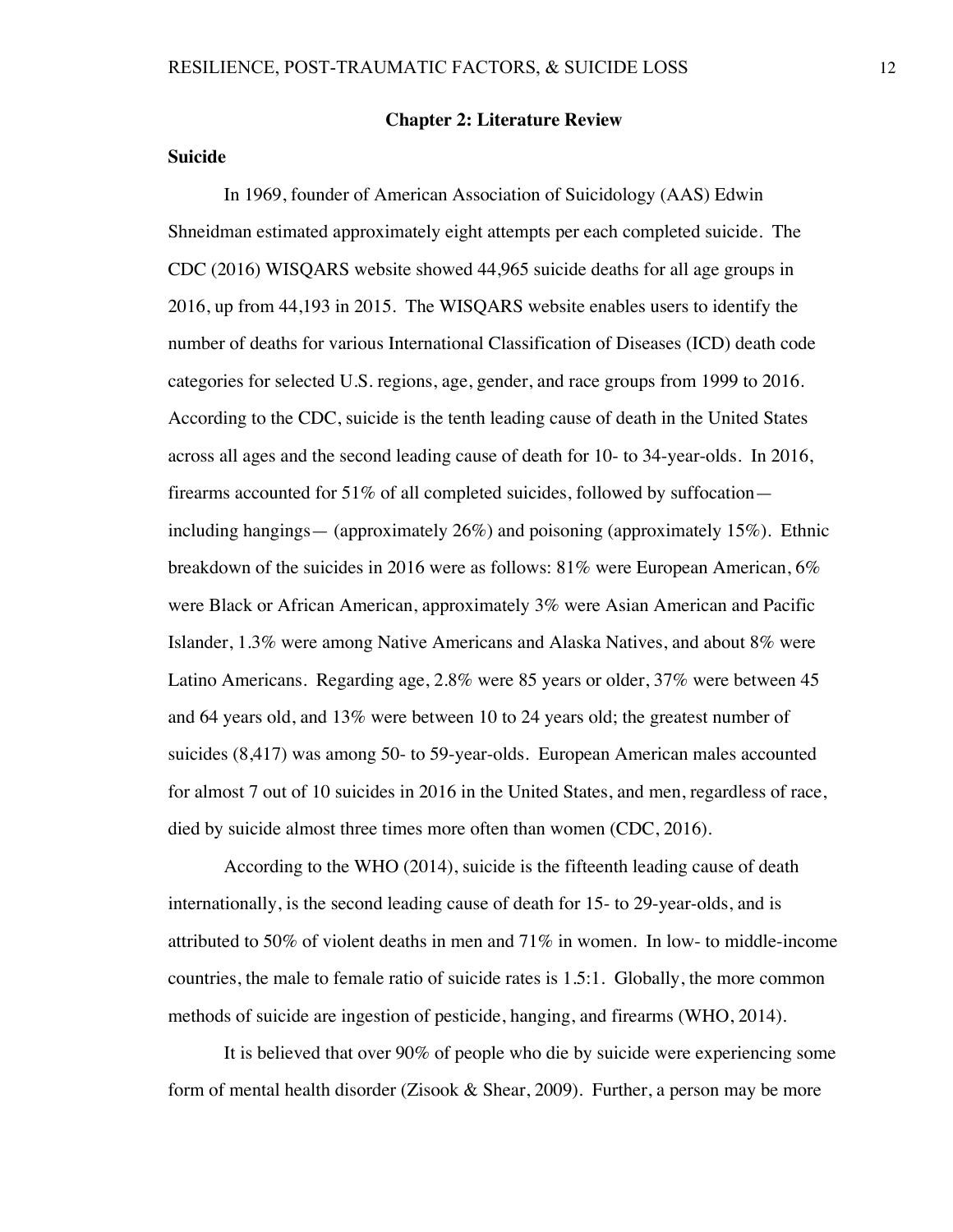likely to attempt suicide once recovering from depression due to gained energy and new motivation (Smolin & Guinan, 1993). More specifically, Smolin and Guinan (1993) described that often when a person is in the worst part of his or her depression, including having impaired acts of daily living such as self-care, sleep, diet, and so forth, his or her energy level is too low for him or her to attempt or complete a suicide even if he or she had many suicidal ideations. In contrast, as the person begins to recover from his or her depressive symptoms, feeling more energetic and set on his or her previously determined intentions, he or she not only appears and feels more functional, such as with acts of daily living or going to school/work, but also has more energy and motivation to attempt a suicide plan. This stage of recovery, from a fatigued and inactive person with depression to one who is more active, may be deceiving for close family members or friends who believe that the person is feeling better, as evidenced by increases in physical activity, social interactions, or work productivity; however, the person may still be experiencing negative cognitions and suicidal ideation, now with enough energy and motivation to attempt or complete the suicide plan.

Shneidman (1969) wrote that most suicides are dyadic: "the death relates primarily to the deep unfulfilled needs and wishes pertaining to the significant partner in a victim's life" (pp. 14-15). Shneidman drew conclusions after reviewing different studies on thoughts of death and suicide, and reflecting on who suffers more, the dying person or the bereaved person:

Of the total sum of dyadic pain, most is certainly borne by the survivor in cases of sudden deaths; but in protracted dying, the present pain and the anguish involved in the lugubrious anticipation of being dead may well be sharper for the dying person than the pain suffered then and after by the survivor. (pp. 26, 28)

#### **Suicide Loss Survivors**

Individuals who have lost a loved one due to suicide and were affected by that death are referred to as "suicide loss survivors" or suicide bereaved individuals; in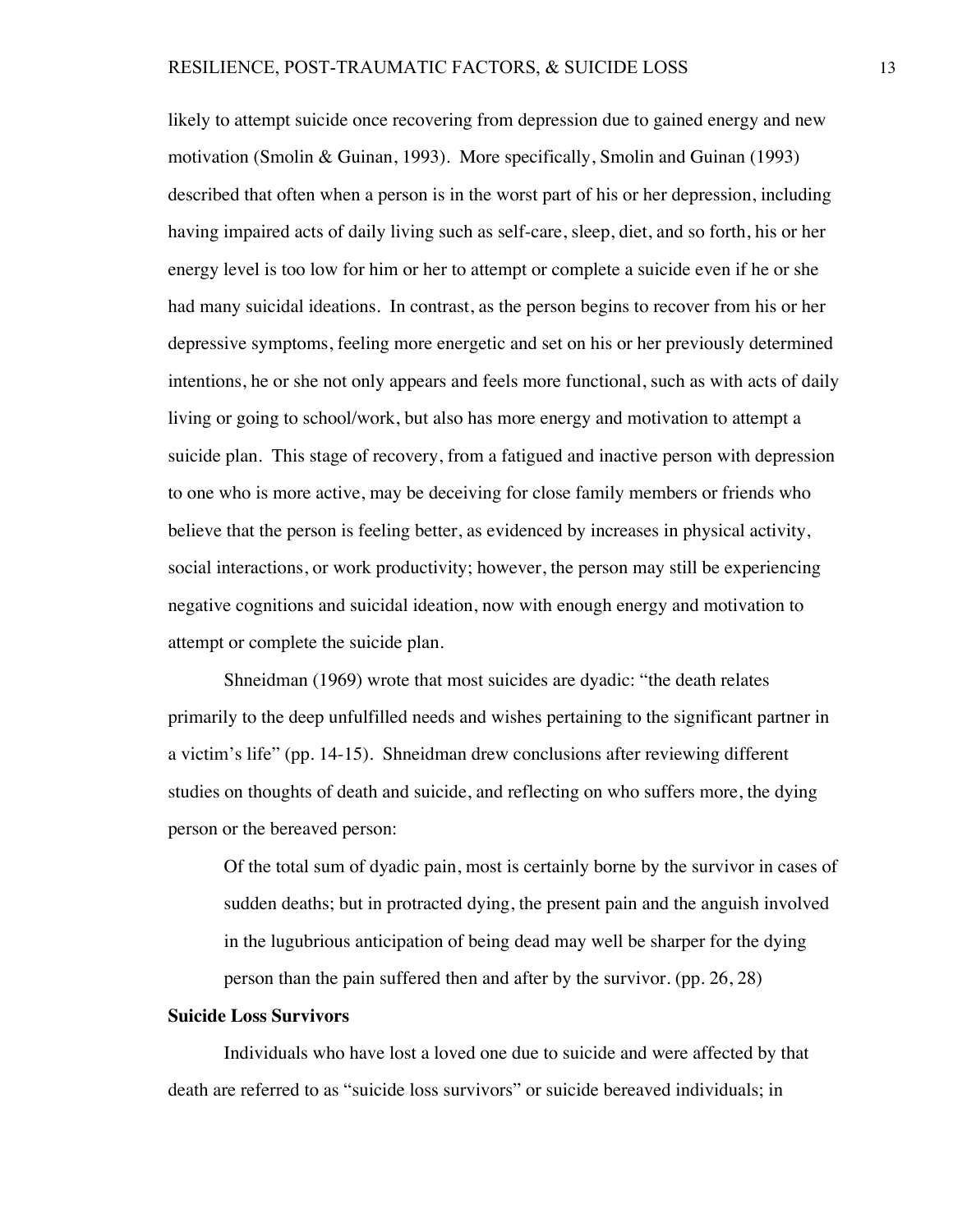current literature, this refers to family members, relatives, friends, mental health providers, coworkers, and others in the deceased's social network that may be affected by the suicide (Ali, 2015). Shneidman (1969) estimated that for every suicide, there are at least six survivors, which some researchers believe to be a conservative estimate (Berman, 2011). Crosby and Sacks (2002) reported results of a 1994 national telephone survey, which found that 7% of the U.S. population stated that they knew someone in their social networks who had died by suicide within the last year, which represented approximately 13.2 million people in the United States at the time of the survey. More specifically, 1.1% of surveyed people stated they had lost immediate family members or other relatives to suicide in the previous year (Crosby & Sacks, 2002). Notably, however, solely knowing of someone who died by suicide does not fall into the accepted definition of "suicide loss survivor."

Berman (2011) noted that Shneidman's nationally accepted statistic has not been validated empirically and that the number of survivors estimated varied depending on who defined themselves as survivors. Furthermore, "commonly offered definitions involve varying degrees of kinship, as in those in the immediate family . . . and some quality of relationship such that one is impacted by the death" (Berman, 2011, p. 111). For the purposes of his study, survivors of suicide loss were defined as "those believed to be intimately and directly affected by a suicide; that is, those who would self-define as survivors after the suicide of another person" (p. 111). Berman found that depending on the relationship to the deceased, the numbers of suicide loss survivors ranged from 45 to 80 per suicide:

Parents of children who had died by suicide estimated that more than 80 individuals, ranging from immediate family members to classmates, would meet this definition of being a survivor. The total number of survivors estimated to have been directly and intimately affected by the suicide death of a partner or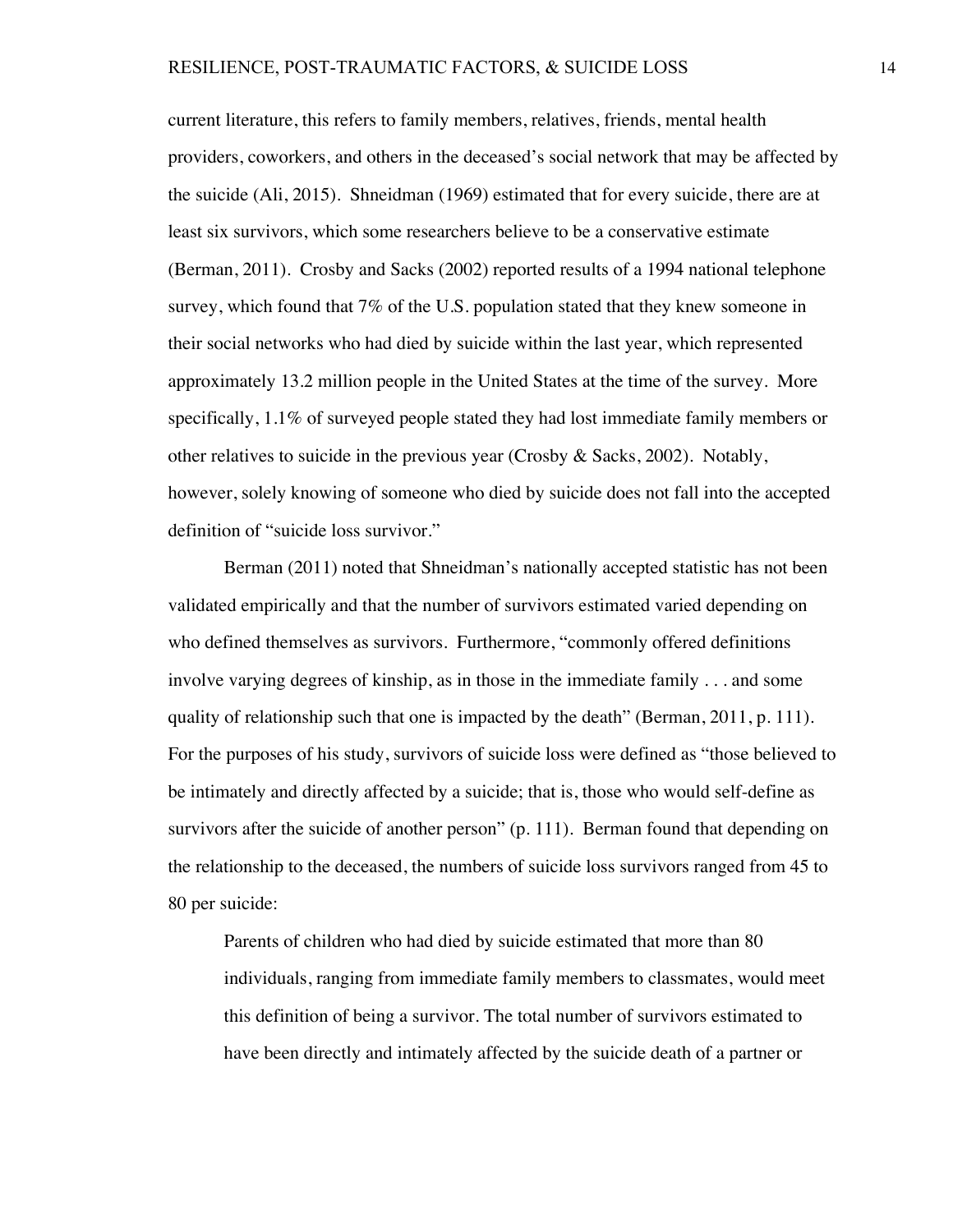spouse is about 60; for siblings and friends the estimated number of survivors is in the range of 45 to 50. (p. 114)

Nevertheless, Berman further noted that if "we were to limit the estimates of survivors to only members of the nuclear family, Shneidman's (1969) original estimate of six survivors per suicide appears to be reasonably close to the estimate of 5.13 derived in this study" (p. 114). Based on this estimate, approximately six million Americans became survivors of suicide in the last 25 years.

Cerel, McIntosh, Neimeyer, Maple, and Marshall (2014) presented a continuum of exposure to suicide in order to reflect the varying levels of sensitivity of impact to suicide loss survivors. The four levels were denoted as suicide exposed, suicide affected, suicide bereaved–short-term, and suicide bereaved–long-term. This continuum allows for inclusion of individuals affected by suicide who not only identify as family members but also friends, partners, classmates, clinicians, coworkers, neighbors, and so forth. *Suicide exposed* refers to those who know of someone who died by suicide but were not necessarily affected significantly by it (e.g., celebrity or acquaintance). Based on a random-digit-dial survey in Kentucky, Cerel, Maple, Aldrich, and van de Venne (2013) found that 40% of the 302-adult sample knew someone who had died by suicide. *Suicide affected* refers to those bereaved by the suicide of a significant other and those "whose relationship to the deceased would have previously excluded them from being considered bereaved in the usual sense, as in witnesses to suicide who suffer posttraumatic symptomatology, or a student in a residence hall who finds it impossible to concentrate on his or her studies after a fellow resident takes his life" (Cerel et al., 2014, p. 595). This category would include first responders, anyone who discovers the decedent, classmates, coworkers, team members, or neighbors. Both levels of the *Suicide bereaved*  categories require an attachment to the deceased. The *long-term* subtype includes those who have "close personal relationships to someone deceased by suicide who struggle across a protracted period with clinically significant responses to the loss" (Cerel et al.,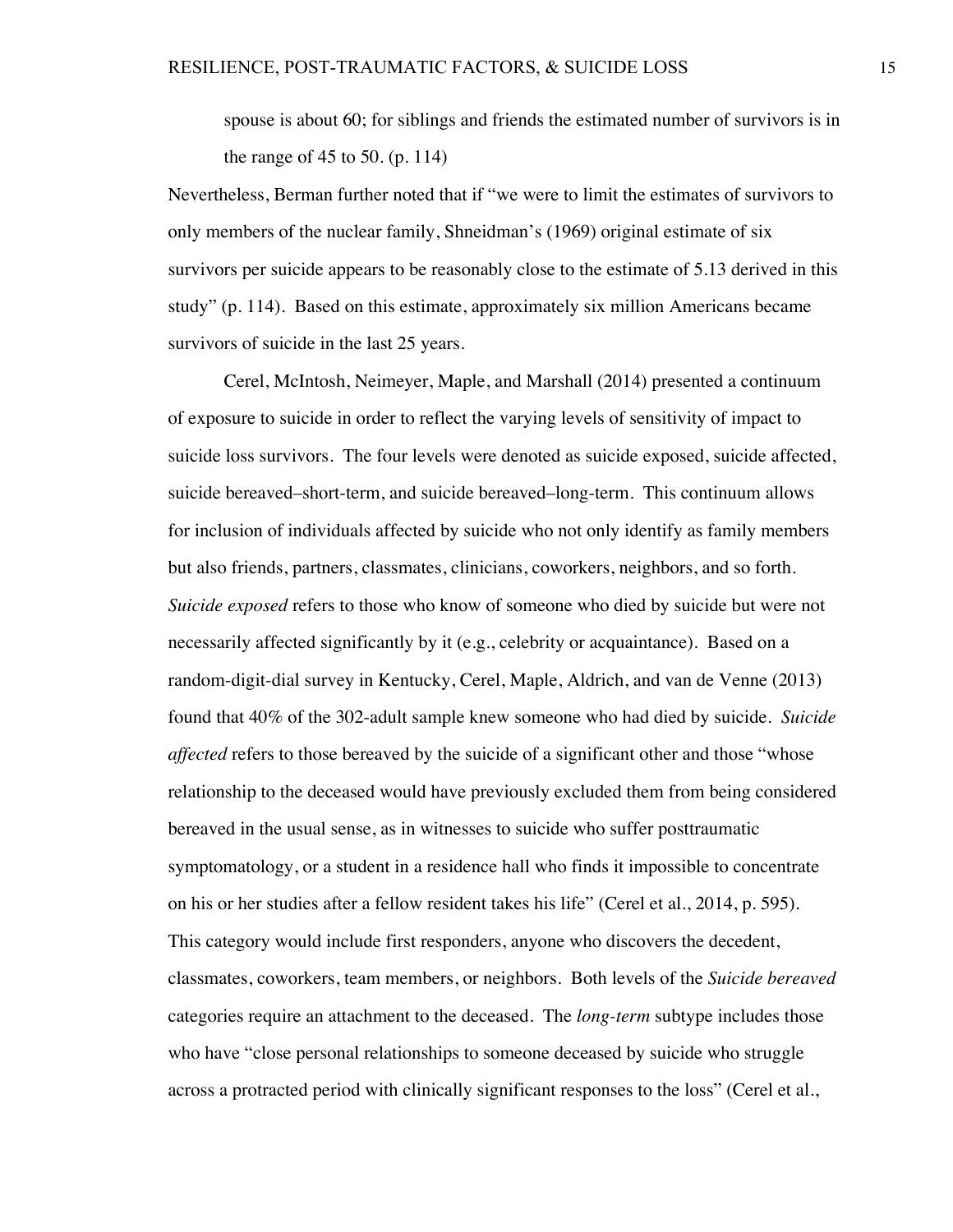2014, p. 596), which may include family members, therapists, and close friends. Typically, this group of people can fall anywhere along the continuum, depending on the quality of the relationship or the level of closeness they report to the deceased: "The essential feature of a survivor appears to be related more to perceived closeness to the decedent than to type of relationship or demographics" (Cerel et al., 2013, p. 419).

In 2016, Cerel, Maple, van de Venne, Moore, Flaherty, and Brown conducted another random-digit-dial survey in Kentucky to examine who is exposed to suicide and its lasting impact. Out of the 1,687 participants included the study, both veterans and nonveterans, 48% reported lifetime exposure to suicide.

## **Reactions to Suicide**

Shneidman (1969) explained that "the person who commits suicide puts his psychological skeleton in the survivor's emotional closet—he sentences the survivor to a complex of negative feelings and, most importantly, to obsessing about the reasons for the suicide death" (p. 22). Suicide bereaved individuals may experience blame, shame, guilt, social rejection, responsibility around not preventing the suicide, and/or continue to have unanswered questions around the death in an attempt to understand why someone may choose to die by suicide (Ali, 2015; Begley & Quayle, 2007; de Groot et al., 2006; Dyregrov et al., 2003; Janoff-Bulman, 1989; Klein & Alexander, 2003; Nakajima et al., 2012; Smolin & Guinan, 1993). Although common in trauma victims, Janoff-Bulman (1989) described feelings of anger, denial, self-blame, and intrusive recurrent thoughts to be forms of "inappropriate coping strategies" (p. 113); they become present because the bereaved individual is searching for ways to cope with the stressor, trauma, or loss.

Regarding the need to make sense of or understand why, Jordan (2008) expressed, "As an often inexplicable death for many survivors, the need to make sense of the frame of mind and motivations of the deceased are major preoccupations for many survivors" (p. 681). Jordan wrote that, in his experience, survivors tend to "overestimate their own role in contributing to the suicide or in failing to prevent it" (p. 681). Consequently, they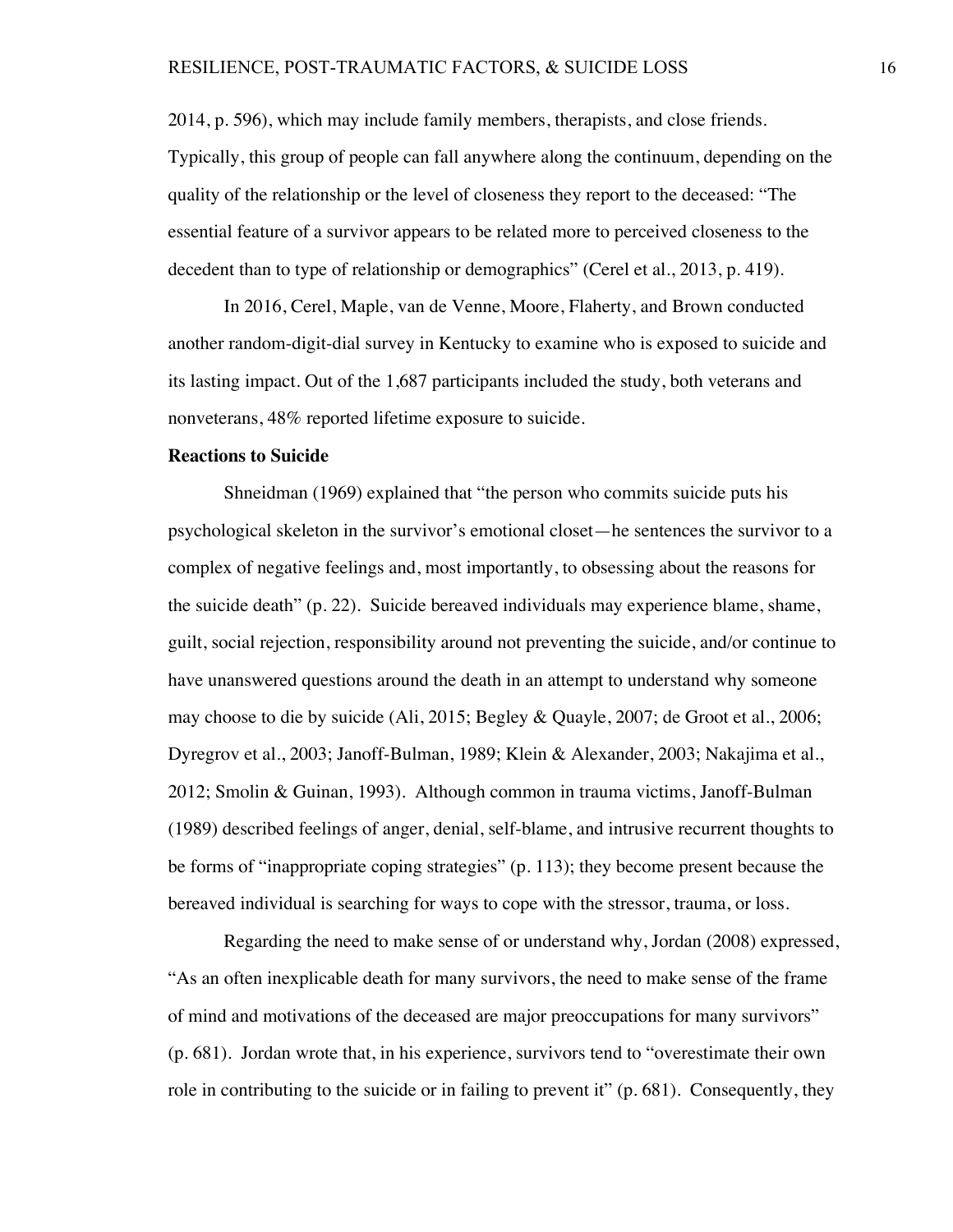may minimize the role of other contributing factors to the suicide. In their guidebook for suicide loss survivors, Smolin and Guinan (1993) reminded their readers that there is never solely one reason for suicide. The authors gave examples of case studies when a child completes suicide after an argument with his or her parents or a husband completes suicide after a fight with his wife. Smolin and Guinan noted that, in most cases, after a parent-child or spousal argument, the end result is not a suicide; therefore, to attribute the suicide on those events alone is unfair to the mourning individual who is taking on too much self-blame. Jordan stated that guilt is associated with "foundational beliefs about one's world" (p. 681). He provided an example of a mother whose teenage son died by suicide by hanging after a verbal disagreement. The mother began to question the intentionality of her son's suicide, how well she knew her son, the nature of their relationship, and how "good" she was as a mother.

Just as Bonanno (2009) discussed in his book, *The Other Side of Sadness: What the New Science of Bereavement Tells us About Life after Loss*, that some bereaved individuals may feel a sense of relief after the passing of their loved ones, especially for deaths due to a long-existing physical illness, so, too, may some suicide bereaved individuals feel a sense of relief. Smolin and Guinan (1993) described how relief may occur in cases in which the individual was in trouble with the law or abusing drugs or alcohol. Jordan (2001) described how some suicide loss survivors may experience feeling relief after the completed suicide, which "makes the grief a mixed experience of negative emotions, such as guilt, rejection, abandonment, and sorrow, coupled with relief at not having to cope with the destructive behavior of the loved one" (p. 97).

Other suicide loss survivors may feel anger, feeling as if the person chose suicide in order to cause pain intentionally to the survivor (Smolin & Guinan, 1993). The bereaved individual may ask himself or herself questions such as "How/why could/would he/she do this to me?" Others may feel anger as a result of feeling abandoned or rejected by the deceased (Jordan, 2001). The anger may stem from feeling personally targeted or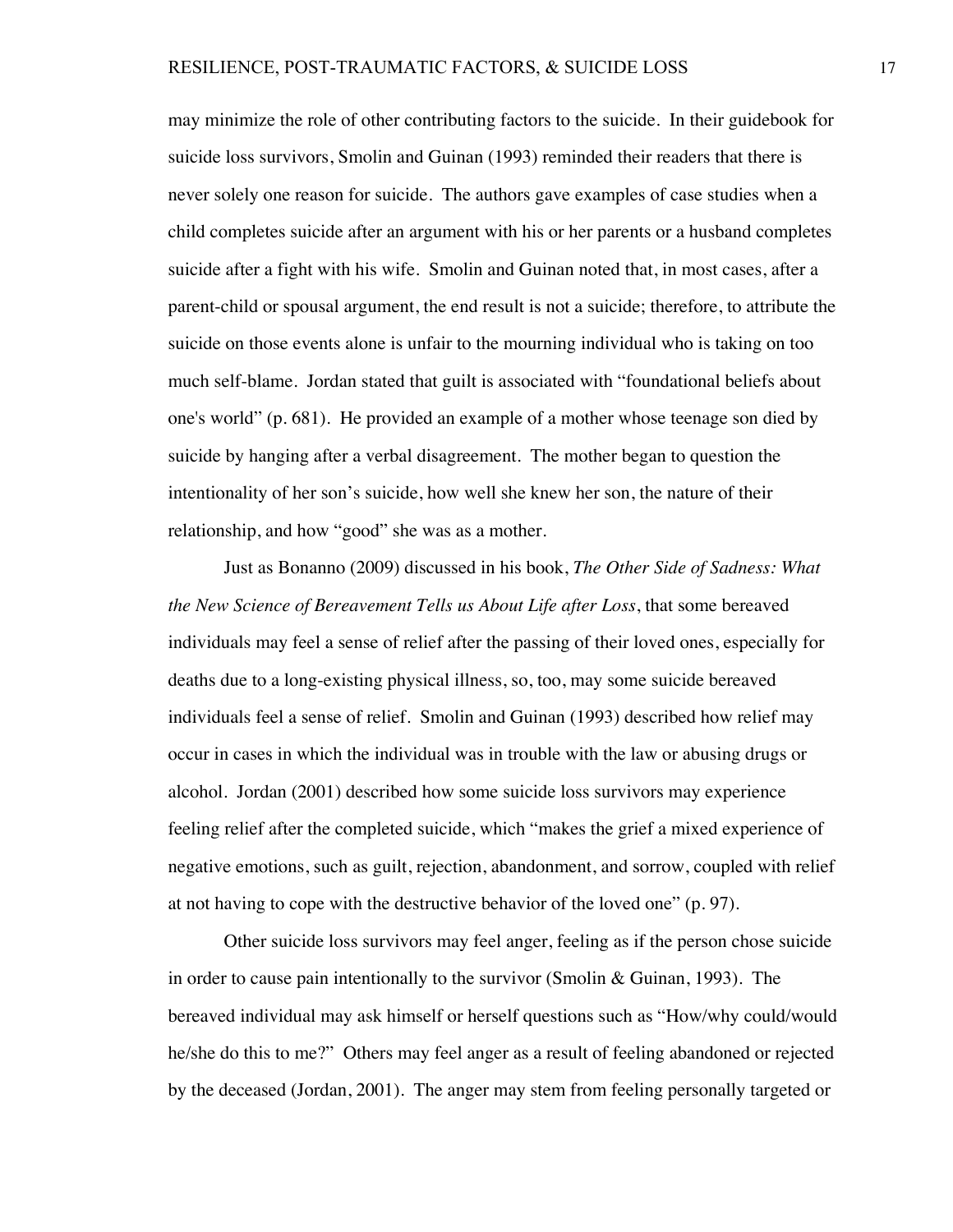dismissed by the deceased in the action of the suicide, especially when the bereaved individual perceives the suicide as a choice. Anger may be related to any feelings of blame toward whomever may have been "responsible" for the suicide (Jordan & McIntosh, 2011). Further, just as one may be angry at a murderer, anger in suicide loss survivors may be complicated by the fact that although the decedent chose to take his or her own life, he or she who would be considered a perpetrator in a homicide is also the victim (Jordan & McIntosh, 2011).

Some suicide loss survivors may misinterpret "grief reactions that are characteristic following a loss through suicide (e.g., relief or anger toward the deceased)" or question their roles related to the suicides, also called "dysfunctional beliefs," which may lead to higher risks of CG (de Groot et al., 2010). Jordan (2008) observed that feelings of abandonment or anger may be based on how the suicide bereaved individual perceives or tries to understand the suicide, either as a cause of mental illness or personal choice. Being aware of and understanding the deceased's psychiatric disorder, if he or she was previously diagnosed with one, may make processing and accepting the death easier for the suicide bereaved individual (Young et al., 2012).

Schneider, Grebner, Schnabel, and Georgi (2011) explored how emotional reactions of a suicide bereaved individual depend on his or her sex, the relationship to the deceased, the experienced consequences of the death, and the professional support he or she received. The study included interviews with first- and second-degree relatives of 163 people who had died by suicide in the Frankfurt, Germany area in 1999-2000. Interviews were carried out 8.5 months  $(SD = 6.8)$  after the suicides. Participants were interviewed between 1999 and 2000. One close person was interviewed for each suicide with the exception of four parental couples, who wanted to be interviewed together. A total of 167 informants were interviewed: 57 spouses, 34 adult children, 22 mothers, 11 fathers, and 43 other relatives and friends (among them 16 sisters). Approximately 25% of those interviewed had discovered the body of the deceased. The methods used most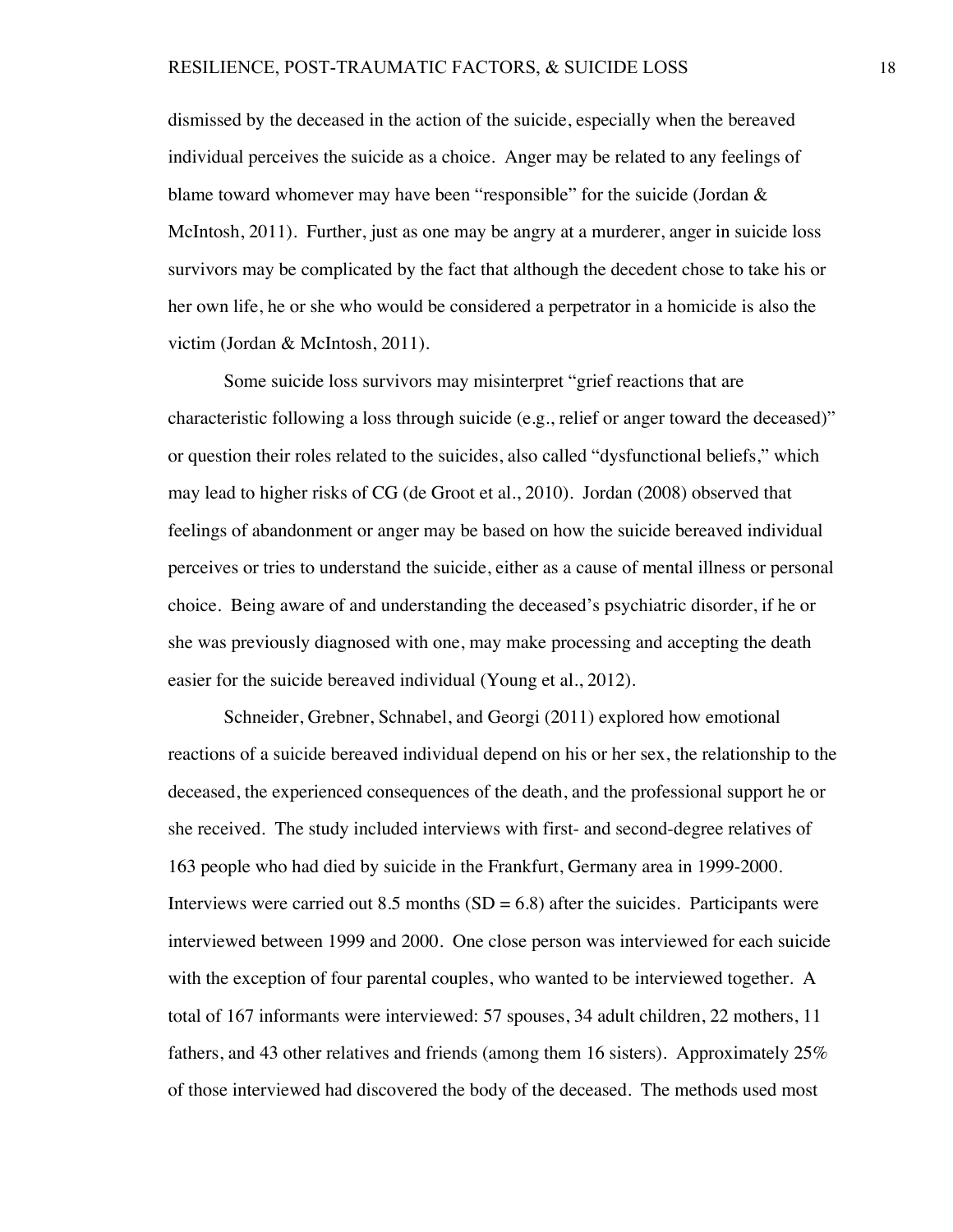often by the suicides in this study were hanging, intoxication, and jumping.

Schneider et al. (2011) found that demographic information contributed to reactions the suicide. More women than men reported feeling the following emotions: sorrow, depressed mood, lack of energy, anger toward the deceased, and anger toward somebody else. More men than women reported feeling the following emotions: guilt, abandonment, desire for the deceased, sympathy for the deceased, and admiration. Regarding relationship to the deceased, except for anger toward the deceased and guilt, parents and spouses of the deceased indicated feeling all of the aforementioned feelings more than adult children of the deceased. The authors noted that this may because children typically outlive their parents. Moreover, "all parents reported that their emotions were disturbed every day. Parents had an elevated risk of lack of energy and guilt. . . . Spouses had a five times higher risk of lack of energy compared with close persons other than parents or children" (p. 188). Schneider et al. concluded that lack of energy may indicate the presence of CG or depression. Longer time between the suicide and interview "was associated with less frequent report of feelings having disturbed everyday life of the bereaved" (p. 188). If the interviewee reported perceived positive consequences of the suicide, lower levels of negative emotions were reported. Results regarding social and professional support are discussed in the Postvention section.

In a study utilizing random-digit-dial survey methods conducted by Cerel et al. (2016), suicide-exposed individuals were twice as likely to have diagnosable depression and/or diagnosable anxiety, and almost twice as likely to have suicidal ideation than nonsuicide-exposed individuals. Using the Short Screening Scale for PTSD, 11% of respondents met criteria for PTSD from the suicide. Those who reported higher levels of perceived closeness to the deceased were twice more likely to meet criteria for depression or anxiety, four times more likely to meet criteria for PTSD, and twice more likely to have suicidal ideation (Cerel et al., 2016).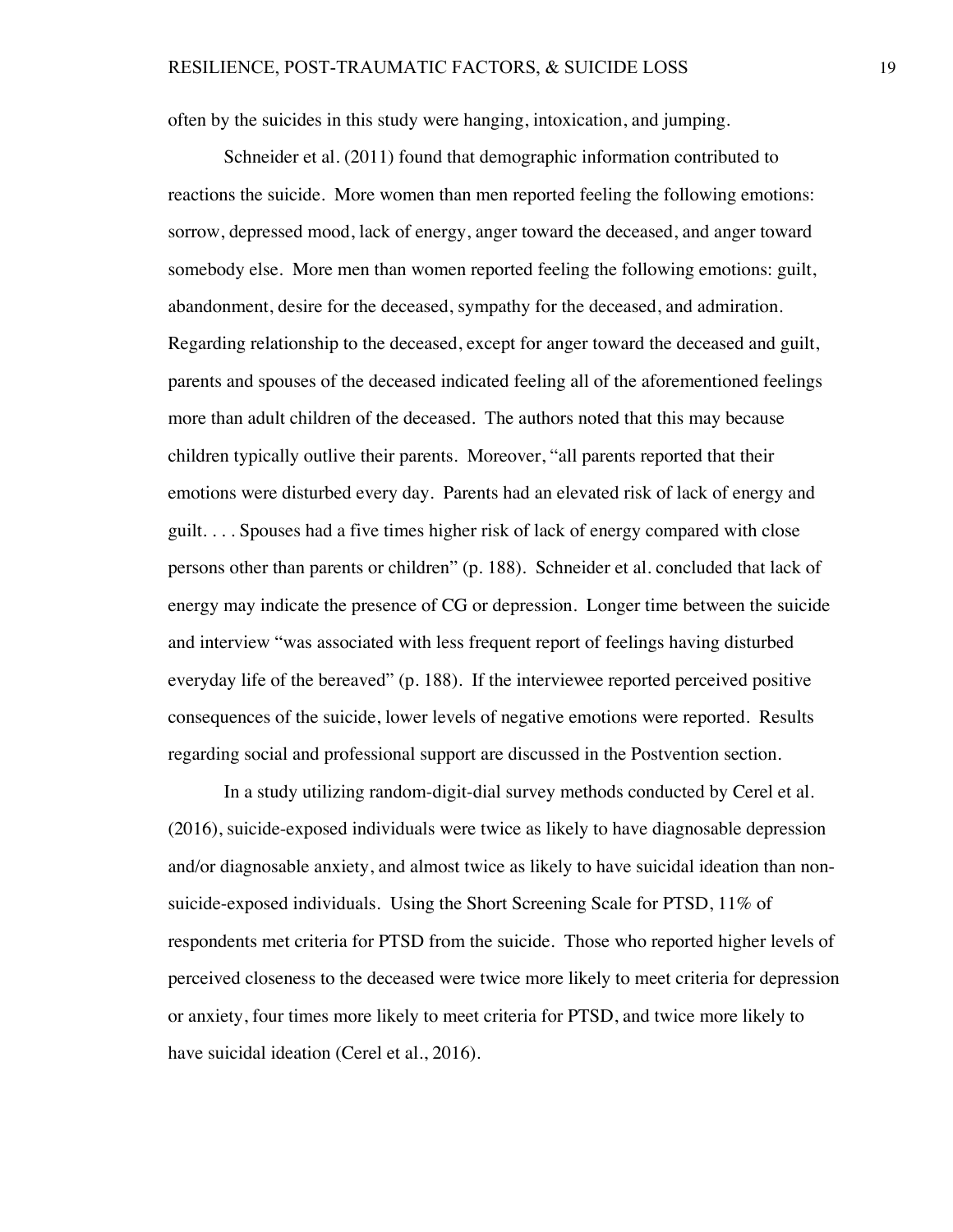Feigelman, Jordan, and Gorman (2011) examined the differences in grief difficulties, mental health problems, posttraumatic stress, and stigmatization among 571 parents whose children died either to drugs or other causes. In the sample, 48 parents lost children due to drug-related deaths and overdoses, 462 to suicide (including those due to drugs), 24 to natural death, and 37 to mostly accidental death. Cause of death was based on parents' self-reports using one of five categories provided on U.S. Standard Death Certificate form: accidental death, natural causes, homicide, suicide, and/or death under ambiguous circumstances or pending investigation (National Center for Health Statistics, 2008 as cited in Feigelman, Jordan, & Gorman, 2011). Although no significant difference was observed between parents who lost children to drugs or suicide, both groups combined demonstrated more grief and mental health problems using five measured criteria (grief difficulties, posttraumatic stress, CG, depression, and psychological problems) than parents who lost children to accident or natural causes. The authors hypothesize that one cause for these differences among the two observed categories of parents was due to the stigma, blame, and lack of recognition for "normal" or "legitimate" grieving that exists around substance abuse and mental health which, in turn, results in less support from family members, friends, and community members when a child dies due to drugs or suicide than by accident or of natural causes.

#### **Stigma and Isolation**

Stigma around suicide continues to be present today, some of which has to do with historical societal norms, different religious laws, or government laws (e.g., suicide is still illegal in some countries and was illegal in the United States until the 20th century; Ali, 2015; Jordan, 2008; Smolin & Guinan, 1993). Suicide loss survivors experience "more stigmatization from their social networks than survivors of most other types of death" (Jordan, 2008, pp. 681-682).

Despite the legal status of assisted suicide, the practice is still controversial and often discussed about negatively by the media and general public; thus, the participants in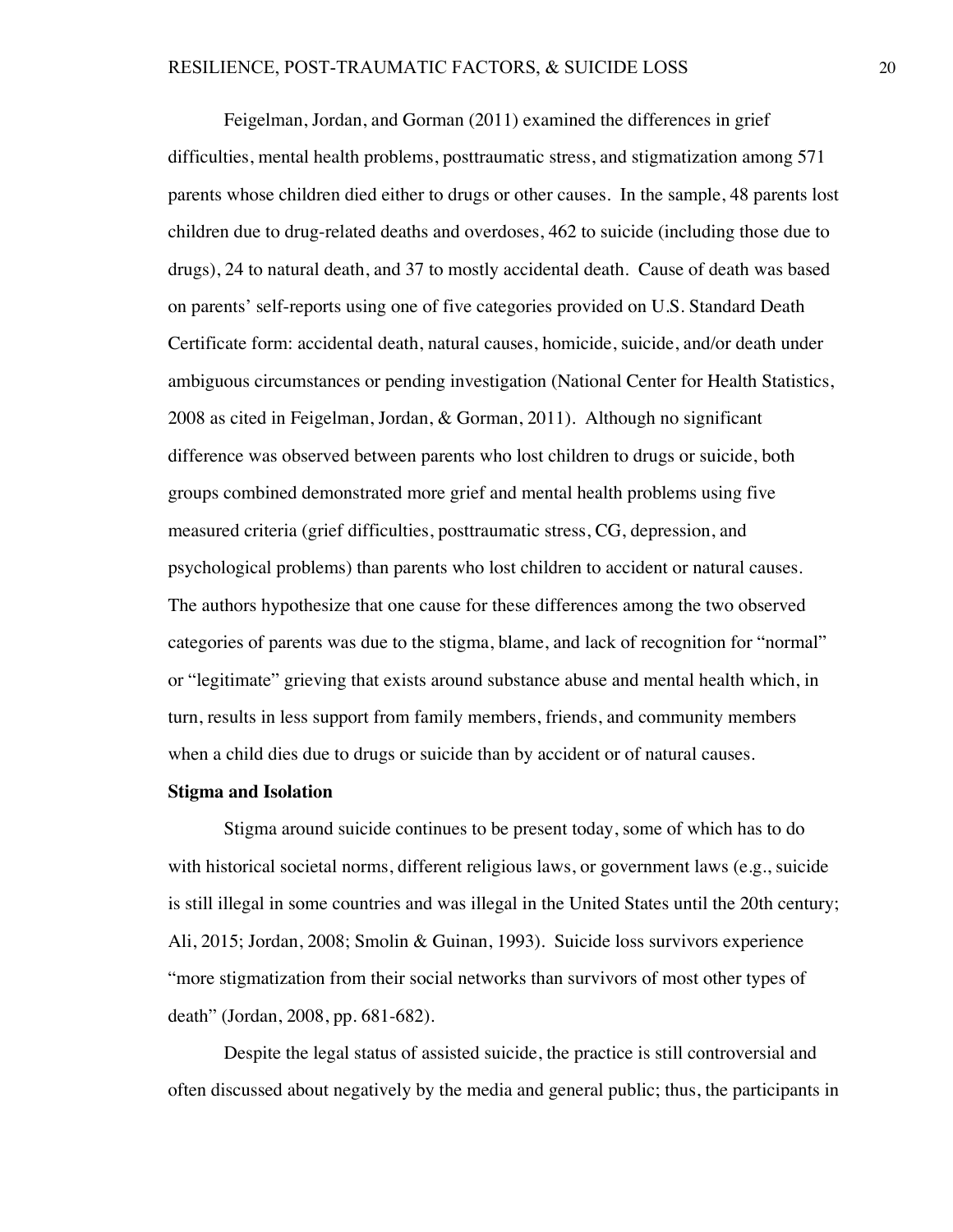studies on suicide loss may have already "experienced a sense of disapproval and isolation from their social environment" (Wagner, Keller, Knaevelsrud, & Maercker, 2012, p. 384). Higher rates of isolation exist for suicide loss survivors who experience more stigma in response to the suicide of their loved ones (Cerel, Jordan, & Duberstein, 2008; Jordan, 2008). This may, therefore, explain why many participants in Wagner et al.'s (2012) study shared that they did not disclose the cause of death of their loved ones to general community members. Due to possible blame from multiple directions, there becomes a "perceived need to keep the suicide a secret" (Jordan, 2008, p. 681). Suicide bereaved family members (siblings, spouses, adult children, and parents) interviewed by Barlow and Coleman (2003) reported feeling cautious or wary talking about their family members' suicides due to covert and overt blame from either other family or community members. Many of the participants shared how either they were directly blamed or that they blamed someone else in the family for the cause of their family members' suicides. Smolin and Guinan (1993) wrote that some suicide bereaved individuals may deny that the death of their loved ones were due to suicide, not only because of the stigma they experience from those in their families or communities but also as a part of their healing process in an attempt to abate some of the pain associated with the trauma of suicides versus an accidental or natural deaths.

Furthermore, interactions and relationships within the bereaved family and in the community may shift; a "communicational distortion" may occur within the suicide bereaved family and its respective social networks (Cerel et al., 2008). At the Kristin Rita Strouse Foundation's 15th Anniversary Speaker Event, Carol Graham, parent of one son lost to suicide and her other son eight months later in combat, shared that some family members and friends urged her not to have a funeral for her son that had died to suicide and also questioned if his funeral could be held in a church. Graham shared feeling conflicted with how to proceed and handle such logistics while still feeling shocked by the trauma. Graham reported feeling as though she could only acknowledge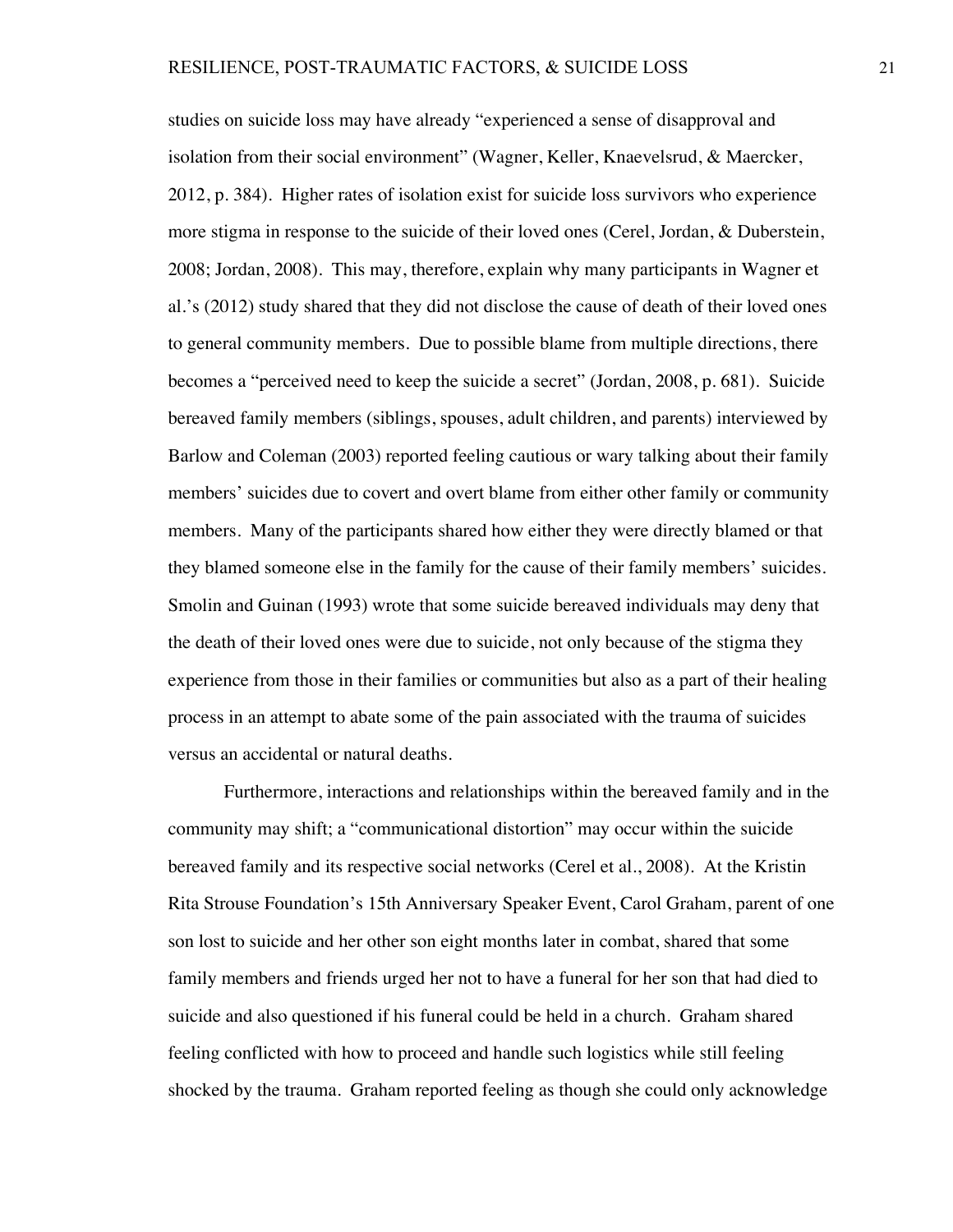and discuss the death of one son publicly—the one who died in combat— but not the other—the one who died to suicide as a result of his ongoing battle with depression (personal communication, June 12, 2016).

In their book, *Healing After the Suicide of a Loved One*, Smolin and Guinan (1993) discussed the impact that not being able to talk about a suicide death has on the process of mourning: "Just as the act itself is taboo, so is talking about it" (p. 61). Based on their facilitation of support groups for suicide loss survivors, the authors have observed that many suicide bereaved individuals experience some sense of denial of the death altogether or that the death was one by choice—a suicide. One reason may be that some close friends, family members, or partners of deceased individuals "fear that to admit a suicide took place is to expose personal agonies for the titillation of others" (p. 42). Some suicide loss survivors self-isolate preemptively to avoid any blame or negative judgments that may come from others (Jordan, 2008).

Interactions with family and community members vary for suicide loss survivors. Many of the suicide bereaved participants in Miers, Abbott, and Springer's (2012) study expressed gratitude for community members who were willing to listen and brought them food. Others shared that people may have had good intentions but often made hurtful statements. Some participants in Barlow and Coleman's (2003) study reported that they stopped talking to friends or family members even a year or more after their close family members' suicides because they were either experiencing or perceiving blame, were being told statements that made them feel worse ("Aren't you better off now?"), or were made to feel like they should be over the loss by that point and no longer want to talk about it. Some isolation experienced by suicide loss survivors may be due to family and community members not knowing how to help (Jordan, 2008).

Due to general stigma and lack of knowledge about mental health concerns leading up to a suicide, there is a valid concern that acknowledging that a loved one died by suicide may lead to blame or criticism. The criticism may be that the suicide loss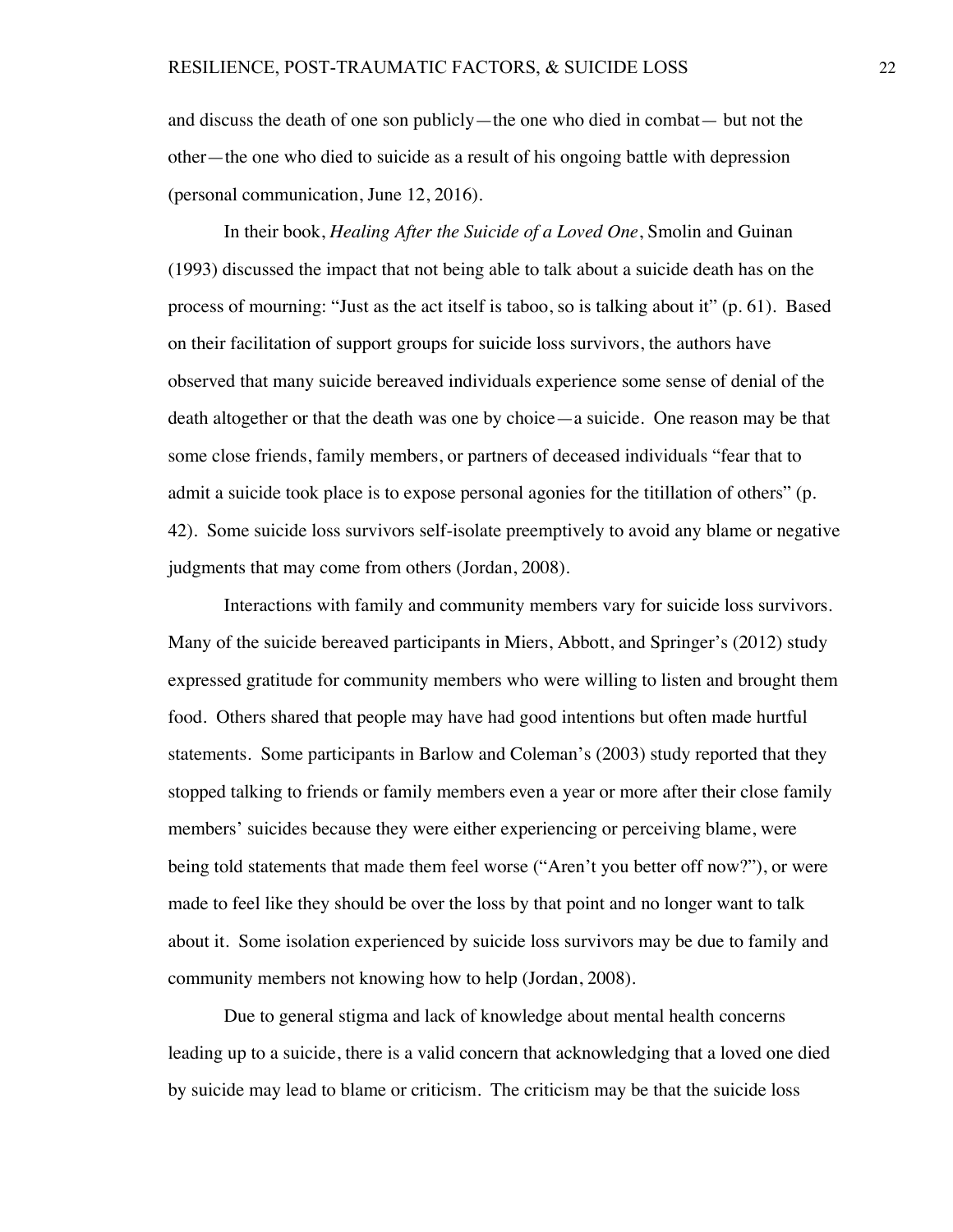survivor contributed to the cause of the suicide or did not do enough to prevent the suicide. Such actual or perceived judgments may cause the suicide loss survivor to experience further guilt or to believe the aforementioned accusations. The inability to talk about the death or suicide may impede the mourning process and can possibly lead to clinical depression or other psychological disorders (Smolin & Guinan, 1993). Graham, speaker at the Kristin Rita Strouse Foundation 15th Anniversary Speaker Event, shared that she felt so much stigma around her son's suicide, discussing mental health problems, and receiving mental health services in general, that she delayed pursuing the services that she needed and eventually was helped by (personal communication, June 12, 2016). Yet, Smolin and Guinan (1993) observed most suicide bereaved individuals to feel a sense of relief and truly begin to mourn their losses in healthy ways once they acknowledged the cause of death and worked toward better understanding it rather than feeling ashamed, alone, or blaming themselves or others. Consequently, this type of acknowledgement, in addition to receiving help from a support group or therapy, can prevent further development of meeting full diagnostic criteria for a mental health disorder (Smolin & Guinan, 1993).

# **Suicide Bereavement**

Many limitations and issues exist in the study of suicide bereavement, especially when comparing it to general bereavement (Ali, 2015; Jordan, 2001). Even with general bereavement studies, most research and data are quantitative in nature, as they are based on self-report questionnaires, present limited qualitative data due to small sample sizes, or focus too much on symptomology rather than the experience of grief (Ali, 2015; Jordan, 2001). Additionally, given the stigma and increased risk of psychological problems, suicide bereaved individuals are less likely to participate in bereavement studies.

Although it is generally accepted that suicide bereavement is similar to other violent death bereavement (Jordan, 2008), there is lack of consensus regarding the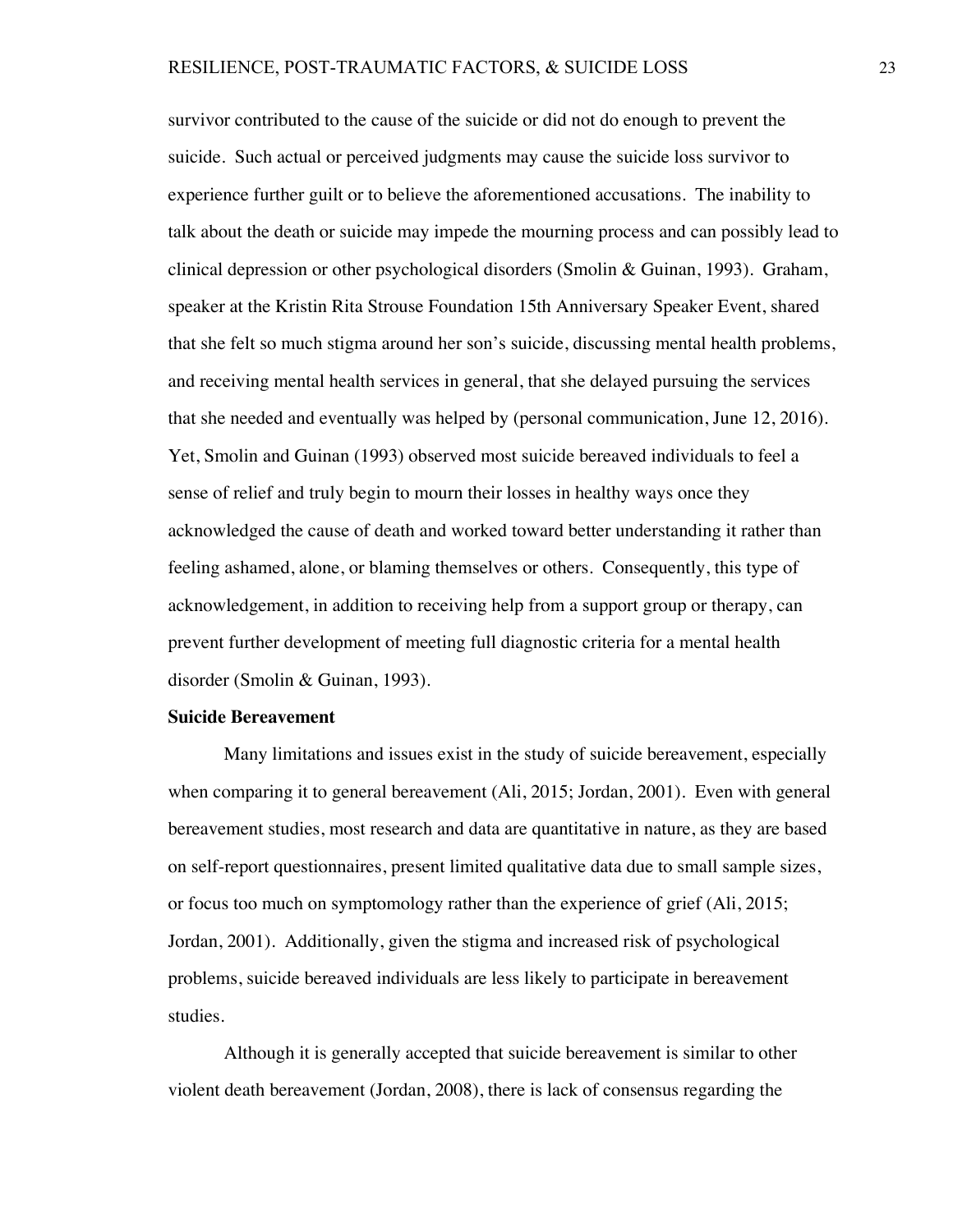trajectory of bereavement in suicide bereaved individuals and non-suicide bereaved individuals. Most studies indicate an increased risk for CG, PTSD, or depression (Brent et al., 1996; de Groot & Kollen, 2013; Dyregrov et al., 2003; Jordan, 2008; Melhem et al., 2004; Young et al., 2012). In their study comparing grief after suicide and natural death among spouses and first-degree relatives, de Groot, de Keijser, and Neeleman (2006) found that three months after the death, "self-reported psychiatric and general health of 153 relatives of 74 suicides was worse than of 70 relatives of 39 natural deaths" (p. 418). Further, the group that had lost their loved ones to suicide reported higher levels of depression, CG, health functioning, loneliness, and feeling a higher need for professional help. Jordan and McIntosh (2011) developed a model that distinguished feelings and thoughts that may be found after all types of death (sorrow, pain, missing the deceased and yearning to be reunited), unexpected deaths (shock and a sense of unreality), violent deaths (experience of trauma and shattered illusion of personal invulnerability), and suicide (anger, aggression, abandonment, and rejection.

Begley and Quayle (2007) interviewed eight suicide bereaved individuals—a brother, sisters, mothers, fathers, and a spouse—who had been receiving practical and social supports through a network of voluntary support groups in Ireland. The authors found four main themes throughout the interviews: controlling the impact of the suicide, making sense of the suicide, social uneasiness, and purposefulness. Controlling the impact of suicide included feeling guilt for not preventing the suicide and fear that it may happen again to another close family member, resulting in constant vigilance, numbness, pain, initial denial, and some self-harm behaviors. The authors noted how many of these initial reactions mirror PTSD responses and that they are consistent with other observed evidence of coping with traumatic experiences. Making sense of the suicide included ruminating about the "predeath demeanor of the deceased and about the events that led up to the actual act of suicide" (p. 29), how the deliberateness of the suicide did not match the predictability of daily life and trying to match it to the deceased's mental disorders or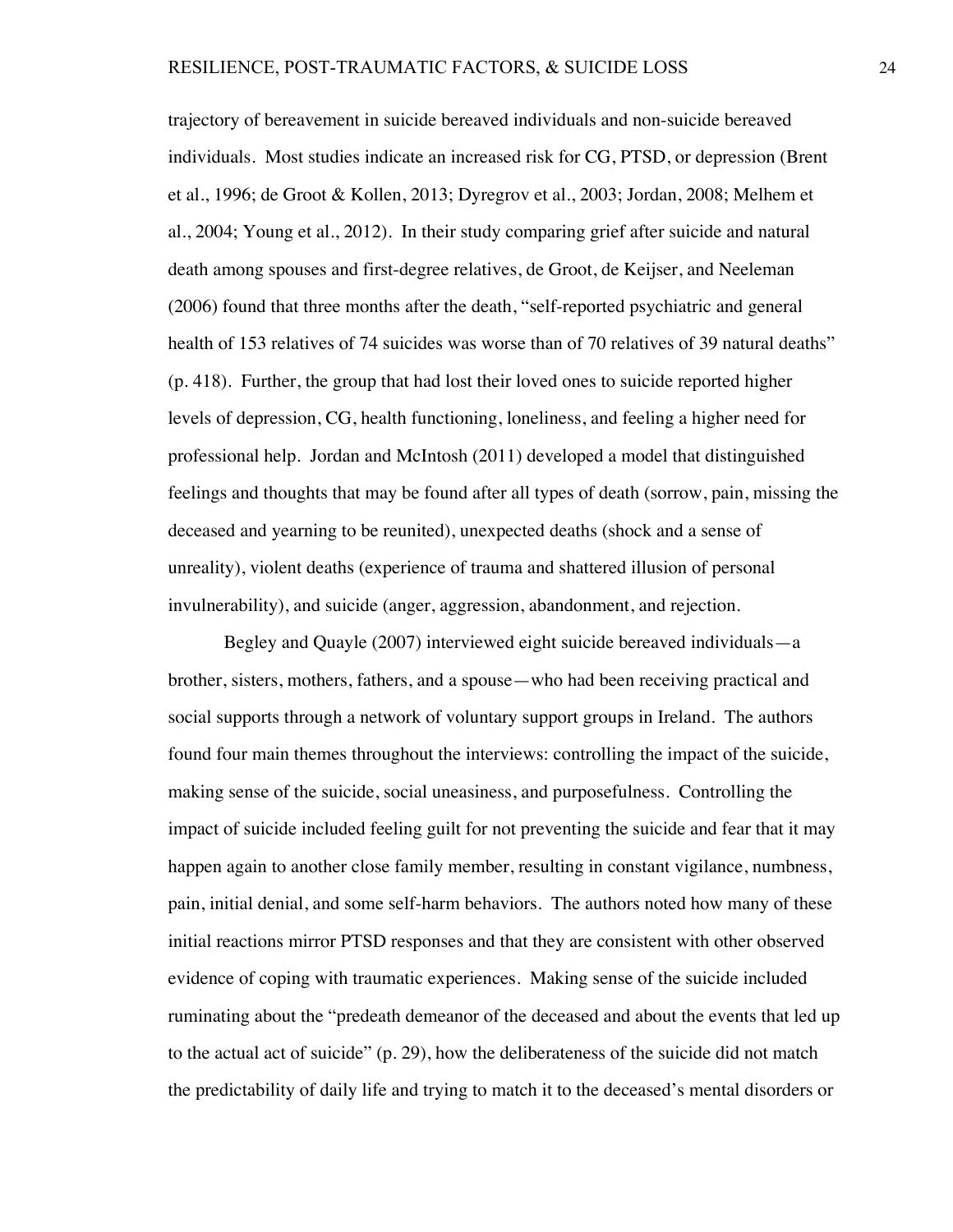other life challenges (such a "trigger" for the event without other options), reflection on personal relationship and trust with the deceased, personalizing the situation, and selfblame. Social uneasiness included treating the suicide as privileged information only to discuss with close family members, support from communities at first followed by abandonment, rejection by religious affiliates and members, support and warnings of anticipated experiences by others bereaved by suicide, a lack of desire to take part in previously enjoyed activities, and feeling accepted when among others who were suicide bereaved such as in the support groups. Purposefulness is discussed in the Posttraumatic Growth section.

Miyabayashi and Yasuda (2007) evaluated how the suddenness and unnaturalness of death affect general health, depression, and grief based on 215 responses to a questionnaire by the bereaved. The respondents were divided into five groups: bereaved by suicide, accident, acute illness (< 1 day from onset), shorter illness (< 1 year from onset), and longer illness. Median of years since death was approximately five years. Unlike some reports that found that the effect of cause of death was significant on perceived health, Miyabayashi and Yasuda found that the effect was "not significant on the two [Global Health Questionnaire] subscales of Somatic Symptoms and Anxiety and Insomnia, nor was the effect significant on medication at that time, which is a measurement of health-related behavior" (p. 506). Therefore, the impact of the cause of death factor was more apparent in mental rather than physical manifestations. The authors explained that "emotional reactions might be more persistent than physical reactions, although it is also suspected that the scales may have varied in sensitivity" (p. 506).

Some studies have observed the opposite regarding development of disorders differing in suicide and non-suicide bereaved individuals. McIntosh (1993) reviewed empirical studies of suicide loss survivors with designs that included control groups. McIntosh considered the sample, group size, relationship to the deceased (spouse, parent,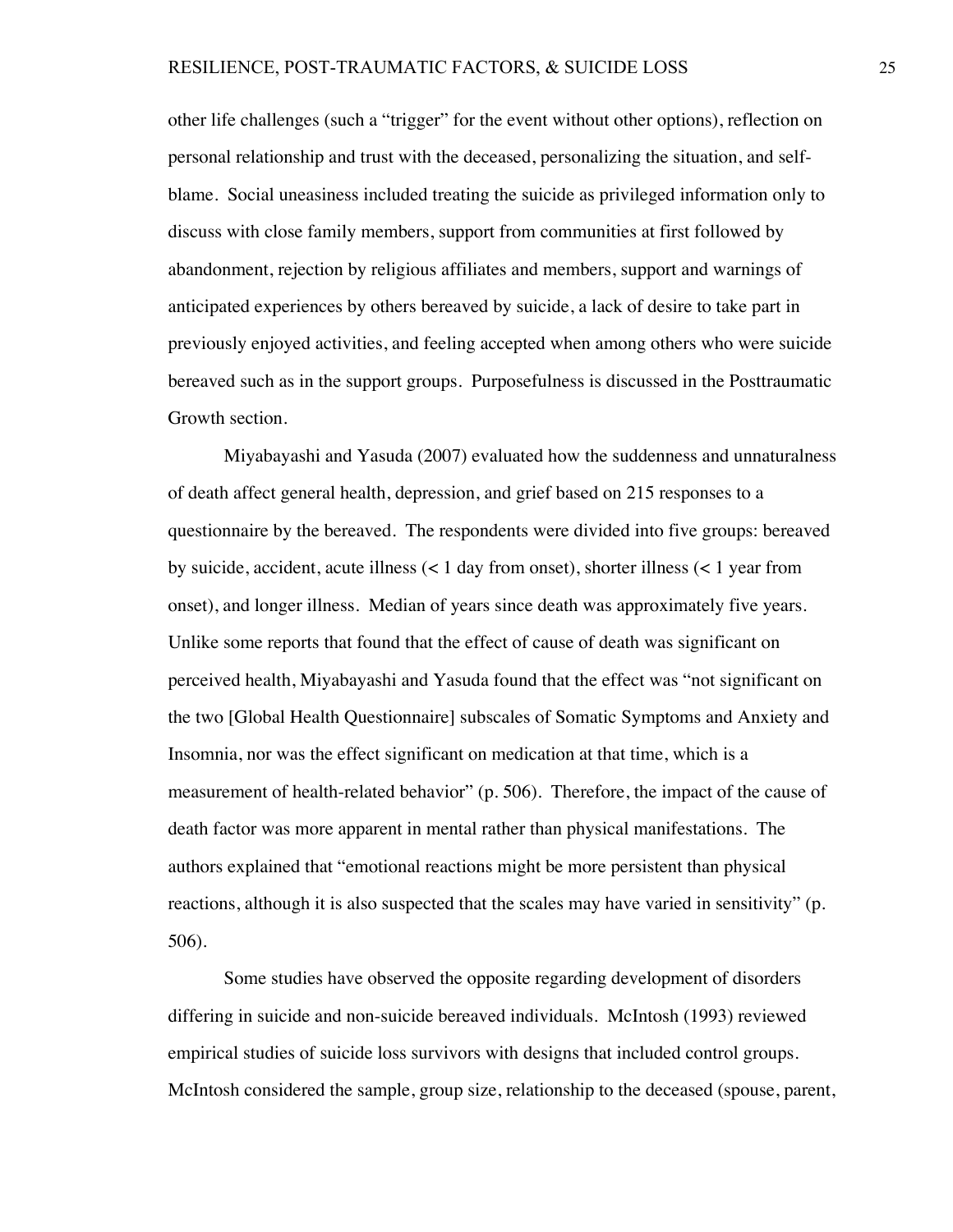or peer), recruitment process, measures, and methodology strengths and weaknesses. Despite methodology weaknesses and limitations, overall, McIntosh found that suicide bereavement is generally nonpathological. McIntosh observed many similarities among suicide loss survivors and accidental death loss survivors among parents of deceased children. Among spouses, no differences were observed after the two-year mark of bereavement among the different types of deaths groups. In cases in which depression, psychological distress, and/or negative self-appraisal were observed, it was more similar among any type of bereaved group than the nonbereaved groups. Nonetheless, some studies among bereaved spouses indicated that grief "follow[ed] a different course" and took longer to subside among suicide loss survivors than among bereaved spouses due natural causes of death. Still, by two to two and a half years, bereaved spouses in both groups appeared to have similar functioning. McIntosh noted that all of the reviewed studies had limitations and cannot be generalized to all sexes, races, or socioeconomic statuses. Furthermore, the status of whether the participants in the reviewed studies received professional support of any kind—individual, general bereavement group, or suicide focused bereavement group—was not reported in the reviewed studies, which is a limitation in that treatment effects were not considered.

Jordan (2008) similarly observed no differences on anxiety or depression in suicide bereaved individuals as compared to other types of bereavement, but found higher levels of "shame and stigma, rejection, blaming, and guilt/responsibility early on in the mourning process" (p. 680). Jordan emphasized these differences, especially as they may not be detected "by standardized measures of psychopathology" (p. 680). Nevertheless, data are limited on how many bereaved individuals—due to suicide or non-suicide develop the full syndrome of PTSD, as many "published studies thus far have excluded normal bereavement as an etiologic event for PTSD" based on *DSM-IV* criteria (Zisook Chentsova-Dutton, & Shuchter, 1998, p. 157).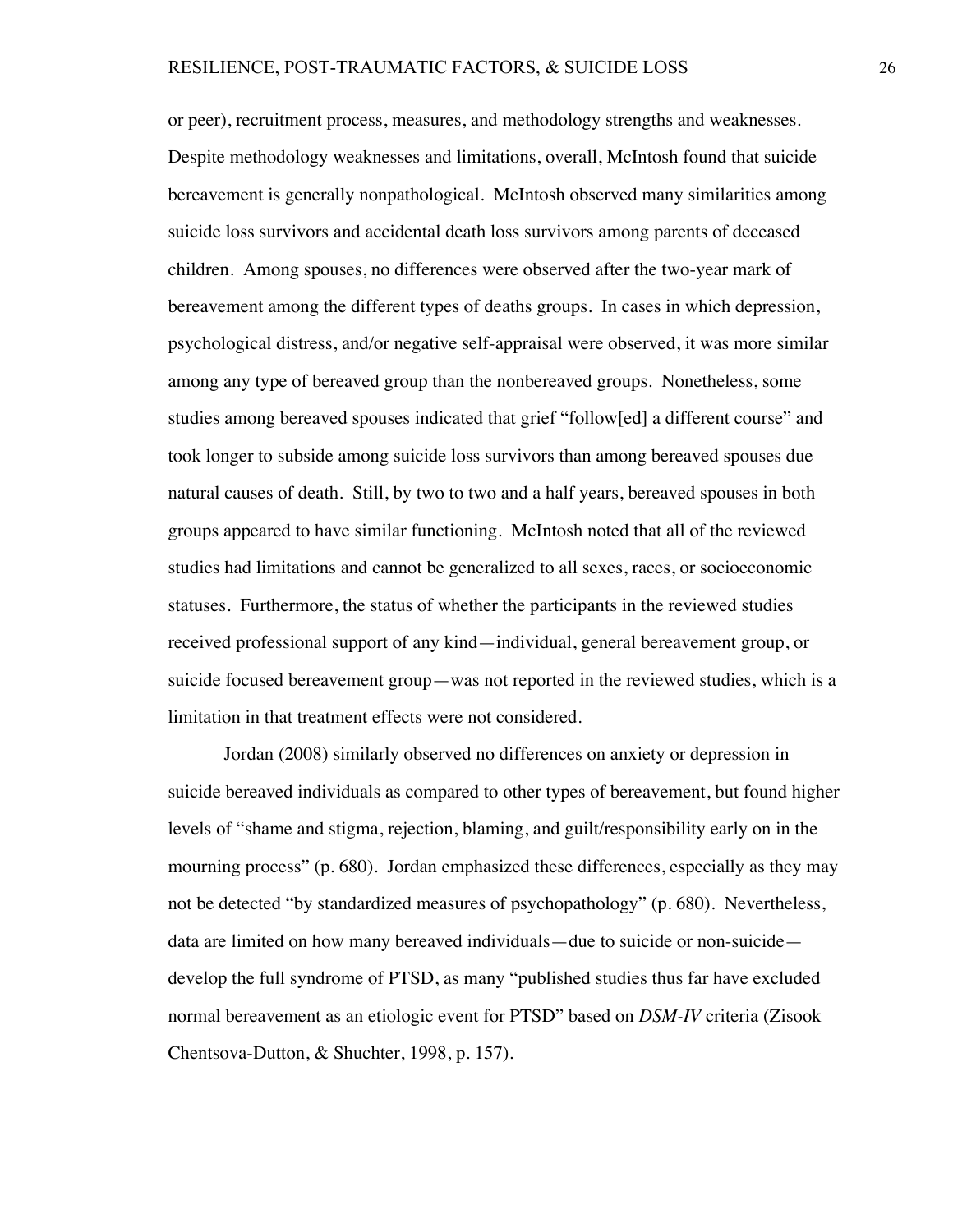### **Broad Courses of Bereavement**

Bonanno (2009) described three broad courses of bereavement: resilience, recovery, and CG. For going through the process of grieving and readjusting to a normal routine, even if recalling or continuing to honor the life of a deceased loved one, around six months is considered "uncomplicated grief" (UG). This would include "the acute grief that occurs in the early aftermath of a death [that] can be intensely painful and is often characterized by behaviors and emotions that would be considered unusual in normal everyday life" and "integrated or abiding grief, in which the deceased is easily called to mind, often with associated sadness and longing" (Zisook & Shear, 2009, p. 68). Part of the grieving and healing process can include a continued honoring of, relationship with, or bond with the deceased, including initially believing to see or communicating with the deceased (Bonanno, 2009; Bonanno et al., 2001; Zisook & Shear, 2009).

Most people experience or are exposed to at least one violent or life-threatening situation during the course of their lives (Ozer et al., 2003). In his article on loss, trauma, and human resilience, Bonanno (2004) noted that although some people are unable to recover fully or recover with health problems or other setbacks, most people "manage to endure the temporary upheaval of loss or potentially traumatic events remarkably well, with no apparent disruption in their ability to function at work or in close relationships, and seem to move on to new challenges with apparent ease" (p. 20). Bonanno attested that most people are resilient and that grief is "not overwhelming or unending. We may be shocked, even wounded, by a loss, but we still manage to regain our equilibrium and move on. That there is anguish and sadness during bereavement cannot be denied. . . . It is something we are wired for, and it is certainly not meant to overwhelm us" (p. 7).

Bonanno (2004) emphasized that what is often described as "absent grief," the lack of depression or prolonged grief in bereaved individuals, should not be perceived as a "pathological response that results from denial or avoidance of the emotional realities of the loss" (p. 23). Rather, Bonanno argued that resilience "to the unsettling effects of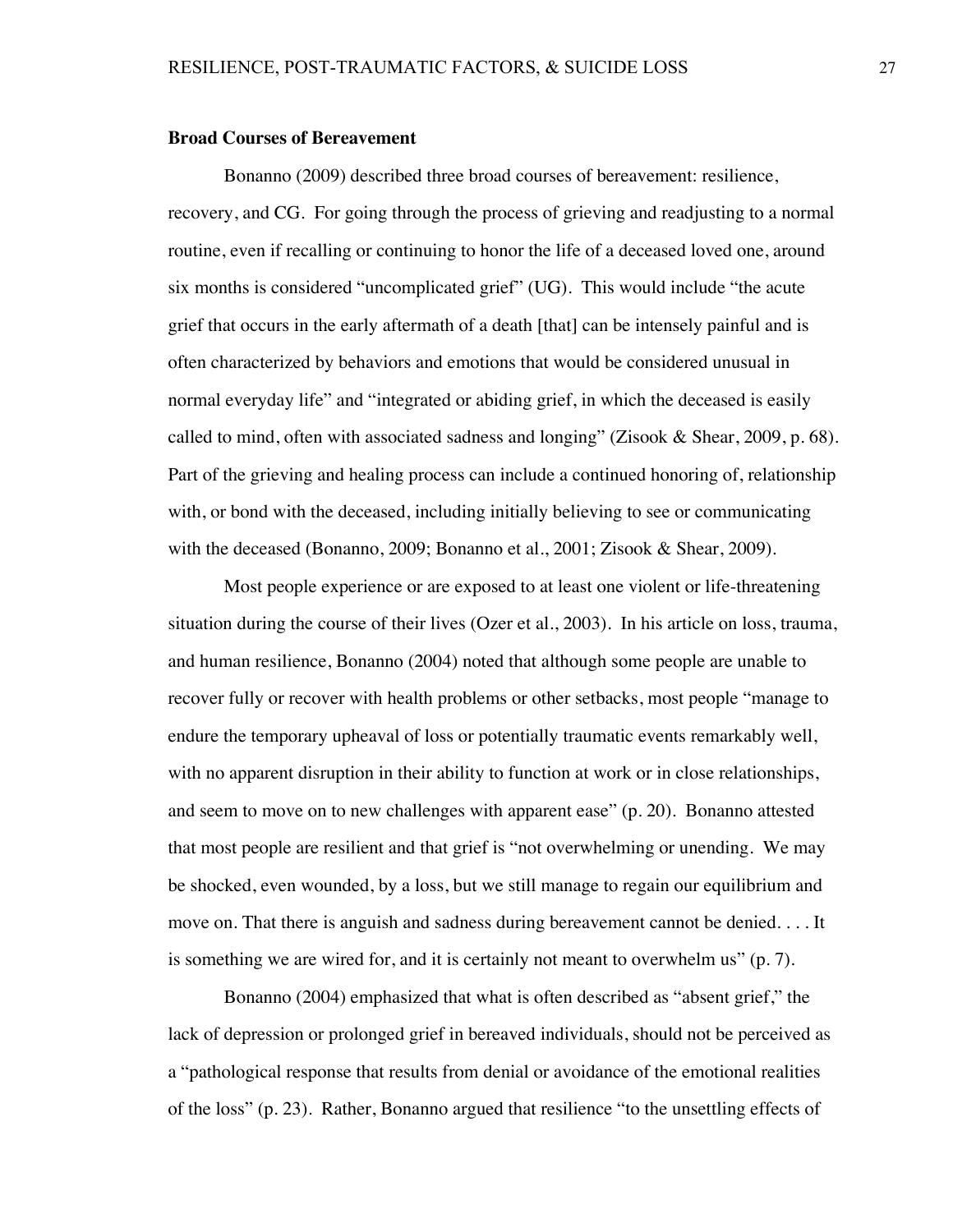interpersonal loss is not rare but relatively common, does not appear to indicate pathology but rather healthy adjustment, and does not lead to delayed grief reaction" (p. 23). Most impairments exhibited by bereaved individuals tend to be time limited (several months to two years), which may not be reflected in research studies. Bonanno also emphasized the influence of memory bias, which is inevitable in bereavement studies, as they consequently occur post-death.

Memory bias can vary based on what participants are asked to recall, from quality of relationship with deceased partners, levels of prior grief, levels of prior impairment or functionality, and so forth. Safer, Bonanno, and Field (2001) conducted a study on longterm memories for grief reactions following the death of one's spouse and the role that these memories play in long-term adjustment. Part of this process involved considering "retrospective reappraisal," assessing how well or how poorly the person coped over time, which is also linked to the relationship between recall of prior grief and current functioning. Almost all of the 37 participants reported much less grief at five years after the death of a spouse than at six months. Participants were able to recall their six-month levels of grief-related symptoms and avoidant thoughts, but overestimated their sixmonth levels of intrusive ideation. The authors also found that there was "evidence for retrospective reappraisal, as across different measures, current levels of grief were predicted by recalled levels of grief" (p. 201). Safer, Bonanno, and Field (2001) concluded that the "retrospective reappraisal that one's past grief was not severe may indicate effective coping" (p. 195).

In a review article, Bonanno, Papa, and O'Neill (2001) described that, whereas some people may become impaired and continue to meet criteria or demonstrate symptoms of depression or prolonged grief one to two years or longer after the death of a close person, many—and sometimes the majority of—bereaved individuals in general show little or no overt grief reactions. Bonanno et al. argued that not showing expected or overt signs of grieving in Western cultures has been and sometimes still is considered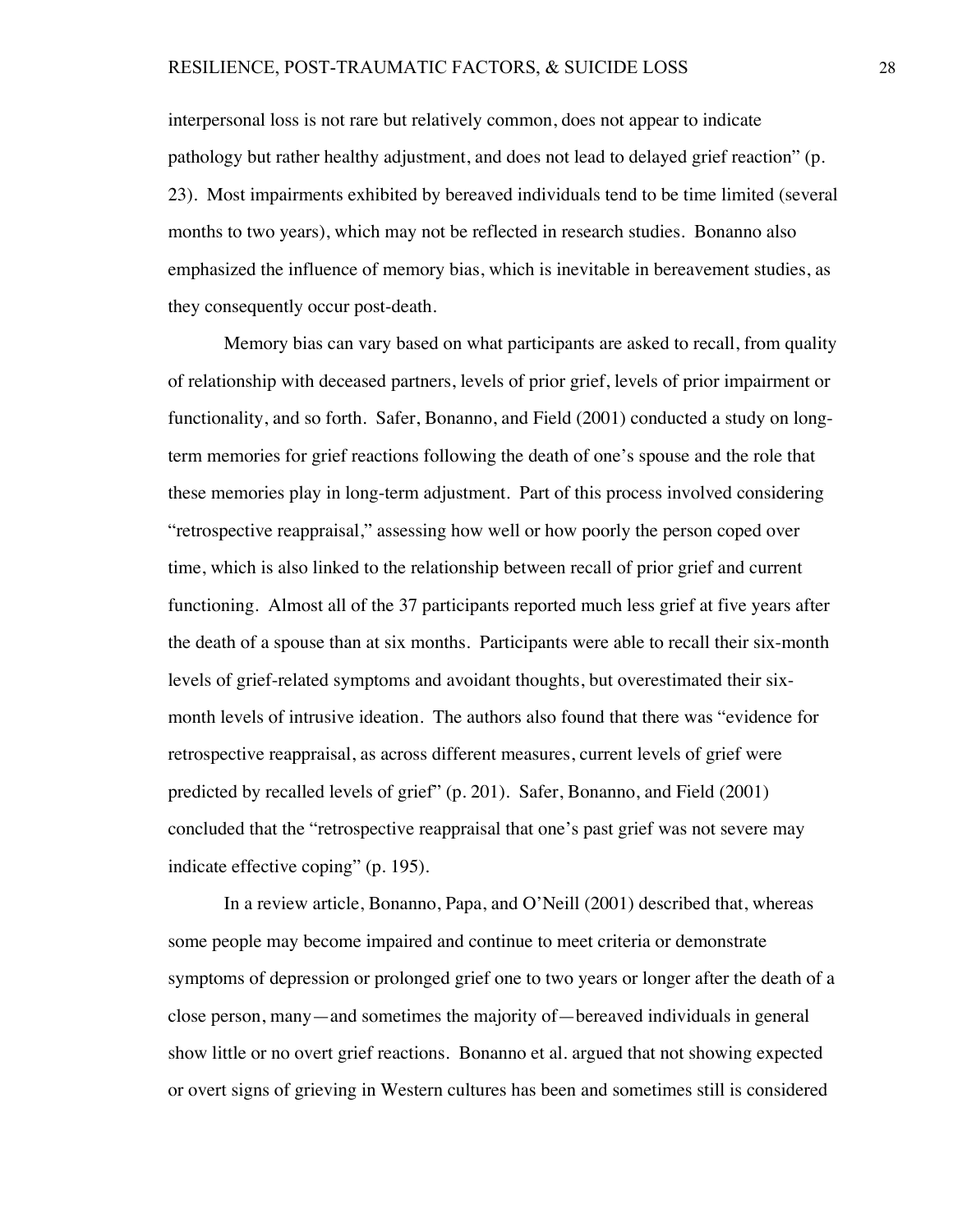an indication of the presence of a disorder rather than an example of human resilience and healthy coping. Further, Bonanno, Papa, and O'Neill discussed a multidimensional nature or view of self, which differs from the traditional view of self. In the multidimensional view, one perceives one's faults and assets differently depending on the context of the situation, different human interactions, varied times of day or year, and so forth. This model, which is reportedly more accepted by social psychologists "as a normal, adaptive consequence of human mental activity" (p. 169), is linked to resilience in the sense that if one experiences a trauma or loses a close person, only part of the self may be affected, allowing the whole person to remain resilient and not wholly lose a sense of self.

The most well-known and commonly referred to stage model of mourning is that of Elisabeth Kübler-Ross (1969/2003), which consists of five stages: denial and isolation, anger, bargaining, depression, and acceptance. Kübler-Ross developed this model through her work with terminally ill medical patients, including treatments, observations of friends' and families' interactions with patients, and interdisciplinary (including a chaplain) interviews with dying patients. The stages originally represented what the terminally ill patient experienced upon learning the status of his or her health and as it progressively worsened. Later, her model was applied to the bereaved as well. Kübler-Ross emphasized that the families of these patients experience each stage in the prescribed order as part of the grieving and mourning process. In reviewing her interviews, Kübler-Ross highlighted how sometimes the patient and family member(s) went through the stages together while the patient was still alive but progressively had deteriorating health. She also noted that the family should be included in trying to help the patient handle and accept his or her illness and impending death given the emotional and logistical changes that arise in the family from the time of diagnosis and hospitalization and/or treatment. Kübler-Ross described these stages as defense and/or coping mechanisms to deal with extremely difficult situations. Kübler-Ross highlighted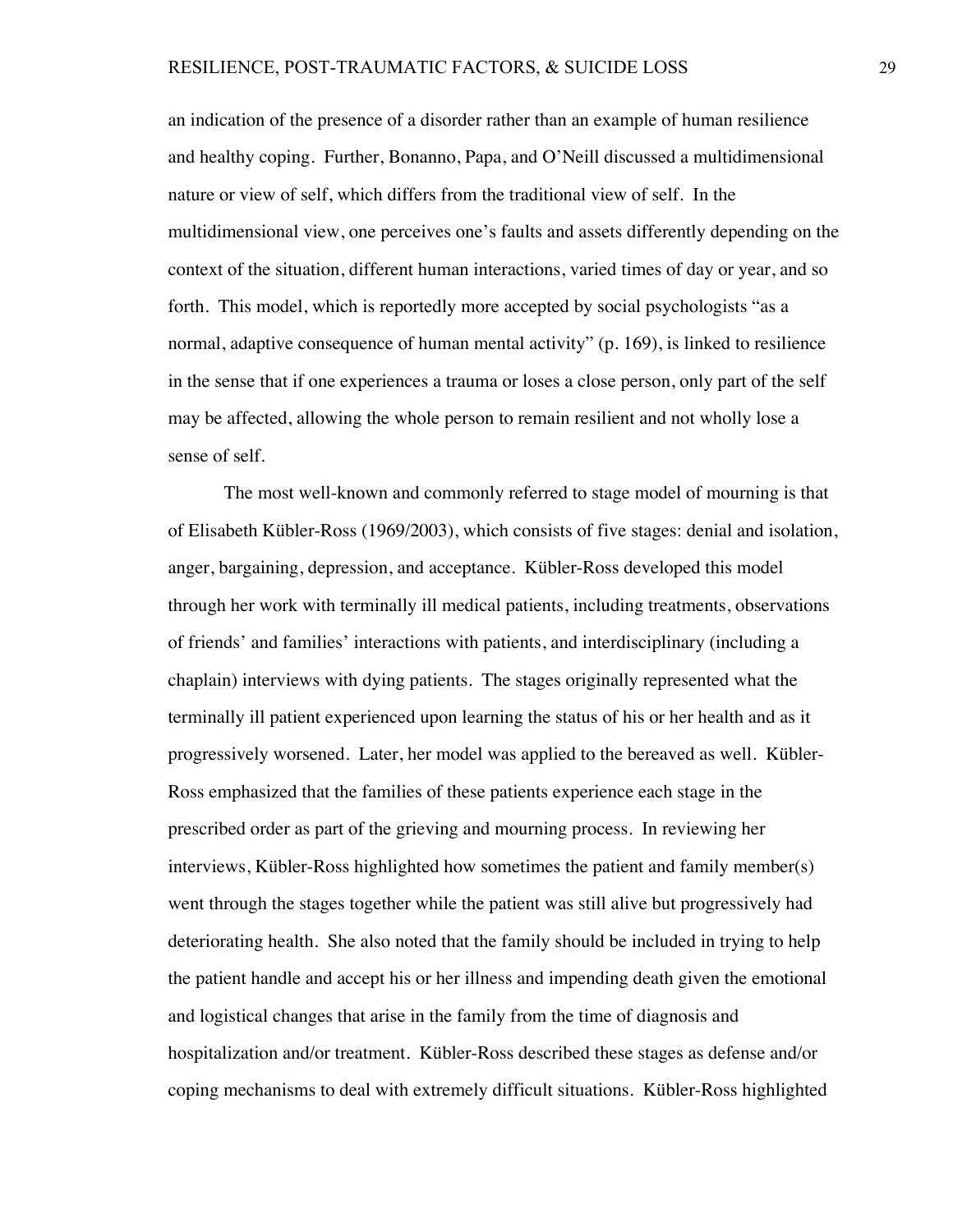that although most people do not need professional help, the most important way to help a grieving family member is to allow him or her to share his or her feelings, whether the listener finds them rational or irrational. She observed social workers to be some of the most helpful in her settings, as they helped families set up nursing home arrangements, which for many resulted in feelings of guilt for not being able to arrange home-based treatments. Kübler-Ross wrote that by allowing families to express their thoughts and feelings soon after the deaths, they were minimizing their chances for prolonged grief, shame, and guilt, which can result in physical or emotional illness.

Some professionals argue against the traditional five-stage grief model (Bonanno, 2009; Bonanno et al., 2001; Zisook & Shear, 2009). Bonanno (2009) described how in his work, he observed that grief is not one-dimensional and that "bereaved people show different patterns or trajectories of grief reactions across time" (p. 6). Despite the three broad trajectories described by Bonanno, Zisook, and Shear (2009), these authors explained that "to date, no grief stage theory has been able to account for how people cope with loss, why they experience varying degrees and types of distress at different times, and how or when they adjust to a life without their loved one over time" (p. 67). The variability in ways to mourn or grieve makes operationally defining "normal" and "complicated" grief difficult; the standards vary from literature to literature, study to study, and "expert" to "expert." Nevertheless, for clinicians, some decisions about the level of appropriate progress, concerning lack of progress, or adaptation post-trauma or post-death of a loved one are necessary in order to know when to introduce or change interventions (Zisook  $\&$  Shear, 2009). Clinicians must recognize when a person is exhibiting appropriate and typical behavior or when his or her functioning is impaired enough to the point of meeting full or subthreshold diagnostic criteria no longer due to bereavement alone.

While recognizing that most people deal with death naturally and without clinical intervention, Klein and Alexander (2003) reviewed what features may lead to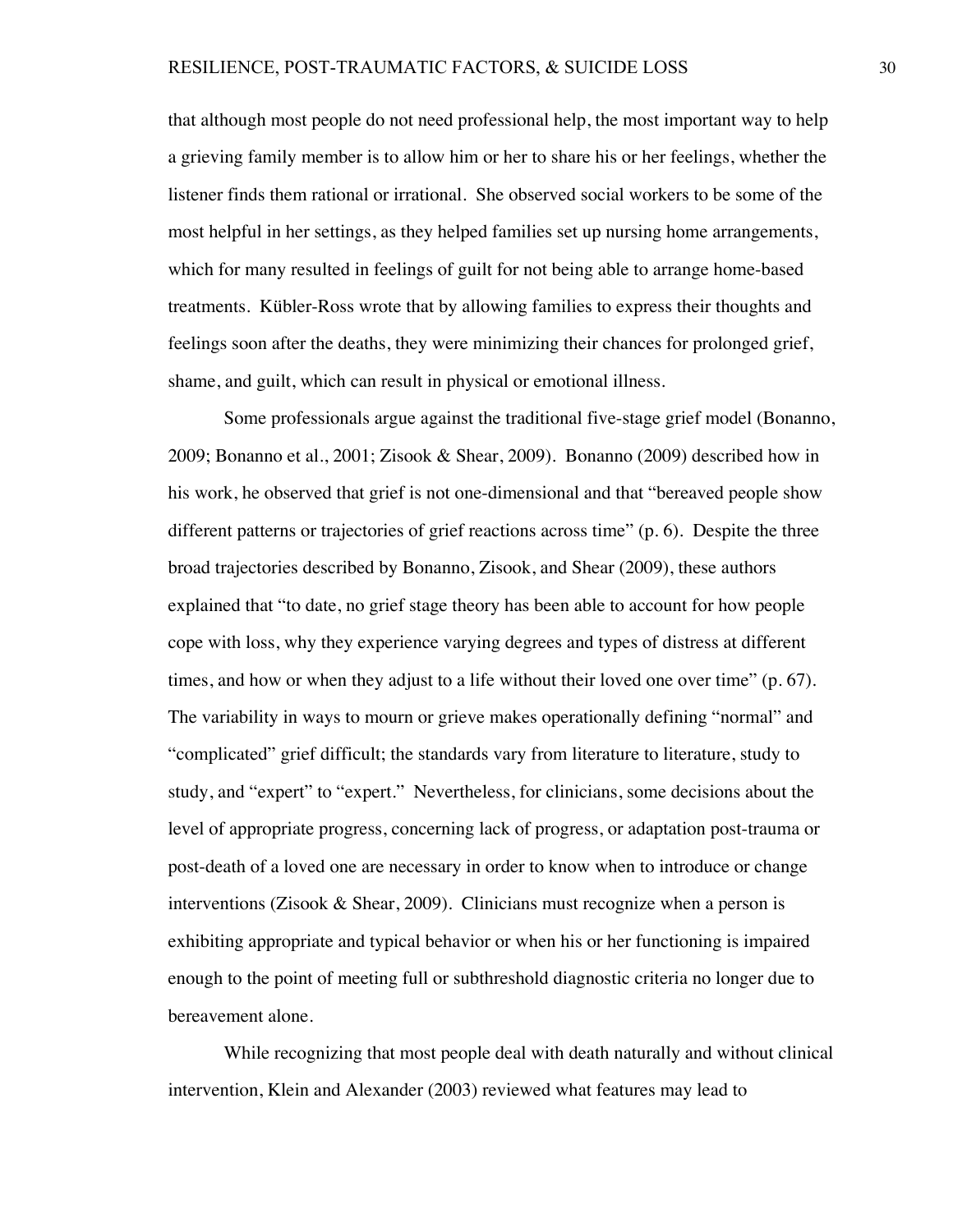pathological grief reactions. Specifically, the authors examined features of the death, the bereaved, the relationship, and the bereaved individual's circumstances. Features of the death included death that was untimely or unexpected, death of a child (including perinatal) or spouse, horrifying or mutilating death, death perceived as mismanaged, and missing the body. Features of the bereaved included insecurity, anxiety, prior psychiatric history, excessive anger or guilt, prior unresolved loss, inability to express emotions, and physical disability or illness. Features of the relationship included being highly dependent on the deceased and having a "love/hate" relationship with the deceased prior to his or her death. Lastly, features of the bereaved's circumstances included having an unsupportive family, lack of social or religious supports, and coming from a lower socioeconomic status.

## **Complicated Grief**

CG is distinct from "normal" or "uncomplicated" grief. Zisook and Shear (2009) explained that "complicated grief, sometimes referred to as unresolved or traumatic grief, is the current designation for a syndrome of prolonged and intense grief that is associated with substantial impairment in work, health, and social functioning" (pp. 67-68).

Suicide bereaved individuals are more likely to experience CG than individuals bereaved by natural death (Jordan, 2008). Further, "individuals experiencing complicated grief have difficulty accepting the death, and the intense separation and traumatic distress may last well beyond six months" (Zisook & Shear, 2009, p. 69). In addition to emotional pangs, yearning, longing for the deceased, ruminations about the deceased, and avoidance of anything that reminds the bereaved of the deceased, CG can also include "trauma-like symptoms such as numbing, feeling life is meaningless without the deceased, and difficulty accepting the death" (Jordan, 2008, p. 682) or "detachment, and excessive irritability and anger" (de Groot et al., 2010, p. 485). The effects and symptoms of CG place an individual at higher risk for physical and psychiatric problems, including suicidality (de Groot et al., 2010). CG "leads to considerable functional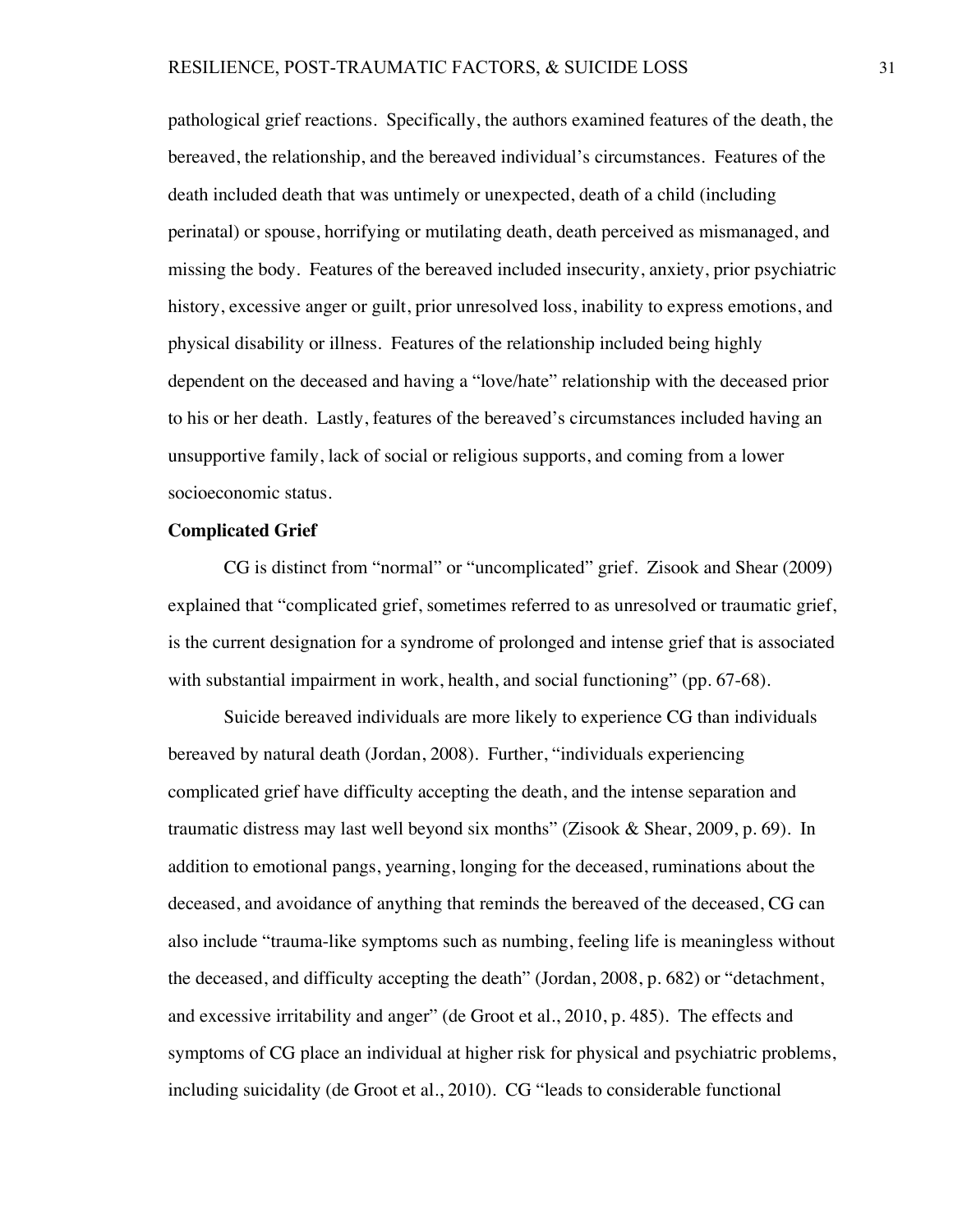impairment, beyond that accounted for by any comorbid depression, PTSD, and other anxiety disorders" (Shear et al., 2011, p. 105). Moreover, developing CG after a loss is not the same as developing another disorder such as major depression or PTSD (Zisook & Shear, 2009).

Approximately 10% of bereaved people reportedly experience CG (Zisook & Shear, 2009), "with higher rates among individuals bereaved by disaster or violent death and higher among parents who lose children" (Shear et al., 2011, p. 105). Those with previously established mental health concerns are more likely to experience CG as they cope with the loss of loved ones. An estimated 6% to 20% of all bereaved individuals develop CG (Boelen, 2005; Prigerson et al., 2009).

Bartik, Maple, Edwards, and Kiernan (2013) examined the psychological impact of losing a close friend to suicide in young people. The study included 10 participants (eight females and two males). The average age at interview was 24 years. The age of the participants when they first experienced the suicide death of a friend ranged from 16 to 24 years. The time period between the suicide death and the interview ranged from one to eight years. The 10 participants had experienced 24 suicide deaths (22 friends and two family members). The authors' study "confirmed that young people who had lost a friend to suicide share levels of increased stress, depression, prolonged grief symptoms and reduced coping skills consistent with other suicide bereaved populations described in the literature" (p. 547). Participants did not meet criteria for prolonged grief disorder (PGD) and most demonstrated mild stress and depression symptoms; nonetheless, the participants indicated social and functional impairment, including difficulties with decision making and coping with upsetting situations. Additionally, "the length of time since the suicide death did not mediate or lessen the grief, suggesting that these behaviours can continue for a period of years, meaning that young people's potential for increased risk of poor health outcomes can be ongoing" (p. 548).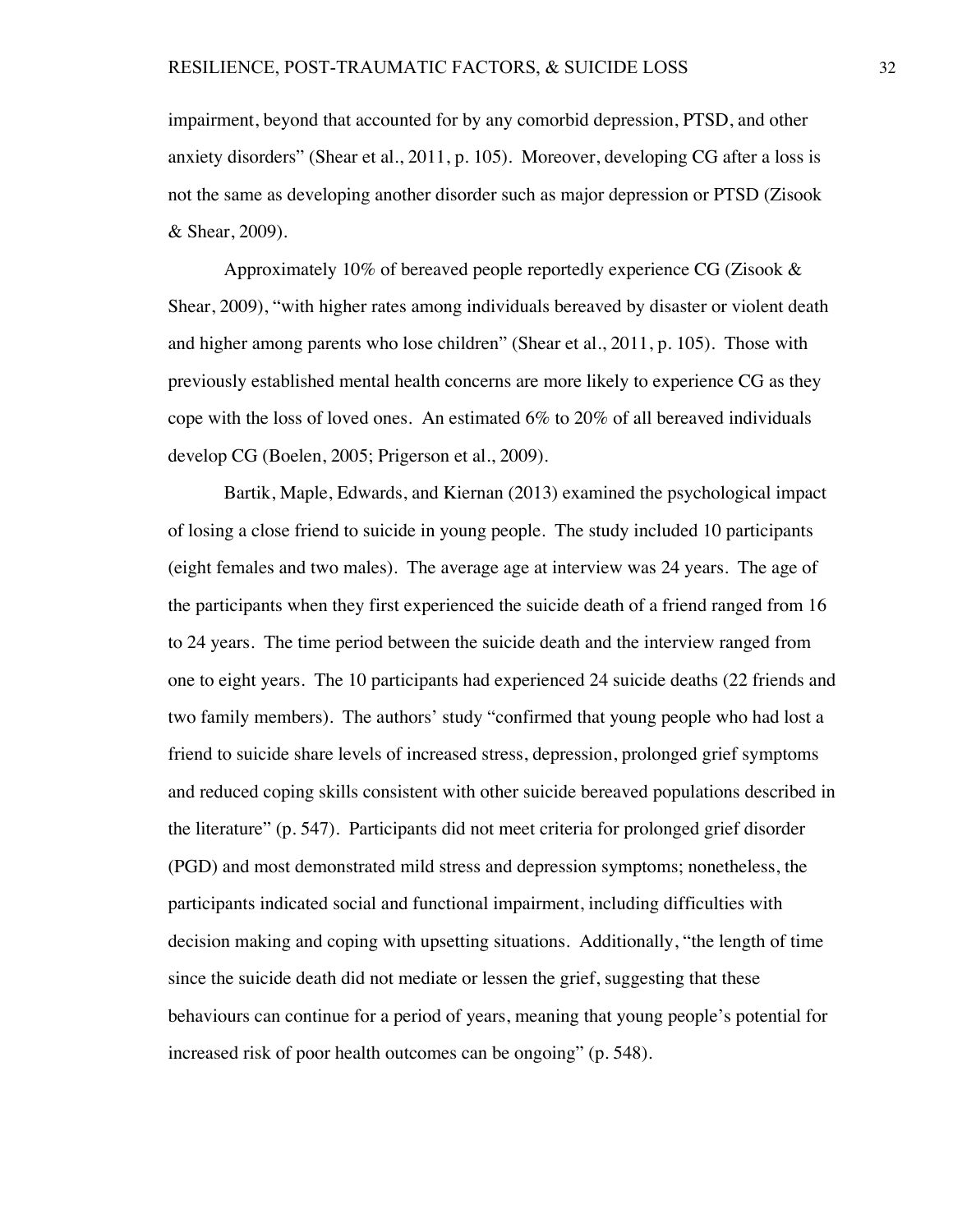Boelen and van den Bout (2008) investigated the differences and similarities between CG and UG, especially given their proposed inclusion in future *DSM* editions, in mourners who lost someone more than six months prior (given that CG cannot be diagnosed within six months of the bereavement). Prior to the release of the *DSM-5* in 2013, Shear et al. (2011) discussed this addition, specifically citing a need for strict guidelines for diagnosing professionals in an order to prevent mis- or over-diagnosing. Currently, CG is not included as a standalone disorder in the *DSM-5*. Boelen and van den Bout found that "symptoms denoting CG but not symptoms representing UG were associated with concurrent distress and disability . . . [and that] symptoms of CG and UG were better conceptualized as representing distinct factors than as representing a unitary factor;" thereby supporting the idea that CG fits to be included in the *DSM*, "in which mental disorders are defined as being associated with distress and disability and as distinct from normal/expectable reactions to events" (p. 314).

Shear et al. (2011) did not describe grief or bereavement alone as disorders but, rather, as risk factors that can lead one to experience symptoms associated with related disorders. The authors further made the case for this inclusion in future *DSM* editions given the consideration that the treatment courses and trajectories for CG and major depression differ and should, therefore, be recognized as different disorders, especially given the existing exclusion criteria of bereavement at the time.

# **Risk for Suicidal Ideation and Attempts**

Generally, bereavement is considered to be a risk factor for suicide, in addition to being a "severe stressor that can trigger the onset of a physical or mental disorder" (Shear et al., 2011, p. 104). Further, if the loss were due to a completed suicide, especially one that was witnessed or discovered, the bereaved individual has an increased chance of having suicidal ideation, as well as attempting or completing suicide (Bartik, Maple, Edwards, & Kiernan, 2013; de Groot et al., 2010; Jordan, 2008; Shear et al., 2011; Smolin & Guinan, 1993; Young et al., 2012). In their analysis of a 1994 national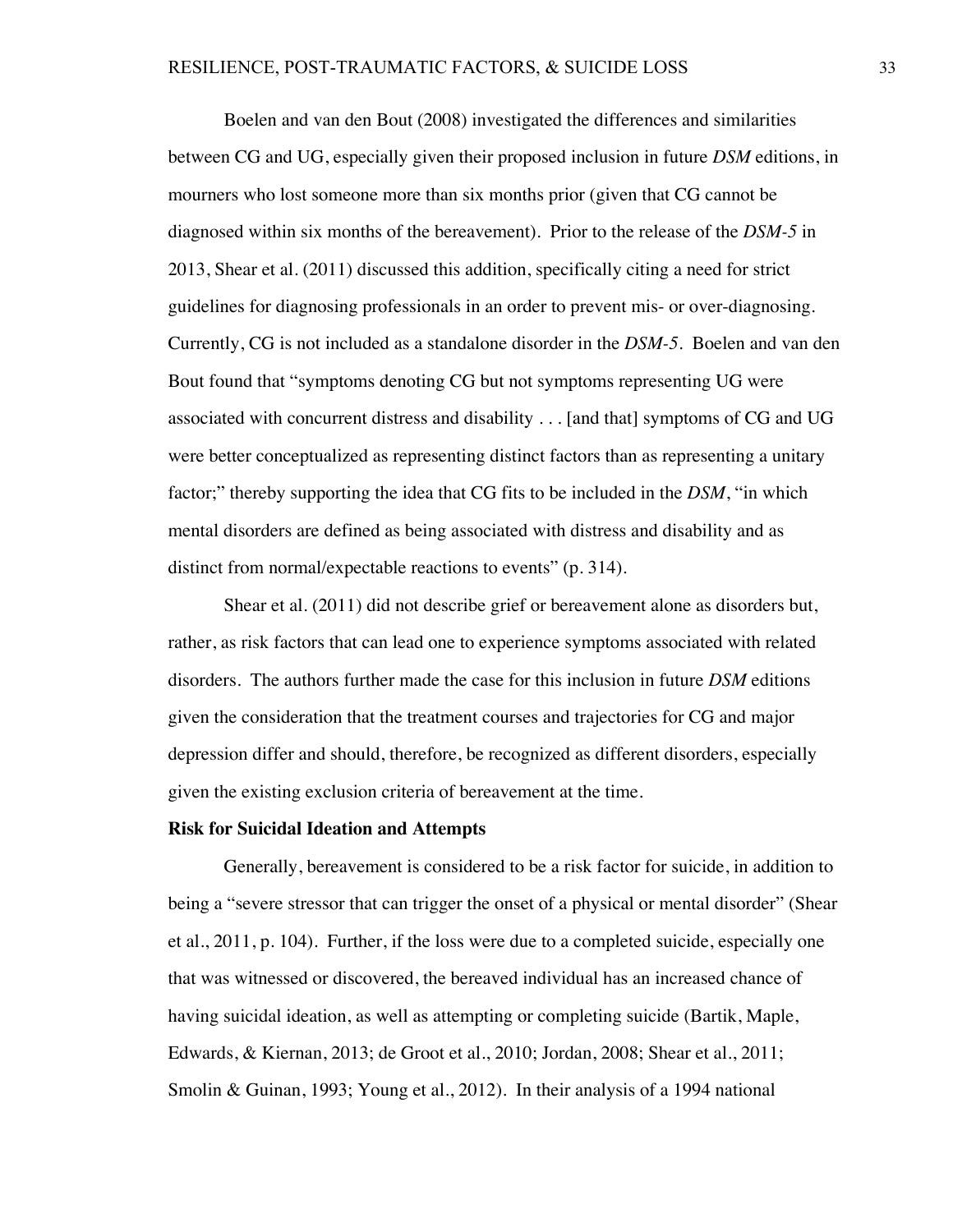telephone survey, Crosby and Sacks (2002) found that respondents who had known someone who died by suicide within a year preceding the survey were 1.6 times more likely to have suicidal thoughts or ideation, 2.9 times more likely to have suicidal plans, and 3.7 times more likely to have made suicide attempts than those who did not have such exposure. In a three-year longitudinal study, Brent, Perper, Moritz, Bridge, and Canobbio (1996) found that exposure to a suicide (witnessing the suicide or having knowledge of the act) in adolescents' friends did not result in an increased risk of suicidal behavior among friends and acquaintances. In fact, no completed suicides were reported in either the exposed or nonexposed group. In contrast, Brent et al. found that sibling conflict, discipline problems, age, and family history of substance abuse were significantly associated with suicide attempts.

Similarly, in their study on the mediating role that the level of suicidal ideation plays on the effectiveness of family-based cognitive-behavioral grief therapy for suicide bereaved relatives, de Groot et al. (2010) found that those who experienced suicidal ideation were more likely to have a history of mental health disorders and suicidal behaviors than those without suicidal ideation. Further, suicidal ideation was related to higher risks for depression and CG (de Groot et al., 2010). Aforementioned suicide loss survivor Carol Graham shared her personal bereavement experiences after her older son died by suicide. Graham expressed feeling depressed and having suicidal ideation of her own, which worsened when, eight months later, her second son died in combat (personal communication, June 12, 2016).

#### **Development of Disorders Related to Bereavement**

Many studies have been conducted to assess the presence of major depression through the course of grieving. In studies reviewed by Zisook and Shear (2009), about 24% to 42% met criteria for major depression at one to two months after the loss and around 16% after approximately one year post-loss. A diagnosis of major depression prior to the loss or a diagnosis around one or two months after the loss was found to be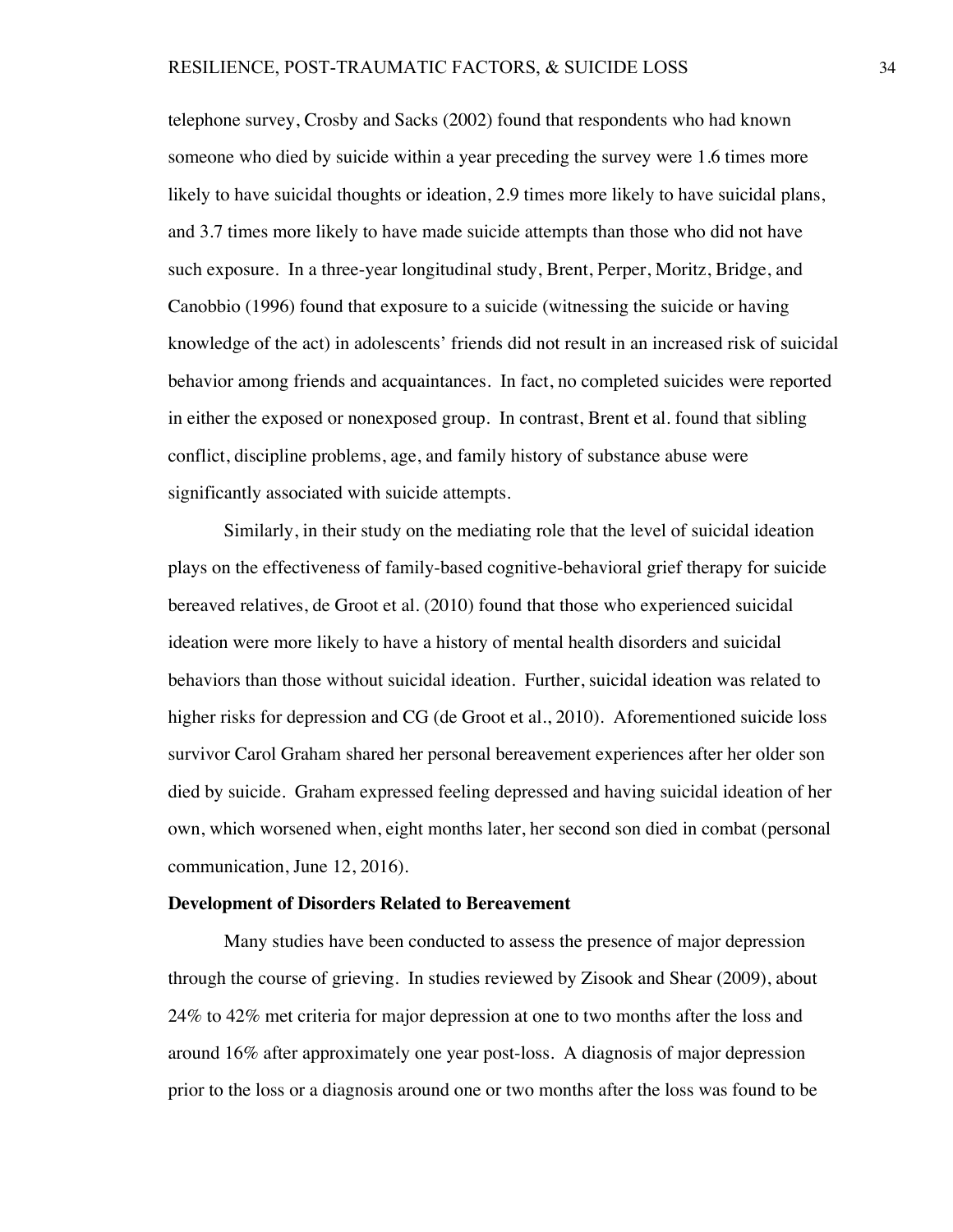the greatest predictor of continuing to meet criteria for the disorder at one year or longer (Zisook and Shear, 2009). Nevertheless, clinicians must use caution when diagnosing major depression after the loss of a close loved one given the confounding factor of bereavement; the presented behaviors may in actuality be part of an UG process. Shear et al. (2011) highlighted that the exclusion criteria of bereavement in disorders such as major depression are "reasonable if the primary goal is to avoid misdiagnosing normal grief" (p. 111).

During the grieving process, the bereaved person experiences both positive and negative emotions (Zisook & Shear, 2009). With time, the negative thoughts and emotions become rarer and are further apart. Zisook and Shear (2009) emphasized that "in contrast, major depression tends to be more pervasive and is characterized by significant difficulty in experiencing self-validating and positive feelings" (p. 70). Bereavement related major depression is typically severe and lasts for long periods of time. The authors argued that although the *DSM-IV* proposed a two-month wait period for bereaved individuals prior to considering their symptoms as those that meet the criteria for major depression, if the symptoms are present, individuals should receive the necessary treatment in order to prevent development of major depression. Zisook and Shear also cited that studies have shown bereavement-related major depression patients to benefit from the same treatment in the same manner as other patients with major depression not due to loss.

Brent, Melhem, Masten, Porta, and Payne (2012) examined the longitudinal effects of parental bereavement on adolescent developmental outcomes and competence, including success at work, satisfaction with romantic relationships, involvement with friends, academic success, quality of career development plans, and peer attachment as compared with non-bereaved controls. Pre-death and post-death parental and adolescent psychiatric functioning and impairments were reported and considered. Higher reports of psychiatric disorders resulted in negative impact on parent and child functioning.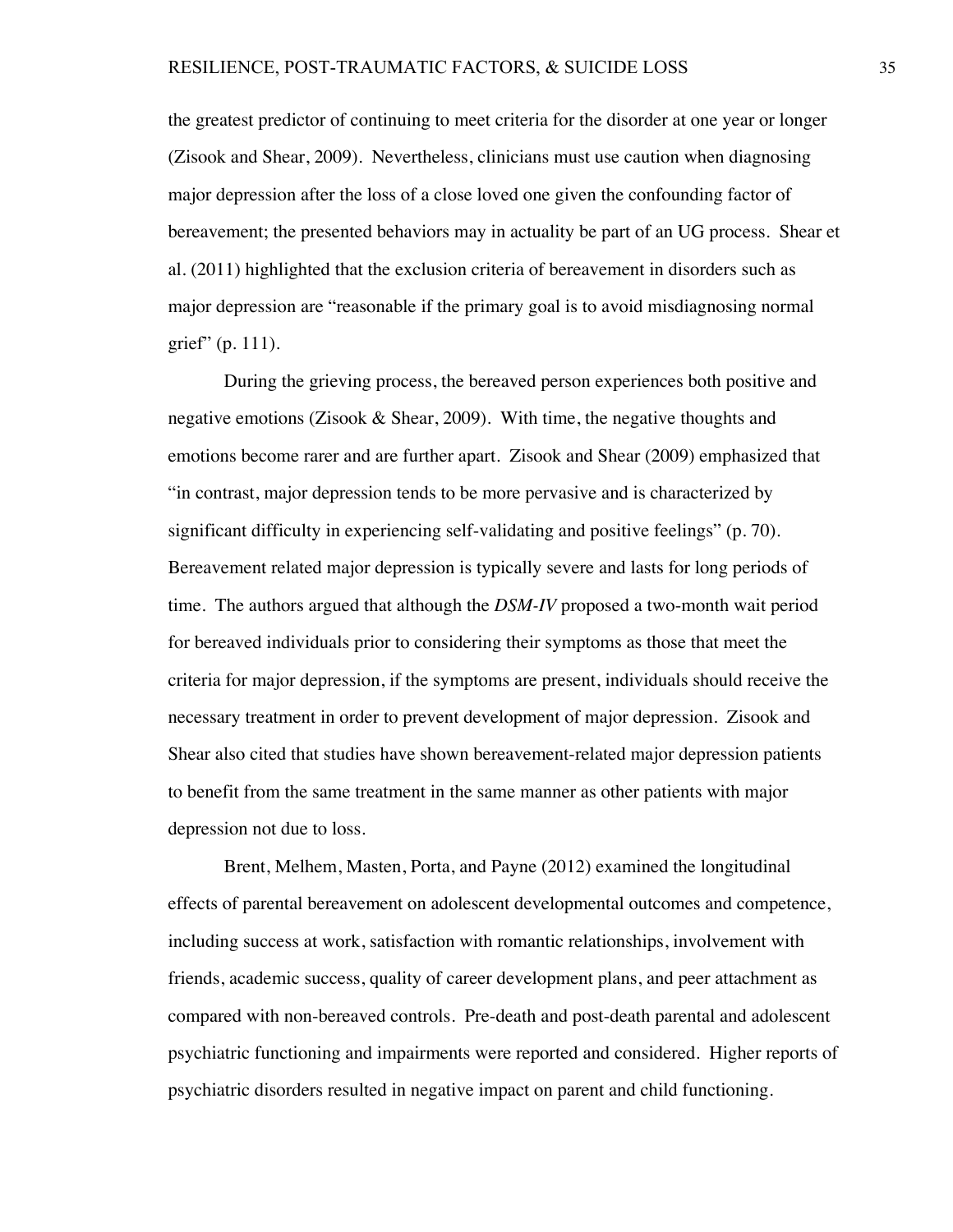Overall, the authors found that bereaved youth had less success at work, less elaborated career development plans, lower peer attachment, and diminished educational aspirations "primarily mediated by the impact of bereavement on child and parental functioning and on family climate" (p. 778). No differences were observed with respect to educational competence, certainty about future, or romantic relationships, and "outcomes were unrelated to age at the time of parental death, gender of the deceased parent, or cause of death" (Brent, Melhem, Masten, Porta, & Payne, 2012, p. 778). The authors found similar results even when excluding suicide bereaved adolescents from the sample analysis, which contradicts previous studies that indicated more impaired functioning in suicide bereaved children, especially in older children with younger siblings, as they have to assume parental responsibilities.

Nonetheless, recovery is possible and relies upon the rebuilding of nonthreatening assumptions and resolution of pre- and post-trauma interpretations of reality (Janoff-Bulman, 1992). Experiencing a stressful or traumatic event which results in having to challenge one's beliefs may lead to a traumatic stress response and consequential reorganizing of one's schemas, but may not necessarily lead to meeting full or subthreshold diagnostic criteria for a traumatic stress disorder (Hyer & Brandsma, 1999).

#### **Development of PTSD**

Not all loss is traumatic. Therefore, the way one copes with a loss or the trajectory of bereavement may not overlap with the trajectory of recovery after a trauma. Conversely, if a loss is traumatic, not only does the individual experience grief but also some form of posttraumatic stress. In the *DSM-IV-TR*, PTSD was classified as an anxiety disorder, whereas in the *DSM-5*, it has been placed under the new section on trauma and stressor-related disorders (APA, 2013). According to the *DSM-5*, there are now four diagnostic clusters for meeting PTSD criteria: reexperiencing, avoidance, negative cognitions and mood, and arousal. Specifically, there has to be a stressor, presence of intrusion symptoms, persistent effortful avoidance of distressing trauma-related stimuli,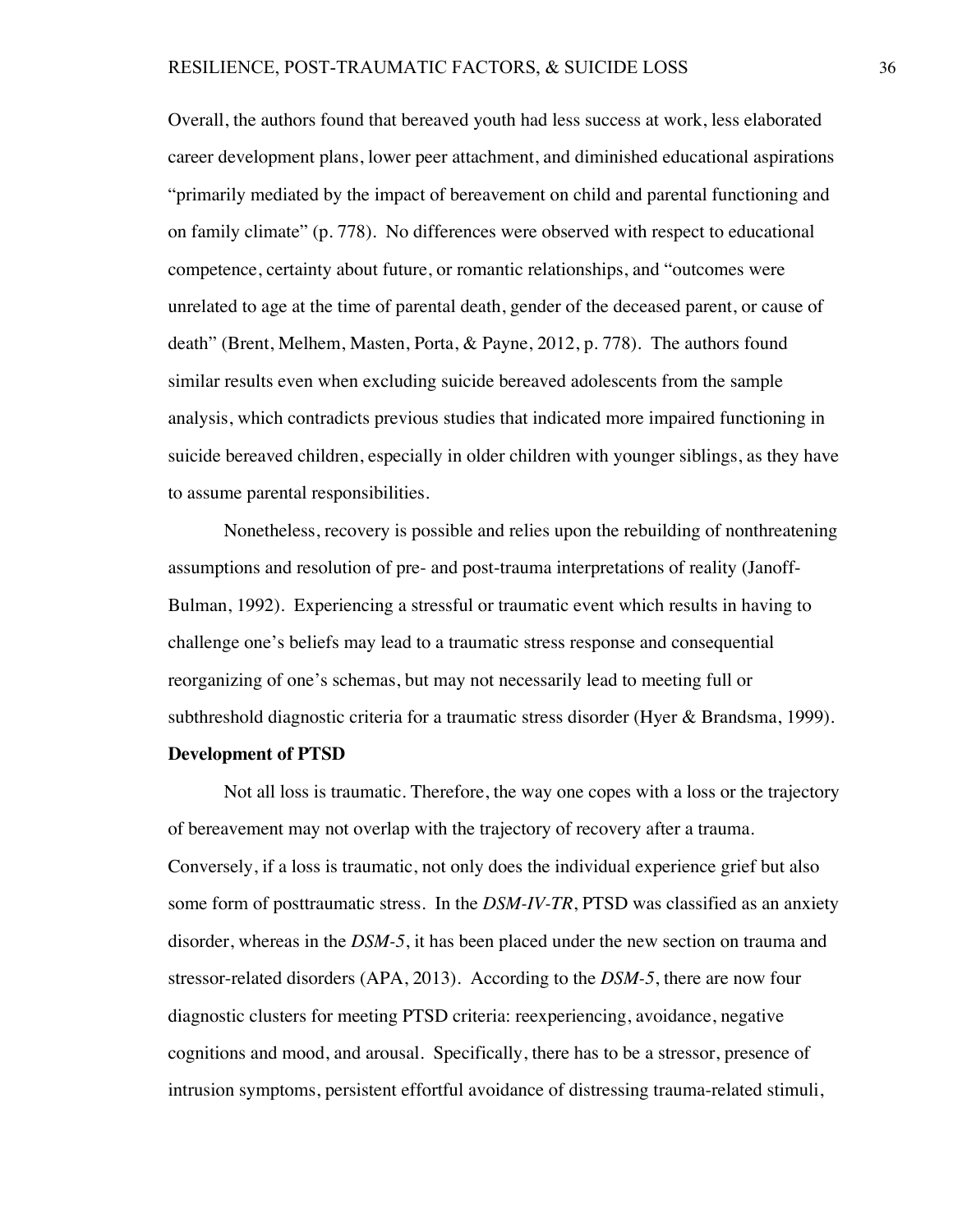negative cognitions or mood, and alterations in arousal or reactivity. The triggers for PTSD are now listed as exposure to actual or threatened death, serious injury, or sexual violation:

The exposure must result from one or more of the following scenarios, in which the individual: directly experiences the traumatic event; witnesses the traumatic event in person; learns that the traumatic event occurred to a close family member or close friend (with the actual or threatened death being either violent or accidental); or experiences first-hand repeated or extreme exposure to aversive details of the traumatic event (not through media, pictures, television or movies unless work-related). The disturbance, regardless of its trigger, causes clinically significant distress or impairment in the individual's social interactions, capacity to work or other important areas of fun. (APA, 2013)

Zisook et al. (1998) conducted a study, which examined the prevalence, course, comorbidity, and consequences of PTSD after spousal bereavement. Categories of symptoms for participants to endorse included traumatic recollection, avoidance/numbness, and hyperarousal. The authors found that two months after bereavement, "36 of 350 (10%) widows/widowers were classified as having PTSD" (p. 159). Symptoms of PTSD decreased over time, but 40% of those with PTSD at two months still met criteria at 13 months and 60% of those with PTSD at 13 months continued to meet criteria at 25 months. Of note, the group with PTSD was "significantly younger than the group without PTSD and . . . was married for fewer years than the group without PTSD" (p. 159). Thirty-five percent of the widows and widowers in the sample reported losing a spouse to suicide or accident; this group "was found to be at an elevated risk for PTSD . . . compared to widows/widowers whose spouses died from 'natural' causes. Combining deaths resulting from suicide and accident, the rate of PTSD is 36%" (pp. 159-160). These results confirmed the authors' hypothesis that PTSD is more common after an unexpected loss than after an anticipated death.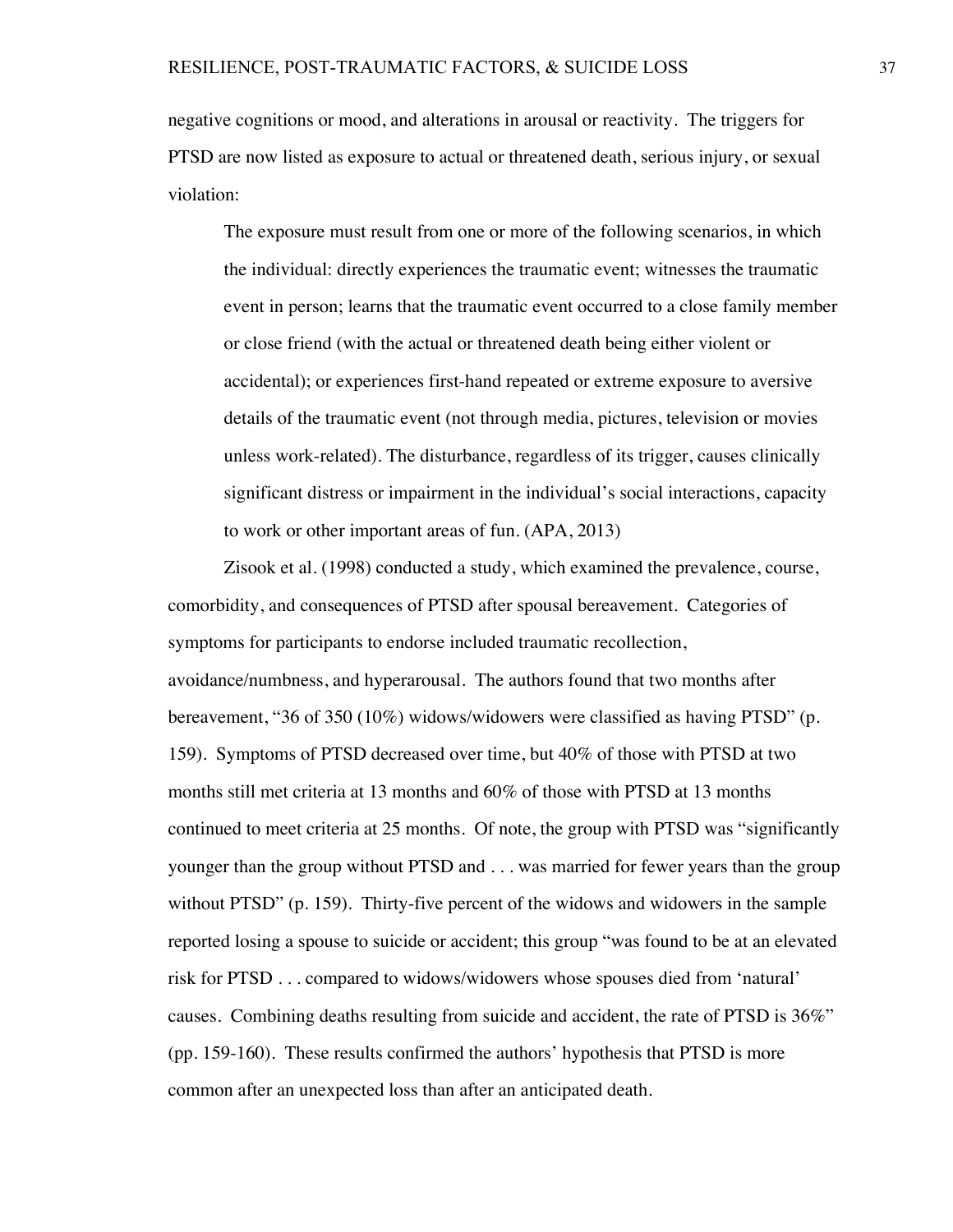Shear et al. (2011) reviewed multiple studies in order to demonstrate that CG is not a more chronic form of PTSD. The authors acknowledged that experiencing the death of a loved one "is a life event that meets the trauma criterion of observing or learning of death" (p. 106), as well as other criteria such as intrusive thoughts, avoidance behaviors, estrangement from others, sleep disturbance, and difficulties concentrating; however, the authors noted that "confrontation with physical danger is fundamentally different from losing a sustaining relationship" (p. 106) and that most people who present with CG do not meet criteria for PTSD given the lack of hypervigilance and increased fear due to a physical threat. Therefore, the greatest difference respectively between CG and PTSD are sadness and yearning versus fear. Shear et al. used this difference to highlight the foundational difference even between the shared criteria of intrusive thoughts and avoidance:

People with PTSD re-experience thoughts and images of the traumatic event, whereas people with CG experience intrusive images and preoccupation with the deceased person. In PTSD, avoidance is used to prevent the recurrence of danger and in CG to avert painful thoughts or feelings related to the loss. (p. 107)

Further, Shear et al. (2011) also cited a 2007 study by Bonanno et al. when comparing CG and PTSD, which found that "loss showed reduced heart rate correlated with CG severity in contrast to increased heart rate which correlated with PTSD" (p. 106). Given these findings and observations, suicide bereaved individuals' symptoms should be carefully interpreted and considered under the appropriate disorder, if symptoms reach such a threshold.

In the introduction for his book, *Traumatology of Grieving: Conceptual, Theoretical, and Treatment Foundations*, Figley (1999) highlighted the common mislabeling of UG with PTSD, specifically noting that not every person experiencing a traumatic event will develop PTSD. Figley used the example of Vietnam War veterans to emphasize his point: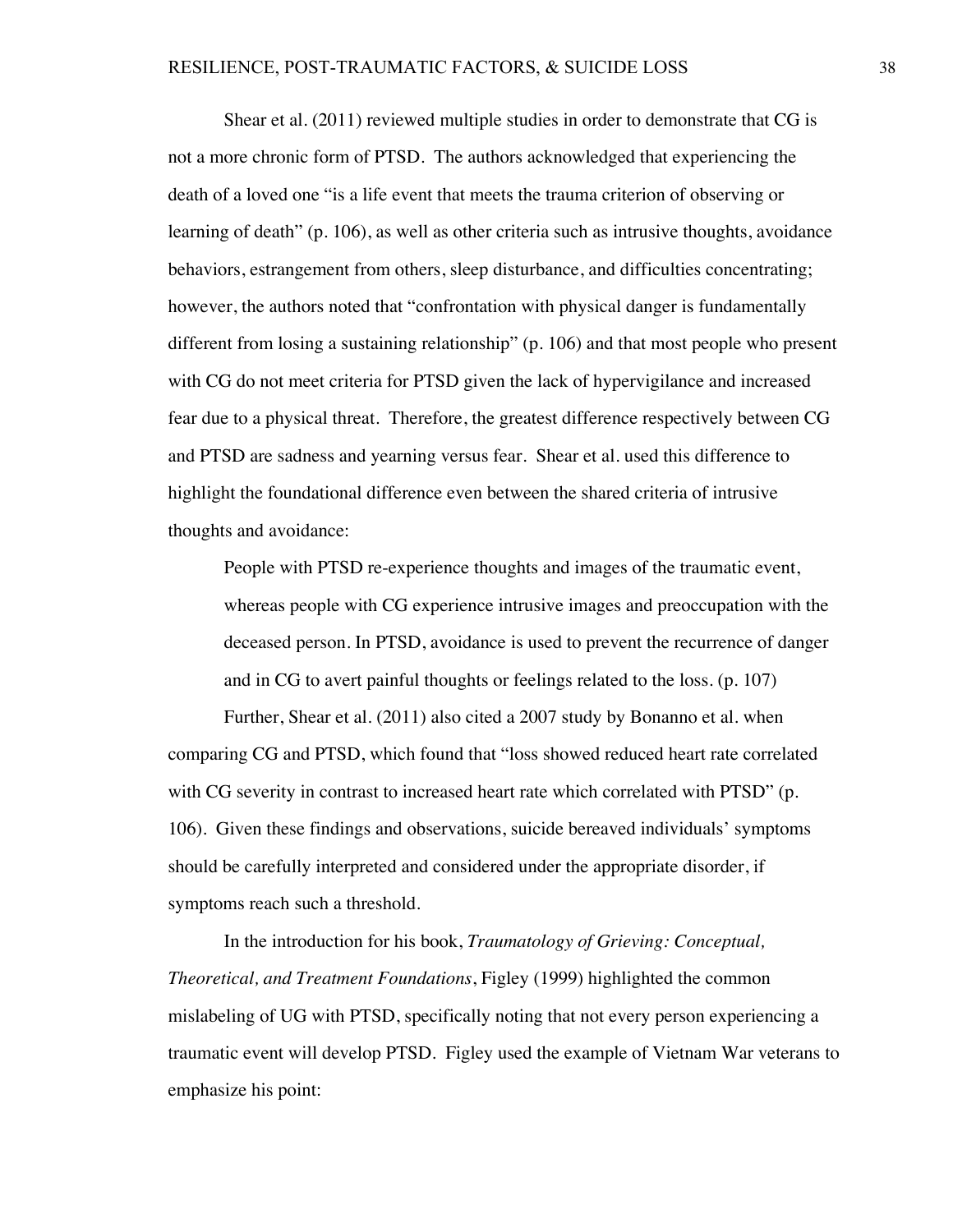It is estimated that only 36% ever developed PTSD and that only slightly more than 15% still have it. This means that 64% *never* had it, although most experienced symptoms of traumatic stress. Thus, we could say that these men and women experienced a *normal reaction to abnormally stressful situation.* (p. xv)

Janoff-Bulman (1989) discussed how the stress of a traumatic event can negatively impact people's assumptive worlds, and that "the impact on basic assumptions is still apparent years after the negative event" (p. 113). "Assumptive worlds" refers to "a basic conceptual system, developed over time, that provides us with expectations about ourselves and the world so that we might function effectively" (p. 114). The beliefs can also be referred to as schemas, which Janoff-Bulman stated serve as "preexisting theories that provide a basis for anticipating the future and guide what we notice and remember, as well as how we interpret new information" (p. 115). Because people are naturally inclined to rely on schemas to make sense of the changes or events that occur in their daily lives, humans are generally resistant to changing or adapting schemas. Further, if few negative life events have occurred to a person, this becomes part of the person's assumptive world; thus, when a negative event occurs to someone else, the person may think, "That will never happen to me." Conversely, once that or another type of traumatic event occurs, Janoff-Bulman wrote that violation of these assumptions, of which there are three categories—perceived benevolence of the world, meaningfulness of the world, and worthiness of the self—make that person vulnerable. The traumatic events result in a sense of cognitive dissonance (the person feels the "data do not fit with my preexisting assumptions") and are "too emotionally powerful to ignore or easily discount" (Janoff-Bulman, 1989, p. 121). This requires the trauma victim to rework the new data either to fit previous assumptions or to change previous assumptions based on the new data and experiences.

To test these theories, Janoff-Bulman (1989) conducted a study utilizing the World Assumptions Scale with university students who had and who had not experienced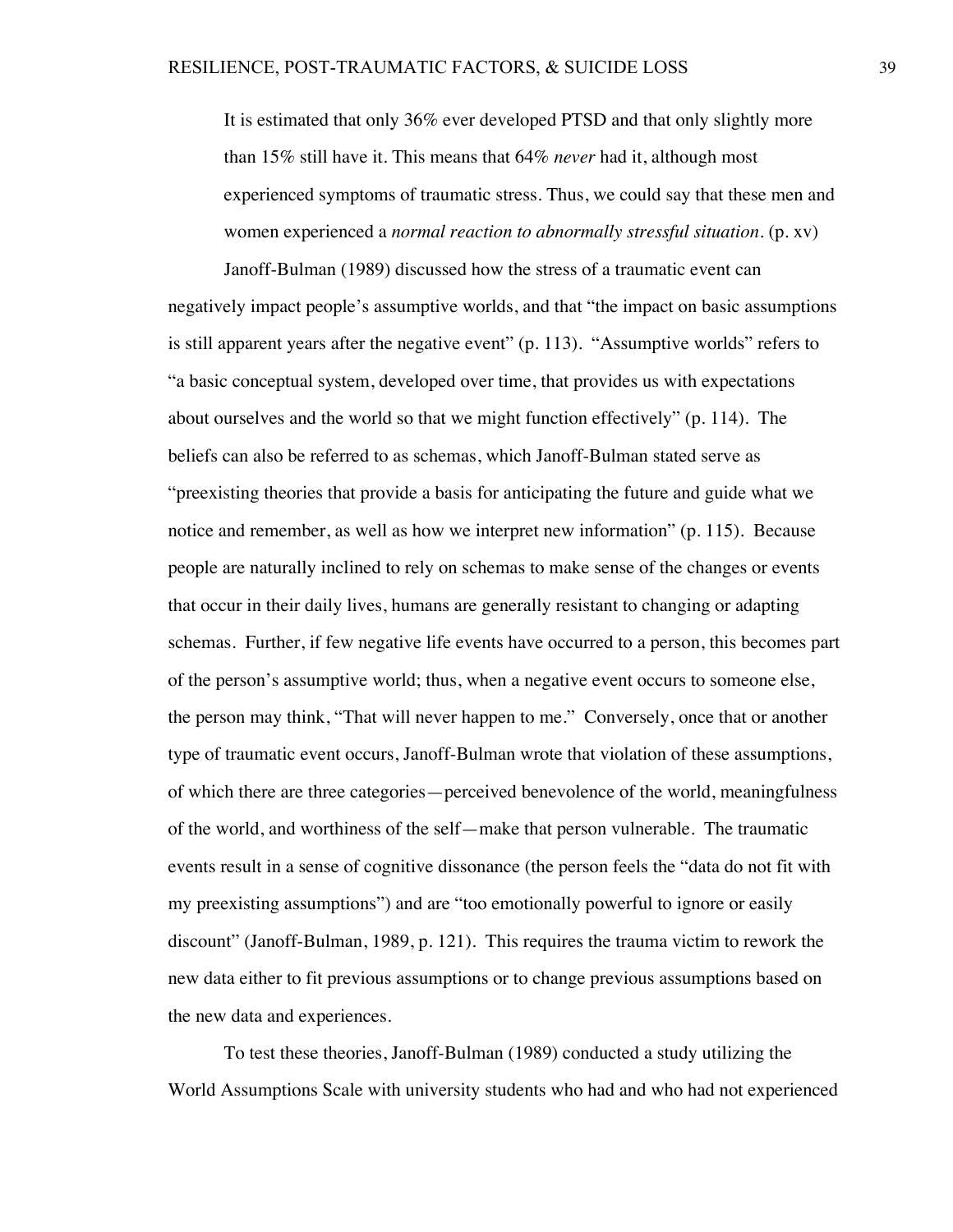various traumatic events (e.g., death of parent, death of sibling, incest, rape, fire, accident) to examine the effect the events had on the two groups of students' world assumptions, such as self-worth, benevolence of the world, and so forth. The author found that "even years after the negative event, the victims were significantly more depressed than were non-victims, and it appears that male victims fared worse than female victims" (p. 129). Therefore, Janoff-Bulman, demonstrated that although years had passed for some of the trauma victims, they continued to maintain negative views of themselves and the world at statistically significant levels in comparison to non-victims of trauma in the study.

### **PTSD Symptomology**

Jordan (2008) noted that suicide loss survivors may experience intrusive thoughts, avoidance, ruminations about the emotional and physical suffering of the deceased at time of death, or reliving the trauma if they witnessed the suicide or found the body symptoms commonly associated with PTSD.

Wagner, Keller, Knaevelsrud, and Maercker, (2012) examined the relationship between social acknowledgement of participants' family members' deaths due to suicide—in this case, legal assisted suicides in Switzerland—and the effects on their personal mental health to the development of PTSD and CG. The participants in this study were family members who witnessed the assisted death of significant others. The authors reported the following statistics from previously conducted studies with the same population: "Some 13% of the family members surveyed met the criteria for full posttraumatic stress disorder (PTSD) and 6.5% met the criteria for subthreshold PTSD. The prevalence of depression was 16%; that of anxiety was 6%. Moreover, 4.9% of the participants met the diagnostic criteria for complicated grief " (p. 382). Social acknowledgement, as opposed to social disapproval or criticism, in the context of PTSD is defined as victims' "perception of receiving positive individual or societal reactions that recognize their traumatic experiences and current difficult situation" (Mueller et al.,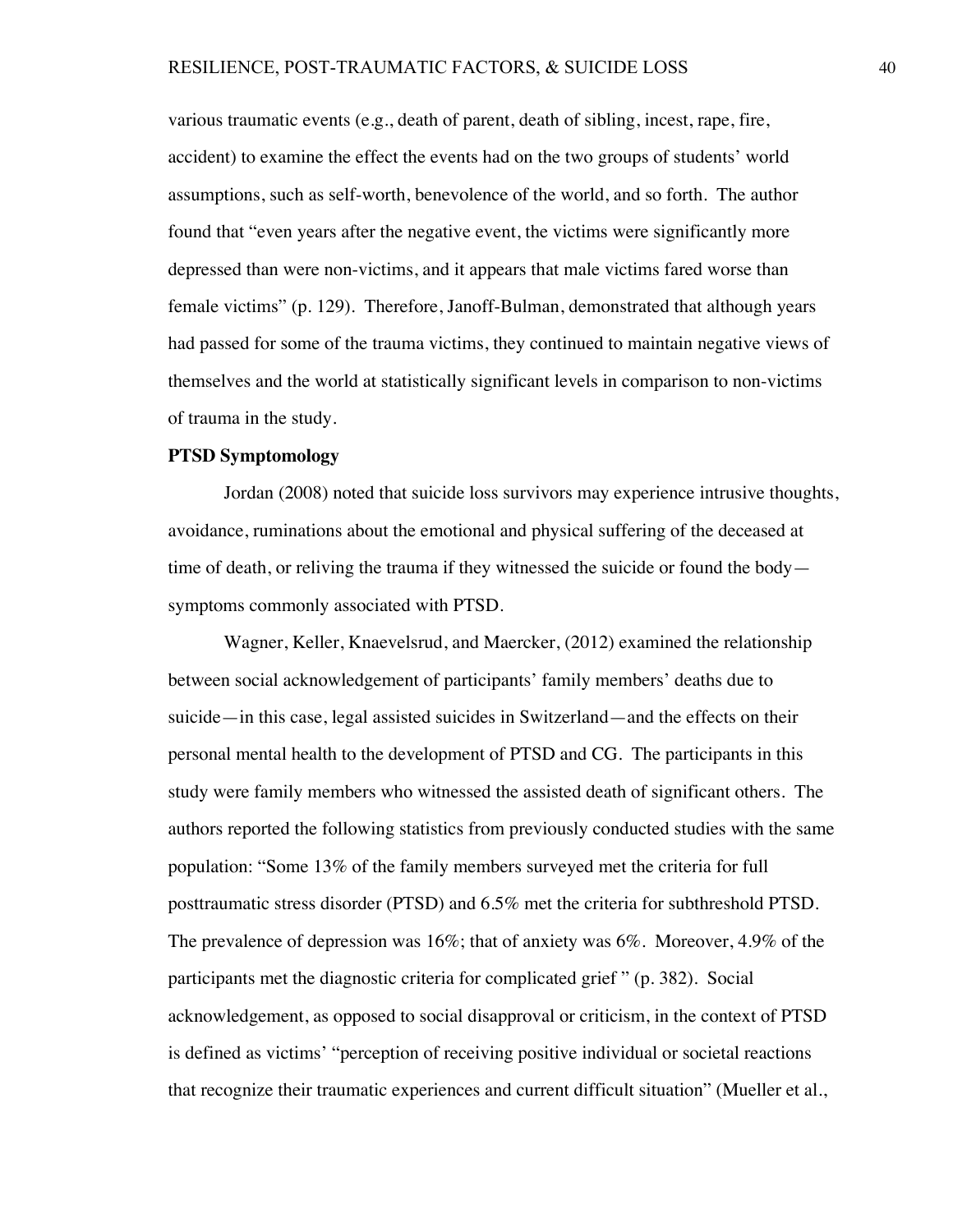2008, p. 548). Wagner et al. found that "perceived disapproval of the social environment was related to higher PTSD and CG symptoms. In addition, family disapproval was strongly related to CG processes" (pp. 383-384). Nonetheless, in their study, the perception of social support did not pair with positive outcomes either.

Instead of separating PTSD and CG as two distinct disorders and outlining how they differ theoretically and biologically, Nakajima, Ito, Shirai, and Konishi (2012) reviewed the effects of posttraumatic stress on CG in those bereaved by violent deaths, which included homicide, accidents, and suicide. Approximately 75% of people with CG have at least one comorbid *DSM-IV* disorder, with PTSD and depression being most prevalent (Simon et al., 2007). In studies reviewed by Nakajima et al., PTSD and CG had a comorbidity prevalence of 43% to 65%. The authors highlighted a biological causal relationship:

Low activation of [anterior cingulate cortex (ACC)] at the early stage of grief in bereaved with PTSD leads to dysfunction of emotion regulation, resulting in interference with the normal grief process and developing CG. . . . The comorbidity of PTSD was particularly considered to contribute to the development of CG by suppressing the functioning of the [medial prefrontal cortex (mPFC) and the anterior cingulate cortex (ACC)], which facilitates the mourning process when grief distress is activated and interrupts acceptance of death. (p. 212)

The fear and intrusion symptoms of PTSD continue to escalate the presence or severity of CG in bereaved individuals with PTSD.

Melhem, Day, Shea, Day, C. F. Reynolds, and Brent (2004) examined the predictors of CG, depression, and PTSD among adolescents exposed to the suicide of a peer. Adolescents were interviewed at 6, 12 to 18, and 36 months following the suicide. Factors considered included psychiatric disorders, exposure to death, closeness or the relationship with the victim, and stressful life events. Similar to findings in adults, CG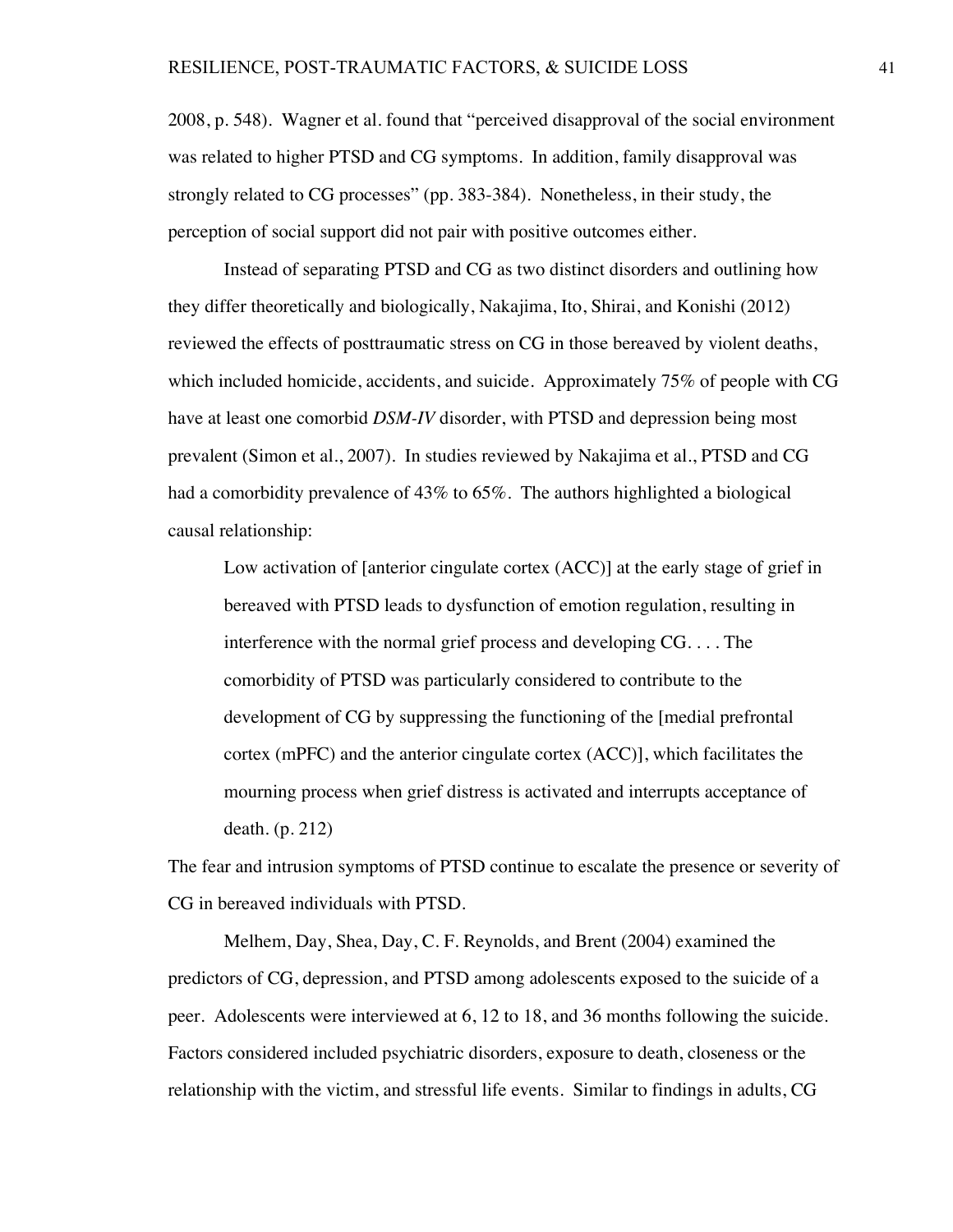symptoms differed from those of depression and PTSD in adolescents. Melhem et al. found that CG was "significantly associated with sex, participants' feeling that they could have done something to prevent the death, interpersonal conflict, previous history of depression, and family history of anxiety disorders" (pp. 25-26). Those who had a closer relationship to the deceased had higher rates of CG and/or PTSD. Also, the following risk factors were found to be associated with CG at six months: female gender, feeling "I could have done something to prevent the death," physical/psychiatric illness in family, financial problems, and previous history of depression or anxiety (in the adolescent or their family). The following factors were associated with PTSD at six months and differed from those associated with CG:

having seen the scene of the death, feeling that he or she could have done something to prevent the death, speaking to the victim within the last 24 hours, experiencing interpersonal conflict, having financial problems, having a previous history of depression, having a previous history of anxiety disorders, and having a previous history of any psychiatric disorder. (pp. 27-28)

Therefore, previous personal or familial psychiatric history of depression and/or anxiety increases a suicide loss survivor's risk for developing PTSD, especially if exposed to the suicide of the close individual. The results of the study by Melhem et al. (2004) are consistent with those of Brent et al. (1996), which found that exposure to a suicide (witnessing the suicide or having knowledge of the act) in adolescents' friends resulted in increased incidence of depression, anxiety, and PTSD. Further, Brent et al. found that adolescents who knew about victims' suicide plans were at the "greatest risk for incident depression and PTSD over the entire course of follow-up" (p. 646), as were those with family psychiatric history. In the study by Melhem et al., age and sex were not significantly associated with PTSD. Melhem et al. also highlighted the differences between CG, depression, and PTSD in their findings: "Complicated grief was the only disorder found to cluster in specific social networks of suicide victims" (p. 29).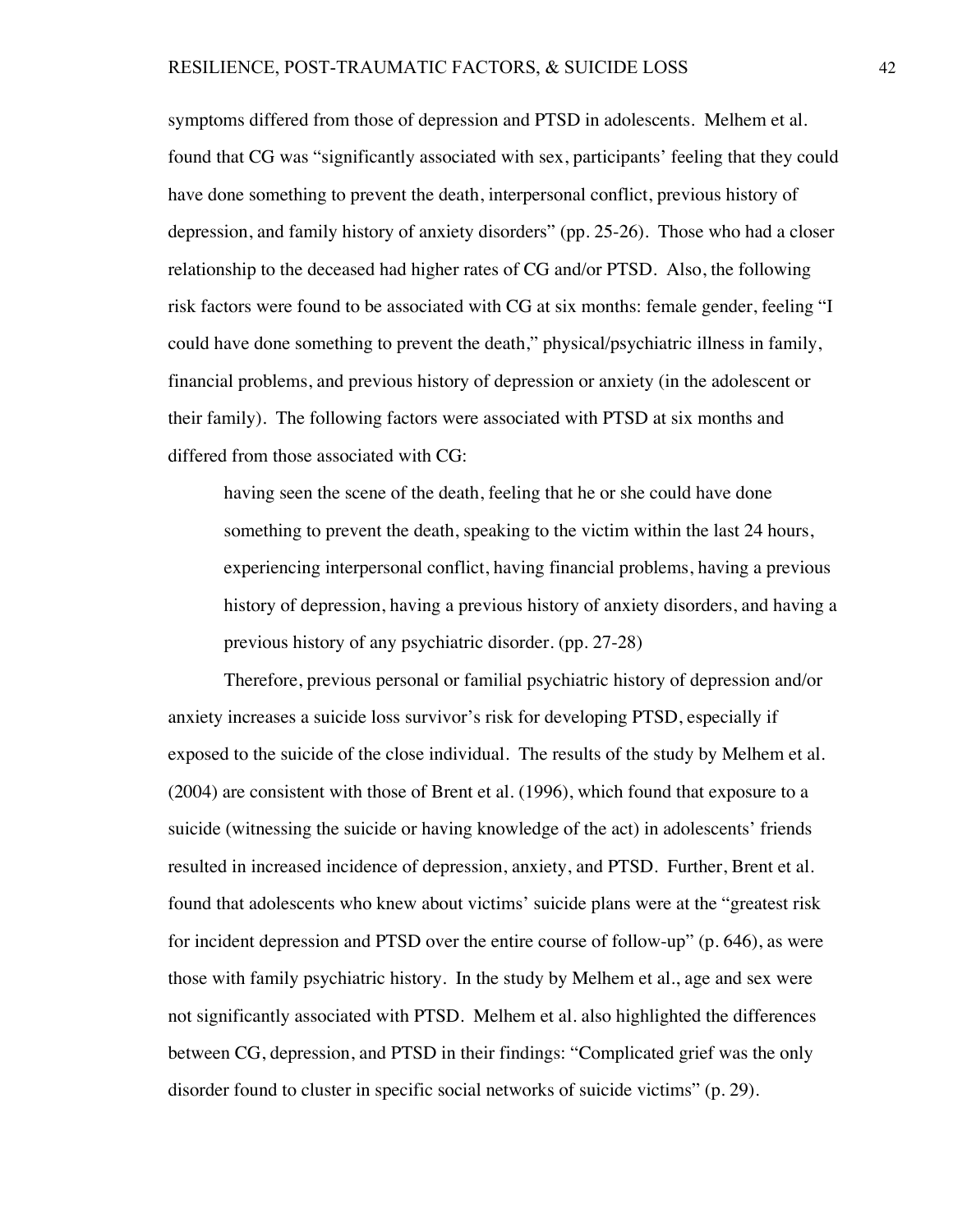Bonanno (2004) reminded his readers it is "well established that many exposed individuals will evidence short-lived PTSD or subclinical stress reactions that abate over the course of several months or longer (i.e., the recovery pattern)" (p. 24), but that these individuals are often not included in studies that demonstrate either meeting full PTSD criteria or meeting subsyndromal (e.g., presenting with many symptoms but not full diagnostic criteria) PTSD. The studies may highlight those individuals that initially met full or subclinical PTSD criteria but fail to follow up or highlight how a much smaller percentage, typically those with higher exposure to the trauma, will develop chronic PTSD (Bonanno, 2004). Bonanno argued that it is inaccurate to describe those who have responded with resilience to violent or life-threatening events as demonstrating an "extreme form of heroism" or "exceptional emotional strength," or that these individuals are the only ones capable of being resilient. He then reviewed studies of a variety of traumatic events in which the majority of respondents (e.g., greater than 50%) reported few to no symptoms of PTSD.

## **Measuring Grief Reactions Among Suicide Loss Survivors**

Several measures exist to measure grief reactions among the general bereaved population. Select measures that were utilized by the reviewed studies are described.

Prigerson et al. (1995) developed the Inventory of Complicated Grief (ICG) in order to distinguish certain symptoms of grief from bereavement-related depression and anxiety and to predict long-term impairments due to such symptoms. Nineteen items were selected based on a previous version of the scale. The main symptoms that were found to have "loaded highly on the grief factor were: preoccupation with thoughts of the deceased, crying, searching and yearning for the deceased, disbelief about the death, being stunned by the death, and not accepting the death" (Prigerson et al., 1995, p. 68). Response style is based on a 5-point Likert scale ranging from 0 (*never*) to 4 (*always*) measuring frequency experiencing each of the emotional, cognitive, and behavioral states described in the ICG. Participants on which the ICG was normed were widowed elders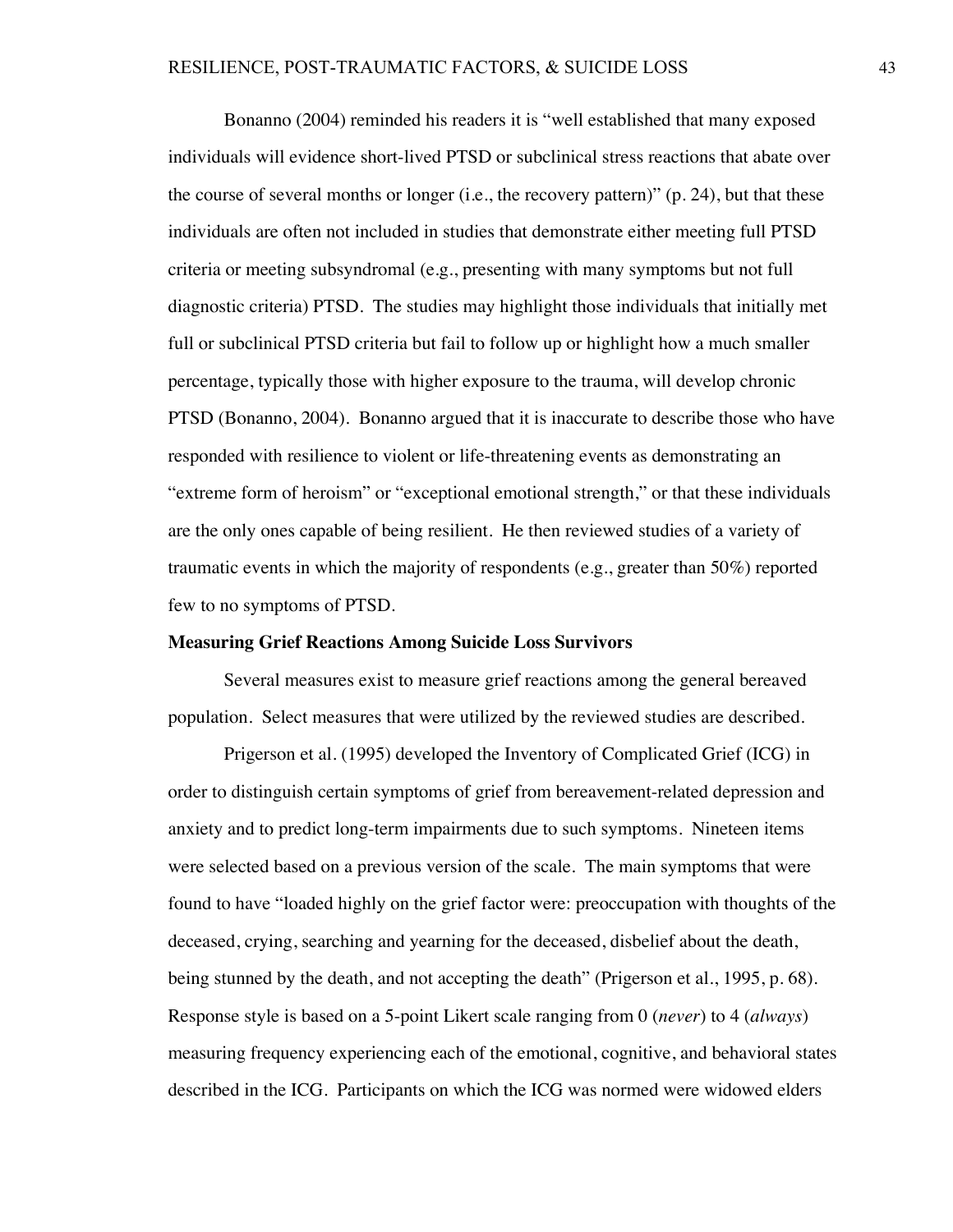who had been recruited as part of research program that was designed to study physiological changes in major depression and bereavement based on their sleep logs, routine laboratory tests, medical and psychiatric histories, and physical and neurological examinations; there were bereavement and healthy control sub-studies. The authors' goal with this tool was to more accurately assess CG as a separate or comorbid disorder for bereaved individuals. Items on the ICG were compared to the Texas Revised Inventory of Grief (TRIG; Fascingbauer, Zisook, & Devaul, 1987). Prigerson et al. found that persistent unresolved problems associated with the grief and time since loss were two main differences between the two measures, which impacted how criteria for CG and UG were determined.

Melhem et al. (2004) used the Texas Inventory of Grief (TIG) to measure the extent of unresolved or pathological grief in their study of suicide bereaved adolescents. The scale has 21 items and was administered at 6, 12 to 18, and 36 months post-loss. Two main factors resulted in the analysis. This first factor included CG along with its associated symptoms (e.g., yearning, crying, numbness, preoccupation with the deceased, functional impairment, and poor adjustment to the death). The CG factor predicted "the onset or course of depression and PTSD at follow-up even after controlling for depression and PTSD at baseline, respectively. The second factor included symptoms measuring normal grief reactions and did not predict depression or PTSD" (Melhem et al., 2004, p. 24).

In their study on social acknowledgement and development of PTSD or CG, Wagner, Keller, Knaevelsrud, and Maercker, (2012) utilized the ICG and the Impact of Event Scale at 14 to 24 months post-loss. The Impact of Event Scale was used to assess symptoms of PTSD. The measure has 22 items and assesses the extent to which respondents are distressed by witnessing the death of their loved ones, as well as related symptoms of intrusion, avoidance, and arousal experienced in the previous week on a 4 point Likert scale. The ICG was used to assess CG. The original scale includes 34 items.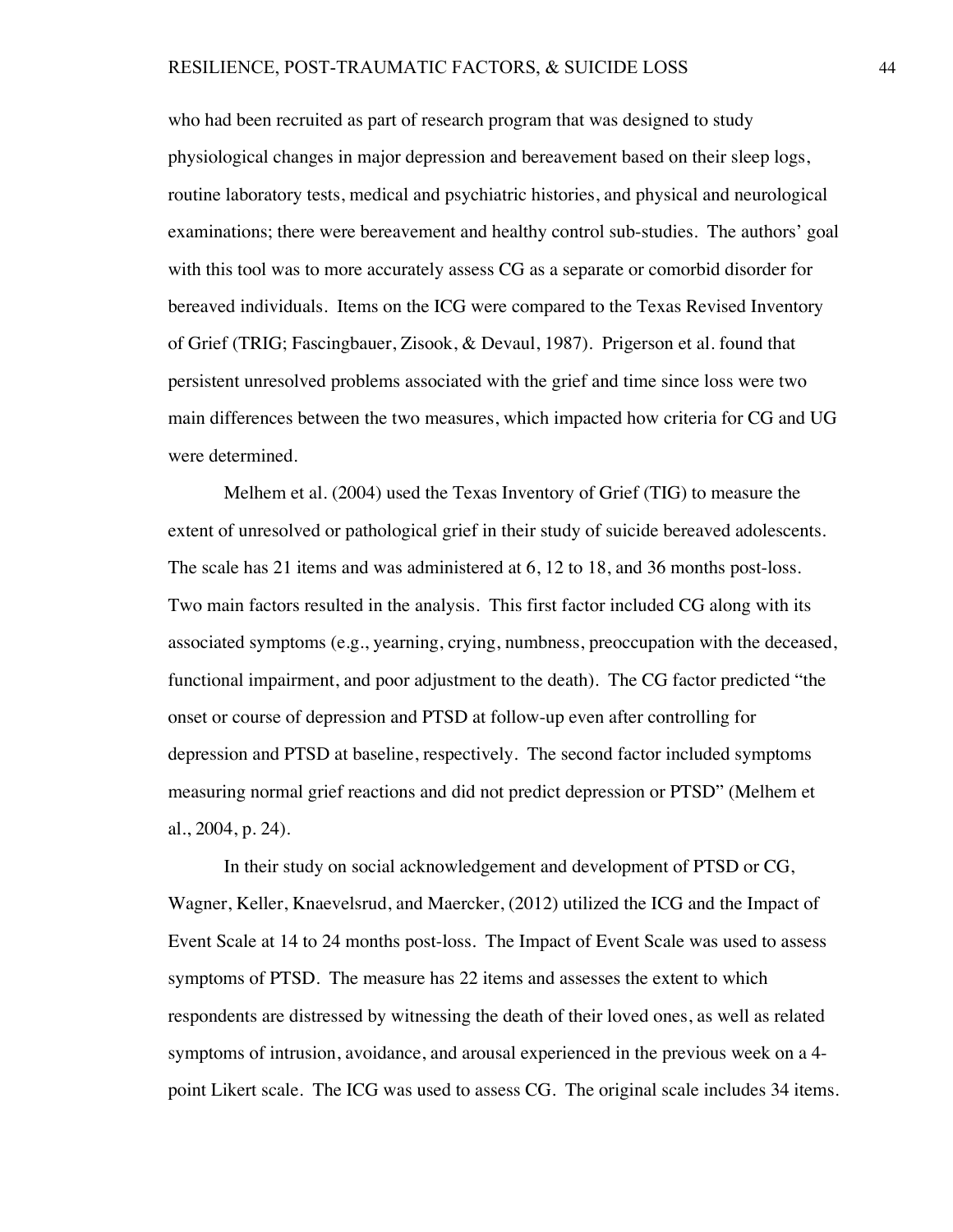The authors used a shortened version, which included only items assessing "the refined consensus criteria,  $\dots$  one on the triggering event (death of a significant other  $\dots$ ), four on separation distress . . . , eight on traumatic distress . . . , one on duration of more than six months . . . , and one on disturbance causing clinically significant impairment. . . . A reduced 4-point response scale  $(1 = n\text{o/never to } 4 = \text{always})$  was applied" (Melhem et al., 2004, p. 383).

In their study comparing CG versus UG, Boelen and van den Bout (2008) used the Dutch version of the Inventory of Complicated Grief-revised (ICG-r) to assess for CG and the Present Feelings scale of the TRIG to assess for UG. Boelen and van den Bout also used the TRIG to more specifically assess UG rather than CG given that the "threatening symptoms" that constitute CG criteria are not assessed directly by the measure. De Groot et al. (2006) also utilized the Dutch version of the ICG-r in their study comparing grief among spouses and first-degree relatives of those lost to suicide and natural deaths. The version had 29 items and assessed "normal and potentially problematic grief symptoms" (de Groot et al., 2006, p. 421). A higher score indicates a higher likelihood of traumatic, or complicated, grief. Impairments can be indicated in social, general, mental, and physical health functioning.

Wong, Chan, and Beh (2007a, 2007b) created the Grief Reactions of Suicide Survivors Measure for their study on better understanding suicide loss survivors in Hong Kong. After gathering information on profiles of the deceased, the informants were asked to give responses on 14 items within four categories of questions to elicit their perspectives on suicide, which includes subcategories of stigmatization, psychological adjustment, social adjustment, and physical and tangible adjustment. The items are rated on a 5-point Likert scale ranging from 1 (*strongly disagree*) to 5 (*strongly agree*). Based on the results using this measure, the authors found that the reactions of suicide loss survivors in Hong Kong were generally consistent with the findings of earlier studies conducted in other countries, specifically in the areas of psychological distress,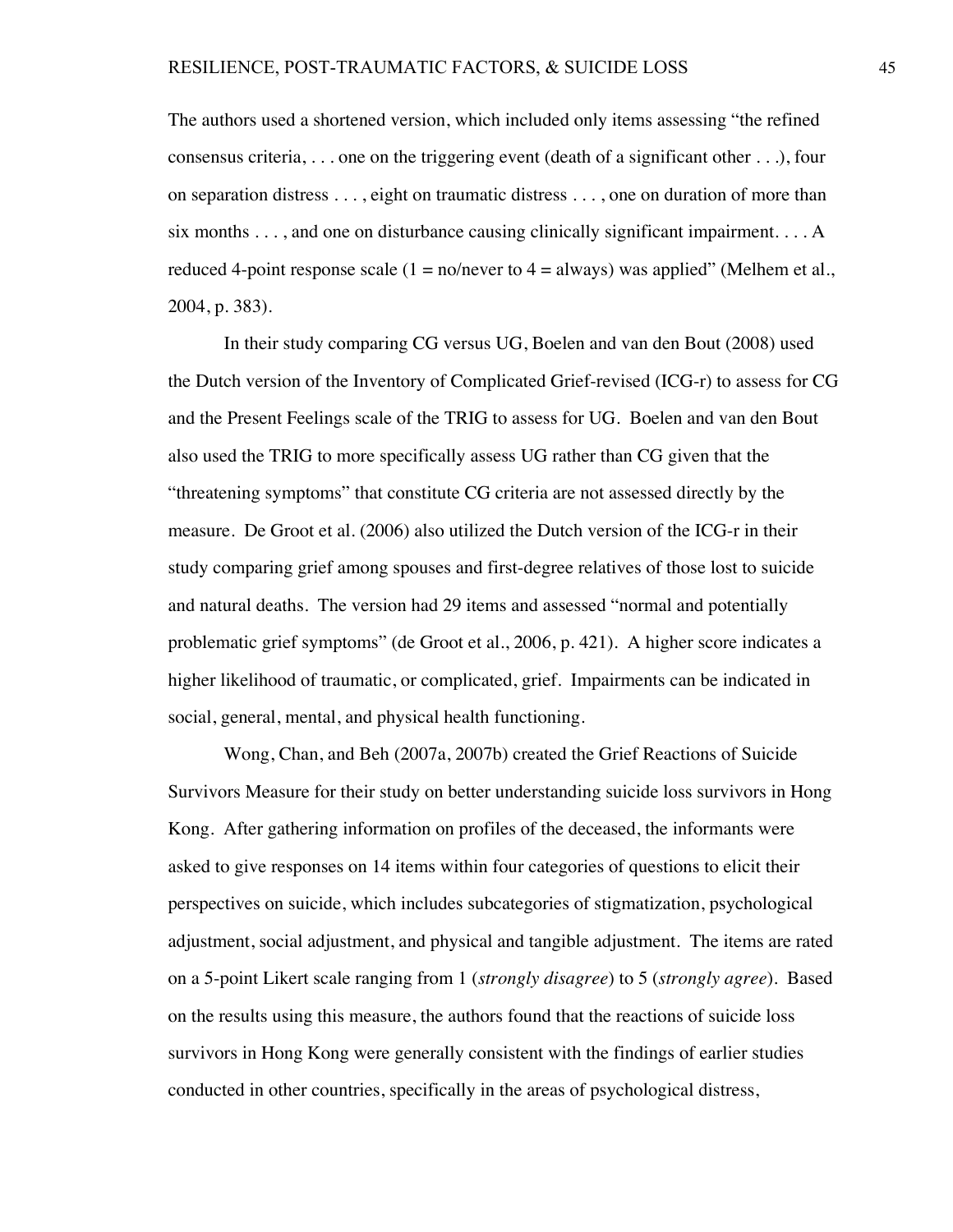stigmatization, and physical pain. Their participants reported having experienced loneliness, anxiety, misery, headache, back-pain, and shame after the suicide of a loved one (2007b). Unlike in other studies in which familial relationships became strained after a suicide of a family member, the participants in this study reported becoming closer with each other (2007b). The authors hoped to utilize the results of this survey to inform intervention and postvention, specifically focusing on public health policies while still recognizing that not all suicide bereaved individuals need professional supports after such a loss (Wong, Chan, & Beh, 2007b).

The PTSD Checklist for DSM-5 (PCL-5; Weathers et al., 2013) is a self-report rating scale assessing the 20 *DSM-5* PTSD items based on a 5-point Likert scale ranging from 0 (*not at all*) to 4 (*extremely*), which can be divided into four subscales corresponding to the clusters B through E in the *DSM-5* criteria for PTSD: Intrusion (five items), Avoidance (two items), Negative Alterations in Cognitions and Mood (seven items), and Alterations in Arousal and Reactivity (six items). The items refer to the past month after a specific event. Total scores range from 0 to 80 and a preliminary cutoff score of 31 to 33 is recommended (Bovin et al., 2015). There are three versions of the checklist. The first includes only the 20-item self-report rating scale. The second includes a brief Criterion A (trauma exposure) assessment. The third includes a more detailed Criterion A assessment as well as a life events checklist (LEC).

### **Resilience and Other Protective Factors**

Resilience "is more common than often believed" (Bonanno, 2004, p. 20). Before exploring the prevalence of resilience, it is important to understand the concept and presentation of resilience in varied contexts. Resilience can be defined or perceived in many ways. One definition of resilience is the ability to "quickly bounc[e] back with little interruption in functioning" (Goldenberg et al., 2010, p. 389). Another description of resilience is "the ability to maintain a stable equilibrium" (Bonanno, 2004, p. 20). Authors of the Resilience Scale, a 25-item scale that assesses adults' traits of resilience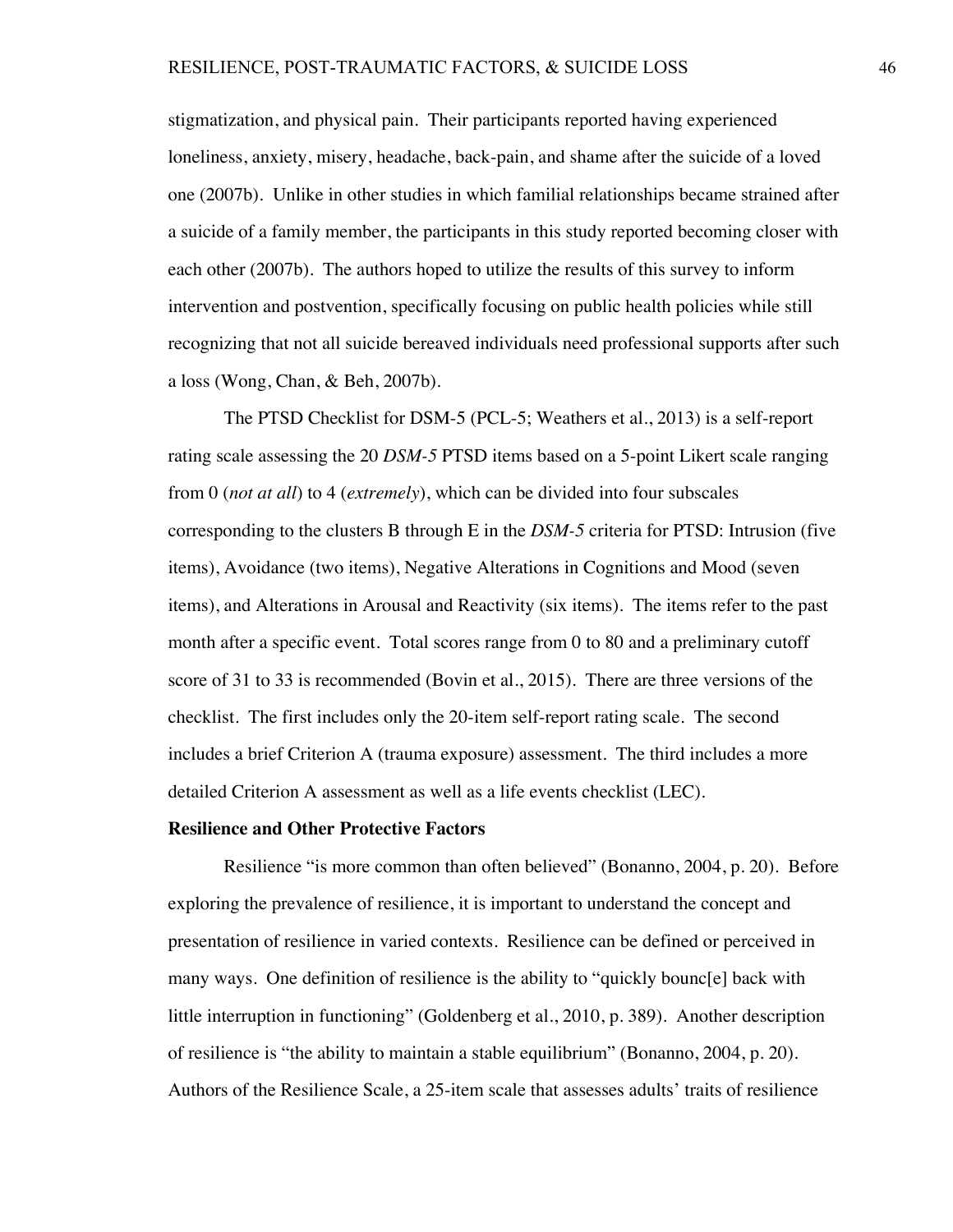on a 7-point Likert-type scale, Wagnild and Young (1993) defined resilience to be a "personality characteristic that moderates the negative effects of stress and promotes adaptation" (p. 165). Moreover, Mancini and Bonanno (2006) explained that although a person may exhibit characteristics typically associated with resilience, to truly know if that person is resilient is to observe his or her reactions to a traumatic event or loss. One who is resilient is able to recoup and adapt after a very stressful or traumatic event and not develop or reach threshold level of a disorder (Wagnild & Young, 1993). In this sense, resilience is considered a protective factor against developing a disorder or needing mental health treatment during an UG process (Shear et al., 2011). Interestingly, Moore, Cerel, and Jobes (2015) reviewed studies that found that having a higher level of resilience and, consequently, more coping skills, has related to an individual seeing a traumatic event as "less shattering." As a result, this individual will have less of an opportunity to grow from or experience positive life changes as a result of the traumatic experience (Moore et al., 2015). Therefore, although resilience may be a protective factor against developing a psychological disorder, it also may prevent a trauma exposed individual from experiencing any positive outcomes as a result of the trauma. This will be described further in the Posttraumatic Growth section.

Bonanno, Papa, and O'Neill (2001) reviewed studies which indicated that resilient individuals tend to have more positive perceptions of themselves, including a selfenhancing bias, which act as a buffer against negative long-term effects during bereavement and leads to an increase in self-growth due to the more positive perceptions in others' supportive actions during bereavement. In general, Bonanno, Papa, and O'Neill cited that resilient individuals may maintain identity continuity during bereavement through worldview, self-enhancement, concrete aspects of self, and emotional regulation. The authors also noted that accepting the death, in Western culture, can be an indicator of resilience. As Klein and Alexander (2003) highlighted, most Western cultures and religions do not have prescribed timelines for bereavement. The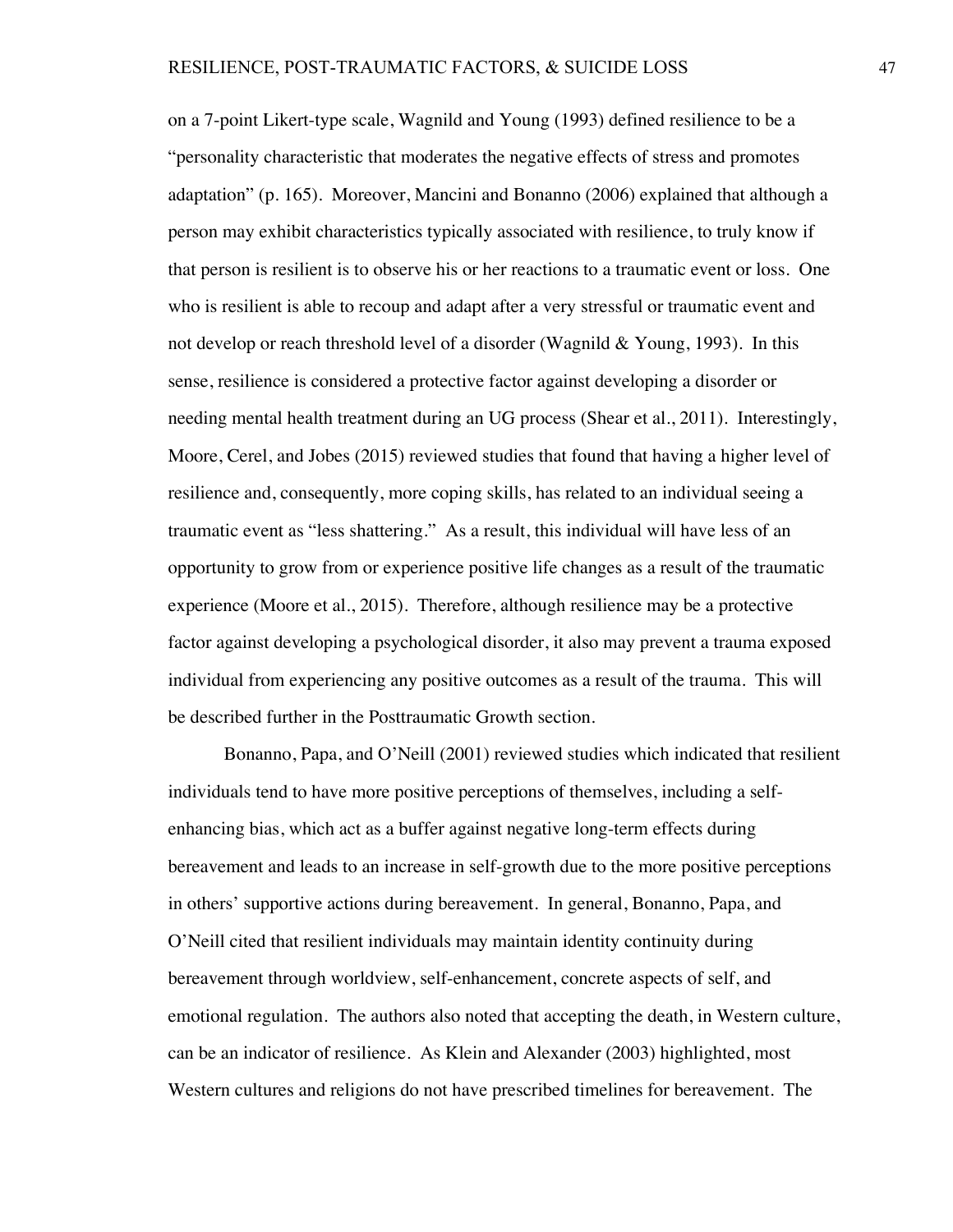authors gave an example of "shivah" in Judaism, which requires the bereaved to mourn intensely for seven days. Klein and Alexander demonstrated that with such rituals, "the uncertainty for the bereaved with regard to how they should behave and for how long" (p. 266) is removed. Bonanno (2009) discussed how Eastern and Latino cultures and religions allow and, in some instances, expect mourners to communicate with the dead and recognize the deceased's afterlife. Such beliefs and practices allow for mourners to have an ongoing tangible relationship and, for some, may alleviate the stigma of an ongoing relationship with the deceased. Accepting the death of a loved one in Western culture can allow for a spectrum of emotions (Bonanno et al., 2001). For example, upon accepting the death, the bereaved individual may experience sadness, which may lead to self-reflection as well as sympathy and helping responses from others; a person may also experience positive emotions, which may lead to more genuine laughter, positive recollections of the deceased, and more positive responses from others (Bonanno et al., 2001).

Bonanno, Wortman, and Nesse (2004) found that positive memories and lack of distress at six months following a death of a spouse are a sign of resilience and "good adjustment rather than defensive denial" (p. 268). It is also important to note that Bonanno et al. found that even the spouses who showed resilience overall reported feeling yearning, emotional pangs, and grief-related intrusions and ruminations. With this, the authors highlighted that even resilient individuals "are not spared from at least some initial distressing thoughts and emotions related to the death of their spouse" (p. 268). Nevertheless, those demonstrating resilience do not typically continue to experience significantly distressing feelings after approximately six months. Similar observations have been made in children: "Resilience does not necessarily mean that one is unaffected or untouched by the trauma one has endured nor does it mean that one always functions well. It is also possible that a child may show resilience at one point in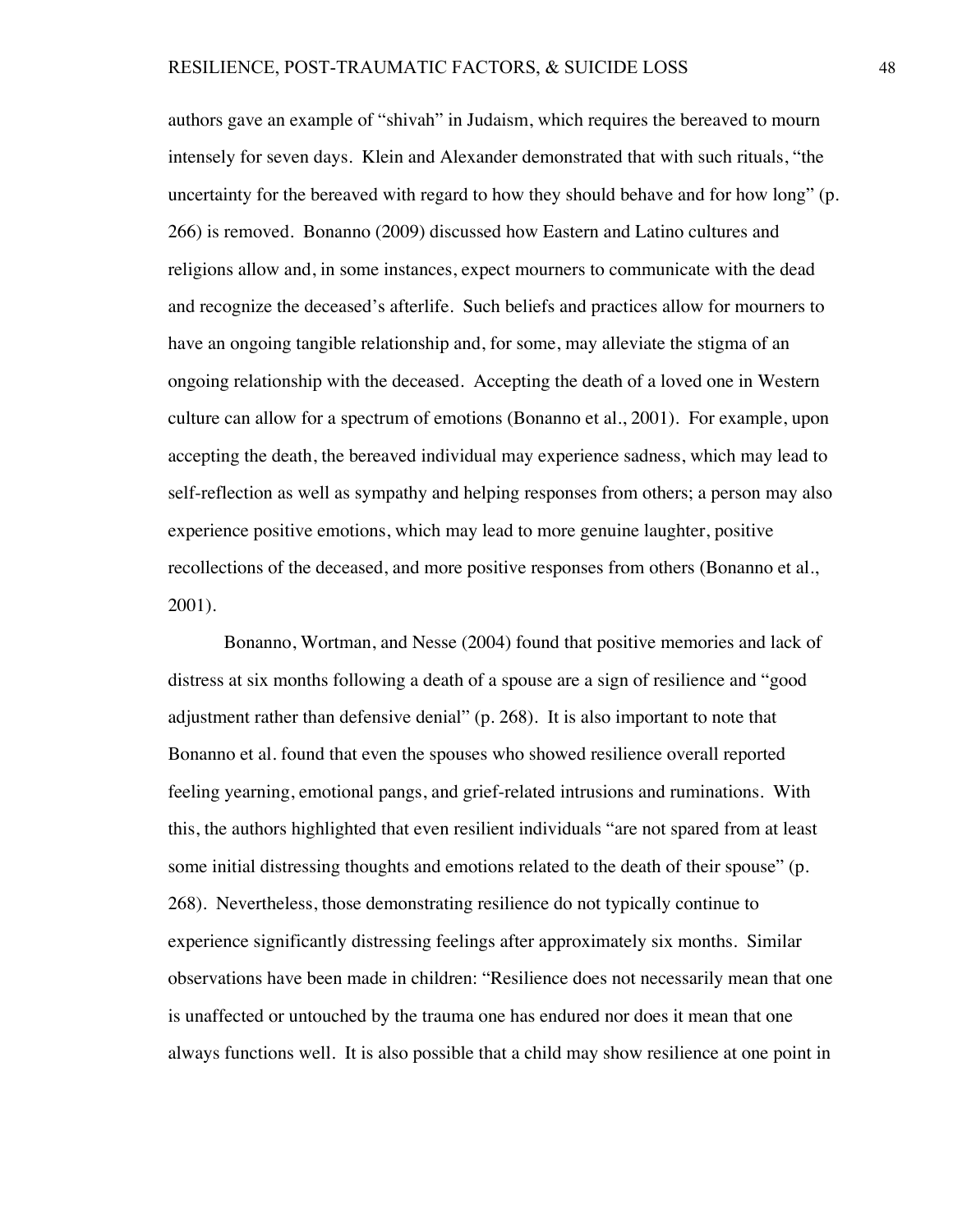life and not at another, or in one domain and not another" (Wright, Masten, & Narayan, 2013, p. 19).

Hilgard, Newman, and Fisk (1960) investigated the impact of parental death during childhood in an adult sample. The authors found that a compatible relationship between parents with clearly defined roles prior to the death, a strong surviving parent who can manage a dual role including keeping the remaining family together, family or community resources for the surviving parent to utilize, and considering grief and mourning patterns based on age and sex of child and sex of parent lost were protective factors for a healthy development of the child after the loss, regardless of the type of death of the parent, including suicide or illness. Indeed, Hilgard et al. emphasized the circumstances within the family and between the two parents prior to the death to have the most impact on the child's development after the death. High self-esteem or lack of exposure to pre-loss problems are also considered protective factors for children who have lost a parent to suicide (Andriessen et al., 2015).

Cerel, Fristad, Weller, and Weller (2000) examined suicide bereaved children's family histories of psychopathology and family environments before and after death of their parents. The sample included 26 suicide bereaved children, aged 5 to 17 years, and their 15 surviving parents who were compared with 332 children bereaved from parental death not caused by suicide and their 201 surviving parents in interviews 1, 6, 13, and 25 months after the death. The authors found that parents who had died by suicide reportedly exhibited higher rates of psychopathology than parents who had died of other causes. Additionally, more disruptions were reported in families of suicide bereaved children than non-suicide bereaved children prior to the death of the parent. One interpretations from the findings was that suicide bereaved children who had been separated from the suicidal parent coped better with the loss than those who had not been separated due to "less exposure to their parent's problems and their subsequent decision to [die by] suicide" (Cerel, Fristad, Weller, & Weller, 2000, p. 443).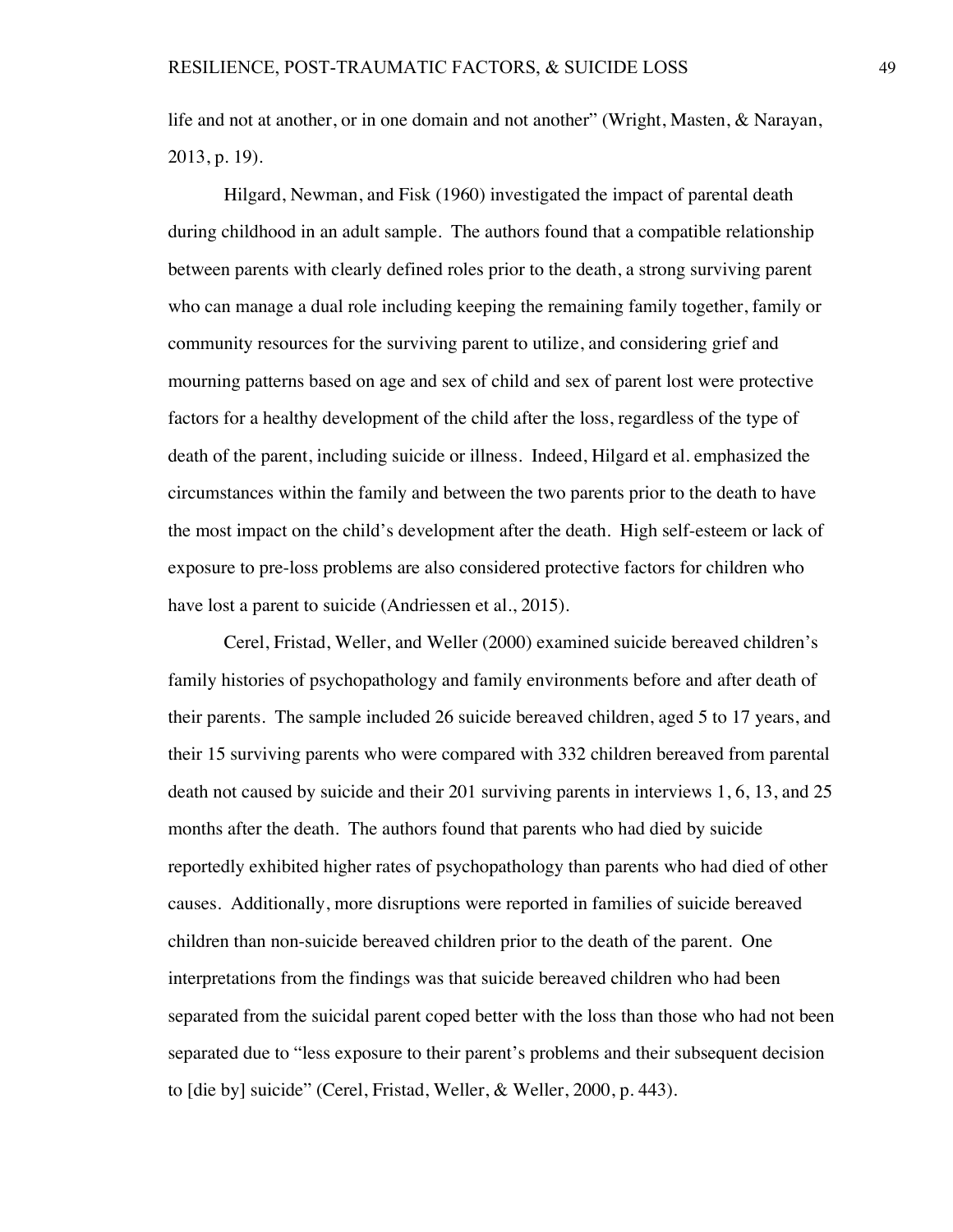For adolescents, attitude toward suicide and closeness of the relationship to the person who completed the suicide may prevent personal suicidal ideation and attempts (Abbott & Zakriski, 2014). Abbott and Zakriski (2014) also found that adolescents who reported being closer to the deceased experienced more prolonged grief and had less of a belief in the preventability of suicide. Abbott and Zakriski noted that not believing in preventability of suicide allows for some alleviation of responsibility for some, whereas for others, this may lead to feelings of hopelessness. Further, the authors did not find, as they hypothesized they would, that "those who were more affected by the suicides would have less stigmatizing, yet more hopeless, attitudes toward suicide" (p. 677).

Social support can serve both as a protective factor and risk factor in that it can present suicide as preventable or encourage further rumination around the suicide, which can lead to a development of depression (Adriessen et al., 2015). In regard to social support, Abbott and Zakriski (2014) found that social support from family was "associated with less past grief, yet support from significant others and friends was not" (p. 677); rather it was related to some negative and less accepting attitudes toward the act of suicide, which may help reduce self-blame but also increase stigma toward suicide in the community. During a personal communication at the 2016 Resilience Summit, John Lyons, a Senior Policy Fellow at Chapin Hall at University of Chicago, discussed the importance of the relationship between one's skills and the environment in order to build resilience. Lyons highlighted that a person can have a talent or strength, but without having social supports or being part of a community, the skill may not serve as strong of a protective factor. By integrating oneself and one's abilities into the community, resilience has a higher chance of being built and sustained. Lyons also described how this approach can allow for resilience to be a preventive strategy rather than a reactive one, when building upon personal strengths and resilience skills are taught after experiencing adversity (personal communication, November 2, 2016).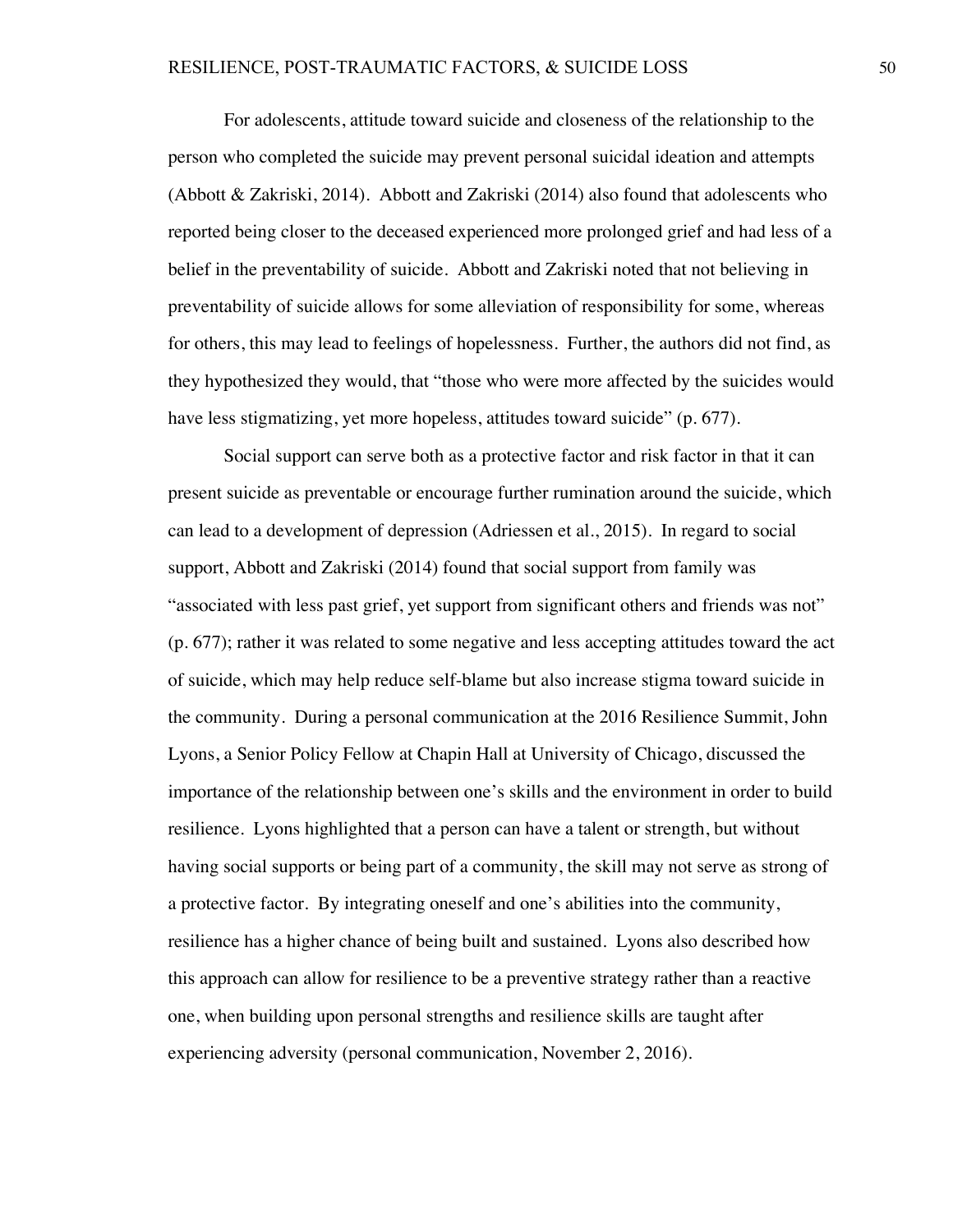Mancini, Prati, and Black (2011) examined the mediating effects of worldviews (benevolence, meaningfulness, and self-worth beliefs) in bereaved spouses and parents at four and 18 months post-loss. The authors referred to Janoff-Bulman's (1989) theory on how traumatic events can shift one's assumptive world. Intact worldviews are considered to serve as protective factors against feelings of vulnerability, which may in turn lead to CG or PTSD. In their study, Mancini et al. found that those bereaved by violent causes (defined as death by accident, homicide, or suicide) had higher rates of PTSD, grief, and depression symptoms at four and 18 months post-loss than those bereaved by natural causes. They also observed that self-worth, but not benevolence or meaningfulness, mediated the effects of violent loss on depression symptoms at four months and PTSD symptoms at four and eight months. This implies that a violent loss can diminish selfworth, which leads to a more prolonged course of PTSD symptoms (Mancini et al., 2011).

Resilience differs from the trajectory paths of "recovery" and meeting full diagnostic criteria for a disorder (Bonanno, 2004; Goldenberg et al., 2010). "Recovery refers to the experience of those individuals who suffer significant grief symptoms and a disruption in functioning for at least several months before returning to pre-event status. Finally, a small but not insignificant percentage of people (about 10-15 percent) have even more impairing and longer-term reactions to their loss" (Goldenberg et al., 2010, p. 389). In the recovery, a person may exhibit some symptoms related to a disorder right after the traumatic event but then "gradually returns to pre-event levels" (Bonanno, 2004, p. 20). Bonanno (2004) described resilience as "more than the simple absence of psychopathology" (p. 20). A resilient person may initially experience some impairments or dysfunction immediately following a loss or trauma but the intensity is low and duration is short. Further, a person demonstrating a resilient trajectory is capable of healthy functioning and positive emotions across time.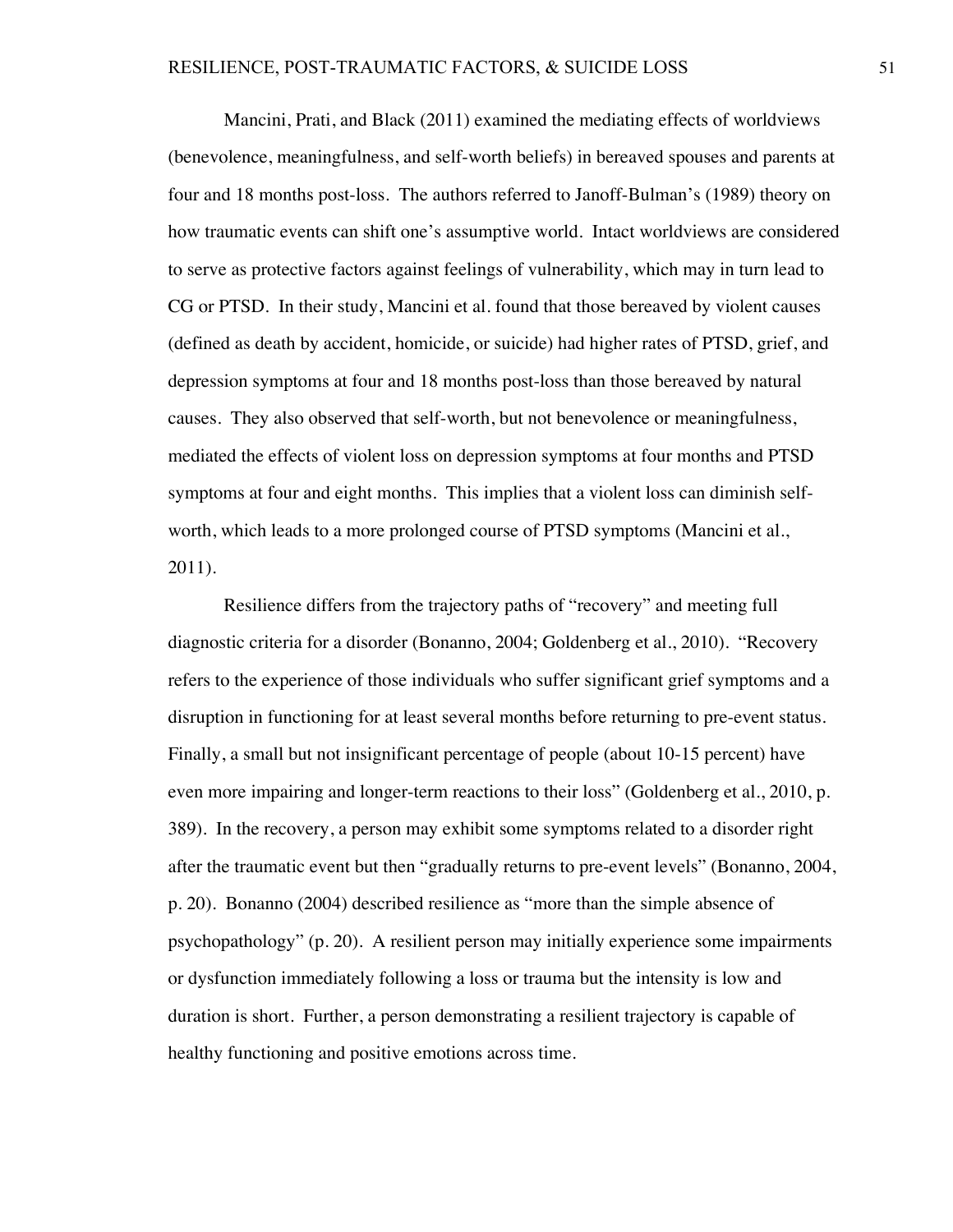Some critics of Bonanno's research argue that the "resilient" reaction to death of a loved one or even a traumatic experience, depends on the type of trauma (Infurna & Luthar, 2016; Steenkamp, Litz, Dickstein, Salters-Pedneault, & Hofmann, 2013). Steenkamp et al. (2013) found that "recovery (high initial distress and impairment that subsides over time) rather than resilience (minimal disruption in functioning post trauma) was the modal outcome following sexual assault [which contradicted Bonanno's thesis that] resilience is the modal outcome following trauma and loss" (p. 394). Steenkamp et al. emphasized that functioning and the impact after a trauma are dependent on the type and frequency of trauma experienced: "Intentional, malicious traumas have repeatedly been shown to be uniquely psychologically damaging" (p. 294). Although Steenkamp et al. agreed that most sexual assault victims will experience positive long-term outcomes, the authors found that "78% of participants had probable PTSD 1-month post assault, when missing data were at a minimum. . . . It is clear that most participants in [their] study were not able to 'maintain a stable equilibrium' following the assault, Bonanno's definition of resilience" (p. 395). Infurna and Luthar (2016) also argued that one cannot describe resilience as common due to the fact that "labels of resilience can differ greatly based on measurements used to define resilience; it is practically impossible to make definitive 'diagnoses of resilience' because of the range of plausible adjustment difficulties that must be ruled out" (p. 200). The varying definitions of and methods to assess resilience also influence our current perceptions of the prevalence of resilience and recovery after a trauma.

Bonanno (2004) reviewed the minimal existent literature exploring the multiple pathways to resilience, in which he includes the following: the personality trait of hardiness, self-enhancement, repressive coping, positive emotion, and laughter. Hardiness is defined by three dimensions: "being committed to finding meaningful purpose in life, the belief that one can influence one's surroundings and the outcome of events, and the belief that one can learn and grow from both positive and negative life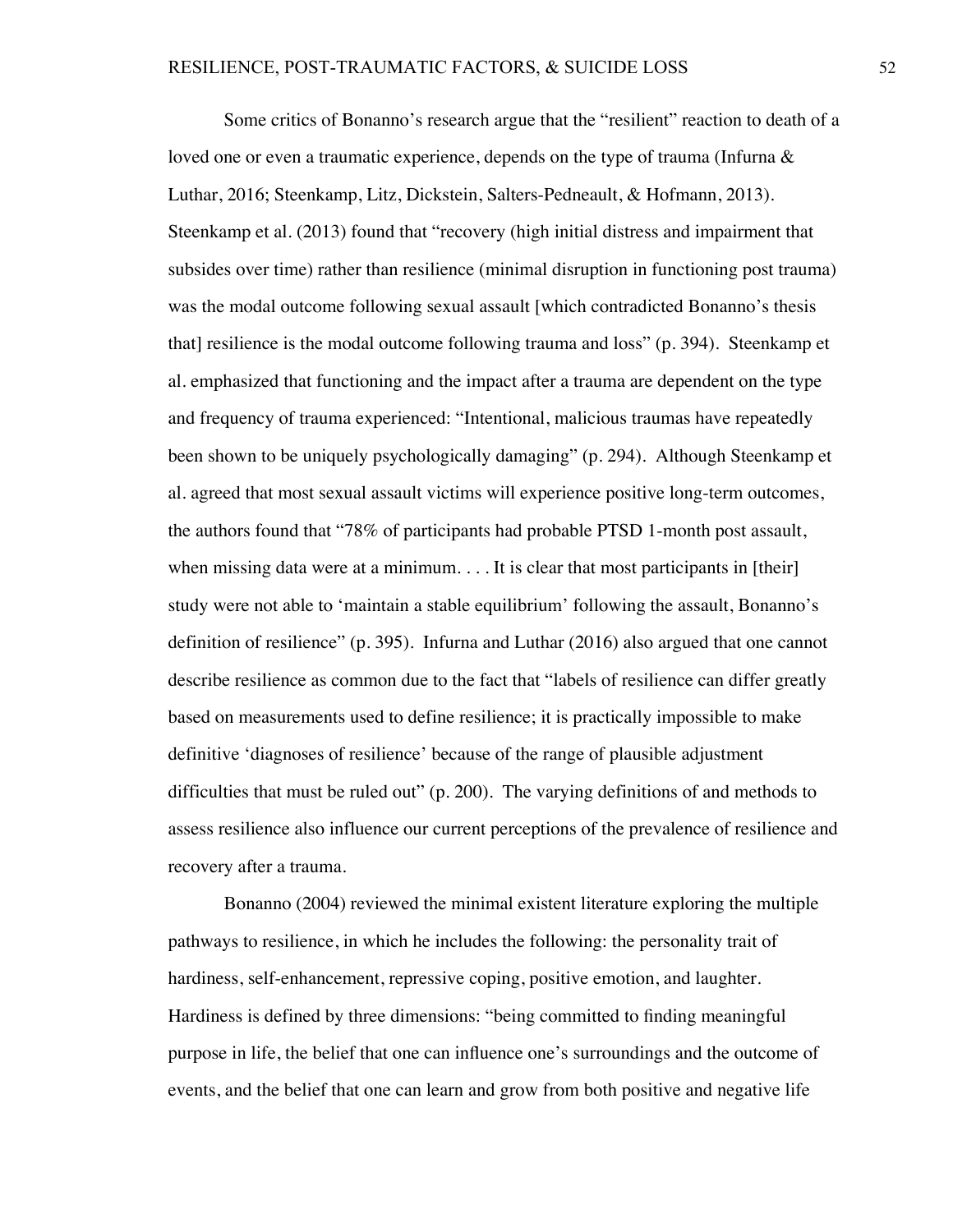experiences." (Bonanno, 2004, p. 25). Self-enhancement may be defined as an "unrealistic or overly positive [bias] in favor of the self" (Bonanno, 2004, p. 25). Repressive copers tend to "operate primarily through emotion-focused mechanisms, such as emotional dissociation" (Bonanno, 2004, p. 26). Although "generally viewed as maladaptive . . . [these] tendencies also appear to foster adaptation to extreme adversity" (Bonanno, 2004, p. 26). Bonanno noted, too, that increased adjustment does not equate to increased social competence; therefore, the repressive coper may avoid any interaction, even potentially positive ones, with the perceived intention of retriggering the traumarelated symptoms. Janoff-Bulman (2006) made an observation along a similar framework: "Individuals who begin with negative views of the world and themselves are less apt to experience the terror of trauma, but will also look less psychologically adjusted over time" (p. 93). During a lecture on trauma and resilience at Teachers College, Columbia University, Bonanno also expressed that optimism, which may be seen as parallel or similar to hardiness, is one of the main predictors of resilience (February 2015).

King, King, Fairbank, Keane, and Adams (1998) found that hardiness contributes to protection against developing chronic PTSD after combat. The authors examined relationships among several war zone stressor dimensions, resilience-recovery factors, and PTSD symptoms in a national sample of 1,632 Vietnam veterans. King et al. (1998) used Kobasa's (1979) definition of hardiness, which was based on three main components: (a) a sense of control or influence over one's life, (b) an ability to feel deeply involved in or committed to the activities of one's life, and (c) the anticipation of change as an exciting challenge to further development. Individuals who may be nonresilient, less hardy, or faced with more stressors "may tend to drive away members of their support network" (King, King, Fairbank, Keane, & Adams, p. 426). Therefore, having higher levels of hardiness may allow the person to build a larger or more complex support network than when compared to a person with lower levels of hardiness. King et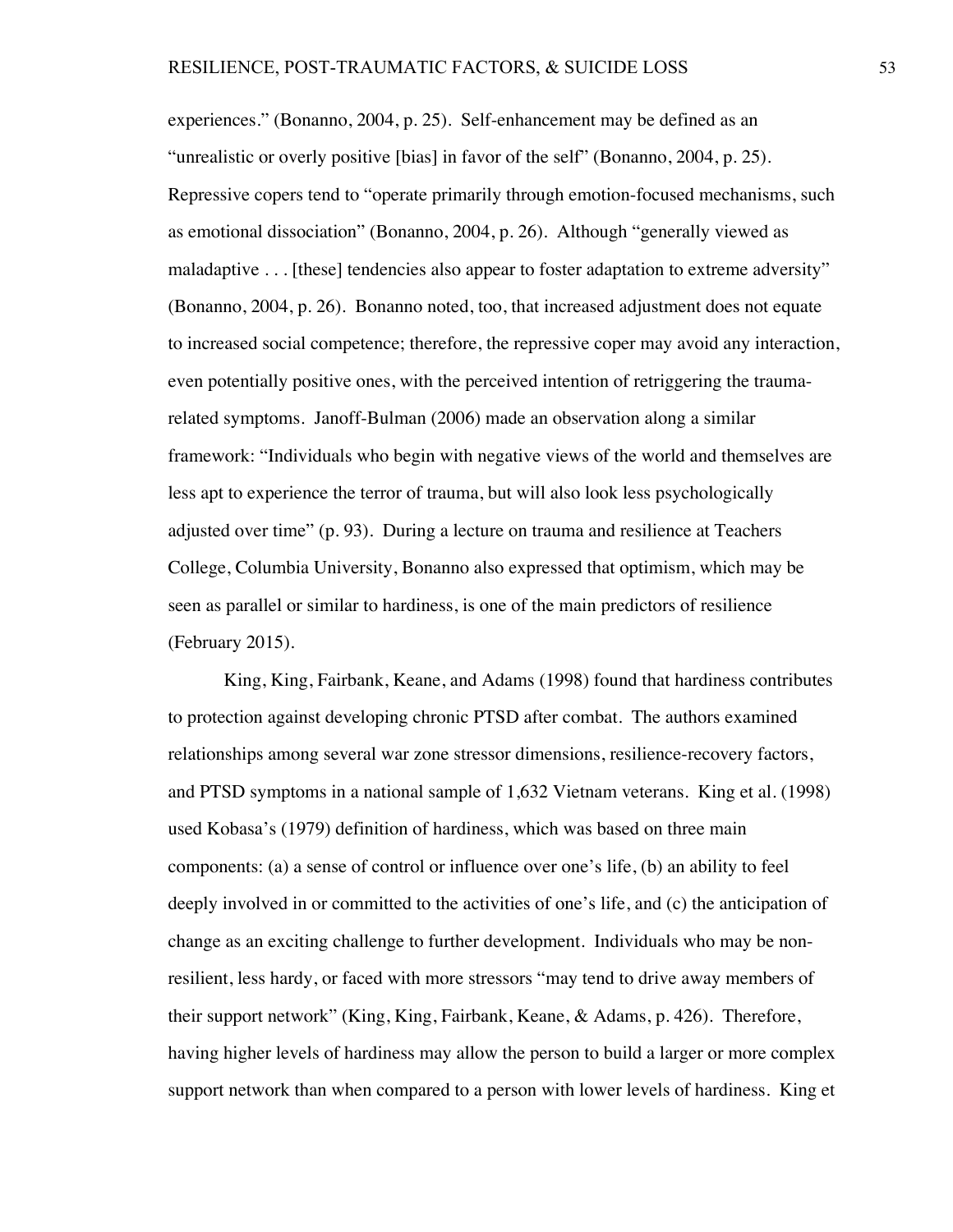al. found that "hardiness demonstrated a direct negative association with PTSD for both women and men. . . . Those who scored higher on items assessing the trio of hardiness dispositions (i.e., control, commitment, and change as challenge) appeared to exhibit fewer PTSD symptoms" (p. 429). These findings were similar to Kobasa's, who found that those with higher personality traits related to hardiness were less likely to fall ill when faced with varied stressors. Observed reasons for this effect may be that the person is more likely to see the stressor as a positive challenge to utilize inner resources. As such, the person suspects he or she may grow from the challenge. Lastly, the person with higher levels of hardiness is more likely to recognize what aspects of the stressor he or she has control over even if initially the stressor was not self-initiated (Kobasa, 1979).

Brooks and Fletcher (2016), both directors for the Wounded Warrior Project's Combat Stress Recovery Program, were in the process of conducting a study on the relationship between resilience and global and mental health functioning in veterans who are in the program. Brooks and Fletcher reported that 75% of veterans receiving services through the Wounded Warrior Project met criteria for PTSD in comparison to 20% receiving services through Veteran Affairs, which reflects the self-selective sample. Prior to receiving the intervention and treatment of the Combat Stress program, participants' resilience levels were assessed using the CD-RISC and health-related quality of life levels were assessed using the RAND-36 Health Survey (RAND-36). Preliminary findings have demonstrated a percentage increase on post-intervention CD-RISC and RAND-36 scores. Veterans were not specifically reevaluated for PTSD symptoms. No conclusions have been made yet prior to the collection of data from the third time point.

Friborg, Hjemdal, Rosenvinge, and Martinussen (2003) supported the notion that resilience is a multidimensional phenomenon. Psychological or dispositional traits (e.g., internal locus of control, prosocial behavior, and empathy), family support/cohesion, and external support systems are considered the most significant determinants of a healthy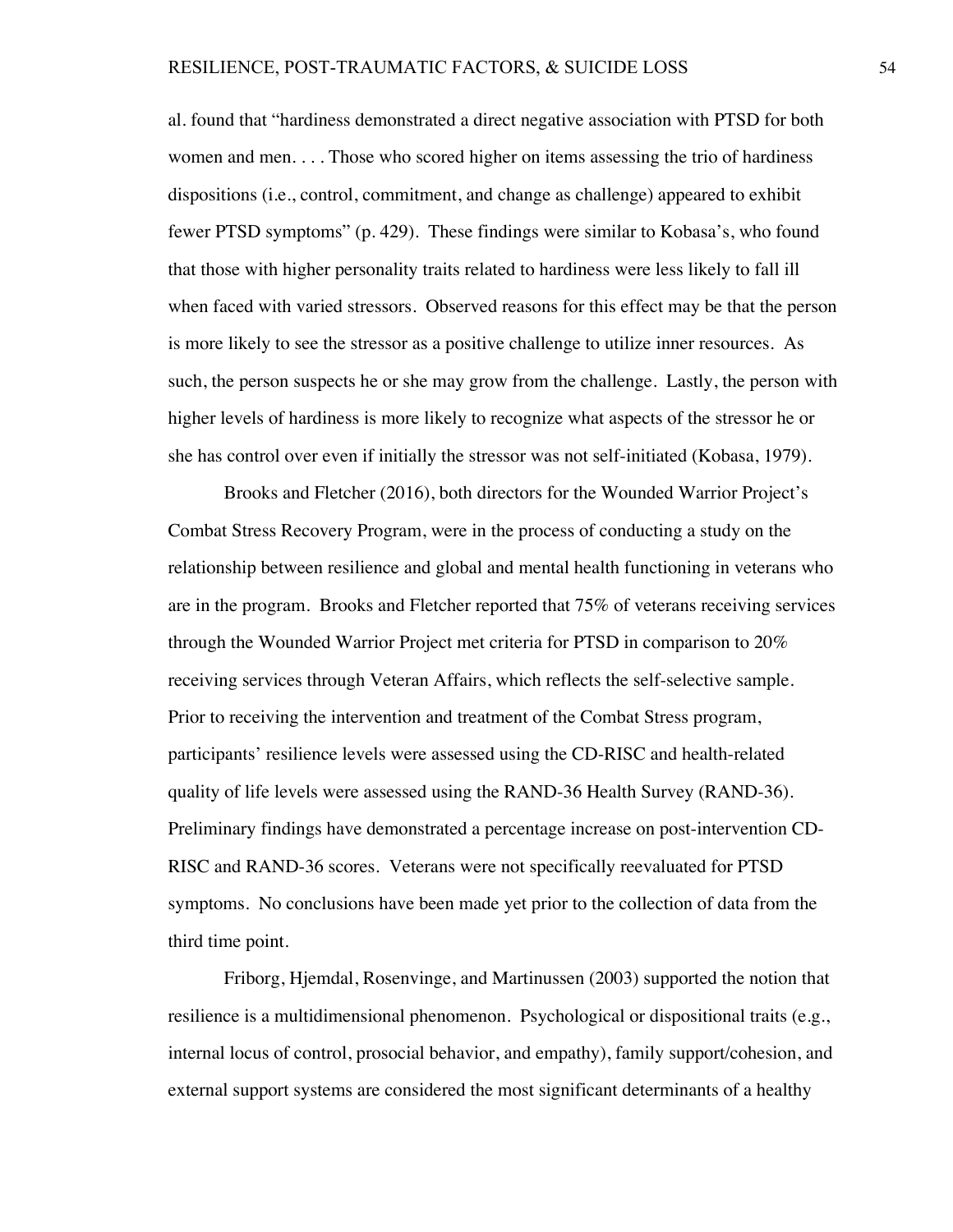adjustment to long-term stressors. Resilience can be present or developed by having more resources that protect against the development of psychiatric disturbances (Friborg, Hjemdal, Rosenvinge, & Martinussen, 2003).

Building resilience should consider many aspects of a child's life and provide participative interventions, rather than solely social emotional learning strategies. A. J. Reynolds and Ou (2003) reviewed different early childhood intervention (ECI) programs aimed at building resilience in children who experienced multiple social-environmental risk factors due to economic disadvantage. Protective factors and interventions have greater effects on those who are at high risk; using a needs-based perspective, resilience can be developed through social and educational interventions (such as school readiness; A. J. Reynolds & Ou, 2003). The assessed programs resulted in cognitive development, school achievement, reduced need for school remedial services, and educational attainment. The most effective programs, which contributed to positive well-being later in life, began during the first three years of life, continued for multiple years, and provided support to families:

The effects of early intervention may be transmitted through (1) developed cognitive and scholastic abilities (cognitive advantage hypothesis), (2) parents' behavior with or on behalf of children (family support hypothesis), (3) children's motivation or self-efficacy (motivational advantage hypothesis), (4) social development and adjustment (social adjustment hypothesis) and (5) the quality of the school environments children experience after participating in the program (school support hypotheses). (A. J. Reynolds & Ou, 2003, p. 442)

### **Waves of Resilience Research**

Wright, Masten, and Narayan (2013) outlined four waves of resilience research and definitions as related to children and adolescents. The authors highlighted that the concept of resilience in research arose during a shift from a deficits-focused perspective to a strengths-based one. The first wave looked at resilience as a protective factor in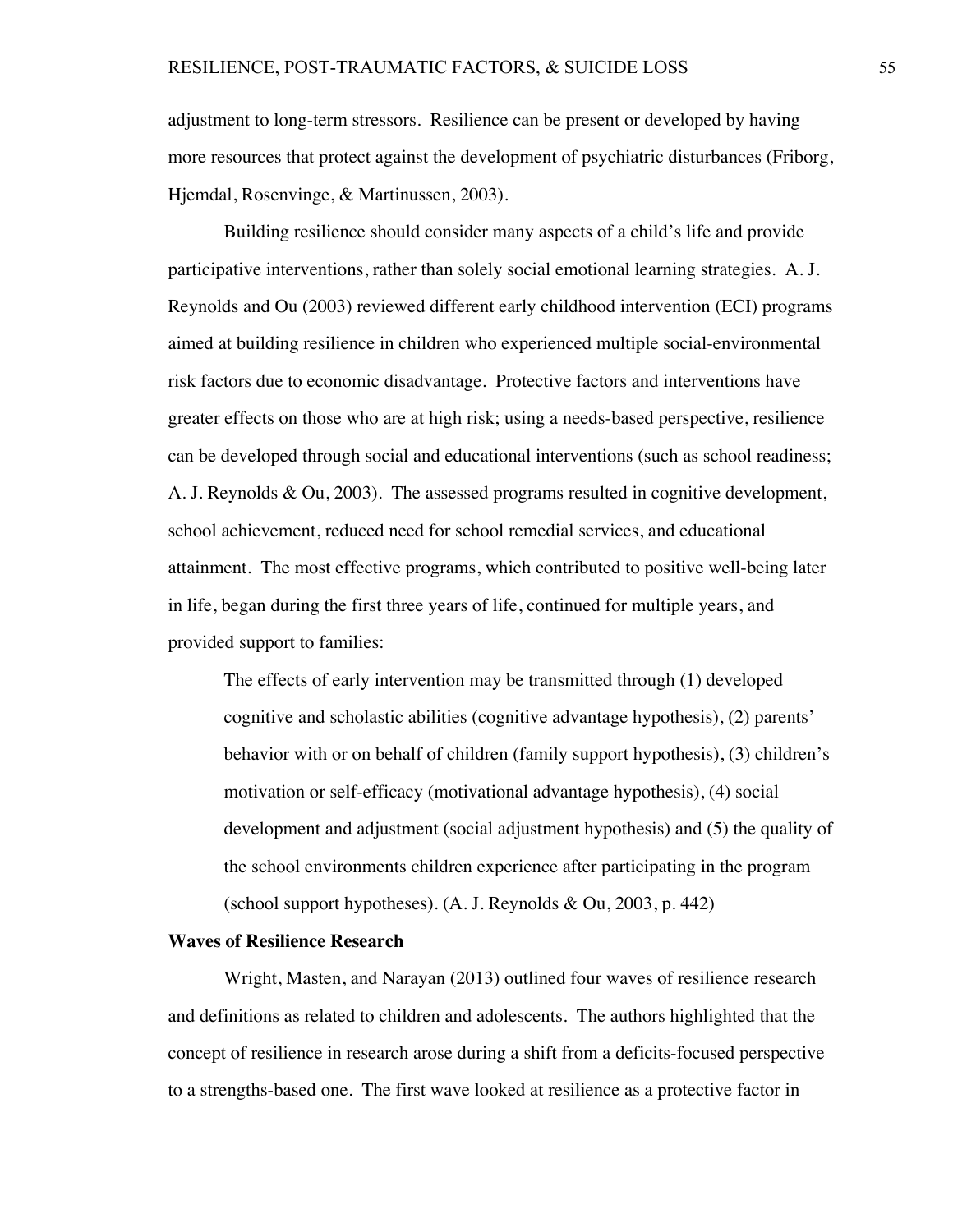relation to risk factors and multiple forms of adversity. As studies identified that risk factors do not occur in isolation, researchers began to observe that resilience could be happening concurrently as the child is experiencing multiple stress factors, such as divorce, poverty, or illness, or after a trauma such as war or torture (Wright et al., 2013).

The second wave examined what is normative or typical behavior, what behaviors would lead to development of a psychological disorder, and the processes that may lead to resilience. As Wright et al. (2013) explained, "the second wave yielded a more dynamic accounting of resilience, adopting a developmental systems approach to theory and research on positive adaptation in the context of adversity or risk, and focused on the transactions among individuals and the many systems in which their development is embedded" (p. 15). Wave two research did not only look at why a person is resilient but also at the interaction between the person and his or her context (e.g., family, community, society, and culture). A child may be resilient in one context or time but not in another. "It is particularly helpful to think of a 'continuum of resilience' as well as a 'continuum of vulnerability' across multiple domains (physical, psychological, interpersonal, and occupational) and to be alert to the ever-changing dynamic of the child's functioning over time" (p. 26) in order to conceptualize resilience more fully.

Third wave researchers used what was learned from first and second wave research on natural and acquired resilience to plan and create ways to teach and promote resilience as a preventative and reactive measure in situations in which it may not naturally otherwise occur. Researchers of the third wave considered timing of resilience building interventions to ensure longer lasting effects (Wright et al., 2013). Further, "these studies emphasize the need to promote competence as well as to reduce risk. Boosting fundamental skills for learning and school success and nurturing parent-child relationships are also promising pathways to adaptive development for young, disadvantaged children" (Wright et al., 2013, p. 29). Wright, Masten, and Narayan (2013) also highlighted varied theoretical perspectives in regard to defining, "mediating,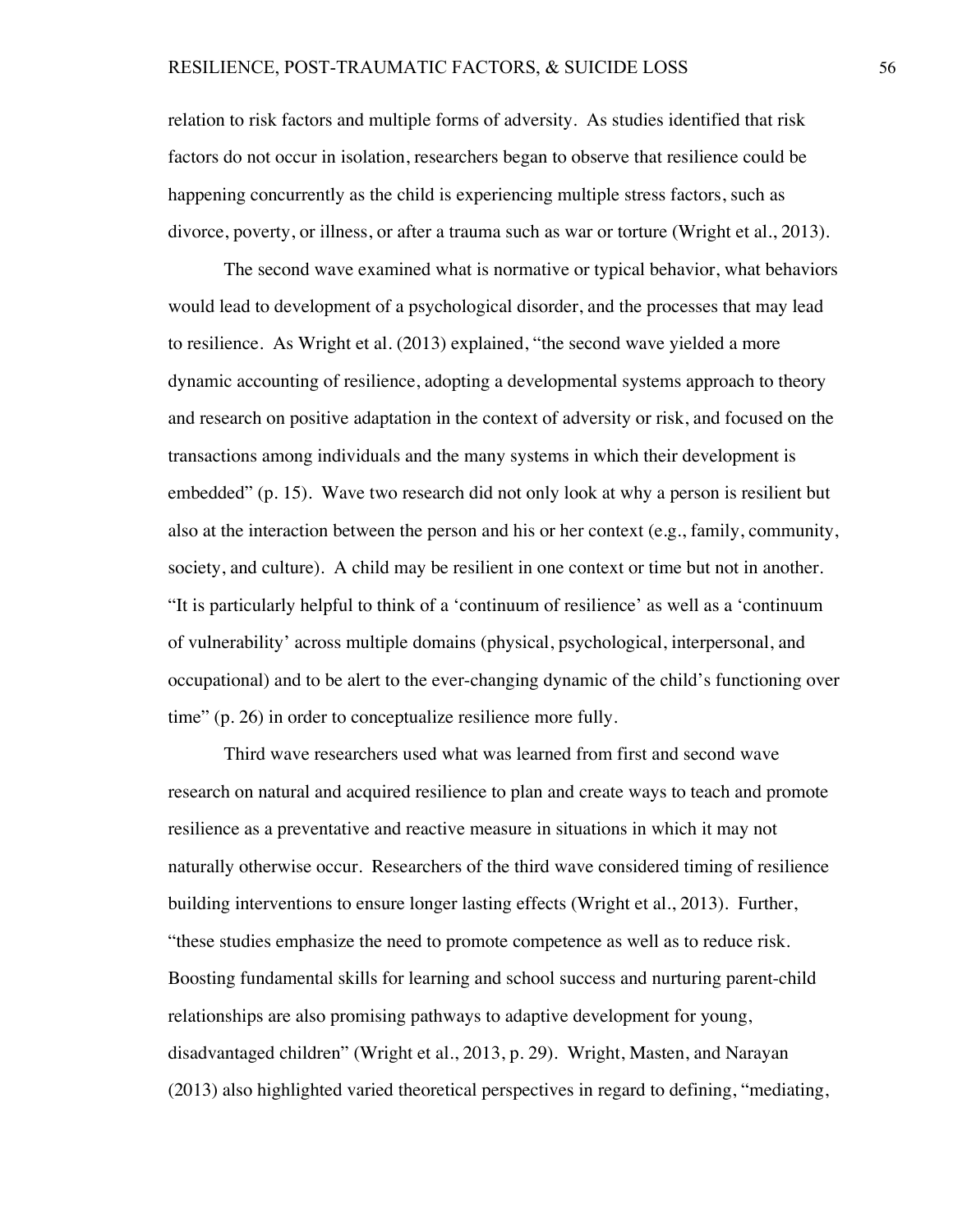moderating, promoting, compensating, and cascading processes" (p. 29) in order to create effective and efficient intervention models to benefit children and society. This continues to be an ongoing process.

The fourth wave in resilience research is focused on "multilevel dynamics and the many processes linking genes, neurobiological adaptation, brain development, behavior, and context at multiple levels" (Wright et al., 2013, p. 30); this includes looking at executive functions, such as emotional regulation, and adaptive responses to adversity.

### **Measuring Resilience**

Windle, Bennett, and Noyes (2011) reviewed 19 resilience measurement scales, including four of which were refinement measures of original scales. Of these, the authors found three with the best psychometric properties: the Connor-Davidson Resilience Scale, the Resilience Scale for Adults, and the Brief Resilience Scale. All three scales were developed for use among adults. Windle et al. highlighted how different approaches in defining and assessing resilience has led to inconsistent prevalence rates and understanding of risk and protective factors across studies, even in which the populations face the same adversities, making some of the results of the studies incomparable (Windle et al., 2011).

The CD-RISC is a self-report rating scaling, which targets measuring stress coping ability in adults (Connor & Davidson, 2003). It consists of 25 items on five domains (personal competence, trust/tolerance/strengthening effects of stress, acceptance of change and secure relationships, control, spiritual influences). Responses are scored on a 5-point scale, with higher overall scores (factoring in reversals) reflecting greater resilience. The CD-RISC was designed to assess the personal characteristics that embody resilience. Connor and Davidson (2003) explained that "the CD-RISC is a wave two resilience measure, . . . assessing characteristics of resilience, and does not assess the resiliency process or provide information about the theory of resilience" (p. 81). The scale was administered to subjects in the following groups: community sample, primary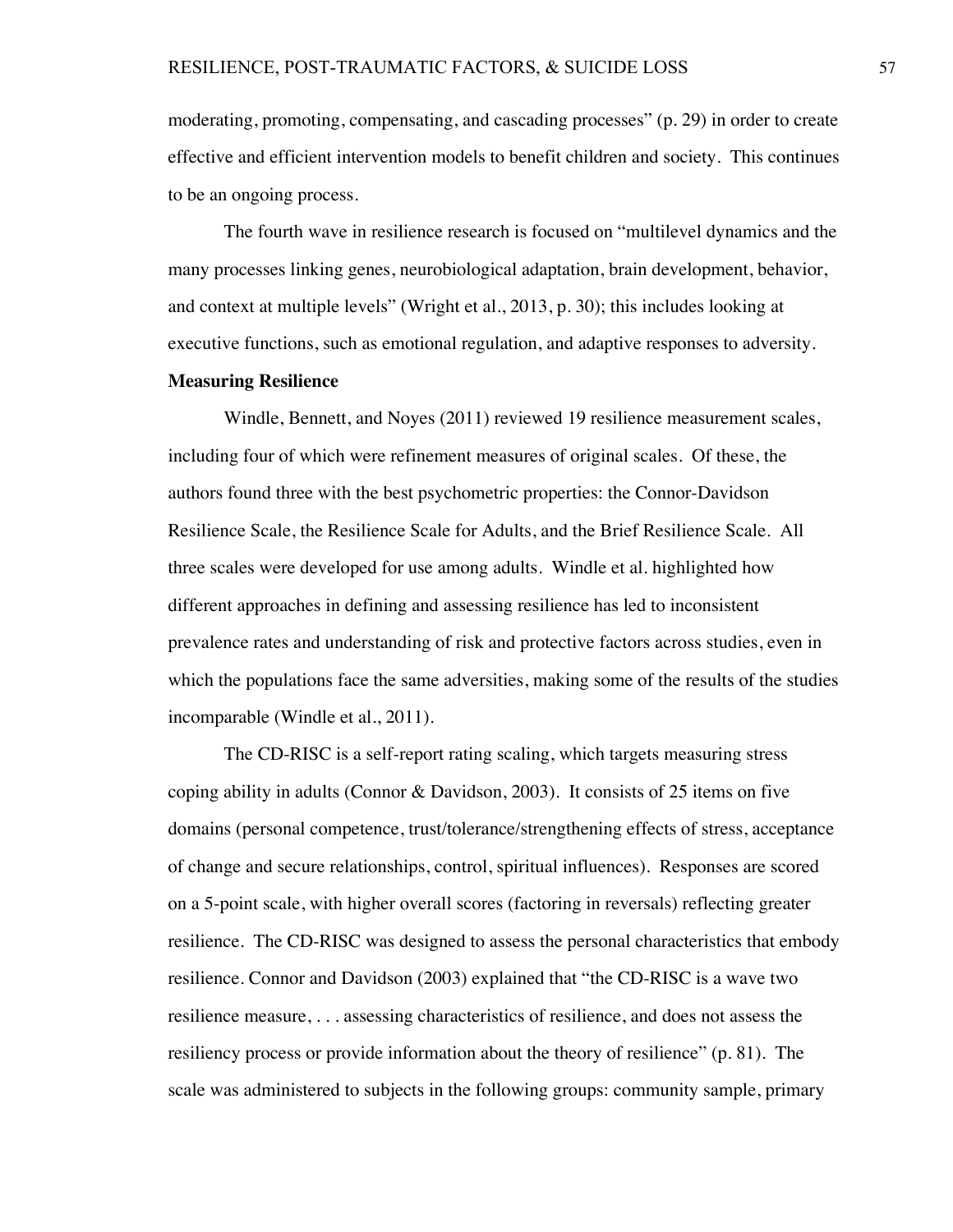care outpatients, general psychiatric outpatients, clinical trial of generalized anxiety disorder, and two clinical trials of PTSD. The scale demonstrates that resilience is modifiable and can improve with treatment, with greater improvement corresponding to higher levels of global improvement. From this, Connor and Davidson concluded that resilience may also be viewed as measure of successful stress-coping ability. They also noted that resilience may either be a determinant of response or an effect of exposure to stress. When compared with other measures of stress, hardiness, disability, and social support, the authors found that greater resilience was associated with less disability, less perceived stress, and greater social support. Windle et al. (2011) concluded the following about the scale: "Although this scale was one of the higher scoring ones in the psychometric evaluation and has been applied with an intervention, with reference to our definition, it is an individual level measure that would benefit from more theoretical clarification" (p. 8).

The Resilience Scale for Adults (RSA; Friborg et al., 2003), originally from Norway, is a self-report measure consisting of 37 items among five domains (personal competence, social competence, family coherence, social support, and personal structure) examining "intrapersonal and interpersonal protective factors presumed to facilitate adaptation to psychosocial adversities" (Windle et al., 2011, p. 9). Friborg et al. (2003) intended to examine resilience on the belief that, in addition to psychological skills or abilities, a person's ability to use family, social, and external support systems to cope with stress is an equally important component of what makes an individual resilient to developing psychological distress. This created the foundation of the three categories: dispositional attributes, family cohesion/warmth, and external support systems, which encompass the aforementioned five domains. The rating scale was administered to patients with psychiatric disorders (approximately 24% of whom had PTSD) and healthy controls twice, separated by four months. Participants were also given the Sense of Coherence Scale (SOC)—a measure of psychological/personal adjustment—and the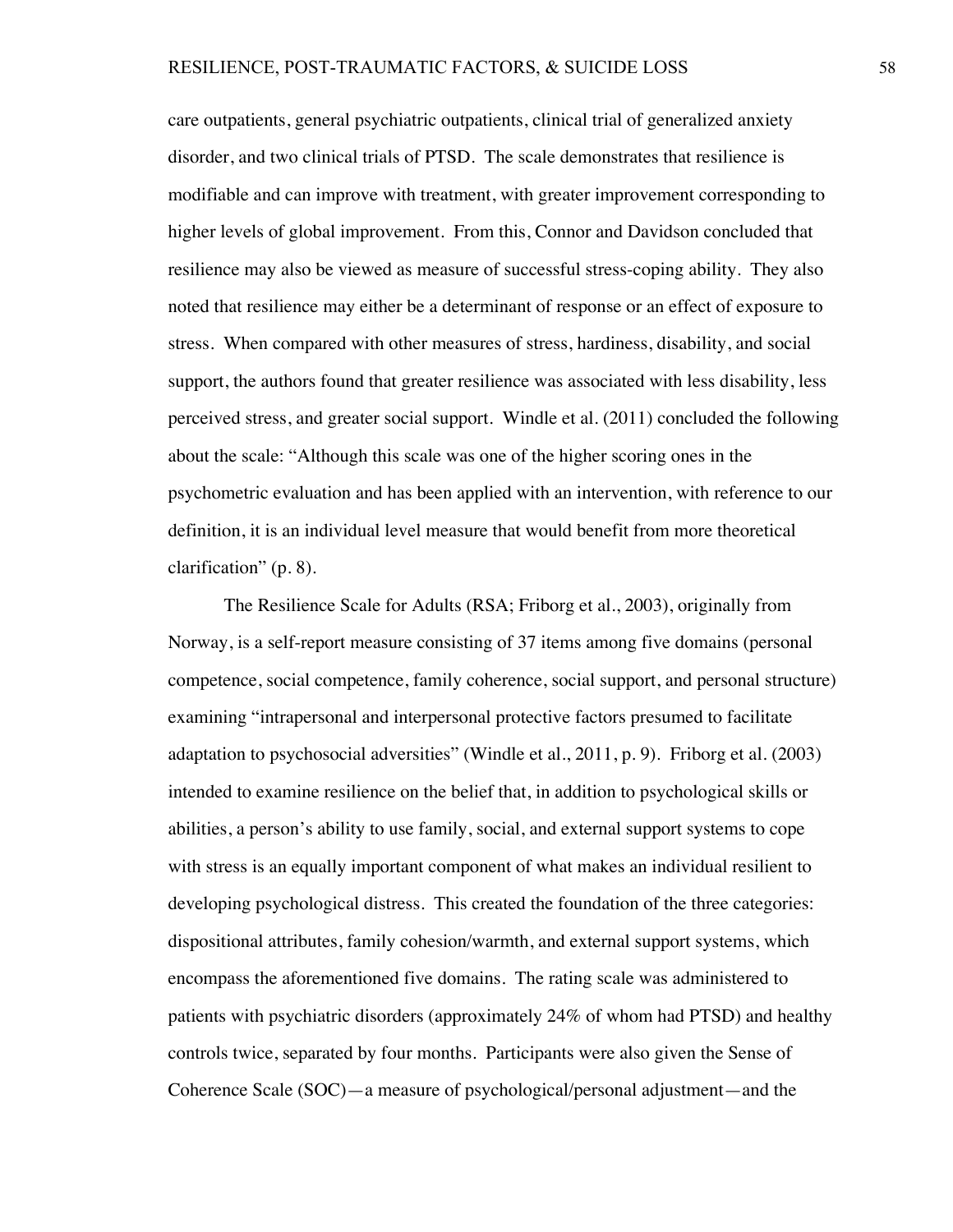Hopkins Symptoms Checklist (HSCL)—a measure of anxiety, depression, and somatization. A positive correlation was observed between the RSA and SOC, and a negative correlation was observed between the RSA and the HSCL. The internal consistency of the RSA has been found to range from .76 to .90. Test-retest reliability has been reported to range between .69 and .84 (Friborg et al., 2003).

The Brief Resilience Scale (BRS; Smith et al., 2008) is a self-report six-item measure with one domain. The developers of the BRS aimed to assess resilience under the definition of "the ability to bounce back" or returning to a pre-stress level of functioning, not its other definitions of "resistance to illness, adaptation to stress, and functioning above the [individual's] norm in spite of stress" (Smith et al., 2008, p. 194). Smith et al. (2008) highlighted that other measures assess protective factors related to personality characteristics and coping styles rather than "specifically assessing resilience as the ability to bounce back, resist illness, adapt to stress, or thrive in the face of adversity" (p. 195). Samples were from university students, cardiac rehabilitation patients, patients with fibromyalgia, and patients who reported to be healthy without medical concerns. In the norming of this scale, participants from the different samples were administered not only the BRS but also full or specific items from other measures in the areas of resilience-related constructs, other personal characteristics, coping styles, social relationships, and health-related outcomes. Results showed that "the BRS was positively correlated with the resilience measures, optimism, and purpose in life, and negatively correlated with pessimism and alexithymia. In addition, it was positively correlated with social support and negatively correlated with negative interactions. Finally, it was consistently positively correlated with active coping and positive reframing and negatively correlated with behavioral disengagement, denial, and selfblame" (Smith et al., 2008, p. 197). The internal consistency of the BRS has been found to range from .80 to .91, and test-retest reliability has been reported to range between .62 and .69 (Smith et al., 2008).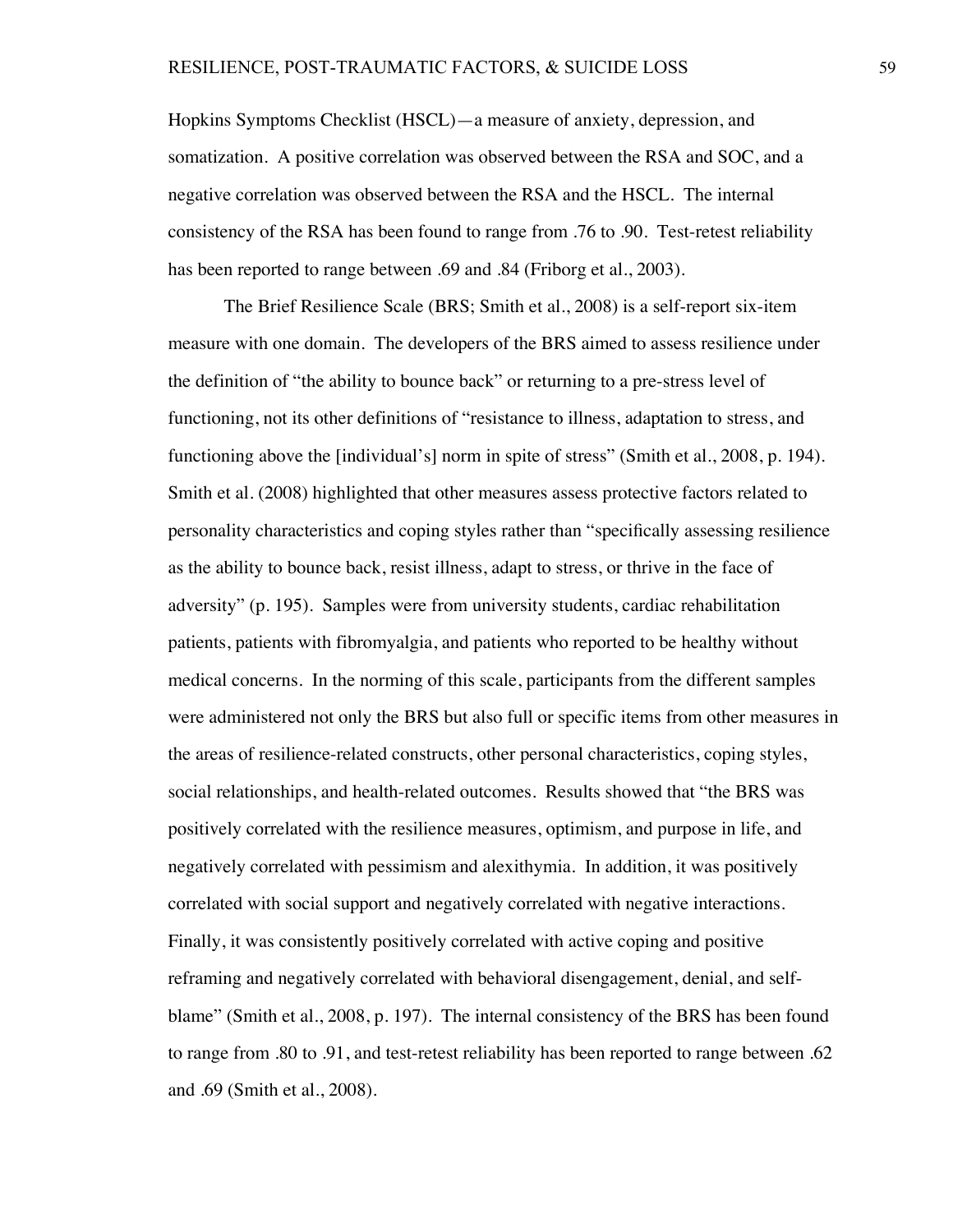## **Posttraumatic Growth**

Although the term *posttraumatic growth* (PTG) was coined by Tedeschi and Calhoun in the mid-1990s, the concept is not new. PTG is a "positive post-trauma change in psychological functioning, . . . an outcome following a major life event and meaning or sense making of the experience [and ultimately] both a coping strategy and precursor to the gaining of wisdom" (Groos & Shakespeare-Finch, 2013, p. 5). Wortman and Boerner (2011) described how positive emotions in suicide bereaved individuals "can include increased self-confidence and independence, altered life priorities, and enhanced compassion for others suffering similar losses" (p. 466). PTG can be described by five main domains: "seeing new possibilities, changed relationships, the paradoxical view of being both stronger yet more vulnerable, a greater appreciation for life, and changes in the individual's spiritual and existential domain" (Calhoun & Tedeschi, 2004, p. 95). These domains also comprised Calhoun and Tedeschi's initial Posttraumatic Growth Inventory (PTGI).

Janoff-Bulman (2006) described how after a traumatic event, a person can experience a shattering of the inner world (with thoughts such as "I am unprepared to handle this") and the outer world (with thoughts such as "The world can be arbitrarily dangerous even for someone as careful as me;" p. 85). She reminded her readers that a person who has experienced a trauma may first only acknowledge the negative effects, with time recognize the positive, and further along will have access to both the positive and negative effects of the trauma. Janoff-Bulman further highlighted a number of studies that have demonstrated that "between 75% and 90% of survivors report benefits, while approximately 5% to 15% have reported negative effects as a result of the trauma, such as anxiety and PTSD" (p. 82).

Janoff-Bulman (2006) proposed three kinds of PTG processes: strength through suffering, existential reevaluation, and psychological preparedness. Strength through suffering "involves self-discovery and new self-perceptions produced over the course of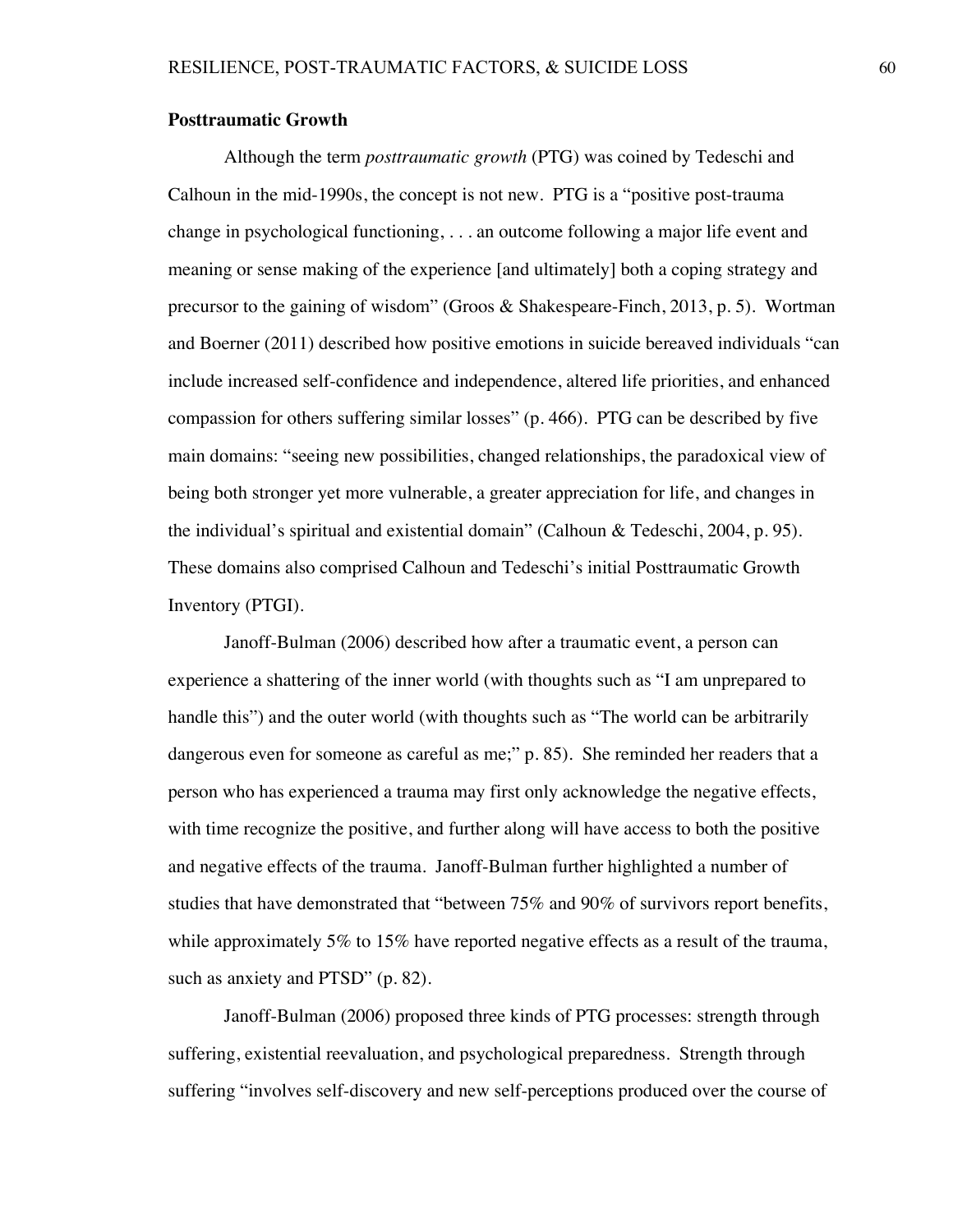coping and adaptation" (pp. 82-83). Survivors of trauma "develop in the process of facing a difficult challenge, and in turn . . . become aware of [their] greater competence and strength" (Janoff-Bulman, 2006, p. 87).

Existential reevaluation "involves reflective appraisals and the creation of value triggered by perceptions of human fragility in the aftermath of victimization" (Janoff-Bulman, 2006, p. 83). The survivor of trauma may question the meaning of life and why this happened to him or her in particular; however, Janoff-Bulman explained that "over the course of successful coping, these threatening assumptions increasingly cease to wholly define the survivor's inner world" (p. 89). With time and reflection, the assumptions of the survivor of trauma become less "all or nothing" and more nuanced. With this shift, the survivor of trauma may begin to value his or her life more and recognize a new value, or "preciousness," in his or her existence (Janoff-Bulman, 2006). Trauma survivors begin to recognize that they have control over some events in their lives but not others; consequently, to create more meaningful life experiences, they alter the choices that they now make in life (Janoff-Bulman, 2006).

Psychological preparedness "focuses on changes in the survivor's assumptive world that suggest greater complexity and structural growth" (Janoff-Bulman, 2006, p. 83). This type of PTG addresses more of the inner world and acts as buffer against future or further psychological traumatization. Now that the person has experienced the trauma, he or she becomes more "immune" to future traumas (Janoff-Bulman, 2006). Similarly, Calhoun, Tedeschi, Cann, and Hanks (2010) described the experience as follows: "The loss of a loved one, particularly when the death is violent or sudden, tells the survivors that they are indeed vulnerable to losses that are unpredictable, unexpected, and perhaps tragic" (p. 127). Furthermore, Calhoun et al. noted that the manner in which a person responds to or handles the death is related to and may be a reflection of that person's assumptive world beliefs.

Using Janoff-Bulman's conceptualization as a starting point, Tedeschi and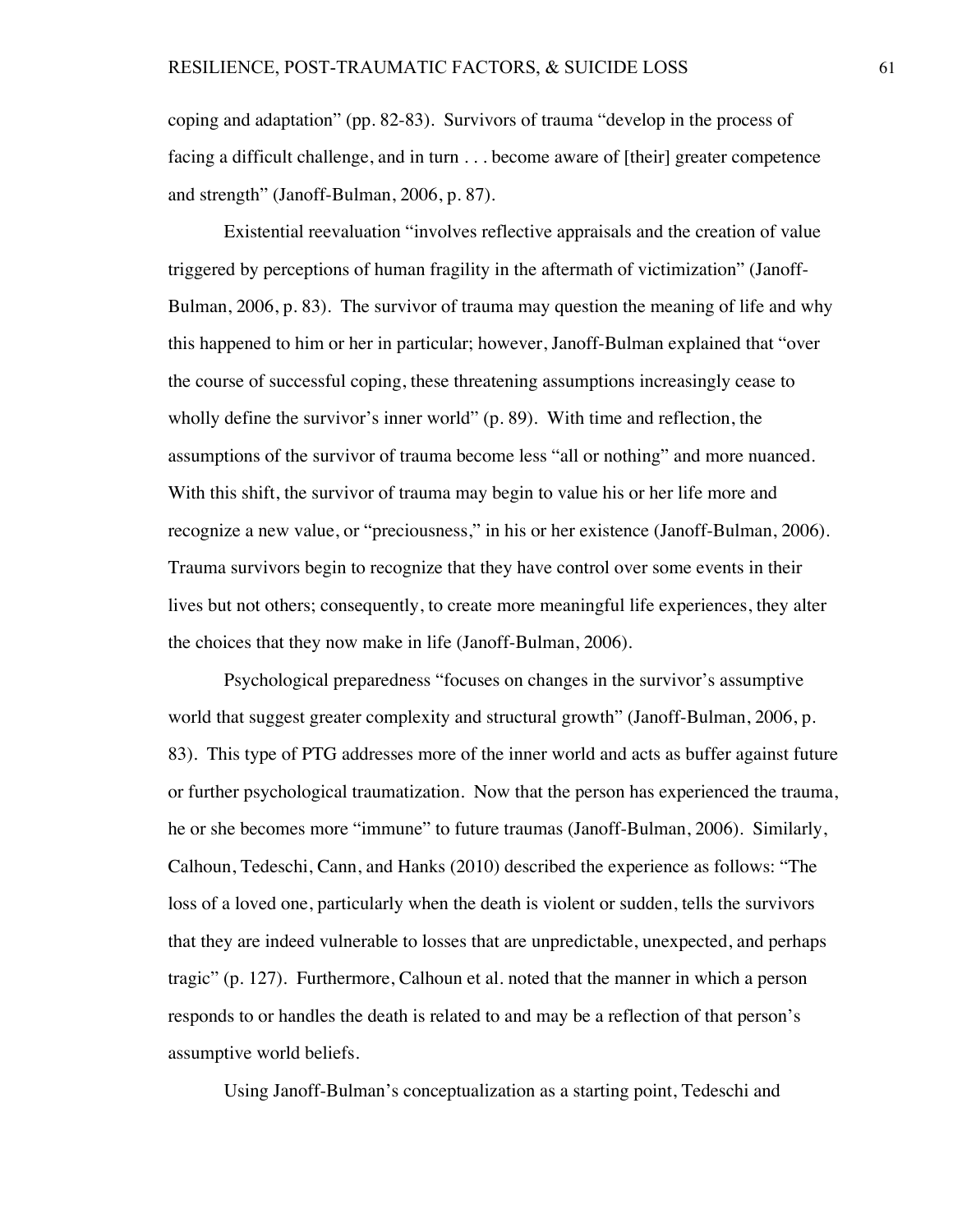Calhoun (1996) formulated an evolving model of PTG (Calhoun & Tedeschi, 2004; Janoff-Bulman, 2006). In Tedeschi and Calhoun's PTGI, the strength through suffering type of PTG is captured by the following two factors: personal strength and new possibilities. The existential reevaluation type of PTG is captured by the following three factors: Appreciation of Life, Relating to Others, and Spiritual Growth. Given that psychological preparedness refers more to "psychological state and its structural underpinnings" (Janoff-Bulman, 2006, p. 91), this type of PTG is not covered by the five factors of the PTGI (Tedeschi & Calhoun, 1996), which focuses more on the positive changes that survivors of trauma report (Janoff-Bulman, 2006).

The five factors that make up Tedeschi and Calhoun's (1996) PTGI are Personal Strength, Relating to Others, New Possibilities, Spiritual Change, and Appreciation of Life. Personal Strength is defined as increased self-reliance or recognition of possessing a sense of strength. Relating to Others is defined as a greater sense of closeness, intimacy, or compassion for others. New Possibilities is defined as developing a new opportunity or taking a new path in life. Spiritual Change is defined as a deeper understanding of spirituality, including stronger religious beliefs. Appreciation of Life is defined as a greater appreciation for the value of life (Taku, Tedeschi, & Cann, 2015).

Just as resilience can almost exclusively be measured after experiencing a traumatic or stressful event, so too can PTG. Calhoun, Tedeschi, Cann, and Hanks (2010) examined what positive outcomes or PTG bereaved individuals experience, and found that "posttraumatic growth clearly occurs in a context of significant life challenges, with concomitant states of psychological distress and sometimes great suffering" (p. 127). Therefore, experiencing PTG does not imply that one does not experience grief after a death or other negative responses after a trauma. Likewise, not all who experience a major stressor, including bereavement, will experience PTG (Calhoun et al., 2010). **Resilience and PTG**

Moore, Cerel, and Jobes (2015) investigated PTG and what variables, such as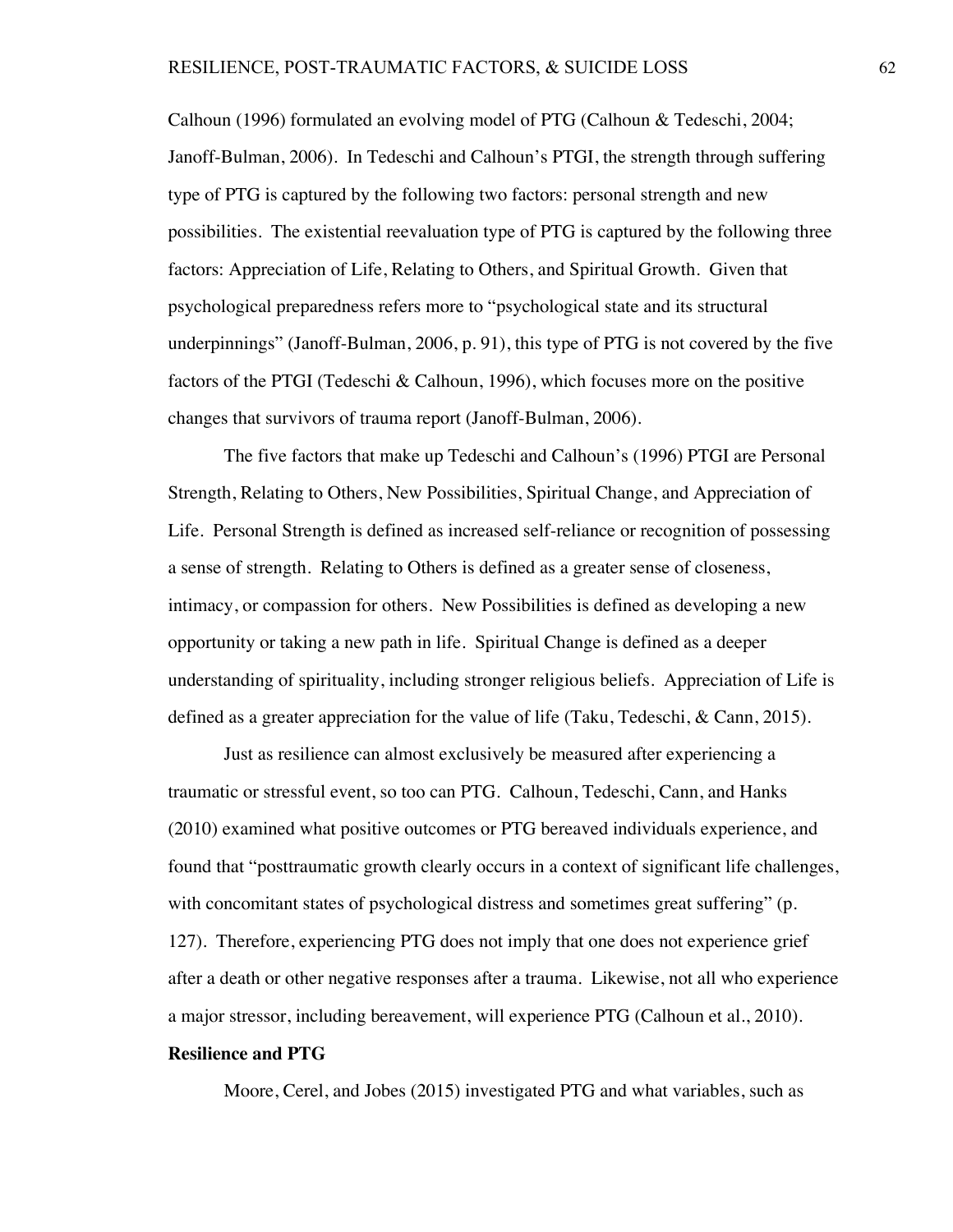reflective rumination, resilience, personality variables, and mood states, contributed to PTG among recently (within two years) suicide bereaved parents. In this study, resilience was defined as "a preparedness . . . for future events that may otherwise be traumatic" (p. 242). The authors found that "resilience inversely predicted PTG scores, but reflective rumination did not predict PTG. PTG scores were in the low–moderate range and were lower than those of parents bereaved by other causes of death" (p. 241). Participants indicated strengthened relationships, increased spirituality, and appreciation for life (Moore et al., 2015).

Levine, Laufer, Stein, Hamama-Raz, and Solomon (2009) examined the association between resilience, defined as resistance to PTSD following adversity and PTG among adolescents directly and indirectly exposed to terror, and citizens and combatants exposed to wartime trauma. PTG was assessed using the Hebrew translated version of the PTGI. The authors found that, in the first study examining adolescents and terror exposure, PTG and resilience were inversely related: the lower the levels of PTSD (which the authors translated to "higher levels of resilience"), the lower the levels of PTG (Levine et al., 2009). No dedicated measure for resilience was used.

Because PTG may develop differently in children and adolescents due to abstract thinking abilities that develop with age, Levine et al. (2009) conducted a second study, which examined the relationship between resilience (defined as low PTSD scores) and growth among adults (civilians and military personnel exposed to the second Lebanon war with an average range of 26 years in this sample). Participants in the second study were divided into three groups: those with PTSD (with minimally one intrusive symptom, three avoidant symptoms, and two hyperarousal symptoms), subclinical symptom severity, or no symptoms (i.e., resilience). The results indicated that the least PTG was associated with the most resilience (i.e., no PTSD symptoms). The authors explained this relationship in regard to meaning- or sense-making of a death or trauma. Bonanno, Wortman, and Nesse (2004) found that the resilient spouse-bereaved individuals in their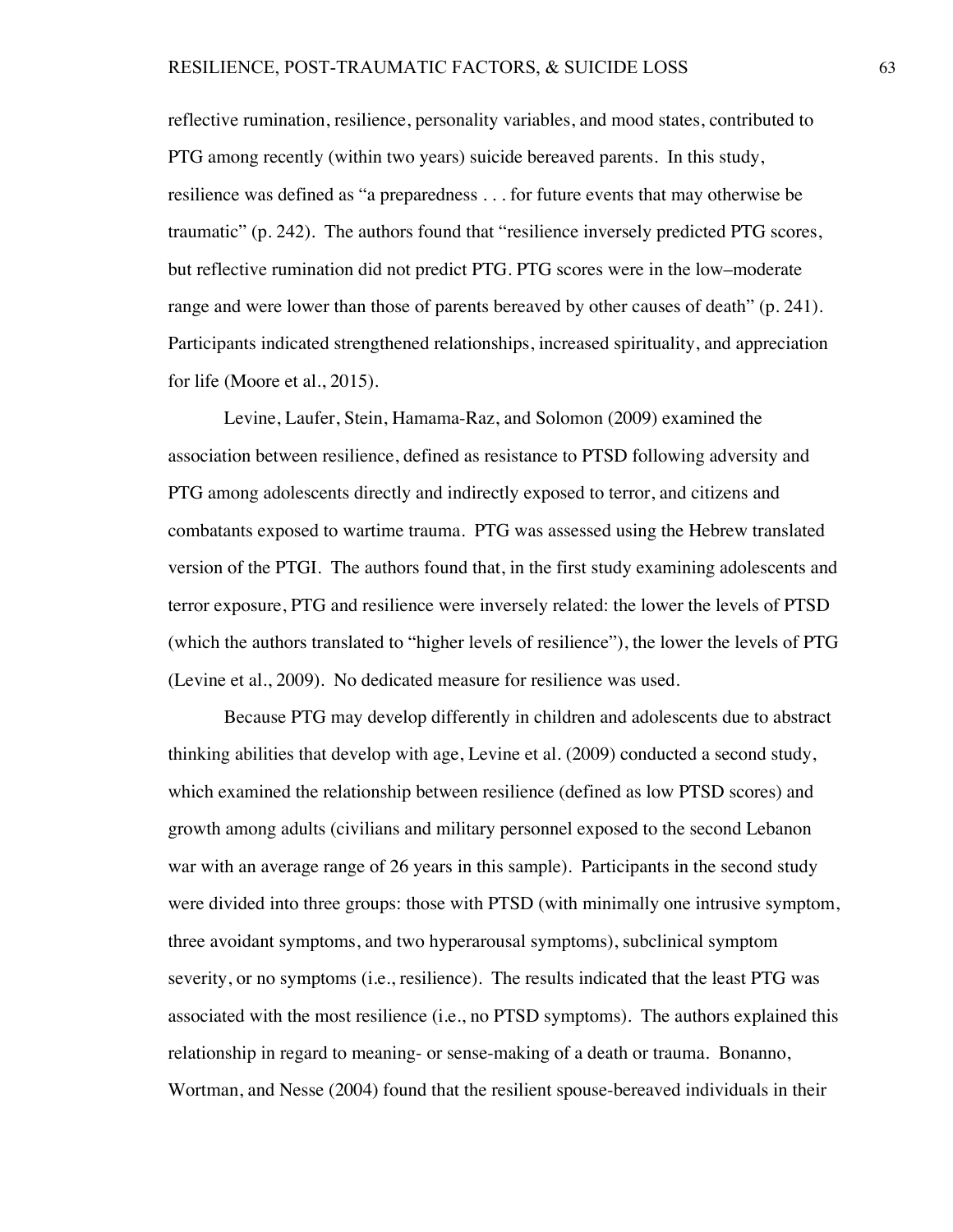study searched for meaning less than all other groups except depressed–improved individuals. Bonanno et al. also considered time as a factor: at six months post-loss, two thirds of the participants reported not searching for meaning. Likewise, Levine et al. concluded that the participants in their study may not have had as much of a *need* for PTG and were demonstrating healthy coping in response to their respective traumatic exposures.

Depending on the circumstances surrounding the death, the individual may describe stressor-specific changes (e.g., "My father died of a heart attack and as a result I try to eat a much healthier diet") or idiosyncratic changes (e.g., "The loss led me to want to go into nursing;" Calhoun et al., 2010, p. 129). For individuals who experience significant challenging of beliefs as a result of loss, experiencing PTG may be more difficult, as there is now a dual task of rebuilding beliefs while also grieving; for others, the process of PTG occurs simultaneously with bereavement (Calhoun et al., 2010). With time, however, the individual whose beliefs have been "shattered" or "disrupted" the most may experience the most symptoms related to PTSD and, consequently, have the potential for greater PTG "out of an attempt to come to new understandings of a world that no longer fits people's ideas about themselves, how others behave, what their future will be, and the like" (Calhoun et al., 2010, pp. 135). In summary, "challenges to core beliefs, high levels of distress, and rumination" are associated with PTG (Calhoun et al., 2010, p. 135). Therefore, it is not only the loss itself but the cognitive and emotional work—the need to reconstruct one's assumptive world—that brings about change (Calhoun et al., 2010). According to Taku, Tedeschi, and Cann (2015), factors that contribute to the degree of PTG that a person may experience include "characteristics of the person pre-trauma (e.g., personality, religious beliefs), seismicity of the triggering event (e.g., severity and subjective impact of the event), cognitive processing (e.g., intrusive and deliberate rumination), and sociocultural context (e.g., disclosure, cultural value)" (Taku et al., 2015, p. 57).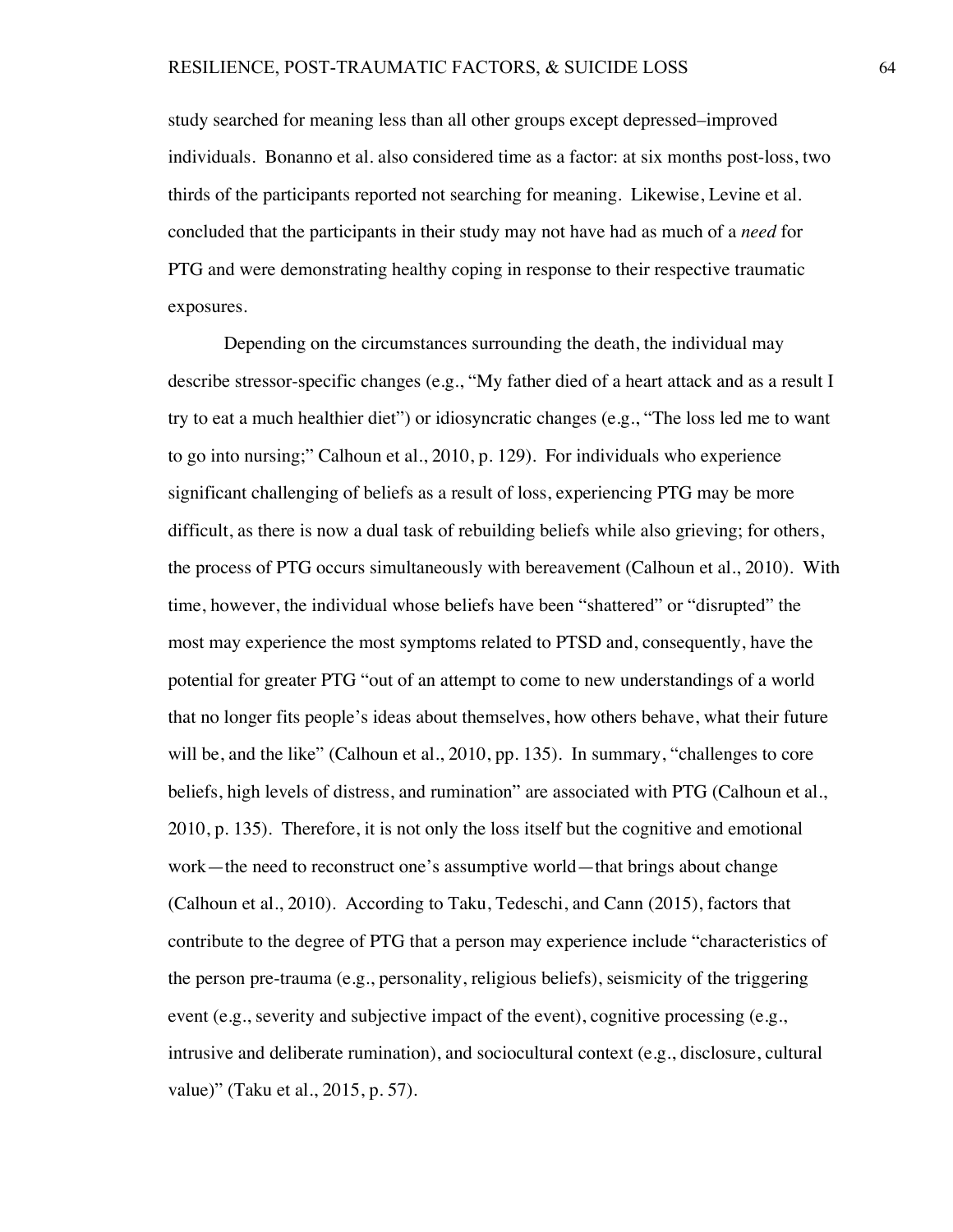Calhoun et al. (2010) noted that the course of PTG for bereavement differs from other highly stressful events. In identifying a trend across many of their studies using the PTGI, the authors observed that participants "reporting on a death showed reliably more growth in the areas of Relationships with Others, Appreciation of Life, and Spiritual Change. However, bereaved persons reported less growth in the areas of Personal Strength and New Possibilities" (p. 135). It should be noted that the deaths reported in these studies ranged and the majority were more "natural" than sudden or unexpected.

In examining relationships between PTG and stress responses in bereaved young adults, Taku, Tedeschi, and Cann (2015) highlighted that PTG is not a single-dimensional construct. The authors referred to a number of studies that examined which dimensions of PTG demonstrated most growth based on the type of trauma experienced and cultural background of the sample population. For example, "death of a loved one . . . is often associated with higher levels of PTG, characterized by high growth in the domains of Appreciation of Life and Relating to Others but relatively low growth in the domains of New Possibilities and Personal Strength" (Taku et al., 2015, p. 59). Therefore, the authors emphasized that to examine PTG, researchers should not rely on the overall PTGI score but, rather, the individual dimension scores.

Taku et al. (2015) examined each of the PTG domains separately in a sample of Japanese bereaved college students who reported their losses to be their most traumatic events in the past five years. Curvilinear relationships were predicted in domains with the greatest number of items on the PTGI and in the domain most frequently reported by bereaved individuals as the highest area of growth. The authors used the Japanese translation of the 21-item PTGI (which includes four domains, as two of the domains are combined) to measure the degree of positive change, and the Japanese translation of the 22-item Impact of Event Scale-Revised (IES-R), the IES-R-J, to measure posttraumatic stress responses or the perceived negative psychological impact of the event (Asukai et al., 2002; Weiss & Marmar, 1997). Taku et al. used the overall, not domain, score from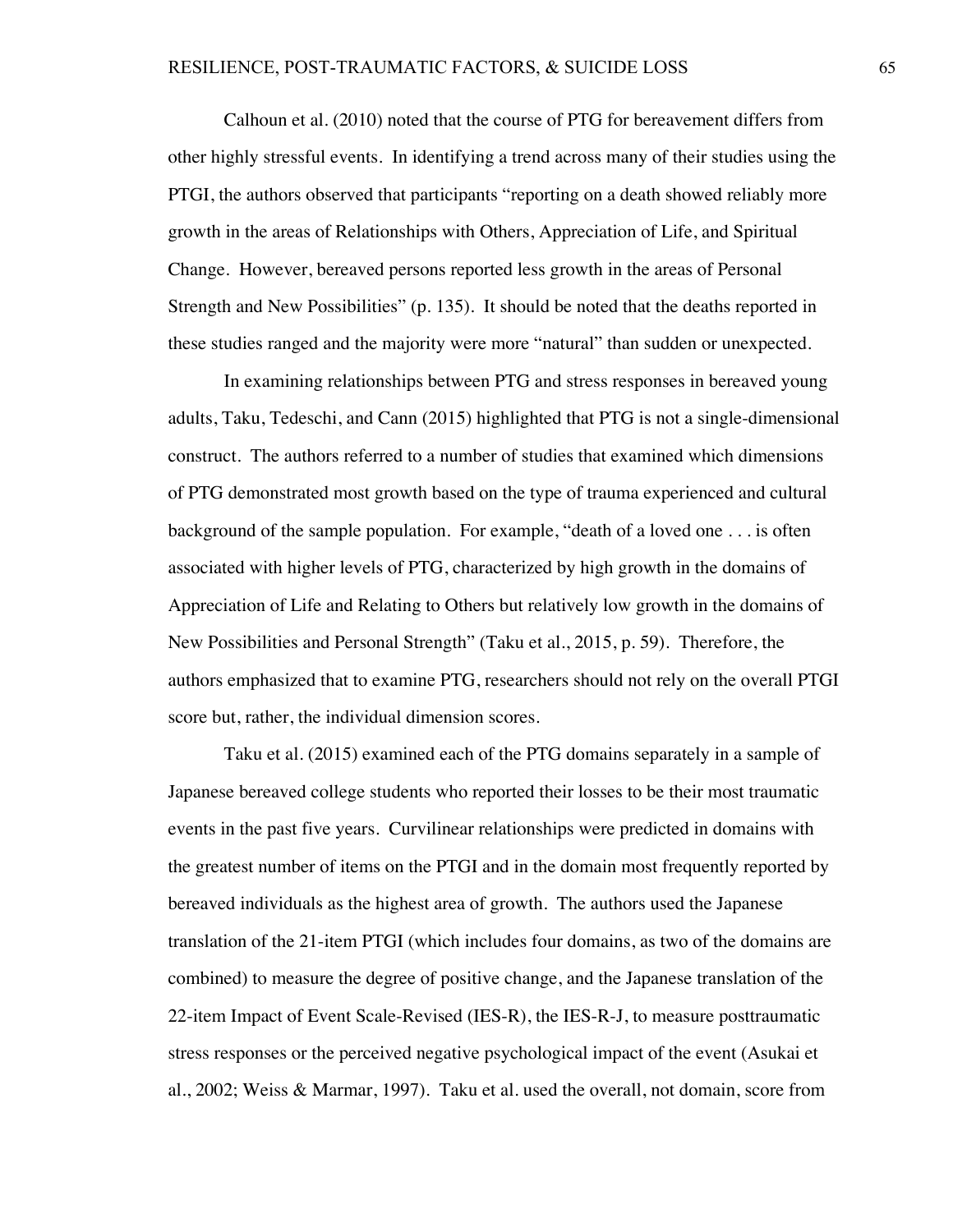the IES-R-J and the domain scores from the PTGI-J. Taku et al. found that "of the four PTGI-J domains, Relating to Others and the combined factor of Spiritual Change and Appreciation of Life showed predicted inverted-U quadratic relationships beyond any linear relationships" (p. 64), which was not the case for the domains of New Possibilities and Personal Strength. Furthermore, "among the four PTGI-J subscales, the degree of PTG reported in Relating to Others and the combined factor of Spiritual Change and Appreciation of Life was significantly more than PTG reported in Personal Strength and New Possibilities" (Taku et al., 2015, p. 65).

Taku et al. (2015) also found that reported stress level played a role in PTG. Participants who reported moderate levels of stress related to their losses also reported experiencing the most PTG in the Relating to Others and Spiritual Change/Appreciation of Life domains. Additionally, "bereaved [individuals] with high levels of stress responses overall reported lower growth, which may suggest that these are the ones who are struggling with PTSD symptoms and that this impedes a connection between their loss and growth" (Taku et al., 2015, p. 66). Therefore, if a person reports too little or too much stress, he or she is less likely to experience PTG "than those with intermediate levels of stress responses" (Taku et al., 2015, p. 57). The authors did not collect data on degree of closeness between bereaved and deceased nor any characteristics of the death.

Suicide bereaved parents interviewed by Miers, Abbott, and Springer (2012) shared that although they felt some guilt and helplessness following the suicides of their teenagers, they found a sense of purpose to be able to give back to their communities, especially in regard to increasing suicide awareness and prevention. Some parents became volunteers alongside professionals for suicide bereaved support groups. Other parents shared how they connected more with their deceased teens' friends: Initially, the friends visited the parents to show their support to the bereaved families but, with time, the suicide bereaved parents became support givers to their deceased adolescents' friends.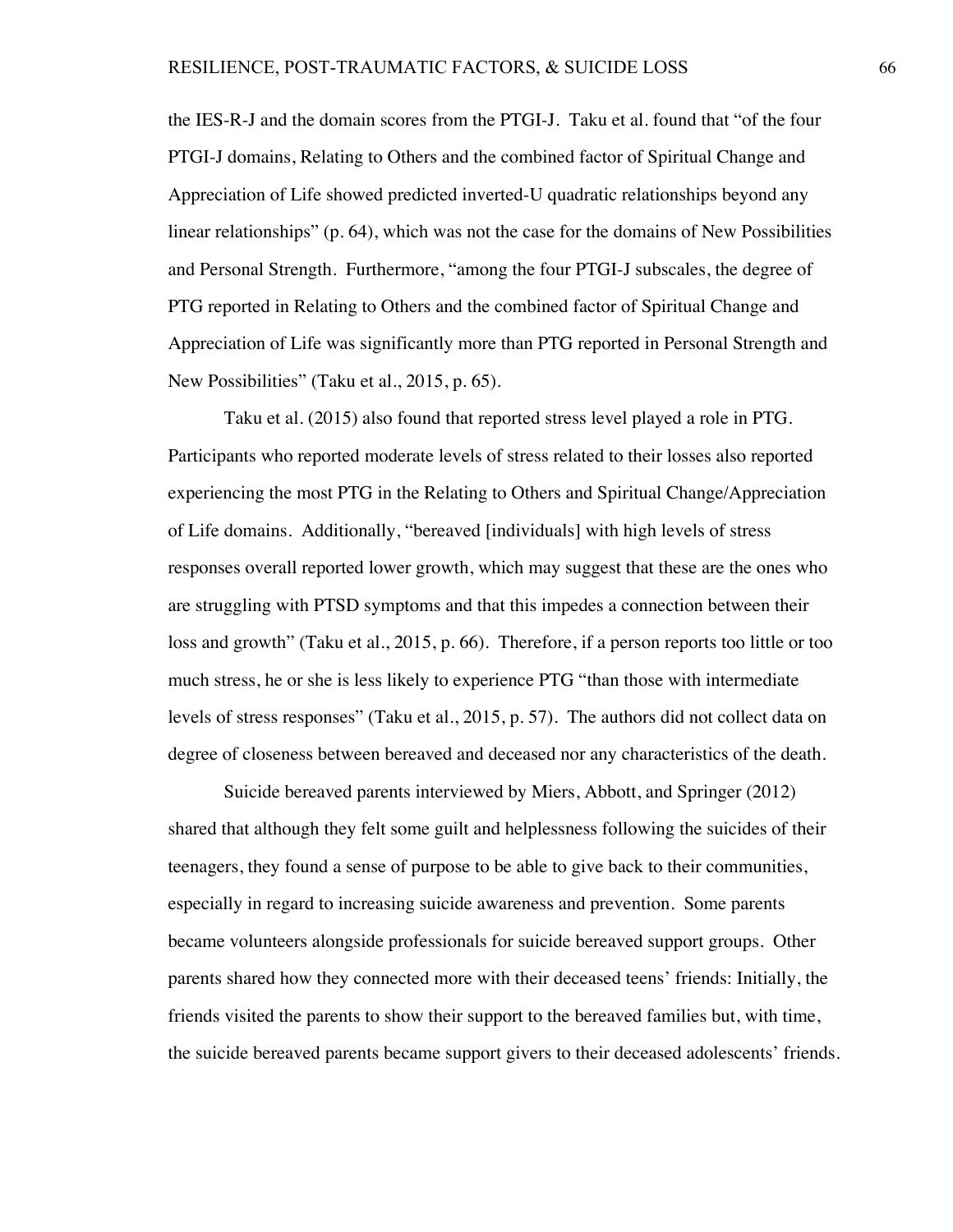In this sense, they felt they were continuing to keep the memory of their children while also providing support and raising awareness.

Bonanno (2009) highlighted that experiencing losses often can help, or force, people to reevaluate and reprioritize life goals and actions in addition to adjusting relatively quickly back to routines that allow them to live productively. Without labeling it PTG, Begley and Quayle's (2007) interviewees who took part in support groups for suicide bereaved individuals reported feeling a positive change in their lives eventually, feeling a sense of "purposefulness," and finding meaning in their lives after the deaths of their loved ones. Participants reported being more open with close family members, trying new activities, being more likely to help others who are vulnerable, shifting priorities, and continuing to attribute these positive life changes to the maintained connection with and legacy of the deceased.

## **Postvention**

Postvention, which is "the support or interventions put in place to address reduce the risk of any negative consequences experienced by individuals as a result of the suicide . . . has come to be specifically associated with efforts intended to diminish the repercussions of a suicide" (Parrish & Tunkle, 2005, p. 89). The term was proposed by Shneidman (1969) to "label activities which occur after a suicidal event" (p. 21). He described two types of postvention: (a) working with an individual who has attempted but not completed suicide to help reduce probability of future attempts and to mitigate the consequences of the recent attempt, and (b) working with the suicide loss survivor "to help [him or her] with [his or her] anguish, guilt, anger, shame, and perplexity" (p. 21). Postvention can be in the form of recommended or provided strategies, public or private debriefings, formal or informal, small or large group, or clinical interventions (Parrish & Tunkle, 2005). Often, suicide bereaved individuals are treated or approached in a manner similar to general bereaved patients, or they lack support from mental health providers, friends, family members, co-workers, and more due to the stigma surrounding suicide.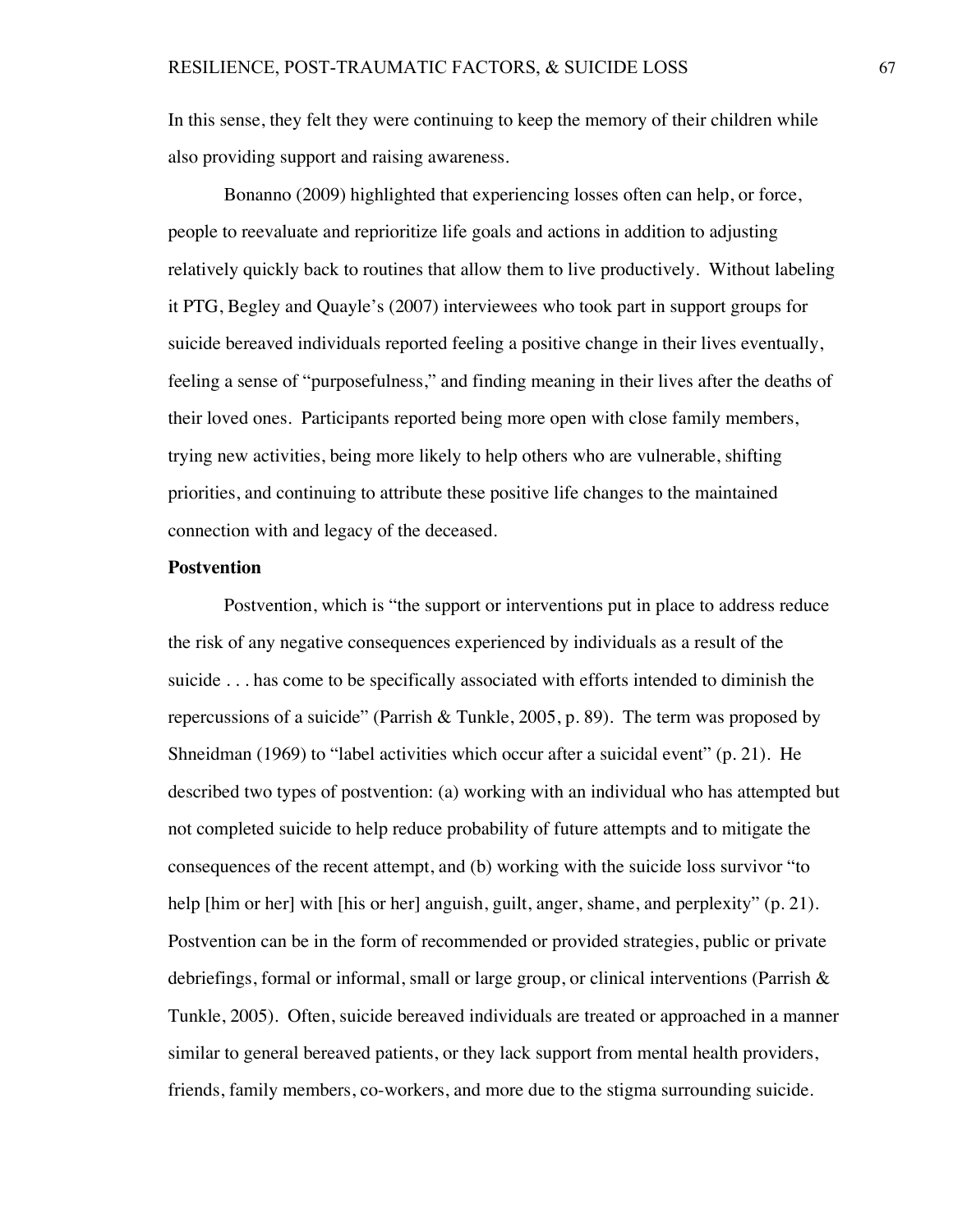Further, some question the training and expertise clinicians have in regard to suicide in general, which results in generic treatments and occasionally over-prescriptions of medications (Ali, 2015). Given the possibility of isolation among friends, family, or community, some suicide loss survivors turn to social support networks, whether professional or community based (Ali, 2015; Barlow & Coleman, 2003; Begley & Quayle, 2007; Bonanno et al., 2001; Cerel, Padgett, Conwell, & Reed, 2009; de Groot et al., 2007; de Groot et al., 2010; Groos & Shakespeare-Finch, 2013; Jordan, 2008; McDaid, Trowman, Golder, Hawton, & Sowden, 2008; Miers, Abbott, & Springer, 2012; Schneider et al., 2011; Shear et al., 2011; Smolin & Guinan, 1993).

Jordan (2008) reported that there are not many controlled studies of interventions that were designed specifically to help suicide bereaved individuals. Most commonly reported interventions include individual therapy with a "mental health professional, or a bereavement support group (both peer or professionally led), are the most common interventions offered to suicide [loss] survivors" (Jordan, 2008, p. 682). Individual therapy is recommended more for those experiencing higher levels of traumatization, when they are at risk for suicide themselves, or when they develop CG or other psychiatric disorders. Jordan also advocated for suicide bereavement groups led by professionals, during which support and psychoeducation can be provided. This idea is supported by de Groot, Neeleman, van der Meer, and Burger (2010), who stated that grief interventions are "more effective for high risk individual" (p. 425).

Jordan (2008) discussed how psychoeducation can help dispel some unrealistic expectations about the mourner's guilt, the preventability of the suicide, and the grieving process, stating that "grief should be over in a year, everyone should grieve the same, etc." (p. 684). Nevertheless, it should be noted that the perspective of what is realistic versus unrealistic varies (e.g., Miers et al. [2012] on the preventability of suicide and Bonanno [2004] on the most common trajectory of bereavement). Additionally, Shear et al. (2011) argued that earlier treatment in the bereavement process "to reduce suicide risk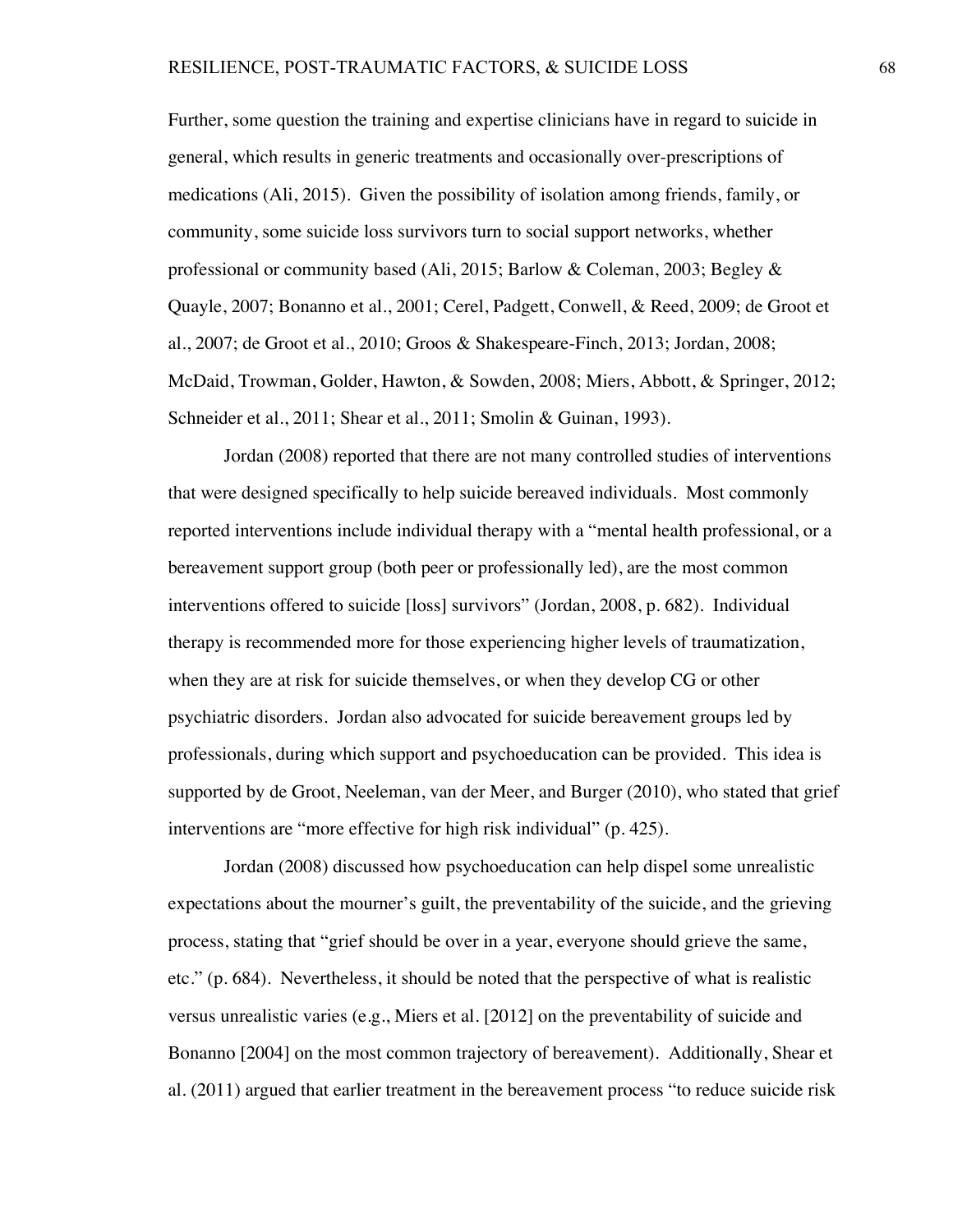is likely the most effective long-term preventative intervention available, as risk appears highest in the month before treatment, next highest in the first month after treatment, and lower thereafter" (pp. 111-112). Yet, only approximately 25% of suicide bereaved individuals access support groups or therapy (Groos & Shakespeare-Finch, 2009).

In their research, Groos and Shakespeare-Finch (2013) used grounded theory interviewing with the goal of better understanding the interviewee's point of view rather than enforcing external beliefs on the interviewee (Strauss & Corbin, 1990)—to examine the experiences of 13 participants who had attended psychoeducational support groups for those bereaved by suicide. They found that most of the participants in the support groups reported feeling a sense of normalcy in their experiences, camaraderie in distinguishing their types of grief and bereavement from others', and a diminished sense of guilt, especially in regard to suicide prevention. In Ireland, interviewees in Begley and Quayle's (2007) study gave similar responses regarding the positive experiences, feeling of belonging or relatability, and acceptance from taking part in the support groups with other suicide bereaved individuals. In Germany, Schneider et al. (2011) found that the interviewees in their study who reported receiving "insufficient professional support regardless of whether or not they had sought support—reported increased levels of sorrow, lack of energy, and guilt" (p. 190). The authors noted that if professional support seems necessary, providing sufficient professional support to the suicide bereaved may diminish the risk for experiencing negative feelings, especially for those who may not receive the supports they need from friends and family. In addition, due to the guilt and fear of being blamed, Schneider et al. indicated that many suicide bereaved individuals who need professional or social network support may not pursue it. In their study, 61% of the interviewees reported receiving a sufficient amount of support from family and friends, and for those who did not receive "sufficient professional support, emotions of sorrow, lack of energy, and abandonment were described significantly more often" (p. 189). Bonanno, Papa, and O'Neill (2001) discussed that therapy for someone who is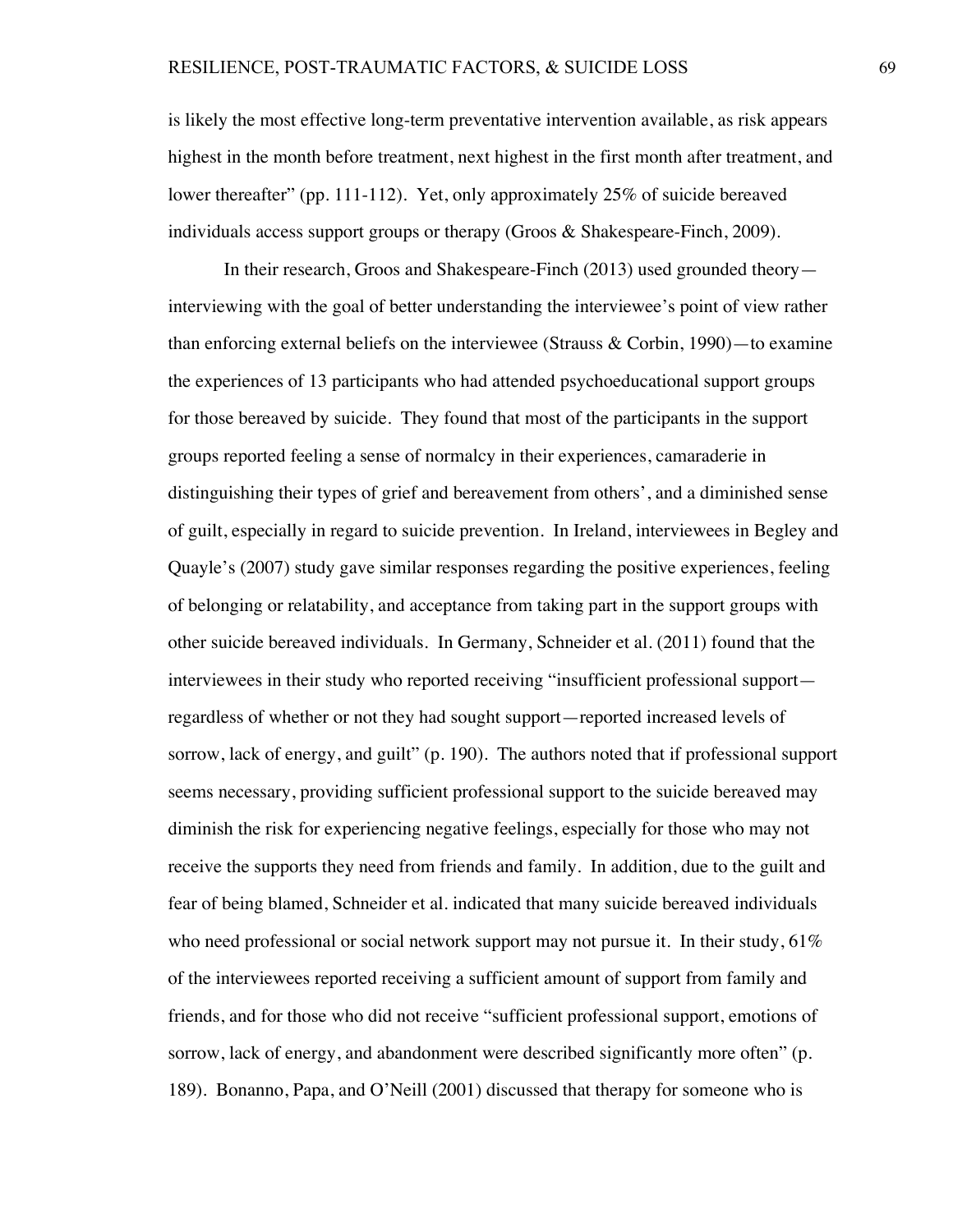traumatically bereaved should be carefully examined and tailored to his or her culture especially individualistic versus collectivistic—and also needs to examine whether the presented psychopathology is due directly to the loss, which may require grief tailored counseling, or to maladjustment or previously existing disorders exacerbated by the traumatic loss.

Trauma-informed/focused therapy has also been found to reduce CG symptoms for those bereaved by violent death, given the comorbidity and strong relationship between PTSD and CG (Nakajima et al., 2012). In Calgary, Canada, Barlow et al. (2010) found that suicide bereaved individuals benefitted just as much from peer support services, in the form of triads and dyads, as they did from group counseling. The authors emphasized that many participants, both the peer supporters and clients, found the peer support program contributed to their healing in terms of memorializing of the deceased, connecting with others, making meaning of the suicide, and more. Jordan (2008) also recommended therapy that helps to work on repairing the bond or connection between the deceased and bereaved if the relationship between the two requires it; examples of such therapies he lists include "empty-chair" conversations and letter writing to the deceased.

In the midwestern United States, Miers, Abbott, and Springer (2012) interviewed six parent units who had lost teenagers to suicide two to 12 years prior to examine their needs. Six main themes emerged from the interviews: support by listening and responding, support from another suicide loss survivor, support in finding direction, support when viewing the deceased teen, support in remembering the teen, and support in parents giving back to the community. Each parent unit discussed the challenges they faced immediately following the suicide, especially in terms of dealing with the emotional turmoil, desire to see their child one more time before autopsy, and knowing what logistical steps to take in the midst of feeling overwhelmed by pain. Some parent units expressed a desire for guidebooks or social workers to guide them through the upcoming steps or logistics that would take place to instill a level of preparation and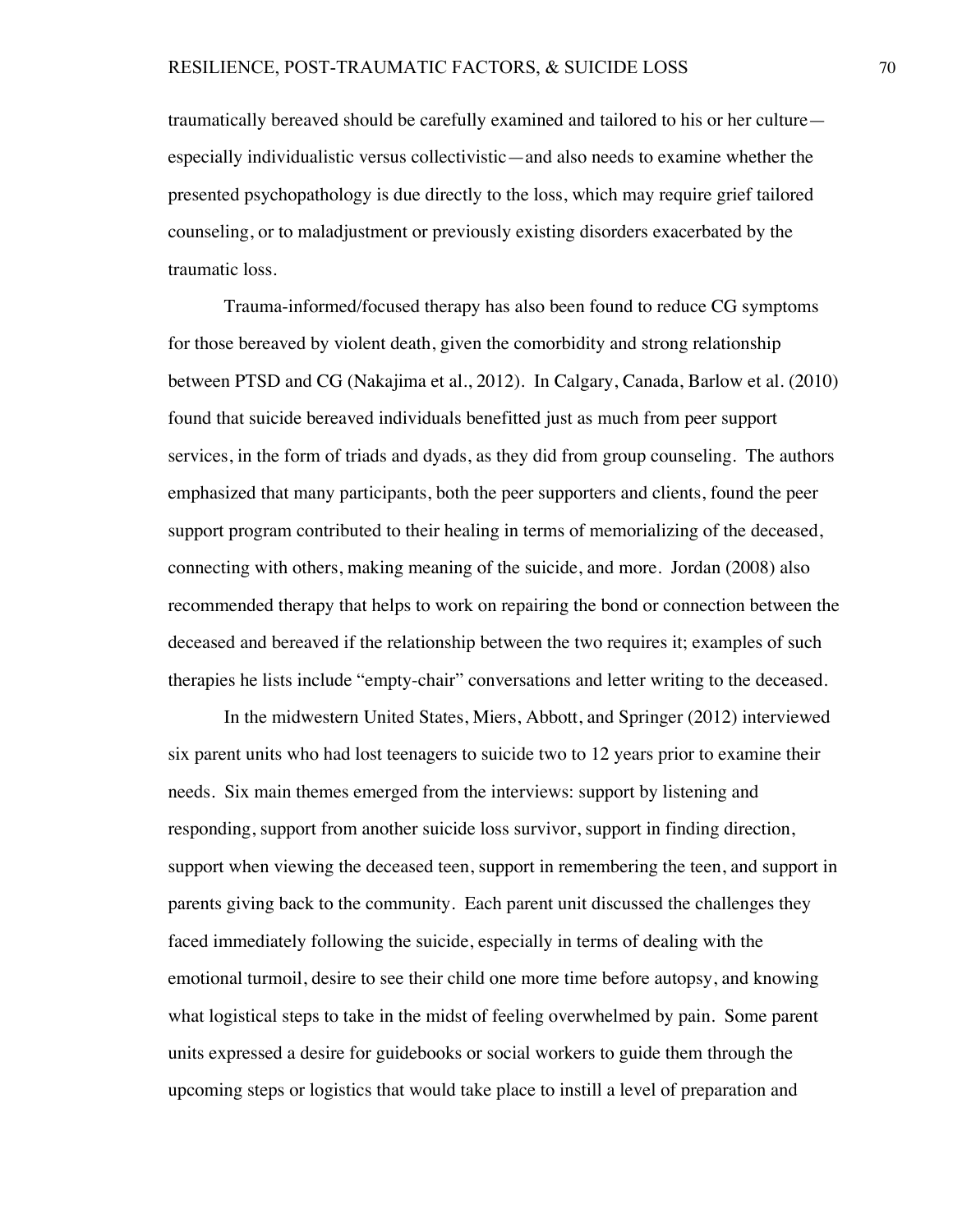preparedness in a time when so much was unexpected. Jordan (2008) described new survivor-to-survivor outreach groups, which provide in-home support for recently suicide bereaved families, a service reported to be desired and needed by the participants in the study by Miers et al. As a result of negative interactions with family and community members, most interviewees in their study expressed feeling best when speaking with other suicide bereaved parents who went through similar experiences and could relate (Miers et al., 2012).

McDaid, Trowman, Golder, Hawton, and Sowden (2008) conducted a systematic review of data from eight controlled studies of interventions for people bereaved through suicide, including a four-session cognitive-behavioral family therapy study led by a psychiatric nurse, a 10-week psychologist-led group for children, and an eight-week therapy group for adults delivered by a mental health professional and volunteer. The authors found some benefit from intervention for suicide bereaved people but not significantly so. The reviewed 10-week bereavement group intervention for children, led by psychologists, was more effective than no intervention at reducing anxiety and depression, but demonstrated no significant differences in social adjustment and posttraumatic stress. The reviewed eight-week group therapy intervention delivered by a mental health professional and a volunteer was associated with a significant lessening in intensity of eight of nine emotions (anger toward the deceased, anger towards self, anxiety, depression, grief, guilt, puzzlement, and shame, but not suicidal ideation) in comparison to one of nine emotions for the control group. McDaid et al. found that studies comparing two or more active interventions had inconsistent results. The authors also reviewed different threats to validity in the eight studies and interventions, including some selection bias, poor randomization, and the relatively short time lapse between bereavement and exposure to treatment. Additionally, they found that it was not possible to explore "whether the effects of interventions varied with age, gender, self-referral, characteristics of the deceased or the nature of the relationship between the bereaved and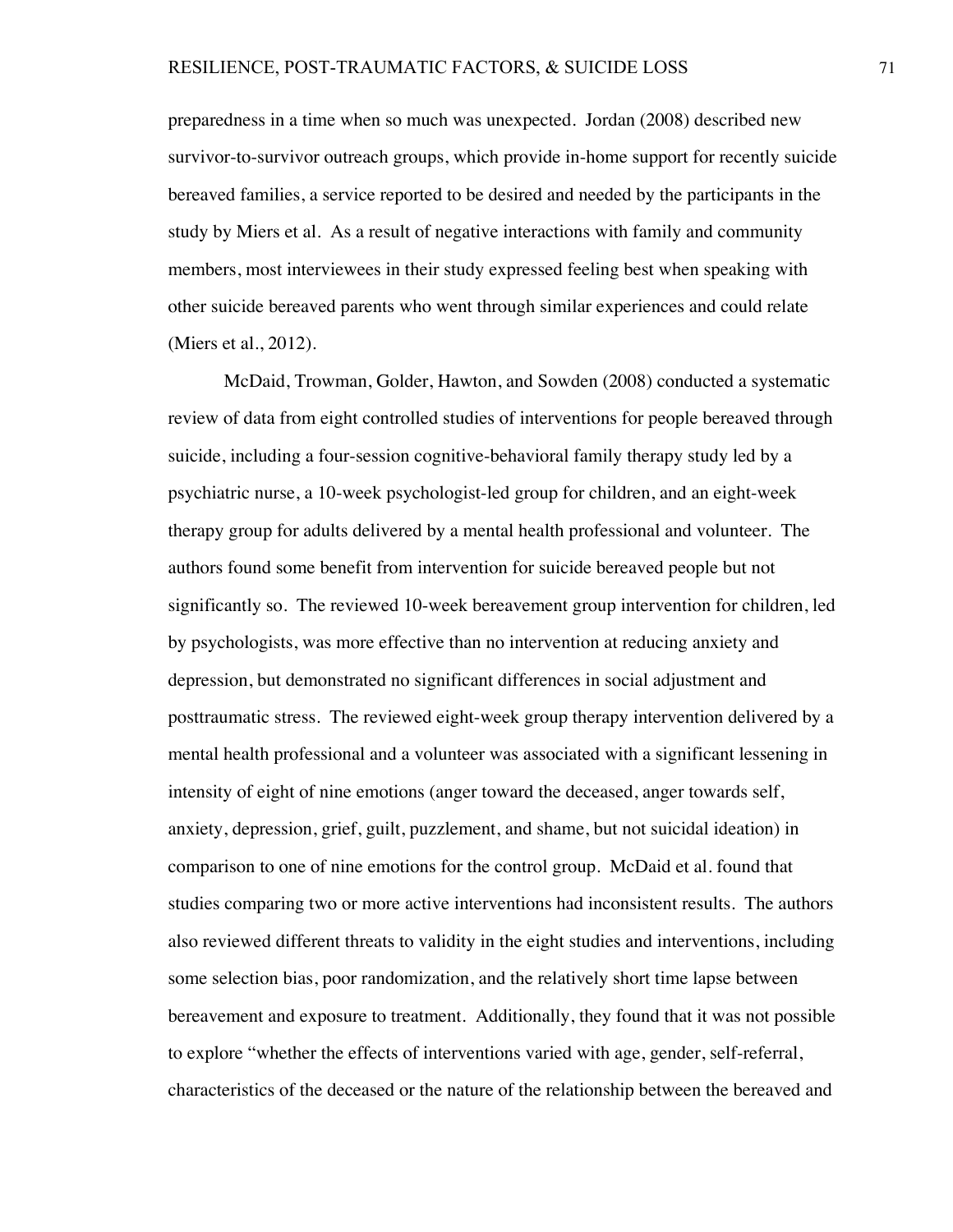the deceased" (p. 442) or to what extent participants were experiencing CG prior to, during, or after the intervention, even if respective symptoms were reported to be reduced.

In the Netherlands, de Groot, Neeleman, van der Meer, and Burger (2010) examined whether the presence of suicidal ideation in suicide bereaved relatives 2.5 months post-loss mediated the effectiveness of cognitive-behavior grief therapy. Previous studies have found no changes initially in self-reported levels of CG, depression, or suicidal ideation after receiving family-based cognitive-behavior grief therapy, though decreased rates of the aforementioned negative outcomes were reported at a 13-month follow up (de Groot et al., 2010). Results of this study showed that after the intervention of grief therapy, those who experience suicidal ideation were more likely to show a decrease in maladaptive grief reactions and suicidality than those without suicidal ideation. CG also decreased more in those with suicidal ideation, but not significantly. De Groot et al. concluded that suicide bereaved individuals who demonstrate suicidal ideation may benefit from grief therapy, as it reduces the risk of maladaptive grief reactions and progression "along the suicidal process" (p. 431) among those with suicidal ideation prior to or within 2.5 months of the suicides of their loved ones.

Bonanno (2004) warned that a lack of differentiation in literature between recovery and resilience among trauma theorists may lead to ineffective or sometimes harmful interventions. A widely accepted form of trauma-informed therapy often involves imaginal or in vivo exposure to the traumatic stimulus. Jordan (2008) also reported that "trauma reduction techniques such as eye movement desensitization and reprocessing and prolonged exposure therapy may be helpful in the course of treatment" (p. 684), but there is mixed research regarding eye movement therapy. Bonanno remarked that, "ironically, the effectiveness of reliving traumatic experiences for individuals with PTSD may have helped blur the distinction between recovery and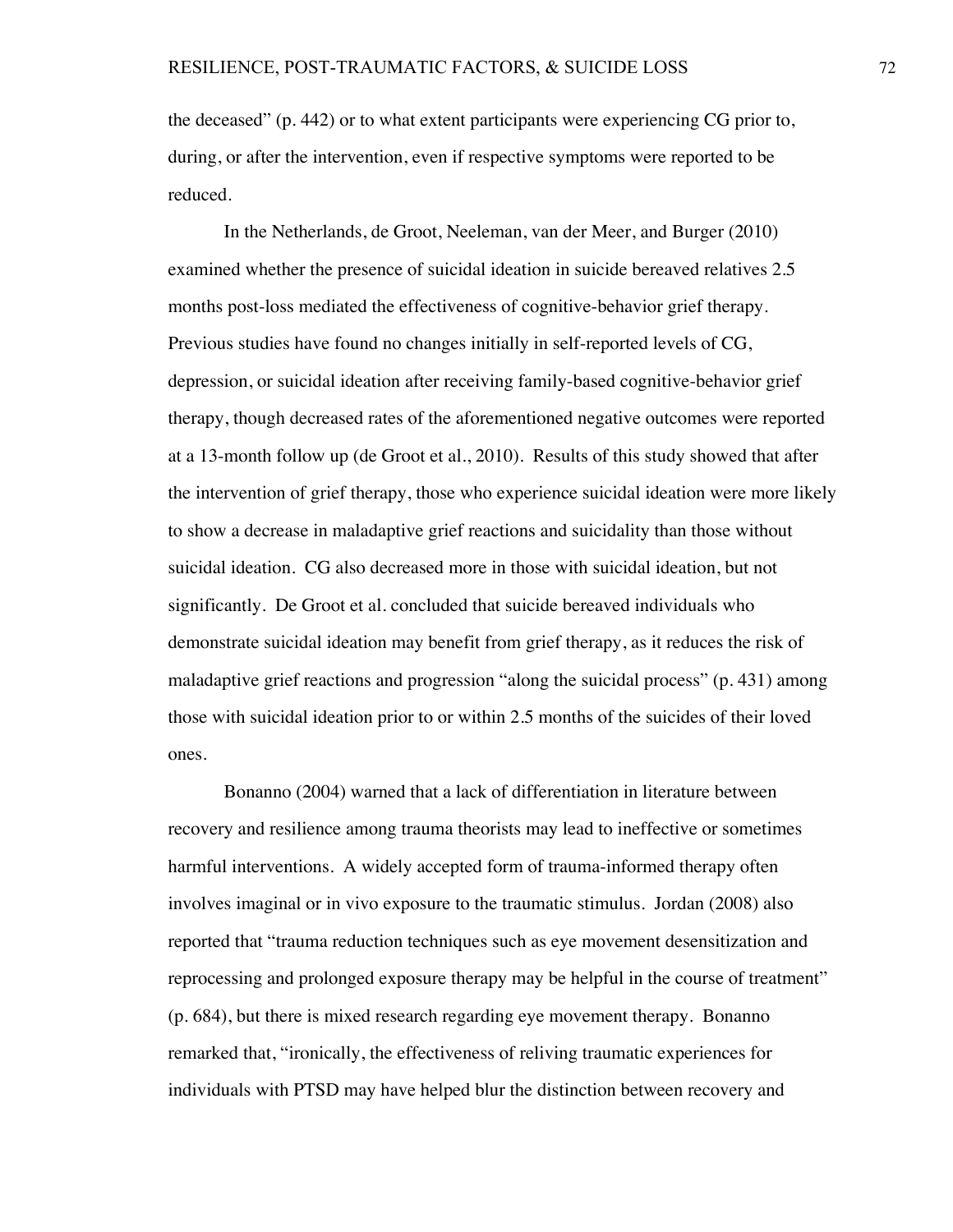resilience" (p. 22). Therefore, what may help a person who is experiencing the recovery trajectory may not be as effective for someone appropriately identified as experiencing the resilient trajectory.

Similar controversial results have been discussed around psychological debriefing post-trauma: "Critics of psychological debriefing argue . . . that such a broad application may pathologize normal reactions to adversity and thus may undermine natural resilience processes" (Bonanno, 2004, p. 22). Bonanno summarized the research of Litz, Gray, Bryant, and Adler (2002) by explaining their proposal of "the development of initial screening practices for intervention with individuals who show possible risk factors (e.g., prior trauma, low social support, hyperarousal) for developing chronic PTSD" (Bonanno, 2004, p. 22). This idea implies that an individual's trajectory of demonstrating or experiencing resilience should not be intervened with by clinical intervention but, rather, recovery should be allowed to occur naturally given the expected resilience trajectory.

Calhoun et al. (2010) discussed the role that a grief therapist, or "expert companion" as termed in the PTG framework, can play for a bereaved individual: "Instead of seeking to merely provide comfort and reassurance with platitudes, that are often given by well-meaning friends and family, the clinician working as an expert companion is willing to explore these beliefs, and the doubts about them, that may be raised by the experiences of the bereaved" (p. 136). The authors highlighted the needs of an individual, not only focusing on the fact that the individual is grieving, and providing prescribed interventions. Although some people may not experience "shattered or disruption to core beliefs as a result of their losses, others might; those who need guidance to explore their core beliefs may do so with the help of expert companions and also may be more likely to experience PTG.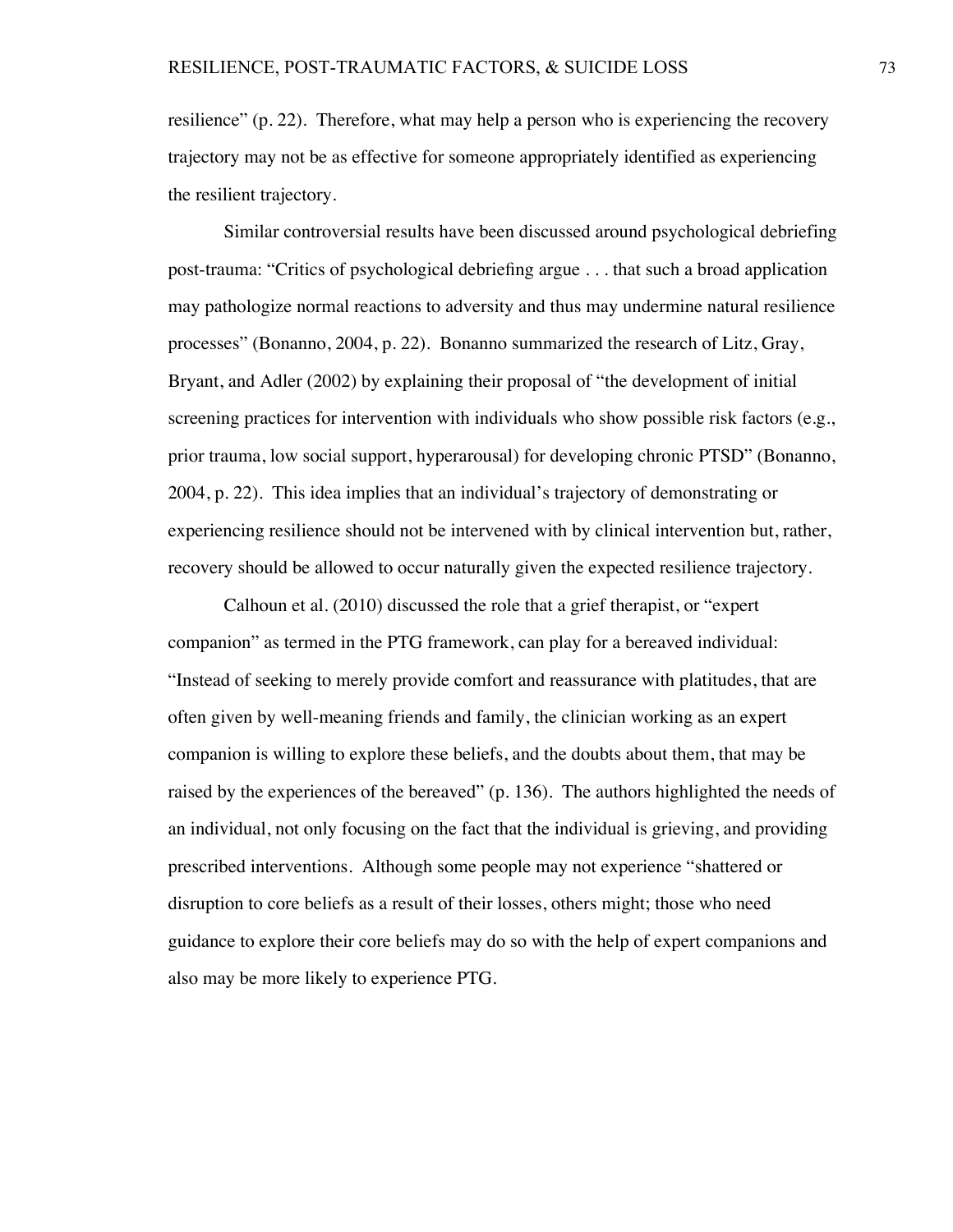### **Chapter 3: Research Questions and Hypotheses**

This study aimed to examine the relationship between resilience and the presence of reported PTSD symptoms based on *DSM-5* criteria and PTG in suicide bereaved individuals. Resilience traits were as defined under the CD-RISC-25 domains of personal competence, trust/tolerance/strengthening effects of stress, acceptance of change and secure relationships, control, spiritual influences (Connor & Davidson, 2003). PTSD symptoms were assessed using the PCL-5 (Weathers et al., 2013). PTG was assessed using the PTGI-X (Tedeschi et al., 2017). Additional factors assessed included method of discovery of the suicide, time passed since suicide, level of perceived closeness to the deceased, relationship to the deceased, and exposure to support groups or mental health treatment. Hypotheses and research questions to examine these variables were developed:

Hypothesis 1: Direct discovery of the suicide (i.e., discovering the body) would result in higher rates of reported PTSD symptoms compared to the other methods of discovery of the suicide.

Hypothesis 2: The greater the time passed since the discovery of the suicide, the lower the rate of reported PTSD symptoms.

Hypothesis 3: Having lost one's child would result in higher rates of reported PTSD symptoms compared to other relationships to the deceased.

Hypothesis 4: Higher perceived closeness to the deceased would result in higher rates of reported PTSD symptoms.

Hypothesis 5: Increased exposure to any type of postvention would result in lower rates of reported PTSD symptoms. Two research questions related to Hypothesis 5: 5a. Which mental health support postvention was most effective at predicting lower rates of PTSD symptoms? 5b. Which additional postvention support was most effective at predicting lower rates of reported PTSD symptoms?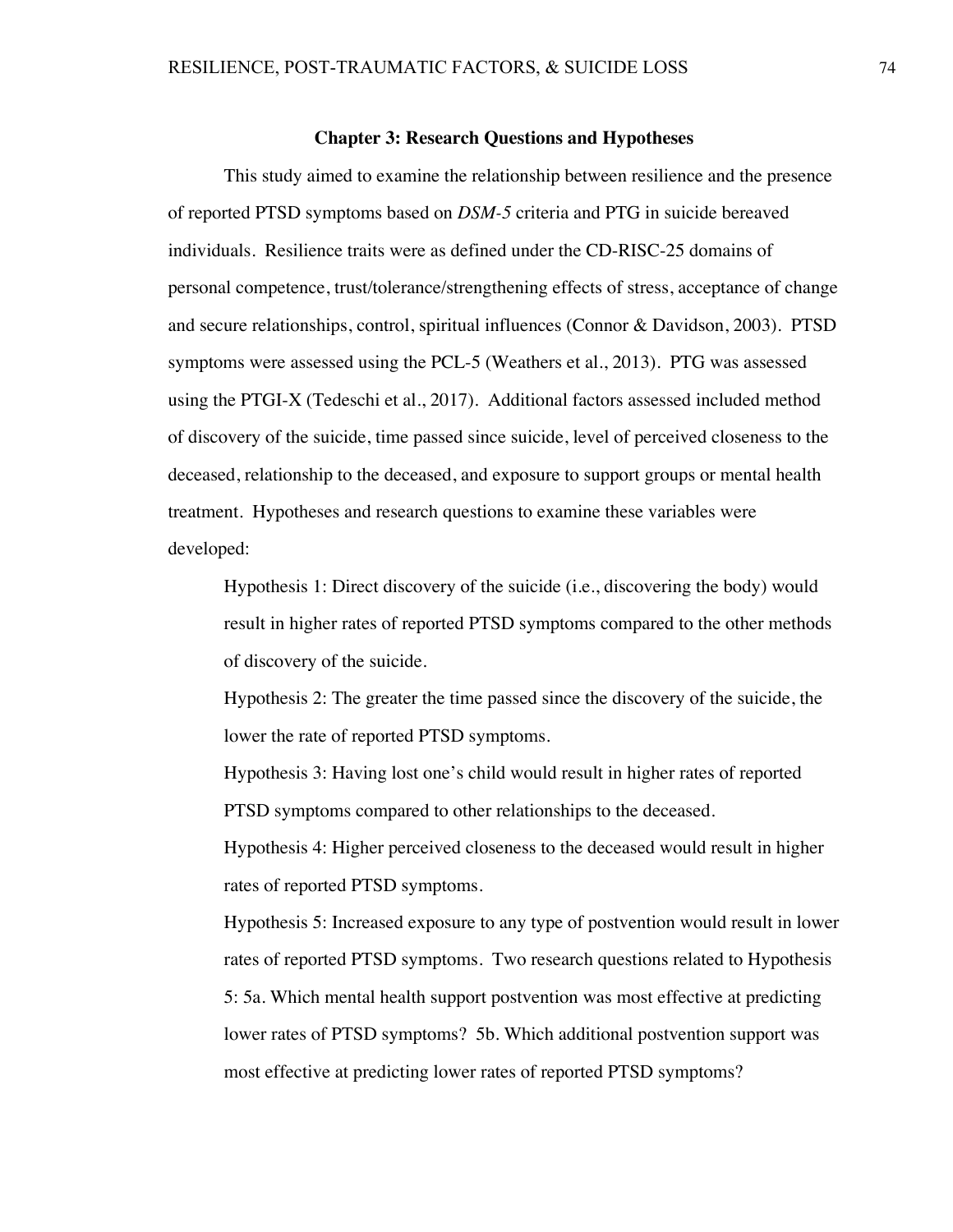Hypothesis 6: Increased exposure to postvention would result in increased rates of reported PTG Factor I (Relating to Others), PTG Factor II (New Possibilities), PTG Factor III (Personal Strength), PTG Factor IV (Spiritual-Existential Change), PTG Factor V (Appreciation of Life), and PTG Total Score. Two research questions related to Hypothesis 6: 6a. Which mental health support postvention was most effective at predicting PTG rates? 6b. Which additional postvention support was most effective at predicting higher PTG rates? Hypothesis 7: An increase in the number of endorsed present resilience traits would correlate with lower PTSD Total Scores. One research question related to Hypothesis 7: 7a. Which of the 25 resilience traits was most effective at predicting lower rates of reported PTSD symptoms? Hypothesis 8: An increase in the number of endorsed present resilience traits would correlate with lower PTG scores. A research question related to Hypothesis 8: 8a. Which of the 25 resilience traits was most effective at predicting higher PTG rates?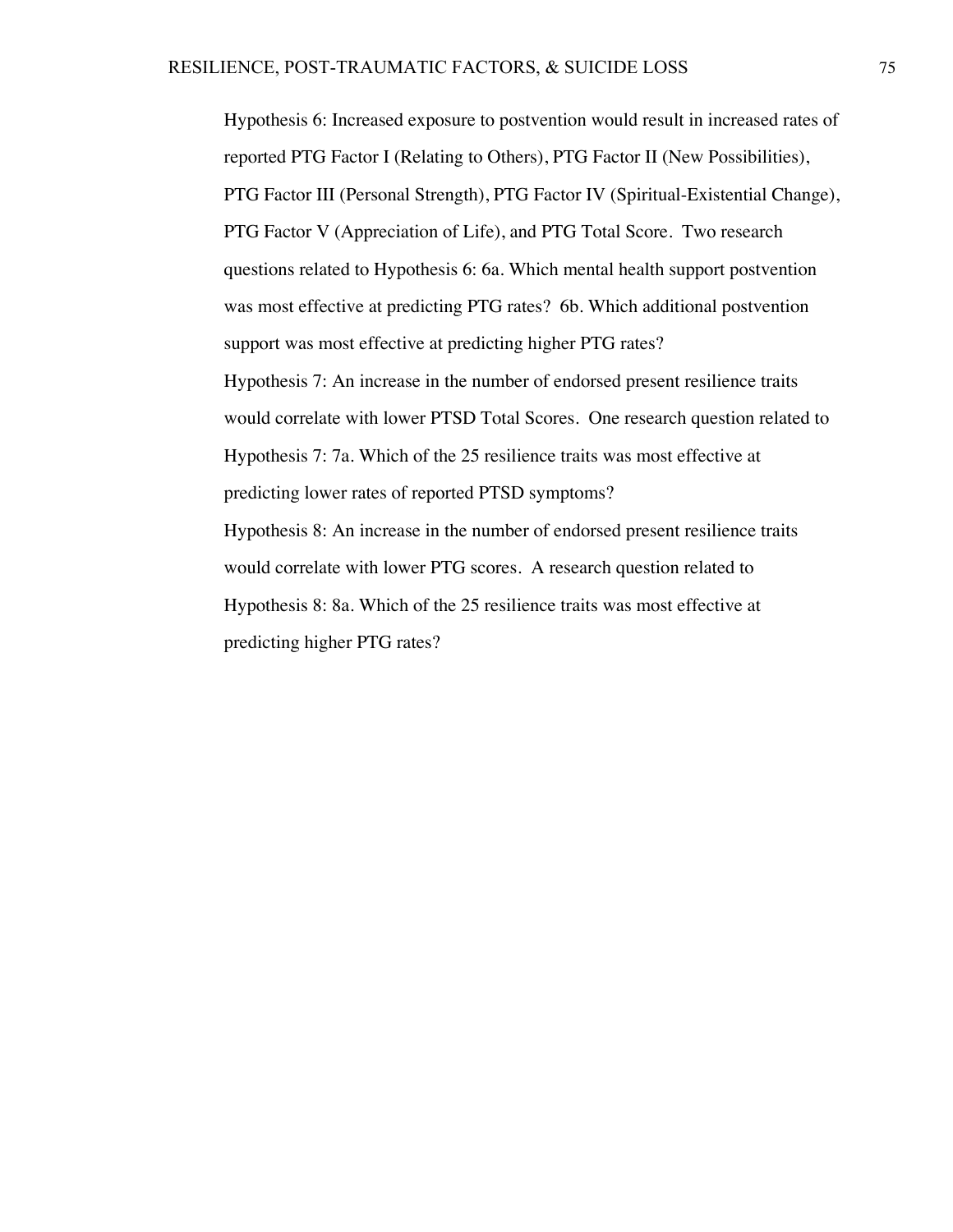## **Chapter 4: Method**

### **Design**

The purpose of this regression analysis study was to identify the relationship between a suicide loss survivor's level of resilience (as defined as the number of endorsed present resilient traits) and his or her total number of endorsed PTSD symptoms based on *DSM-5* criteria, as well as his or her level of PTG, overall and in each of the five factors of PTG (I – Relating to Others, II – New Possibilities, III – Personal Strength, IV – Spiritual-Existential Change, and V – Appreciation of Life). Additionally, the relationship to the deceased, time passed since the suicide, method of discovery of the suicide, reported level of closeness to the deceased, and exposure to support groups or mental health treatment were considered as factors. Resilience was operationalized by scores on the CD-RISC-25 (Connor & Davidson, 2003). PTSD symptoms were measured using the PCL-5 (Weathers et al., 2013). Levels of PTG were measured using the PTGI-X (Tedeschi et al., 2017).

### **Participants**

In total, 336 participants were recruited through multiple recruitment techniques. Of the 336 participants who responded or indicated interest to participate, 46 did not meet inclusion criteria. Further, data from 71 participants who did not fully complete either rating scales were removed, leaving a total sample of 219. See Table 1 for characteristics of the sample. This was a convenience sample, as participants self-selected for participation upon receiving an electronic invitation. Invitations were sent via e-mails, listservs, Facebook pages, and research opportunities webpages of the American Foundation of Suicide Prevention (AFSP), AFSP-Illinois Chapter, the AAS, two randomly-selected survivors of suicide groups from each state in the United States, Pennsylvania's Chester County Suicide Prevention Task Force, and Pennsylvania Youth Suicide Prevention Initiative; snowball effects (i.e., people sharing the post or e-mail)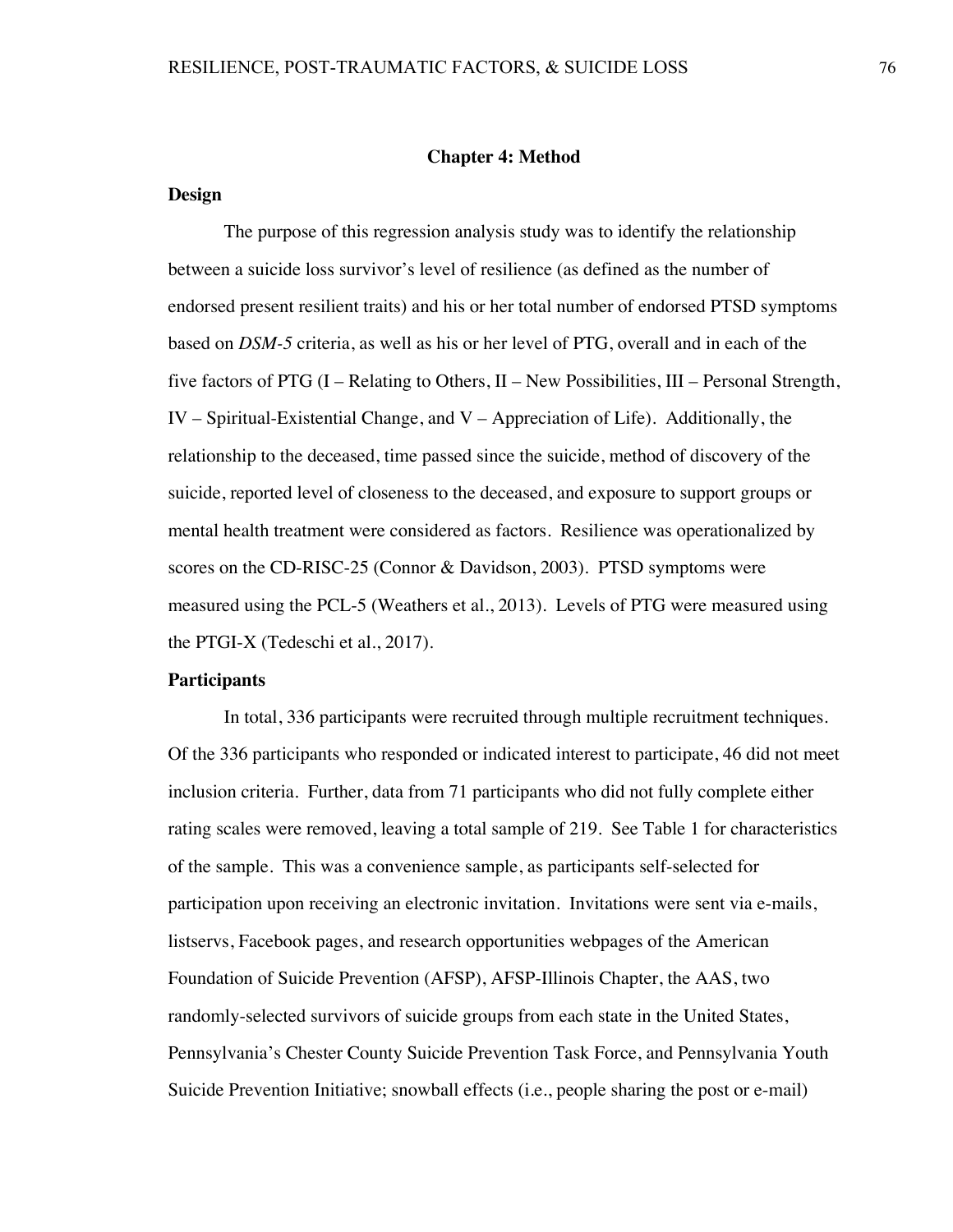were also taken into consideration for participant recruitment and, consequently, inclusion of those who may not have affiliated with the aforementioned organizations. The social media postings and e-mails described the purpose of the study, and requested participation by those who had loved ones die by suicide, including a parent, child, spouse, other family member, romantic partner, close friend, or other; each recruitment posting included a link for the survey hosted by Survey Monkey. Data were collected from October 12, 2017 through February 6, 2018.

**Inclusion criteria.** Men and women who were aged 18 or older, could read written materials in English, resided in the United States at the time of data collection, and who self-identified as having one or more loved ones die by suicide at least six months prior to participation in the current study were included. Those who already reported to have a diagnosis of PTSD were not excluded from the study.

**Exclusion criteria.** Those who did not meet inclusion criteria, were currently receiving inpatient mental health services, and did not fully complete all three rating scales and demographics were omitted from the sample. Mental health providers who lost patients to suicide were excluded from the study if they planned to report about patients rather than other loved ones lost to suicide outside of their professional relationships.

## **Measures**

**Resilience.** The CD-RISC was administered to subjects in the following groups: community sample, primary care outpatients, general psychiatric outpatients, clinical trial of generalized anxiety disorder, and two clinical trials of PTSD. Connor and Davidson (2003) completed repeated trials of the CD-RISC on the same populations with PTSD in treatment (short-term pharmacotherapy) and found a 25% or higher increase in CD-RISC score. In validating the measure, the internal consistency was found to be .89, and testretest reliability was reported to be .87 (Connor & Davidson, 2003).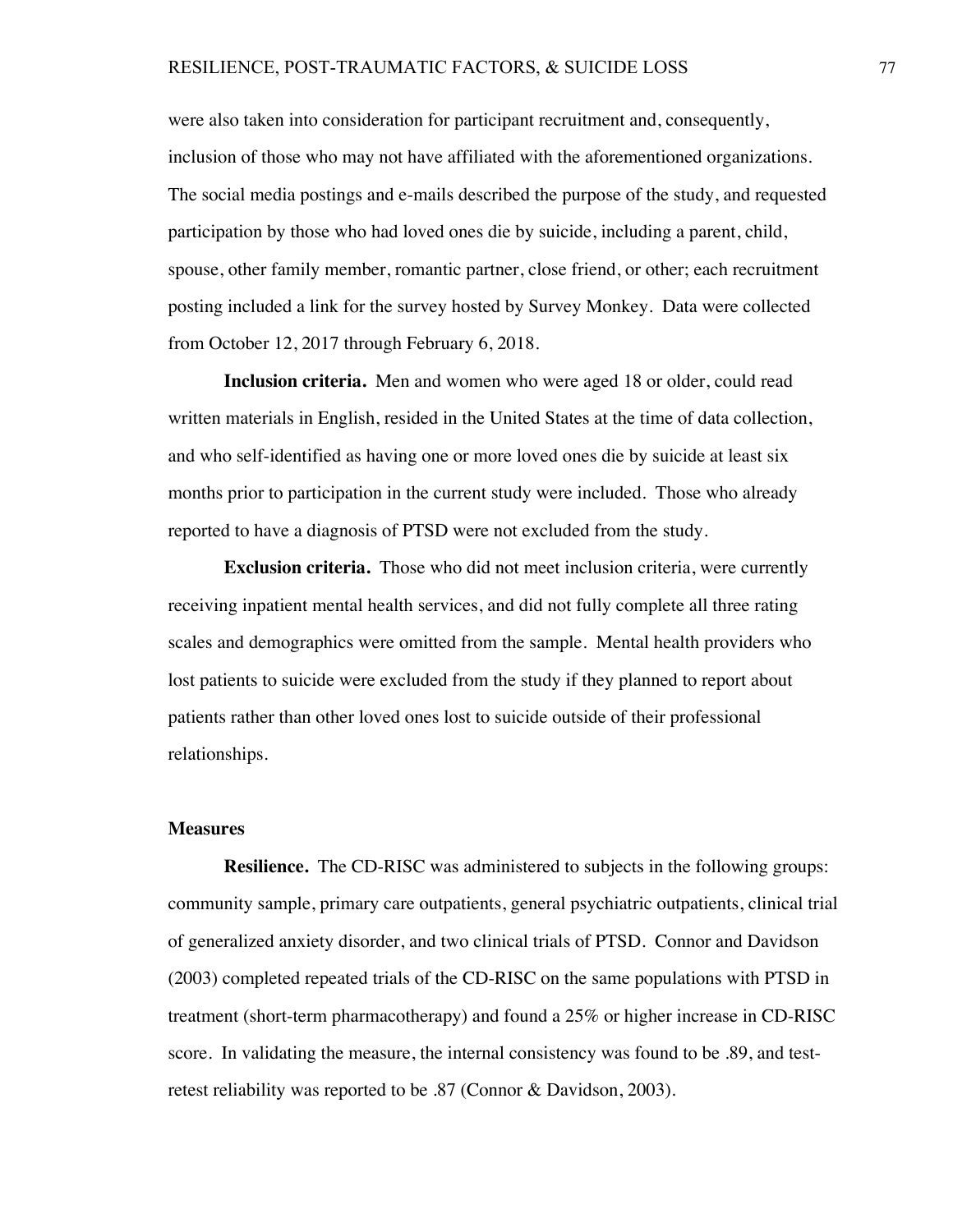**Posttraumatic stress disorder.** The present study utilized the 20-item self-report version rating the PCL-5 described in Chapter 2. Internal consistency for the PCL-5 has been reported "good" in a number of studies. In a study of 140 veterans receiving care at a Veterans Affairs Medical Center, Bovin et al. (2015) found PCL-5 test scores demonstrated good internal consistency ( $\alpha = .96$ ), test–retest reliability ( $r = .84$ ), and convergent and discriminant validity. In a sample of 412 trauma-exposed college students, Armour, Contractor, Elhai, Shea, and Pietrzak (2016) reported high internal consistency  $(r = 0.96)$  for the total scale. In a Swedish study on a sample of 62 parents 0.8 to 5.6 years after their children's burns, internal consistency of the PCL-5 was satisfactory, with Cronbach's alpha ranging from 0.56 to 0.77 and mean inter-item correlations ranging from 0.22 to 0.73 for the four PCL-5 subscales and the PCL-5 total (Sveen, Bondjers, & Willebrand, 2016).

**Posttraumatic growth.** The original PTGI (Tedeschi & Calhoun, 1996) was the primary tool to measure PTG in this study. The 21-item PTGI yielded high internal consistency  $(a = .90)$  and test-retest reliability  $(r<sub>i</sub> = .71; Horswill, Degagné, Parkerson,$ Carleton, & Asmundson, 2016). When developed in 1996, the PTGI's items "were based primarily on interviews with persons who had suffered physical disabilities in adulthood or the death of a spouse in later life, and were tested in a large sample of college students who reported a variety of traumatic life events. Emerging from this work were 21 items, with a 5-factor structure comprising domains of Personal Strength, New Possibilities, Relating to Others, Appreciation of Life, and Spiritual Change" (Tedeschi, Cann, Taku, Senol-Durak, & Calhoun, 2017, p. 11). Horswill et al. (2016) evaluated five variants of the original 21-item PTGI. Some variants included additional items on compassion that were not in the original PTGI. Horswill et al. concluded that those "interested in individual factor scores may . . . want to consider using the 18- or 21-item PTGI variants" (p. 445). The authors also acknowledged that although researchers use the total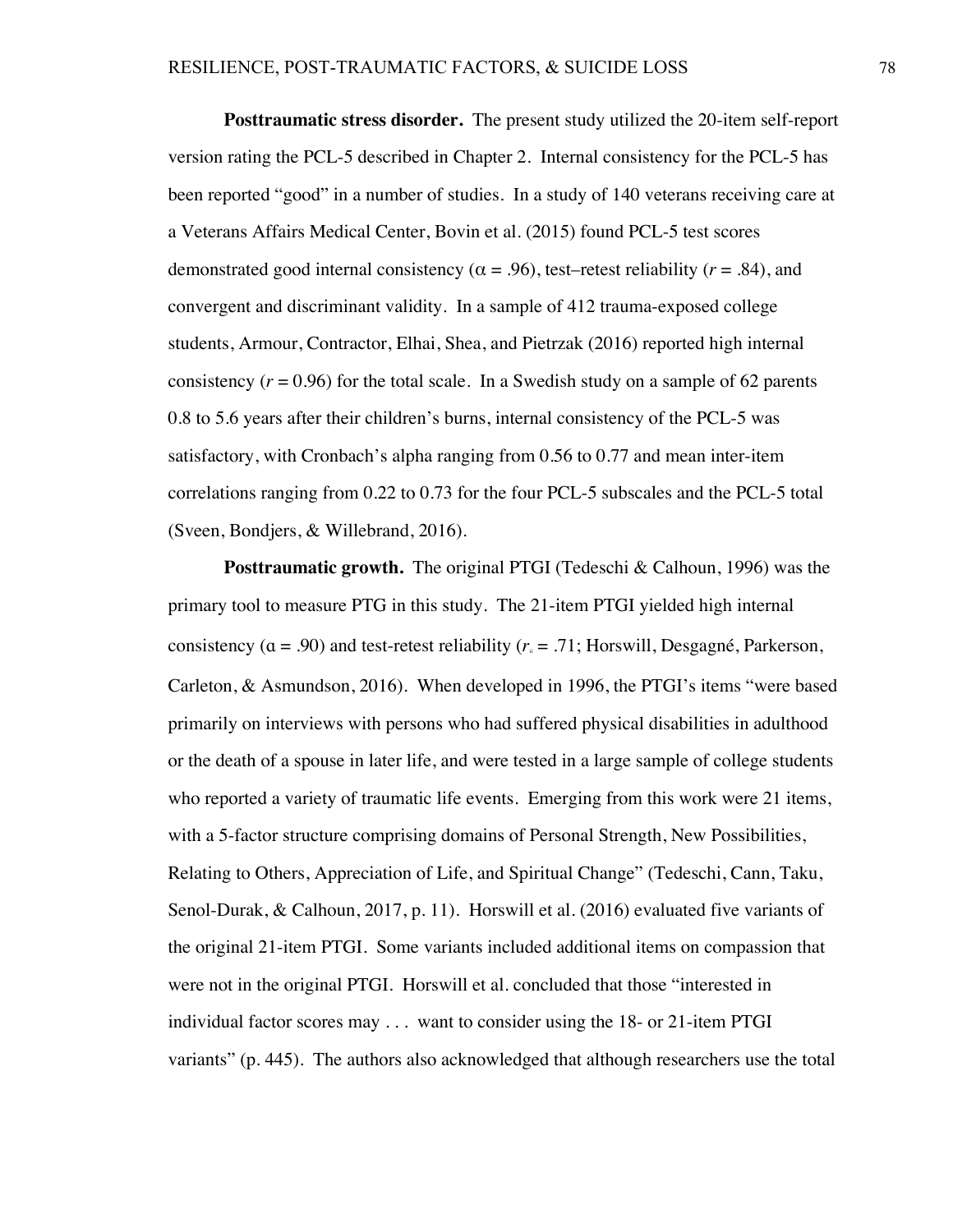PTGI score for statistical analyses, "consideration of the specific subscales may be more meaningful for interpreting PTGI than a total score" (p. 443).

In 2016, the expanded version of the PTGI (PTGI-X) consists of 25 items, including four additional questions in the spiritual-existential change factor (Tedeschi et al., 2017). Samples for the four new items, to ensure representation across cultures and religious affiliations, were collected from the United States, Turkey, and Japan. All participants had reported experiencing recent traumatic events. The four additional items were selected by a panel of judges from each of the three cultural backgrounds represented by the sample groups; judges had familiarity with PTG research and spiritualexistential growth (Tedeschi et al., 2017, p. 13). The authors found that the "broader representation of areas of existential growth allowed people who might have nonreligious perspectives to report growth they had experienced" (p. 16). An overall greater score on both versions indicates a greater growth since the traumatic event. Each of the five domains on both the PTGI and PTGI-X has a different number of items: Relating to Pthers consists of seven items, New Possibilities consists of five items, Personal Strength consists of four items, Spiritual Change consists of six items, and Appreciation of Life consists of three items. Each question is rated on a Likert-scale ranging from 0 to 5. Tedeschi et al. (2017) found that "internal reliability values of the PTGI-X total scale were satisfactory across the three samples: .97 for the United States, .96 for Turkey, and .95 for Japan" (p. 14). The present study utilized the PTGI-X.

**Demographic questionnaire.** Participants were also asked to complete a Participant Information Questionnaire, which incorporated questions about demographics and suicide loss experiences. The information collected included each participant's age, gender, race/ethnicity, religious affiliation and practices, previous mental health diagnoses, method of discovery of the suicide, time passed since suicide, gender of the deceased, relationship to the deceased, and exposure to support groups or mental health treatment. Please refer to Appendix A for all survey questions—including questions to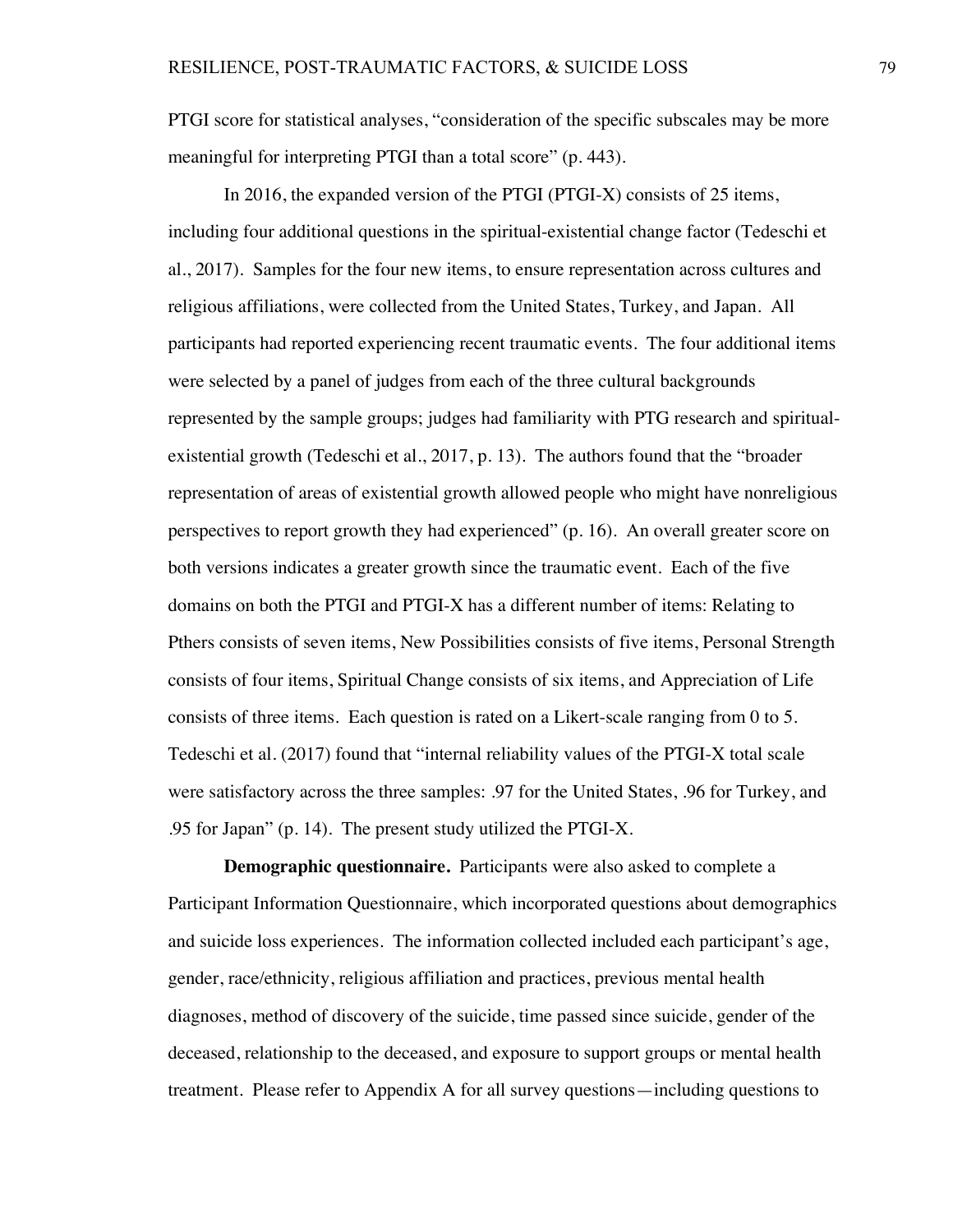determine eligibility to participate; PCL-5, CD-RISC-25, and PTGI-X measures; and the detailed demographics questionnaire.

## **Procedure**

After accessing the link to Survey Monkey, participants were first taken to a page that asked them to verify their ages and assess for other inclusion/exclusion criteria. If participants indicated that they are 18 years of age or older and met the other inclusion criteria, they were prompted to click a specific indicated button. They were then informed that they were participating in a research study, of the risks and benefits involved, that their responses would be anonymous (no personal information was collected and no responses were linked back to IP addresses), and that they were permitted to terminate participation at any time. Participants were then able to proceed to the survey. Upon entering the survey, participants were asked to complete the inventories (PTGI-X, CD-RISC-25, and PCL-5, counterbalanced to control for order effects) and a short demographic questionnaire. The complete survey, including the screener and participant information questionnaire, totaled 91 questions. Completion of all 91 questions was estimated to take 15 to 25 minutes. Data were sent directly to a secure database without any identifying information regarding the participants.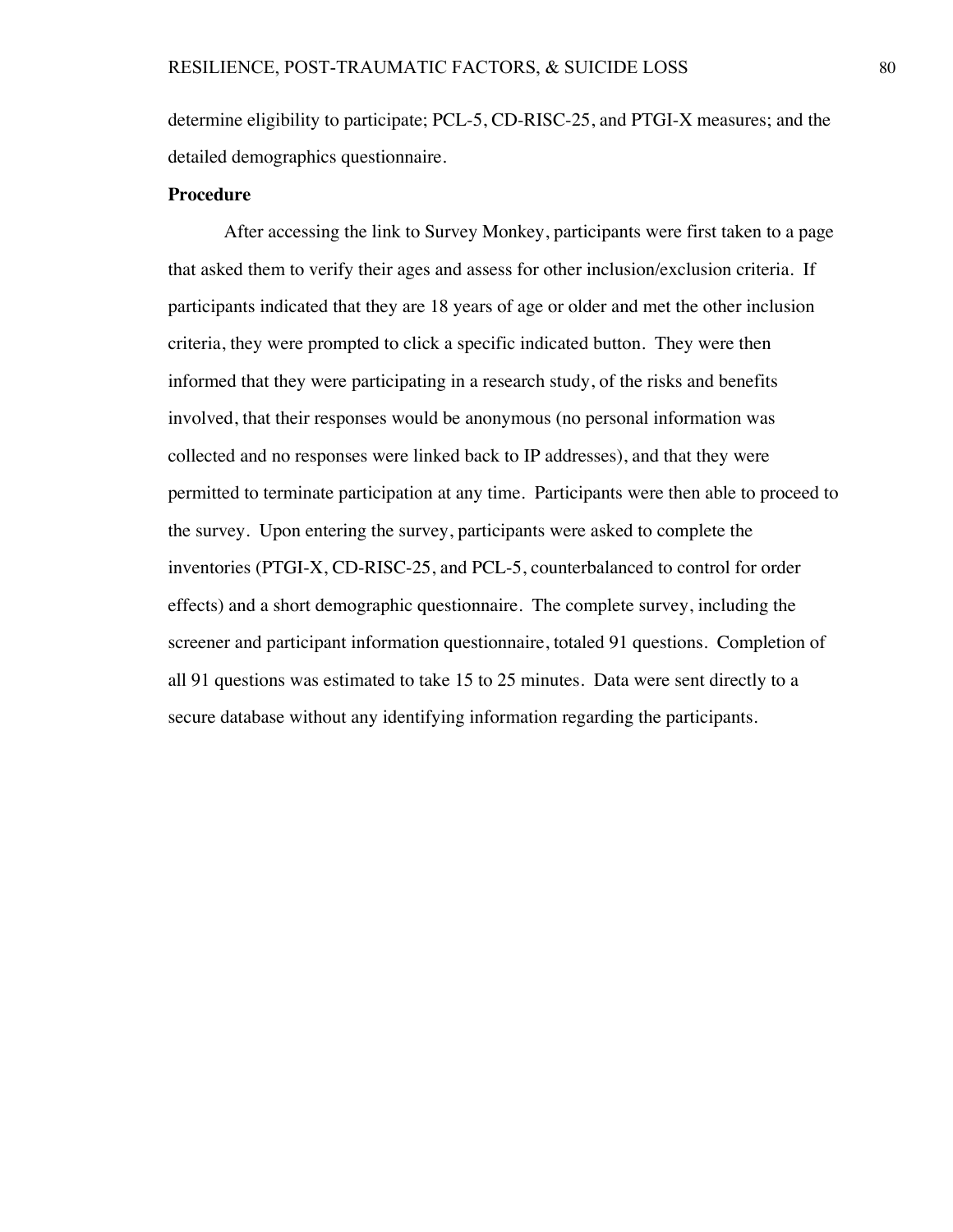### **Chapter 5: Results**

Data were collected from 336 participants, of which 46 did not meet inclusion criteria and 71 did not complete the survey questions fully. The subsequent data analyses were performed on the 219 individuals who met inclusion criteria and responded to all 91 survey questions on the three dependent variables (resilience, PTSD, and PTG) and 12 categorical factors (independent variables: method of discovery of the suicide, time passed since the discovery of the suicide, level of perceived closeness to the deceased, exposure to mental health postvention, exposure to other or additional sources of postvention, exposure to any postvention source, PTSD symptoms, overall PTG, and PTG factors one through five). The five factors that make up the PTGI-X (Tedeschi et al., 2017) are Relating to Others, New Possibilities, Personal Strength, Spiritual-Existential Change, and Appreciation of Life. Mental health postvention sources included peer led support groups, professional led support groups, individual therapy, group therapy, online support (e.g., forums), none, or other. Additional postvention sources included neighbors; religious communities; family; friends; coworkers or work, school staff, or classmates; none; or other. A list of the 25 resilience traits from the CD-RISC-25 (Conner & Davidson, 2003) are outlined in Table 87 in Appendix B.

## **Demographic Information of the Sample**

Regarding demographic characteristics, the largest percentage of participants were between the ages of 51 and 60 years old (27.4%), followed by 31 to 40 years old (22.37%). In addition, most participants were female (85.85%), White/European American (90.87%), Christian (48.86%), or identified as not practicing a religion (28.31%), and reported having a diagnosis of depression (48.86%), anxiety (39.73%), or no diagnosis (38.35%). Complete demographic characteristics are described in Table 1.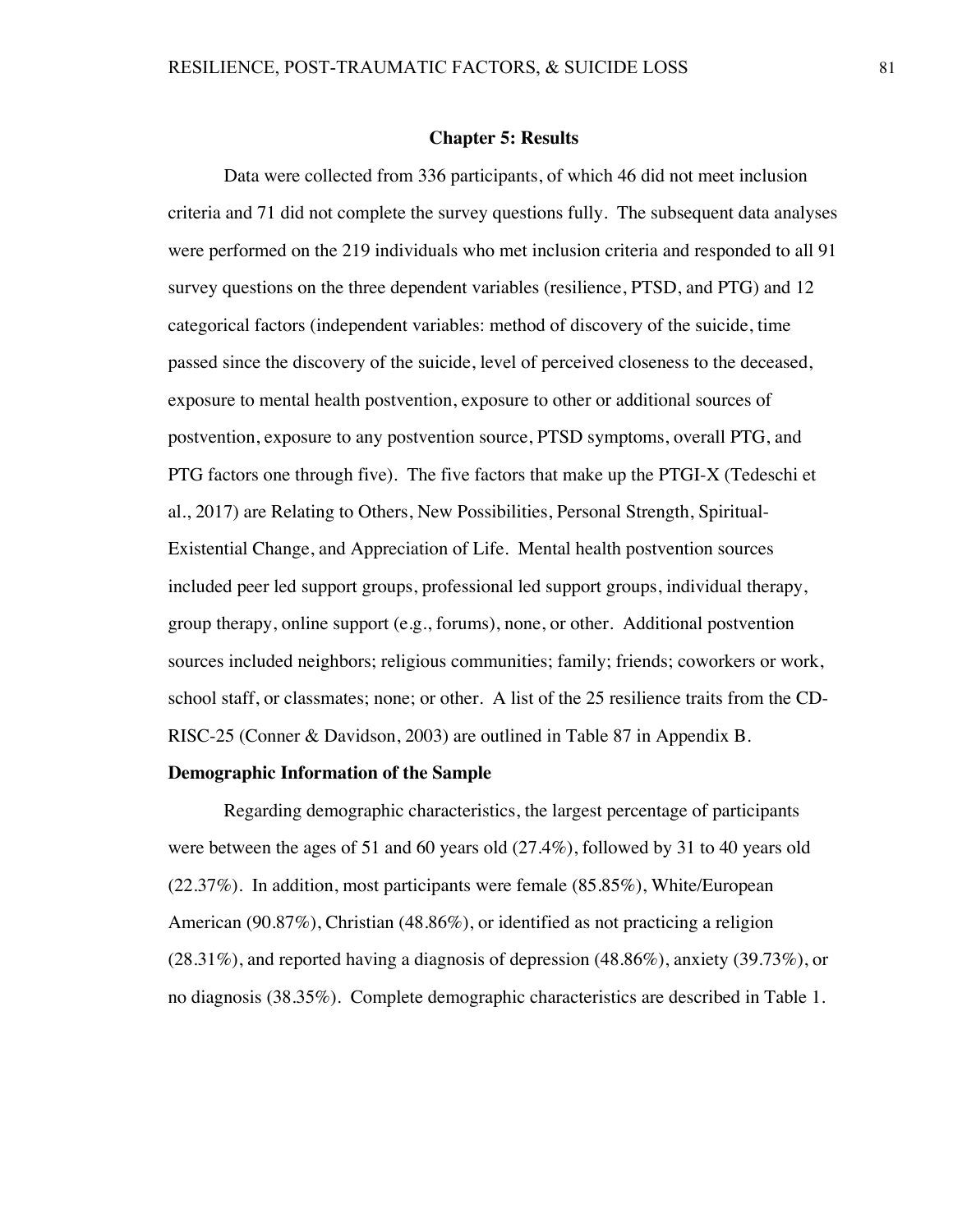## Table 1

# *Demographics Characteristics of Survey Respondents*

| Variable                                    | n                | $\%$     |
|---------------------------------------------|------------------|----------|
| <b>Total Sample</b>                         | 219              | $100\%$  |
| Age                                         |                  |          |
| 18-25 years                                 | 13               | 5.94%    |
| 26-30 years                                 | 23               | 10.50%   |
| $31-40$ years                               | 49               | 22.37%   |
| $41-50$ years                               | 39               | 17.81%   |
| $51-60$ years                               | 60               | 27.40%   |
| $61-70$ years                               | 28               | 12.79%   |
| 71 years and older                          | 7                | 3.20%    |
| Gender                                      |                  |          |
| Female                                      | 188              | 85.85%   |
| Male                                        | 28               | 12.79%   |
| Transgender                                 | 2                | 0.91%    |
| Prefer not to say                           | $\mathbf{1}$     | 0.46%    |
| Race/Ethnicity                              |                  |          |
| American Indian or Alaska Native            | 1                | 0.46%    |
| Asian/Asian American                        | $\overline{2}$   | 0.91%    |
| Black/African/African American              | 3                | 1.37%    |
| Latino/Hispanic                             | 6                | 2.74%    |
| White/European American                     | 199              | 90.87%   |
| Bi/multi-racial                             | 8                | 3.65%    |
| Religious Affiliation and/or Practice       |                  |          |
| Muslim                                      | $\boldsymbol{0}$ | $0.00\%$ |
| Jewish                                      | $\overline{2}$   | 0.91%    |
| Christian                                   | 107              | 48.86%   |
| <b>Buddhist</b>                             | 8                | $3.65\%$ |
| Unitarian/Universalist                      | 4                | 1.82%    |
| Hindu                                       | $\mathbf{1}$     | 0.46%    |
| Sikh                                        | $\boldsymbol{0}$ | $0.00\%$ |
| Wiccan                                      | 3                | 1.37%    |
| Pagan                                       | $\boldsymbol{0}$ | $0.00\%$ |
| Agnostic                                    | 10               | 4.57%    |
| Atheist                                     | 12               | 5.48%    |
| Do not practice a religion                  | 62               | 28.31%   |
| Two or more religions                       | 10               | 4.57%    |
| Previous or Current Mental Health Diagnoses |                  |          |
| Depression                                  | 107              | 48.86%   |
| Anxiety                                     | 87               | 39.73%   |
| <b>Posttraumatic Stress Disorder</b>        | 56               | 25.57%   |
| <b>Borderline Personality Disorder</b>      | 8                | 3.65%    |
| Obsessive Compulsive Disorder               |                  | 0.91%    |
| Other                                       | $rac{2}{5}$      | 2.28%    |
| None                                        | 84               | 38.35%   |
|                                             |                  |          |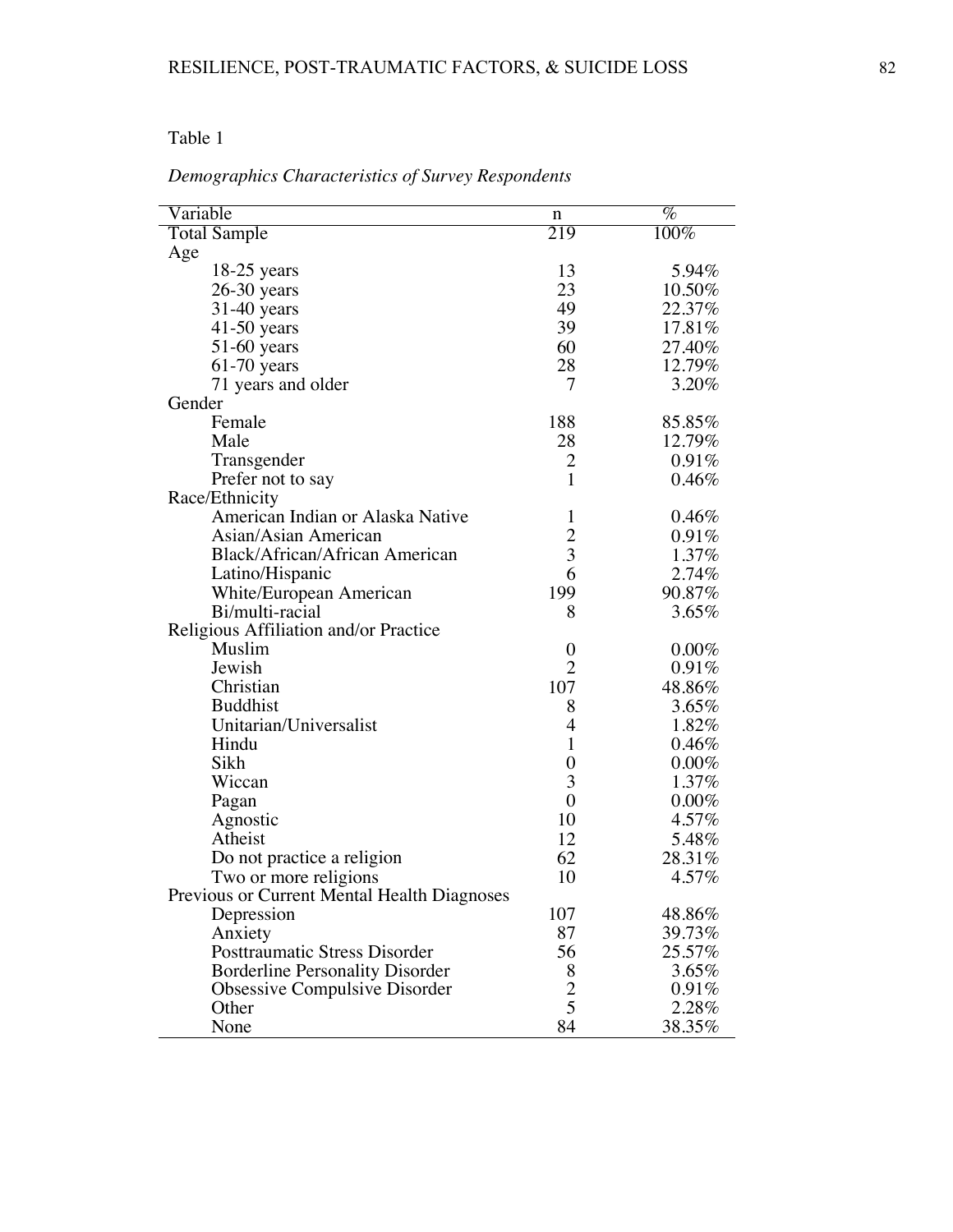**Suicide loss experiences.** When reporting on suicide loss experiences, the largest percentage of participants reported having one close person die by suicide (64.38%) and approximately one fourth lost two close people to suicide (24.20%). Most participants reported learning of the suicide from friends or family members (61.64%), but approximately 19% discovered the body and 16% were informed by an official. Slightly over one quarter of respondents reported the loss occurred two years and one month to five years prior (26.94%) or five years and one month to 10 years prior (25.57%) to completing the surveys. Descriptive statistics revealed that the five most common relationships to the deceased were one's child (20.09%), brother (14.61%), friend  $(14.16\%)$ , spouse  $(13.24\%)$ , and father  $(10.05\%)$ . Most participants reported the gender of the deceased to be male (76.26%) and reported being very close to the deceased (77.63%; approximately 19% reported being somewhat close and 3% not at all), and noted that the impact of the death was devastating and still felt (58.45%; almost one quarter reported that the death was significant and devastating but not currently felt about the same way as before). Most respondents reported receiving individual therapy (61.64%) or participating in peer led support groups (40.64%), with additional supports from family (71.23%) or friends (77.17%). About one fifth reported participating in online support groups and another one fifth reported not receiving any mental health supports. Approximately one fourth of respondents received support from their neighbors and religious communities, and one third of respondents received support from coworkers. Complete suicide loss experiences are described in Table 2.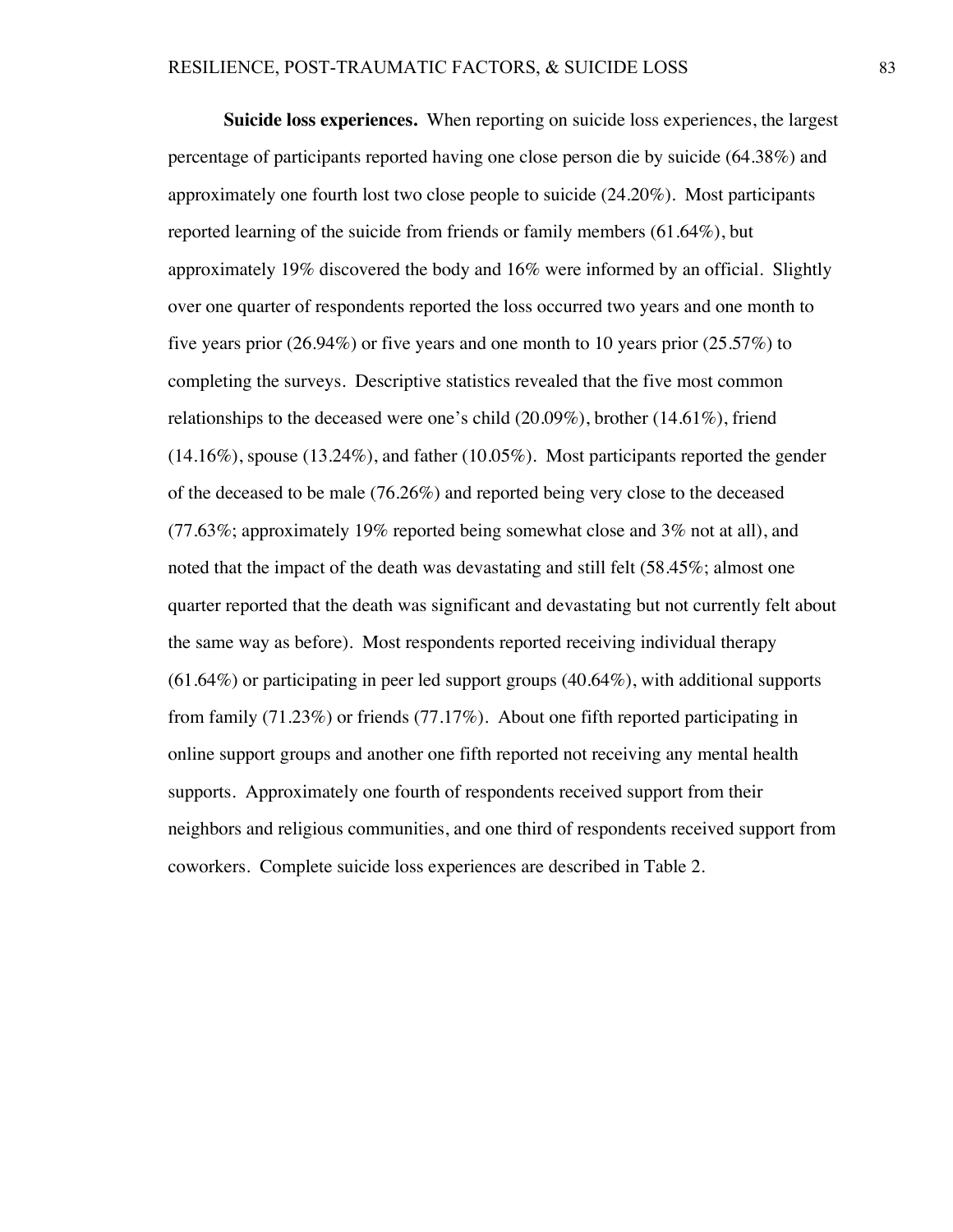| abie |  |
|------|--|
|------|--|

| Variable                                          | n                | $\%$                     |
|---------------------------------------------------|------------------|--------------------------|
| Number of close people who died by suicide        |                  |                          |
| 1                                                 | 141              | 64.38%                   |
| $rac{2}{3}$                                       | 53               | 24.20%                   |
|                                                   | 15               | 6.8%                     |
| $rac{4}{5}$                                       | 5                | 2.28%                    |
|                                                   | $\mathbf{1}$     | 0.46%                    |
| 6                                                 | 3                | 1.37%                    |
| $\overline{7}$                                    | $\mathbf{1}$     | 0.46%                    |
| 8                                                 | $\boldsymbol{0}$ | $0.00\%$                 |
| 9                                                 | $\boldsymbol{0}$ | $0.00\%$                 |
| 10                                                | $\boldsymbol{0}$ | $0.00\%$                 |
| 11 or more                                        | $\overline{0}$   | $0.00\%$                 |
| Discovery of Suicide                              |                  |                          |
| Discovered the body                               | 41               | 18.72%                   |
| Learned from a friend or family member            | 135              | 61.64%                   |
| Informed by an official (e.g., police officer,    |                  |                          |
| doctor, mental health professional, etc.)         | 36               | 16.44%                   |
| Other                                             | 7                | 3.20%                    |
| Time Passed since Suicide                         |                  |                          |
| 6 months - 1 year                                 | 20               | 9.13%                    |
| 1 year 1 month - 2 years                          | 29               | 13.24%                   |
| 2 years 1 month - 5 years                         | 59               | 26.94%                   |
| 5 years 1 month - 10 years                        | 56               | 25.57%                   |
| 10 years 1 month - 15 years                       | 23               | 10.50%                   |
| More than 15 years                                | 32               | 14.61%                   |
| Gender of the Deceased                            |                  |                          |
| Female                                            | 51               | 23.29%                   |
| Male                                              | 167              | 76.26%                   |
| Transgender                                       | 1                | 0.46%                    |
| Prefer not to say                                 | $\overline{0}$   | $0.00\%$                 |
| Reported Level of Closeness                       |                  |                          |
| Very close                                        | 170              | 77.63%                   |
| Somewhat close                                    | 42               | 19.18%                   |
| Not close at all                                  | 7                | 3.20%                    |
|                                                   |                  |                          |
| Reported Level of Effect of Suicide               |                  |                          |
| The death had little effect on my life.           | 1                | 0.46%                    |
| The death had somewhat of an effect on me but     |                  |                          |
| did not disrupt my life.                          | 12               | 5.48%                    |
| The death disrupted my life for a short time.     | 24               | 10.96%                   |
| The death disrupted my life in a significant or   |                  |                          |
| devastating way, but I no longer feel that way.   | 54               | 24.66%                   |
| The death had a significant or devastating effect |                  |                          |
| on me that I still feel.                          | 128              | 58.45%<br>$\int$ continu |
|                                                   |                  |                          |

*Suicide-Based Responses (N=219)*

(continued)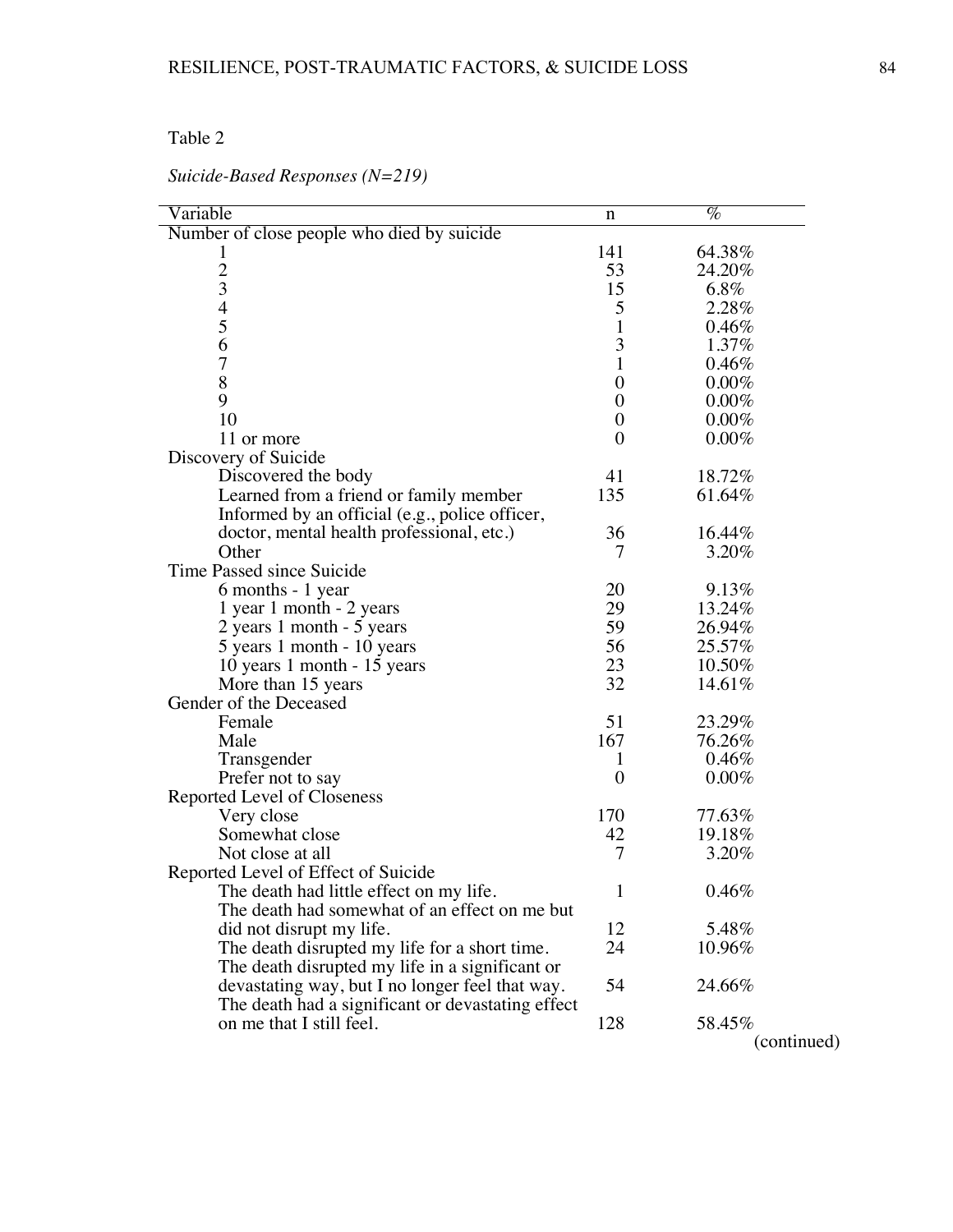| (continued)                           |                |        |
|---------------------------------------|----------------|--------|
| Variable                              | $\mathbf n$    | $\%$   |
| Deceased's Relationship to Respondent |                |        |
| Mother                                | 16             | 7.31%  |
| Father                                | 22             | 10.05% |
| Child                                 | 44             | 20.09% |
| Sister                                | 6              | 2.74%  |
| <b>Brother</b>                        | 32             | 14.61% |
| Spouse                                | 29             | 13.24% |
| Long-term significant partner         | 10             | 4.57%  |
| Aunt/uncle                            | 3              | 1.37%  |
| Cousin                                | 9              | 4.11%  |
| Friend                                | 31             | 14.16% |
| Coworker                              | 3              | 1.37%  |
| Classmate                             | $\overline{4}$ | 1.83%  |
| Other                                 | 10             | 4.57%  |
| Postvention (Mental Health Supports)  |                |        |
| Peer led support group                | 89             | 40.64% |
| Professional led support group        | 34             | 15.53% |
| Individual therapy                    | 135            | 61.64% |
| Group therapy                         | 32             | 14.61% |
| Online support (e.g., forum)          | 50             | 22.83% |
| Other                                 | 19             | 8.68%  |
| None                                  | 50             | 22.83% |
| <b>Additional Supports</b>            |                |        |
| Neighbors supports (neighbors)        | 58             | 26.48% |
| Religious community supports          | 56             | 25.57% |
| Family supports                       | 156            | 71.23% |
| Friends supports                      | 169            | 77.17% |
| Coworker/work supports                | 74             | 33.79% |
| School staff/classmates supports      | 25             | 11.41% |
| Other                                 | 7              | 3.20%  |
| None                                  | 25             | 11.42% |

## **Analysis of the Hypotheses**

Responses on the CD-RISC-25 (Connor & Davidson, 2013), which assessed resilience traits, were recoded to indicate whether each symptom was present for the respondent. Specifically, if a respondent had indicated "often true" or "nearly true all the time" for the presence of a particular resilience trait, his or her response was coded to indicate the presence of that resilient factor. If a respondent indicated "not true at all," "rarely true," or "sometimes true," his or her response was recoded to indicate that there was no presence of that resilience factor. Additionally, throughout the discussion of the summary statistics, "PTSD Total Score" refers to the number of PTSD symptoms that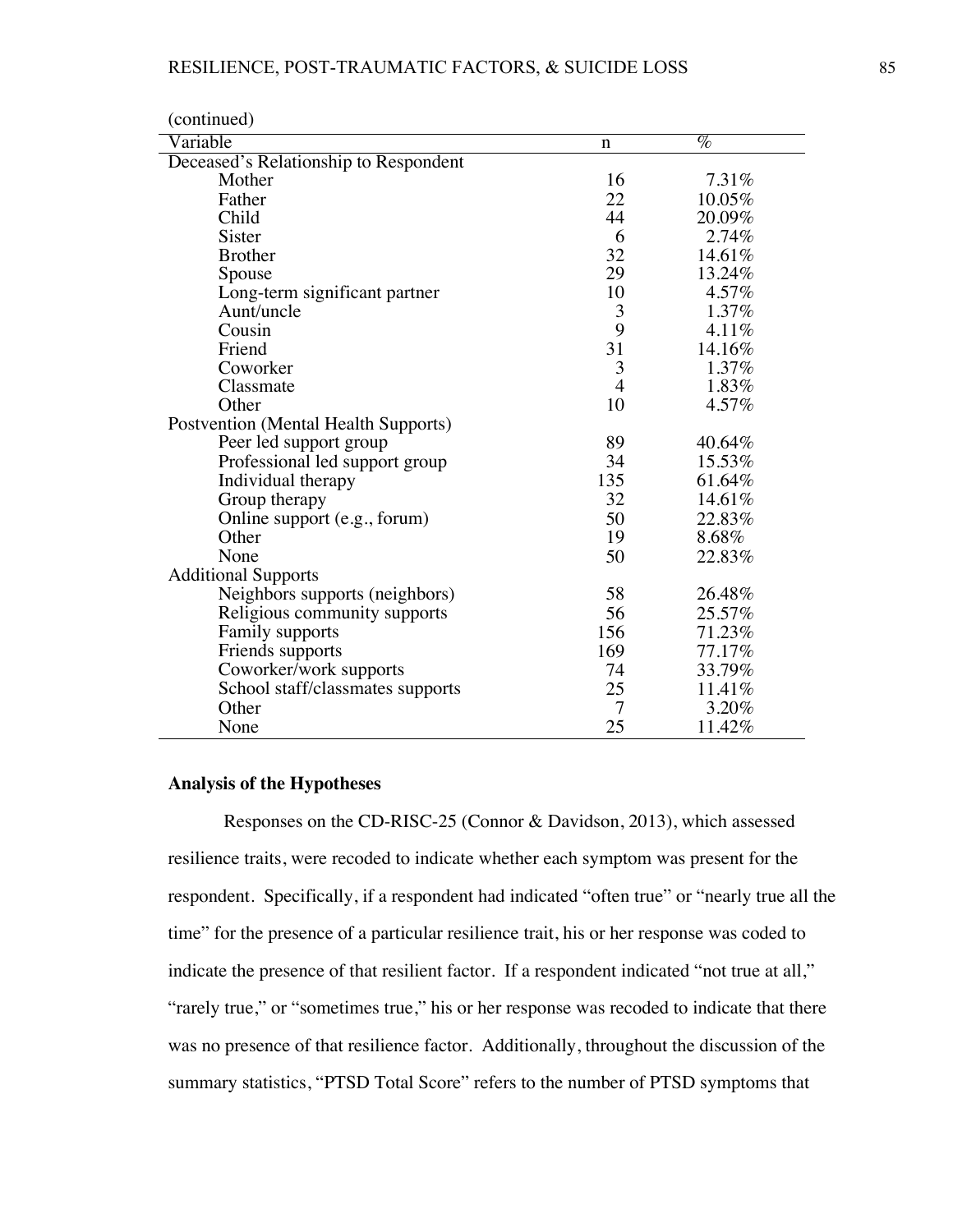respondents endorsed on the PCL-5 (Weathers et al., 2013). Whether a participant met full criteria for PTSD based on *DSM-5* criteria was not calculated. Lastly, as assessed by the PTGI-X (Tedeschi et al., 2017), both the PTG Total Score and the five individual PTG factor scores were examined based on the study by Taku, Tedeschi, and Cann (2015), which demonstrated that although overall PTG may be considered, PTG is multidimensional, and people may experience more growth in one area of their lives than others; therefore, it is important to distinguish between the five factors of PTG.

**Hypothesis 1.** It was hypothesized that direct discovery of the suicide (i.e., discovering the body) would result in higher rates of reported PTSD symptoms compared to the other methods of discovery of the suicide. Respondents could only choose one of the aforementioned methods of discovery of suicide. A one-way between subjects analysis of variance (ANOVA), with a planned comparison, was conducted to compare the effect of directly discovering the body to other methods of learning about the suicide on level of reported PTSD symptoms, which is labeled as "PTSD Total Score." Those who had discovered the body reported approximately the same number of PTSD symptoms ( $N = 41$ ,  $M = 26.88$ ,  $SD = 17.55$ ) as those who discovered about the suicide through other methods (learning from a friend or family member:  $N = 135, M = 23.19$ , *SD* = 17.14; being informed by an official:  $N = 36$ ,  $M = 24.61$ ,  $SD = 17.10$ ; other:  $N = 7$ ,  $M = 30.14$ ,  $SD = 21.54$ ). Contrast scores were calculated to compare mean differences of direct discovery of the suicide to the other methods of discovery of suicide and PTSD. Levene's test was used for assumption of equality of variances (Table 3). Contrary to Hypothesis 1, with equal variances assumed  $(F = 0.66, p = .575)$ , direct discovery of the suicide did not result in higher rates of reported PTSD symptoms compared to the other methods of discovery of the suicide (i.e., learning from a friend or family member; being informed by an official, or other unidentified method),  $t(215) = 0.25$ ,  $p = .806$  (Table 4). This indicates that the reported rates of PTSD symptoms were not contingent upon the method of discovery of suicide.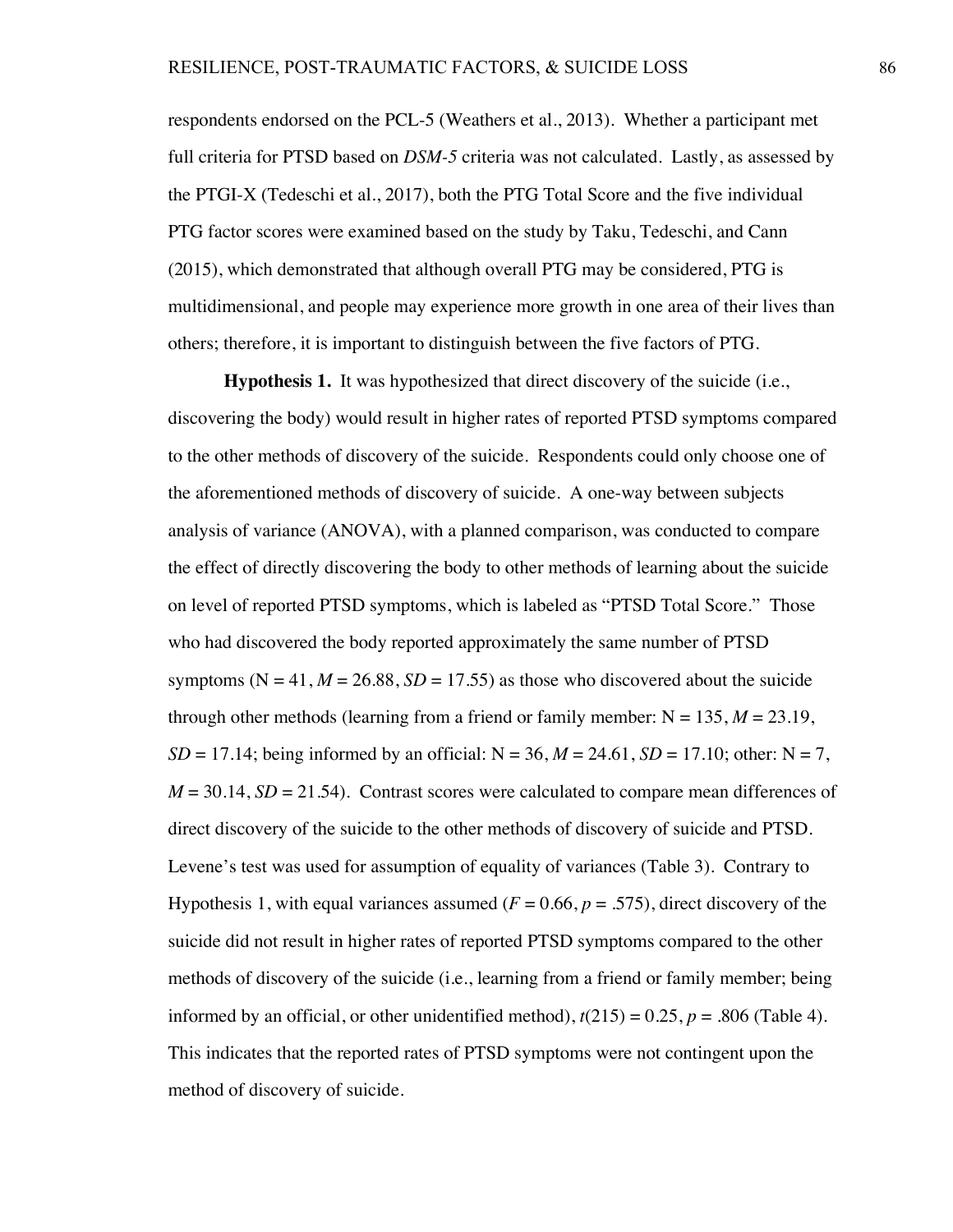## Table 3

*Test of Homogeneity of Variances*

|                         | Levene Statistic df1 df2 Sig. |         |  |
|-------------------------|-------------------------------|---------|--|
| <b>PTSD Total Score</b> | .66                           | 215 575 |  |

#### Table 4

*Comparison of Effect of Direct Discovery of the Body versus Other Methods of Discovery on the PTSD Total Score*

|                     |                           | Contrast Value of<br>Contrast | Std. Error t Df |                | $Sig. (2 -$<br>tailed) |
|---------------------|---------------------------|-------------------------------|-----------------|----------------|------------------------|
| PTSD Total<br>Score | Assume equal<br>variances | 2.69                          | 10.94           | .25 215        | .806                   |
|                     | Does not assume<br>equal  | 2.69                          | 12.01           | .22 24.50 .825 |                        |

**Hypothesis 2.** It was hypothesized that the greater the time passed since the discovery of the suicide, the lower the rate of reported PTSD symptoms. Time passed since the discovery of suicide was measured in months and years. Respondents were able to choose from one of the following: 6 months to 1 year; 1 year, 1 month to 2 years; 2 years, 1 month to 5 years; 5 years, 1 month to 10 years; 10 years, 1 month to 15 years; and more than 15 years. ANOVA and simple linear regression analyses were conducted. The ANOVA report indicated how each of the different amounts of time passed since discovering the loved one's suicide differed from one another to predict the total reported PTSD symptoms ("PTSD Total Score"). When the ANOVA was calculated, values for a regression sum of squares were reported; this indicates the amount of variability in the dependent variable (time passed since the discovery of the suicide) that is accounted for by the regression model. The regression reports indicate the specific effect and direction (positive or negative) of the relationship between the dependent and independent variables.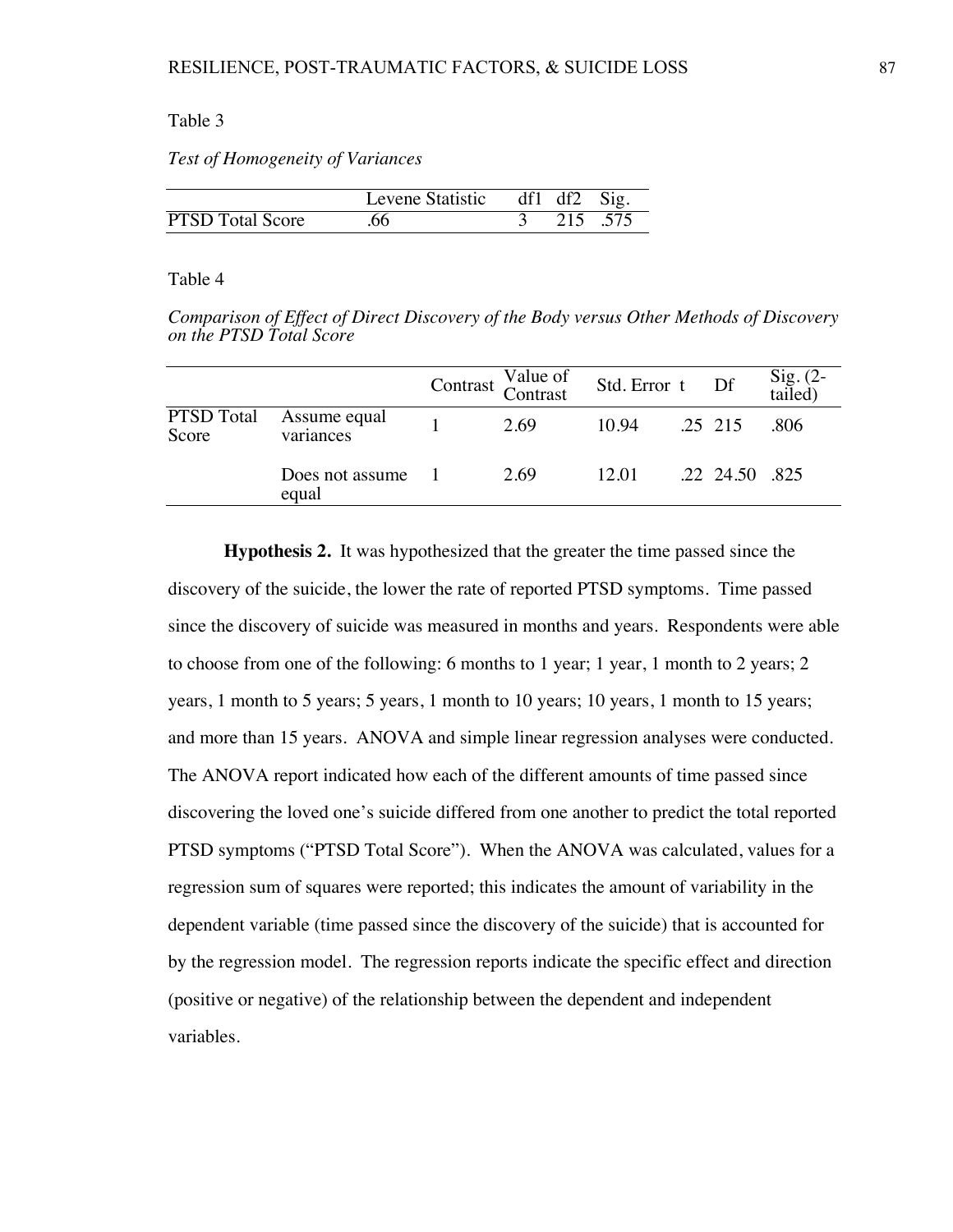In support of Hypothesis 2, the results of the regression indicated that time passed since the discovery of the suicide explains 6% of the variance (Adjusted  $R<sup>2</sup> = .06$ ), and significantly contributes to the rate of reported PTSD symptoms,  $F(1,217) = 15.12$ ,  $p =$ .000; Table 5). It was found that time passed since the discovery of the suicide significantly predicted the rate of reported PTSD symptoms ( $\beta$  = -.26, *p* = .000). The equation of the fitted regression line is  $\hat{y}$  (the rate of reported PTSD symptoms) = 35.16 -3.01 (time passed since the discovery of the suicide), indicating that with an increase in time passed since the discovery of the suicide, there was a decrease in the mean of the rate of reported PTSD symptoms (Table 6).

Table 5

*ANOVA of Relationship Between PTSD Total Score and Time Passed Since the Discovery of the Suicide*

| Variable          | Mean Square |         |
|-------------------|-------------|---------|
| <b>TimePassed</b> | 260 50      | $.000*$ |

*Note*. TimePassed = Time passed since the discovery of the suicide  $*_{p}$  < .001

Table 6

*Summary of Simple Linear Regression of PTSD Total Score and Time Passed Since the Discovery of the Suicide*

|                  |       | Unstandardized Coefficients | <b>Standardized Coefficients</b> |               |
|------------------|-------|-----------------------------|----------------------------------|---------------|
| Variable         |       | Std. Error                  | Beta                             | Sig.          |
| Intercept        | 35.16 | 3.00                        | OO.                              | 11.70 000     |
| TimePassed -3.01 |       | .78                         | $-.26$                           | 3.89 .000 $*$ |

*Note*. TimePassed = Time passed since the discovery of the suicide  $*_{p} > .001$ 

**Hypothesis 3***.* It was hypothesized that having lost one's child would result in higher rates of reported PTSD symptoms compared to other relationships to the deceased. Respondents could only choose one relationship to the deceased about whom they were responding, even if they had lost more than one close person to suicide. Relationships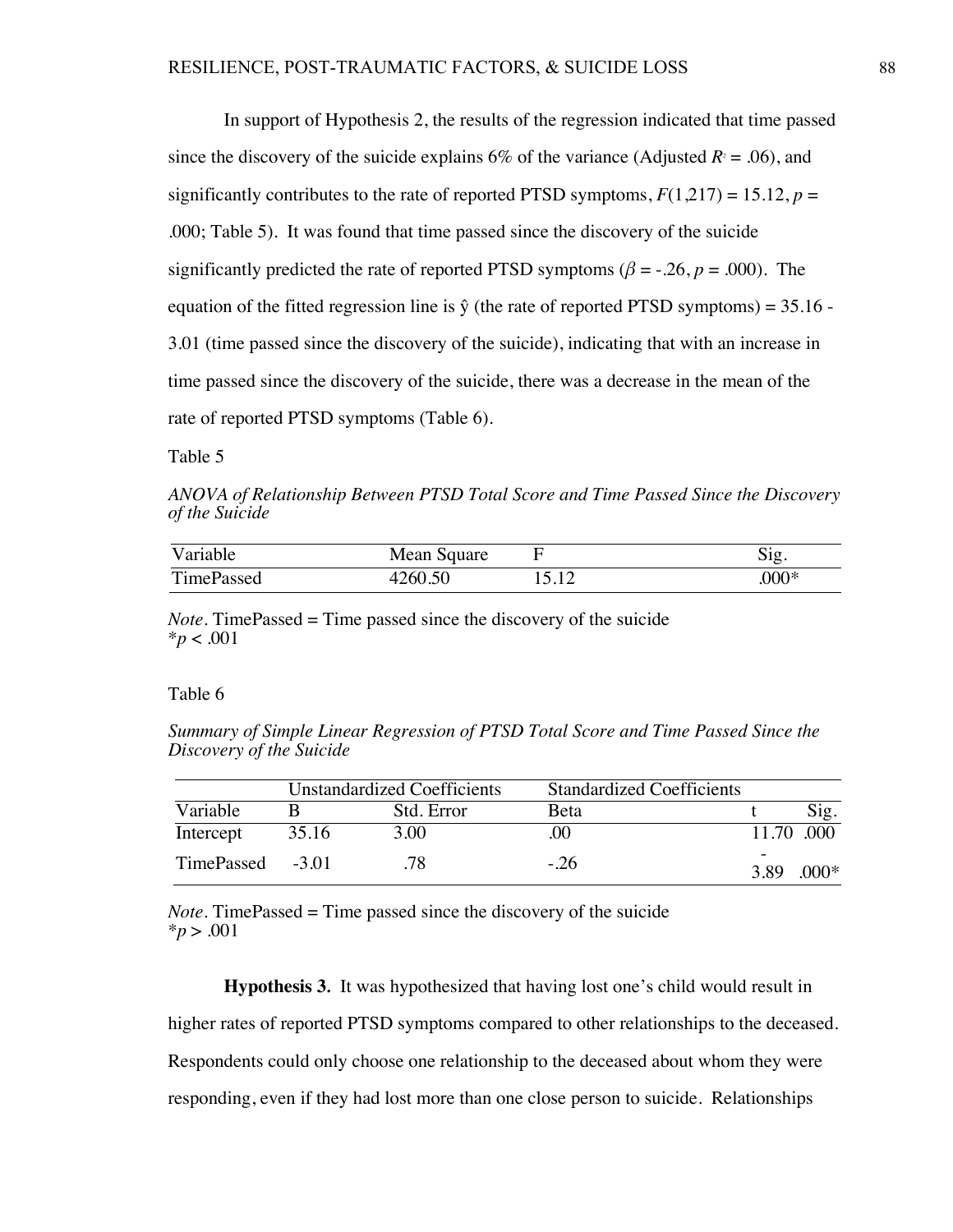included (phrased as "I lost my…"): mother, father, child, sister, brother, spouse, longterm significant partner, aunt/uncle, cousin, friend, co-worker, classmate, and other. A one-way between subjects ANOVA with a planned comparison was conducted to compare the effect of losing one's child to suicide to other relationships to the deceased on level of reported PTSD symptoms, which is labeled as "PTSD Total Score." Those who had lost their children reported slightly lower PTSD symptoms  $(M = 29.34, SD =$ 15.23) compared to those who lost their mothers ( $M = 31.69$ ,  $SD = 16.85$ ) or long-term significant partners ( $M = 39.70$ ,  $SD = 19.93$ ) but higher PTSD symptoms than losing one's father (*M* = 21.86, *SD* = 13.33), sister (*M* = 21.67, *SD* = 15.23), brother (*M* = 23.88,  $SD = 16.03$ , spouse  $(M = 23.07, SD = 15.45)$ , or friend  $(M = 21.06, SD = 18.11)$ . Contrast scores were calculated to compare mean differences of losing one's child to suicide to remaining relationships to the deceased and PTSD. Levene's test was used for assumption of equality of variances (Table 7). In support of Hypothesis 3, with equal variances assumed  $(F = 1.249, p = .252)$ , losing one's child to suicide resulted in higher rates of reported PTSD symptoms compared to the other relationships to the deceased,  $t(206) = 2.906$ ,  $p = .004$  (Table 8). This indicates that the reported rates of PTSD symptoms were, in part, contingent upon the relationship to the deceased.

Table 7

*Test of Homogeneity of Variances*

|                         | Levene Statistic | df1 df2 Sig. |            |
|-------------------------|------------------|--------------|------------|
| <b>PTSD Total Score</b> | 1.249            |              | 12 206 252 |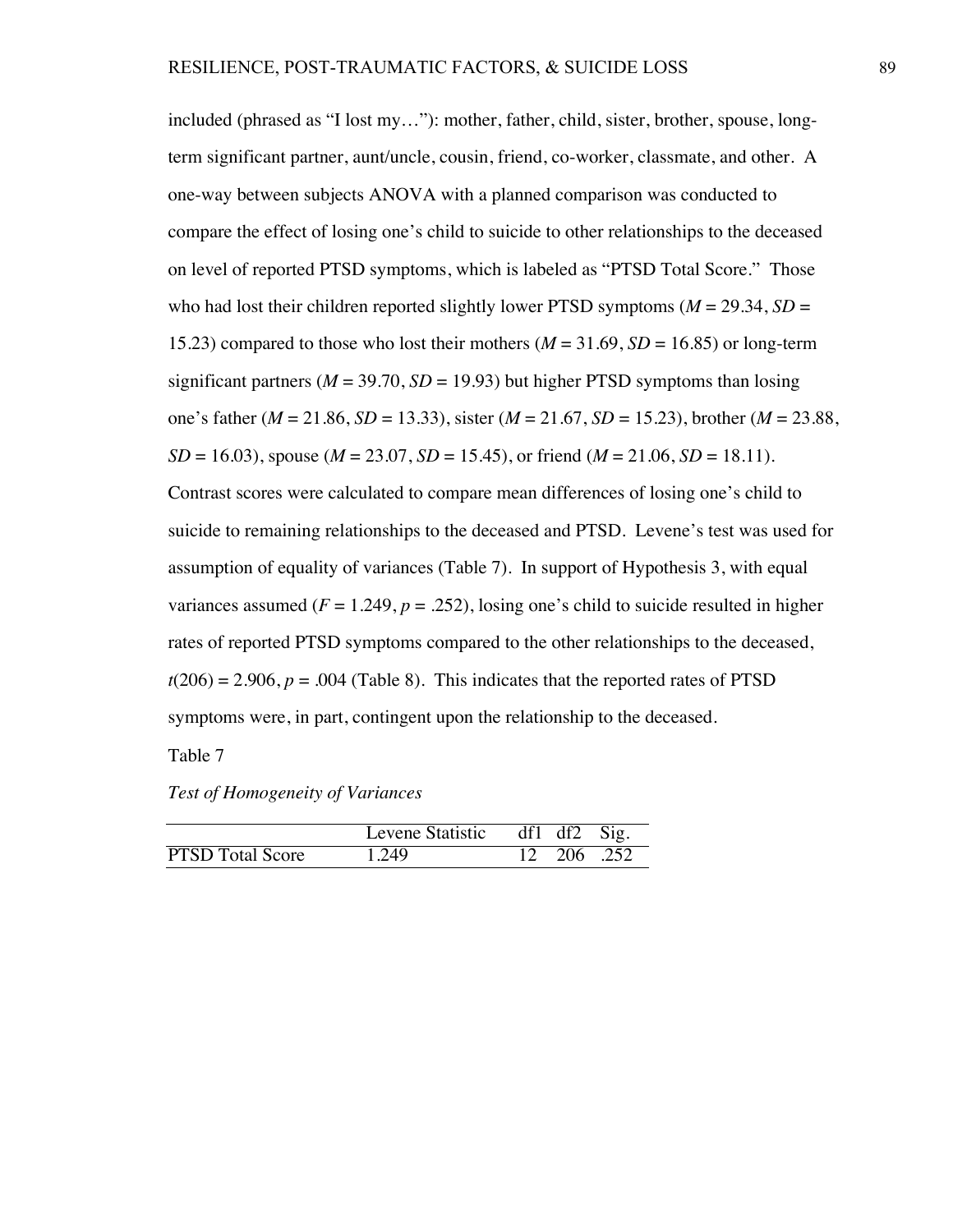## Table 8

|                        |                                       | Contrast | Value of<br>Contrast | Std.<br>Error |       | df     | Sig. (2-<br>tailed) |
|------------------------|---------------------------------------|----------|----------------------|---------------|-------|--------|---------------------|
| PTSD<br>Total<br>Score | Assume equal<br>variances             |          | 107.01               | 36.829        | 2.906 | 206    | $.004*$             |
|                        | Does not<br>assume equal<br>variances |          | 107.01               | 36.491        | 2.932 | 62.461 | .005                |
| $\frac{1}{2}p < 0.01$  |                                       |          |                      |               |       |        |                     |

*Comparison of Losing One's Child to Suicide versus Other Relationships to the Deceased on the PTSD Total Score*

It should be noted that additional planned comparisons were calculated and indicated that losing one's mother also resulted in higher rates of reported PTSD symptoms,  $t(206) = 2.536$ ,  $p = .012$  (Table 9), as did losing one's long-term partner,  $t(206) = 3.630, p = .000$  (Table 10), when compared to all remaining relationships to the deceased. Losing one's father (Table 11), sister (Table 12), brother (Table 13), spouse (Table 14), or friend (Table15) did not result in significantly different reported PTSD symptoms when compared to other relationships to the deceased.

### Table 9

|                               |                                       | Contrast | Value of<br>Contrast | Std. Error t |       | df     | Sig. (2-<br>tailed) |
|-------------------------------|---------------------------------------|----------|----------------------|--------------|-------|--------|---------------------|
| <b>PTSD</b><br>Total<br>Score | Assume equal<br>Variances             |          | 137.51               | 54.217       | 2.536 | 206    | $.012*$             |
|                               | Does not<br>assume equal<br>variances |          | 137.51               | 52.934       | 2.598 | 17.984 | .018                |

*Comparison of Losing One's Mother to Suicide Versus Other Relationships to the Deceased on the PTSD Total Score*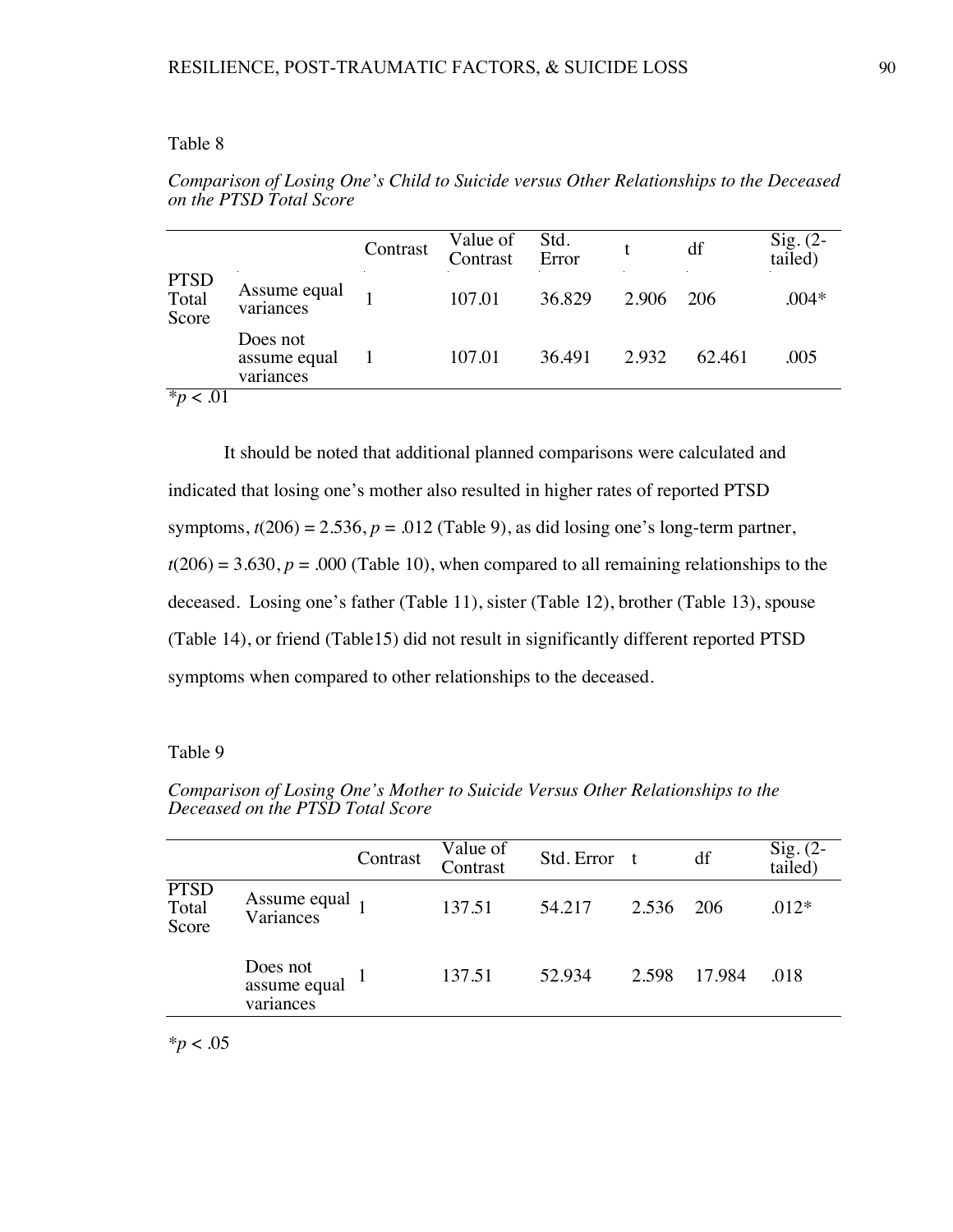## Table 10

## *Comparison of Losing One's Long-term Significant Partner to Suicide Versus Other Relationships to the Deceased on the PTSD Total Score*

|                        |                                       | Contrast | Value of<br>Contrast | Std. Error t |       | df    | $Sig. (2-$<br>tailed) |
|------------------------|---------------------------------------|----------|----------------------|--------------|-------|-------|-----------------------|
| PTSD<br>Total<br>Score | Assume equal<br>Variances             |          | 241.68               | 66.573       | 3.630 | 206   | $.000*$               |
|                        | Does not<br>assume equal<br>variances |          | 241.68               | 77.099       | 3.135 | 9.720 | .011                  |

*\*p* < .001

## Table 11

*Comparison of Losing One's Father to Suicide Versus Other Relationships to the Deceased on the PTSD Total Score*

|                        |                                       | Contrast | Value of<br>Contrast | Std. Error |      | df     | $Sig. (2-$<br>tailed) |
|------------------------|---------------------------------------|----------|----------------------|------------|------|--------|-----------------------|
| PTSD<br>Total<br>Score | Assume equal<br>variances             |          | 9.80                 | 47.550     | .206 | 206    | .837                  |
|                        | Does not<br>assume equal<br>variances |          | 9.80                 | 37.675     | .260 | 30.578 | .796                  |

## Table 12

*Comparison of Losing One's Sister to Suicide Versus Other Relationships to the Deceased on the PTSD Total Score*

|                        |                                       | Contrast | Value of<br>Contrast | Std. Error |      | df    | $Sig. (2-$<br>tailed) |
|------------------------|---------------------------------------|----------|----------------------|------------|------|-------|-----------------------|
| PTSD<br>Total<br>Score | Assume equal<br>variances             |          | 7.24                 | 84.176     | .086 | 206   | .932                  |
|                        | Does not<br>assume equal<br>variances |          | 7.24                 | 76.102     | .095 | 5.415 | .928                  |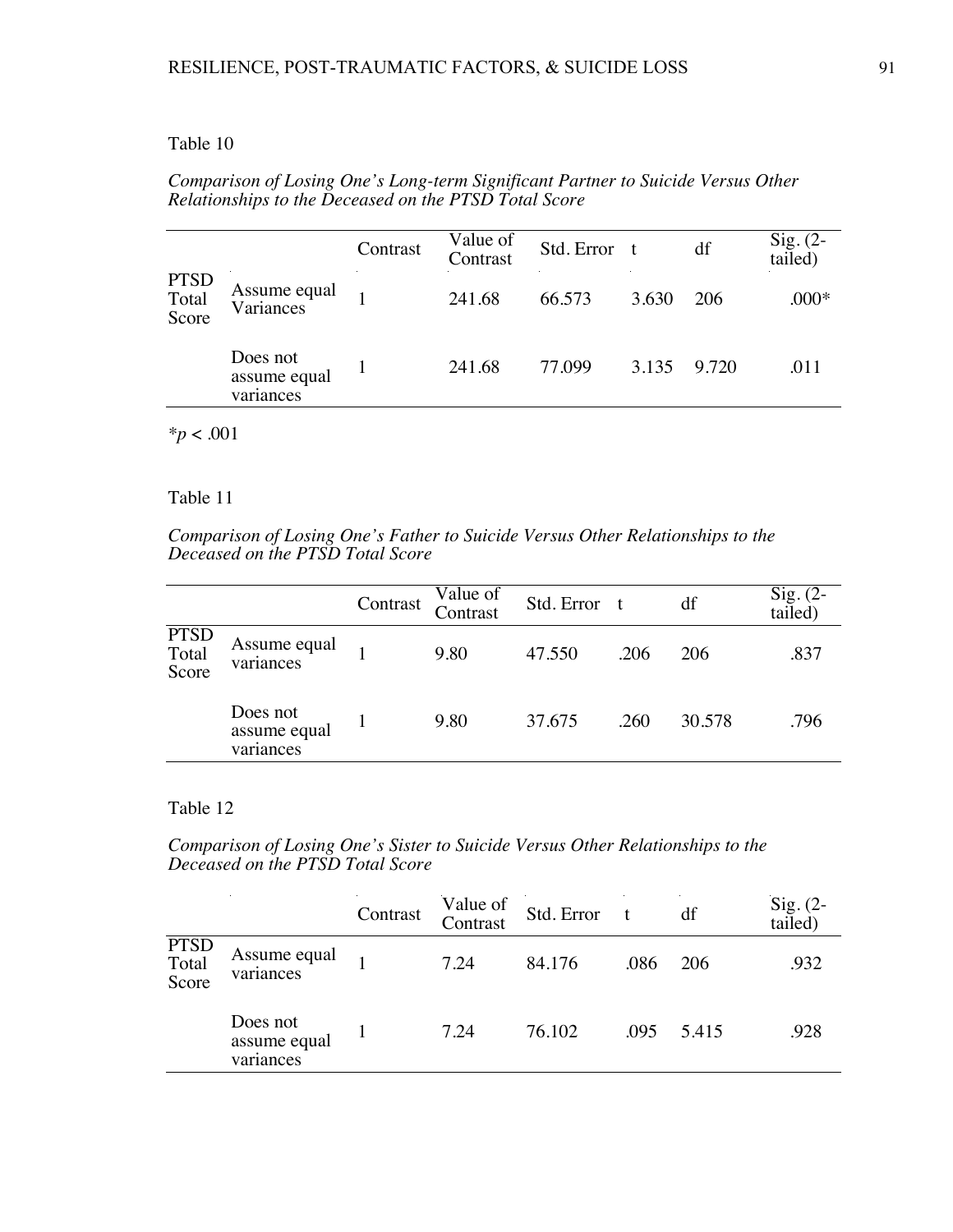|                        |                                       | Contrast | Value of<br>Contrast | Std. Error |      | df     | $Sig. (2-$<br>tailed) |
|------------------------|---------------------------------------|----------|----------------------|------------|------|--------|-----------------------|
| PTSD<br>Total<br>Score | Assume equal<br>variances             |          | 35.95                | 41.178     | .873 | 206    | .384                  |
|                        | Does not<br>assume equal<br>variances |          | 35.95                | 37.590     | .956 | 44.705 | .344                  |

## *Comparison of Losing One's Brother to Suicide Versus Other Relationships to the Deceased on the PTSD Total Score*

# Table 14

*Comparison of Losing One's Spouse to Suicide Versus Other Relationships to the Deceased on the PTSD Total Score*

|                               |                                       | Contrast | Value of<br>Contrast | Std. Error t |      | df     | Sig. (2-<br>tailed) |
|-------------------------------|---------------------------------------|----------|----------------------|--------------|------|--------|---------------------|
| <b>PTSD</b><br>Total<br>Score | Assume<br>equal variances             |          | 25.47                | 42.712       | .596 | -206   | .552                |
|                               | Does not<br>assume equal<br>variances |          | 25.47                | 37.984       | .671 | 40.198 | .506                |

# Table 15

*Comparison of Losing One's Friend to Suicide versus Other Relationships to the Deceased on the PTSD Total Score*

|                        |                                       | Contrast | Value of<br>Contrast | Std. Error t |          | df     | Sig. (2-<br>tailed) |
|------------------------|---------------------------------------|----------|----------------------|--------------|----------|--------|---------------------|
| PTSD<br>Total<br>Score | Assume<br>equal variances             |          | $-.58$               | 41.662       | $-0.014$ | 206    | .989                |
|                        | Does not<br>assume equal<br>variances |          | $-.58$               | 42.167       | $-.014$  | 40.058 | .989                |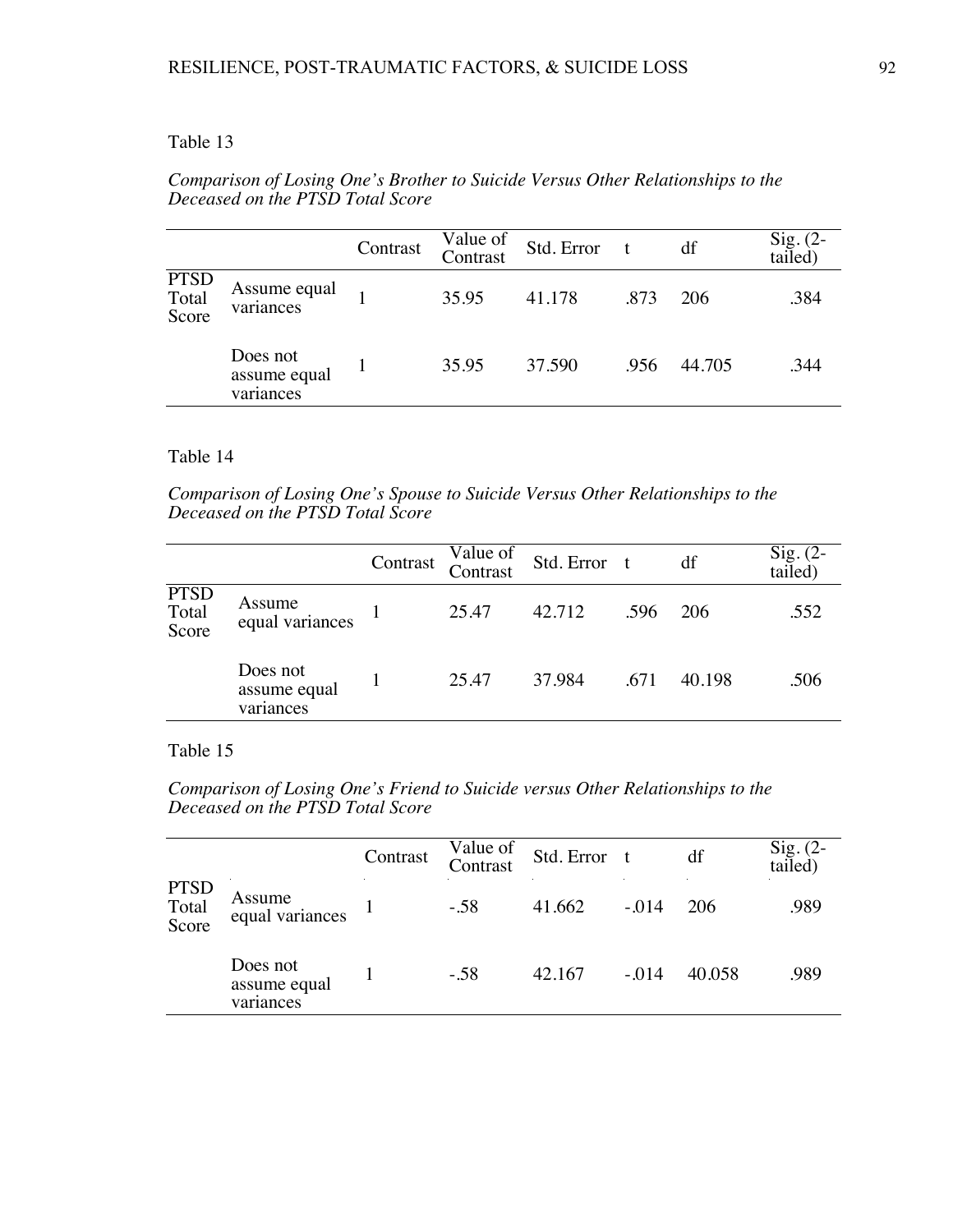**Hypothesis 4.** It was hypothesized that higher perceived closeness to the deceased would result in higher rates of reported PTSD symptoms. ANOVA and simple linear regression analyses were conducted. The ANOVA report indicates if the total report PTSD symptoms ("PTSD Total Score") significantly predicted the level of perceived closeness to the deceased. When the ANOVA was calculated, values for a regression sum of squares were reported; this indicates the amount of variability in the dependent variable (level of perceived closeness to the deceased) that is accounted for by the regression model. The regression reports indicate the specific effect and direction (positive or negative) of the relationship between the dependent and independent variables.

In support of Hypothesis 4, the results of the regression indicate perceived closeness to the deceased explains 5% of the variance (Adjusted  $R<sup>2</sup> = .05$ ), and significantly predicted rates of reported PTSD symptoms,  $F(1,217) = 13.63$ ,  $p = .000$ (Table 16). It was found that perceived closeness to the deceased significantly predicted rates of reported PTSD symptoms ( $\beta = .24$ ,  $p = .000$ ; Table 17). The equation of the fitted regression line is  $\hat{y}$  (rates of reported PTSD symptoms) = 1.47 + 8.33, which indicates that with a reported increase in perceived closeness to the deceased, there was an increase in the mean of the rates of reported PTSD symptoms.

#### Table 16

*ANOVA of Relationship Between PTSD Total Score and Perceived Closeness to the Deceased*

| Variable           | Mean Square |       |      |
|--------------------|-------------|-------|------|
| PerceivedCloseness | 3865.35     | 13.63 | 000* |

*Note.* PerceivedCloseness = perceived closeness to the deceased  $*<sub>p</sub> < .001$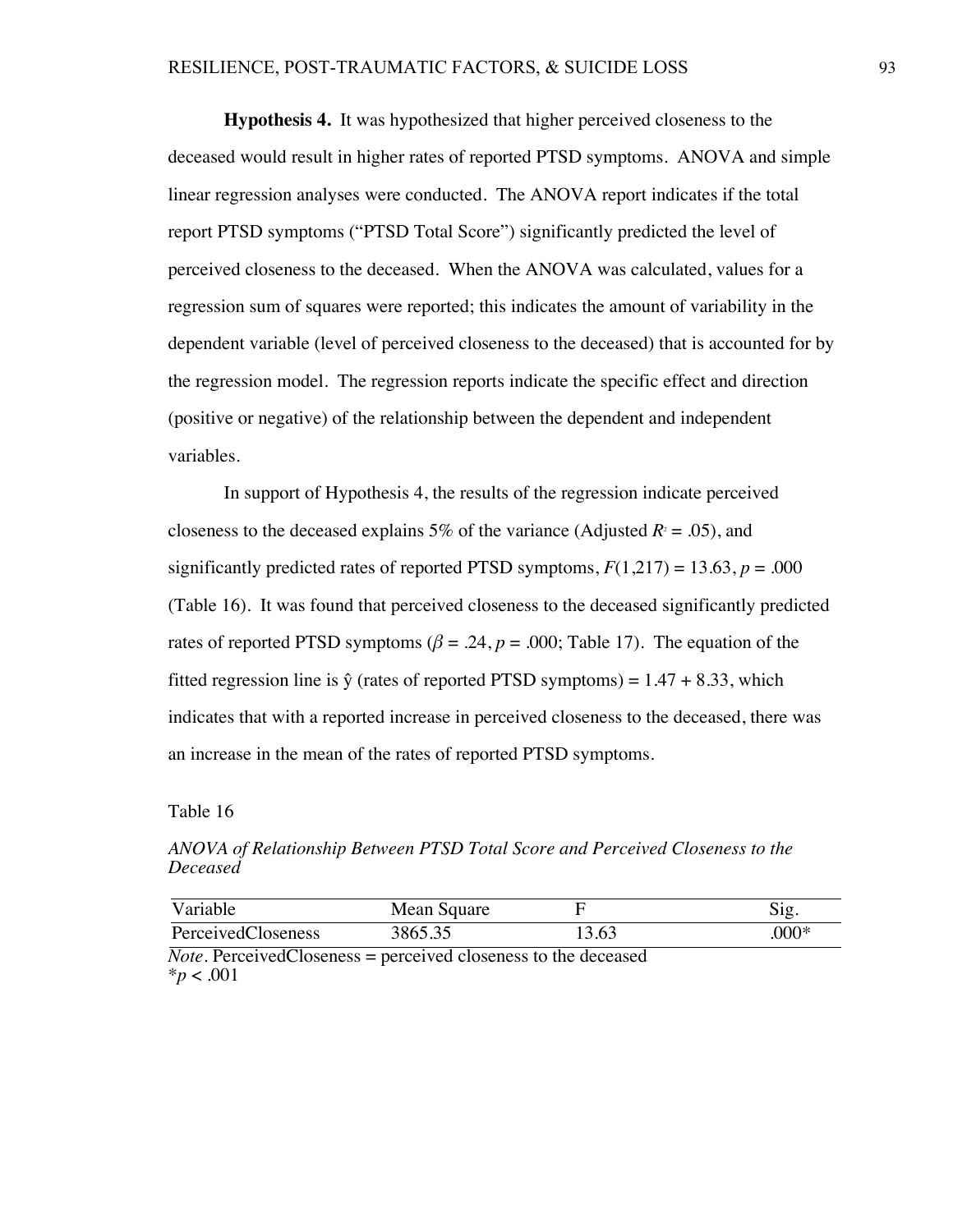| Summary of Simple Linear Regression of PTSD Total Score and Perceived Closeness to |  |  |
|------------------------------------------------------------------------------------|--|--|
| the Deceased                                                                       |  |  |

|                    | Unstandardized<br>Coefficients |            | Standardized<br>Coefficients |             |
|--------------------|--------------------------------|------------|------------------------------|-------------|
| Variable           |                                | Std. Error | <b>Beta</b>                  |             |
| Intercept          | l .47                          | 6.30       | 00                           | .23 .815    |
| PerceivedCloseness | 8.33                           | 2.26       | 24                           | $3.69.000*$ |

*Note*. PerceivedCloseness = perceived closeness to the deceased; Exposure = exposure to any postvention \**p* < .001

**Hypothesis 5.** It was hypothesized that increased exposure to any type of postvention would result in lower rates of reported PTSD symptoms. Mental health postvention sources included peer led support group, professional led support group, individual therapy, group therapy, online support (e.g., forum), none, or other. Additional postvention sources included neighbors, religious communities, families, friends, coworkers or work, school staff or classmates, none, or other. Exposure to postvention in this analysis was defined as total number of any (mental health or additional) postvention sources accessed or received. ANOVA and simple linear regression analyses were conducted. Contrary to Hypothesis 5, the results of the regression indicate that exposure to postvention explains 0% of the variance (Adjusted *R2*  $=$  . 00), and did not significantly predict reported PTSD symptoms,  $F(1,217) = .73$ ,  $p =$ .393; Table 18).

Table 18

| ANOVA of Relationship Between PTSD Total Score and Exposure to Any Postvention |  |
|--------------------------------------------------------------------------------|--|
|--------------------------------------------------------------------------------|--|

| Variable | Mean Square |                                            | 512  |
|----------|-------------|--------------------------------------------|------|
| Exposure | 1.40<br>∩רי | $\overline{\phantom{a}}$<br>$\cdot$ $\sim$ | .393 |

*Note.* Exposure = exposure to any postvention  $*_{p}$  < .001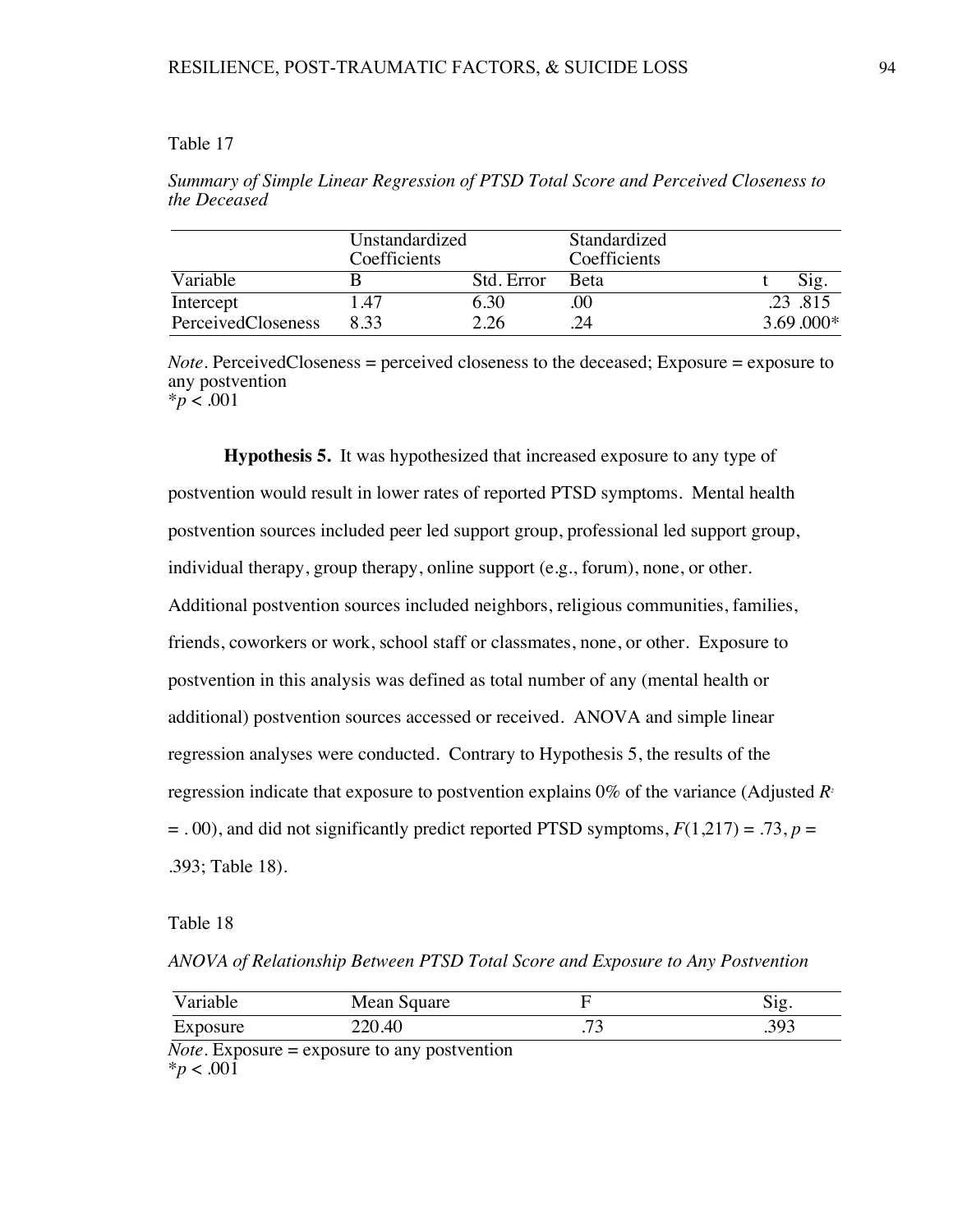**5a. Which mental health support postvention was most effective at predicting lower rates of PTSD symptoms?** Independent variables in this analysis included receiving or accessing any mental health postvention sources. The reported number of PTSD symptoms was the dependent variable. Using the enter method within multiple linear regression, a significant model emerged: *F*(7,211) = 3.26, *p* = .003 (Table 19). The model explains 7% of the variance (Adjusted  $R<sup>2</sup> = .07$ ). Table 20 gives information for the independent variables entered into model. Significant predictors of reported rates of PTSD symptoms include individual therapy ( $\beta$  = .18, *p* = .045), group therapy ( $\beta$  = .22, *p*  $= .001$ ), and online support forum ( $\beta = .14$ ,  $p = .049$ ; Table 20). Of these, group therapy was the largest (most effective contributor) to reported higher PTSD symptoms given its larger  $\beta$  value compared to the other two. The remaining independent variables did not contribute significantly to rates of reported PTSD symptoms. Although not statistically significant at  $\alpha = 0.05$ , there was a negative, or inverse, trend between peer-led support groups ( $\beta$  = -.92,  $p = .719$ ) and professional support groups ( $\beta$  = -6.02,  $p = .068$ ) and rates of reported lower PTSD symptoms.

Table 19

*ANOVA of Relationship Between PTSD Total Score and Exposure to Mental Health Postvention*

| Variable     | Mean Square |     | $\mathrm{Sig.}$ |
|--------------|-------------|-----|-----------------|
| MentalHealth |             | .26 | $.003*$         |

 $\overline{Note}$ . MentalHealth = exposure to mental health supports as postvention  $*_{p}$  < .01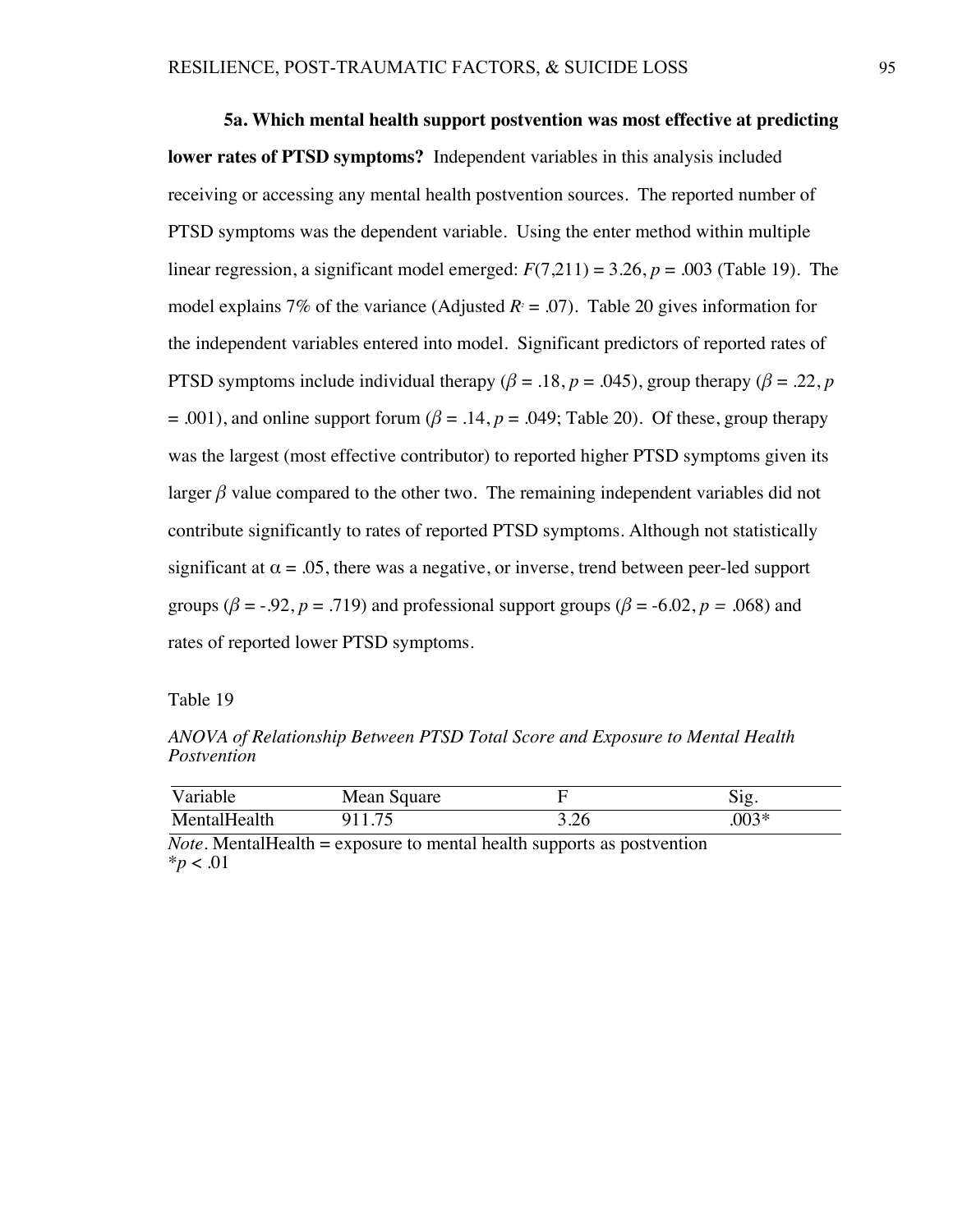|                                        | Unstandardized<br>Coefficients |                                           | Standardized<br>Coefficients |         |          |
|----------------------------------------|--------------------------------|-------------------------------------------|------------------------------|---------|----------|
| Variable                               | В                              | Std. Error                                | Beta                         |         | Sig.     |
| Intercept                              | 18.35                          | 3.32                                      | .00                          | 5.53    | .000     |
| Peer SG                                | $-.92$                         | 2.56                                      | $-.03$                       | $-.36$  | .719     |
| Professional SG                        | $-6.02$                        | 3.28                                      | $-.13$                       | $-1.83$ | .068     |
| Indiv. Therapy                         | 6.37                           | 3.16                                      | .18                          | 2.02    | $.045*$  |
| Grp. Therapy                           | 10.62                          | 3.29                                      | .22                          | 3.23    | $.001**$ |
| <b>Online Support</b>                  | 5.72                           | 2.89                                      | .14                          | 1.98    | .049*    |
| None                                   | 1.14                           | 3.94                                      | .03                          | .29     | .773     |
| Other<br>$\overline{M}$ $\overline{M}$ | 3.27<br>$\mathbf{1}$           | 4.71<br>$1! \cdot 1 \cdot 1 \cdot \alpha$ | .05                          | .69     | .489     |

*Summary of Multiple Linear Regression of PTSD Total Score and Mental Health Supports*

*Note*.  $SG = support group$ ; Indiv.= individual;  $Grp = group$ 

\**p* < .05, \*\**p* < .01

**5b. Which additional postvention support was most effective at predicting lower rates of reported PTSD symptoms?** Additional supports were scrutinized. A multiple linear regression was used to determine whether there were any significant relationships between additional supports and PTSD symptoms. When looking at PTSD symptoms, a significant model emerged:  $F(8, 210) = 4.02$ ,  $p = .000$  (Table 21). The model explains 10% of the variance (Adjusted  $R = 0.10$ ). Table 22 gives information for the independent variables entered into model. The only significant (most effective) predictors of the PTSD Total Score were receiving no additional support ( $\beta = .29$ ,  $p =$ .002) and other unnamed supports ( $\beta = .17$ ,  $p = .010$ ). The remaining independent variables did not contribute significantly to the PTSD Total Score. Although not statistically significant at  $\alpha = .05$ , there was a negative, or inverse, trend between neighbors ( $\beta$  = -3.37, *p* = .246), family ( $\beta$  = -3.21, *p* = .309), and school staff/classmates  $(\beta = -4.85, p = .183)$  and rates of reported lower PTSD symptoms.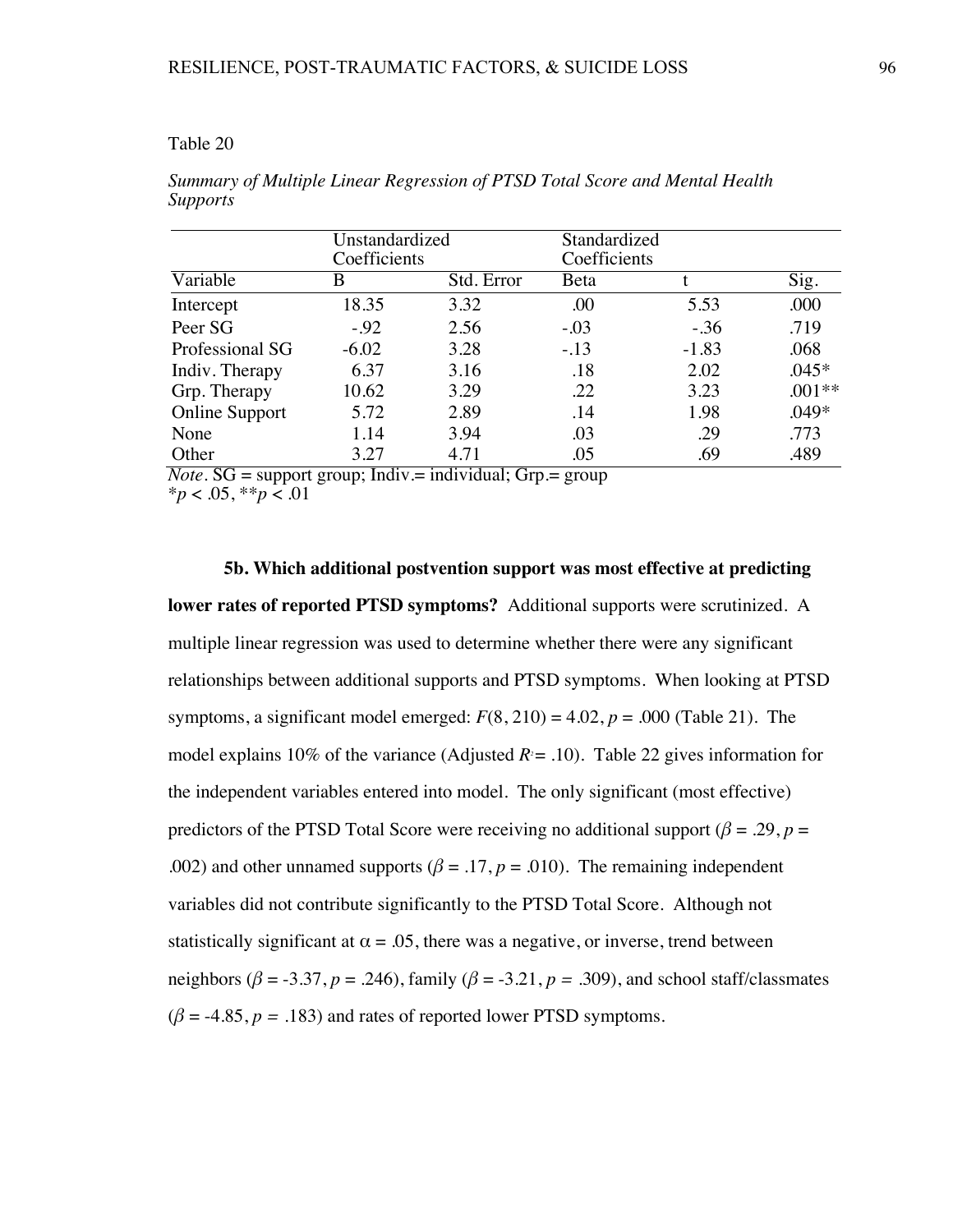| Variable    | Mean Square |            | S12.    |
|-------------|-------------|------------|---------|
| PTSD To     | .085.37     | <u>д</u> 1 | $.000*$ |
| Total Score | ' .J 1      | г.∪∠       |         |

\**p* < .001

Table 22

*Summary of Multiple Linear Regression of Additional Postvention Supports and PTSD Total Score*

|                            | Unstandardized<br>Coefficients |            | Standardized<br>Coefficients |         |         |
|----------------------------|--------------------------------|------------|------------------------------|---------|---------|
|                            | B                              | Std. Error | Beta                         |         | Sig.    |
| Intercept                  | 19.52                          | 3.91       | .00                          | 5.00    | .000    |
| Neighbors                  | $-3.37$                        | 2.90       | $-.09$                       | $-1.16$ | .246    |
| <b>Religious Community</b> | 4.88                           | 2.85       | .12                          | 1.71    | .088    |
| Family                     | $-3.21$                        | 3.14       | $-0.08$                      | $-1.02$ | .309    |
| Friends                    | 4.89                           | 3.67       | .12                          | 1.33    | .184    |
| Coworkers                  | 3.86                           | 2.61       | .11                          | 1.48    | .140    |
| School<br>Staff/Classmates | $-4.85$                        | 3.64       | $-.09$                       | $-1.33$ | .183    |
| None                       | 15.67                          | 5.10       | .29                          | 3.07    | $.002*$ |
| Other                      | 19.56                          | 7.54       | .17                          | 2.59    | $.010*$ |

*\*p* < .05, \**p* < .01

**Hypothesis 6.** It was hypothesized that increased exposure to postvention would result in increased rates of reported PTG Factor I (Relating to Others), PTG Factor II (New Possibilities), PTG Factor III (Personal Strength), PTG Factor IV (Spiritual-Existential Change), PTG Factor V (Appreciation of Life), and PTG Total Score. Because PTG is multidimensional, both the respondents' overall PTG Total Scores (overall reported posttraumatic growth) and the five individual PTG factors were examined to determine which specific areas of PTG the respondents were more likely to experience. ANOVA and simple linear regression analyses were used to test whether exposure to postvention significantly predicted the rate of reported PTG Factor I (Relating to Others), PTG Factor II (New Possibilities), PTG Factor III (Personal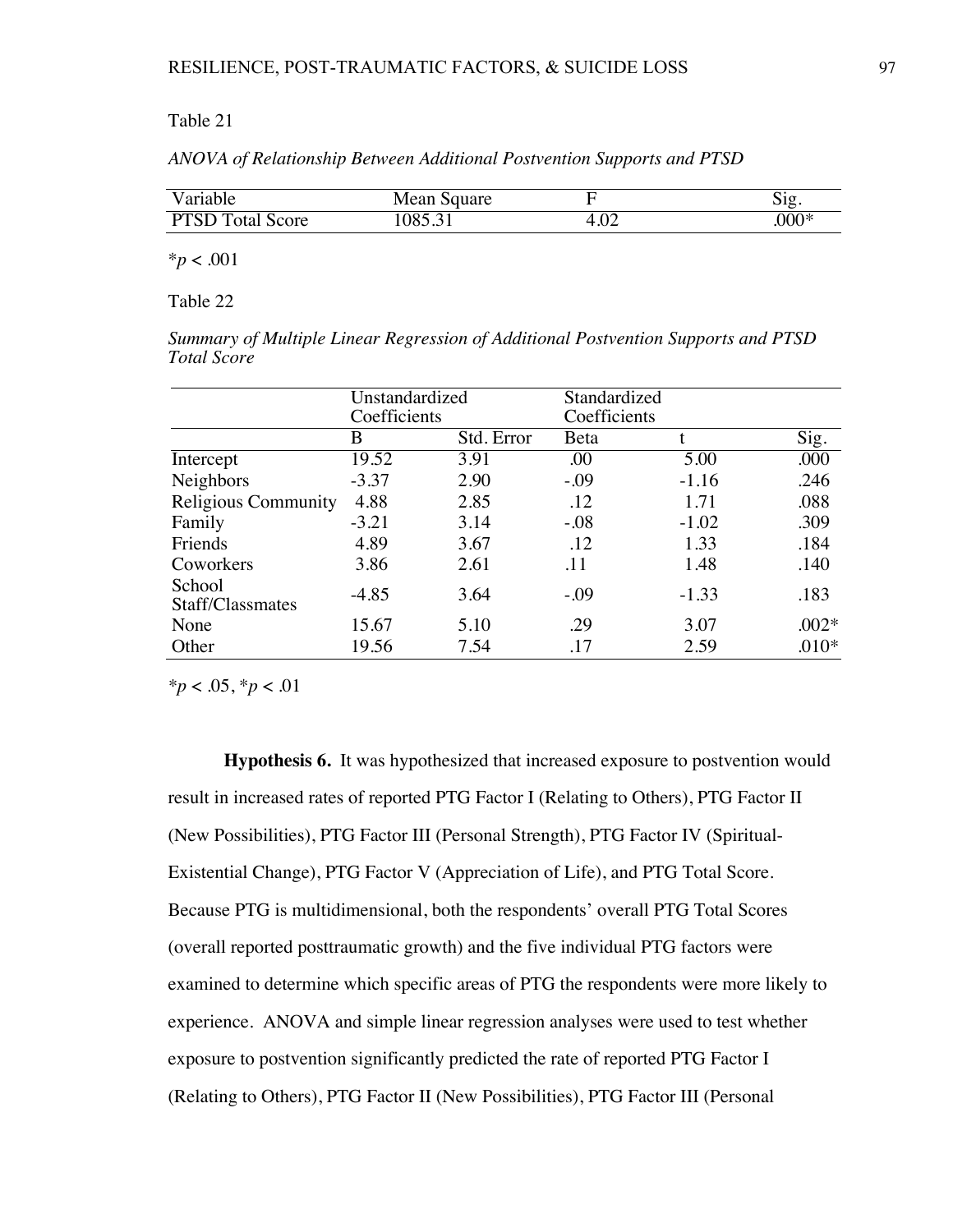Strength), PTG Factor IV (Spiritual-Existential Change), PTG Factor V (Appreciation of Life), and PTG Total Score. The ANOVA reports indicate which PTG factors significantly predicted exposure to postvention. When the ANOVA was calculated values for a regression sum of squares were reported; this indicates the amount of variability in the dependent variable (exposure to postvention) that is accounted for by the regression model. The regression reports indicate the specific effect and direction (positive or negative) of the relationship between the dependent and independent variables.

In support of Hypothesis 6, the results of the regression indicate exposure to postvention explains 10% of the variance (Adjusted  $R<sup>2</sup> = .10$ ), and significantly predicted with the rate of reported PTG Factor I,  $F(1,217) = 24.68$ ,  $p = .000$ ; Table 23). It was found that exposure to postvention significantly predicted the rate of reported PTG Factor I ( $\beta = 0.32$ ,  $p = 0.000$ ). The equation of the fitted regression line is  $\hat{y}$  (the rate of reported PTG Factor I) =  $10.92 + 1.56$ , which indicates that with exposure to any postvention, there was an increase in the mean of the rate of reported PTG Factor I (Table 24).

#### Table 23

*ANOVA of Relationship Between PTG Factor I and Exposure to Postvention*

| <b>PTG</b> Factor                                                                   | Mean Square |       | Sig.    |
|-------------------------------------------------------------------------------------|-------------|-------|---------|
| <b>PTG</b> Factor I                                                                 | 2047.04     | 24.68 | $000**$ |
| <i>Note</i> . PTG Factor $I = Relating to Others$<br>$*_{p} < 0.01, **_{p} < 0.001$ |             |       |         |

Table 24

*Summary of Simple Linear Regression of Exposure to Postvention and PTG Factor I* 

|                 |      | <b>Unstandardized Coefficients</b> | <b>Standardized Coefficients</b> |                   |
|-----------------|------|------------------------------------|----------------------------------|-------------------|
| Variable        |      | Std. Error                         | <b>Beta</b>                      |                   |
| Intercept 10.92 |      | 1.53                               | (1)                              | 7.13 .000         |
| Exposure        | 1.56 |                                    |                                  | $4.97 \quad 000*$ |

*Note.* Exposure = exposure to any postvention  $*_{p}$  < .001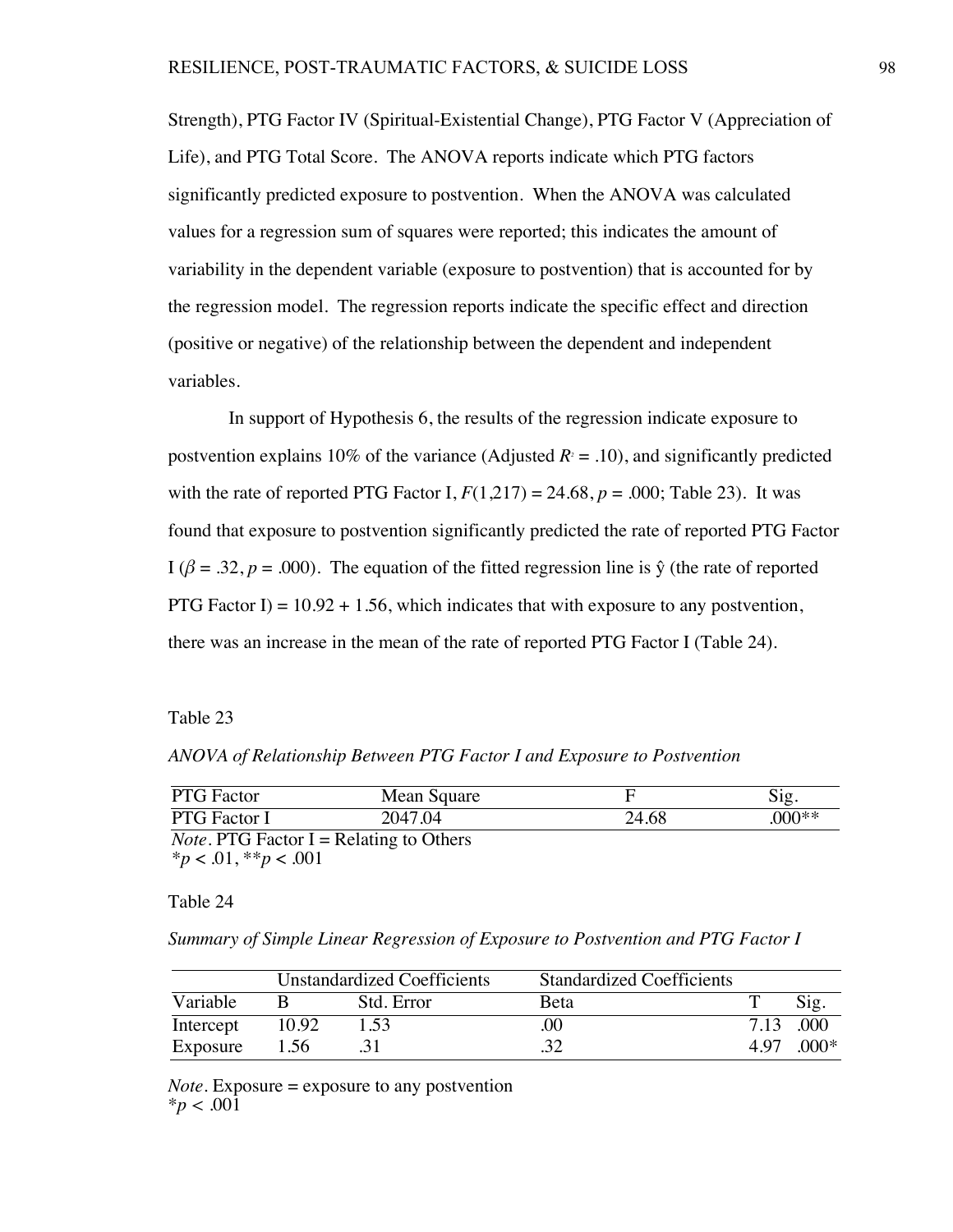In support of Hypothesis 6, the results of the regression indicate exposure to postvention explains 4% of the variance (Adjusted  $R<sup>2</sup> = .04$ ), and significantly predicted the rate of reported PTG Factor II,  $F(1,217) = 8.94$ ,  $p = .003$ ; Table 25). It was found that exposure to postvention significantly predicted the rate of reported PTG Factor II (*β*  $= .20, p = .003$ ). The equation of the fitted regression line is  $\hat{y}$  (the rate of reported PTG Factor II) =  $8.97 + .72$ , which indicates that with exposure to any postvention, there was an increase in the mean of the rate of reported PTG Factor II (Table 26).

Table 25

*ANOVA of Relationship Between PTG Factor II and Exposure to Postvention*

| <b>PTG</b> Factor                                 | Mean Square |      | Sig.    |
|---------------------------------------------------|-------------|------|---------|
| <b>PTG</b> Factor II                              | 431.49      | 8.94 | $.003*$ |
| <i>Note</i> . PTG Factor $II = New Possibilities$ |             |      |         |
| $*_p$ < .01, $*_p$ < .001                         |             |      |         |

## Table 26

*Summary of Simple Linear Regression of Exposure to Postvention and PTG Factor II*

| <b>Unstandardized Coefficients</b> | <b>Standardized Coefficients</b> |      |        |
|------------------------------------|----------------------------------|------|--------|
| Std. Error                         | Beta                             |      |        |
| Intercept $8.97$ 1.17              |                                  | 7.68 | .000   |
| 24. Exposure .72                   |                                  | 2.99 | $003*$ |

*Note.* Exposure = exposure to any postvention \**p* < .01

In support of Hypothesis 6, the results of the regression indicate exposure to postvention explains 5% of the variance (Adjusted  $R<sup>2</sup> = .05$ ), and significantly predicted the rate of reported PTG Factor III,  $F(1,217) = 11.31$ ,  $p = .001$ ; Table 27). It was found that exposure to postvention significantly predicted the rate of reported PTG Factor III (*β*  $= .22, p = .001$ ). The equation of the fitted regression line is  $\hat{y}$  (the rate of reported PTG Factor III) =  $7.19 + .69$ , which indicates that with exposure to any postvention, there was an increase in the mean of the rate of reported PTG Factor III (Table 28).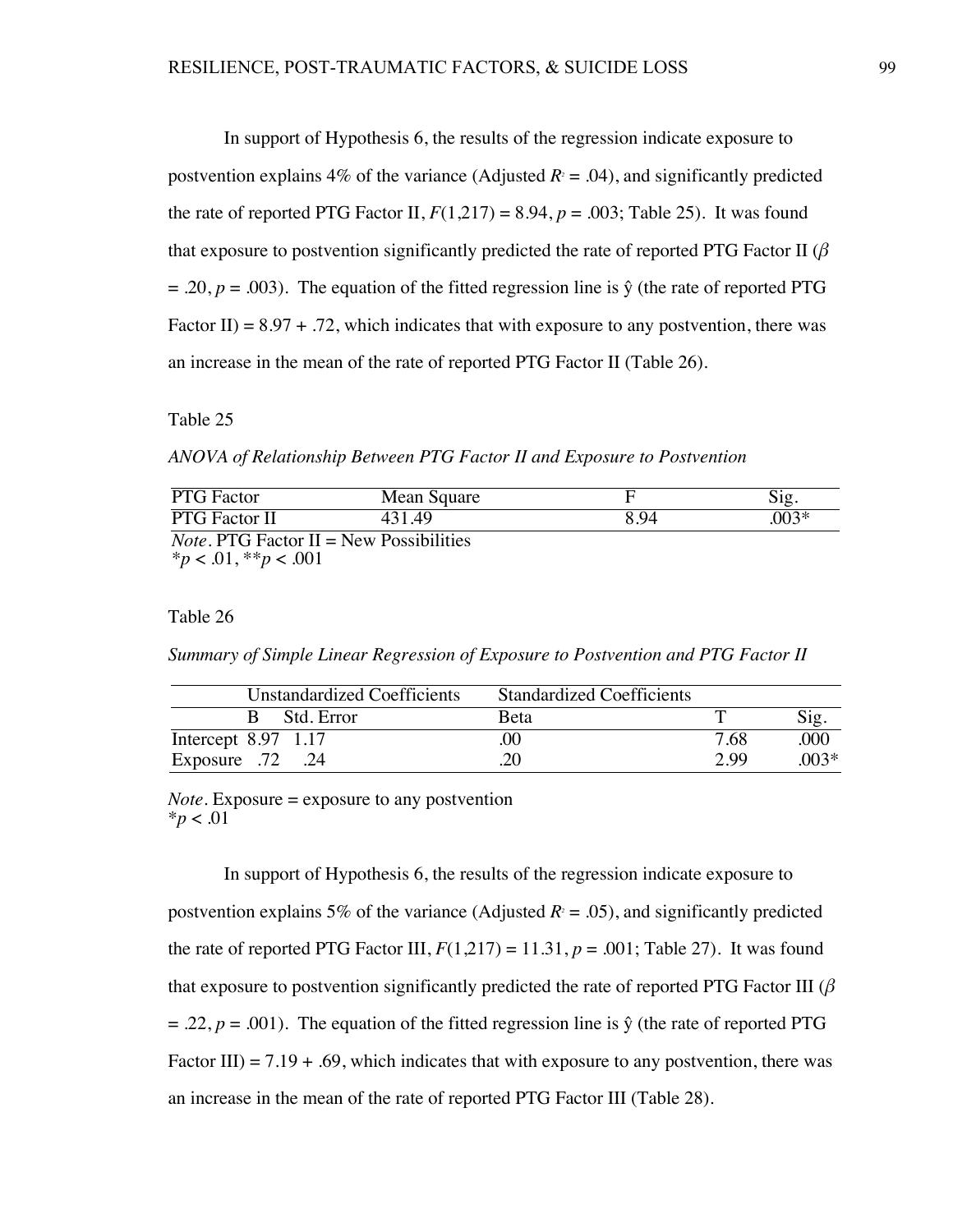## *ANOVA of Relationship Between PTG Factor III and Exposure to Postvention*

| <b>PTG</b> Factor         | Mean Square                                        |       | Sig.    |
|---------------------------|----------------------------------------------------|-------|---------|
| <b>PTG</b> Factor III     | 401.69                                             | 11.31 | $001**$ |
|                           | <i>Note</i> . PTG Factor $III$ = Personal Strength |       |         |
| $*_p$ < .01, $*_p$ < .001 |                                                    |       |         |

#### Table 28

*Summary of Simple Linear Regression of Exposure to Postvention and PTG Factor III* 

|                       |            | Unstandardized Coefficients Standardized Coefficients |      |         |
|-----------------------|------------|-------------------------------------------------------|------|---------|
|                       | Std. Error | Beta                                                  |      | Sig.    |
| Intercept $7.19$ 1.00 |            | 0C                                                    |      | .000    |
| Exposure .69          |            |                                                       | 3.36 | $001**$ |

*Note.* Exposure = exposure to any postvention  $*_{p}$  < .001

In support of Hypothesis 6, the results of the regression indicate exposure to postvention explains 4% of the variance (Adjusted  $R<sup>2</sup> = .04$ ), and significantly predicted the rate of reported PTG Factor IV,  $F(1,217) = 10.21$ ,  $p = .002$ ; Table 29). It was found that exposure to postvention significantly predicted the rate of reported PTG Factor IV (*β*  $= .21, p = .002$ ). The equation of the fitted regression line is  $\hat{y}$  (the rate of reported PTG Factor IV) =  $7.43 + .96$ , which indicates that with exposure to any postvention, there was an increase in the mean of the rate of reported PTG Factor IV (Table 30).

Table 29

*ANOVA of Relationship Between PTG Factor IV and Exposure to Postvention*

| <b>PTG</b> Factor | Mean Square |       | S12.    |
|-------------------|-------------|-------|---------|
| PTG Factor IV     | 777 O1      | 10.21 | $.002*$ |

 $Note. PTG Factor IV =$  Spiritual-Existential Change \**p < .*01, \*\**p < .*001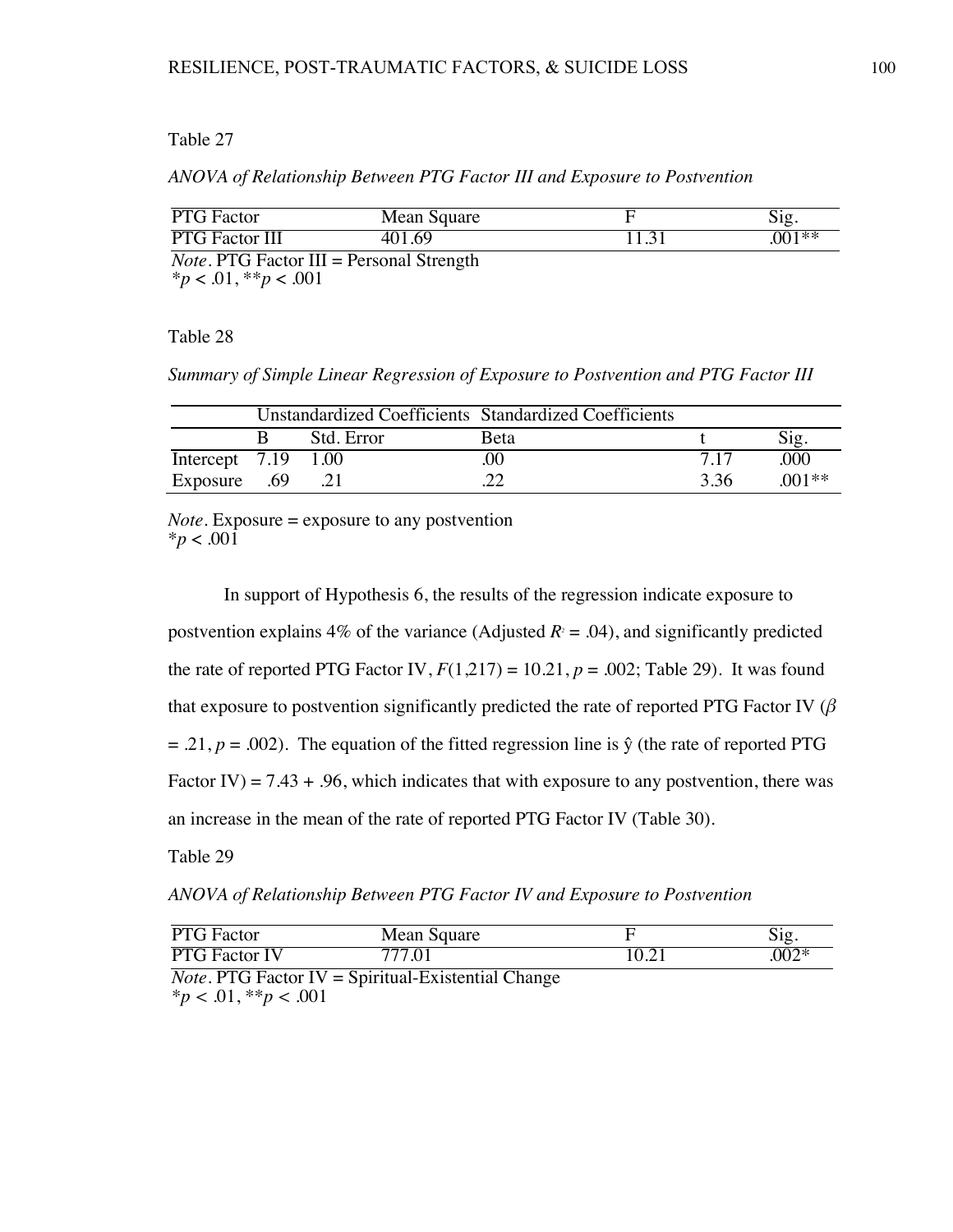*Summary of Simple Linear Regression of Exposure to Postvention and PTG Factor IV* 

|           | Unstandardized<br>Coefficients | Standardized<br>Coefficients |             |
|-----------|--------------------------------|------------------------------|-------------|
|           | Std. Error                     | Beta                         | Sig.        |
| Intercept | 7.431.47                       | .00                          | 5.06.000    |
| Exposure  | .96 .30                        | 21                           | $3.20.002*$ |

*Note.* Exposure = exposure to any postvention \**p* < .01

In support of Hypothesis 6, the results of the regression indicate exposure to postvention explains 5% of the variance (Adjusted  $R<sup>2</sup> = .05$ ), and significantly predicted the rate of reported PTG Factor V,  $F(1, 217) = 11.38$ ,  $p = .001$ ; Table 31). It was found that exposure to postvention significantly predicted the rate of reported PTG Factor V (*β*  $= .22, p = .002$ ). The equation of the fitted regression line is  $\hat{y}$  (the rate of reported PTG Factor V) =  $6.94 + .44$ , which indicates that with exposure to any postvention, there was an increase in the mean of the rate of reported PTG Factor V (Table 32).

## Table 31

*ANOVA of Relationship Between PTG Factor V and Exposure to Postvention*

| <b>PTG</b> Factor            | Mean Square                                         |       | Sig.    |
|------------------------------|-----------------------------------------------------|-------|---------|
| <b>PTG</b> Factor V          | 164.43                                              | 11.38 | $001**$ |
|                              | <i>Note</i> . PTG Factor $V =$ Appreciation of Life |       |         |
| $*_{p} < .01, **_{p} < .001$ |                                                     |       |         |

Table 32

*Summary of Simple Linear Regression of Exposure to Postvention and PTG Factor V*

|                      |            | Unstandardized Coefficients Standardized Coefficients |       |        |
|----------------------|------------|-------------------------------------------------------|-------|--------|
|                      | Std. Error | <b>B</b> eta                                          |       |        |
| Intercept $6.94$ .64 |            |                                                       | 10.85 | .000   |
| 13. Exposure .44     |            |                                                       | 3.37  | $001*$ |

*Note.* Exposure = exposure to any postvention  $*_{p}$  < .001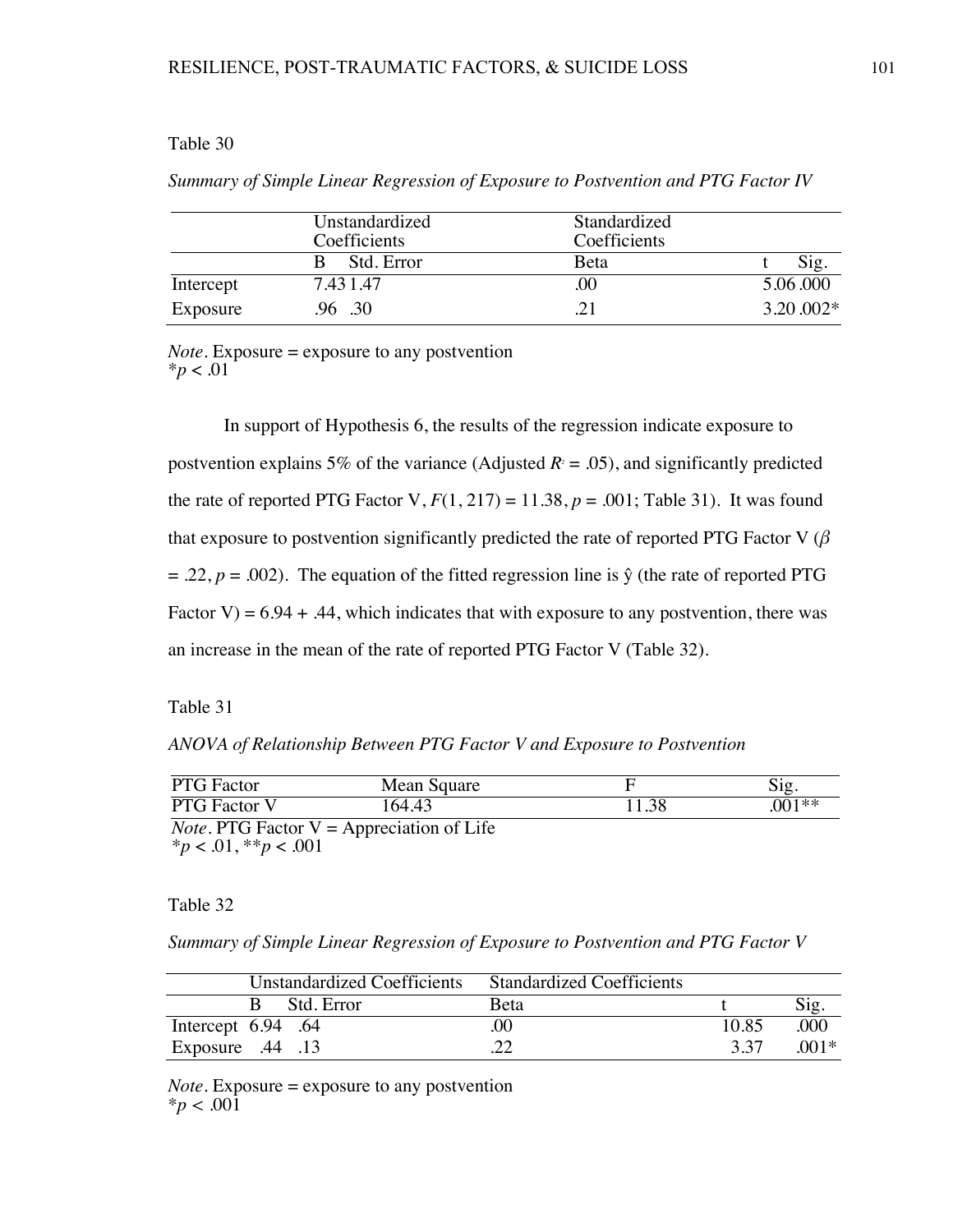In support of Hypothesis 6, the results of the regression indicate exposure to postvention explains 7% of the variance (Adjusted  $R<sup>2</sup> = .07$ ), and significantly predicted the rate of reported PTG Total Score,  $F(1,217) = 17.18$ ,  $p = .000$ ; Table 33). It was found that exposure to postvention significantly predicted the rate of reported PTG Total Score  $(\beta = .27, p = .000)$ . The equation of the fitted regression line is  $\hat{y}$  (the rate of reported PTG Total Score) =  $41.45 + 4.38$ , which indicates that with exposure to any postvention, there was an increase in the mean of the rate of reported PTG Total Score (Table 34).

Table 33

*ANOVA of Relationship Between PTG Total Score and Exposure to Postvention*

| <b>PTG</b> Factor         | Mean Square |       | Sig.    |
|---------------------------|-------------|-------|---------|
| <b>PTG Total Score</b>    | 16067.30    | 17.18 | $000**$ |
| $*_p$ < .01, $*_p$ < .001 |             |       |         |

Table 34

*Summary of Simple Linear Regression of Exposure to Postvention and PTG Total Score*

|                        |            | Unstandardized Coefficients Standardized Coefficients |      |        |
|------------------------|------------|-------------------------------------------------------|------|--------|
|                        | Std. Error | <b>Beta</b>                                           |      |        |
| Intercept $41.45$ 5.15 |            | 00                                                    | 8 06 | .000   |
| Exposure $4.38$ 1.06   |            |                                                       | 414  | $000*$ |

*Note.* Exposure = exposure to any postvention  $*_{p}$  < .001

## **6a. Which mental health support postvention was most effective at predicting**

**PTG rates?** A multiple linear regression was used to determine which mental health supports (peer led support group, professional led support group, individual therapy, group therapy, online support [e.g., forum], none, or other) were the greatest contributors to the five PTG factors (I – Relating to Others, II – New Possibilities, III – Personal Strength, IV - Spiritual-Existential Change, and V – Appreciation of Life) and overall PTG score.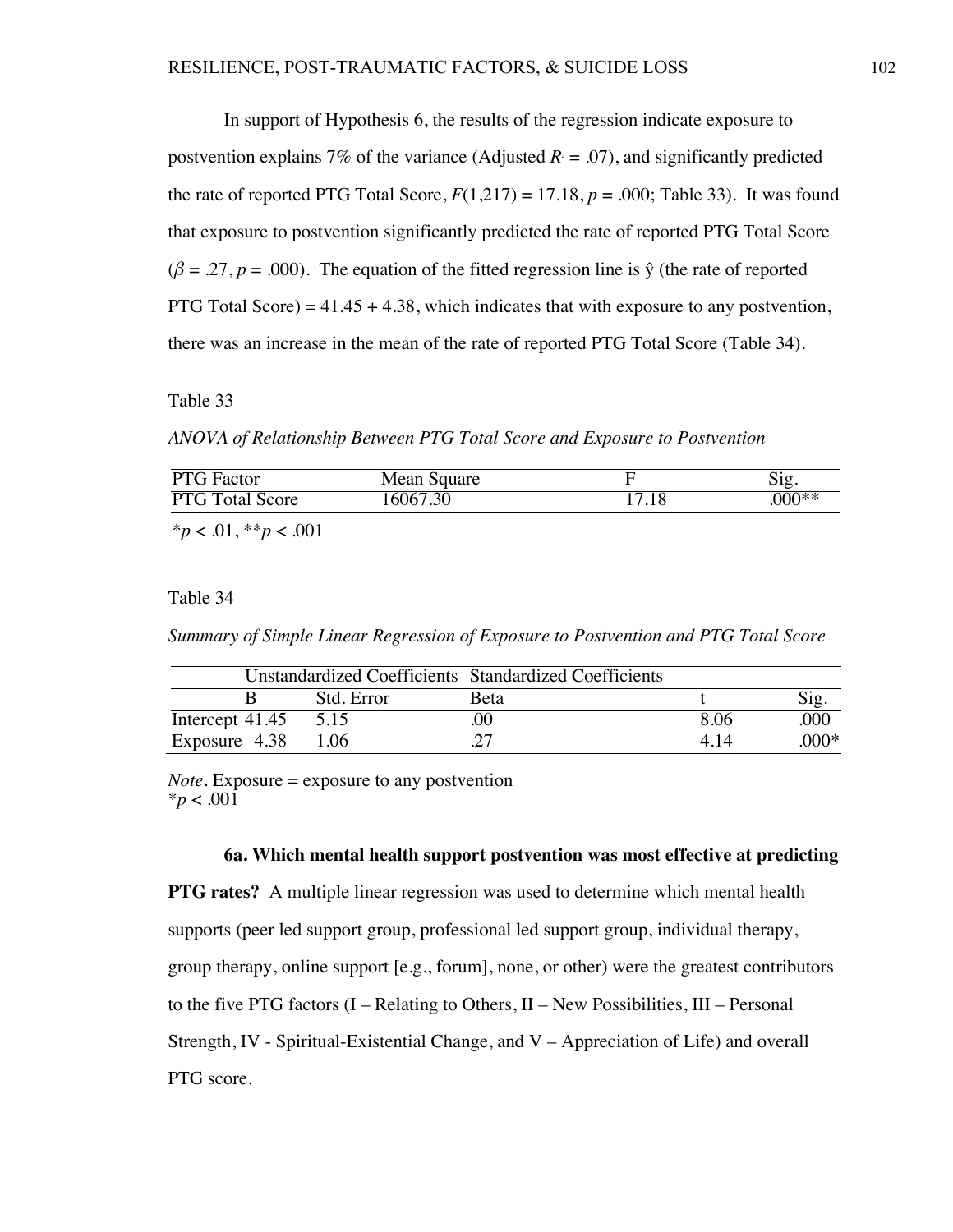A significant model emerged between mental health supports and PTG Factor I:  $F(7,211) = 3.49, p = .001$  (Table 35). The model explains 7% of the variance (Adjusted  $R = 0.07$ ). Table 34 gives information for the independent variables entered into model. The only significant (most effective) predictor of PTG Factor I was receiving no mental health treatment ( $\beta = -0.22$ ,  $p = 0.020$ ). The remaining independent variables did not contribute significantly to PTG Factor I. Although not statistically significant at  $\alpha = .05$ , there was a positive trend between peer support groups ( $\beta$  = .07, *p* = .305), professional support groups ( $\beta = .13$ ,  $p = .059$ ), and individual therapy ( $\beta = .02$ ,  $p = .825$ ) and rates of reported higher PTG Factor I (Table 36).

Table 35

*ANOVA of Relationship Between Mental Health Supports and PTG Factor I*

| D T Q<br>Factor<br>. T        | Mean Square             |    | $\sim$<br>512 |
|-------------------------------|-------------------------|----|---------------|
| <b>Factor</b><br>$\mathbf{r}$ | 107 71<br>$\rightarrow$ | 40 | $.001*$       |

*Note*. PTG Factor  $I = Relating to Others$ \**p* < .001

## Table 36

*Summary of Multiple Linear Regression of Mental Health Supports and PTG Factor I*

|                                                         | Unstandardized<br>Coefficients |            | Standardized<br>Coefficients |         |         |
|---------------------------------------------------------|--------------------------------|------------|------------------------------|---------|---------|
|                                                         | B                              | Std. Error | Beta                         |         | Sig.    |
| Intercept                                               | 18.25                          | 1.83       | .00                          | 9.96    | .000    |
| Peer SG                                                 | 1.45                           | 1.41       | .07                          | 1.03    | .305    |
| Professional SG                                         | 3.44                           | 1.81       | .13                          | 1.90    | .059    |
| Indiv. Therapy                                          | .39                            | 1.74       | .02                          | .22     | .825    |
| Grp. Therapy                                            | $-1.99$                        | 1.81       | $-.07$                       | $-1.10$ | .273    |
| <b>Online Support</b>                                   | $-.16$                         | 1.60       | $-.01$                       | $-.10$  | .918    |
| None                                                    | $-5.09$                        | 2.17       | $-.22$                       | $-2.34$ | $.020*$ |
| Other<br>$\overline{\phantom{a} \cdot$<br>$\sim$ $\sim$ | $-3.75$<br>$- - -$             | 2.60<br>.  | $-.10$<br>$\sim$             | $-1.44$ | .151    |

 $\overline{Note.}$   $SG =$  support group; Indiv.= individual;  $Grp =$  group  $**p* < .05$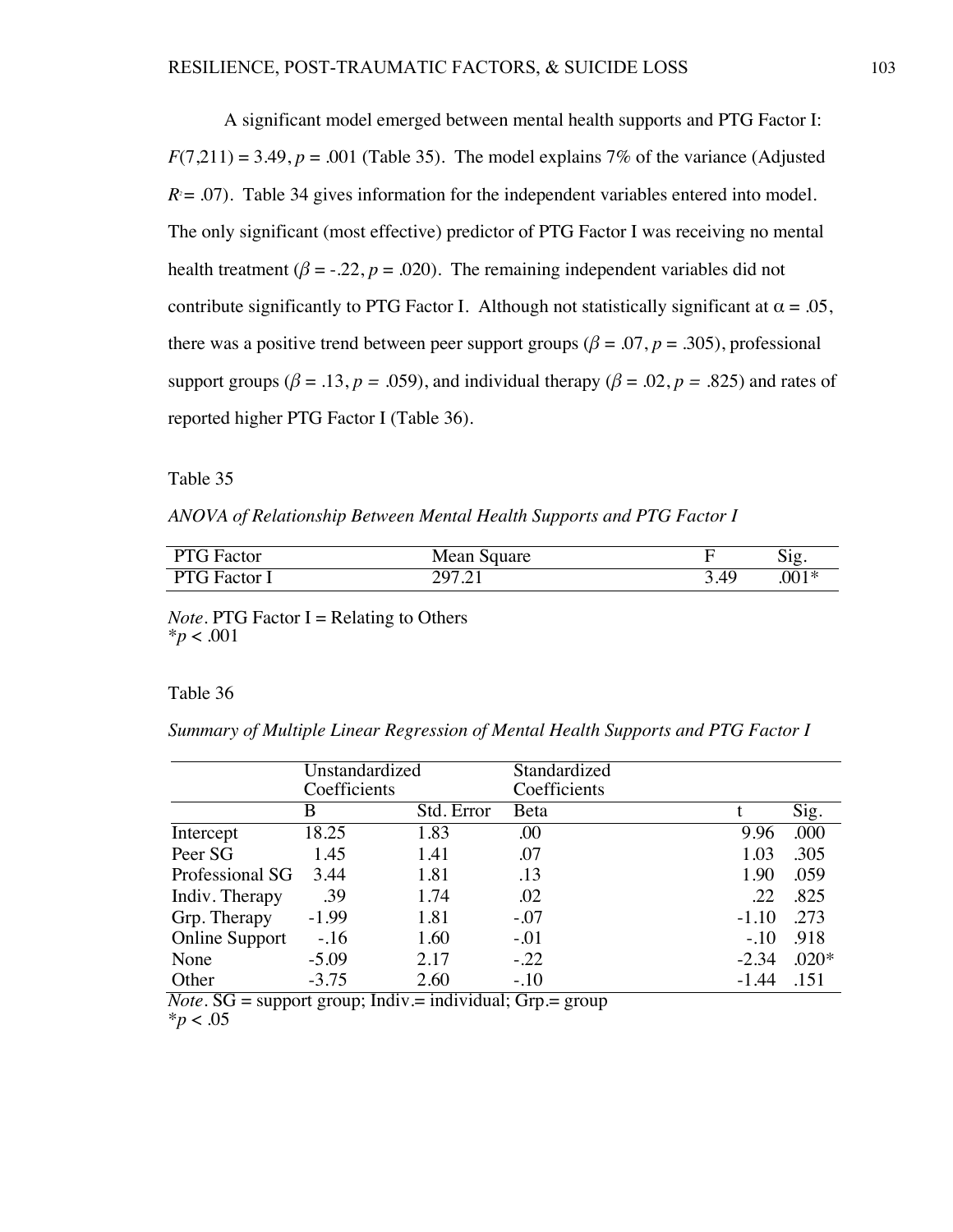A significant model emerged between mental health supports and PTG Factor II:  $F(7,211) = 3.54$ ,  $p = .001$  (Table 37). The model explains 8% of the variance (Adjusted  $R = .08$ ). Table 36 gives information for the independent variables entered into model. The only significant (most effective) predictor of PTG Factor II was receiving no mental health treatment ( $\beta = -0.22$ ,  $p = 0.022$ ). The remaining independent variables did not contribute significantly to PTG Factor II. Although not statistically significant at  $\alpha = .05$ , there was a positive trend between peer support groups ( $\beta = .08$ ,  $p = .244$ ), professional support groups ( $\beta$  = .06,  $p = .372$ ), and individual therapy ( $\beta$  = .08,  $p = .352$ ) and rates of reported higher PTG Factor II (Table 38).

Table 37

*ANOVA of Relationship Between Mental Health Supports and PTG Factor II*

| PTG F<br>G Factor               | Mean Square |          | 512     |
|---------------------------------|-------------|----------|---------|
| <b>PTG</b> Fact<br>$\mathbf{r}$ | 6205        | ৲∠<br>ັ້ | $.001*$ |

*Note.* PTG Factor II = New Possibilities \**p* < .001

#### Table 38

*Summary of Multiple Linear Regression of Mental Health Supports and PTG Factor II*

| <b>Unstandardized Coefficients Standardized Coefficients</b> |         |            |         |         |         |  |
|--------------------------------------------------------------|---------|------------|---------|---------|---------|--|
|                                                              | B       | Std. Error | Beta    |         | Sig.    |  |
| Intercept                                                    | 11.92   | 1.35       | .00     | 8.83    | .000    |  |
| Peer SG                                                      | 1.22    | 1.04       | .08     | 1.17    | .244    |  |
| Professional SG                                              | 1.19    | 1.33       | .06     | .89     | .372    |  |
| Indiv. Therapy                                               | 1.20    | 1.28       | .08     | .93     | .352    |  |
| Grp. Therapy                                                 | $-1.08$ | 1.34       | $-.05$  | $-.81$  | .420    |  |
| <b>Online Support</b>                                        | $-.60$  | 1.18       | $-0.04$ | $-.51$  | .611    |  |
| None                                                         | $-3.71$ | 1.60       | $-.22$  | $-2.31$ | $.022*$ |  |
| Other                                                        | $-.55$  | 1.92       | $-.02$  | $-29$   | .776    |  |

 $\overline{Note.}$   $SG = support group; Indiv = individual; Grp = group$  $**p* < .05$ 

A significant model emerged between mental health supports and PTG Factor III:  $F(7,211) = 3.12$ ,  $p = .004$  (Table 39). The model explains 6% of the variance (Adjusted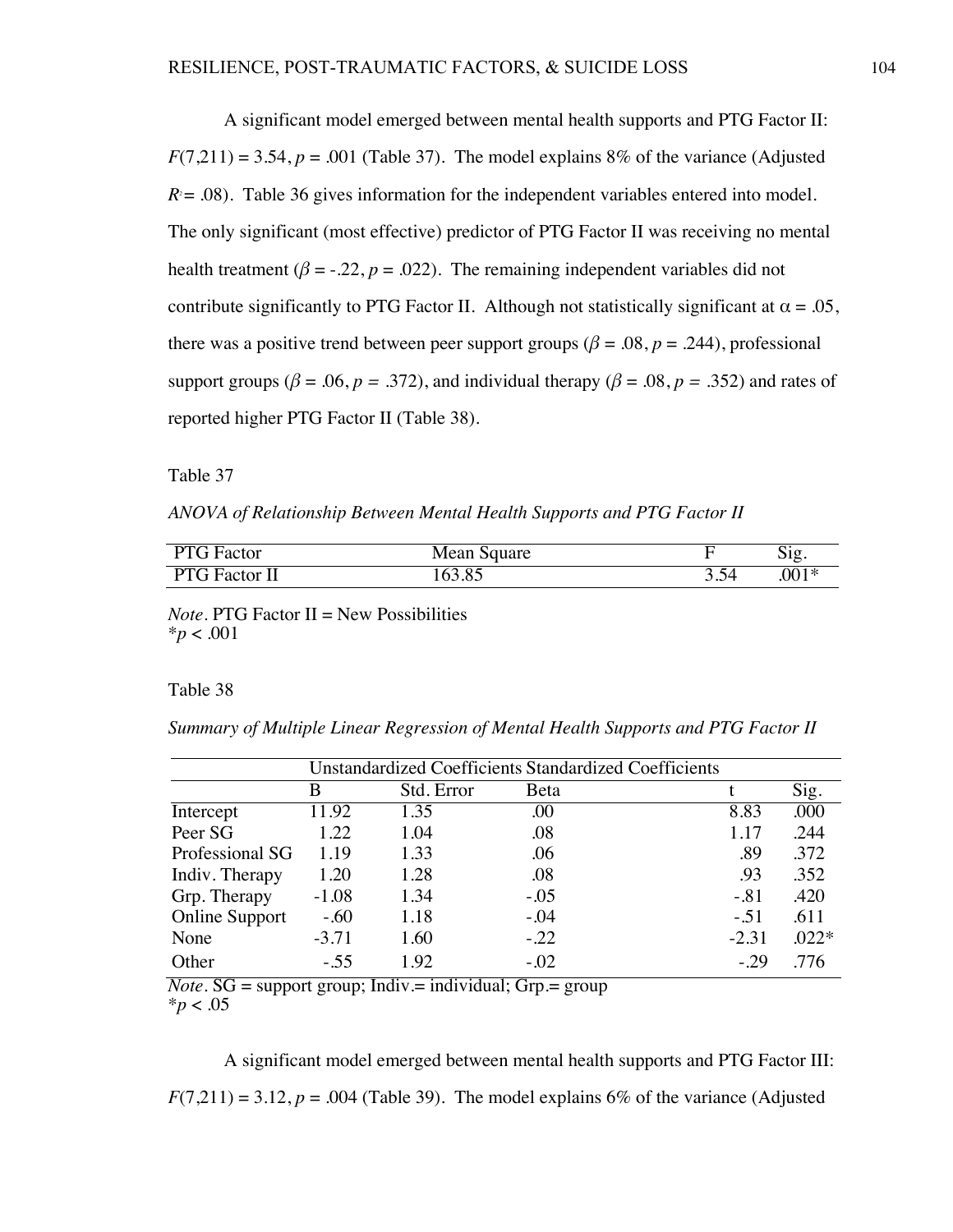$R = .06$ ). Table 38 gives information for the independent variables entered into model. No predictors contributed significantly to PTG Factor III. Although not statistically significant at  $\alpha = 0.05$ , there was a negative trend between receiving no mental health treatment ( $\beta$  = -.16,  $p = .098$ ) and PTG Factor III; there was also a positive trend between peer support groups ( $\beta = .08$ ,  $p = .276$ ), professional support groups ( $\beta = .08$ ,  $p = .225$ ), and individual therapy ( $\beta = .11$ ,  $p = .199$ ) and rates of reported higher PTG Factor III (Table 40).

Table 39

*ANOVA of Relationship Between Mental Health Supports and PTG Factor III*

| PTG E<br>G Factor     | Mean Square |                    | $\sim \cdot$<br>$\mathrm{Mg}$ . |
|-----------------------|-------------|--------------------|---------------------------------|
| <b>PTG</b> Factor III | .08.61      | $\sqrt{1}$<br>---- | .004*                           |

*Note*. PTG Factor III = Personal Strength  $*_{p}$  < .01

Table 40

*Summary of Multiple Linear Regression of Mental Health Supports and PTG Factor III*

|                                                                       |                                     |                                              | <b>Unstandardized Coefficients Standardized Coefficients</b> |         |      |
|-----------------------------------------------------------------------|-------------------------------------|----------------------------------------------|--------------------------------------------------------------|---------|------|
|                                                                       | B                                   | Std. Error                                   | Beta                                                         |         | Sig. |
| Intercept                                                             | 9.73                                | 1.17                                         | .00                                                          | 8.31    | .000 |
| Peer SG                                                               | .99                                 | .90                                          | .08                                                          | 1.09    | .276 |
| Professional SG                                                       | 1.41                                | 1.16                                         | .08                                                          | 1.22    | .225 |
| Indiv. Therapy                                                        | 1.43                                | 1.11                                         | .11                                                          | 1.29    | .199 |
| Grp. Therapy                                                          | $-1.63$                             | 1.16                                         | $-.10$                                                       | $-1.40$ | .162 |
| <b>Online Support</b>                                                 | $-.43$                              | 1.02                                         | $-.03$                                                       | $-43$   | .671 |
| None                                                                  | $-2.31$                             | 1.39                                         | $-.16$                                                       | $-1.66$ | .098 |
| Other<br>$\overline{\phantom{a} \cdot \phantom{a}}$<br>$\overline{a}$ | $-1.69$<br>$\overline{\phantom{0}}$ | 1.66<br>$\cdot$ $\cdot$ $\cdot$ $\cdot$<br>÷ | $-.07$<br>$\overline{\phantom{a}}$                           | $-1.02$ | .310 |

 $$ 

A significant model emerged between mental health supports and PTG Factor IV:  $F(7,211) = 2.23, p = .033$  (Table 41). The model explains 4% of the variance (Adjusted  $R = .04$ ). Table 40 gives information for the independent variables entered into model. No predictors contributed significantly to PTG Factor IV. Although not statistically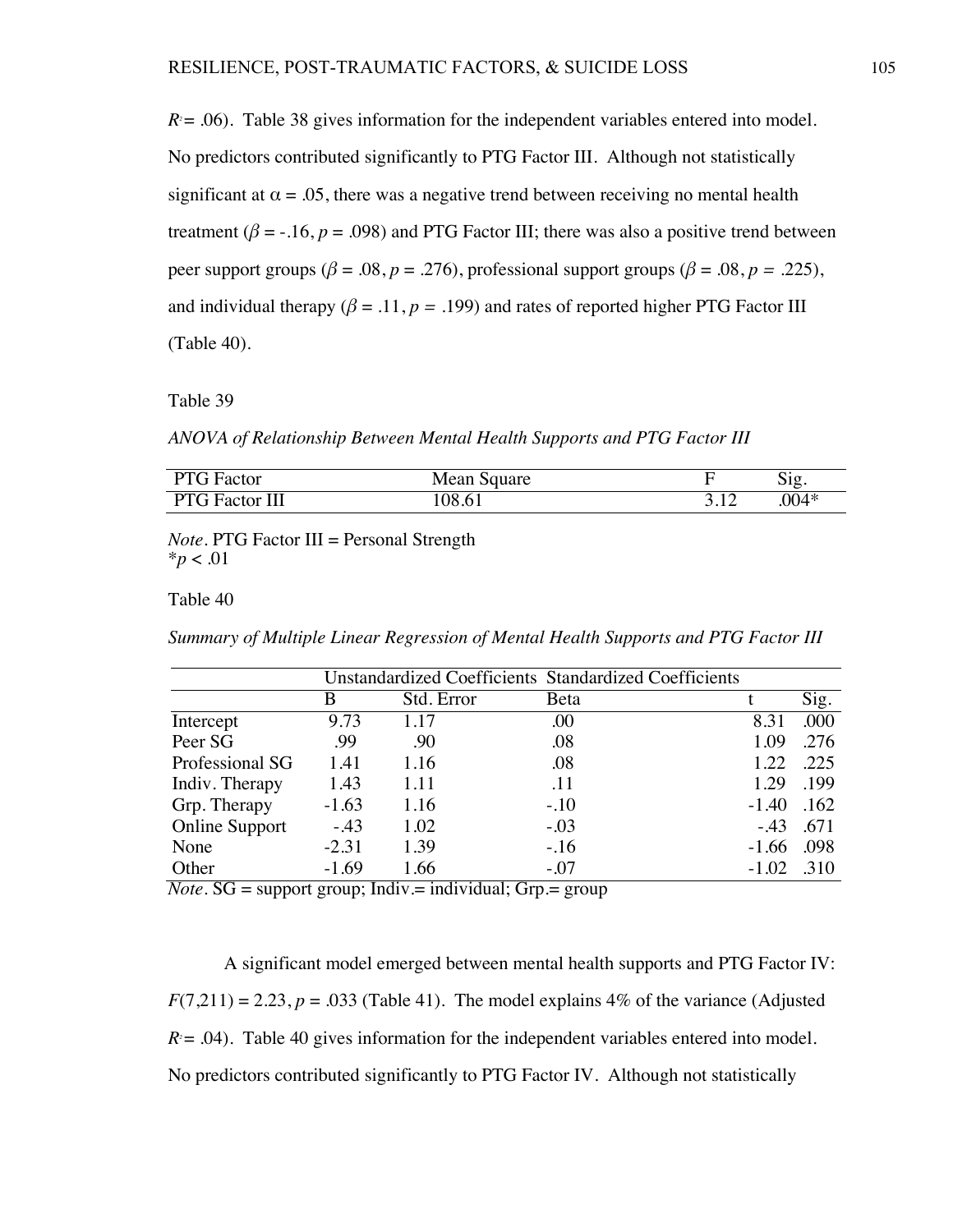significant at  $\alpha = 0.05$ , there was a negative trend between receiving no mental health treatment ( $\beta$  = -.18,  $p = .064$ ) and PTG Factor IV; there was also a positive trend between peer support groups ( $\beta$  = .07,  $p$  = .345), professional support groups ( $\beta$  = .09,  $p$  = .216), and individual therapy ( $\beta = .03$ ,  $p = .723$ ) and rates of reported higher PTG Factor IV (Table 42).

Table 41

*ANOVA of Relationship Between Mental Health Supports and PTG Factor IV*

| <b>PTG</b> Factor                                            | Mean Square |      | Sig.   |  |  |  |
|--------------------------------------------------------------|-------------|------|--------|--|--|--|
| <b>PTG Factor IV</b>                                         | 170.05      | 2.23 | $033*$ |  |  |  |
| <i>Note</i> . PTG Factor $IV =$ Spiritual-Existential Change |             |      |        |  |  |  |
| $*_{p}$ < .05                                                |             |      |        |  |  |  |

## Table 42

*Summary of Multiple Linear Regression of Mental Health Supports and PTG Factor IV*

|                       | Unstandardized |            | Standardized |         |      |
|-----------------------|----------------|------------|--------------|---------|------|
|                       | Coefficients   |            | Coefficients |         |      |
|                       | B              | Std. Error | Beta         |         | Sig. |
| Intercept             | 11.87          | 1.73       | .00          | 6.84    | .000 |
| Peer SG               | 1.27           | 1.34       | .07          | .95     | .345 |
| Professional SG       | 2.13           | 1.71       | .09          | 1.24    | .216 |
| Indiv. Therapy        | .58            | 1.65       | .03          | .35     | .723 |
| Grp. Therapy          | $-2.51$        | 1.72       | $-.10$       | $-1.47$ | .144 |
| <b>Online Support</b> | $-.55$         | 1.51       | $-.03$       | $-.36$  | .718 |
| None                  | $-3.84$        | 2.06       | $-.18$       | $-1.87$ | .064 |
| Other<br>- -          | .17<br>ŀ       | 2.46       | .00          |         | .944 |

*Note.* SG = support group; Indiv. = individual; Grp. = group

No significant model emerged between mental health supports and PTG Factor V:  $F(7,211) = 2.01, p = .055$  (Table 43). The model explains 3% of the variance (Adjusted  $R = .03$ ). The only significant (most effective) predictor of PTG Factor V was receiving no mental health treatment ( $\beta = -0.22$ ,  $p = 0.027$ ). The remaining independent variables did not contribute significantly to PTG Factor V. Although not statistically significant at  $\alpha =$ .05, there was a positive trend between professional support groups ( $\beta$  = .03, *p* = .666),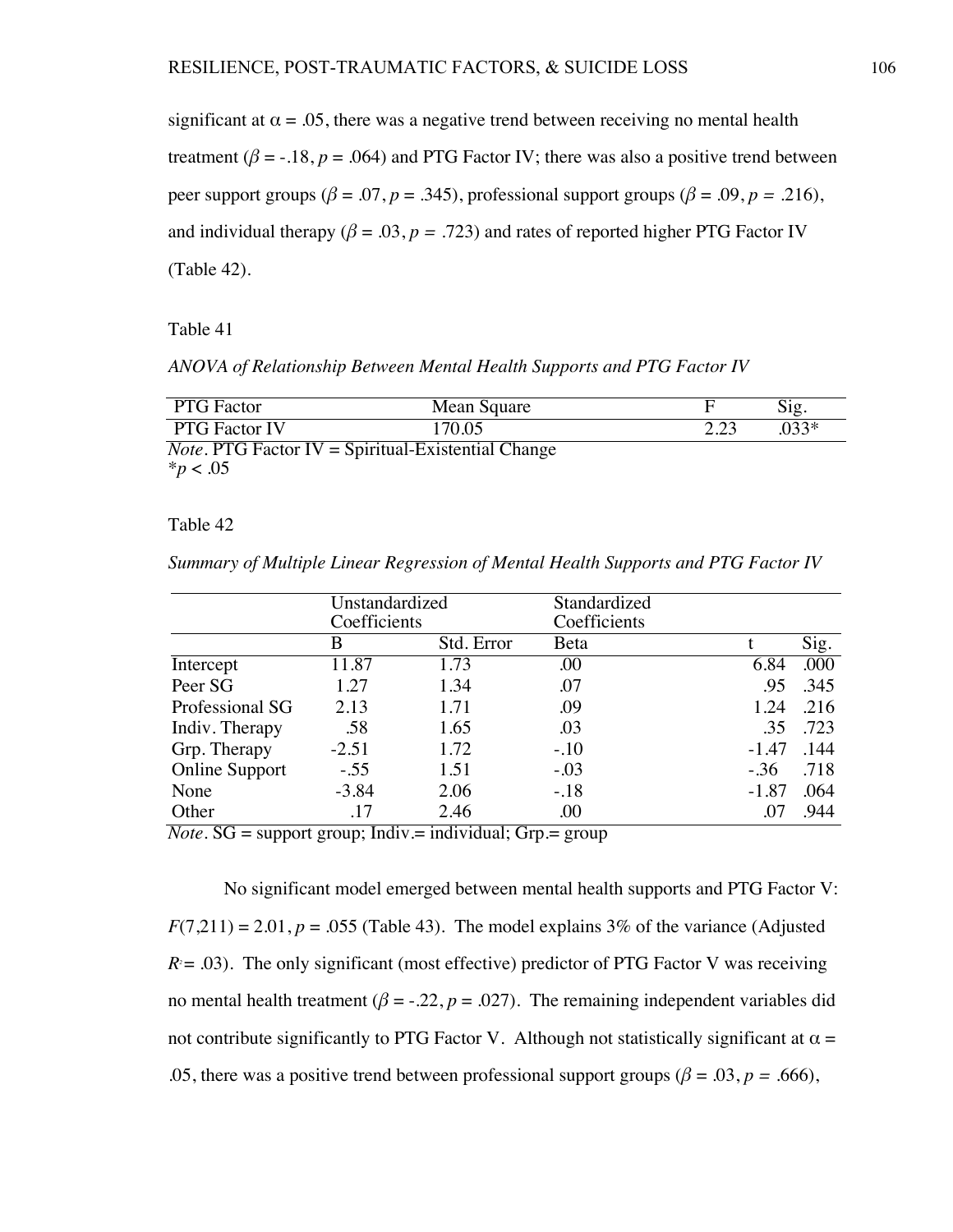individual therapy ( $\beta = .03$ ,  $p = .759$ ), and online support ( $\beta = .06$ ,  $p = .389$ ) and rates of

reported higher PTG Factor V (Table 44).

Table 43

*ANOVA of Relationship Between Mental Health Supports and PTG Factor V*

| <b>PTG</b> Factor | Mean Square     |                      | r.<br>512 |
|-------------------|-----------------|----------------------|-----------|
| <b>PTG</b> Factor | 20 Z<br>$-2.54$ | $\sim$ $\sim$ $\sim$ | .055      |

*Note*. PTG Factor  $V =$  Appreciation of Life

Table 44

*Summary of Multiple Linear Regression of Mental Health Supports and PTG Factor V*

|                       | Unstandardized |            | Standardized |         |         |
|-----------------------|----------------|------------|--------------|---------|---------|
|                       | Coefficients   |            | Coefficients |         |         |
|                       | B              | Std. Error | Beta         |         | Sig.    |
| Intercept             | 9.33           | .76        | .00          | 12.27   | .000    |
| Peer SG               | $-.32$         | .59        | $-.04$       | $-.54$  | .587    |
| Professional SG       | .32            | .75        | .03          | .43     | .666    |
| Indiv. Therapy        | .22            | .72        | .03          | .31     | .759    |
| Grp. Therapy          | $-.69$         | .75        | $-.06$       | $-.91$  | .363    |
| <b>Online Support</b> | .57            | .66        | .06          | .86     | .389    |
| None                  | $-2.00$        | .90        | $-.22$       | $-2.22$ | $.027*$ |
| Other                 | $-.58$         | 1.08       | $-.04$       | $-.54$  | .591    |

*Note.*  $SG =$  support group; Indiv.  $=$  individual;  $Grp =$  group  $*_{p}$  < .05

A significant model emerged between mental health supports and PTG Total Score:  $F(7,211) = 3.53$ ,  $p = .001$  (Table 45). The model explains 8% of the variance (Adjusted  $R = .08$ ). Table 44 gives information for the independent variables entered into model. The only significant (most effective) predictor of PTG Total Score was receiving no mental health treatment ( $\beta = -0.22$ ,  $p = 0.019$ ). The remaining independent variables did not contribute significantly to PTG Total Score. Although not statistically significant at  $\alpha = .05$ , there was a positive trend between peer support groups ( $\beta = .07$ ,  $p = .325$ ), professional support groups ( $\beta$  = .10,  $p$  = .157), and individual therapy ( $\beta$  = .06,  $p$  = .507) and rates of reported higher PTG Total Score (Table 46).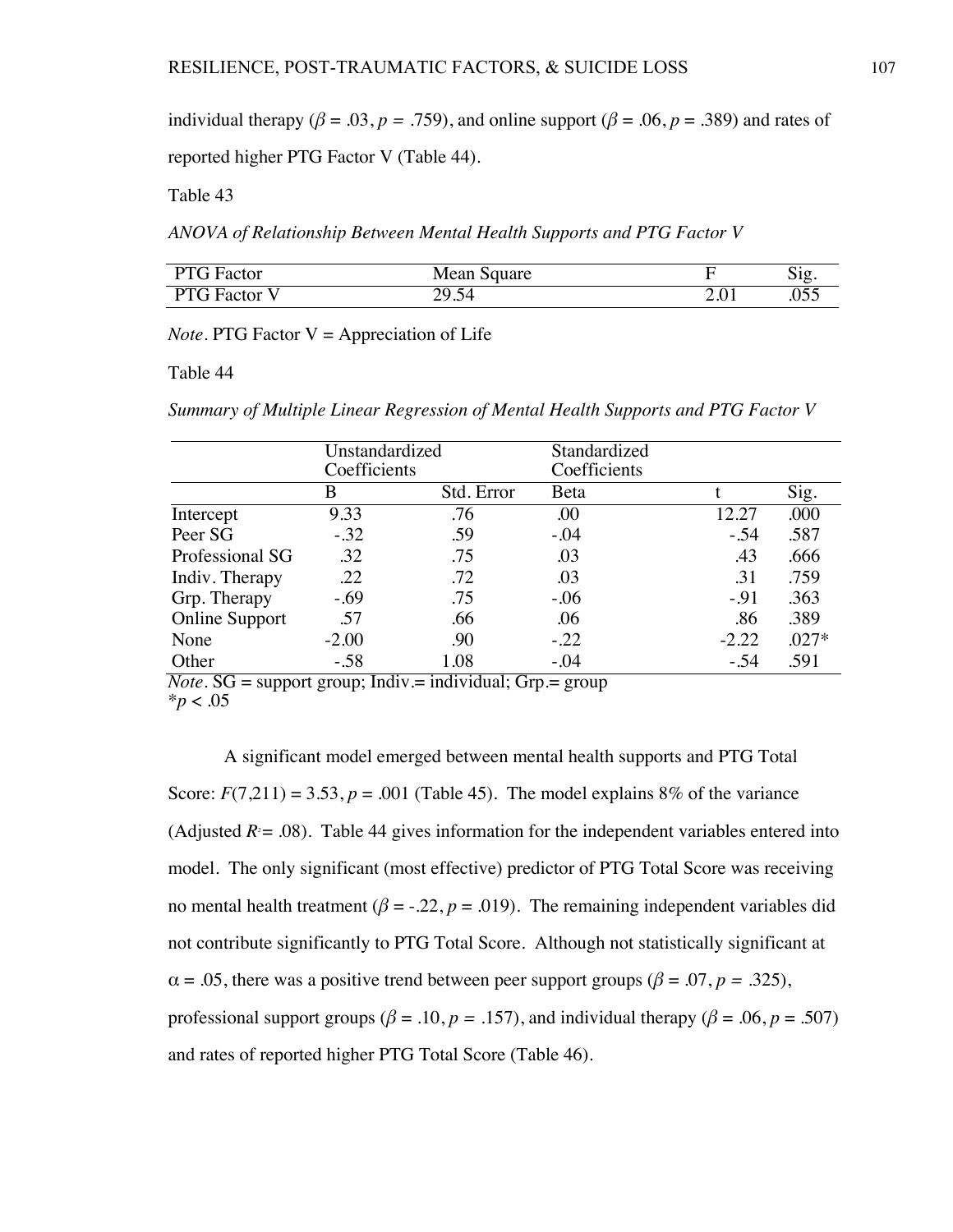| ANOVA of Relationship Between Mental Health Supports and PTG Total Score |  |  |  |  |
|--------------------------------------------------------------------------|--|--|--|--|
|                                                                          |  |  |  |  |

| <b>PTG</b> Factor      | Mean Square  |     | 51g     |
|------------------------|--------------|-----|---------|
| <b>PTG Total Score</b> | 3283.23<br>. | ັ∙~ | $.001*$ |

\**p* < .001

Table 46

*Summary of Multiple Linear Regression of Mental Health Supports and PTG Total Score*

|                                            | Unstandardized                                      |                           | Standardized |         |         |
|--------------------------------------------|-----------------------------------------------------|---------------------------|--------------|---------|---------|
|                                            | Coefficients                                        |                           | Coefficients |         |         |
|                                            | В                                                   | Std. Error                | Beta         |         | Sig.    |
| Intercept                                  | 61.09                                               | 6.05                      | .00          | 10.10   | .000    |
| Peer SG                                    | 4.60                                                | 4.67                      | .07          | .99     | .325    |
| Professional SG                            | 8.49                                                | 5.98                      | .10          | 1.42    | .157    |
| Indiv. Therapy                             | 3.82                                                | 5.76                      | .06          | .66     | .507    |
| Grp. Therapy                               | $-7.90$                                             | 5.99                      | $-.09$       | $-1.32$ | . 189   |
| <b>Online Support</b>                      | $-1.17$                                             | 5.27                      | $-.02$       | $-.22$  | .824    |
| None                                       | $-16.95$                                            | 7.18                      | $-.22$       | $-2.36$ | $.019*$ |
| Other<br>$\overline{\mathbf{v}}$<br>$\sim$ | $-6.40$<br>$\overline{\phantom{a}}$<br>$\mathbf{r}$ | 8.59<br>$\cdots$ $\cdots$ | $-.05$       | $-.74$  | .457    |

*Note.* SG= support group; Indiv.= individual; Grp.= group  $**p* < .05$ 

**6b. Which additional postvention support was most effective at predicting**

**higher PTG rates?** Additional supports included were scrutinized. A multiple linear regression was used to determine whether there were any significant relationships between additional supports and PTG factor scores.

A significant model emerged between additional supports and PTG Factor I:  $F(8,210) = 5.17$ ,  $p = .000$  (Table 47). The model explains 13% of the variance (Adjusted  $R = .13$ ). Table 48 gives information for the independent variables entered into the model. The only significant (most effective) predictor of PTG Factor I was receiving no additional supports ( $\beta$  = -.22,  $p$  = .017). The remaining independent variables did not contribute significantly to PTG Factor I. Although not statistically significant at  $\alpha = .05$ , there was a positive trend between neighbors ( $\beta = .08$ ,  $p = .245$ ), religious communities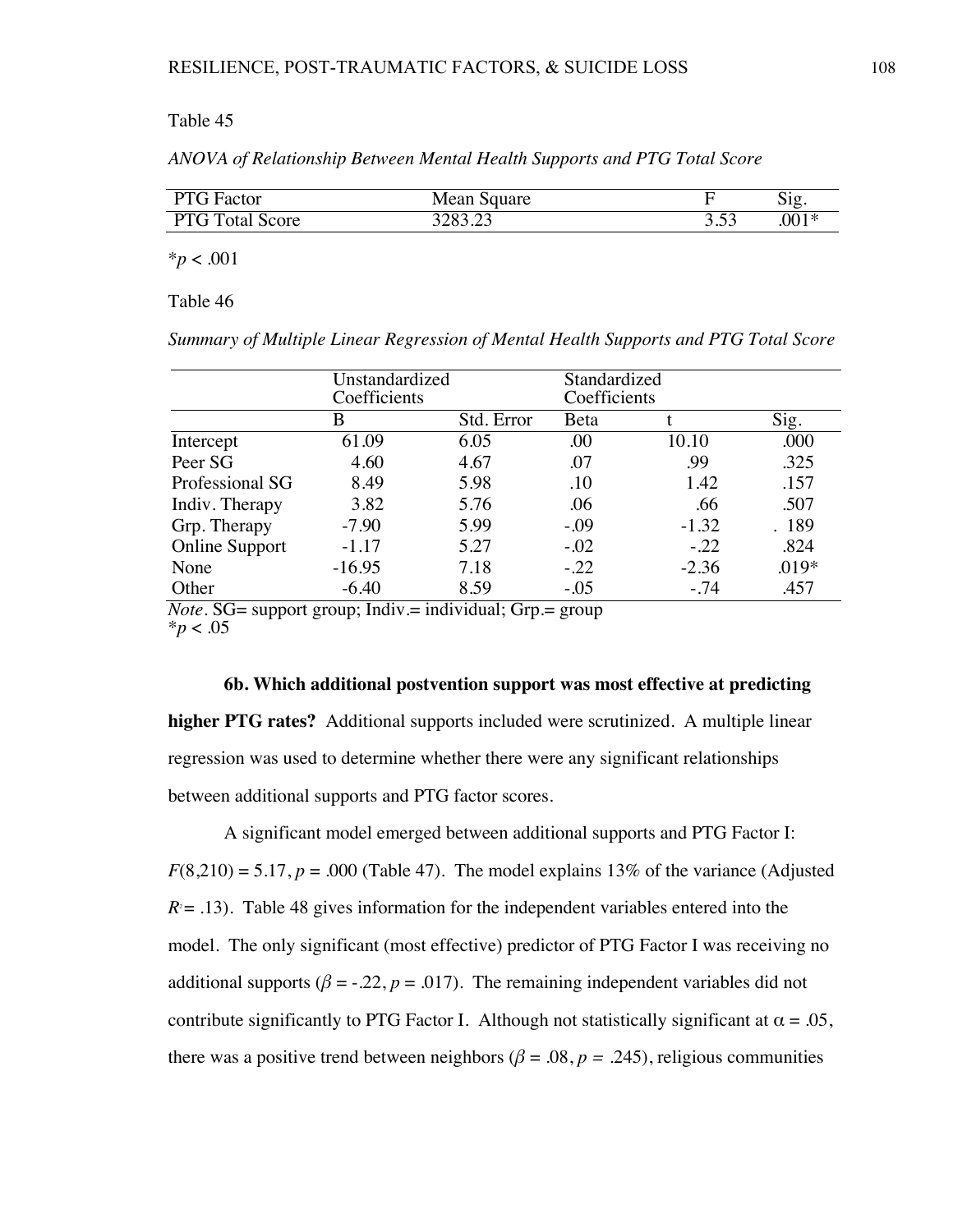$$
(\beta = .11, p = .123)
$$
, family ( $\beta = .08, p = .323$ ), friends ( $\beta = .04, p = .682$ ), and coworkers

 $(\beta = .06, p = .368)$  and rates of reported higher PTG Factor I (Table 48).

Table 47

*ANOVA of Relationship between Additional Postvention Supports PTG Factor I*

| ariable | Mean Square               |         | ി വ<br>ນ ເຂ. |
|---------|---------------------------|---------|--------------|
| Factor  | $\sim$                    | $\sim$  | $0.00***$    |
| LT.     | $\rightarrow \rightarrow$ | ◡ + + + |              |

*Note.* PTG Factor  $I = Relating to Others$ \**p <* .05, *\*\*p* < .01, \*\*\**p* < .001

Table 48

*Summary of Multiple Linear Regression of Additional Postvention Supports and PTG Factor I*

|                                   | Coefficients | Unstandardized | Standardized<br>Coefficients |         |         |
|-----------------------------------|--------------|----------------|------------------------------|---------|---------|
|                                   | B            | Std. Error     | Beta                         | t       | Sig.    |
| Intercept                         | 15.22        | 2.12           | .00                          | 7.17    | .000    |
| Neighbors                         | 1.84         | 1.58           | .08                          | 1.17    | .245    |
| <b>Religious Community</b>        | 2.39         | 1.55           | .11                          | 1.55    | .123    |
| Family                            | 1.69         | 1.71           | .08                          | .99     | .323    |
| Friends                           | .82          | 1.99           | .04                          | .41     | .682    |
| Coworkers                         | 1.28         | 1.42           | .06                          | .90     | .368    |
| School<br>Staff/Classmates        | $-.15$       | 1.98           | $-.01$                       | $-.08$  | .938    |
| None                              | $-6.69$      | 2.77           | $-.22$                       | $-2.42$ | $.017*$ |
| Other<br>$\overline{\phantom{0}}$ | 3.40         | 4.10           | .05                          | .83     | .408    |

 $*_{p}$  < .05

No significant model emerged between Additional Supports and PTG Factor II:  $F(8,210) = 1.61$ ,  $p = .124$  (Table 49). The model explains 2% of the variance (Adjusted  $R = .02$ ). Table 50 gives information for the independent variables entered into the model. No independent variables contributed significantly to PTG Factor II. Although not statistically significant at  $\alpha = .05$ , there was a positive trend between religious community (*β* = .08, *p* = .305), friends (*β* = .15, *p* = .104), and coworkers (*β* = .04, *p* = .582) and rates of reported higher PTG Factor II (Table 50).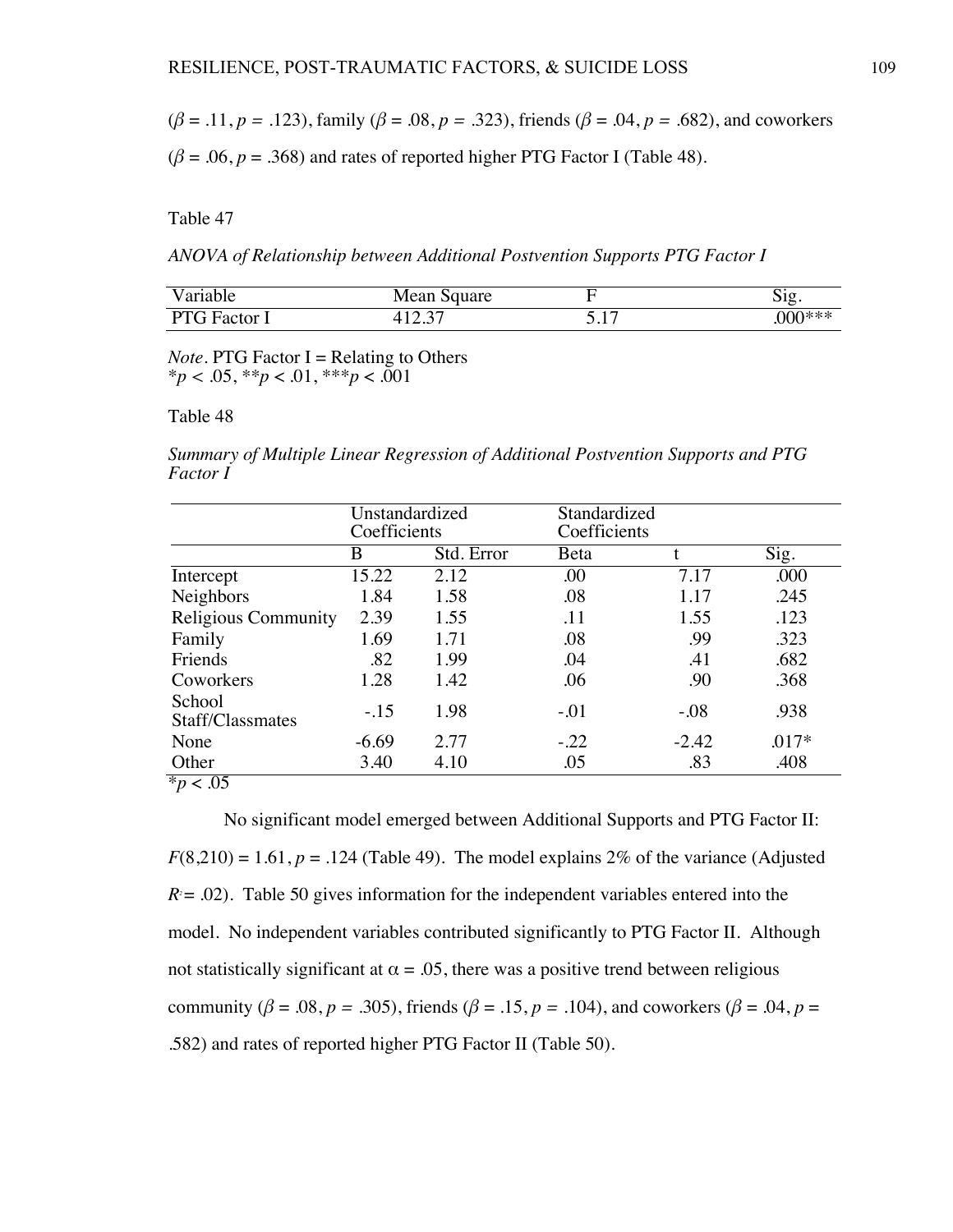*ANOVA of Relationship Between Additional Postvention Supports and PTG Factor II*

| Variable             | Mean Square |      |  |
|----------------------|-------------|------|--|
| <b>PTG Factor II</b> | 76          | 1.01 |  |

*Note.* PTG Factor II = New Possibilities

Table 50

*Summary of Multiple Linear Regression of Additional Postvention Supports and PTG Factor II*

|                               | Unstandardized<br>Coefficients |            | Standardized<br>Coefficients |        |      |
|-------------------------------|--------------------------------|------------|------------------------------|--------|------|
|                               | B                              | Std. Error | Beta                         |        | Sig. |
| Intercept                     | 10.24                          | 1.66       | .00                          | 6.16   | .000 |
| <b>Neighbors</b>              | $-.09$                         | 1.23       | $-.01$                       | $-.07$ | .942 |
| <b>Religious Community</b>    | 1.25                           | 1.21       | .08                          | 1.03   | .305 |
| Family                        | $-.31$                         | 1.34       | $-.02$                       | $-.23$ | .818 |
| Friends                       | 2.55                           | 1.56       | .15                          | 1.63   | .104 |
| Coworkers                     | .61                            | 1.11       | .04                          | .55    | .582 |
| School Staff/Classmates -1.13 |                                | 1.55       | $-.05$                       | $-.73$ | .466 |
| None                          | $-1.76$                        | 2.17       | $-.08$                       | $-.81$ | .419 |
| Other                         | .44                            | 3.21       | .01                          | .14    | .891 |

No significant model emerged between Additional Supports and PTG Factor III:  $F(8,210) = 1.89, p = .063$  (Table 51). The model explains 3% of the variance (Adjusted  $R = .03$ ). Table 52 gives information for the independent variables entered into the model. No independent variables contributed significantly to PTG Factor III. Although not statistically significant at  $\alpha = .05$ , there was a positive trend between neighbors ( $\beta =$ .08, *p* = .324), religious community ( $\beta$  = .02, *p* = .802), family ( $\beta$  = .09, *p* = .274), friends  $(\beta = .03, p = .772)$ , and coworkers ( $\beta = .04, p = .574$ ) and rates of reported higher PTG Factor III (Table 52).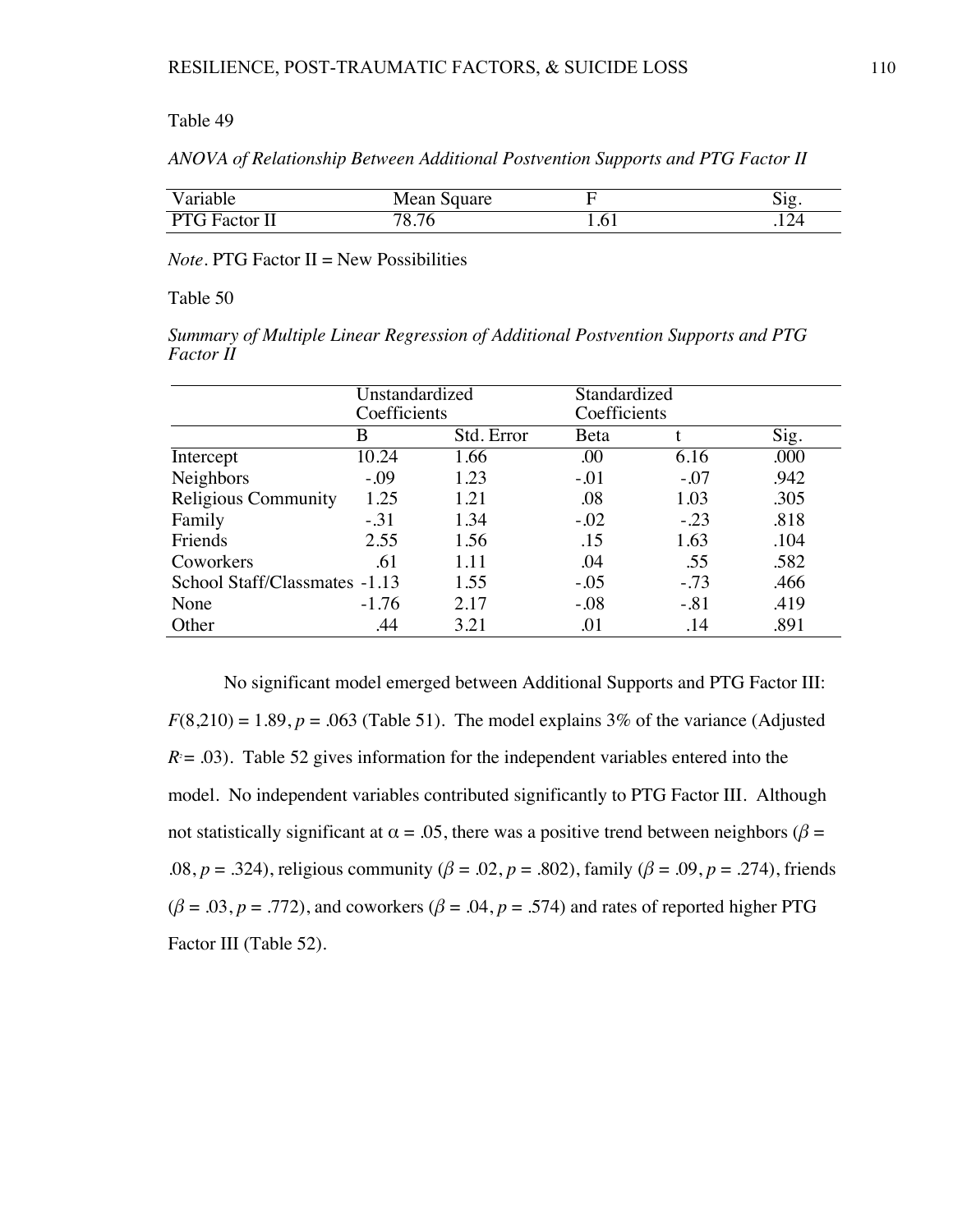*ANOVA of Relationship Between Additional Postvention Supports PTG Factor III*

| Variable              | Mean Square |      | $512-$ |
|-----------------------|-------------|------|--------|
| <b>PTG</b> Factor III | $\alpha$    | . 89 | .063   |

*Note.* PTG Factor III = Personal Strength

Table 52

*Summary of Multiple Linear Regression of Additional Postvention Supports and PTG Factor III*

|                            | Unstandardized<br>Coefficients |            | Standardized<br>Coefficients |         |      |  |
|----------------------------|--------------------------------|------------|------------------------------|---------|------|--|
|                            | B                              | Std. Error | Beta                         |         | Sig. |  |
| Intercept                  | 8.79                           | 1.43       | .00                          | 6.16    | .000 |  |
| Neighbors                  | 1.05                           | 1.06       | .08                          | .99     | .324 |  |
| <b>Religious Community</b> | .26                            | 1.04       | .02                          | .25     | .802 |  |
| Family                     | 1.26                           | 1.15       | .09                          | 1.10    | .274 |  |
| Friends                    | .39                            | 1.34       | .03                          | .29     | .772 |  |
| Coworkers                  | .54                            | .95        | .04                          | .56     | .574 |  |
| School<br>Staff/Classmates | $-.43$                         | 1.33       | $-.02$                       | $-.32$  | .748 |  |
| None                       | $-2.25$                        | 1.86       | $-.12$                       | $-1.21$ | .228 |  |
| Other                      | 2.74                           | 2.75       | .07                          | 1.00    | .320 |  |

A significant model emerged between Additional Supports and PTG Factor IV:  $F(8,210) = 3.16$ ,  $p = .002$  (Table 53). The model explains 7% of the variance (Adjusted  $R = 0.07$ ). Table 54 gives information for the independent variables entered into the model. Supports from the religious community ( $\beta$  = .21,  $p$  = .005) and receiving no additional supports contributed significantly to PTG Factor IV ( $\beta$  = -.23, *p* = .018). The remaining independent variables did not contribute significantly to PTG Factor IV. Although not statistically significant at  $\alpha = .05$ , there was a positive trend between neighbors ( $\beta$  = .01,  $p$  = .847) and coworkers ( $\beta$  = .09,  $p$  = .197) and rates of reported higher PTG Factor IV (Table 54).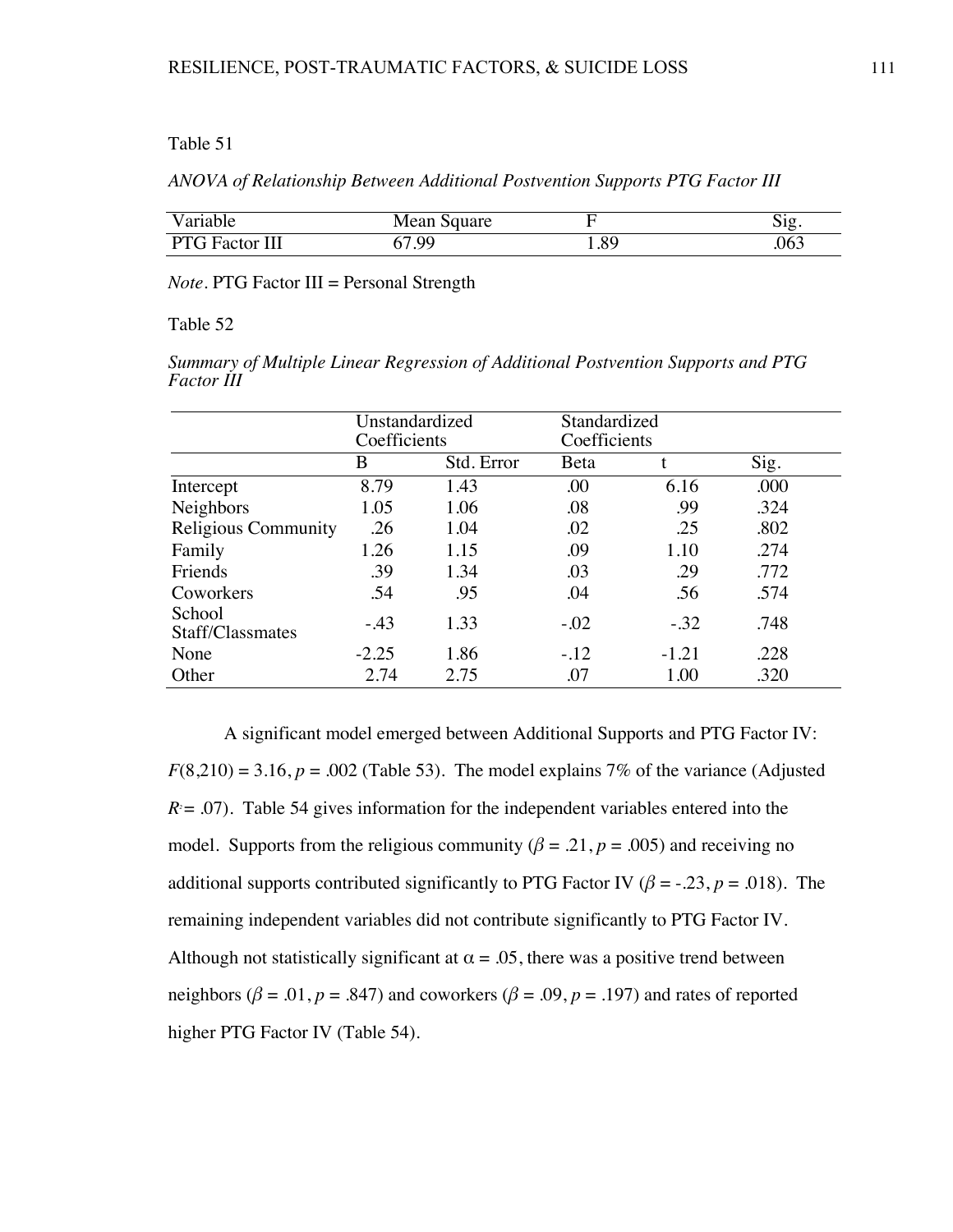*ANOVA of Relationship Between Additional Postvention Supports and PTG Factor IV*

| Variable             | Mean Square |      | $\mathcal{L}$ |
|----------------------|-------------|------|---------------|
| <b>PTG Factor IV</b> | 232.36      | J.IV | $.002*$       |

*Note.* PTG Factor IV = Spiritual-Existential Change *\*p < .*01

## Table 54

*Summary of Multiple Linear Regression of Additional Postvention Supports and PTG Factor IV*

|                                     | Unstandardized<br>Coefficients |            | Standardized<br>Coefficients |         |          |
|-------------------------------------|--------------------------------|------------|------------------------------|---------|----------|
|                                     | B                              | Std. Error | Beta                         |         | Sig.     |
| Intercept                           | 12.40                          | 2.04       | .00                          | 6.09    | .000     |
| <b>Neighbors</b>                    | .29                            | 1.51       | .01                          | .19     | .847     |
| Religious Community                 | 4.23                           | 1.48       | .21                          | 2.85    | $.005**$ |
| Family                              | $-.47$                         | 1.64       | $-.02$                       | $-.28$  | .776     |
| Friends                             | $-1.48$                        | 1.91       | $-.07$                       | $-.77$  | .440     |
| Coworkers                           | 1.76                           | 1.36       | .09                          | 1.29    | .197     |
| School Staff/Classmates             | $-2.13$                        | 1.90       | $-.08$                       | $-1.12$ | .262     |
| None                                | $-6.35$                        | 2.66       | $-.23$                       | $-2.39$ | $.018*$  |
| Other<br>$*_{n}$ > 05 $**_{n}$ > 01 | .36                            | 3.93       | .01                          | .09     | .926     |

\**p* < .05, \*\**p* < .01

A significant model emerged between Additional Supports and PTG Factor V:  $F(8,210) = 2.47, p = .014$  (Table 55). The model explains 5% of the variance (Adjusted  $R = 0.05$ ). Table 56 gives information for the independent variables entered into model. No independent variables contributed significantly to PTG Factor V. Although not statistically significant at  $\alpha = .05$ , there was a positive trend between family ( $\beta = .15$ ,  $p =$ .070), religious community ( $\beta$  = .06,  $p$  = .445), friends ( $\beta$  = .02,  $p$  = .832), coworkers ( $\beta$  = .06,  $p = .435$ ), school staff/classmates ( $\beta = .08$ ,  $p = .242$ ), and rates of reported higher PTG Factor V (Table 56).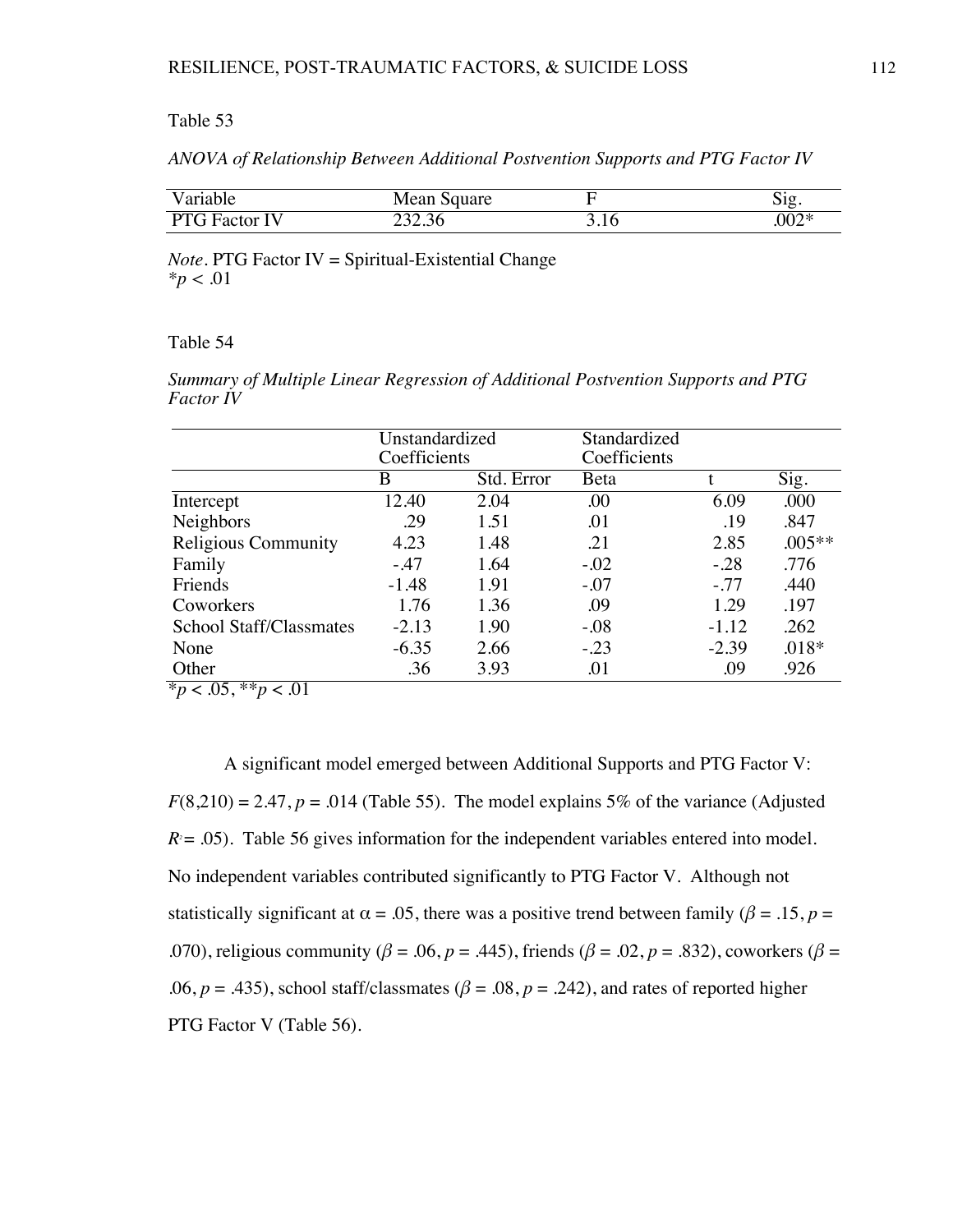## *ANOVA of Relationship between Additional Postvention Supports and PTG Factor V*

| $\cdot$ 'omobla $\cdot$<br>и           | Mean Square      |                 | $512-$ |
|----------------------------------------|------------------|-----------------|--------|
| $\mathbf{D}^{\mathsf{T}}$<br>'ω<br>Fac | $\Lambda^{\tau}$ | $\Delta$<br>–⊶⊤ | ⁄l *   |

*Note*. PTG Factor  $V =$  Appreciation of Life  $*_{p}$  < .05

#### Table 56

*Summary of Multiple Linear Regression of Additional Postvention Supports and PTG Factor V*

|                            | Unstandardized<br>Coefficients |            |        | Standardized<br>Coefficients |      |
|----------------------------|--------------------------------|------------|--------|------------------------------|------|
|                            | B                              | Std. Error | Beta   |                              | Sig. |
| Intercept                  | 7.59                           | .90        | .00    | 8.42                         | .000 |
| Neighbors                  | $-.15$                         | .67        | $-.02$ | $-.22$                       | .824 |
| <b>Religious Community</b> | .50                            | .66        | .06    | .77                          | .445 |
| Family                     | 1.32                           | .73        | .15    | 1.82                         | .070 |
| Friends                    | .18                            | .85        | .02    | .21                          | .832 |
| Coworkers                  | .47                            | .60        | .06    | .78                          | .435 |
| School Staff/Classmates    | .98                            | .84        | .08    | 1.17                         | .242 |
| None                       | $-1.04$                        | 1.18       | $-.08$ | $-.88$                       | .379 |
| Other                      | .13                            | 1.74       | .01    | .08                          | .939 |

A significant model emerged between Additional Supports and PTG Total Score:  $F(8,210) = 3.25, p = .002$  (Table 57). The model explains 8% of the variance (Adjusted  $R = .08$ ). Table 58 gives information for the independent variables entered into the model. No independent variables contributed significantly to PTG Total Score. Although not statistically significant at  $\alpha = .05$ , there was a negative trend between receiving no additional supports ( $\beta$  = -.18,  $p$  = .057) and PTG Total Score. Additionally, there was a positive trend between neighbors ( $\beta$  = .04,  $p$  = .585), religious community  $(\beta = .12, p = .103)$ , family  $(\beta = .05, p = .549)$ , friends  $(\beta = .03, p = .718)$ , and coworkers  $(\beta = .07, p = .337)$  and rates of reported higher PTG Total Score (Table 58).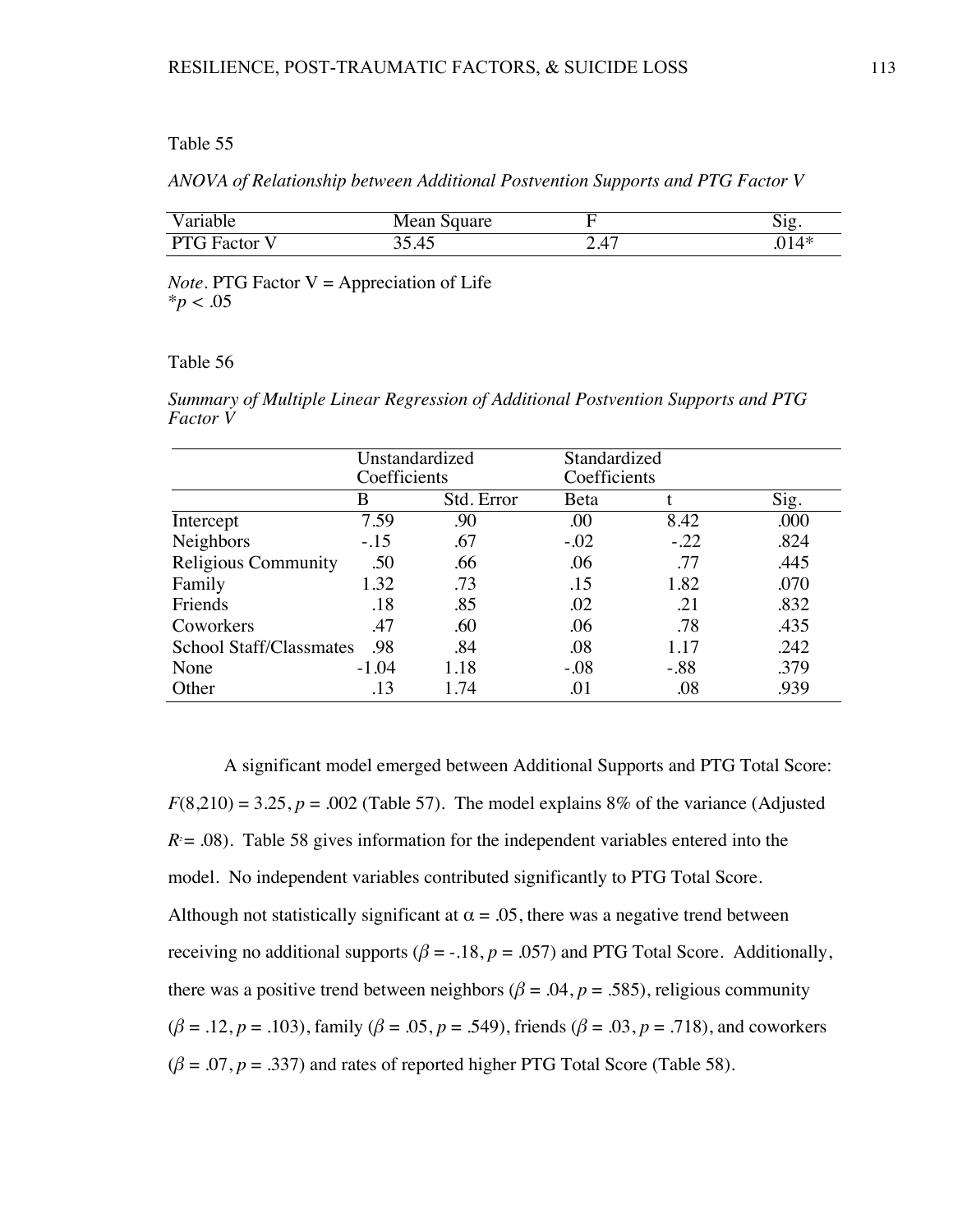*ANOVA of Relationship between Additional Postvention Supports and PTG Total Score*

| V arıable                   | Mean<br>Square |             | 512      |
|-----------------------------|----------------|-------------|----------|
| <b>PTG</b> Total S<br>Score | 3012.76        | つよ<br>ر _ د | $.002**$ |

*\*\*p < .*01

Table 58

*Summary of Multiple Linear Regression of Additional Postvention Supports and PTG Total Score*

|                                | Unstandardized<br>Coefficients |            | Standardized<br>Coefficients |         |      |  |
|--------------------------------|--------------------------------|------------|------------------------------|---------|------|--|
| Variable                       | B                              | Std. Error | Beta                         |         | Sig. |  |
| Intercept                      | 54.24                          | 7.24       | .00                          | 7.49    | .000 |  |
| Neighbors                      | 2.94                           | 5.38       | .04                          | .55     | .585 |  |
| <b>Religious Community</b>     | 8.64                           | 5.28       | .12                          | 1.64    | .103 |  |
| Family                         | 3.50                           | 5.83       | .05                          | .60     | .549 |  |
| Friends                        | 2.46                           | 6.80       | .03                          | .36     | .718 |  |
| Coworkers                      | 4.66                           | 4.84       | .07                          | .96     | .337 |  |
| <b>School Staff/Classmates</b> | $-2.86$                        | 6.74       | $-.03$                       | $-.42$  | .672 |  |
| None                           | $-18.09$                       | 9.45       | $-.18$                       | $-1.91$ | .057 |  |
| Other                          | 7.08                           | 13.98      | .03                          | .51     | .613 |  |

**Hypothesis 7.**It was hypothesized that an increase in the number of endorsed present resilience traits would effectively predict lower PTSD Total Scores. Simple linear regression analysis was used to test whether the total number of endorsed resilience traits significantly predicted the rate of reported PTSD symptoms. In support of Hypothesis 7, the results of the regression indicate that the total number of endorsed resilience traits explains 25% of the variance (Adjusted  $R<sup>2</sup> = .25$ ), and significantly predicted PTSD Total Score,  $F(1,217) = 75.46$ ,  $p = .000$ ; Table 59). It was found that the total number of endorsed resilience traits significantly contributed to PTSD Total Score  $(\beta = -0.51, p = .000)$ . The equation of the fitted regression line is  $\hat{v}$  (PTSD Total Score) = 43.91 - 1.33, which indicates that with an increase in the total number of endorsed resilience traits, there was the average decrease in the mean PTSD Total Score (Table 60).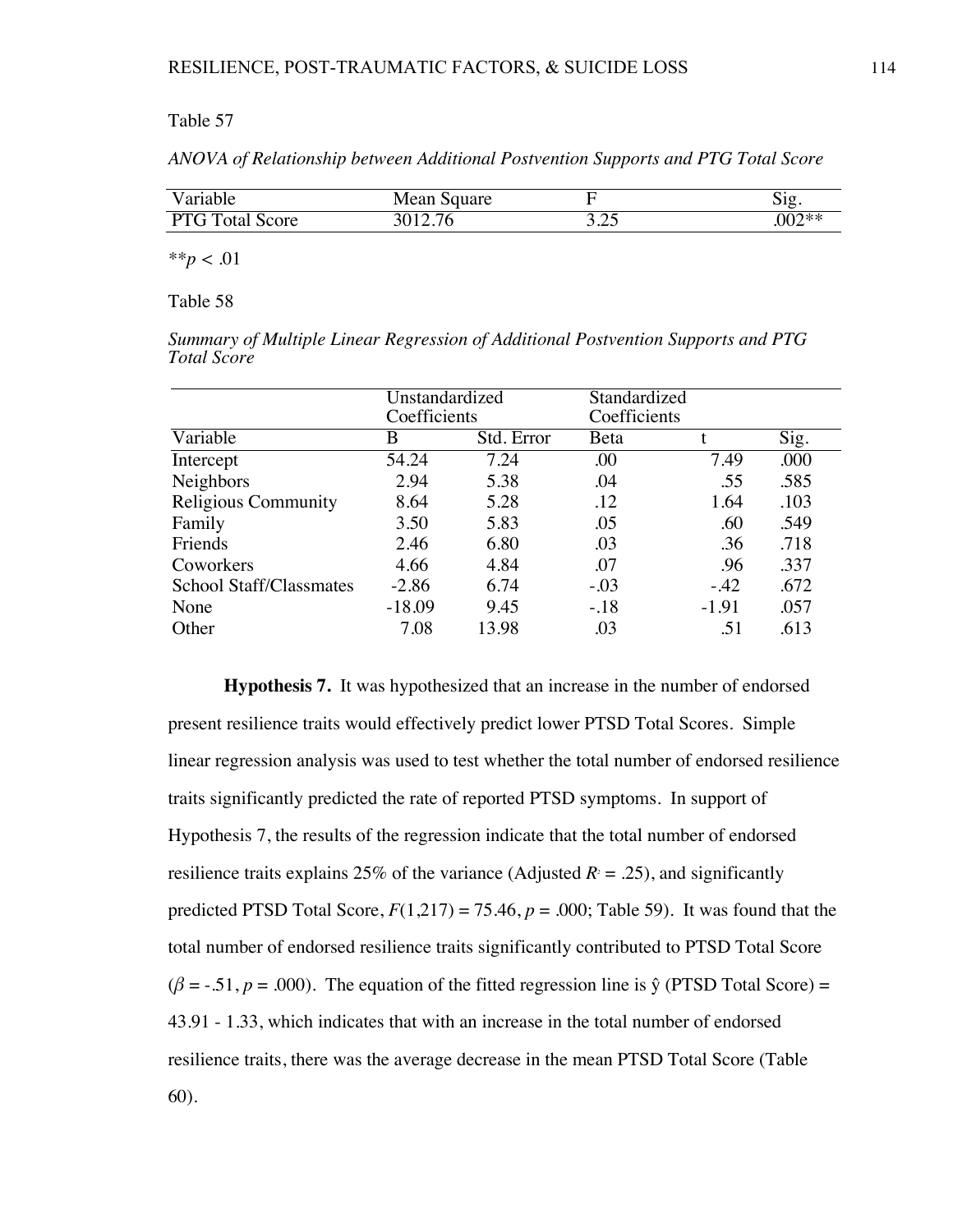*ANOVA of Relationship Between Number of Endorsed Resilience Traits and PTSD Scores* 

| Variable                  | Mean Square |          | Sıg.    |
|---------------------------|-------------|----------|---------|
| <b>DTCD</b>               | 6874.40     | ヮ<br>.46 | $.000*$ |
| $\overline{\ast p}$<br>ົົ |             |          |         |

Table 60

*Summary of Simple Linear Regression of Number of Number of Resilience Traits and PTSD Total Score*

|                                                                                           | Coefficients | Unstandardized | Standardized<br>Coefficients |       |         |
|-------------------------------------------------------------------------------------------|--------------|----------------|------------------------------|-------|---------|
|                                                                                           |              | Std. Error     | Beta                         |       | Sig.    |
| Intercept                                                                                 | 43.91        | 2.47           | .00                          | 17.78 | .000    |
| NumberResilienceTraits -1.33                                                              |              |                | $-51$                        | -8.69 | $.000*$ |
| <i>Note</i> . NumberResilienceTraits = total number of present resilience traits endorsed |              |                |                              |       |         |

 $*_{p}$  < .001

#### **7a. Which of the 25 resilience traits were most effective at predicting lower**

**rates of reported PTSD symptoms?** Please refer to Table 87 in Appendix B for a list of coding for all 25 resilience traits assessed in this study based on the CD-RISC-25 (Connor & Davidson, 2003). The independent variables were the 25 resilience traits; the dependent variable was PTSD Total Score. Using the enter method within multiple linear regression, a significant model emerged:  $F(25,193) = 5.79$ ,  $p = .000$  (Table 61). The model explains 35% of the variance (Adjusted  $R = 0.35$ ). Table 62 gives information for the independent variables entered into model. The following were the resilience traits which significantly (most effectively) contributed to PTSD Total Score: 2 (I have at least one close and secure relationship that helps me when I am stressed;  $\beta = -0.24$ ,  $p = 0.017$ ), 9 (Good or bad, I believe that most things happen for a reason;  $\beta = -.14$ ,  $p = .035$ ), 19 (I am able to handle unpleasant or painful feelings like sadness, fear, and anger;  $\beta = -.14$ ,  $p =$ .044), 22 (I feel in control of my life;  $\beta = -0.23$ ,  $p = 0.006$ ), and 24 (I work to attain my goals no matter what roadblocks I encounter along the way;  $\beta = -18$ ,  $p = .033$ ). The remaining resilience traits did not significantly contribute to PTSD Total Score.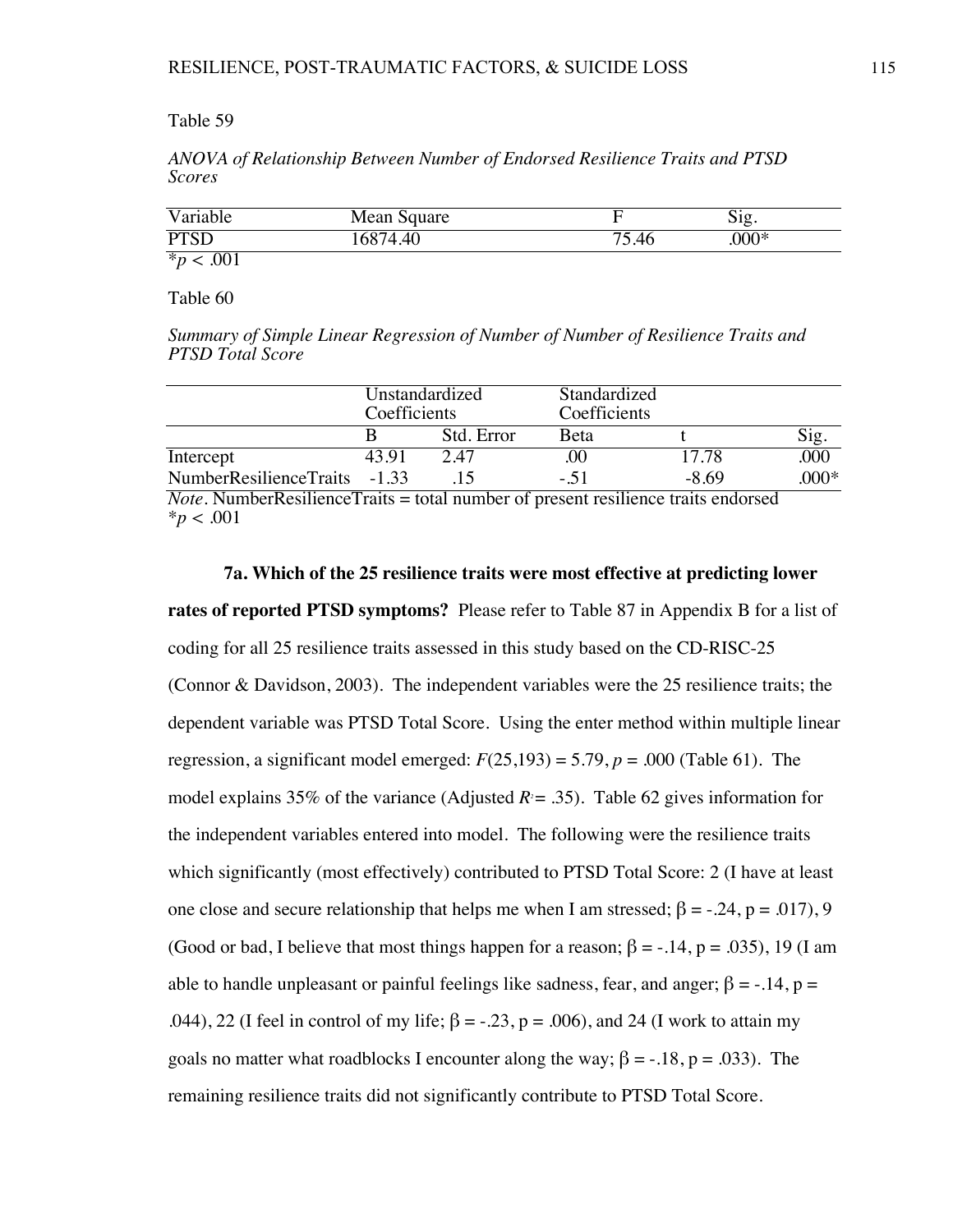# *ANOVA of Relationship Between Resilience Traits and PTSD*

| Variable                      | Mean Square |      | $\mathbf{S}1\mathbf{g}$ |
|-------------------------------|-------------|------|-------------------------|
| <b>PTSD Total Score</b>       | .121.07     | 70 ה | $.000*$                 |
| $\overline{\ast_{p}}$<br>.001 |             |      |                         |

Table 62

*Summary of Multiple Linear Regression of Number of Resilience Traits and PTSD Total Score*

|                                                                               | Unstandardized |                          |              | Standardized |           |  |
|-------------------------------------------------------------------------------|----------------|--------------------------|--------------|--------------|-----------|--|
|                                                                               | Coefficients   |                          | Coefficients |              |           |  |
| Resilience Trait                                                              | B              | Std. Error               | Beta         | t            | Sig.      |  |
| Intercept                                                                     | 46.79          | 3.07                     | .00          | 15.24        | .000      |  |
| ResilienceTrait1                                                              | $-2.70$        | 2.73                     | $-.07$       | $-0.99$      | .323      |  |
| ResilienceTrait2                                                              | $-10.61$       | 2.95                     | $-.24$       | $-3.60$      | $.000***$ |  |
| ResilienceTrait3                                                              | 3.20           | 2.39                     | .09          | 1.34         | .183      |  |
| ResilienceTrait4                                                              | $-1.98$        | 2.69                     | $-.05$       | $-.74$       | .462      |  |
| ResilienceTrait5                                                              | $-2.53$        | 2.68                     | $-.07$       | $-.94$       | .346      |  |
| ResilienceTrait6                                                              | $-2.46$        | 2.17                     | $-.07$       | $-1.13$      | .259      |  |
| ResilienceTrait7                                                              | 1.39           | 2.57                     | .04          | .54          | .590      |  |
| ResilienceTrait8                                                              | $-2.85$        | 2.74                     | $-0.08$      | $-1.04$      | .300      |  |
| ResilienceTrait9                                                              | $-5.02$        | 2.37                     | $-.14$       | $-2.12$      | $.035*$   |  |
| ResilienceTrait10                                                             | 1.30           | 2.71                     | .03          | .48          | .631      |  |
| ResilienceTrait11                                                             | $-1.40$        | 2.92                     | $-0.04$      | $-.48$       | .631      |  |
| ResilienceTrait12                                                             | 3.79           | 2.90                     | .10          | 1.31         | .193      |  |
| ResilienceTrait13                                                             | $-3.04$        | 2.71                     | $-.08$       | $-1.12$      | .263      |  |
| ResilienceTrait14                                                             | $-1.30$        | 2.39                     | $-.04$       | $-.54$       | .587      |  |
| ResilienceTrait15                                                             | .49            | 2.56                     | .01          | .19          | .848      |  |
| ResilienceTrait16                                                             | 2.28           | 2.47                     | .07          | .92          | .358      |  |
| ResilienceTrait17                                                             | $-3.15$        | 2.85                     | $-.08$       | $-1.10$      | .271      |  |
| ResilienceTrait18                                                             | 3.08           | 2.41                     | .09          | 1.27         | .204      |  |
| ResilienceTrait19                                                             | $-5.12$        | 2.53                     | $-.15$       | $-2.03$      | $.044*$   |  |
| ResilienceTrait20                                                             | 2.13           | 2.11                     | .06          | 1.01         | .314      |  |
| ResilienceTrait21                                                             | 2.89           | 2.82                     | .08          | 1.03         | .306      |  |
| ResilienceTrait22                                                             | $-7.85$        | 2.85                     | $-0.23$      | $-2.76$      | $.006**$  |  |
| ResilienceTrait23                                                             | $-0.59$        | 2.56                     | $-.02$       | $-0.23$      | .819      |  |
| ResilienceTrait24                                                             | $-6.20$        | 2.88                     | $-.18$       | $-2.15$      | $.033*$   |  |
| ResilienceTrait25<br>$\overline{\mathbf{x}}$ .<br>$\sqrt{1}$<br>$\sim 0.5$ ** | 1.95<br>$***$  | 2.94<br>$\overline{001}$ | .05          | .66          | .509      |  |

\**p < .*05, \*\**p < .*01, \*\*\**p < .*001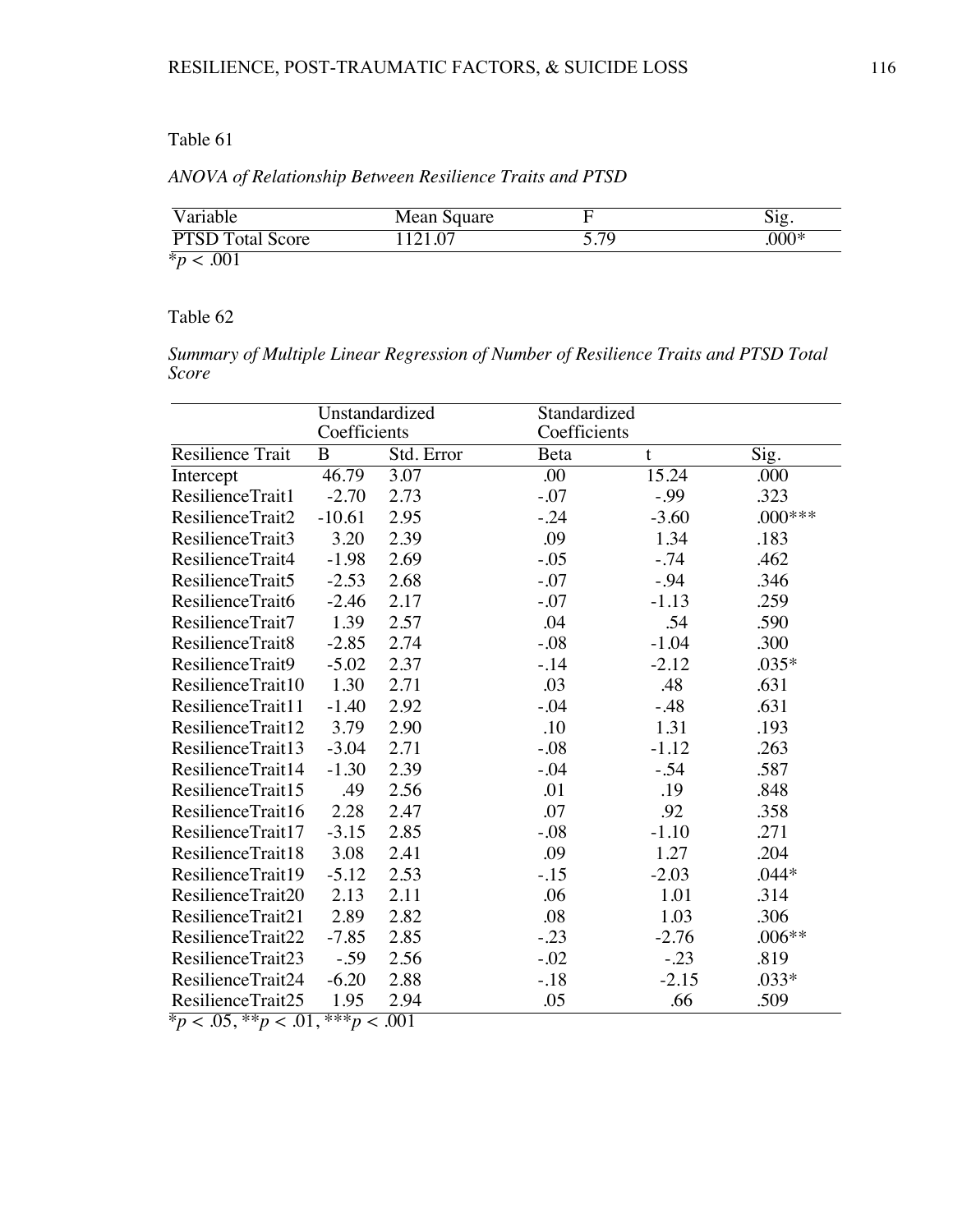**Hypothesis 8.** It was hypothesized that an increase in the number of endorsed present resilience traits would predict lower PTG scores. ANOVA and simple linear regression analyses were used to test whether the total number of endorsed present resilience traits were significant contributors to each of the five PTG factors (I – Relating to Others, II – New Possibilities, III – Personal Strength, IV - Spiritual-Existential Change, and V – Appreciation of Life) and overall PTG (PTG Total Score).

Contrary to Hypothesis 8, the results of the regression indicate the number of endorsed resilience traits explains  $13\%$  of the variance (Adjusted  $R^2 = .13$ ), and significantly predicted PTG Factor I,  $F(1,217) = 33.19$ ,  $p = .000$  (Table 63). It was found that the number of endorsed resilience traits significantly predicted PTG Factor I ( $\beta$  = .36,  $p = .000$ ) (Table 64). The equation of the fitted regression line is  $\hat{y}$  (PTG Factor I) = 10.12 + .53, indicating an increase in the number of endorsed resilience traits significantly contributed to an increase in the average reported mean PTG Factor I (Table 64).

Table 63

*ANOVA of Relationship Between Number of Endorsed Resilience Traits and PTG Factor I*

| Variable      | Mean Square | $\mathrm{Mg}.$ |  |
|---------------|-------------|----------------|--|
| PTG Factor I  | 2659.24     | $.000*$        |  |
| $*_p$<br>.001 |             |                |  |

#### Table 64

*Summary of Simple Linear Regression of Number of Endorsed Resilience Traits and PTG Factor I*

|                        |       | Unstandardized<br>Coefficients |             | Standardized<br>Coefficients |        |
|------------------------|-------|--------------------------------|-------------|------------------------------|--------|
|                        |       | Std. Error                     | <b>Beta</b> |                              | Sig.   |
| Intercept              | 10.12 | l 48                           | OO.         | 6.85                         | .000   |
| NumberResilienceTraits |       | 09                             | .36         | 5 76                         | $000*$ |

*Note*. NumberResilienceTraits = total number of present resilience traits endorsed \**p < .*001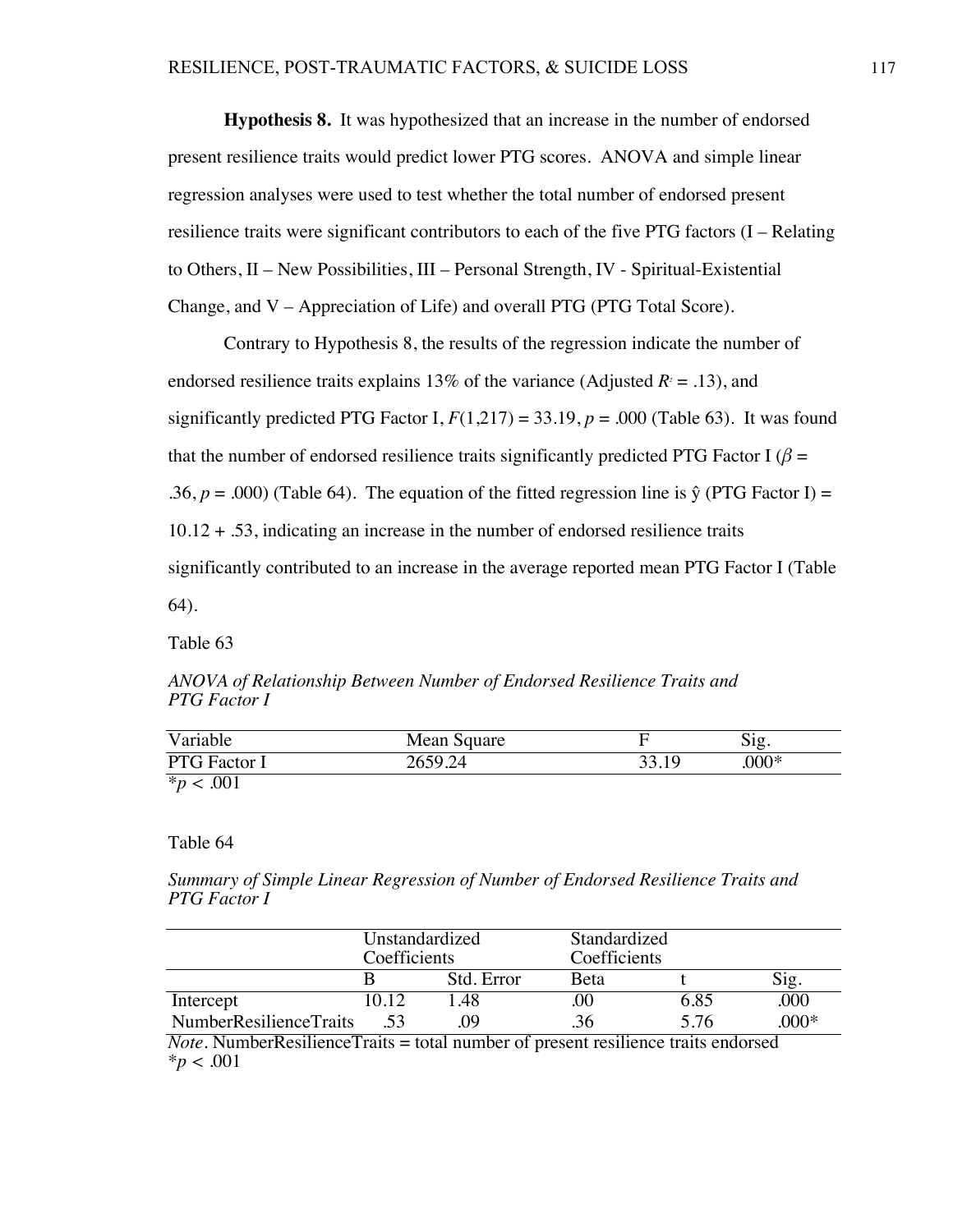Regarding PTG Factor II, contrary to Hypothesis 8, the results of the regression indicate the number of endorsed resilience traits explains 16% of the variance (Adjusted  $R<sup>2</sup> = .16$ , and significantly contributed to PTG Factor II,  $F(1, 217) = 41.11$ ,  $p = .000$ ; Table 65). It was found that the number of endorsed resilience traits significantly contributed to PTG Factor II ( $\beta$  = .40,  $p$  = .000). The equation of the fitted regression line is  $\hat{y}$  (PTG Factor II) = 5.89 + .43, indicating an increase in the number of endorsed resilience traits significantly predicted an increase in the average reported mean PTG Factor II (Table 66).

Table 65

*ANOVA of Relationship Between Number of Endorsed Resilience Traits and PTG Factor II*

| Variable        | Mean Square    | $\mathcal{S}1\mathcal{Q}$ . |
|-----------------|----------------|-----------------------------|
| PTG Factor II   | 1 ワ つ ワ<br>.00 | $.000*$                     |
| .001<br>$*_{n}$ |                |                             |

Table 66

*Summary of Simple Linear Regression of Number of Endorsed Resilience Traits and PTG Factor II*

|                            | Coefficients | Unstandardized | Standardized<br>Coefficients |      |                          |
|----------------------------|--------------|----------------|------------------------------|------|--------------------------|
| Variable                   |              | Std. Error     | Beta                         |      | $\overline{\text{sig.}}$ |
| Intercept                  | 5 89         |                | 00                           | 5.49 | .000                     |
| NumberResilienceTraits .43 |              |                | .40                          | 6.41 | 000*                     |

*Note*. NumberResilienceTraits = total number of present resilience traits endorsed \**p < .*001

Regarding PTG Factor III, contrary to Hypothesis 8, the results of the regression indicate the number of endorsed resilience traits explains 22% of the variance (Adjusted  $R^2 = .22$ ), and significantly predicted PTG Factor III,  $F(1, 217) = 63.82$ ,  $p = .000$ ; Table 67). It was found that the number of endorsed resilience traits significantly contributed to PTG Factor III ( $\beta = .48$ ,  $p = .000$ ). The equation of the fitted regression line is  $\hat{y}$  (PTG Factor III) =  $3.81 + .44$ , indicating an increase in the number of endorsed resilience traits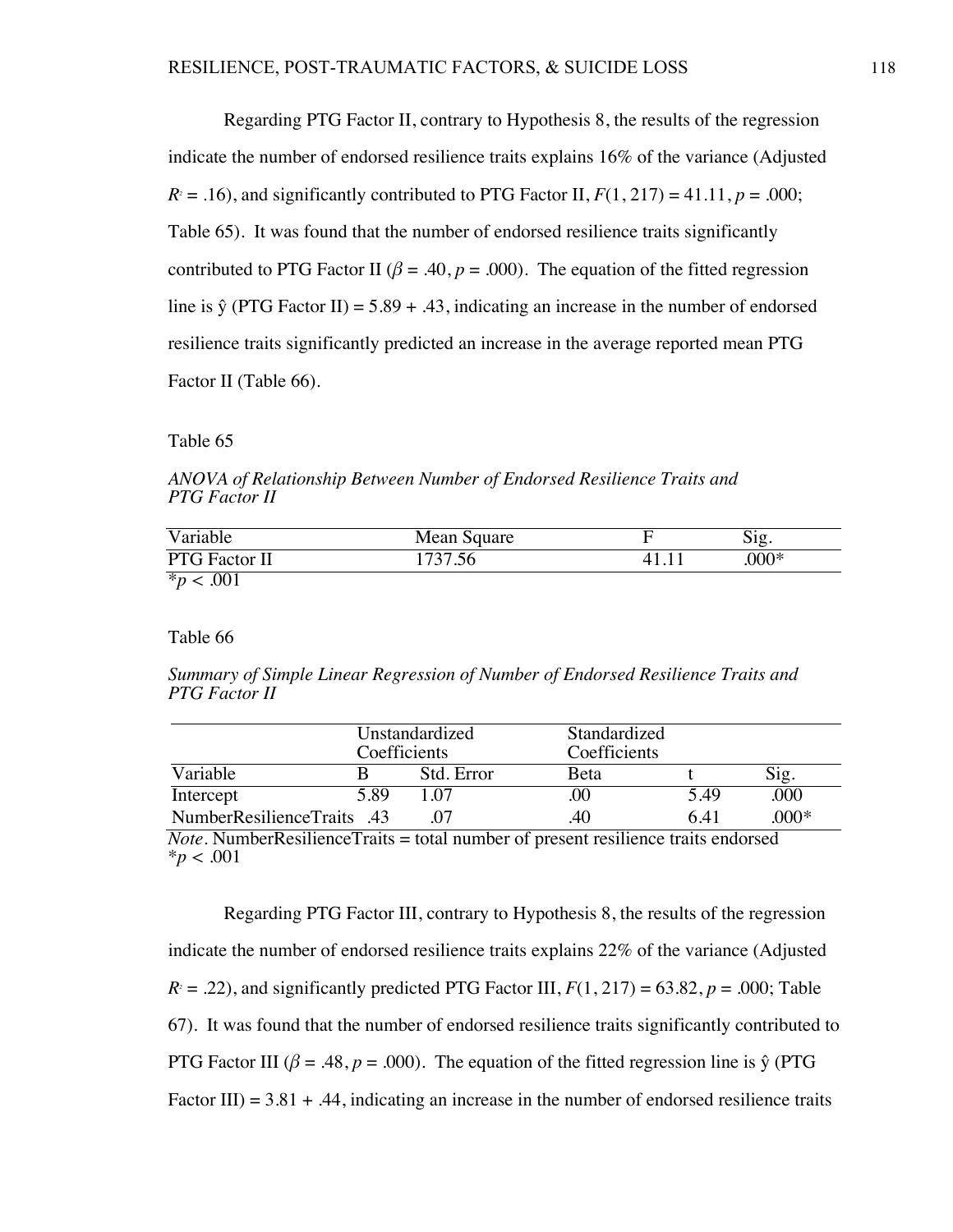significantly contributed an increase in the average reported mean PTG Factor III (Table

68).

Table 67

*ANOVA of Relationship Between Number of Endorsed Resilience Traits and PTG Factor III*

| Variable        | Mean Square |       | Sıg.    |
|-----------------|-------------|-------|---------|
| PTG Factor III  | 842.13      | 63.82 | $.000*$ |
| $*_{p}$<br>.001 |             |       |         |

Table 68

*Summary of Simple Linear Regression of Number of Endorsed Resilience Traits and PTG Factor III*

|                            | Coefficients | Unstandardized | Standardized<br>Coefficients |      |        |
|----------------------------|--------------|----------------|------------------------------|------|--------|
| Variable                   |              | Std. Error     | Beta                         |      | Sig.   |
| Intercept                  | 3.81         |                |                              | 4.29 | .000   |
| NumberResilienceTraits .44 |              |                | 48                           | 799  | $000*$ |

*Note.* NumberResilienceTraits = total number of present resilience traits endorsed \**p < .*001

Regarding PTG Factor IV, contrary to Hypothesis 8, the results of the regression indicate the number of endorsed resilience traits explains 10% of the variance (Adjusted  $R<sup>2</sup> = .10$ ), and significantly predicts the rates of reported PTG Factor IV,  $F(1,217) =$ 25.13,  $p = .000$ ; Table 69). It was found that the number of endorsed resilience traits significantly predicted PTG Factor IV ( $\beta = .32$ ,  $p = .000$ ). The equation of the fitted regression line is  $\hat{y}$  (PTG Factor IV) = 5.34 + .43, indicating an increase in the number of endorsed resilience traits significantly predicted an increase in the average reported mean PTG Factor IV (Table 70).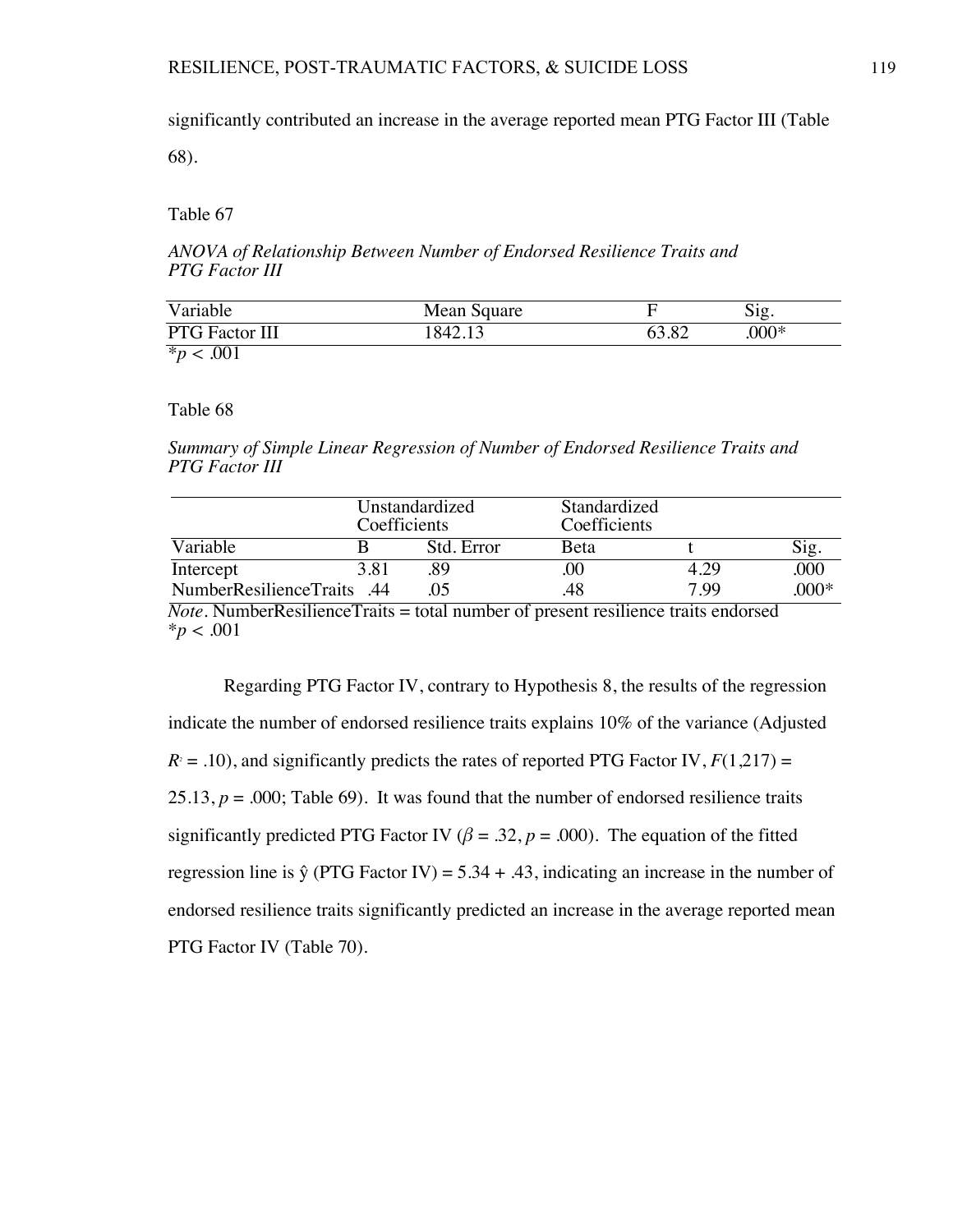## *ANOVA of Relationship Between Number of Endorsed Resilience Traits and PTG Factor IV*

| Variable             | Mean Square | 10٠<br>$\cup$ is $\subseteq$ |  |
|----------------------|-------------|------------------------------|--|
| <b>PTG Factor IV</b> | 794         | $.000*$                      |  |
| .001<br>$*_{n}$      |             |                              |  |

Table 70

*Summary of Simple Linear Regression of Number of Endorsed Resilience Traits and PTG Factor IV*

|                            | Coefficients | Unstandardized | Standardized<br>Coefficients |      |         |
|----------------------------|--------------|----------------|------------------------------|------|---------|
| Variable                   |              | Std. Error     | <b>Beta</b>                  |      |         |
| Intercept                  | 5.34         | 1.40           | OO.                          | 3.83 | .000    |
| NumberResilienceTraits .43 |              | 09             |                              | 5.01 | $.000*$ |

*Note.* NumberResilienceTraits = total number of present resilience traits endorsed \**p < .*001

Regarding PTG Factor V, contrary to Hypothesis 8, the results of the regression indicate the number of endorsed resilience traits explains 14% of the variance (Adjusted  $R<sup>2</sup> = .14$ ), and significantly predicted the rates of reported PTG Factor V,  $F(1,217) =$ 36.80,  $p = .000$ ; Table 71). It was found that the number of endorsed resilience traits significantly predicted PTG Factor V ( $\beta$  = .38,  $p$  = .000). The equation of the fitted regression line is  $\hat{y}$  (PTG Factor V) = 5.62 + .22, indicating an increase in the number of endorsed resilience traits significantly contributed to an increase in the average reported mean PTG Factor V (Table 72).

Table 71

*ANOVA of Relationship Between Number of Endorsed Resilience Traits and PTG Factor V*

| Variable                    | Mean Square |       | $\mathrm{S12}$ . |
|-----------------------------|-------------|-------|------------------|
| $\overline{PTG}$ Factor $V$ | 478.59      | 36.80 | $.000*$          |
| $*_{n}$<br>.001             |             |       |                  |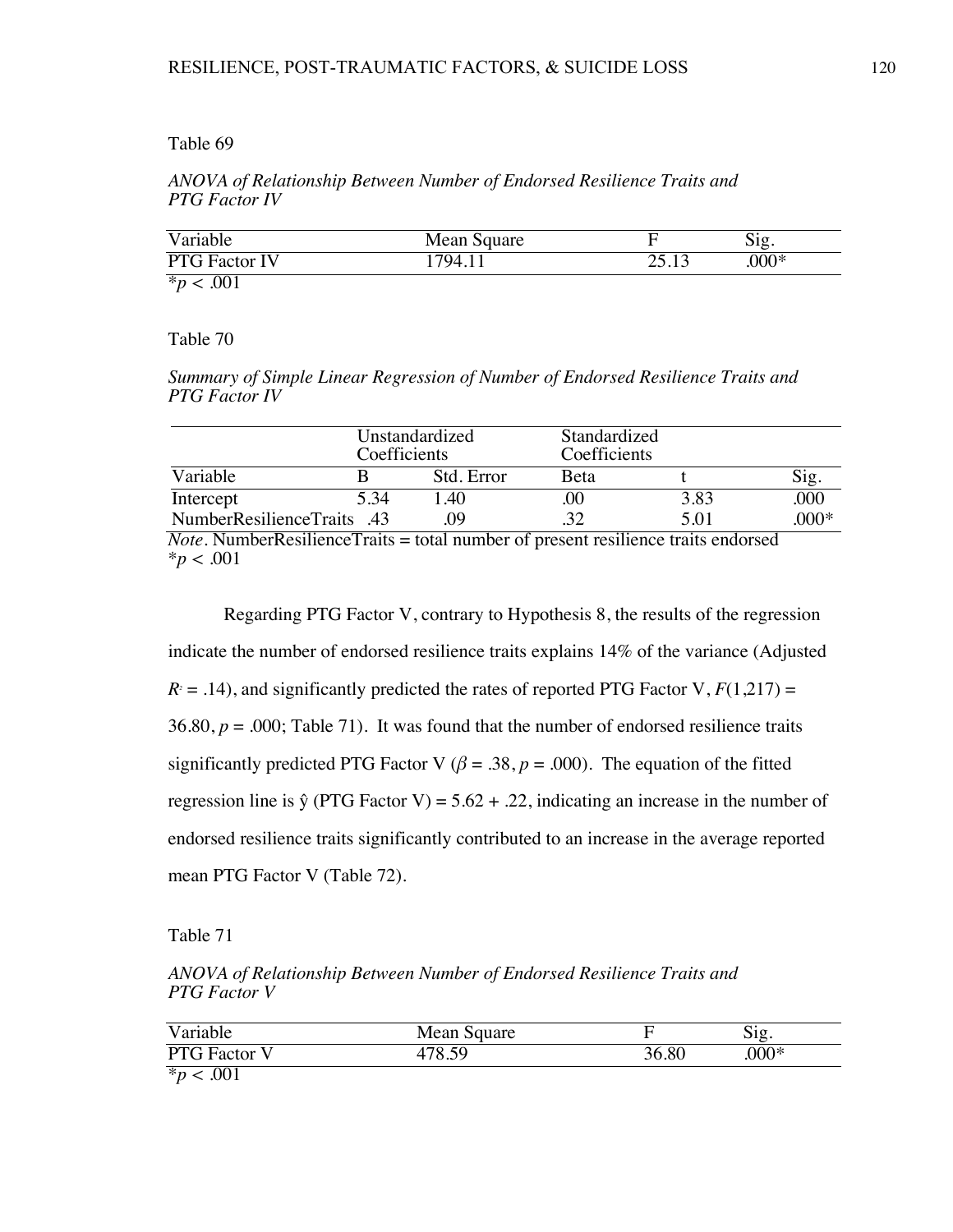*Summary of Simple Linear Regression of Number of Endorsed Resilience Traits and PTG Factor V*

|                            | Coefficients | Unstandardized | Standardized<br>Coefficients |      |        |
|----------------------------|--------------|----------------|------------------------------|------|--------|
| Variable                   |              | Std. Error     | <b>B</b> eta                 |      |        |
| Intercept                  | 5.62         | .60            | .OO                          | 9.44 | .000   |
| NumberResilienceTraits .22 |              | $\Omega$       | .38                          | 6 07 | $000*$ |

*Note*. NumberResilienceTraits = total number of present resilience traits endorsed  $*_{p}$  < .001

Regarding the PTG Total Score, contrary to Hypothesis 8, the results of the regression indicate the number of endorsed resilience traits explains 18% of the variance (Adjusted  $R<sup>2</sup> = .18$ ), and significantly predicted the rates of reported PTG Total Score,  $F(1,217) = 48.72, p = .000$ ; Table 73). It was found that the number of endorsed resilience traits significantly predicted PTG Total Score ( $\beta = .43$ ,  $p = .000$ ). The equation of the fitted regression line is  $\hat{y}$  (PTG Total Score) = 30.78 + 2.05, indicating an increase in the number of endorsed resilience traits significantly contributed to an increase in the average reported mean PTG Total Score (Table 74).

Table 73

*ANOVA of Relationship Between Number of Endorsed Resilience Traits and PTG Total Score*

| Variable               | Mean Square |                          | S12.   |
|------------------------|-------------|--------------------------|--------|
| <b>PTG Total Score</b> | 40162.34    | $\overline{\phantom{a}}$ | $000*$ |
| $*_{n}$                |             |                          |        |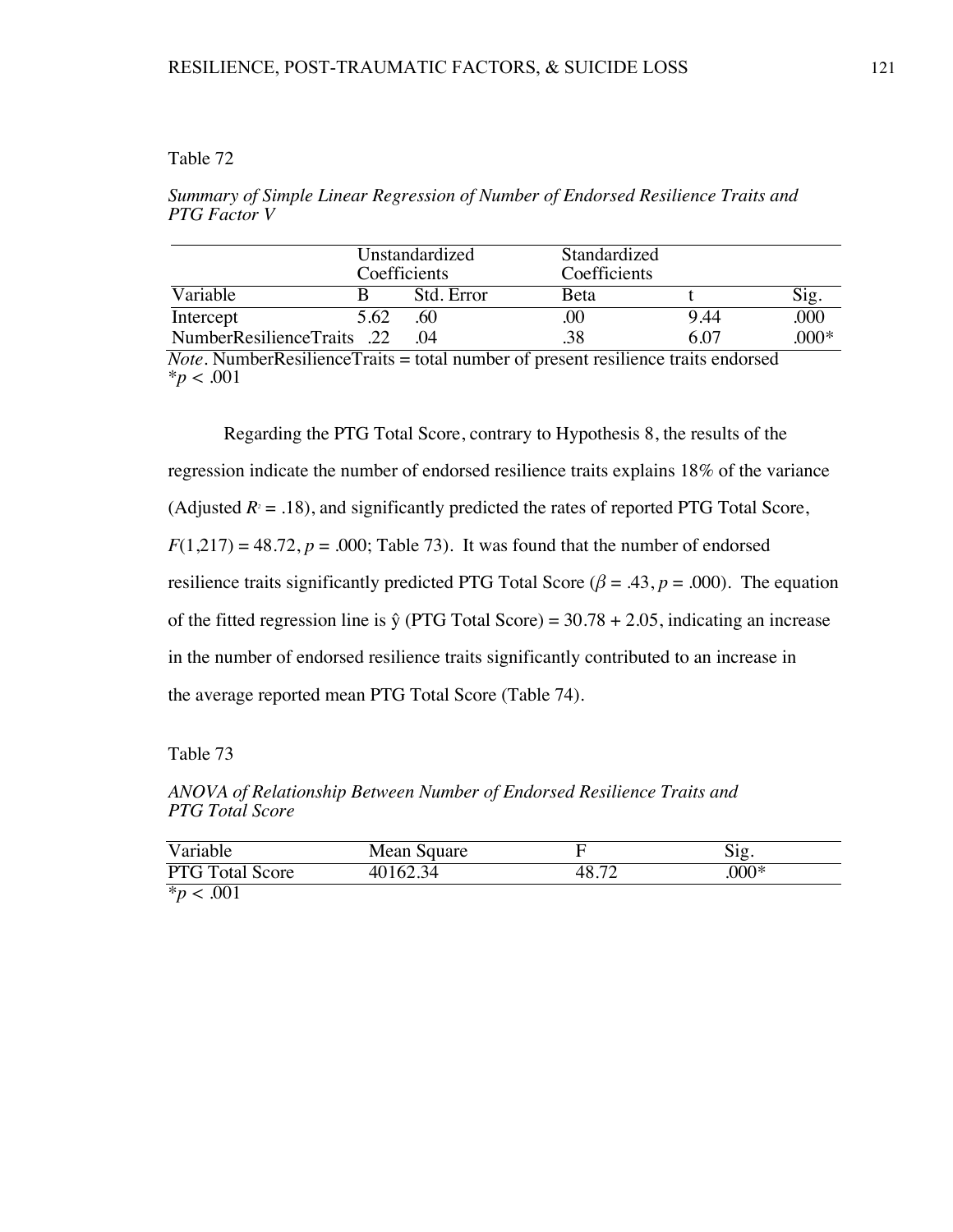*Summary of Simple Linear Regression of Number of Endorsed Resilience Traits and PTG Total Score*

|                             | Coefficients | Unstandardized | Standardized<br>Coefficients |      |        |
|-----------------------------|--------------|----------------|------------------------------|------|--------|
| Variable                    |              | Std. Error     | Beta                         |      |        |
| Intercept                   | 30.78        | 4.74           | .00                          | 6.49 | ,000   |
| NumberResilienceTraits 2.05 |              |                |                              | 6.98 | $000*$ |

*Note.* NumberResilienceTraits = total number of present resilience traits endorsed \**p < .*001

## **8a. Which of the 25 resilience traits was most effective at predicting higher**

**PTG rates?** Please refer to Table 87 in Appendix B for a list of coding for all 25 resilience traits assessed in this study based on the CD-RISC-25 (Connor & Davidson, 2003). Multiple linear regression analyses were used to test which specific resilience traits were most effective at predicting higher rates of each of the five PTG factors (I – Relating to Others, II – New Possibilities, III – Personal Strength, IV - Spiritual-Existential Change, and V – Appreciation of Life) and overall PTG (PTG Total Score).

Regarding PTG Factor I, a significant model emerged:  $F(25,193) = 3.15$ ,  $p = .000$ (Table 75). The model explains 20% of the variance (Adjusted  $R = 0.20$ ). Table 76 gives information for the independent variables entered into model. The following are resilience traits which significantly contributed to PTG Factor I: 5 (Past successes give me confidence in dealing with new challenges and difficulties;  $\beta = .18$ ,  $p = .031$ ), 7 (Having to cope with stress can make me stronger;  $\beta = .19$ ,  $p = .025$ ), and 20 (In dealing with life's problems, sometimes you have to act on a hunch without knowing why;  $\beta$  =  $.15, p = .028$ ). The remaining independent variables did not contribute significantly to PTG Factor I.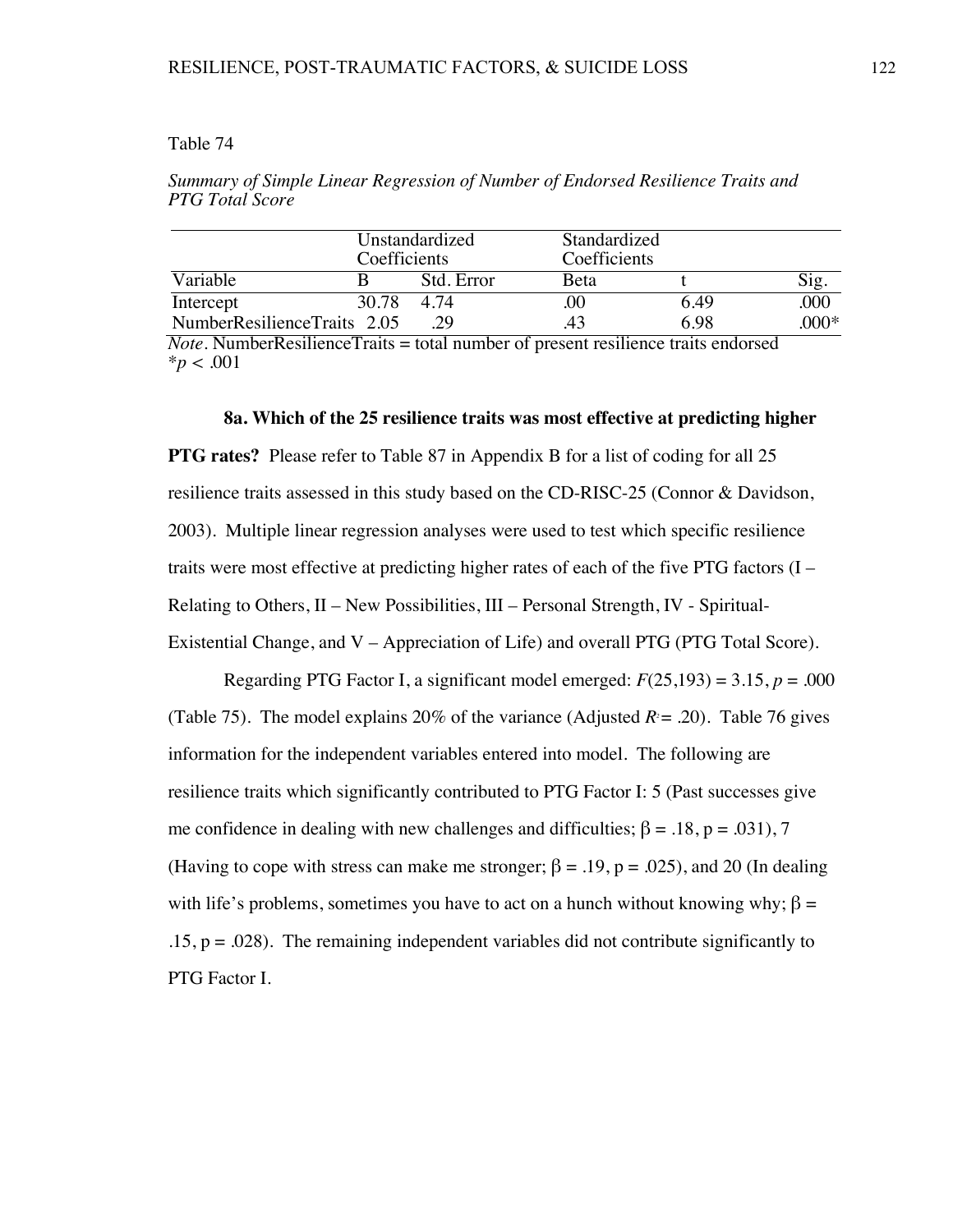# *ANOVA of Relationship Between Resilience Traits and PTG Factor I*

| Variable             | Mean Square |        | 512     |
|----------------------|-------------|--------|---------|
| PTC<br>Ē<br>G Factor | ר ר<br>46   | - ۱۰۱۰ | $.000*$ |

*Note*. PTG Factor  $I = Relating to Others$ \**p < .*001

Table 76

*Summary of Multiple Linear Regression of Number of Resilience Traits and PTG Factor I*

|                   | Unstandardized |            | Standardized |         |         |
|-------------------|----------------|------------|--------------|---------|---------|
|                   | Coefficients   |            | Coefficients |         |         |
| Resilience Trait  | B              | Std. Error | Beta         | t       | Sig.    |
| Intercept         | 7.95           | 1.89       | .00          | 4.20    | .000    |
| ResilienceTrait1  | 2.18           | 1.68       | .10          | 1.29    | .197    |
| ResilienceTrait2  | 3.01           | 1.82       | .12          | 1.65    | .100    |
| ResilienceTrait3  | 2.26           | 1.47       | .12          | 1.53    | .127    |
| ResilienceTrait4  | $-1.29$        | 1.66       | $-.06$       | $-.78$  | .436    |
| ResilienceTrait5  | 3.60           | 1.65       | .18          | 2.18    | $.031*$ |
| ResilienceTrait6  | .43            | 1.34       | .02          | .32     | .751    |
| ResilienceTrait7  | 3.60           | 1.59       | .19          | 2.27    | $.025*$ |
| ResilienceTrait8  | $-2.47$        | 1.69       | $-.12$       | $-1.46$ | .146    |
| ResilienceTrait9  | $-.78$         | 1.46       | $-.04$       | $-.53$  | .596    |
| ResilienceTrait10 | $-1.71$        | 1.67       | $-.08$       | $-1.02$ | .308    |
| ResilienceTrait11 | 1.04           | 1.80       | .05          | .58     | .564    |
| ResilienceTrait12 | .20            | 1.79       | .01          | .11     | .912    |
| ResilienceTrait13 | 2.18           | 1.67       | .11          | 1.30    | .195    |
| ResilienceTrait14 | $-1.97$        | 1.48       | $-.10$       | $-1.34$ | .183    |
| ResilienceTrait15 | .86            | 1.58       | .04          | .54     | .587    |
| ResilienceTrait16 | $-1.85$        | 1.53       | $-.10$       | $-1.22$ | .226    |
| ResilienceTrait17 | $-1.17$        | 1.76       | $-.05$       | $-.67$  | .506    |
| ResilienceTrait18 | $-1.00$        | 1.49       | $-.05$       | $-.67$  | .502    |
| ResilienceTrait19 | 1.07           | 1.56       | .06          | .69     | .493    |
| ResilienceTrait20 | 2.88           | 1.30       | .15          | 2.21    | .028*   |
| ResilienceTrait21 | 1.32           | 1.74       | .07          | .76     | .449    |
| ResilienceTrait22 | .46            | 1.76       | .02          | .26     | .792    |
| ResilienceTrait23 | 1.52           | 1.58       | .08          | .96     | .338    |
| ResilienceTrait24 | $-48$          | 1.78       | $-.02$       | $-.27$  | .787    |
| ResilienceTrait25 | 2.00           | 1.81       | .09          | 1.10    | .271    |

 $*_{p}$  < .05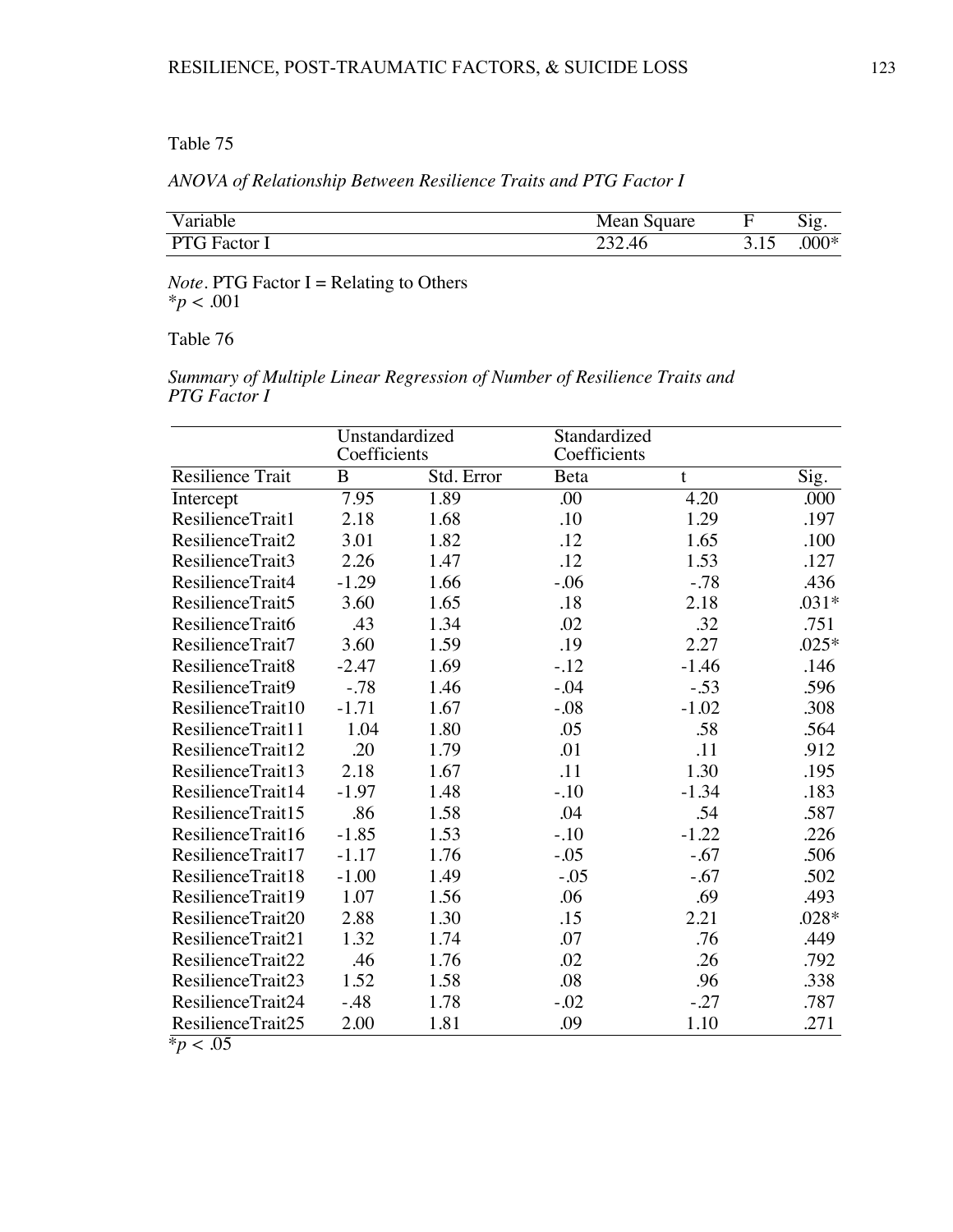Regarding PTG Factor II, significant model emerged:  $F(25,193) = 2.78$ ,  $p = .000$ (Table 77). The model explains 17% of the variance (Adjusted  $R = 0.17$ ). Table 78 gives information for the independent variables entered into model. The following are resilience traits which most significantly predicted PTG Factor II: 5 (Past successes give me confidence in dealing with new challenges and difficulties;  $\beta = .23$ ,  $p = .006$ ), and 20 (In dealing with life's problems, sometimes you have to act on a hunch without knowing why;  $\beta = .14$ ,  $p = .042$ ). The remaining independent variables did not contribute significantly to PTG Factor II.

Table 77

*ANOVA of Relationship Between Resilience Traits and PTG Factor II*

| Variable             | Mean Square |    | $512^{\circ}$ |
|----------------------|-------------|----|---------------|
| <b>PTG</b> Factor II |             | 70 | $.000*$       |

*Note.* PTG Factor II = New Possibilities  $*_{p}$  < .001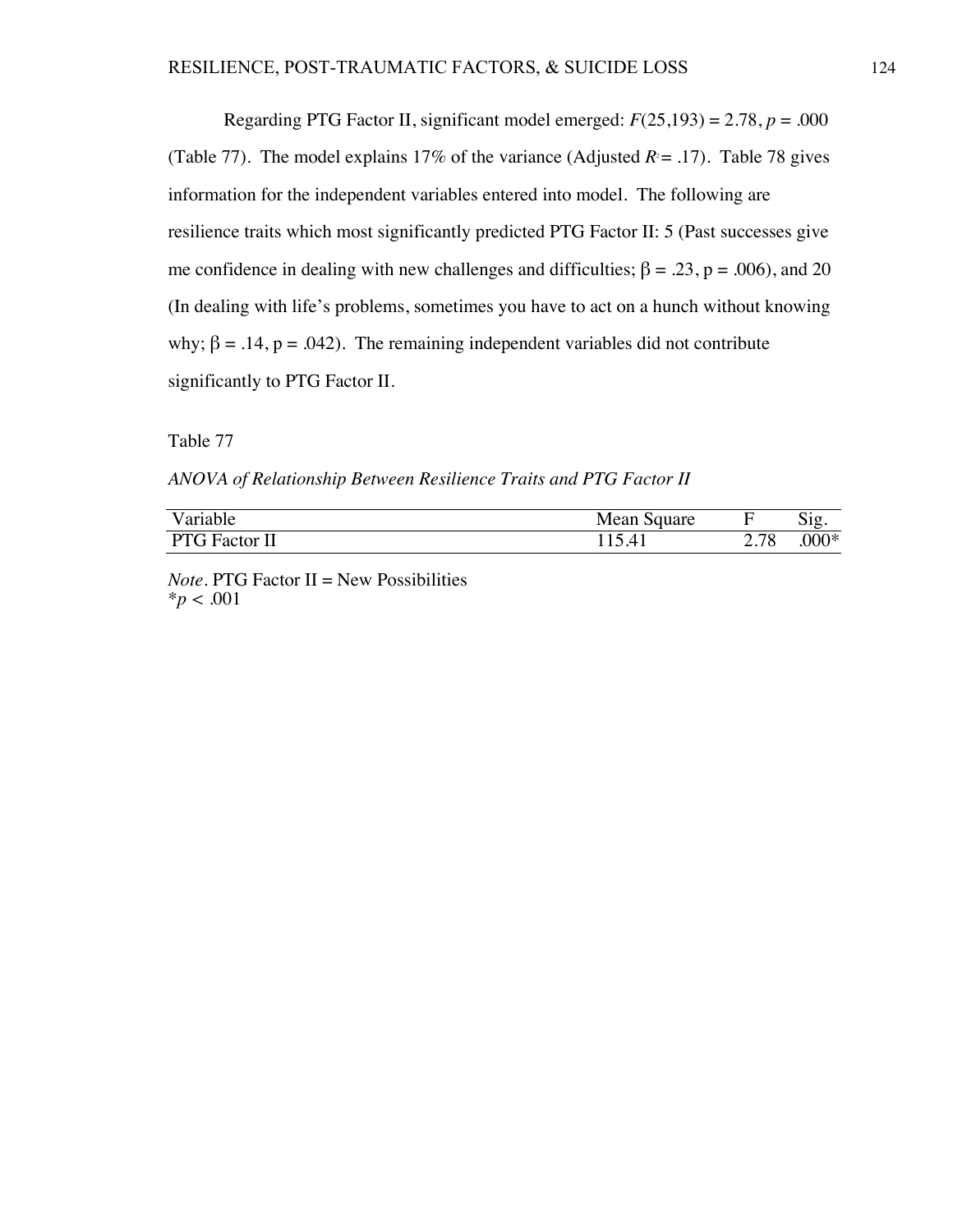|                                                 |                | Unstandardized | Standardized     |                   |         |
|-------------------------------------------------|----------------|----------------|------------------|-------------------|---------|
|                                                 | Coefficients   |                | Coefficients     |                   |         |
| Resilience Trait                                | $\overline{B}$ | Std. Error     | Beta             | t                 | Sig.    |
| Intercept                                       | 6.41           | 1.42           | $\overline{.00}$ | $\overline{4.51}$ | .000    |
| ResilienceTrait1                                | .19            | 1.26           | .01              | .15               | .881    |
| ResilienceTrait2                                | $-46$          | 1.37           | $-.03$           | $-.34$            | .736    |
| ResilienceTrait3                                | .23            | 1.11           | .02              | .21               | .833    |
| ResilienceTrait4                                | .42            | 1.24           | .03              | .34               | .735    |
| ResilienceTrait5                                | 3.46           | 1.24           | .23              | 2.78              | .006**  |
| ResilienceTrait6                                | $-.74$         | 1.01           | $-.05$           | $-.74$            | .461    |
| ResilienceTrait7                                | 2.20           | 1.19           | .16              | 1.85              | .067    |
| ResilienceTrait8                                | $-.11$         | 1.27           | $-.01$           | $-.08$            | .934    |
| ResilienceTrait9                                | $-.18$         | 1.10           | $-.01$           | $-.17$            | .867    |
| ResilienceTrait10                               | $-1.75$        | 1.26           | $-.11$           | $-1.39$           | .165    |
| ResilienceTrait11                               | 1.18           | 1.35           | .08              | .87               | .385    |
| ResilienceTrait12                               | .97            | 1.34           | .06              | .72               | .470    |
| ResilienceTrait13                               | .28            | 1.26           | .02              | .23               | .821    |
| ResilienceTrait14                               | $-.55$         | 1.11           | $-.04$           | $-.50$            | .620    |
| ResilienceTrait15                               | .63            | 1.18           | .04              | .54               | .593    |
| ResilienceTrait16                               | $-1.23$        | 1.15           | $-.09$           | $-1.08$           | .283    |
| ResilienceTrait17                               | $-.82$         | 1.32           | $-.05$           | $-.62$            | .535    |
| ResilienceTrait18                               | $-.41$         | 1.12           | $-.03$           | $-0.37$           | .711    |
| ResilienceTrait19                               | $-.14$         | 1.17           | $-.01$           | $-.12$            | .907    |
| ResilienceTrait20                               | 1.99           | .98            | .14              | 2.04              | $.042*$ |
| ResilienceTrait21                               | 1.44           | 1.30           | .10              | 1.10              | .272    |
| ResilienceTrait22                               | $-.49$         | 1.32           | $-.03$           | $-.38$            | .708    |
| ResilienceTrait23                               | 1.44           | 1.19           | .10              | 1.22              | .225    |
| ResilienceTrait24                               | $-.13$         | 1.33           | $-.01$           | $-.10$            | .923    |
| ResilienceTrait25<br>$*_{n}$ / 05 $**_{n}$ / 01 | 2.10           | 1.36           | .12              | 1.54              | .125    |

*Summary of Multiple Linear Regression of Number of Resilience Traits and PTG Factor II*

\**p < .*05, \*\**p < .*01

Regarding PTG Factor III, a significant model emerged:  $F(25,193) = 4.26$ ,  $p =$ .000 (Table 79). The model explains 17% of the variance (Adjusted  $R = 0.17$ ). Table 80 gives information for the independent variables entered into model. The following are the resilience traits which were significant (most effective) predictors of PTG Factor III: 5 (Past successes give me confidence in dealing with new challenges and difficulties;  $β =$ .22, p = .005), 7 (Having to cope with stress can make me stronger;  $\beta$  = .18, p = .021),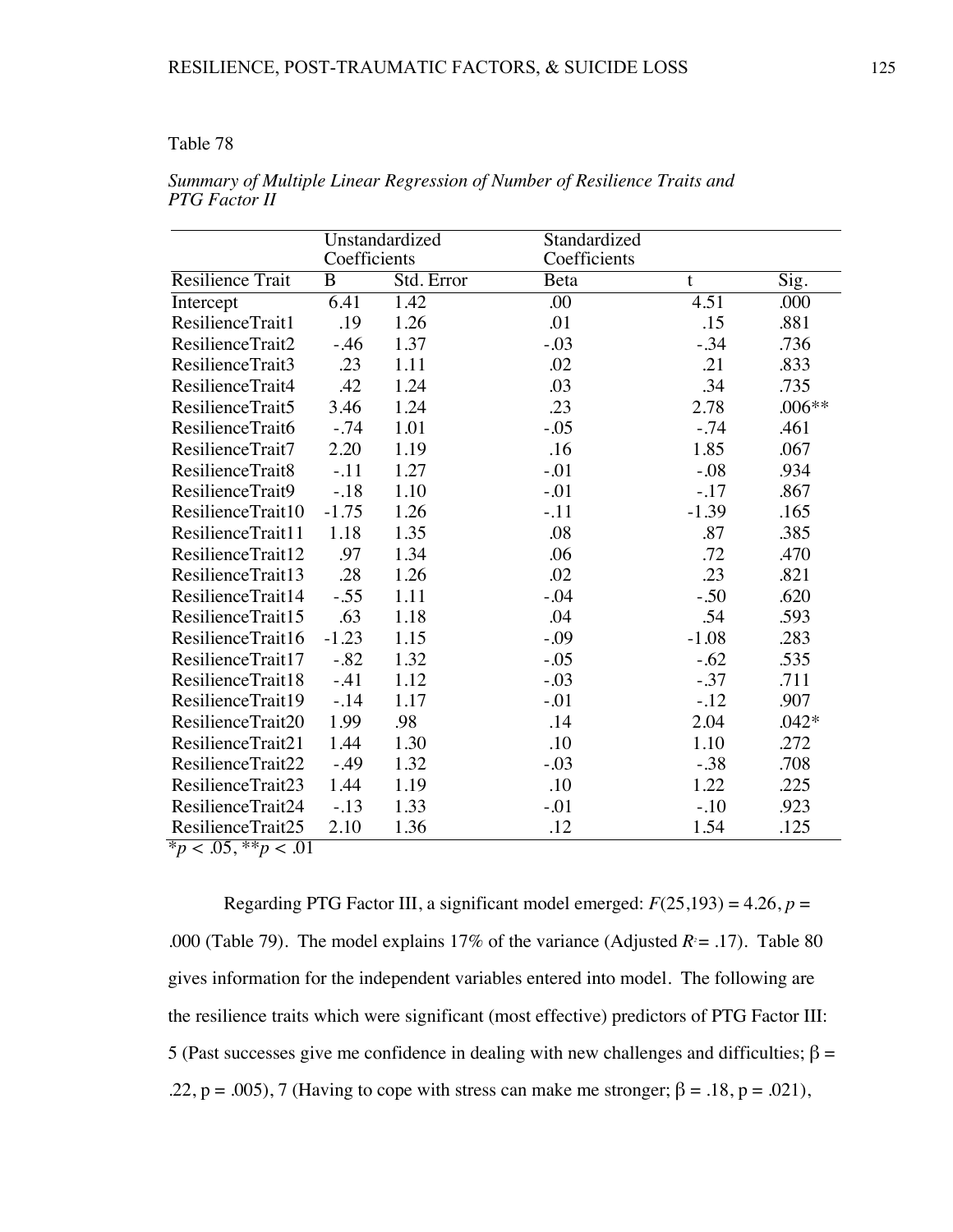and 25 (I take pride in my achievements;  $\beta = .17$ ,  $p = .028$ ). The remaining independent

variables did not contribute significantly to PTG Factor III.

Table 79

*ANOVA of Relationship between Resilience Traits and PTG Factor III*

| V ariable  | Mean Square |           | $512^-$ |
|------------|-------------|-----------|---------|
| PTG Factor |             | 4.26<br>4 | $.000*$ |

*Note*. PTG Factor III = Personal Strength  $*$ *p* < .001

Table 80

*Summary of Multiple Linear Regression of Number of Resilience Traits and PTG Factor III*

|                         | Unstandardized |            | Standardized |         |         |
|-------------------------|----------------|------------|--------------|---------|---------|
|                         | Coefficients   |            | Coefficients |         |         |
| <b>Resilience Trait</b> | B              | Std. Error | Beta         | t       | Sig.    |
| Intercept               | 4.23           | 1.15       | .00          | 3.69    | .000    |
| ResilienceTrait1        | .08            | 1.02       | .01          | .08     | .939    |
| ResilienceTrait2        | $-1.31$        | 1.10       | $-.08$       | $-1.19$ | .236    |
| ResilienceTrait3        | 1.04           | .89        | .08          | 1.16    | .246    |
| ResilienceTrait4        | $-.05$         | 1.00       | .00          | $-.05$  | .962    |
| ResilienceTrait5        | 2.84           | 1.00       | .22          | 2.83    | .005**  |
| ResilienceTrait6        | $-.25$         | .81        | $-.02$       | $-.31$  | .759    |
| ResilienceTrait7        | 2.24           | .96        | .18          | 2.33    | $.021*$ |
| ResilienceTrait8        | $-97$          | 1.02       | $-.08$       | $-.95$  | .346    |
| ResilienceTrait9        | .12            | .89        | .01          | .13     | .896    |
| ResilienceTrait10       | $-1.07$        | 1.01       | $-.08$       | $-1.05$ | .293    |
| ResilienceTrait11       | 1.00           | 1.09       | .08          | .92     | .360    |
| ResilienceTrait12       | 1.11           | 1.08       | .08          | 1.02    | .307    |
| ResilienceTrait13       | .72            | 1.01       | .05          | .71     | .477    |
| ResilienceTrait14       | $-.03$         | .89        | .00          | $-.03$  | .976    |
| ResilienceTrait15       | 1.37           | .96        | .11          | 1.44    | .152    |
| ResilienceTrait16       | $-1.27$        | .92        | $-.10$       | $-1.37$ | .172    |
| ResilienceTrait17       | .47            | 1.07       | .03          | .44     | .663    |
| ResilienceTrait18       | $-1.60$        | .90        | $-.13$       | $-1.77$ | .078    |
| ResilienceTrait19       | .78            | .94        | .06          | .83     | .410    |
| ResilienceTrait20       | 1.18           | .79        | .10          | 1.50    | .134    |
| ResilienceTrait21       | $-48$          | 1.05       | $-.04$       | $-.46$  | .647    |
| ResilienceTrait22       | 1.15           | 1.06       | .09          | 1.08    | .283    |
| ResilienceTrait23       | .95            | .96        | .08          | .99     | .324    |
| ResilienceTrait24       | $-.38$         | 1.08       | $-.03$       | $-.35$  | .727    |
| ResilienceTrait25       | 2.43           | 1.10       | .17          | 2.21    | $.028*$ |

 $*_{p} < .05, **_{p} < .01$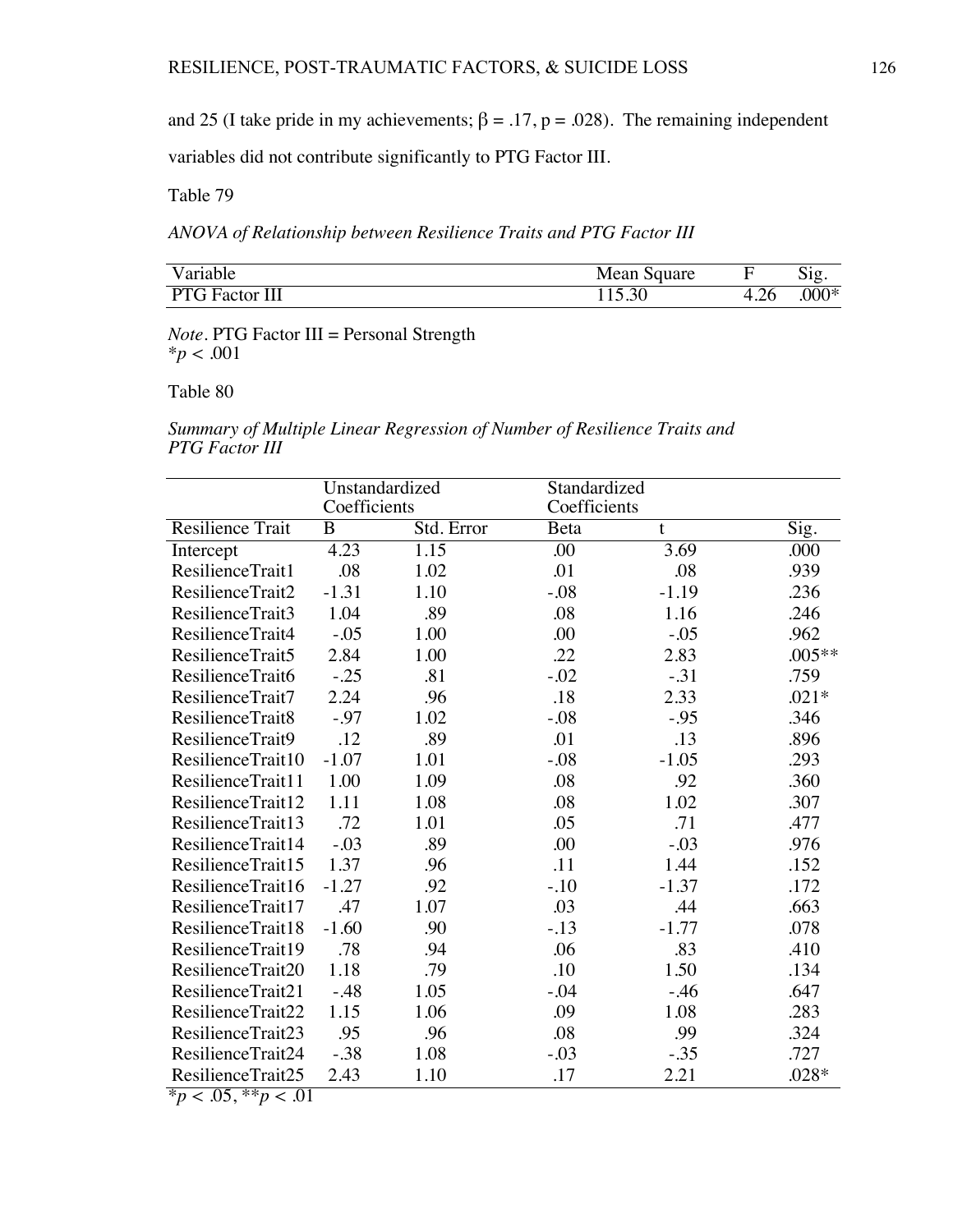Regarding PTG Factor IV, significant model emerged:  $F(25,193) = 3.65$ ,  $p = .000$ (Table 81). The model explains 23% of the variance (Adjusted  $R = 0.23$ ). Table 82 gives information for the independent variables entered into model. The following are resilience traits which were significant (most effective) predictors of PTG Factor IV: 3 (When there are no clear solutions to my problems, sometimes fate or God can help;  $\beta =$  $.29, p = .000$ , and 20 (In dealing with life's problems, sometimes you have to act on a hunch without knowing why;  $\beta = .19$ ,  $p = .006$ ). The remaining independent variables did not contribute significantly to PTG Factor IV.

Table 81

*ANOVA of Relationship Between Resilience Traits and PTG Factor IV*

| Variable                                                     | Mean Square |      | Sig.    |
|--------------------------------------------------------------|-------------|------|---------|
| <b>PTG Factor IV</b>                                         | 221.87      | 3.65 | $.000*$ |
| <i>Note</i> . PTG Factor $IV =$ Spiritual-Existential Change |             |      |         |
| $*_{p}$ < .001                                               |             |      |         |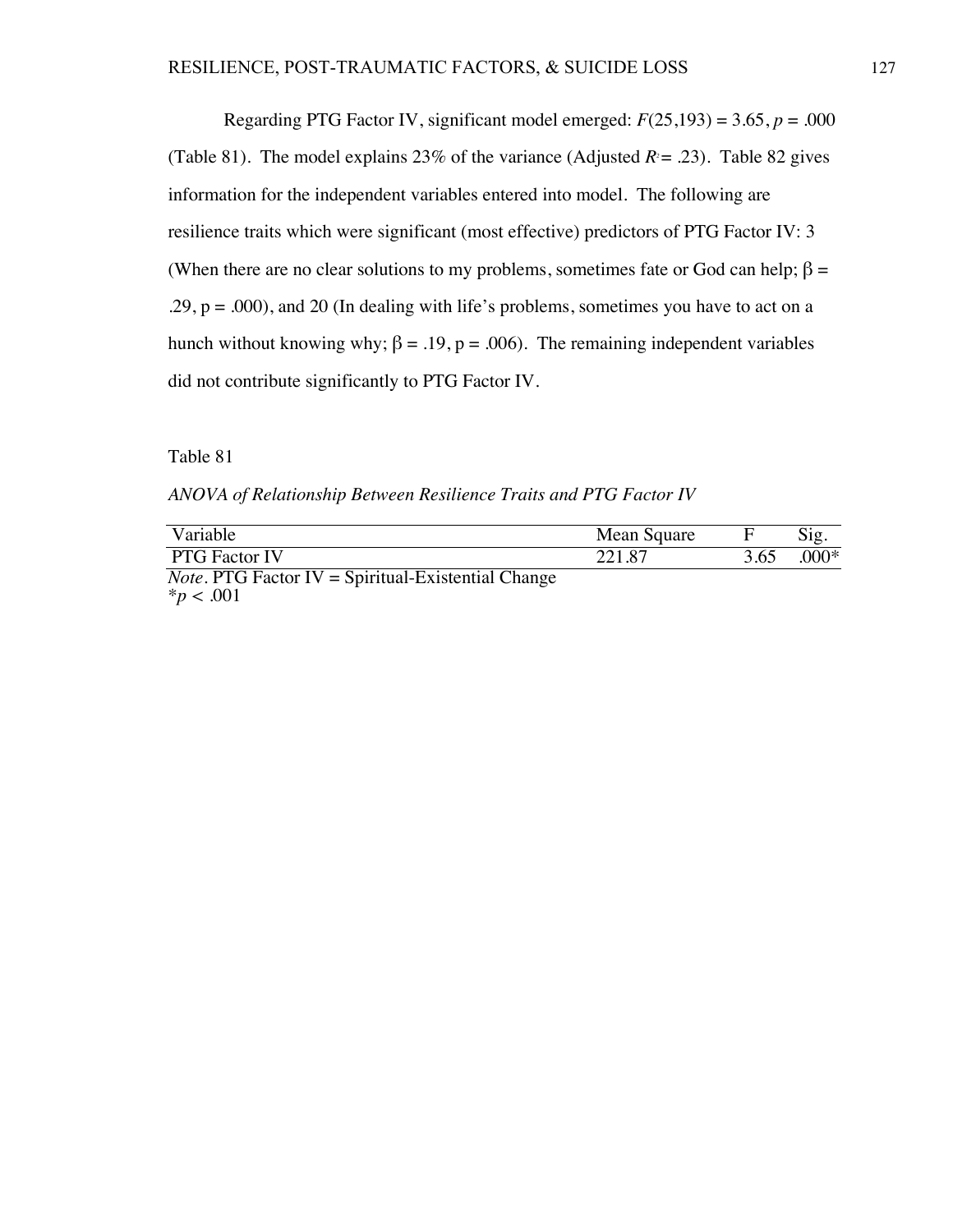# Table 82

|                                             | Unstandardized<br>Coefficients |            | Standardized<br>Coefficients |         |          |
|---------------------------------------------|--------------------------------|------------|------------------------------|---------|----------|
| <b>Resilience Trait</b>                     | $\overline{B}$                 | Std. Error | Beta                         | t       | Sig.     |
|                                             | 5.12                           | 1.72       | .00                          | 2.98    | .003     |
| Intercept<br>ResilienceTrait1               | .23                            | 1.53       | .01                          | .15     | .878     |
| ResilienceTrait2                            | $-1.32$                        | 1.65       | $-0.06$                      | $-.80$  | .426     |
| ResilienceTrait3                            | 5.18                           | 1.34       | .29                          | 3.87    | $.000**$ |
| ResilienceTrait4                            | $-1.82$                        | 1.51       | $-.10$                       | $-1.21$ | .228     |
| ResilienceTrait5                            | 2.61                           | 1.50       | .14                          | 1.74    | .084     |
| ResilienceTrait6                            | $-1.21$                        | 1.22       | $-.07$                       | $-0.99$ | .322     |
| ResilienceTrait7                            | 2.41                           | 1.44       | .14                          | 1.67    | .097     |
| ResilienceTrait8                            | $-.47$                         | 1.54       | $-.03$                       | $-.31$  | .760     |
| ResilienceTrait9                            | .26                            | 1.33       | .01                          | .20     | .843     |
|                                             |                                |            |                              |         |          |
| ResilienceTrait10                           | $-0.06$                        | 1.52       | .00                          | $-.04$  | .969     |
| ResilienceTrait11                           | $-.78$                         | 1.63       | $-0.04$                      | $-.48$  | .633     |
| ResilienceTrait12                           | 1.02                           | 1.62       | .05                          | .63     | .532     |
| ResilienceTrait13                           | 2.13                           | 1.52       | .11                          | 1.40    | .162     |
| ResilienceTrait14                           | $-1.05$                        | 1.34       | $-0.06$                      | $-.78$  | .434     |
| ResilienceTrait15                           | .37                            | 1.43       | .02                          | .26     | .795     |
| ResilienceTrait16                           | $-1.39$                        | 1.39       | $-0.08$                      | $-1.00$ | .318     |
| ResilienceTrait17                           | .55                            | 1.60       | .03                          | .34     | .733     |
| ResilienceTrait18                           | $-1.34$                        | 1.35       | $-.08$                       | $-0.99$ | .324     |
| ResilienceTrait19                           | $-33$                          | 1.42       | $-.02$                       | $-.23$  | .818     |
| ResilienceTrait20                           | 3.31                           | 1.18       | .19                          | 2.80    | $.006*$  |
| ResilienceTrait21                           | 2.34                           | 1.58       | .13                          | 1.48    | .140     |
| ResilienceTrait22                           | $-.62$                         | 1.60       | $-.03$                       | $-.39$  | .698     |
| ResilienceTrait23                           | 1.99                           | 1.43       | .11                          | 1.39    | .167     |
| ResilienceTrait24                           | $-.17$                         | 1.61       | $-.01$                       | $-.11$  | .916     |
| ResilienceTrait25                           | 1.17                           | 1.65       | .05                          | .71     | .479     |
| $\frac{*p}{s} < 0.01, \frac{*p}{s} < 0.001$ |                                |            |                              |         |          |

*Summary of Multiple Linear Regression of Number of Resilience Traits and PTG Factor IV*

Regarding PTG Factor V, significant model emerged:  $F(25,193) = 2.99$ ,  $p = .000$ (Table 83). The model explains 19% of the variance (Adjusted  $R = -19$ ). Table 84 gives information for the independent variables entered into model. The following are the resilience traits which were significant (most effective) predictors of PTG Factor V: 3 (When there are no clear solutions to my problems, sometimes fate or God can help;  $\beta =$  $.15, p = .048$ , 5 (Past successes give me confidence in dealing with new challenges and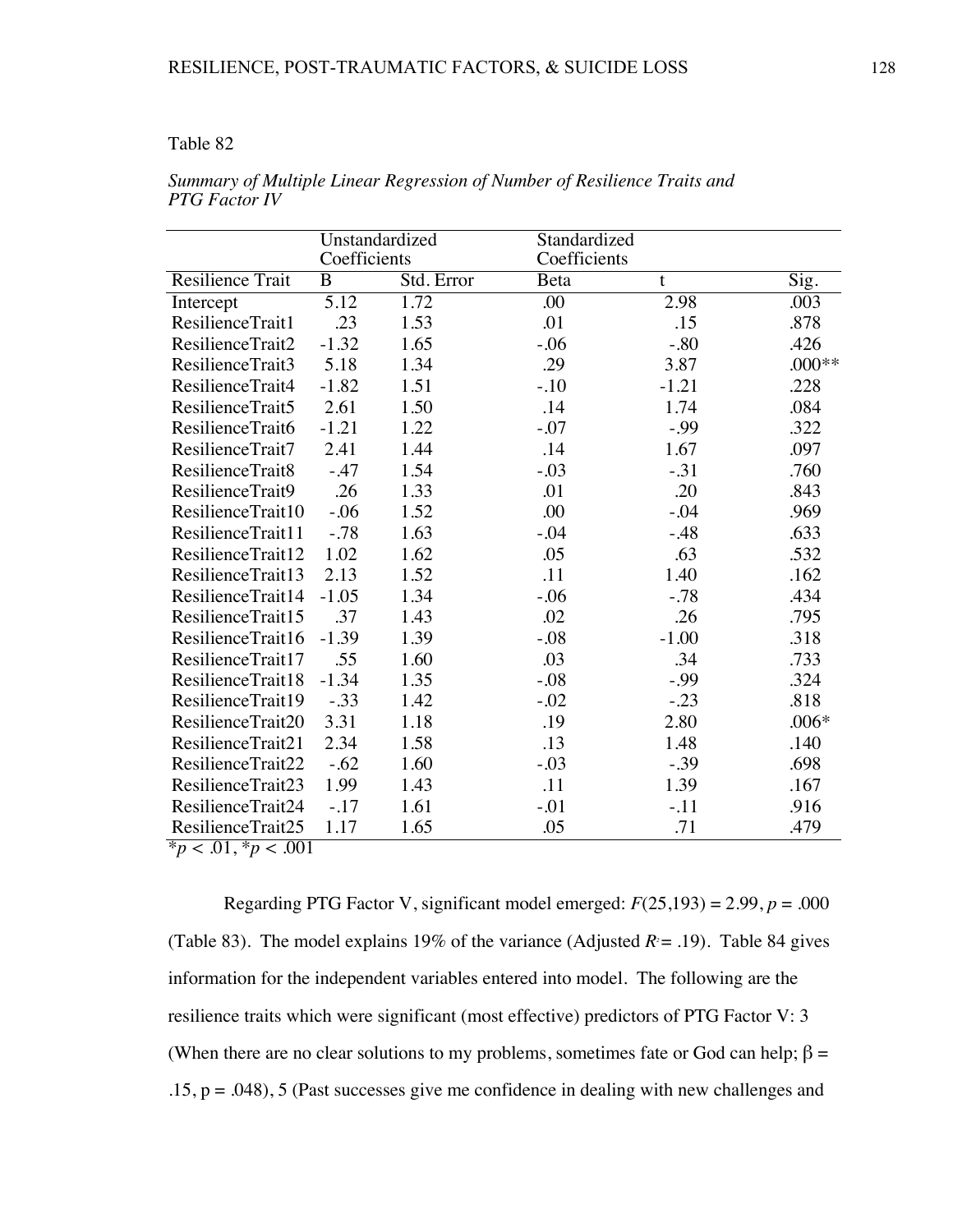difficulties;  $\beta = .26$ ,  $p = .002$ ), and 25 (I take pride in my achievements;  $\beta = .20$ ,  $p =$ 

.012). The remaining independent variables did not contribute significantly to PTG

Factor V.

Table 83

*ANOVA of Relationship Between Resilience Traits and PTG Factor V*

| Variable          | Mean Square |                  | 512     |
|-------------------|-------------|------------------|---------|
| <b>PTG</b> Factor | 36.89       | QQ<br><u>_.,</u> | $.000*$ |

*Note*. PTG Factor  $V =$  Appreciation of Life \**p < .*001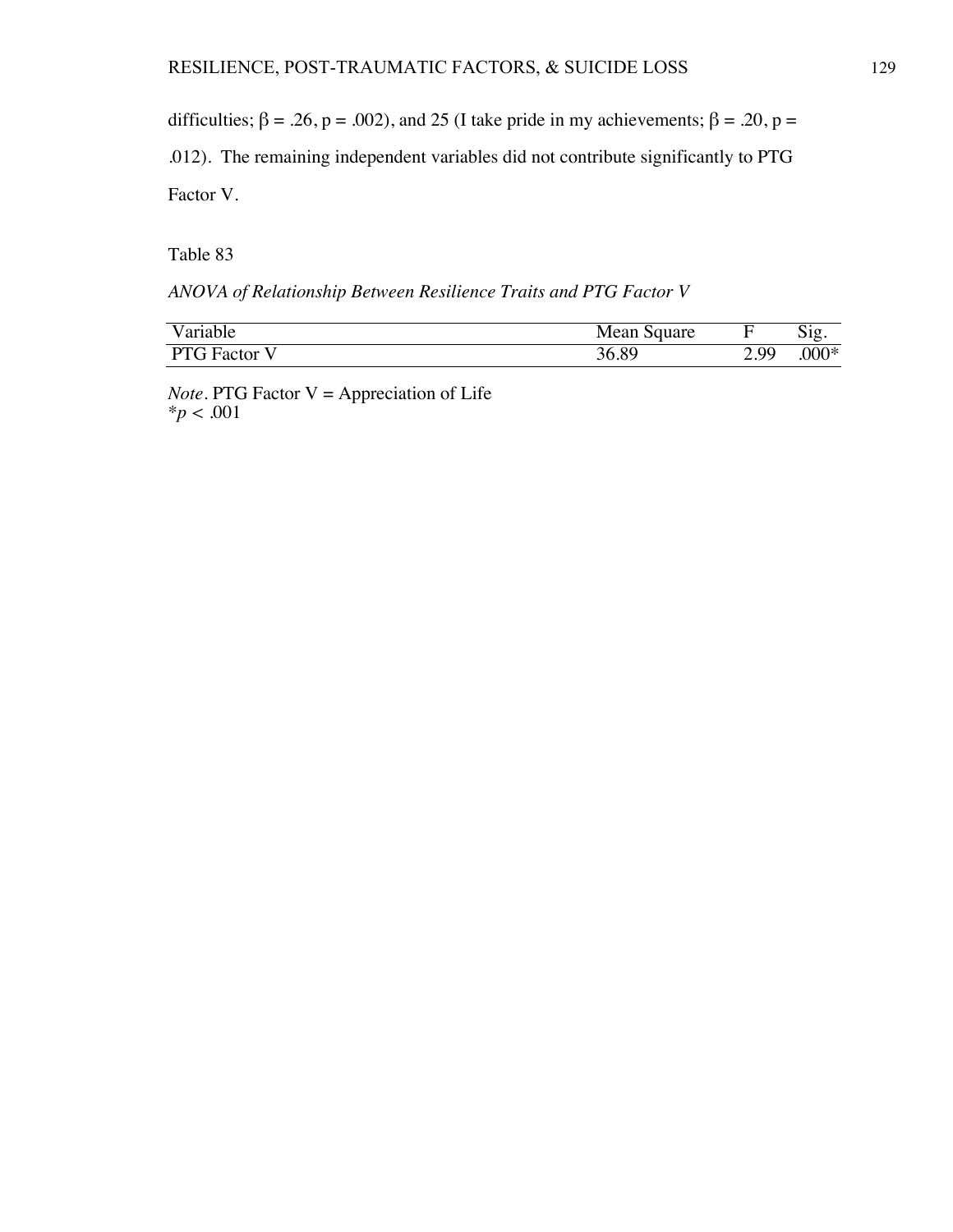## Table 84

| Coefficients<br>Coefficients<br>Resilience Trait<br>$\overline{B}$<br>Std. Error<br>Sig.<br><b>B</b> eta<br>t<br>5.22<br>.00<br>6.74<br>Intercept<br>.77<br>.000<br>.69<br>$-.08$<br>ResilienceTrait1<br>$-.70$<br>$-1.01$<br>.312<br>ResilienceTrait2<br>.03<br>.715<br>.27<br>.74<br>.37<br>1.99<br>ResilienceTrait3<br>1.20<br>.60<br>.15<br>.048*<br>.09<br>ResilienceTrait4<br>.77<br>.68<br>1.14<br>.258<br>.002**<br>2.15<br>.68<br>.26<br>3.18<br>ResilienceTrait5<br>ResilienceTrait6<br>$-45$<br>.55<br>$-.06$<br>$-.82$<br>.414<br>.08<br>.05<br>.65<br>.01<br>.939<br>ResilienceTrait7<br>.896<br>ResilienceTrait8<br>$-.09$<br>.69<br>$-.01$<br>$-.13$<br>ResilienceTrait9<br>$-.18$<br>$-.02$<br>$-.31$<br>.760<br>.60<br>ResilienceTrait10<br>.68<br>$-.08$<br>$-0.99$<br>.321<br>$-.68$ |  |  |
|---------------------------------------------------------------------------------------------------------------------------------------------------------------------------------------------------------------------------------------------------------------------------------------------------------------------------------------------------------------------------------------------------------------------------------------------------------------------------------------------------------------------------------------------------------------------------------------------------------------------------------------------------------------------------------------------------------------------------------------------------------------------------------------------------------|--|--|
|                                                                                                                                                                                                                                                                                                                                                                                                                                                                                                                                                                                                                                                                                                                                                                                                         |  |  |
|                                                                                                                                                                                                                                                                                                                                                                                                                                                                                                                                                                                                                                                                                                                                                                                                         |  |  |
|                                                                                                                                                                                                                                                                                                                                                                                                                                                                                                                                                                                                                                                                                                                                                                                                         |  |  |
|                                                                                                                                                                                                                                                                                                                                                                                                                                                                                                                                                                                                                                                                                                                                                                                                         |  |  |
|                                                                                                                                                                                                                                                                                                                                                                                                                                                                                                                                                                                                                                                                                                                                                                                                         |  |  |
|                                                                                                                                                                                                                                                                                                                                                                                                                                                                                                                                                                                                                                                                                                                                                                                                         |  |  |
|                                                                                                                                                                                                                                                                                                                                                                                                                                                                                                                                                                                                                                                                                                                                                                                                         |  |  |
|                                                                                                                                                                                                                                                                                                                                                                                                                                                                                                                                                                                                                                                                                                                                                                                                         |  |  |
|                                                                                                                                                                                                                                                                                                                                                                                                                                                                                                                                                                                                                                                                                                                                                                                                         |  |  |
|                                                                                                                                                                                                                                                                                                                                                                                                                                                                                                                                                                                                                                                                                                                                                                                                         |  |  |
|                                                                                                                                                                                                                                                                                                                                                                                                                                                                                                                                                                                                                                                                                                                                                                                                         |  |  |
|                                                                                                                                                                                                                                                                                                                                                                                                                                                                                                                                                                                                                                                                                                                                                                                                         |  |  |
|                                                                                                                                                                                                                                                                                                                                                                                                                                                                                                                                                                                                                                                                                                                                                                                                         |  |  |
| ResilienceTrait11<br>$-.63$<br>.74<br>$-.08$<br>$-0.86$<br>.391                                                                                                                                                                                                                                                                                                                                                                                                                                                                                                                                                                                                                                                                                                                                         |  |  |
| ResilienceTrait12<br>1.05<br>.73<br>.13<br>1.44<br>.152                                                                                                                                                                                                                                                                                                                                                                                                                                                                                                                                                                                                                                                                                                                                                 |  |  |
| ResilienceTrait13<br>.68<br>$-.04$<br>$-.51$<br>.611<br>$-.35$                                                                                                                                                                                                                                                                                                                                                                                                                                                                                                                                                                                                                                                                                                                                          |  |  |
| ResilienceTrait14<br>.51<br>.07<br>.85<br>.397<br>.60                                                                                                                                                                                                                                                                                                                                                                                                                                                                                                                                                                                                                                                                                                                                                   |  |  |
| .32<br>.618<br>ResilienceTrait15<br>.64<br>.04<br>.50                                                                                                                                                                                                                                                                                                                                                                                                                                                                                                                                                                                                                                                                                                                                                   |  |  |
| ResilienceTrait16<br>$-48$<br>.62<br>$-.06$<br>$-.77$<br>.442                                                                                                                                                                                                                                                                                                                                                                                                                                                                                                                                                                                                                                                                                                                                           |  |  |
| .694<br>ResilienceTrait17<br>.28<br>.72<br>.03<br>.39                                                                                                                                                                                                                                                                                                                                                                                                                                                                                                                                                                                                                                                                                                                                                   |  |  |
| .436<br>ResilienceTrait18<br>.61<br>$-.06$<br>$-47$<br>$-.78$                                                                                                                                                                                                                                                                                                                                                                                                                                                                                                                                                                                                                                                                                                                                           |  |  |
| .49<br>ResilienceTrait19<br>.64<br>.06<br>.77<br>.445                                                                                                                                                                                                                                                                                                                                                                                                                                                                                                                                                                                                                                                                                                                                                   |  |  |
| ResilienceTrait20<br>.59<br>.08<br>.53<br>1.11<br>.267                                                                                                                                                                                                                                                                                                                                                                                                                                                                                                                                                                                                                                                                                                                                                  |  |  |
| ResilienceTrait21<br>.65<br>.71<br>.08<br>.91<br>.362                                                                                                                                                                                                                                                                                                                                                                                                                                                                                                                                                                                                                                                                                                                                                   |  |  |
| .72<br>ResilienceTrait22<br>$-.09$<br>$-.96$<br>.338<br>$-0.69$                                                                                                                                                                                                                                                                                                                                                                                                                                                                                                                                                                                                                                                                                                                                         |  |  |
| ResilienceTrait23<br>.65<br>.05<br>.61<br>.542<br>.39                                                                                                                                                                                                                                                                                                                                                                                                                                                                                                                                                                                                                                                                                                                                                   |  |  |
| ResilienceTrait24<br>.73<br>$-.02$<br>$-.14$<br>$-.19$<br>.847                                                                                                                                                                                                                                                                                                                                                                                                                                                                                                                                                                                                                                                                                                                                          |  |  |
| ResilienceTrait25<br>1.88<br>.20<br>2.53<br>$.012*$<br>.74<br>$*_{n}$ / 05 $**_{n}$ / 01                                                                                                                                                                                                                                                                                                                                                                                                                                                                                                                                                                                                                                                                                                                |  |  |

*Summary of Multiple Linear Regression of Number of Resilience Traits and PTG Factor V*

\**p < .*05, \*\**p < .*01

Regarding the overall PTG score (PTG Total Score), a significant model emerged:  $F(25,193) = 3.69, p = .000$  (Table 85). The model explains 24% of the variance (Adjusted  $R<sup>2</sup> = .24$ ). Table 86 gives information for the independent variables entered into model. The following are resilience traits which were significant (most effective) predictors of PTG Total Score: 3 (When there are no clear solutions to my problems,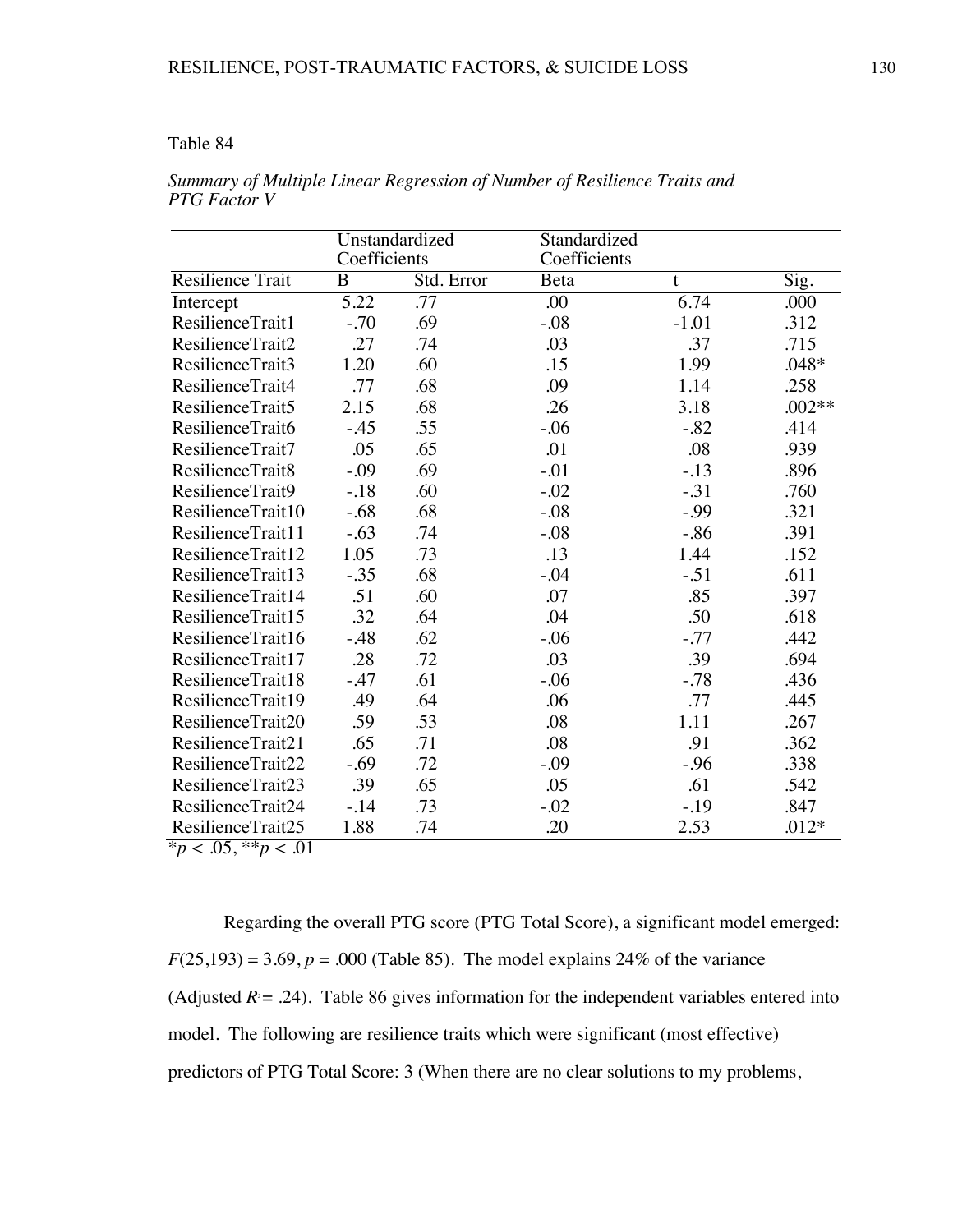sometimes fate or God can help;  $\beta = .15$ ,  $p = .038$ ), 5 (Past successes give me confidence in dealing with new challenges and difficulties;  $\beta = .22$ ,  $p = .007$ ), 7 (Having to cope with stress can make me stronger;  $\beta = .17$ ,  $p = .042$ ), and 20 (In dealing with life's problems, sometimes you have to act on a hunch without knowing why;  $\beta = .16$ ,  $p = .019$ ). The remaining independent variables did not contribute significantly to PTG Total Score.

Table 85

*ANOVA of Relationship Between Resilience Traits and PTG Total Score*

| Variable               | Mean Square |      | $\mathrm{Mg}$ |
|------------------------|-------------|------|---------------|
| <b>PTG Total Score</b> | 2835.33     | 3.69 | $.000*$       |
| $*_{n}$<br>.001        |             |      |               |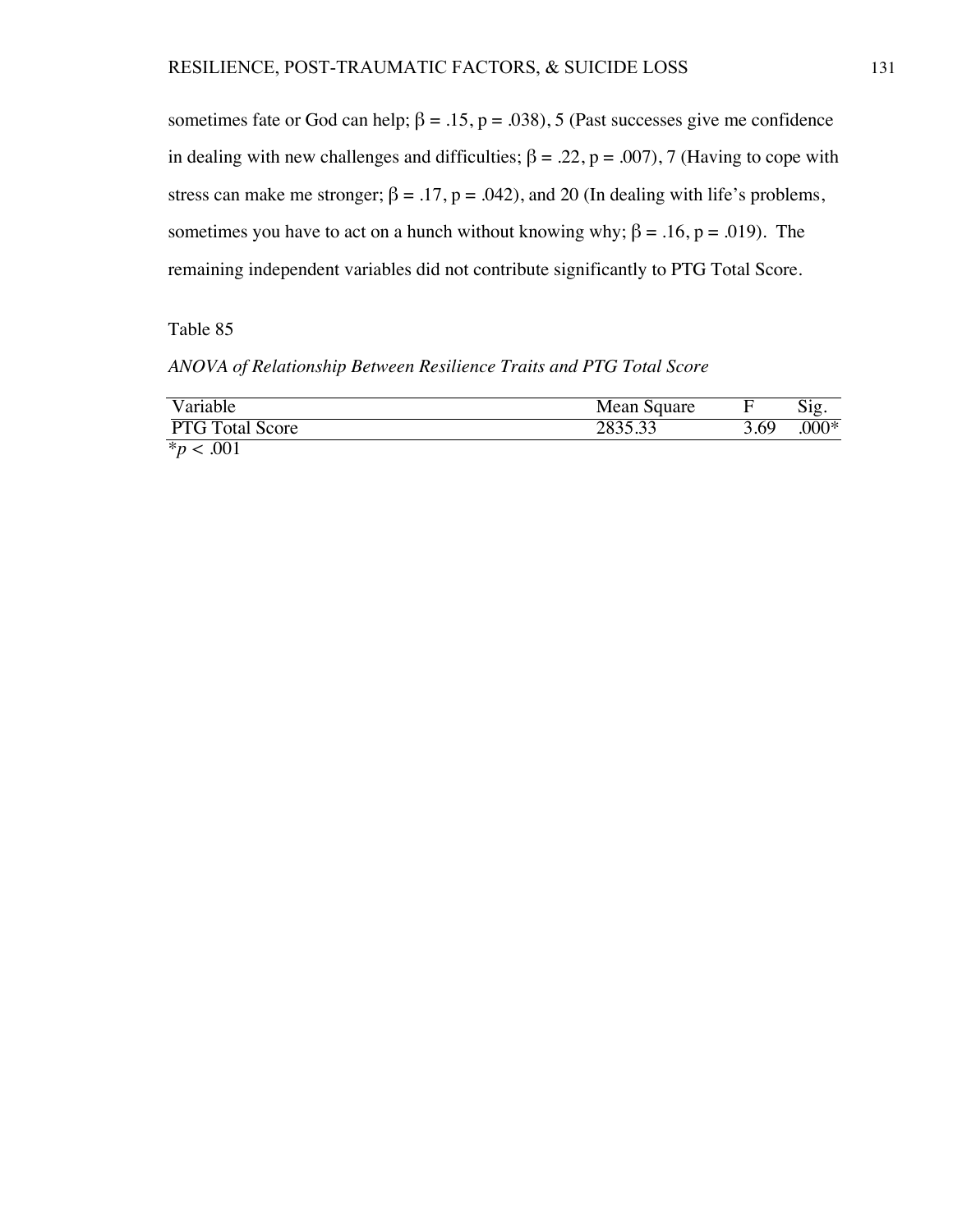# Table 86

| Unstandardized<br>Coefficients |            | Standardized<br>Coefficients |             |         |  |
|--------------------------------|------------|------------------------------|-------------|---------|--|
| Resilience Trait<br>B          | Std. Error | Beta                         | $\mathbf t$ | Sig.    |  |
| 28.94<br>Intercept             | 6.11       | .00                          | 4.73        | .000    |  |
| 1.98<br>ResilienceTrait1       | 5.43       | .03                          | .37         | .715    |  |
| ResilienceTrait2<br>.19        | 5.87       | .00                          | .03         | .974    |  |
| 9.91<br>ResilienceTrait3       | 4.76       | .15                          | 2.08        | .038*   |  |
| ResilienceTrait4<br>$-1.97$    | 5.35       | $-.03$                       | $-37$       | .713    |  |
| ResilienceTrait5<br>14.65      | 5.34       | .22                          | 2.75        | .007**  |  |
| ResilienceTrait6<br>$-2.23$    | 4.33       | $-.04$                       | $-.51$      | .608    |  |
| ResilienceTrait7<br>10.50      | 5.12       | .17                          | 2.05        | $.042*$ |  |
| ResilienceTrait8<br>$-4.10$    | 5.46       | $-.06$                       | $-.75$      | .453    |  |
| ResilienceTrait9<br>$-.76$     | 4.72       | $-.01$                       | $-.16$      | .872    |  |
| ResilienceTrait10 -5.27        | 5.40       | $-.07$                       | $-.98$      | .330    |  |
| ResilienceTrait11<br>1.80      | 5.81       | .03                          | .31         | .757    |  |
| ResilienceTrait12 4.35         | 5.77       | .06                          | .75         | .452    |  |
| ResilienceTrait13 4.97         | 5.40       | .07                          | .92         | .359    |  |
| ResilienceTrait14 -3.09        | 4.76       | $-.05$                       | $-.65$      | .517    |  |
| ResilienceTrait15 3.56         | 5.09       | .05                          | .70         | .485    |  |
| ResilienceTrait16 -6.22        | 4.92       | $-.10$                       | $-1.26$     | .208    |  |
| ResilienceTrait17 -.70         | 5.67       | $-.01$                       | $-.12$      | .902    |  |
| ResilienceTrait18 -4.83        | 4.80       | $-.08$                       | $-1.00$     | .316    |  |
| ResilienceTrait19 1.88         | 5.03       | .03                          | .37         | .710    |  |
| ResilienceTrait20<br>9.95      | 4.20       | .16                          | 2.37        | .019*   |  |
| ResilienceTrait21<br>5.26      | 5.61       | .08                          | .94         | .349    |  |
| ResilienceTrait22<br>$-.19$    | 5.67       | .00                          | $-.03$      | .973    |  |
| ResilienceTrait23 6.29         | 5.09       | .10                          | 1.23        | .218    |  |
| ResilienceTrait24 -1.30        | 5.73       | $-.02$                       | $-.23$      | .821    |  |
| ResilienceTrait25 9.57         | 5.85       | .13                          | 1.64        | .103    |  |

*Summary of Multiple Linear Regression of Number of Resilience Traits and PTG Total Score*

 $**p* < .05, ***p* < .01$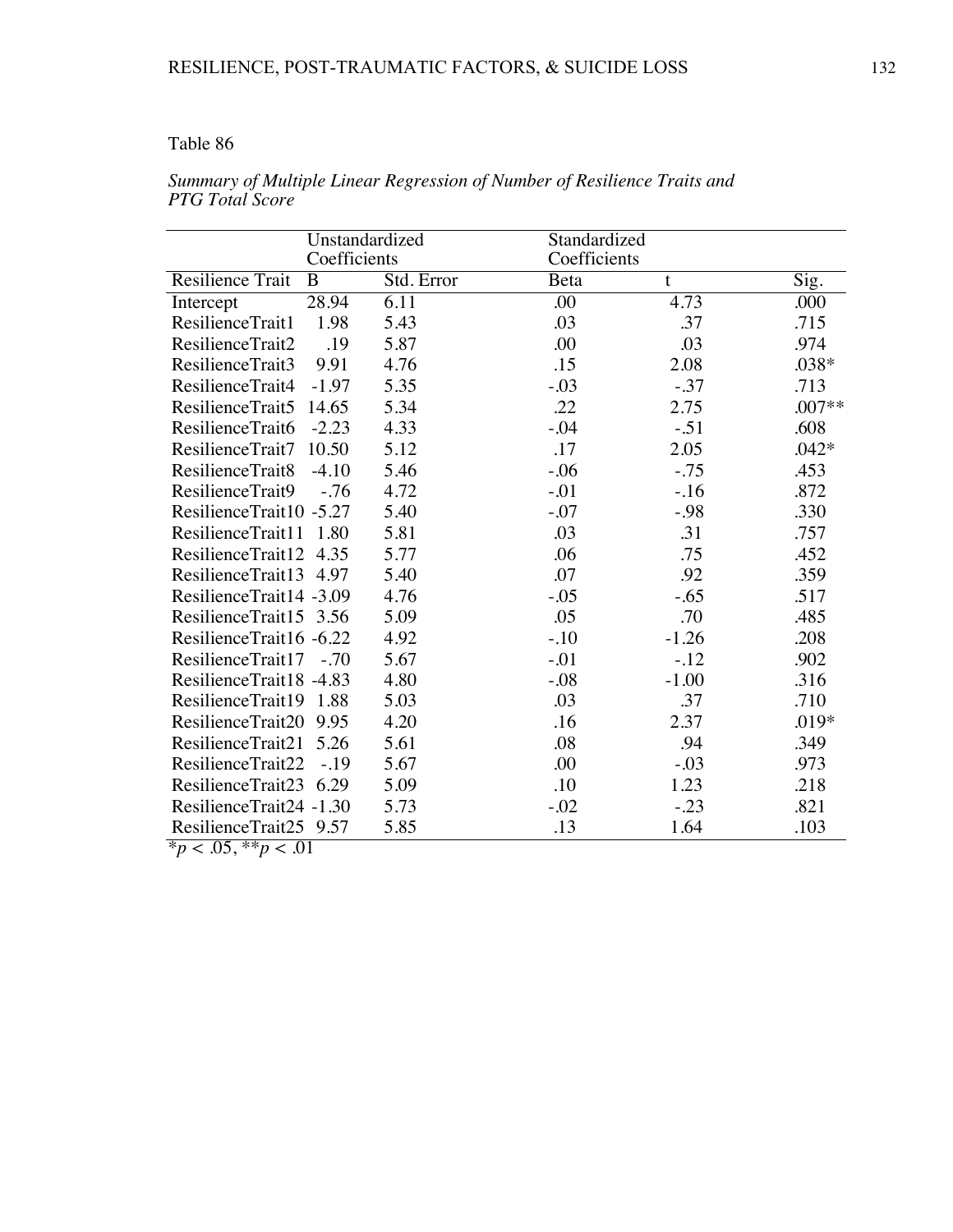## **Chapter 6: Discussion**

#### **Summary of Findings**

The main goals of this study were to determine the relationship between resilience, PTSD symptoms, five PTG factors (I – Relating to Others, II – New Possibilities, III – Personal Strength, IV - Spiritual-Existential Change, and V – Appreciation of Life), and other factors around the suicide such as the method of discovery of the suicide, the relationship to the deceased, the perceived level of closeness the respondent felt to the deceased, and the length of time passed since the suicide.

Of the 336 participants from whom data were collected, 219 individuals met inclusion criteria and responded to all 91 survey questions; data analyses were performed on the responses of those 219 participants. Almost 49% of those participants reported being diagnosed with depression, almost 40% were diagnosed with anxiety, and approximately 38% had no diagnosis. Most respondents lost one close person to suicide (64.38%) and approximately 24% lost two close people to suicide. The majority learned about the suicides from friends or family members (61.64%). Approximately half of the respondents experienced these losses two to 10 years prior to completing the surveys. Most participants reported the gender of the deceased to be male (76.26%), which matches national data. Approximately 20% of participants had lost children to suicide. A little over three fourths of the respondents reported being very close to the deceased. Almost 60% reported that the deaths had significant or devastating effects on them that they still feel; about one quarter of respondents reported that although the deaths disrupted their lives in significant or devastating ways, they no longer feel that way. Participants reported accessing a number of postvention supports; the most reported sources included peer led support groups (40.64%), individual therapy (61.64%), online support (22.83%), neighbors (26.48%), religious community supports (25.57%), family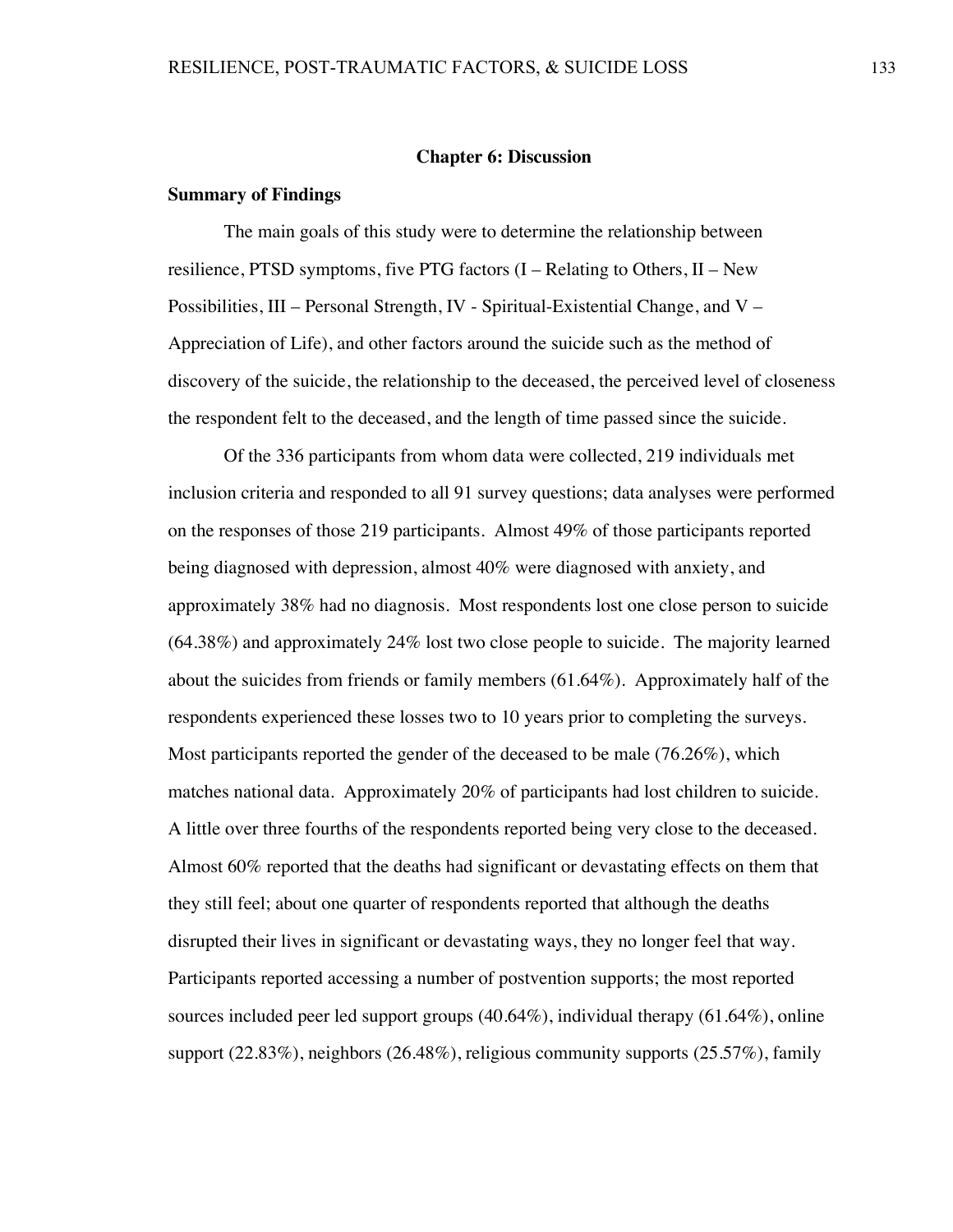supports (71.23%), friend supports (77.17%), and coworker/work supports (33.79%). About one fifth of respondents reported not receiving any mental health supports.

Previous studies have found that direct exposure to a death scene can lead to increased distress for the mourner and possible development of PTSD (Andress & Corey, 1978; Brent et al., 1996; Klein & Alexander, 2003; Melhem et al., 2004), and that witnessing or discovering a completed suicide may lead to an increased chance of having suicidal ideation as well as attempting or completing suicide (Bartik et al., 2013; de Groot et al., 2010; Jordan, 2008; Shear et al., 2011; Smolin & Guinan, 1993; Young et al., 2012). Conversely, in a three-year longitudinal study, Brent, Perper, Moritz, Bridge, and Canobbio (1996) found that exposure to a suicide (witnessing the suicide or having knowledge of the act) in adolescents' friends did not result in increased risk of suicidal behavior among friends and acquaintances. The present study found that direct discovery of the suicide did not result in higher rates of reported PTSD symptoms compared to the other methods of discovery of the suicide. This suggests that method of discovery of the suicide does not affect level of reported PTSD symptoms. It should be noted that when looking at the mean scores of PTSD symptoms among the three groups of method of discovery, the scores were fairly similar. Therefore, one should not interpret this to say that discovery the body of a loved one's suicide results in fewer PTSD symptoms; rather, participants generally experienced a similar number of PTSD symptoms regardless of how they learned about the suicide of their loved ones. This may indicate that other factors associated with suicide loss contribute more to the PTSD symptoms than the method of the discovery of the suicide.

The more time passed since the discovery of the suicide, the lower the rates of reported PTSD symptoms. This contradicts findings by Janoff-Bulman (1989) in which some trauma victims demonstrated that although years had passed, they continued to maintain negative self-views of themselves and the world at statistically significant levels in comparison to non-victims of trauma in the study. Bartik, Maple, Edwards, and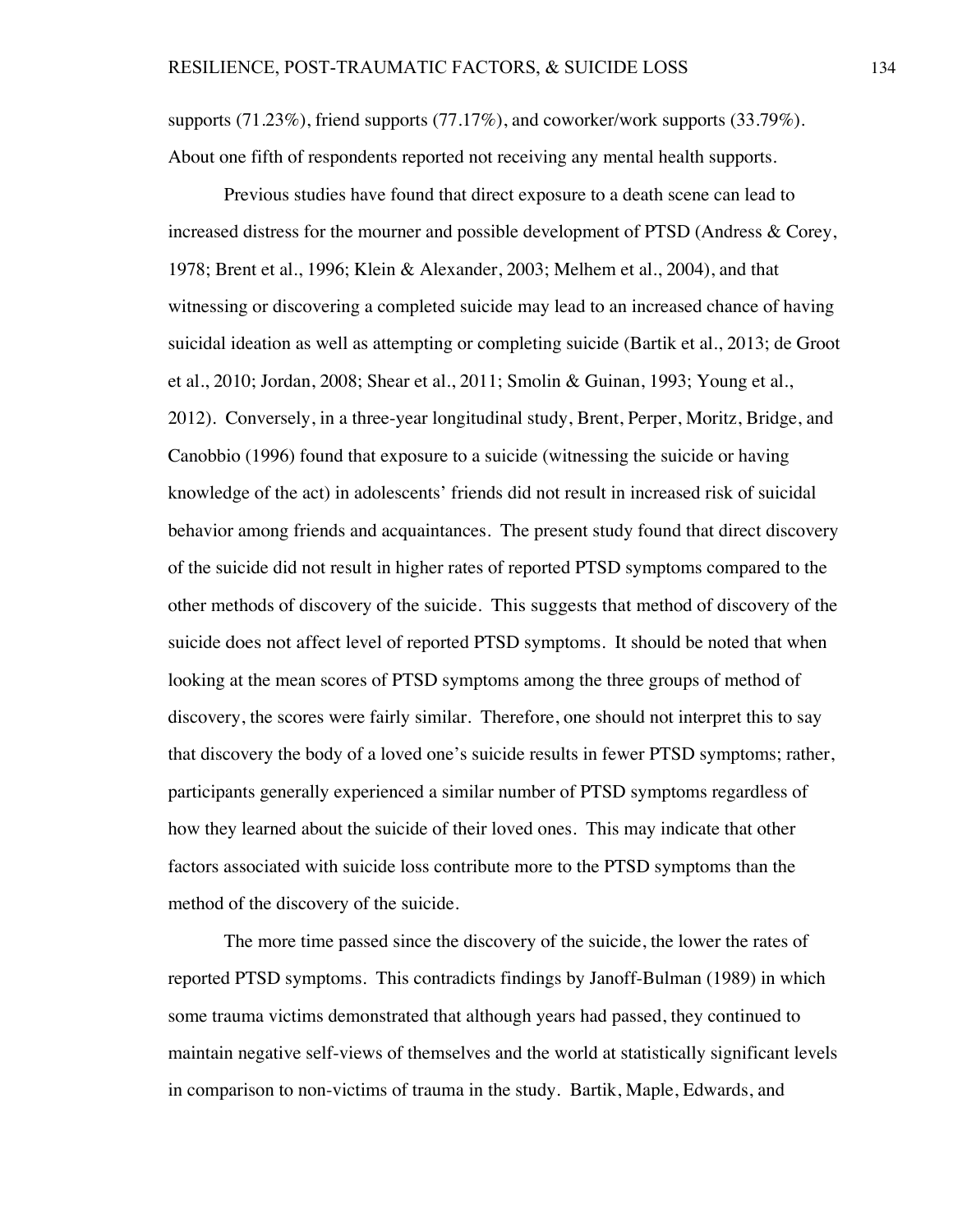Kiernan (2013) also found that for young people who experienced the suicide of close friends or family members, when the bereaved was between the ages of 16 and 24, the young people did not report lessened grief as more time passed since the suicides, indicating that "young people's potential for increased risk of poor health outcomes can be ongoing" (p. 548). In contrast, the result of the present study supports findings of other studies that demonstrated that the number of people who met criteria for PTSD decreased as more time passed since their losses (Dyregrov et al., 2003; Schneider et al., 2011; Zisook et al., 1998). Nonetheless, other studies showed that PTSD symptoms can be sustained even years after a traumatic loss when certain risk factors are present, such as prior trauma, previous diagnoses of psychological disorders, history of psychiatric disorders in the family, peritraumatic emotional responses, believing he or she could have done something to prevent the death, prior interpersonal conflict with the deceased, having spoken to the victim during the 24 hours prior to the suicide, and more (Melhem et al., 2004; Ozer et al., 2003).

Regarding relationship to the deceased, Schneider, Grebner, Schnabel, and Georgi (2011) found that parents and spouses of the deceased indicated feeling sorrow, depressed mood, lack of energy, anger toward somebody else, abandonment, desire for the deceased, sympathy for the deceased, and admiration more than adult children of the deceased. Schneider et al. also found that "all parents reported that their emotions were disturbed every day. Parents had an elevated risk of lack of energy and guilt" (p. 188). Shear et al. (2011) reported that parents who lose their children are at higher risk for developing CG than other demographics. The findings from these studies and reports were attributed to the fact that children typically outlive their parents, which is consistent with Janoff-Bulman's (1989) explanations of world schemas and assumptions. Therefore, when children die before their parents, a world assumption has been shattered and that schema has to be reexamined and redefined. Brent, Melhem, Masten, Porta, and Payne (2012) found that parent bereaved adolescents—regardless of cause of parental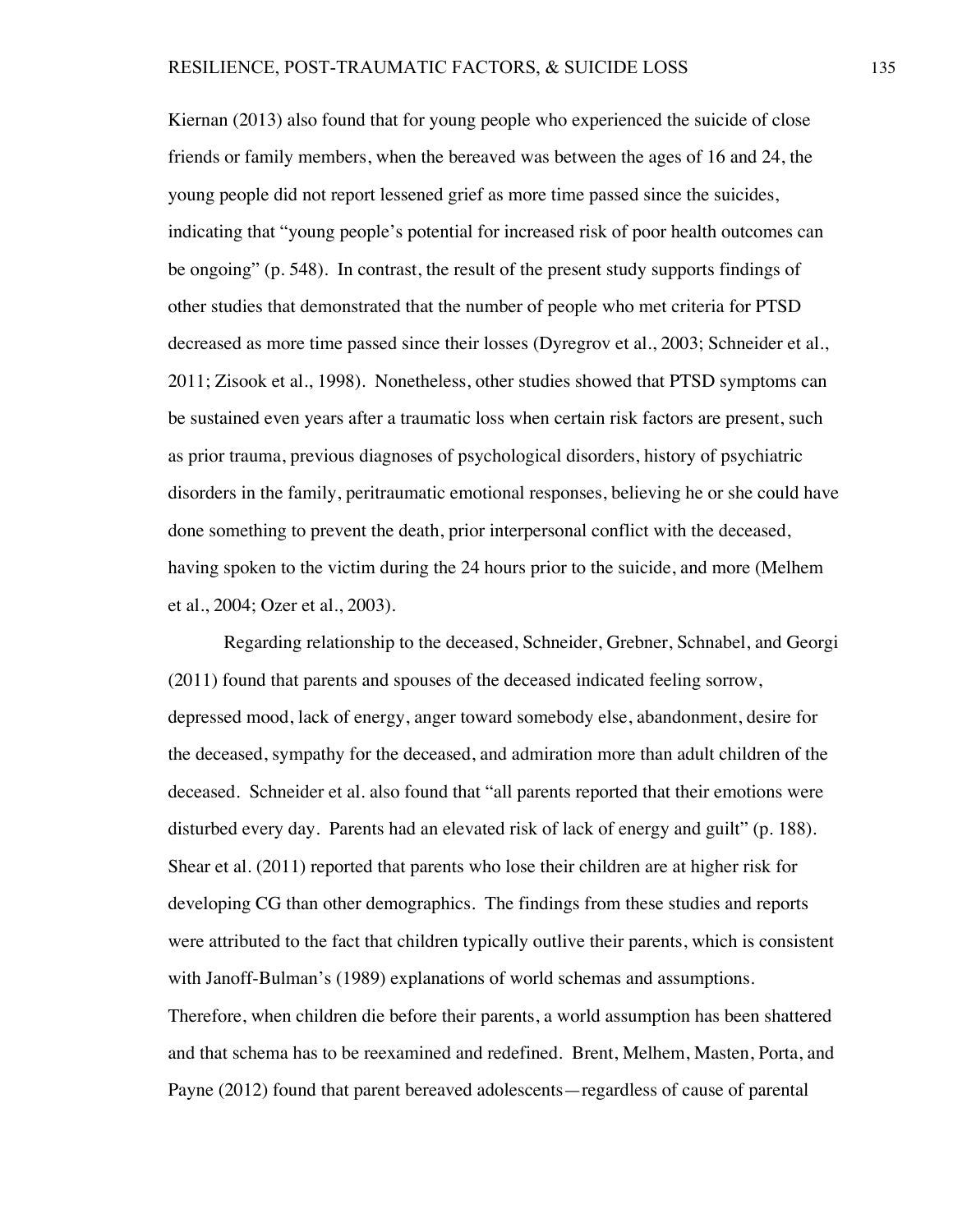death—had less success at work, less elaborated career development plans, lower peer attachment, and diminished educational aspirations, but had no impact on their educational competence, certainty about future, or romantic relationships. Melhem, Day, Shea, Day, C. F. Reynolds, and Brent (2004) found that suicide bereaved adolescents who had closer relationships to deceased peers had higher rates of CG and/or PTSD. In the present study, respondents who had lost a child, mother, or long-term significant partner to suicide reported significantly higher rates of PTSD symptoms than compared to other relationships to the deceased.

Cerel, Maple, Aldrich, and van de Venne (2013) found that "the essential feature of a survivor appears to be related more to perceived closeness to the decedent than to type of relationship or demographics" (p. 419). In a later study, Cerel et al. (2016), found that those who reported higher levels of perceived closeness to the deceased were four times more likely to meet criteria for PTSD. The present study found that the closer a respondent reported feeling to the deceased, the more PTSD symptoms he or she endorsed.

One of the seven predictors of PTSD identified by Ozer, Best, Lipsey, and Weiss (2003) was lack of post-trauma social support. Abbott and Zakriski (2014) found that the impact of social support varied depending on the relationship to the provider of that support. Smolin and Guinan (1993) wrote that receiving help from a support group or accessing therapy can prevent development of meeting full diagnostic criteria for a mental health disorder in suicide bereaved individuals. Others emphasize that grief interventions or professional-led therapy are most effective for individuals who are experiencing higher levels of traumatization, when they are at risk for suicide themselves, or when they develop CG or another psychiatric disorder (de Groot et al., 2010; Jordan, 2008). In Canada, Barlow et al. (2010) found that suicide bereaved individuals benefitted just as much from peer support services as they did from group counseling, and that peer support programs contributed to the participants' healing in terms of memorializing of the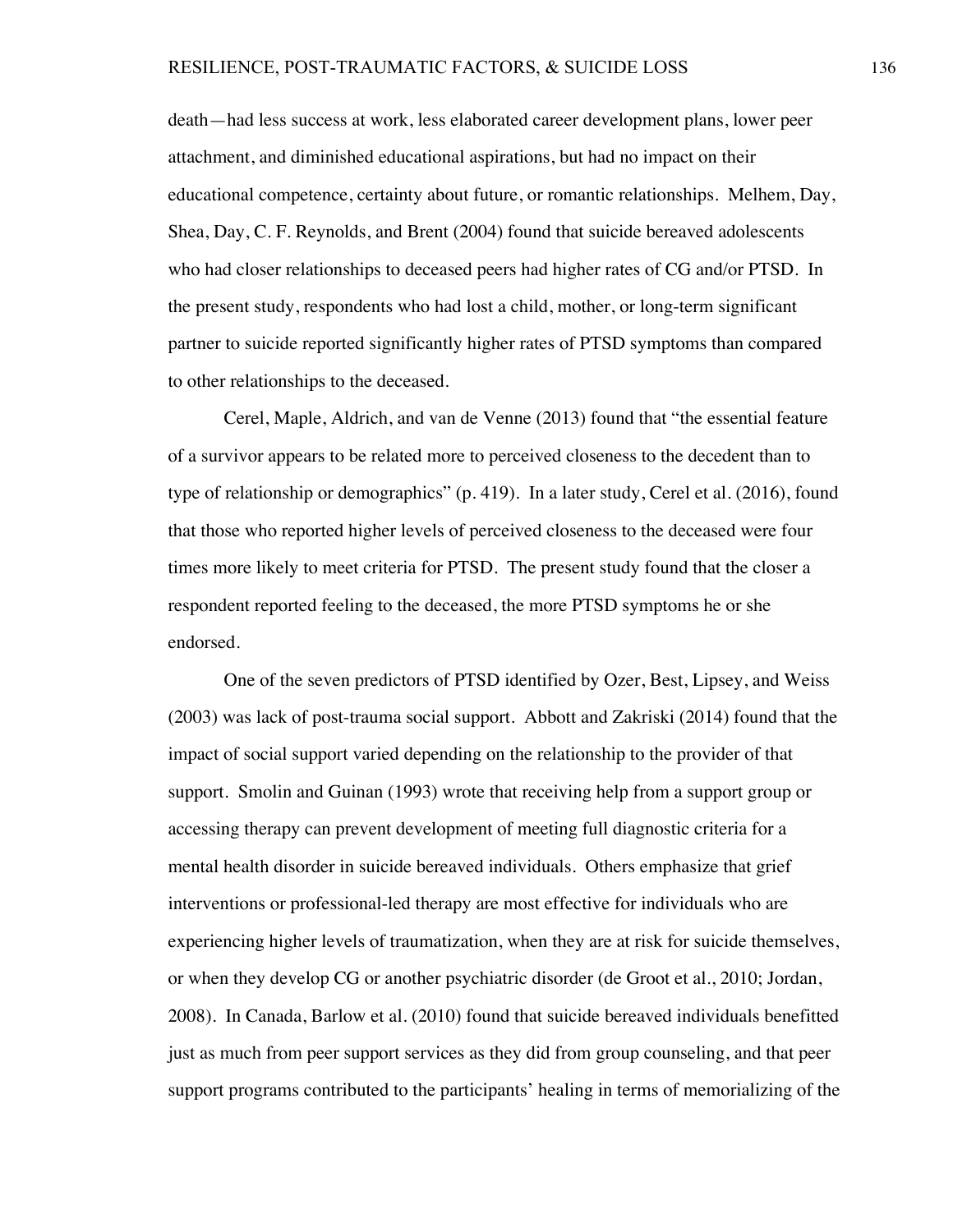deceased, connecting with others, and making meaning of the suicide. Contrary to those collective findings, in the present study, overall, exposure to postvention (including mental health and community supports) resulted in no significant relationship with rates of reported PTSD symptoms.

Contrary to expectations, however, when specific mental health postvention sources were examined, significant positive relationships were observed, specifically between respondents who reported receiving individual therapy, group therapy, and participating in online support forums, with an increase in PTSD symptoms. Although it is possible that this could indicate that accessing these three services could lead to prolonged and increased PTSD symptoms, this analysis could also be interpreted to mean that those respondents who indicated a greater number of PTSD symptoms accessed most postvention services and resources given their need or possible referrals, reinforcing the notion that professional mental health resources are more effective for and needed by higher risk individuals. Additionally, Shear et al. (2011) reported that receiving treatment earlier in the bereavement process is a preventative measure to reduce personal suicide risk. The present study did not collect data on when and for how long participants received treatment, the fidelity of such treatments, if reported mental health diagnoses were diagnosed prior to or after the suicide loss, or histories of participants' suicidal ideation and attempts.

When specific additional postvention sources were examined (i.e., neighbors, religious communities, families, friends, coworkers/work, school staff or classmates, or none), having "none" of such resources had a significant relationship with higher reported PTSD symptoms, indicating that not accessing community resources may result in higher levels of PTSD symptoms. Overall, the findings of the present study are more consistent with those identified during a systematic review of data from eight controlled studies of interventions for people bereaved through suicide by McDaid, Trowman, Golder, Hawton, and Sowden (2008) and a study by de Groot, Neeleman, van der Meer,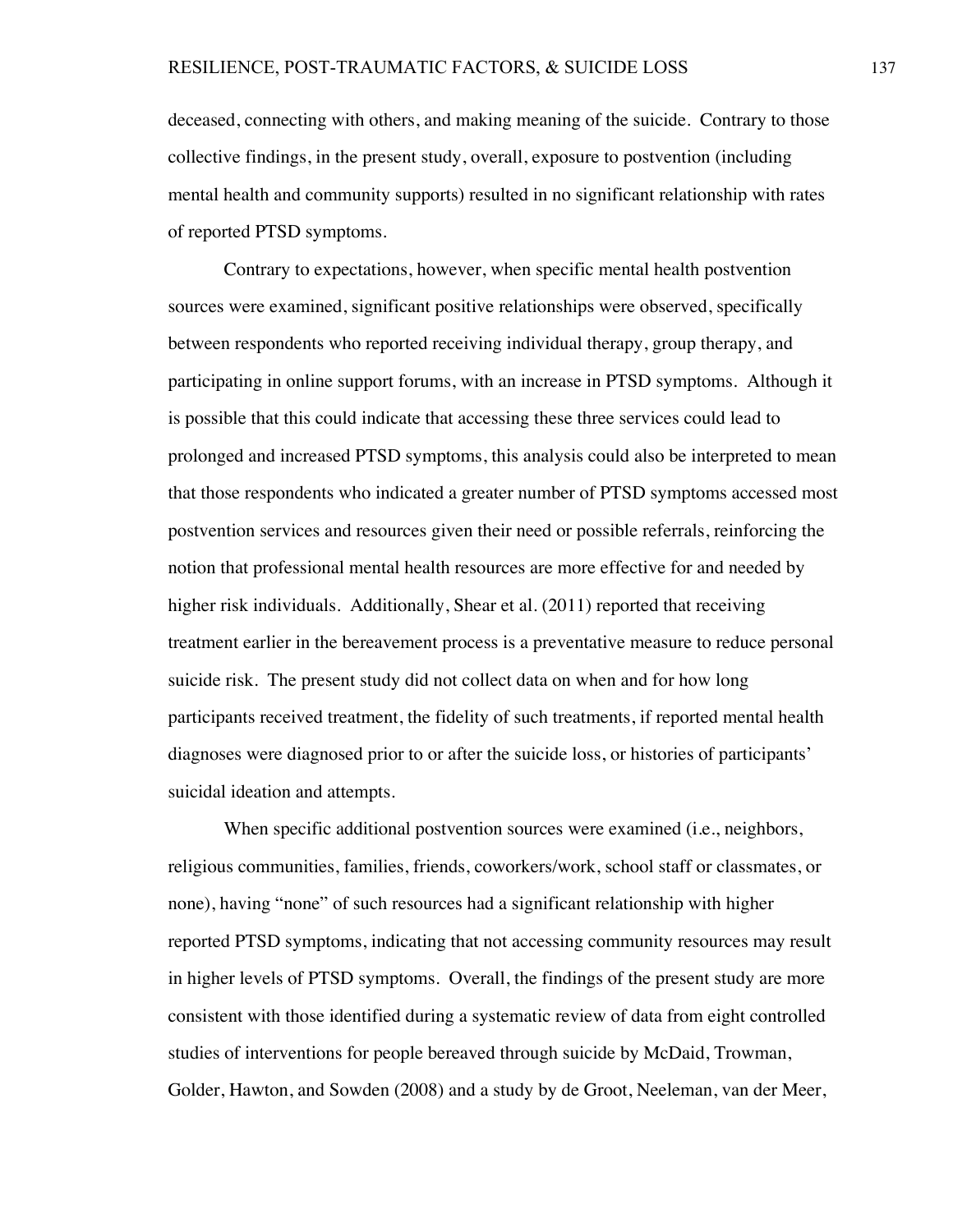and Burger (2010), which found that suicide bereaved relatives at 2.5 months post-loss reported no changes in chronic grief, depression, or suicidal ideation after receiving family-based cognitive-behavior grief therapy; decreased rates of the aforementioned negative outcomes were reported at a 13-month follow-up, but not significantly.

Multiple studies found that participating in support groups for suicide loss created a sense of normalcy for the survivors, a feeling of belonging and acceptance, decrease in feeling stigmatized or blamed, and an overall increase in positive feelings (Begley & Quayle, 2007; Groos & Shakespeare-Finch, 2013; Miers et al., 2012; Schneider et al., 2011). Calhoun et al. (2010) described how a grief therapist, or "expert companion" as termed in the posttraumatic growth framework, treating a bereaved individual may provide guidance to explore whether there were any disruptions to one's core beliefs or "shattered world assumptions," instead of solely providing comfort and reassurance (as one might receive from friends or family members), and how through that process, the bereaved individual may be more likely to experience PTG. In the present study, respondents who reported exposure to multiple postvention resources also reported higher levels of all five factors of PTG, including overall PTG. When examined in more detail, receiving no mental health postvention resources had a significant inverse relationship with Factors I (Relating to Others), II (New Possibilities), and V (Appreciation of Life) of PTG, as well as overall PTG. Receiving or accessing no community postvention resources significantly contributed to lower rates of reported PTG Factors I (Relating to Others) and IV (Spiritual-Existential Change). Receiving or accessing supports from one's religious community significantly contributed to higher rates of reported PTG Factor IV (Spiritual-Existential Change). Although not statistically significant, having family supports predicted higher rates of reported PTG Factor V (Appreciation of Life). There were no significant relationships between any mental health postvention and PTG Factors III (Personal Strength) and IV (Spiritual-Existential Change). Overall, this could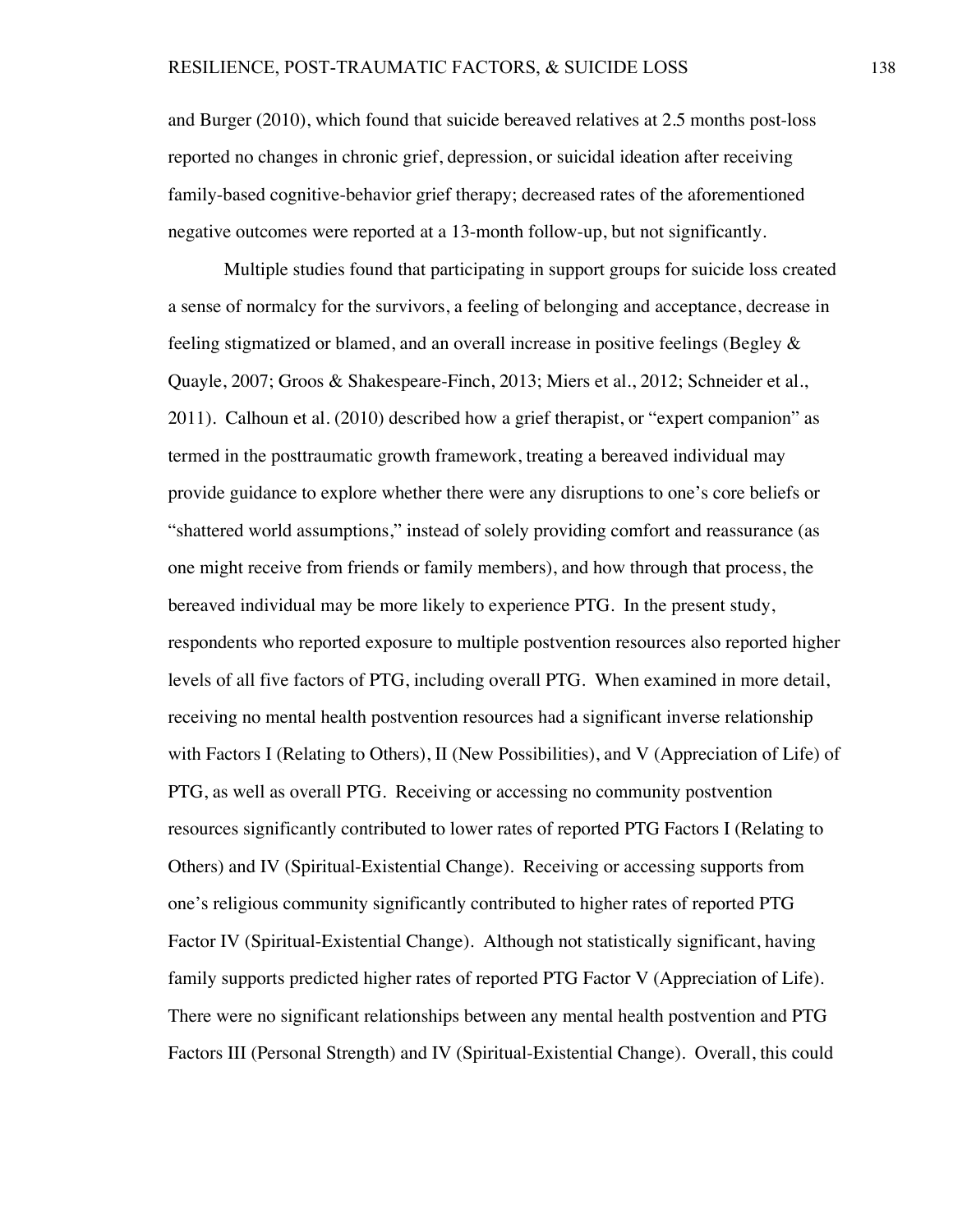indicate that respondents who did not receive mental health services or family/community supports did not experience as much PTG as those who did.

Overall, the results regarding the impact of accessing mental health and community postvention resources indicate that no one source predicted reducing PTSD symptoms and/or developing PTG; however, accessing some form of postvention support generally resulted in lower reported PTSD symptoms (apart from individual therapy, group therapy, and online support forums, which as previously explained demonstrated a relationship with higher reported PTSD symptoms) and higher PTG rates across all five domains compared to receiving no support at all. This may be due to individual needs (i.e., preferring in-person versus online supports, group versus individual supports, and professional versus peer-led supports) and the lack of consistency in delivery of services under similar labels (e.g., peer led support group). Ultimately, although not statistically significant, considering the best match to one's needs and preferences, receiving some form of support or treatment appears to be more beneficial than receiving none in order to increase PTG rates and decrease PTSD symptoms.

Bonanno (2009) described three broad trajectories of bereavement: resilience, recovery, and chronic grief. In this context, resilience was measured by time and referred to returning to pre-loss functioning within a few months of the loss or trauma. Begley and Quayle (2007) found that the participants in their study reported initial reactions that mirrored PTSD responses and were also consistent with other observed evidence of coping with traumatic experiences. Bonanno, Papa, and O'Neill (2001) highlighted that some behaviors that mourners show are part of the bereavement process but often become labeled as "symptoms" associated with a disorder too soon after the death of a loved one. Even those demonstrating resilience may initially experience impairments or dysfunction. Additionally, the authors argued that in Western cultures, not showing expected or overt signs of grief is often interpreted as indication of a disorder rather than as an example of human resilience and healthy coping. Resilience is not only defined by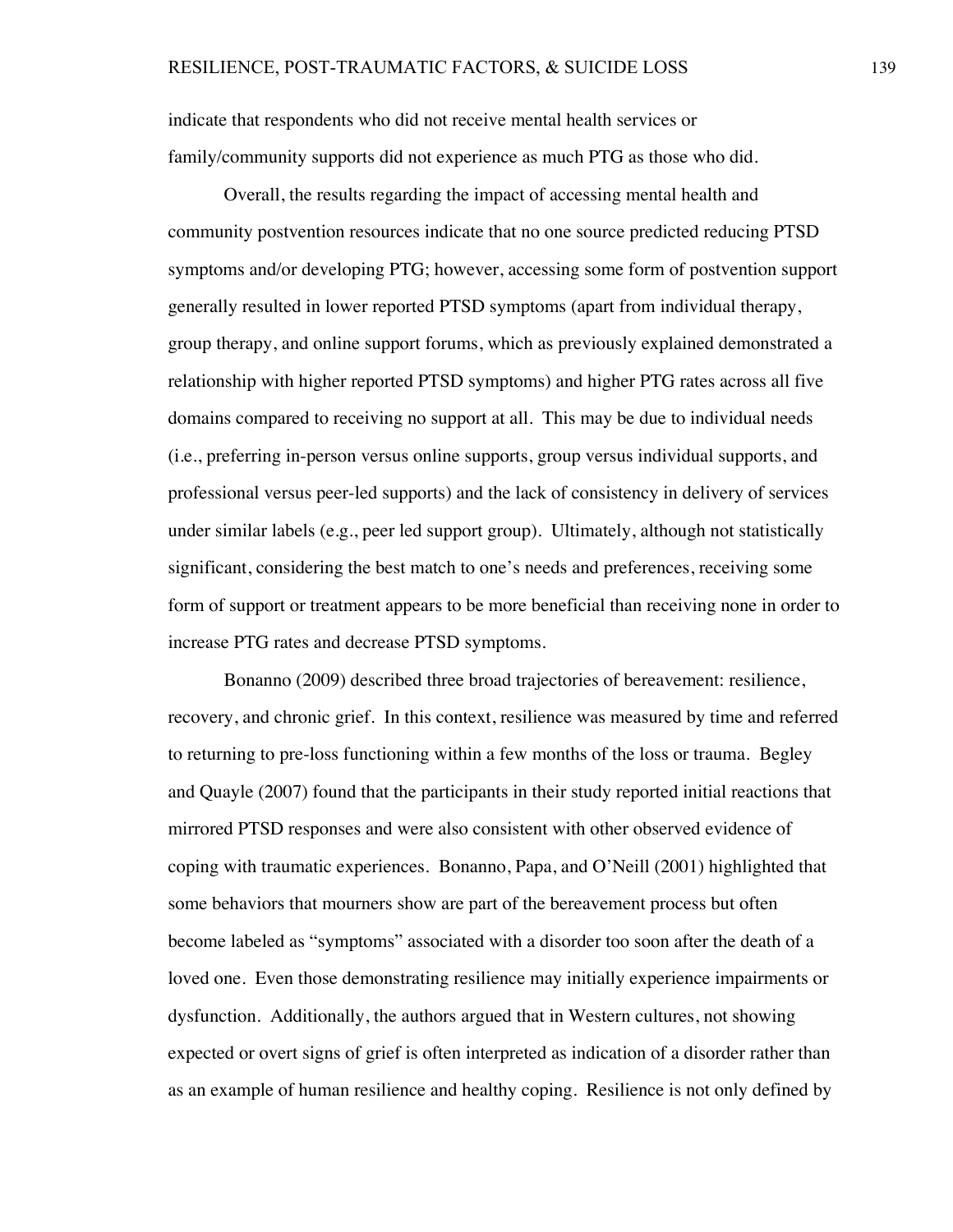time or absence of pathology, but also by certain personality traits or beliefs. Mancini, Prati, and Black (2011) found that self-worth, but not benevolence or meaningfulness, mediated the effects of violent loss on PTSD symptoms at four and eight months postloss. As hypothesized, having more resilience traits overall statistically significantly predicted lower PTSD symptoms. Further, respondents who reported having higher rates of the following five (out of 25 assessed) resilience traits reported experiencing fewer PTSD symptoms: "I have at least one close and secure relationship that helps me when I am stressed. . . . Good or bad, I believe that most things happen for a reason. . . . I am able to handle unpleasant or painful feelings like sadness, fear, and anger. . . . I feel in control of my life. . . . I work to attain my goals no matter what roadblocks I encounter along the way."

It should be noted that resilience was defined and measured differently in past studies, including time of recovery since traumatic event or absence of psychiatric disorder diagnosis. Additionally, Calhoun et al. (2010) found a trend across studies using the PTGI with bereaved individuals (albeit those who reported more "natural" than "sudden" or "unexpected" deaths), which identified more growth in the areas of Relationships with Others, Appreciation of Life, and Spiritual Change, but not Personal Strength and New Possibilities. Contrary to expectations, in the present study, respondents who reported having more resilience traits (a greater number of traits or beliefs present more frequently in their lives) also reported experiencing more PTG Factors I through V and overall PTG. This aligns more with the previous research that has found that people with higher levels of resilience, or more resilience personality traits, are less likely to feel "shattered" by traumatic events and, consequently, feel empowered by them, resulting in self-growth (Calhoun et al., 2010). Another explanation is that those individuals may have demonstrated more healthy coping, resulting in less of a "need" for PTG (Levine et al., 2009).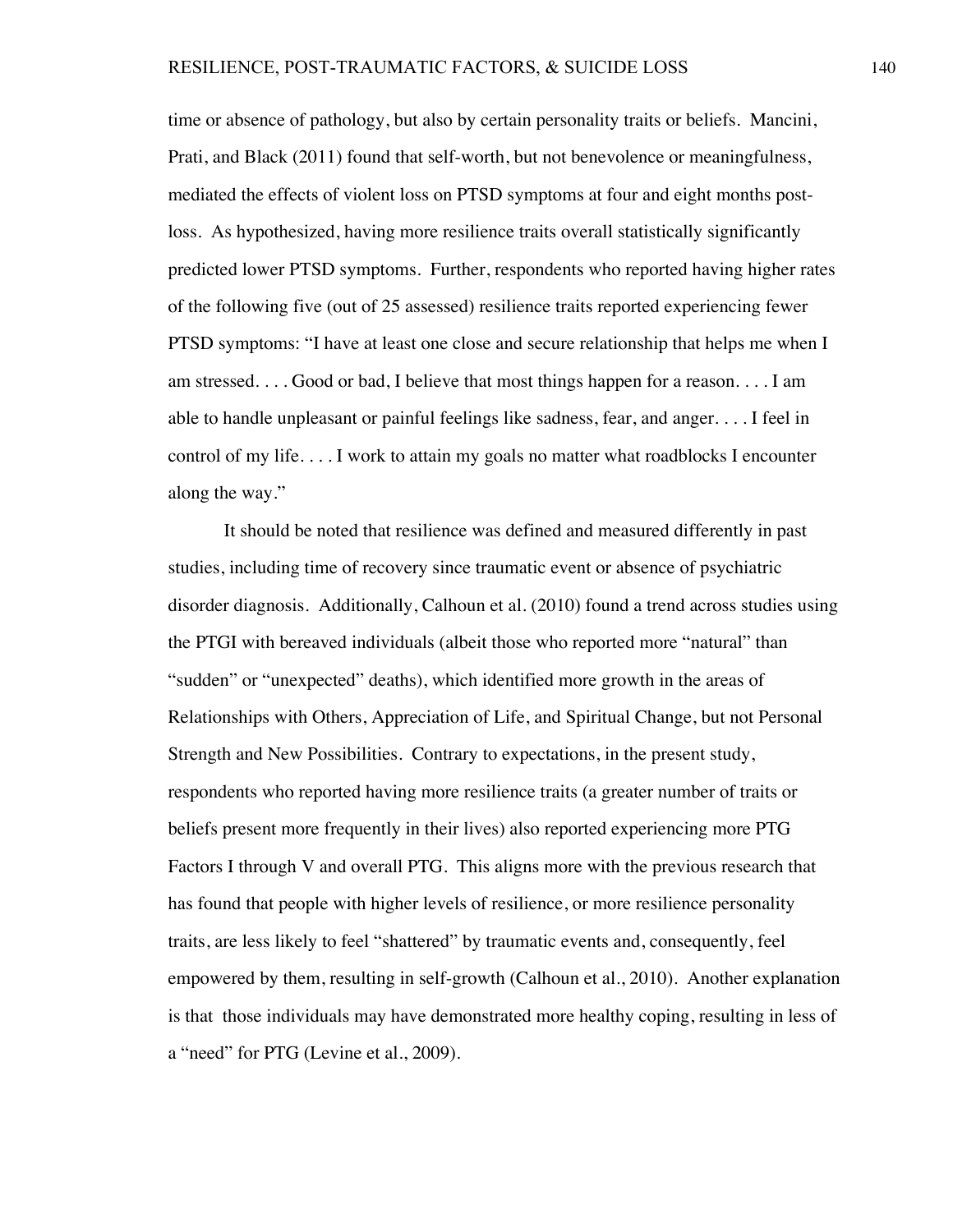Out of 25 resilience traits assessed, five resilience traits were found to be the greatest contributors to the five PTG factors. Respondents who reported having higher rates of the following resilience trait also reported experiencing more PTG Factors I (Relating to Others), II (New Possibilities), III (Personal Strength), and V (Appreciation of Life) levels: "Past successes give me confidence in dealing with new challenges and difficulties." The following resilience factor contributed to higher levels of PTG Factors I (Relating to Others), II (New Possibilities), IV (Spiritual-Existential Change): "In dealing with life's problems, sometimes you have to act on a hunch without knowing why." The following resilience factor contributed to higher levels of PTG Factors I (Relating to Others) and III (Personal Strength): "Having to cope with stress can make me stronger." The following resilience factor contributed to higher levels of PTG Factors III (Personal Strength) and V (Appreciation of Life): "I take pride in my achievements." The following resilience factor contributed to higher levels of PTG Factors IV (Spiritual-Existential Change) and V (Appreciation of Life): "When there are no clear solutions to my problems, sometimes fate or God can help."

Although stress levels were not assessed formally, it is possible that the positive relationship between resilience traits and PTG scores across all five domains align with the findings of Taku et al. (2015): Trauma victims who reported experiencing too much or too little stress as a result of the trauma were more likely to report experiencing growth than those who reported intermediate levels of stress response. In this sense, the resilience traits could have allowed the suicide bereaved individuals who reported higher levels of PTG and higher levels of resilience to ultimately have experienced less stress with time after the suicides, or the suicides of their loved ones were so stressful that the resilience traits and beliefs they reported to have now may have only developed afterward and then contributed to their PTG across the varied domains.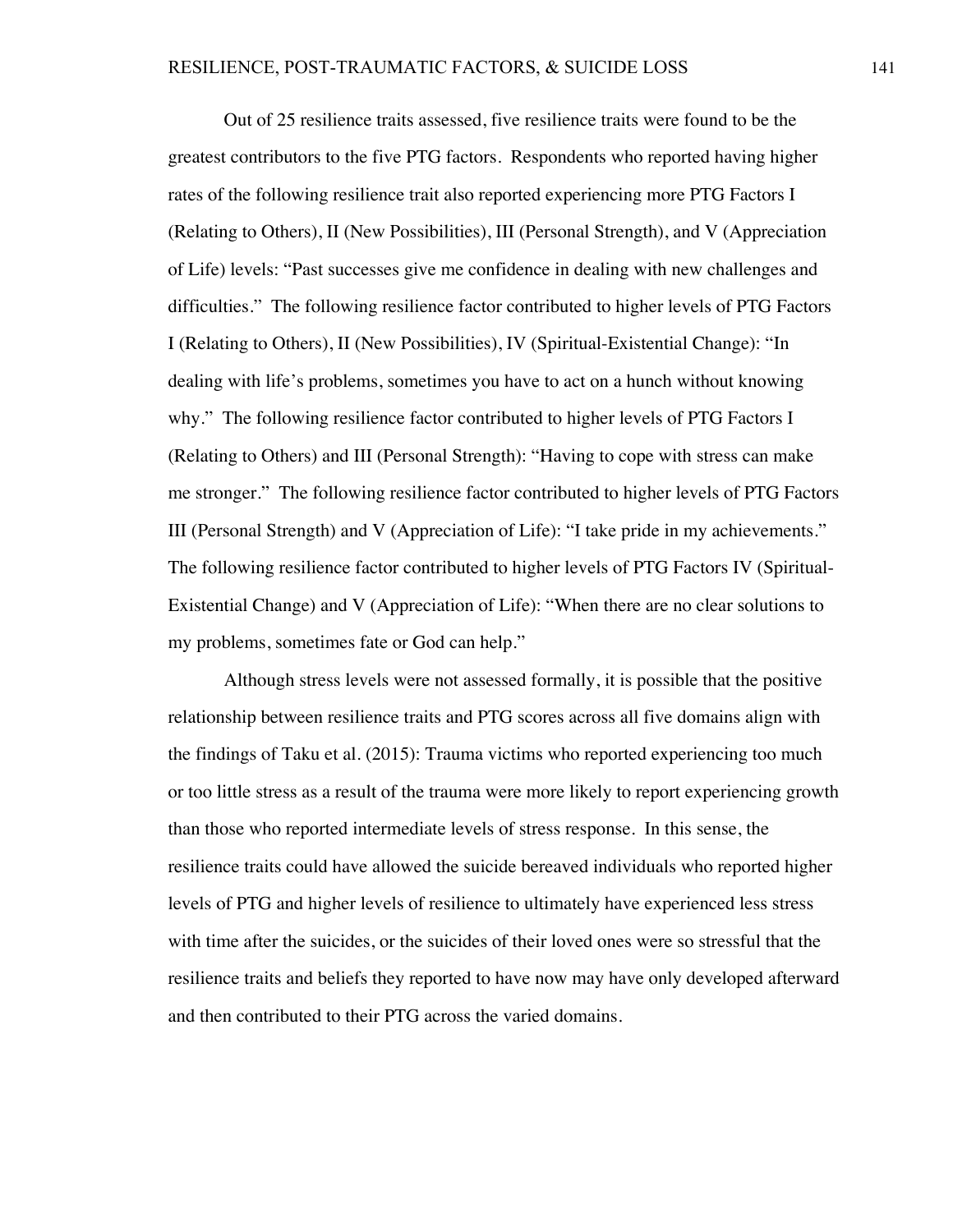#### **Study Limitations**

Ali (2015) and Jordan (2001) acknowledged that many limitations exist with research around suicide bereavement, some of which include that studies are almost exclusively quantitative in nature (based on self-report questionnaires), involve limited qualitative data, often include small sample sizes, have too much focus on symptomology rather than the experience of grief, and lack of participation by suicide loss survivors due to stigma and increased risk of psychological problems. All of these concerns and limitations were present in the current study. First, most respondents who participated in the study were recruited through AFSP, local suicide prevention organizations, or support groups. This may have resulted in a self-selected sample pool. Perhaps responses by suicide loss survivors who were not connected with any sort of support group or suicide prevention advocacy group would have indicated a different pattern of responses.

Additionally, memory bias and self-enhancing bias may have impacted participants' responses (Bonanno, 2004; Bonanno et al., 2001; McDaid et al., 2008; Safer, Bonanno, & Field, 2001). Especially when participants were asked to assess their own growth, which is in the present and not past, it is difficult to distinguish whether their perceptions of their growth are actual or solely their perceptions. Additionally, where memory bias is apparent, it is difficult to gauge whether participants accurately perceived their levels of functioning before the suicide of their loved ones. Therefore, not only may respondents' answers be inflated with intention to submit positive results to a study that is important enough for them to participate in but also with a desire to portray oneself one way or another—either as experiencing growth or impaired functioning. Consequently, the self-reports must be interpreted with caution.

Participants who lost more than one person to suicide were only asked to reflect on the impact of one suicide but not given direction on what else to do when having experienced a loss of more than one close person, such as completing the survey another time regarding the other person. The survey directed participants to respond based on the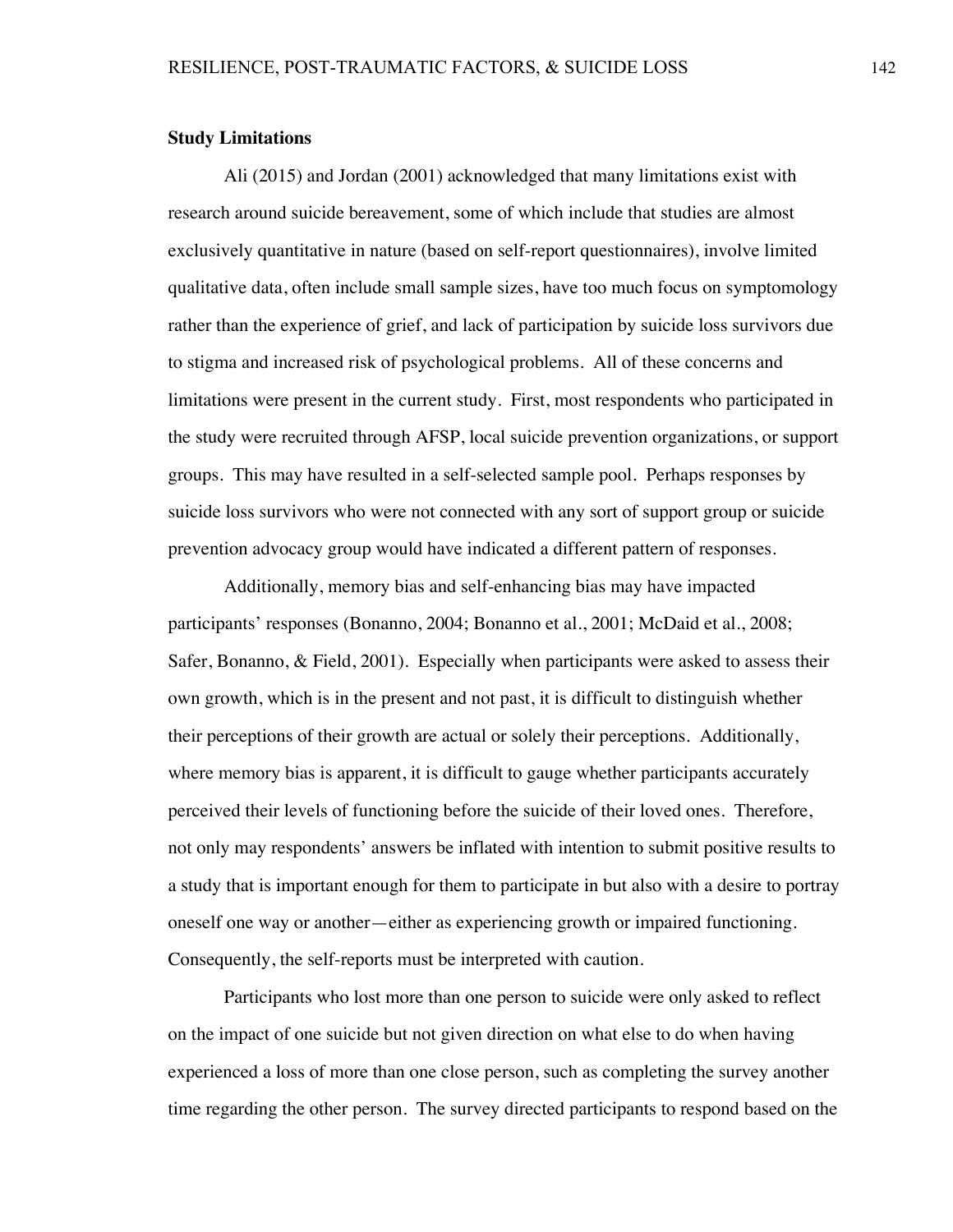suicide that impacted him or her the most. Nevertheless, some participants who had lost multiple loved ones shared that choosing to respond about only one suicide was challenging and emotionally conflicting; they would have appreciated direction on how to address their bereavement processes and recovery regarding all lost loved ones. Furthermore, although a participant may have reported losing more than one person to suicide, he or she was only able to select one relationship to the deceased, which then was used to indicate about whom their responses were referring. Respondents were allowed to complete the survey multiple times for each lost loved one; however, this option was not clarified to all participants unless they contacted the investigator to ask how to respond about multiple lost loved ones.

One of the screener questions was "Are you a mental health provider who lost a patient to suicide?" If a participant responded "yes," he or she was excluded from the study. Perhaps the question should have been rephrased to clarify that mental health providers who lost someone other than or in addition to patients may participate and respond to subsequent questions about their loved ones but not about the patients, given that this study did not examine mental health providers' responses to loss of their patients. This decision was based on previous research findings and common knowledge about the impact of lawsuits and other legal matters when a patient dies and the impact that this may have on the provider's grieving pattern when losing a patient (Zisook  $\&$ Shear, 2009). The present study did not intend to exclude individuals who happen to be mental health providers and lost loved ones, beside or in addition to, patients in their professional capacities.

Additionally, although the current study examined impact on suicide loss survivors, the study did not consider the age of the deceased or the age of the suicide loss survivor at the time of suicide. This may have been an important contributor for prevention and postvention planning purposes, especially considering developmental factors. For example, are some of the differences in resilience, PTSD, and PTG in this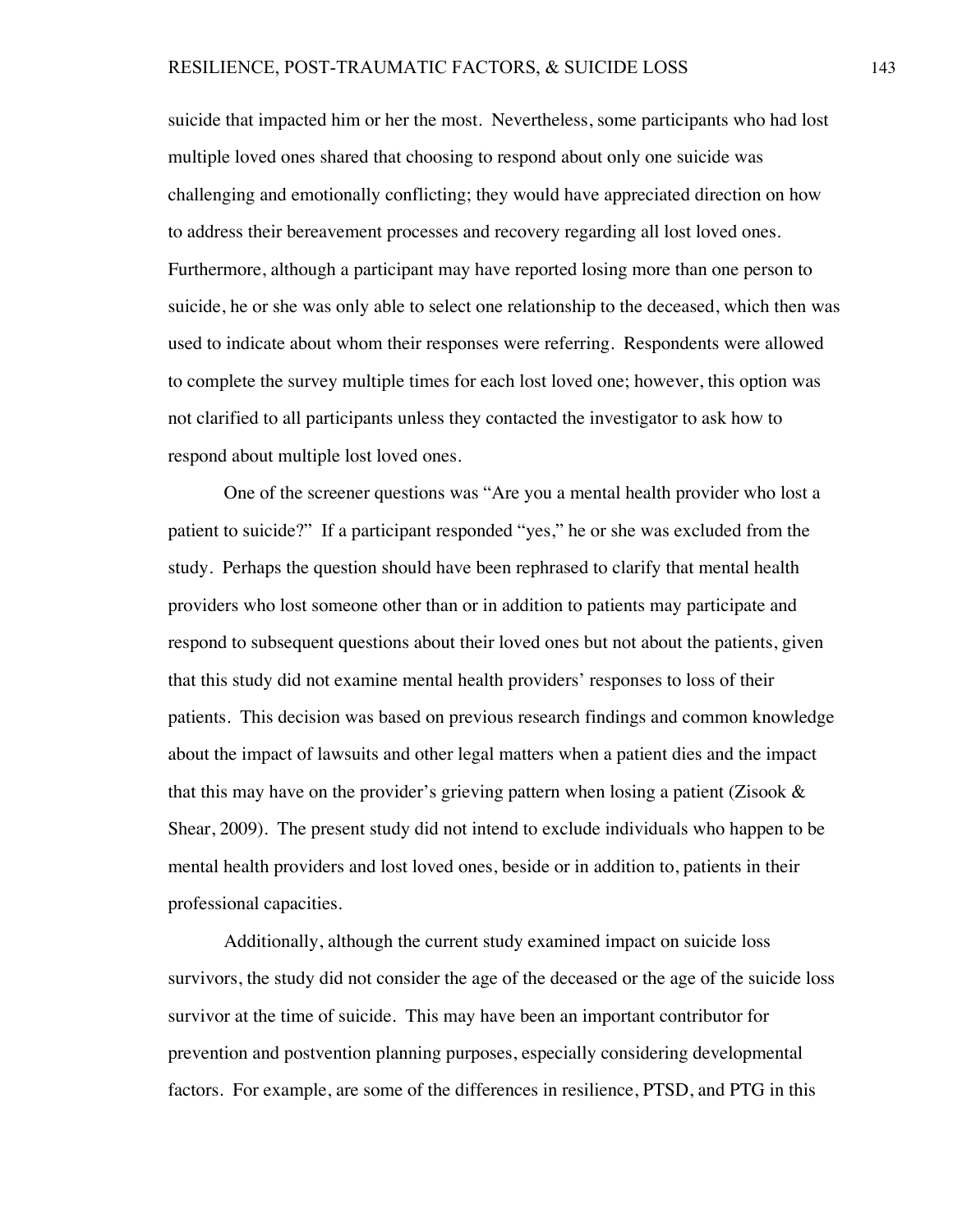sample due to their ages and perceptions of the world (i.e., their schemas) at the time of their loved ones' suicides? Does losing one's parent to suicide as a child versus losing one's parent to suicide as an adult impact one's resilience traits, PTSD symptoms, or PTG? Nonetheless, most previous studies have indicated that the closeness of the relationship between the suicide loss survivor and the deceased, as well as the impact of the death on the suicide loss survivor, are most pertinent when determining what supports to provide and how much time after the death correlates to growth, as opposed to the label of the relationship (Cerel et al., 2013).

The study also did not differentiate between participants who previously received or accessed postvention resources with those who were currently receiving services. The question was phrased in the past tense (i.e., "Did you receive?"). Therefore, when investigating the relationships between mental health and other postvention resources and supports with levels of PTSD and PTG, it was difficult to determine whether the supports or services were ongoing or ones only accessed in the past, which, consequently, impacts the determination of "how much" or "how many" services are more effective rather than detrimental (i.e., causing suicide loss survivors to ruminate and reexperience the loss rather than grow from it).

Additionally, the survey did not distinguish between "previous" or "current" mental health diagnoses, before and after the suicide of the loved one about whom participants completed the survey. Previous research has indicated that preexisting psychiatric disorders prior to a trauma or stressor put one at higher risk for developing additional disorders or having greater difficulties with recovery (Brent et al., 1996; Klein & Alexander, 2003; Melhem et al., 2004). The present study may have been able to find support for or against this previous research were the question "Do you have any previous or current mental health diagnoses?" presented as two questions such as, "Did you have any previous mental health diagnoses prior to losing a loved one to suicide?" and "Do you have any mental health diagnoses since the suicide of your loved one?"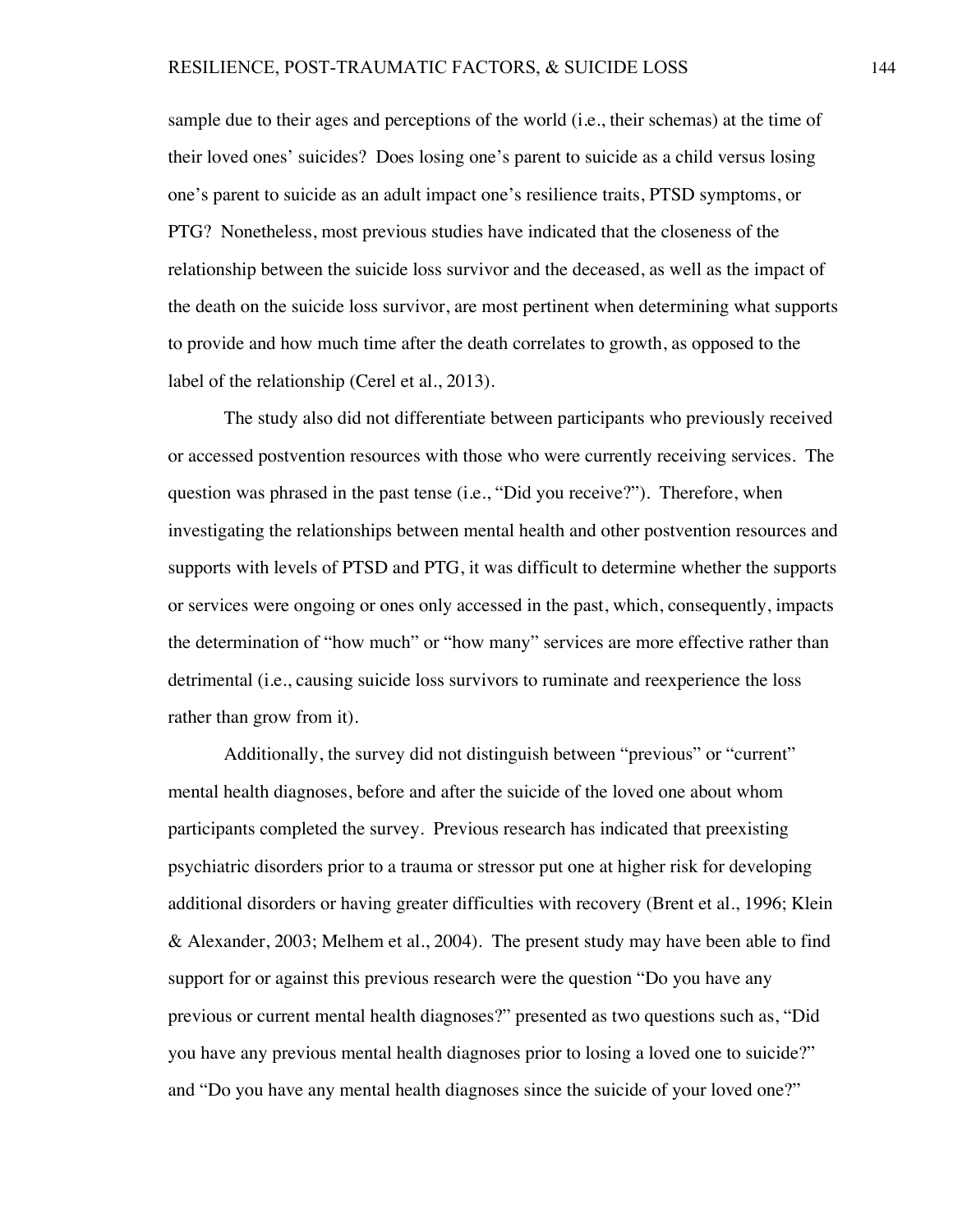Again, this question would have to be in conjunction with keeping one loved one in mind when completing each survey.

Although a number of analyses were conducted to determine the relationship between different suicide loss experiences and demographics with PTSD symptoms, the study did not control for time passed since suicide or the gender of the suicide bereaved when other variables were examined. Were those variables controlled for, more precise data could have been gathered about differences in the presence of PTSD symptoms.

The study also did not address that a participant's PTSD diagnosis may be due to another traumatic event. As done so in other studies (Taku et al., 2015), a demographics question may have been included to determine whether the participant considered the discussed suicide the most traumatic event of his or her life or over the past set number of years.

# **Future Implications**

Although method of discovery of the suicide (discovering the body, learning from a friend or family member, or being informed by an official) did not influence the rate of PTSD symptoms in the analyzed sample, the greater the time passed since the suicide, the lower PTSD symptoms were endorsed. This finding supports previous explanations that those who are grieving need to be given supports but not necessarily interventions, which may interfere and worsen the natural path to recovery from traumatic events or losses (Bonanno, 2004; Bonanno, 2009; Goldenberg et al., 2010; Janoff-Bulman, 1992). This finding also supports that although a suicide loss survivor did not discover the body of the deceased, he or she may still experience high levels of PTSD symptoms; this should be considered when responding to or processing with the suicide loss survivor.

Given the high rates of suicide in the military and the distinct stressors around military-related suicides, future studies may consider explicitly identifying participants who either are in the military or lost loved ones to suicide who were in the military. Because PTSD levels vary based on levels of traumatic exposure even within the military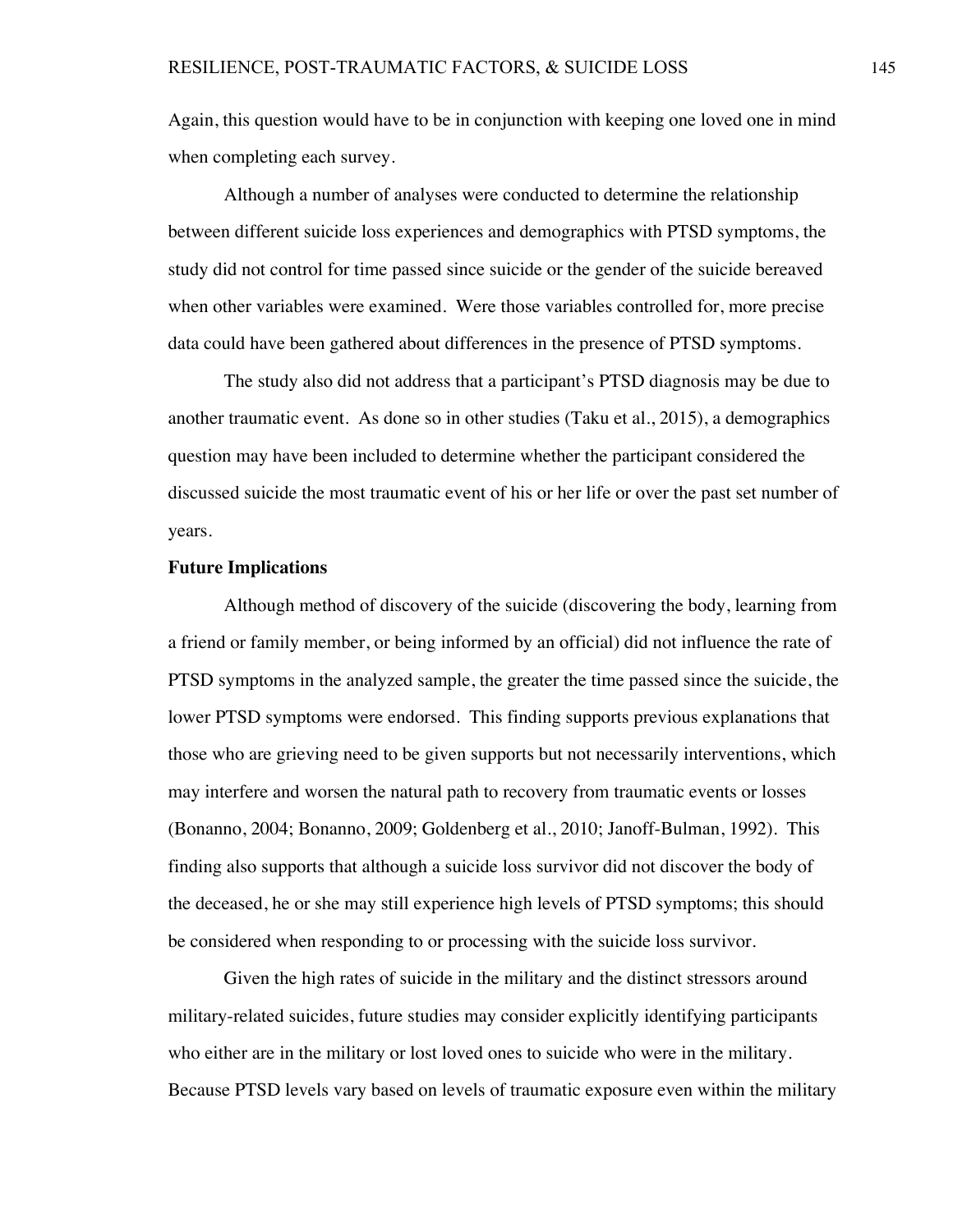(Brooks & Fletcher, 2016), identifying military participants would also help clarify what levels of particular resilience traits and domains of PTG are more uniquely correlated with veterans or military families and friends and, consequently, better inform prevention and postvention strategies.

Additionally, future studies may also consider examining the relationship between resilience, PTSD, and PTG in those who had loved ones attempt suicide but survive. After not meeting inclusion criteria, several participants communicated outside of the surveys via phone or e-mail about the lasting impact that their own suicide attempts had on their friends, families, partners, and others.

Although it was initially hypothesized that an increase in resilience would statistically contribute to a decrease in PTG, in the current sample, respondents who endorsed a higher number of resilience traits also endorsed higher overall PTG. Additionally, postvention services appeared not to be as helpful in aiding suicide loss survivors' recovery. Future studies may rate initial PTSD levels and reassess PTSD and PTG levels several years later to see whether having initially experienced higher levels of PTSD is correlated with PTG or later PTSD symptoms. These studies may also conduct peer ratings to reduce memory and self-enhancing biases, or may consider using a qualitative approach to examine whether suicide loss survivors' stories indicate the postvention services to result in more rumination or tools to grow.

Although the current study did not examine resilience, PTSD, and PTG in children and adolescents bereaved by suicide, future studies may consider examining such factors. Understanding the effects of suicide on minors is crucial in that the impact may last into adulthood, as evidenced in the current study by participants who informally reported losing love ones as children or adolescents. Currently, a larger number of peerand professionally-led groups exist for adults who have lost loved ones than for minors who have loved ones to suicide. Findings for children and adolescents—especially which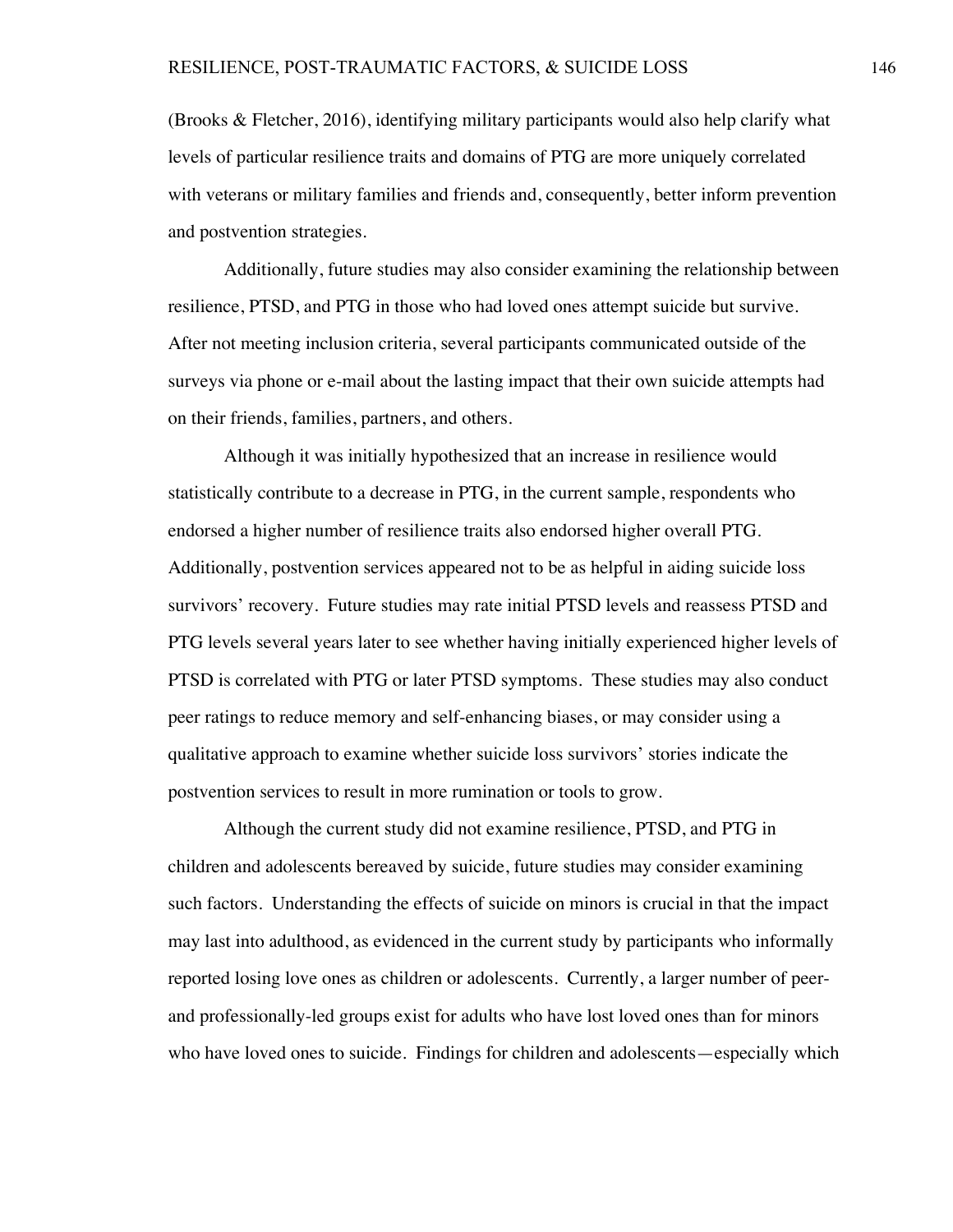resilient factors are the best protective factors for lower PTSD and higher PTG—could also help to better plan postvention strategies.

# **Conclusions**

Both resilience and PTG can almost exclusively be assessed in the aftermath of what one perceives to be a traumatic event (Calhoun et al., 2010; Mancini and Bonanno, 2006). Calhoun et al. (2010) identified that PTG can differ for those who are grieving than from other highly stressful events. Overall, the traumatic event forces the person to reassess his or her core beliefs (Calhoun et al., 2010; Janoff-Bulman, 2006). Regarding suicide bereaved parents, previous studies have found that this group experienced higher levels of PTG by maintaining connections with and legacies of their deceased children, or finding a sense of purpose to give back to their communities, especially by way of increasing suicide awareness and prevention (Begley and Quayle, 2007; Miers et al., 2012). When specifically examining the relationship between resilience and PTG, previous studies have identified that higher levels of resilience were correlated with lower levels of PTG (Bonanno et al., 2004; Levine et al., 2009; Moore et al., 2015). As definitions of resilience often vary, these studies did not use a dedicated or standardized measure for resilience. In Levine et al.'s (2009) study, resilience was defined as lower levels of PTSD. These authors similarly concluded that resilient individuals reported lower levels of PTG, which may have been explained by the lack of need for such growth, as they were instead demonstrating healthy coping (Levine et al., 2009).

Resilience does not always have to indicate that a person is numb or not experiencing the pain associated with distress (Bonanno et al., 2004; Wright et al., 2013). Although Calhoun et al. (2010) emphasized that growth can occur without a loss, trauma, or stressor, and that not all who experience such events will experience growth, some struggle and recovery process is necessary to experience growth and change. Furthermore, as Taku, Tedeschi, and Cann (2015) demonstrated, PTG is "not a singledimension construct" (p. 57); different levels of stress correlate with different levels of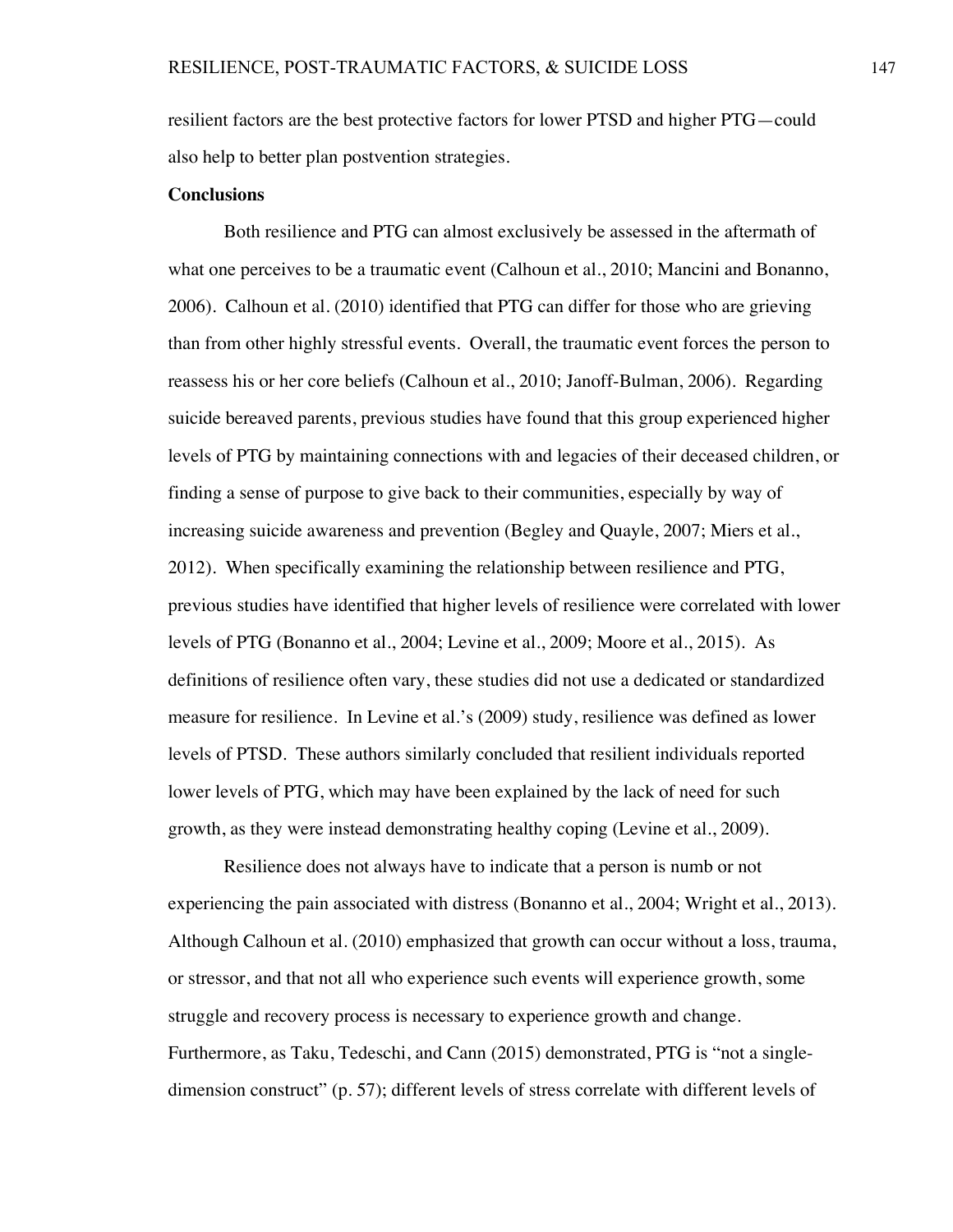PTG across the five domains and, therefore, each domain of PTG should be examined separately to truly understand what areas of growth a person may or may not be experiencing after a stressor.

The present study concluded that an increase in resilience factors statistically significantly predicted lower rates of PTSD symptoms and higher rates of overall PTG. Specifically, five resilience traits most greatly statistically contributed to lower PTSD symptoms and higher PTG rates across all five factors of PTG (I – Relating to Others, II – New Possibilities, III – Personal Strength, IV - Spiritual-Existential Change, and V – Appreciation of Life). Although this study initially hypothesized that experiencing too much resilience may result in too much "hardiness" or "numbness" and, consequently, no opportunities to experience PTG, the results of this study indicate otherwise.

The participants in this study indicated that having resilience was more of a protective factor against developing PTSD and allowed for PTG more so than mental health or community supports. Although such supports help reduce stigma and create connection between people in a time of need and afterward, considering the results of this study, future postvention supports can focus on fostering resilience traits in general to serve as a protective factor against developing an increase in PTSD symptoms as well as to aid fostering PTG.

For greater impact, certain resilience traits should be given closer attention and intervention. Specifically, to help prevent PTSD symptoms, it is recommended to develop the following areas of resilience: having a close relationship to rely on when stressed, believing that most things happen for a reason, handling painful feelings, feeling control over one's life, and overcoming obstacles to obtain a goal. To help cultivate PTG, it is recommended to build on the following resilience traits: acknowledge confidence from past successes, take pride in one's achievements, follow one's instinct when problem solving, consider spiritual supports or fate when there are no clear solutions, and recognize how coping with previous stress has built strength. Although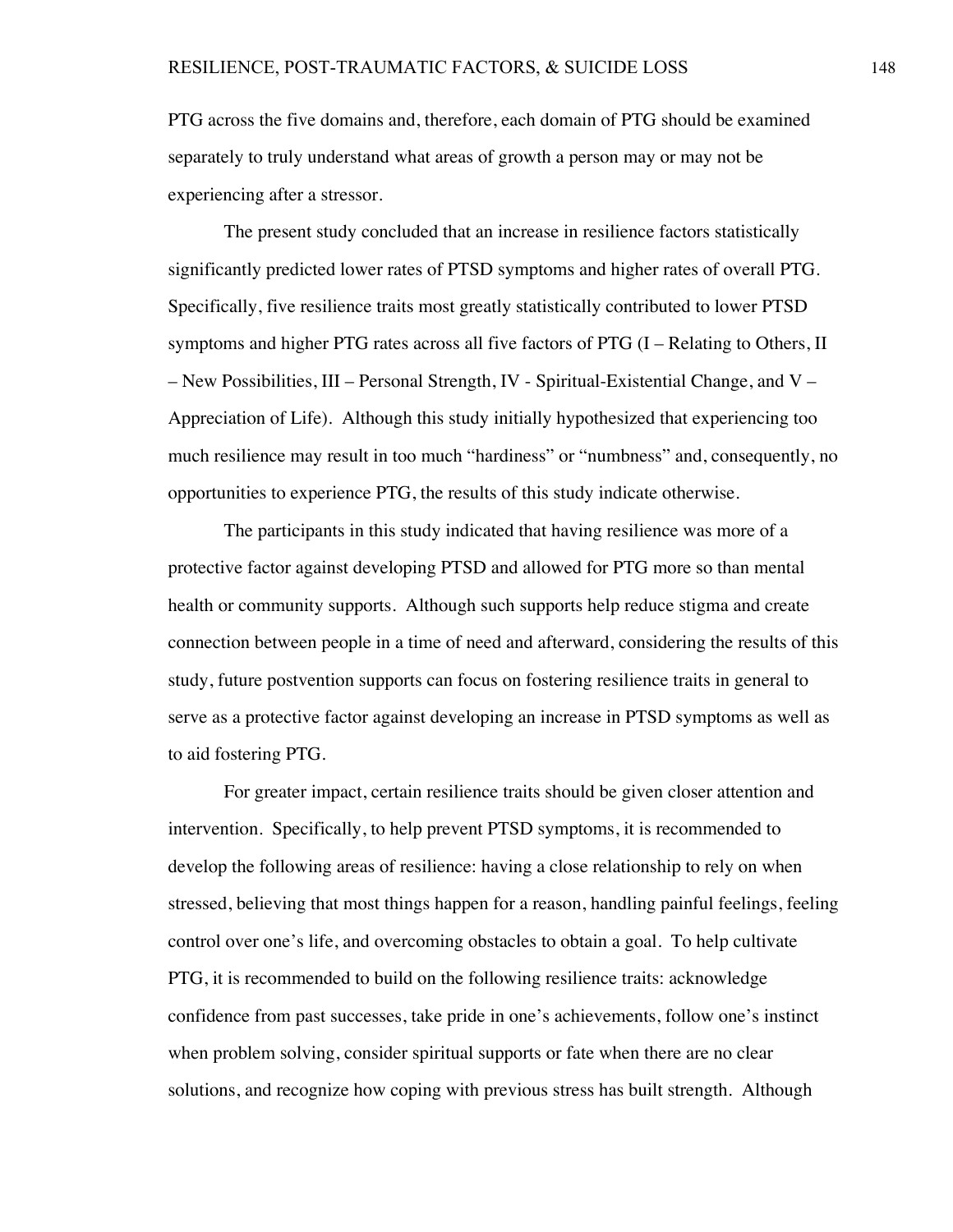strengthening these resilience traits most likely will not interfere with the natural bereavement trajectory, especially following a suicide, they may serve as additional tools during the stages of recovery.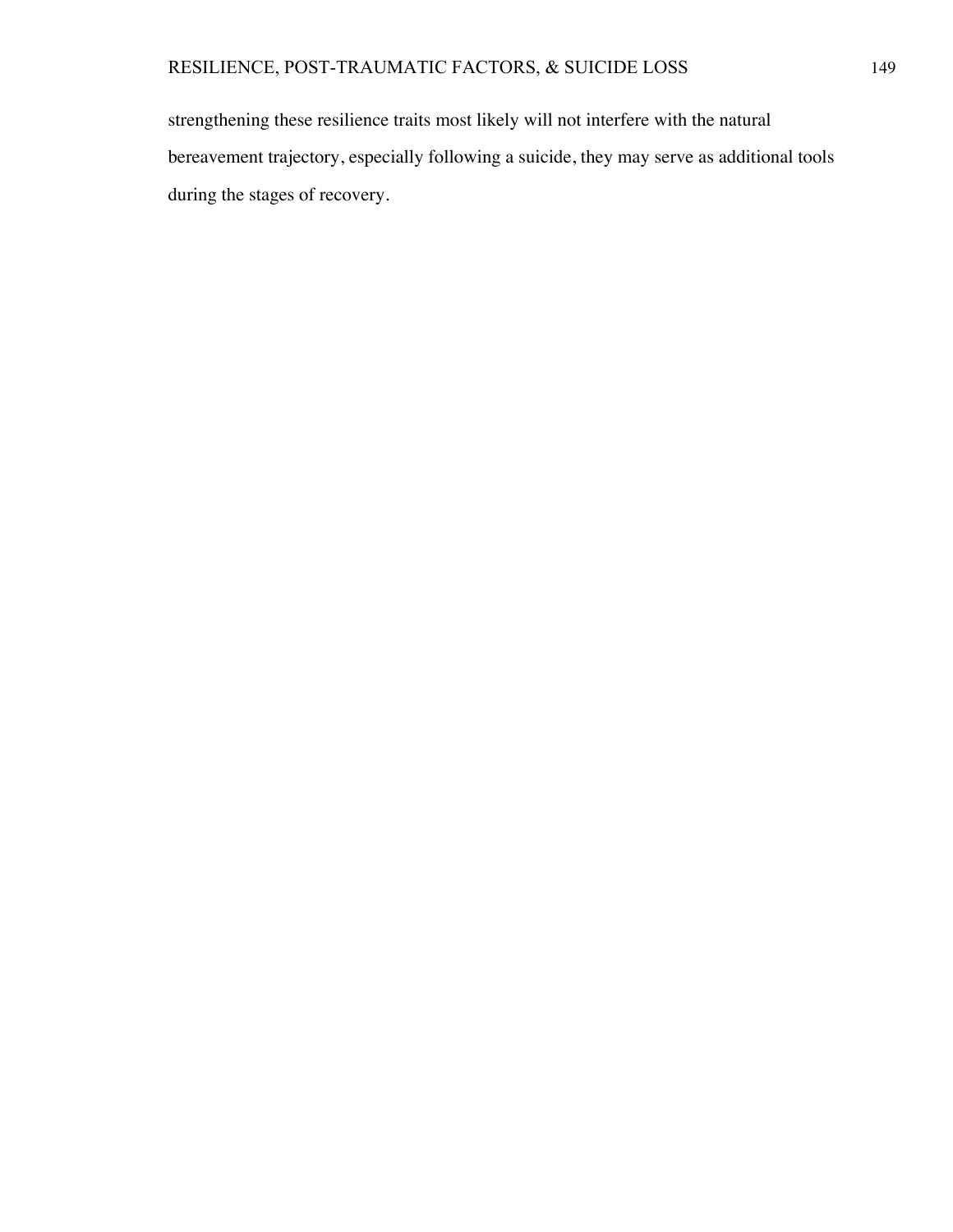## **References**

- Abbott, C. H., & Zakriski, A. L. (2014). Grief and attitudes toward suicide in peers affected by a cluster of suicides as adolescents. *Suicide & Life-Threatening Behavior, 44*(6), 668-681. doi:10.1111/sltb.12100
- Ali, F. (2015). Exploring the complexities of suicide bereavement research. *Procedia - Social and Behavioral Sciences, 165*, 30-39. doi:2048/10.1016/j.sbspro.2014.12.601
- American Psychiatric Association. (2013) *Diagnostic and statistical manual of mental disorders* (5th ed.). Washington, DC: Author.
- American Psychiatric Association. (2013). *PTSD Fact Sheet*. Retrieved from http://www.dsm5.org/Documents/PTSD%20Fact%20Sheet.pdf

Andress, V. R., & Corey, D. M. (1978). Survivor-victims: Who discovers or witnesses suicide? *Psychological Reports, 42*(3), 759-764. Retrieved from http://ezproxy.pcom.edu:2048/login?url=http://search.ebscohost.com.ezproxy. pcom.edu:2048/login.aspx?direct=true&db=edselc&AN=edselc.2-52.0- 0017977529&site=eds-live&scope=site

Andriessen, K., Draper, B., Dudley, M., & Mitchell, P. B. (2015). Bereavement after suicide: Disentangling clues to better help bereaved adolescents. *Crisis: The Journal of Crisis Intervention and Suicide Prevention, 36*(5), 299-303. doi:10.1027/0227-5910/a000339

Armour, C., Contractor, A., Elhai, J. D., Shea, T., & Pietrzak, K. R. H. (2016). Factor structure of the PTSD checklist for DSM-5: Relationships among symptom clusters, anger, and impulsivity. *Journal of Nervous and Mental Disease, 204*(2), 108-115. doi:10.1097/NMD.0000000000000430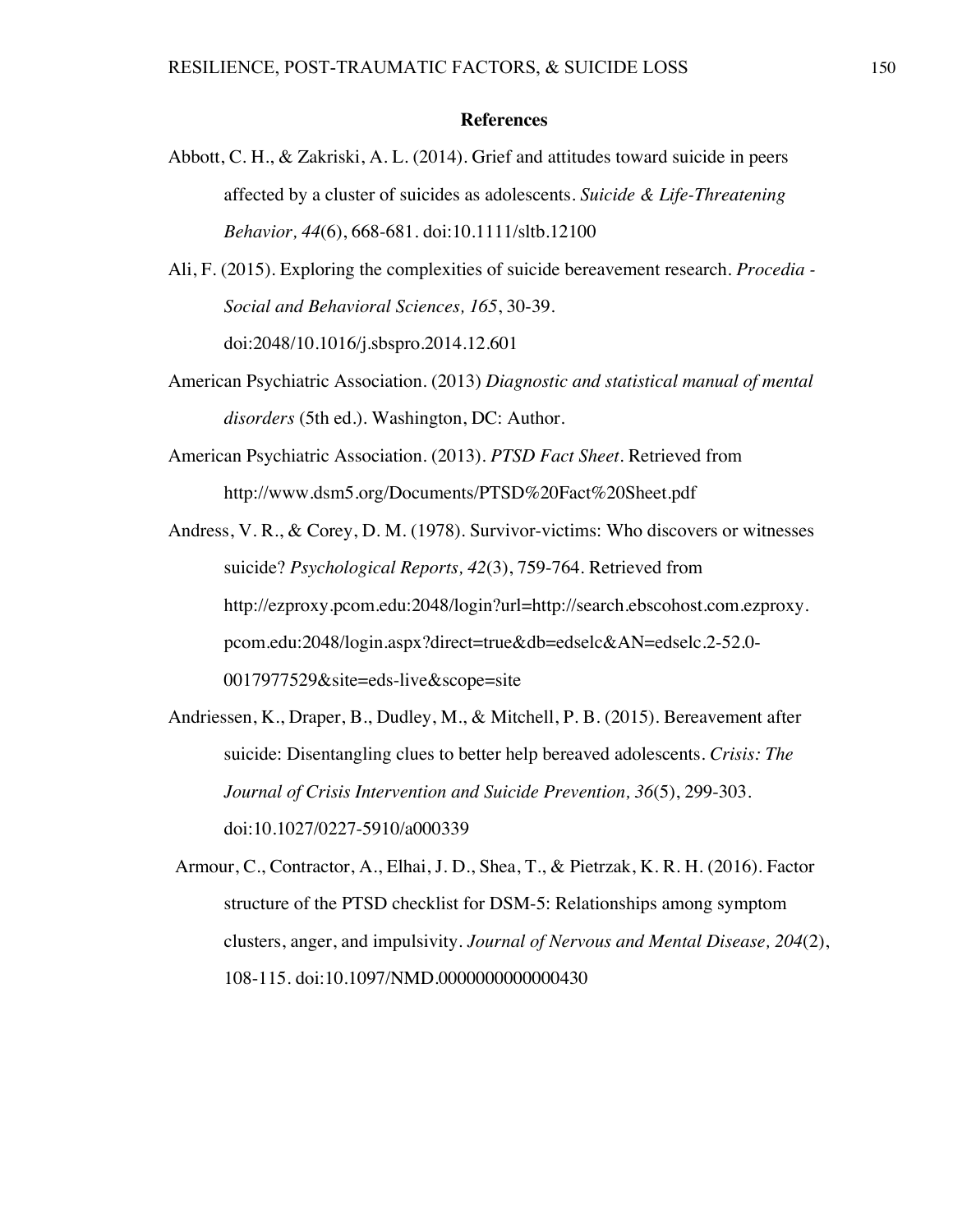- Asukai, N., Kato, H., Kawamura, N., Kim, Y., Yamamoto, K., Kishimoto, J., . . . Nishizono-Maher, A. (2002). Reliability and validity of the Japanese-language version of the Impact of Event Scale-Revised (IES-R-J): Four studies of different traumatic events. *Journal of Nervous and Mental Disease, 190*, 175–182.
- Barlow, C. A., & Coleman, H. (2003). The healing alliance: How families use social support after a suicide. *Omega: Journal of Death and Dying, 47*(3), 187-201. doi:10.2190/8N00-477Q-KUN1-5ACN
- Barlow, C. A., Waegemakers Schiff, J., Chugh, U., Rawlinson, D., Hides, E., & Leith, J. (2010). An evaluation of a suicide bereavement peer support program. *Death Studies, 34*(10), 915-930. doi:10.1080/07481181003761435
- Bartik, W., Maple, M., Edwards, H., & Kiernan, M. (2013). The psychological impact of losing a friend to suicide. *Australasian Psychiatry: Bulletin of Royal Australian and New Zealand College of Psychiatrists,21*(6), 545-549. doi:10.1177/1039856213497986
- Begley, M., & Quayle, E. (2007). The lived experience of adults bereaved by suicide: A phenomenological study. *Crisis: The Journal of Crisis Intervention and Suicide Prevention, 28*(1), 26-34. doi:10.1027/0227-5910.28.1.26
- Berman, A. L. (2011). Estimating the population of survivors of suicide: Seeking an evidence base. *Suicide & Life-Threatening Behavior, 41*(1), 110-116. doi:10.1111/j.1943-278X.2010.00009.x
- Boelen, P. A. (2005). *Complicated grief: Assessment, theory, and treatment* (Doctoral dissertation).
- Boelen, P. A., & van den Bout, J. (2008). Complicated grief and uncomplicated grief are distinguishable constructs. *Psychiatry Research, 157*(1-3), 311-314. doi:http://dx.doi.org.ezproxy.pcom.edu:2048/10.1016/j.psychres.2007.05.013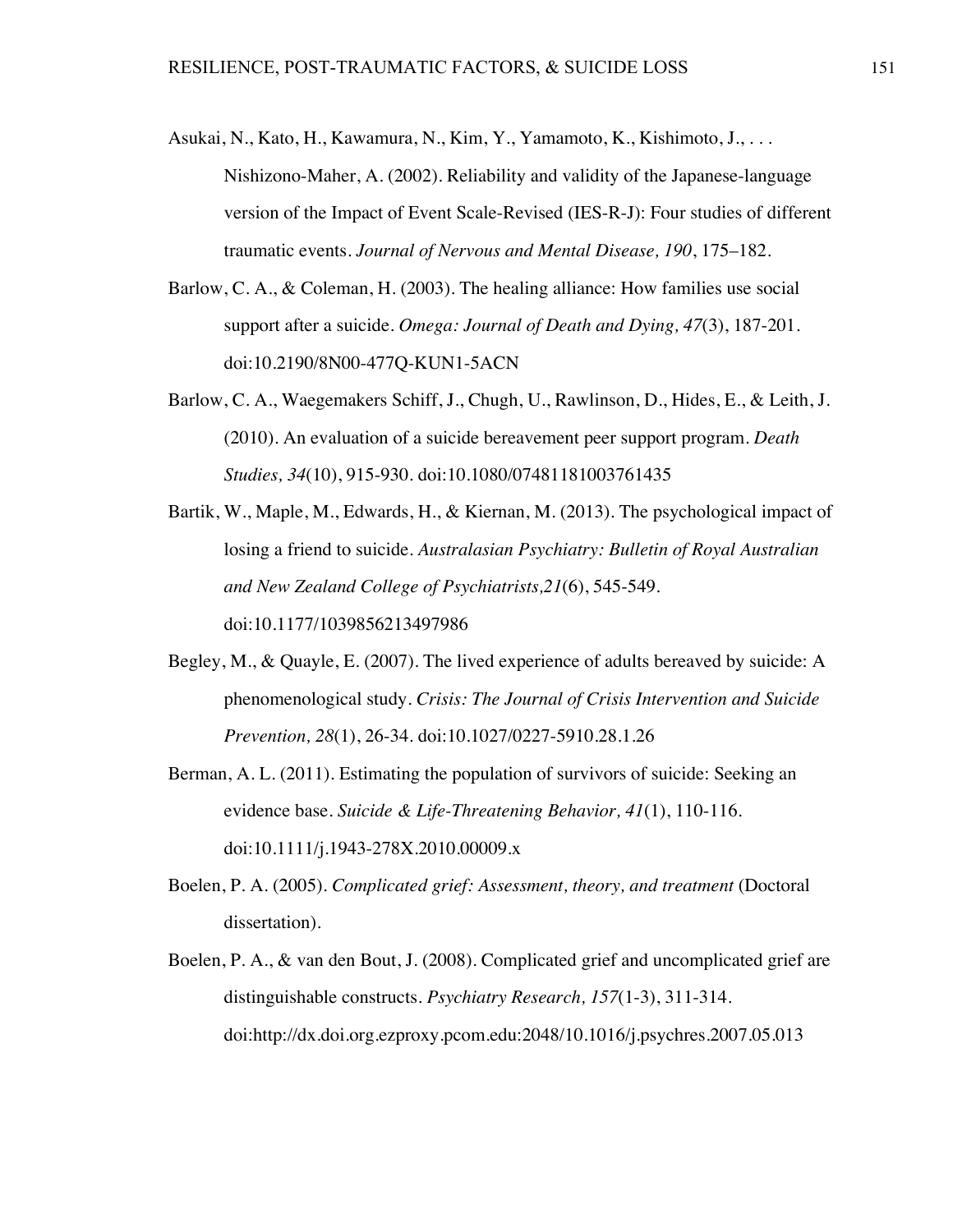- Bonanno, G. A. (2004). Loss, trauma, and human resilience: Have we underestimated the human capacity to thrive after extremely aversive events? *American Psychologist, 59*(1), 20-28. doi:10.1037/0003-066X.59.1.20
- Bonanno, G.A. (2009). *The other side of sadness: What the new science of bereavement tells us about life after loss.* New York, NY: Basic Books.
- Bonanno, G. A., Papa, A., & O'Neill, K. (2001). Loss and human resilience. *Applied and Preventive Psychology, 10*(3), 193-206. doi:2048/10.1016/S09621849(01)800147
- Bonanno, G. A., Wortman, C. B., & Nesse, R. M. (2004). Prospective patterns of resilience and maladjustment during widowhood. *Psychology and Aging, 19*(2), 260-271. doi:10.1037/0882-7974.19.2.260
- Bovin, M. J., Marx, B. P., Weathers, F. W., Gallagher, M. W., Rodriguez, P., Schnurr, P. P., & Keane, T. M. (2015). Psychometric properties of the PTSD checklist for diagnostic and statistical manual of mental disorders-fifth edition (PCL-5) in veterans. *Psychological Assessment,* doi:10.1037/pas0000254
- Brent, D. A., Melhem, N. M., Masten, A. S., Porta, G., & Payne, M. W. (2012). Longitudinal effects of parental bereavement on adolescent developmental competence. *Journal of Clinical Child and Adolescent Psychology: The Official Journal for the Society of Clinical Child and Adolescent Psychology, American Psychological Association, Division 53, 41*(6), 778-791. doi:10.1080/15374416.2012.717871
- Brent, D.A., Perper, J., Moritz, G., Bridge, J., & Canobbio, R. (1996). Long-term impact of exposure to suicide: A three-year controlled follow-up. *Journal of the American Academy of Child and Adolescent Psychiatry, 35*(5), 646-653. Retrieved from http://ezproxy.pcom.edu:2048/login?url=http://search.ebscohost.c om.ezproxy.pcom.edu:2048/login.aspx?direct=true&db=edselc&AN=edselc.2- 52.0-0029983018&site=eds-live&scope=site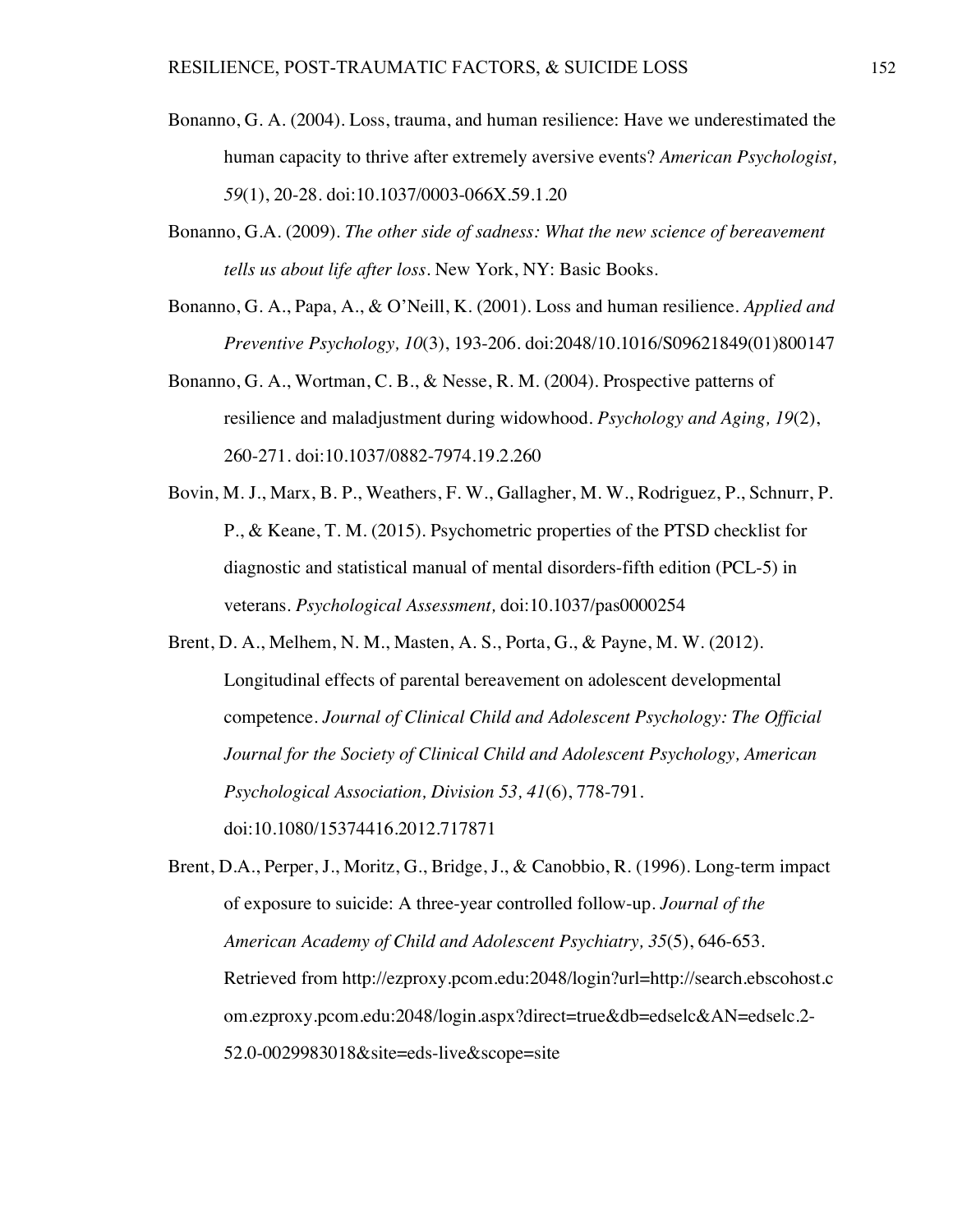- Brooks, R., & Fletcher, E. (2016, November). *From odyssey to recovery*. PowerPoint presentation at the Third Annual Resilience Summit, Chicago, IL.
- Calhoun, L. G., & Tedeschi, R. G. (2004). The foundations of posttraumatic growth: New considerations. *Psychological Inquiry, 15*(1), 93-102. Retrieved from http://ezproxy.pcom.edu:2048/login?url=http://search.ebscohost.com.ezproxy.pco m.edu:2048/login.aspx?direct=true&db=pbh&AN=12650883&site=edslive&scope=site
- Calhoun, L. G., Tedeschi, R., Cann, A., & Hanks, E. (2010). Positive outcomes following bereavement: Paths to posttraumatic growth. *Psychologica Belgica*, *50*(1-2), 125- 143. doi:10.5334/pb-50-1-2-125
- Centers for Disease Control and Prevention, National Center for Injury Prevention and Control, Centers for Disease Control and Prevention. (2016). Web-based Statistics Query and Reporting System (WISQARS). Retrieved from: www.cdc.gov/ncipc/wisqars [date accessed: 11/12/2018].
- Cerel, J., Fristad, M. A., Weller, E. B., & Weller, R. A. (2000). Suicide-bereaved children and adolescents: II. Parental and family functioning. *Journal of the American Academy of Child & Adolescent Psychiatry, 39*(4), 437-444. doi:10.1097/00004583-200004000-00012
- Cerel, J., Jordan, J. R., & Duberstein, P. R. (2008). The impact of suicide on the family. *Crisis: The Journal of Crisis Intervention and Suicide Prevention, 29*(1), 38-44. doi:10.1027/0227-5910.29.1.38
- Cerel, J., Maple, M., Aldrich, R., & van de Venne, J. (2013). Exposure to suicide and identification as survivor: Results from a random-digit dial survey. *Crisis: The Journal of Crisis Intervention and Suicide Prevention, 34*(6), 413-419. doi:10.1027/0227-5910/a000220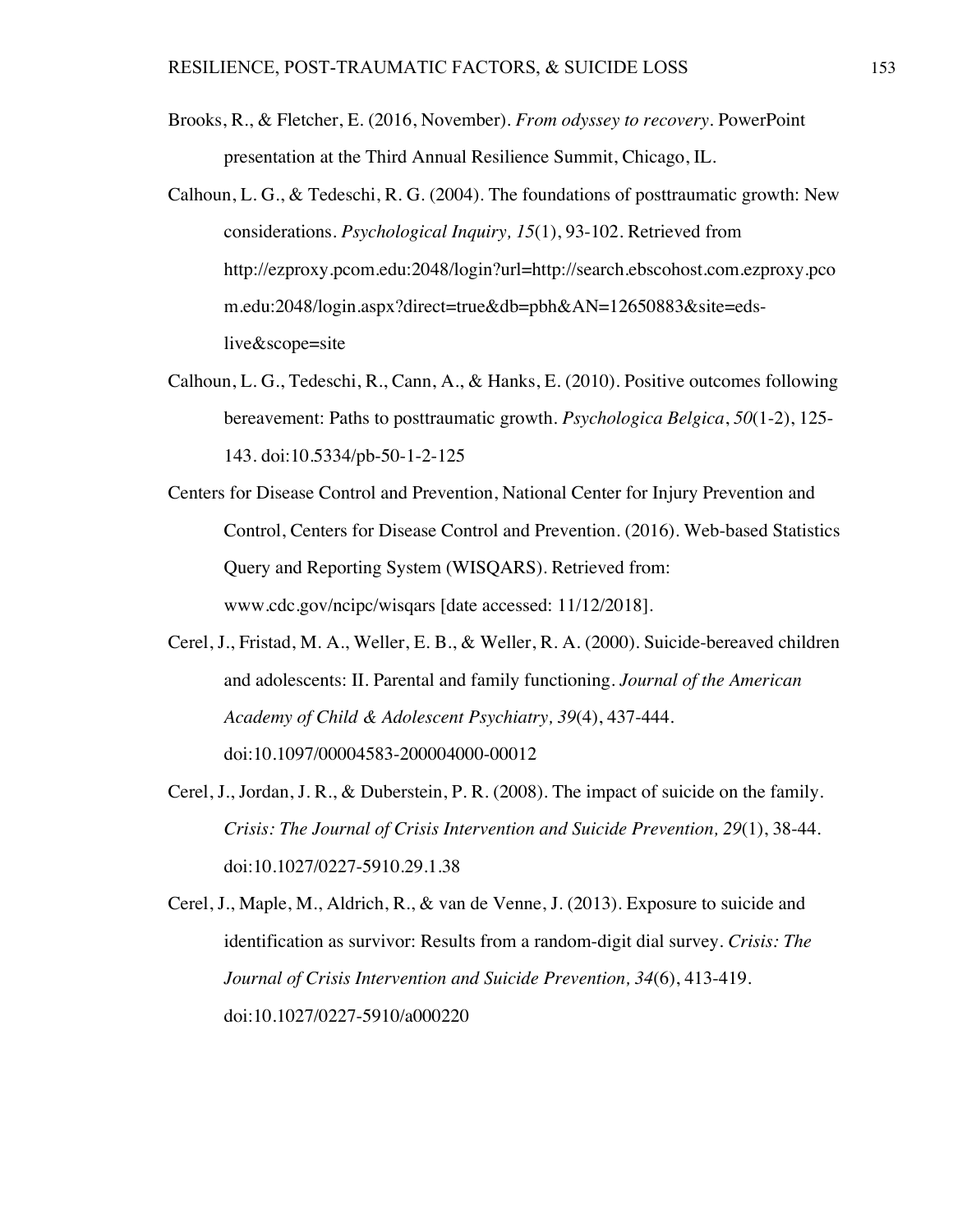- Cerel, J., Maple, M., van de Venne, J., Moore, M., Flaherty, C., & Brown, M. (2016). Exposure to suicide in the community: Prevalence and correlates in one U.S. state. Public Health Reports (Washington, D.C.: 1974), *131*(1), 100-107. Retrieved from http://ezproxy.pcom.edu:2048/login?url=http://search.ebscohost.c om.ezproxy.pcom.edu:2048/login.aspx?direct=true&db=cmedm&AN=26843675 &site=eds-live&scope=site
- Cerel, J., McIntosh, J. L., Neimeyer, R. A., Maple, M., & Marshall, D. (2014). The continuum of 'survivorship': Definitional issues in the aftermath of suicide. *Suicide & Life-Threatening Behavior, 44*(6), 591-600. doi:10.1111/sltb.12093
- Cerel, J., Padgett, J. H., Conwell, Y., & Reed, G. A. (2009). A call for research: The need to better understand the impact of support groups for suicide survivors. *Suicide & Life-Threatening Behavior, 39*(3), 269-281. doi:10.1521/suli.2009.39.3.269
- Connor, K. M., & Davidson, J. R. T. (2003). Development of a new resilience scale: The Connor-Davidson resilience scale (CD-RISC). *Depression & Anxiety (1091- 4269), 18*(2), 76. Retrieved from http://ezproxy.pcom.edu:2048/login?url=http://s earch.ebscohost.com.ezproxy.pcom.edu:2048/login.aspx?direct=true&db=pbh&A N=10803485&site=eds-live&scope=site
- Crosby, A. E., & Sacks, J. J. (2002). Exposure to suicide: Incidence and association with suicidal ideation and behavior: United States, 1994. *Suicide and Life-Threatening Behavior, 32*(3), 321-328. doi:10.1521/suli.32.3.321.22170

de Groot, M. H., de Keijser, J., & Neeleman, J. (2006). Grief shortly after suicide and natural death: A comparative study among spouses and first-degree relatives. *Suicide & Life-Threatening Behavior, 36*(4), 418-431. Retrieved from http://ezproxy.pcom.edu:2048/login?url=http://search.ebscohost.com.ezproxy.pco m.edu:2048/login.aspx?direct=true&db=i3h&AN=22384604&site=edslive&scope=site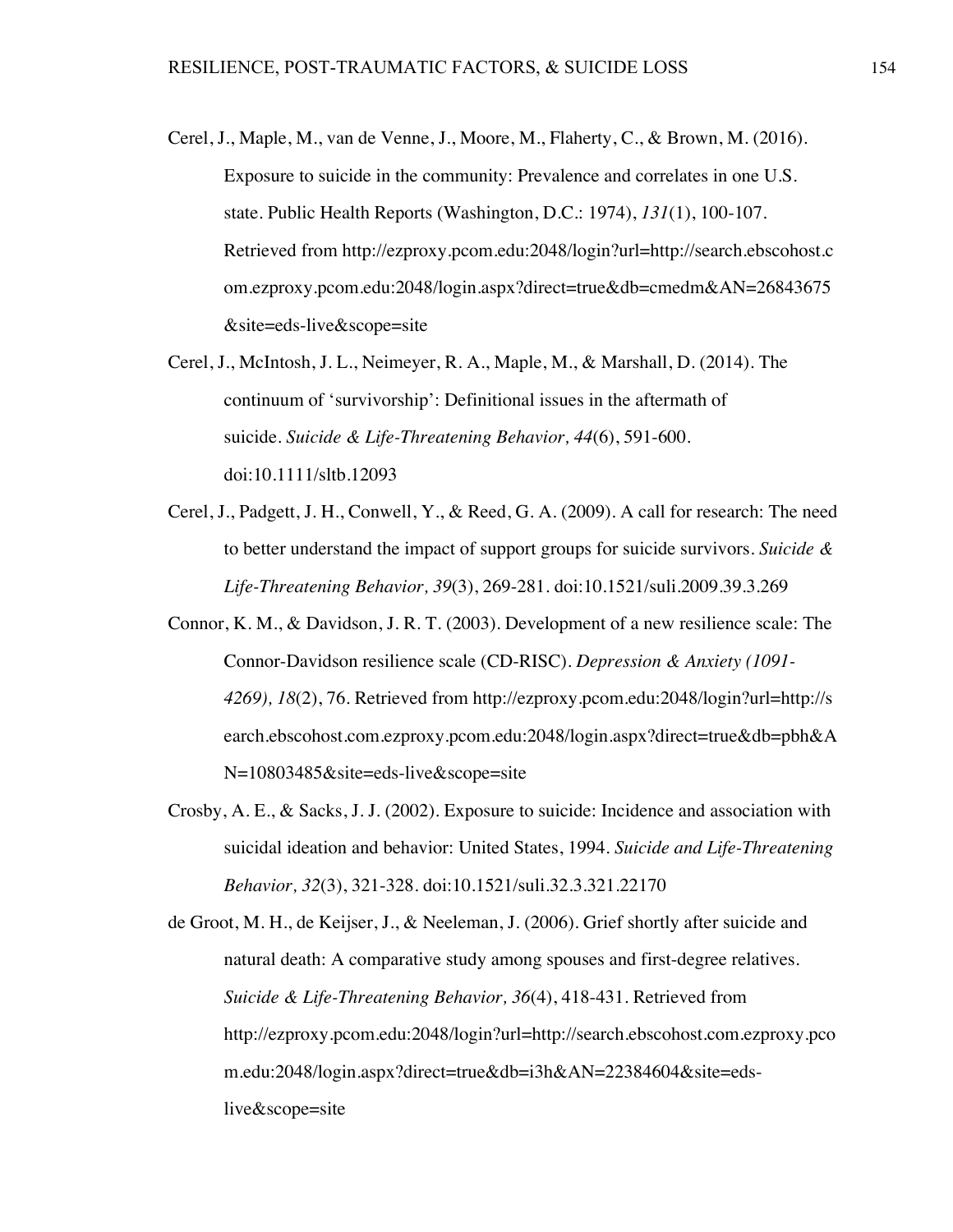- de Groot, M., de Keijser, J., Neeleman, J., Kerkhof, A., Nolen, W., & Burger, H. (2007). Cognitive behaviour therapy to prevent complicated grief among relatives and spouses bereaved by suicide: Cluster randomised controlled trial. *BMJ (Clinical Research Ed.), 334*(7601), 994-994. Retrieved from http://ezproxy.pcom.edu:20 48/login?url=http://search.ebscohost.com.ezproxy.pcom.edu:2048/login.aspx?dire ct=true&db=cmedm&AN=17449505&site=eds-live&scope=site
- de Groot, M., & Kollen, B. J. (2013). Course of bereavement over 8-10 years in first degree relatives and spouses of people who committed suicide: Longitudinal community based cohort study. BMJ (Clinical Research Ed.), 347, f5519-f5519. doi:10.1136/bmj.f5519
- de Groot, M., Neeleman, J., van der Meer, K., & Burger, H. (2010). The effectiveness of family-based cognitive-behavior grief therapy to prevent complicated grief in relatives of suicide victims: The mediating role of suicide ideation. *Suicide & Life-Threatening Behavior, 40*(5), 425-437. doi:10.1521/suli.2010.40.5.425
- Dyregrov, K., Nordanger, D., & Dyregrov, A. (2003). Predictors of psychosocial distress after suicide, SIDS and accidents. *Death Studies, 27*(2), 143-165. Retrieved from http://ezproxy.pcom.edu:2048/login?url=http://search.ebscohost.com.ezproxy.pco m.edu:2048/login.aspx?direct=true&db=jlh&AN=106692485&site=edslive&scope=site
- Faschingbauer, T. R., Zisook, S., & Devaul, R. (1987). The Texas Revised Inventory of Grief. In *Biopsychosocial aspects of bereavement* (pp. 111-124). Washington, DC: American Psychiatric Press.
- Feigelman, W., Jordan, J. R., & Gorman, B. S. (2011). Parental grief after a child's drug death compared to other death causes: Investigating a greatly neglected bereavement population. *Omega, 63*(4), 291-316. doi:10.2190/OM.63.4.a
- Figley, C. R. (1999). *Traumatology of grieving: Conceptual, theoretical, and treatment foundations.* Philadelphia: PA: Brunner/Mazel.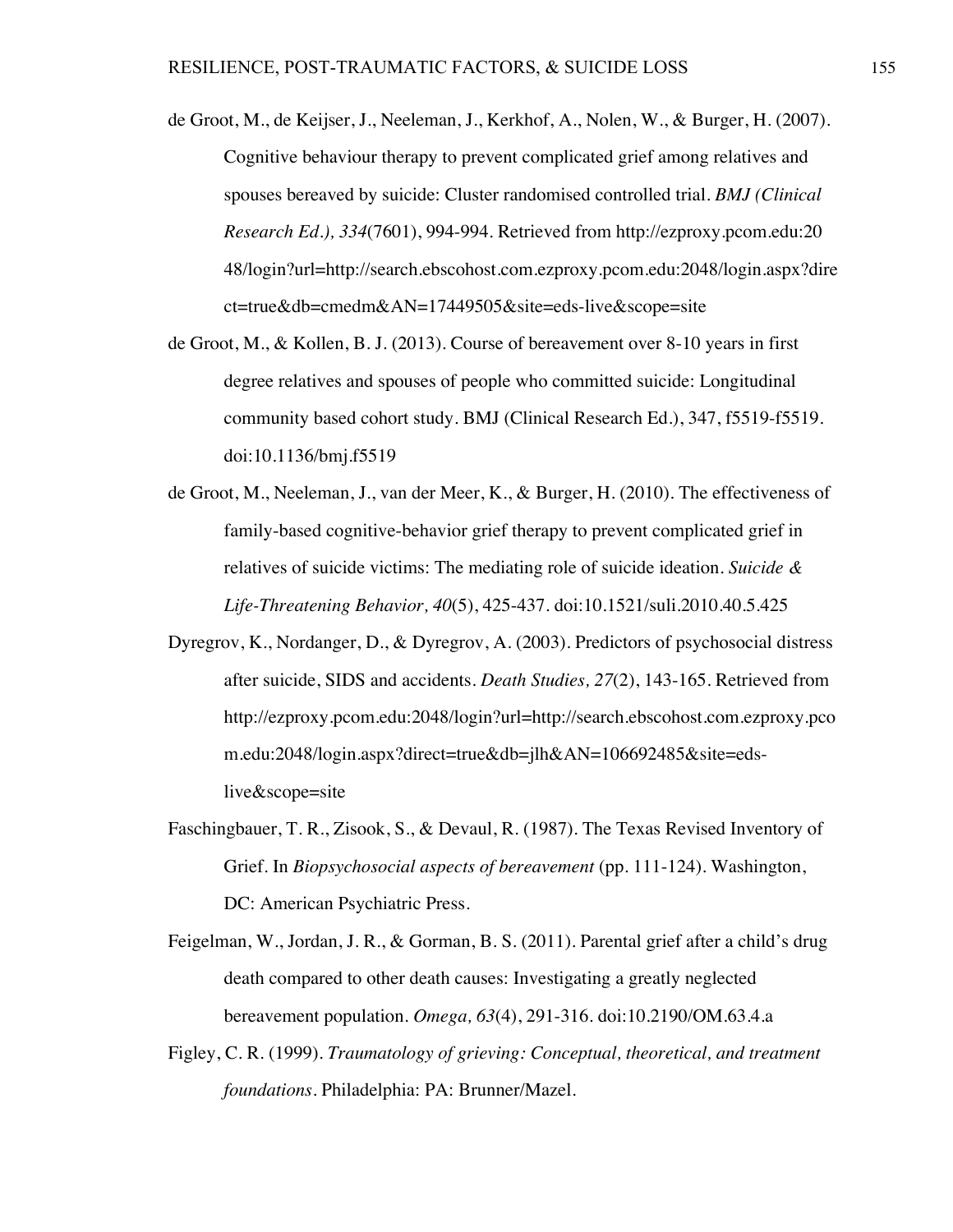- Friborg, O., Hjemdal, O., Rosenvinge, J. H., & Martinussen, M. (2003). A new rating scale for adult resilience: What are the central protective resources behind healthy adjustment? *International Journal of Methods in Psychiatric Research, 12*(2), 65. Retrieved from http://ezproxy.pcom.edu:2048/login?url=http://search.ebscohost.c om.ezproxy.pcom.edu:2048/login.aspx?direct=true&db=pbh&AN=11166636&sit e=eds-live&scope=site
- Goldenberg, M., Biggs, Q., Flynn, B., & McCarroll, J. (2010). George A. Bonanno. The other side of sadness: What the new science of bereavement tells us about life after loss. New York: Basic Books, 2009. *Psychiatry: Interpersonal & Biological Processes, 73*(4), 387-392. doi:10.1521/psyc.2010.73.4.387
- Groos, A. D., & Shakespeare-Finch, J. (2013). Positive experiences for participants in suicide bereavement groups: A grounded theory model. *Death Studies, 37*(1), 1- 24. doi:10.1080/07481187.2012.687898
- Hilgard, J. R., Newman, M. F., & Fisk, F. (1960). Strength of adult ego following childhood bereavement. *American Journal of Orthopsychiatry, 30*(4), 788-798. doi:10.1111/j.1939-0025.1960.tb02094.x
- Horswill, S. C., Desgagné, G., Parkerson, H. A., Carleton, R. N., & Asmundson, G. J. G. (2016). A psychometric evaluation of hierarchical and oblique versions of five variants of the posttraumatic growth inventory. *Psychiatry Research, 246*, 438- 446. doi:10.1016/j.psychres.2016.10.027
- Hyer, L., & Brandsma, J.M. (1999). The treatment of PTSD through grief work and forgiveness. In C.R. Figley (Ed.), *Traumatology of grieving: Conceptual, theoretical, and treatment foundations* (pp. 131-151)*.* Philadelphia, PA: Brunner/Mazel.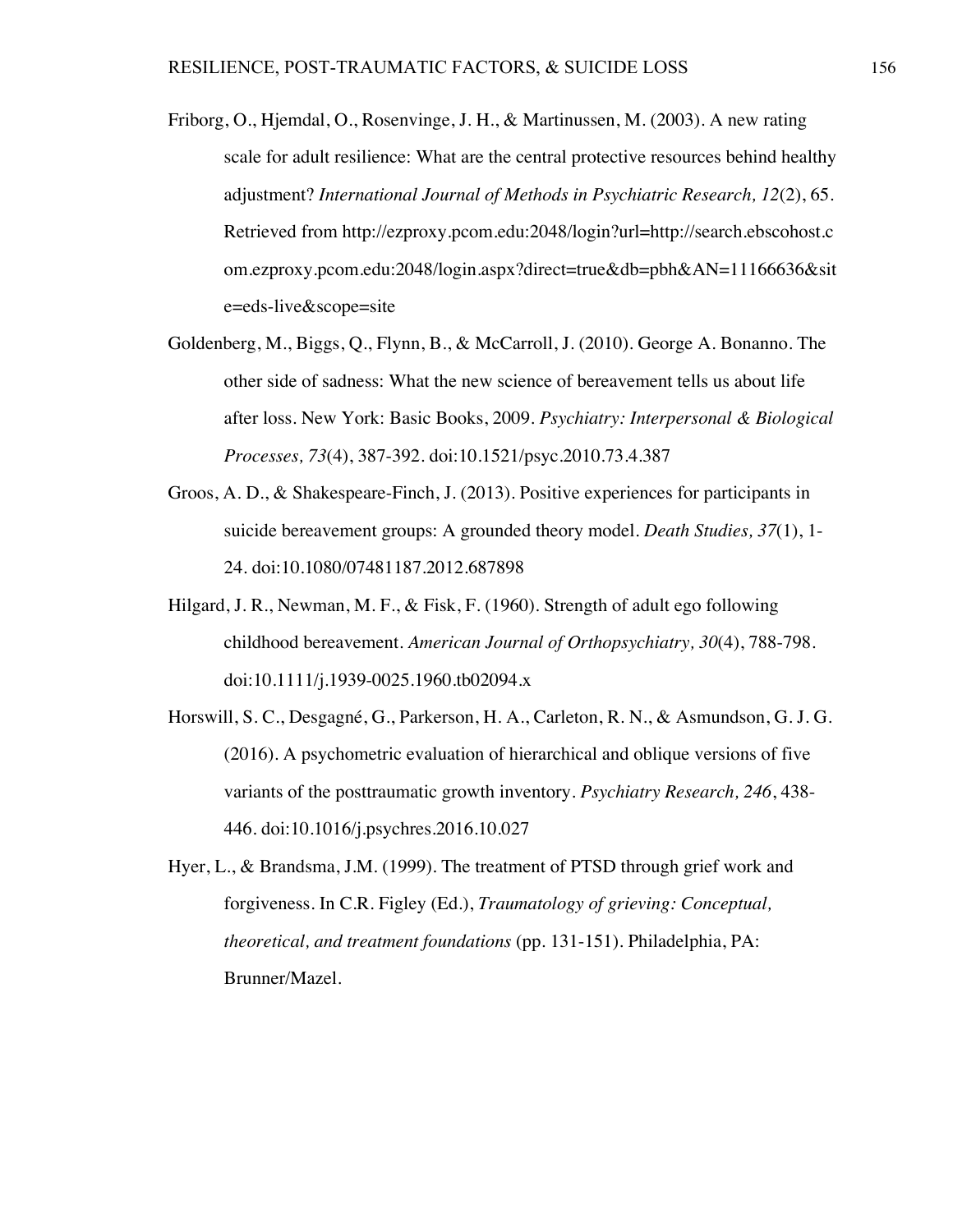- Infurna, F. J., & Luthar, S. S. (2016). Resilience has been and will always be, but rates declared are inevitably suspect: Reply to Galatzer-Levy and Bonanno (2016). *Perspectives on Psychological Science: A Journal of the Association for Psychological Science, 11*(2), 199-201. doi:10.1177/1745691615621281
- Janoff-Bulman, R. (1989). Assumptive worlds and the stress of traumatic events: Applications of the schema construct. *Social Cognition, 7*(2), 113-136. doi:10.1521/soco.1989.7.2.113
- Janoff-Bulman, R. (1992). *Shattered assumptions: Toward a new psychology of trauma.*  New York, NY: Free Press.
- Janoff-Bulman, R. (2006). Schema-change perspectives on posttraumatic growth. In L. G. Calhoun & R. G. Tedeschi (Eds.), *Handbook of posttraumatic growth: Research and practice* (pp. 81–99). Mahwah, NJ: Erlbaum.
- Jordan, J. R. (2001). Is suicide bereavement different? A reassessment of the literature. *Suicide and Life-Threatening Behavior, 31*(1), 91-102. doi:10.1521/suli.31.1.91.21310
- Jordan, J. R. (2008). Bereavement after suicide. *Psychiatric Annals, 38*(10), 679-685. doi:10.3928/00485713-20081001-05
- Jordan, J. R., & McIntosh, J. L. (Eds.). (2011). *Grief after suicide: Understanding the consequences and caring for the survivors*. New York, NY: Routledge.
- King, L. A., King, D. W., Fairbank, J. A., Keane, T. M., & Adams, G. A. (1998). Resilience–recovery factors in post-traumatic stress disorder among female and male Vietnam veterans: Hardiness, postwar social support, and additional stressful life events. *Journal of Personality and Social Psychology, 74*(2), 420- 434. doi:10.1037/0022-3514.74.2.420
- Klein, S., & Alexander, D. A. (2003). Good grief: A medical challenge. *Trauma, 5*(4), 261-271. doi:10.1191/1460408603ta292oa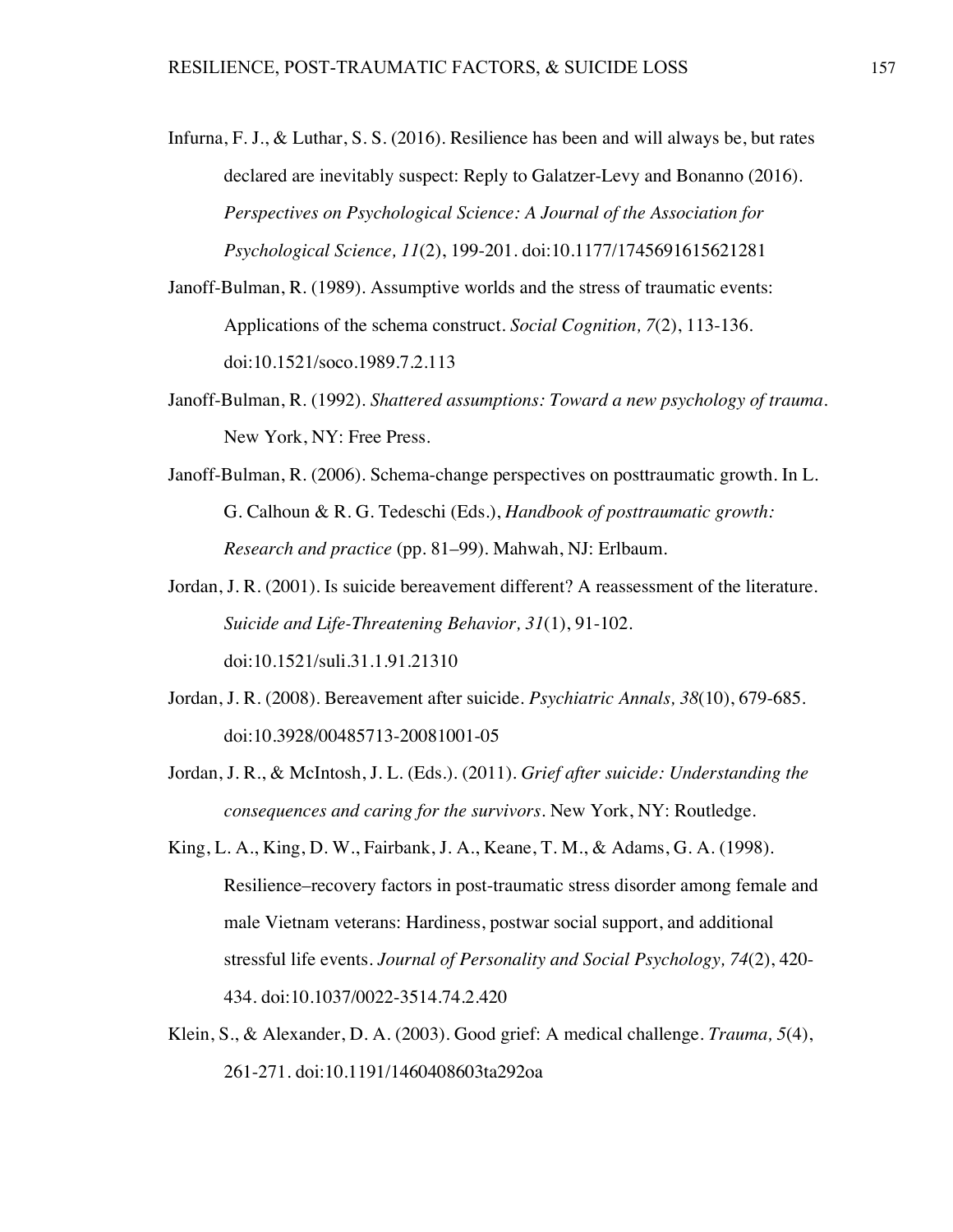- Kobasa, S. C. (1979). Stressful life events, personality, and health: An inquiry into hardiness. *Journal of Personality and Social Psychology, 37*(1), 1-11. doi:10.1037/0022-3514.37.1.1
- Kübler-Ross, E. (2003). *On death and dying: What the dying have to teach doctors, nurses, clergy and their own families.* New York, NY: Scribner. (Original work published 1969).
- Levine, S. Z., Laufer, A., Stein, E., Hamama-Raz, Y., & Solomon, Z. (2009). Examining the relationship between resilience and posttraumatic growth. *Journal of Traumatic Stress, 22*(4), 282-286. doi:10.1002/jts.20409
- Mancini, A. D., & Bonanno, G. A. (2006). Resilience in the face of potential trauma: Clinical practices and illustrations. *Journal of Clinical Psychology, 62*(8), 971- 986. doi:10.1002/jclp.20283
- Mancini, A. D., Prati, G., & Black, S. (2011). Self-worth mediates the effects of violent loss on PTSD symptoms. *Journal of Traumatic Stress, 24*(1), 116-120. doi:10.1002/jts.20597
- McDaid, C., Trowman, R., Golder, S., Hawton, K., & Sowden, A. (2008). Interventions for people bereaved through suicide: Systematic review. *The British Journal of Psychiatry, 193*(6), 438-443. doi:10.1192/bjp.bp.107.040824
- McIntosh, J. L. (1993). Control groups studies of suicide survivors: A review and critique. *Suicide and Life-Threatening Behavior, 23*, 146-161. doi:10.1111/j.1943- 278X.1993.tb00379.x
- Melhem, N. M., Day, N., Shea, M. K., Day, R., Reynolds, C. F., III, & Brent, D. (2004). Predictors of complicated grief among adolescents exposed to a peer's suicide. *Journal of Loss & Trauma, 9*(1), 21-34. doi:10.1080/15325020490255287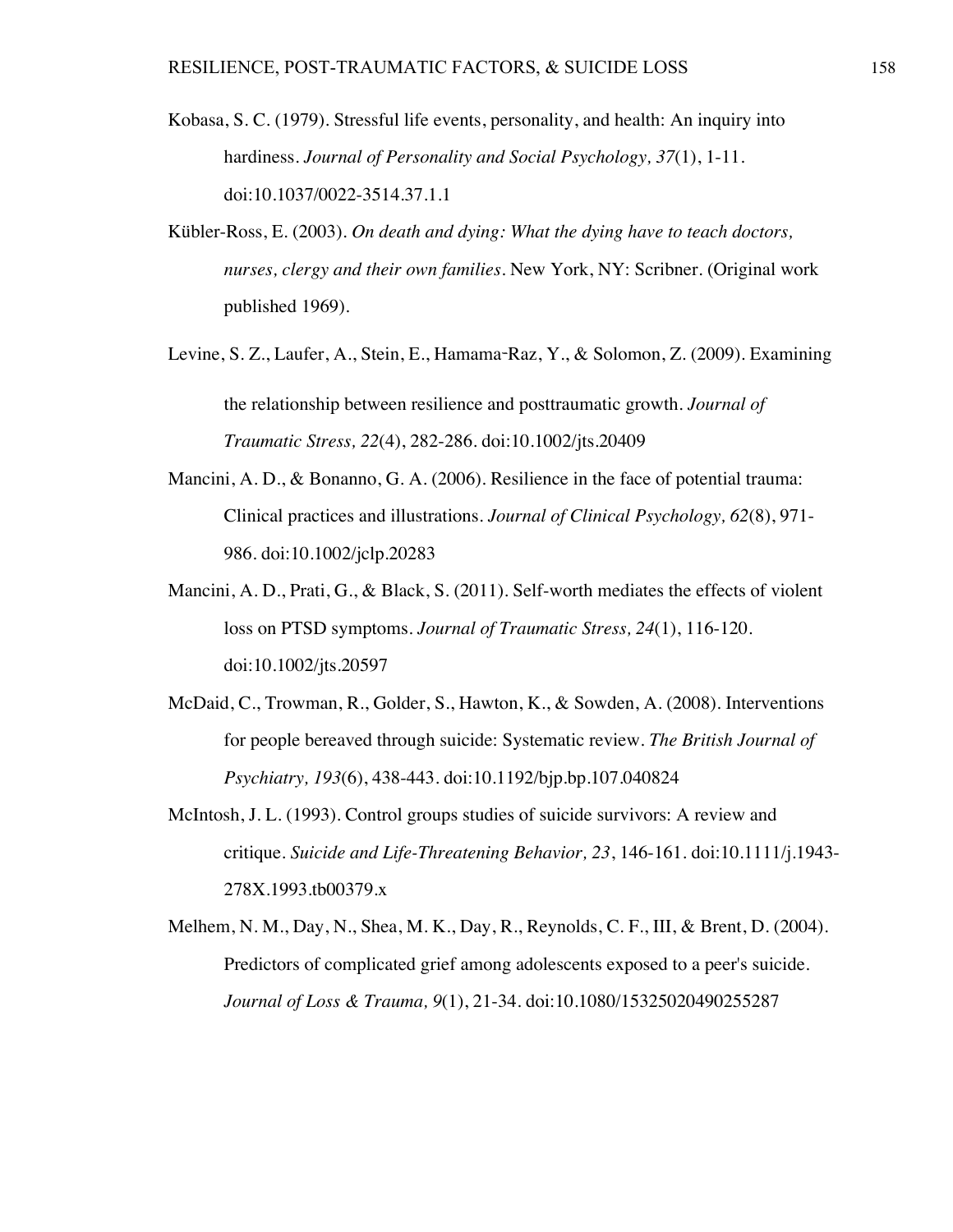- Miers, D., Abbott, D., & Springer, P. R. (2012). A phenomenological study of family needs following the suicide of a teenager. *Death Studies, 36*(2), 118-133. doi:10.1080/07481187.2011.553341
- Miyabayashi, S., & Yasuda, J. (2007). Effects of loss from suicide, accidents, acute illness and chronic illness on bereaved spouses and parents in Japan: Their general health, depressive mood, and grief reaction. *Psychiatry & Clinical Neurosciences, 61*(5), 502-508. doi:10.1111/j.1440-1819.2007.01699.x
- Moore, M. M., Cerel, J., & Jobes, D. A. (2015). Fruits of trauma? Posttraumatic growth among suicide-bereaved parents. *Crisis: The Journal of Crisis Intervention and Suicide Prevention, 36*(4), 241-248. doi:10.1027/0227-5910/a000318
- Mueller, J., Moergeli, H., & Maercker, A. (2008). Disclosure and social acknowledgement as predictors of recovery from posttraumatic stress: A longitudinal study in crime victims. *Canadian Journal of Psychiatry, 53*(3), 160- 168. doi:10.1177/070674370805300306
- Nakajima, S., Ito, M., Shirai, A., & Konishi, T. (2012). Complicated grief in those bereaved by violent death: The effects of post-traumatic stress disorder on complicated grief. *Dialogues in Clinical Neuroscience,14*(2), 210-214. Retrieved from https://www.ncbi.nlm.nih.gov/pmc/articles/PMC3384450/
- Ozer, E. J., Best, S. R., Lipsey, T. L., & Weiss, D. S. (2003). Predictors of posttraumatic stress disorder and symptoms in adults: A meta-analysis. *Psychological Bulletin, 129*(1), 52-73. doi:10.1037/0033-2909.129.1.52
- Parrish, M., & Tunkle, J. (2005). Clinical challenges following an adolescent's death by suicide: Bereavement issues faced by family, friends, schools, and clinicians. *Clinical Social Work Journal, 33*(1), 81-102. doi:10.1007/s10615-005-2621-5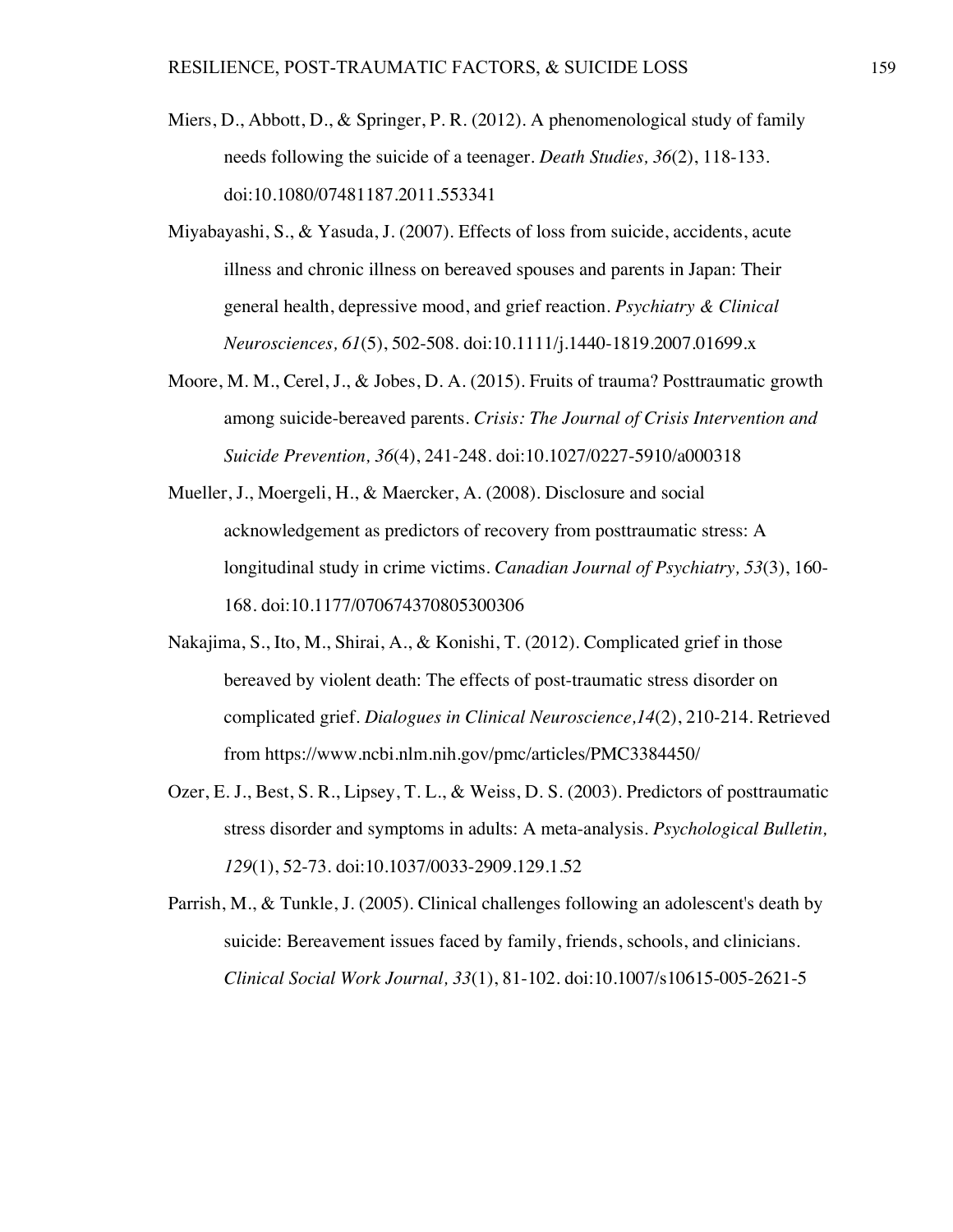- Prigerson, H. G., Horowitz, M. J., Jacobs, S. C., Parkes, C. M., Aslan, M., Goodkin, K., . . . Maciejewski, P. K. (2009). Prolonged grief disorder: Psychometric validation of criteria proposed for DSM-V and ICD-11. *PLoS Medicine,6*(8), 1-12. doi:10.1371/journal.pmed.1000121
- Prigerson, H. G., Maciejewski, P. K., Reynolds, C. F., III, Bierhals, A. J., Newsom, J. T., Fasiczka, A., . . . Miller, M. (1995). Inventory of complicated grief: A scale to measure maladaptive symptoms of loss. *Psychiatry Research, 59*(1–2), 65-79. doi:http://dx.doi.org.ezproxy.pcom.edu:2048/10.1016/0165-1781(95)02757-2
- Reynolds, A. J., & Ou, S. R. (2003). Promoting resilience through early childhood intervention. In S. S. Luthar (Ed.), *Resilience and vulnerability: Adaptation in the context of childhood adversities* (pp. 436–459). New York, NY: Cambridge University Press.
- Safer, M. A., Bonanno, G. A., & Field, N. P. (2001). "It was never that bad": Biased recall of grief and long-term adjustment to the death of a spouse. *Memory, 9*(3), 195-203. doi:10.1080/09658210143000065
- Schneider, B., Grebner, K., Schnabel, A., & Georgi, K. (2011). Is the emotional response of survivors dependent on the consequences of the suicide and the support received? *Crisis: The Journal of Crisis Intervention and Suicide Prevention, 32*(4), 186-193. doi:10.1027/0227-5910/a000081
- Shear, K., & Shair, H. (2005). Attachment, loss, and complicated grief. *Developmental Psychobiology, 47*(3), 253-267. doi:10.1002/dev.20091
- Shear, M. K., Simon, N., Wall, M., Zisook, S., Neimeyer, R., Duan, N., Reynolds, C., Lebowitz, B., Sung, S., Ghesquiere, A., Gorscak, B., Clayton, P., Ito, M., Nakajima, S., Konishi, T., Melhem, N., Meert, K., Schiff, M., O'Connor, M. F., First, M., Sareen, J., Bolton, J., Skritskaya, N., Mancini, A. D., … Keshaviah, A. (2011). Complicated grief and related bereavement issues for DSM-5. *Depression and anxiety*, *28*(2), 103-17.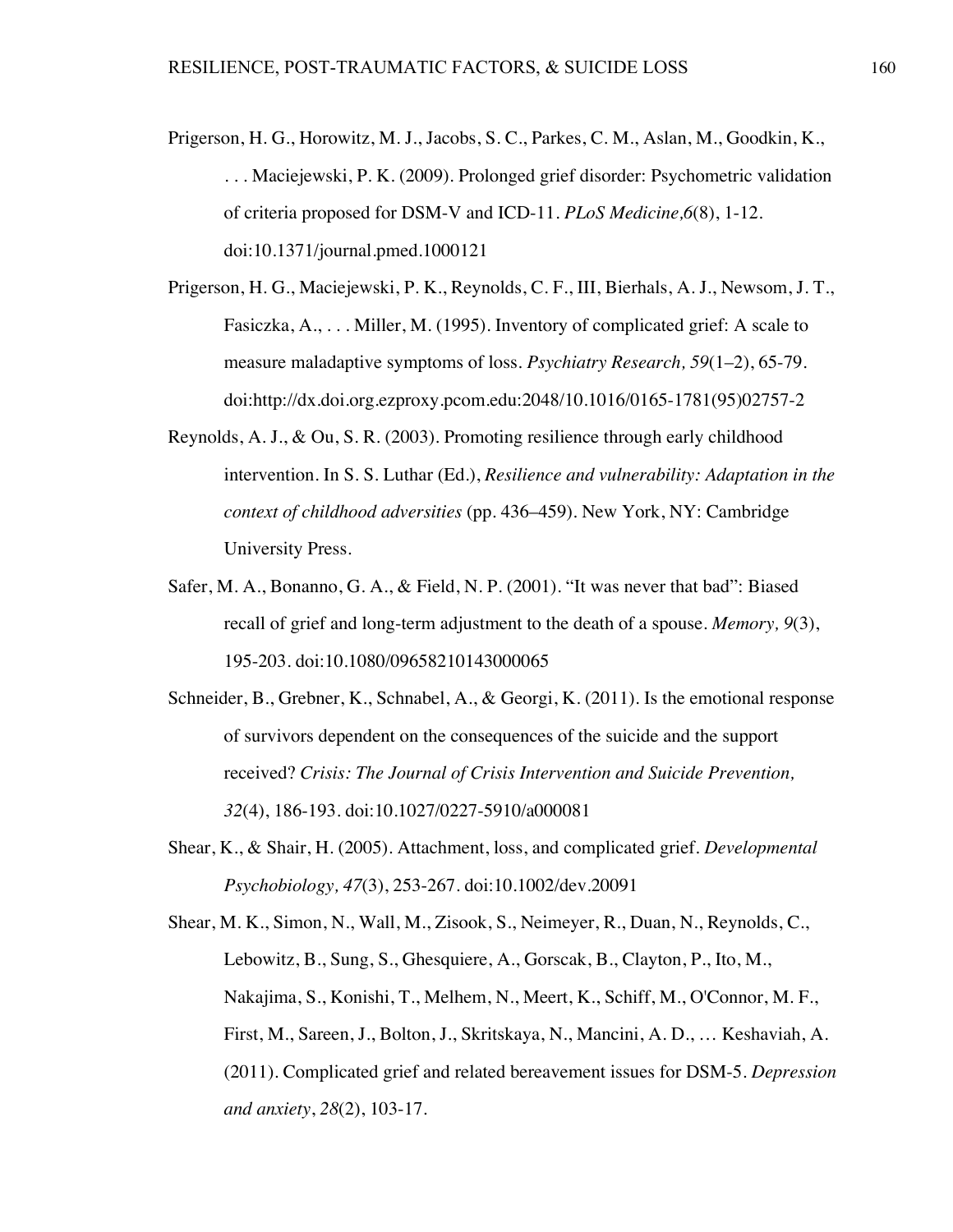Shneidman, E. (1969). *On the nature of suicide*. San Francisco, CA: Jossey-Bass.

Simon, N. M., Shear, K. M., Thompson, E. H., Zalta, A. K., Perlman, C., Reynolds, C. F., III . . . Silowash, R. (2007). The prevalence and correlates of psychiatric comorbidity in individuals with complicated grief. *Comprehensive Psychiatry, 48*, 395-399. doi:10.1016/j.comppsych.2007.05.002

Smith, B. W., Dalen, J., Wiggins, K., Tooley, E., Christopher, P., & Bernard, J. (2008). The brief resilience scale: Assessing the ability to bounce back. *International Journal of Behavioral Medicine, 15*(3), 194-200. Retrieved from http://ezproxy.pcom.edu:2048/login?url=http://search.ebscohost.com.ezproxy.pco m.edu:2048/login.aspx?direct=true&db=jlh&AN=105669708&site=edslive&scope=site

- Smolin, A., & Guinan, J. (1993). *Healing after the suicide of a loved one*. New York, NY: A Fireside Book.
- Steenkamp, M. M., Litz, B. T., Dickstein, B. D., Salters-Pedneault, K., & Hofmann, S. G. (2013). What is the typical response to sexual assault? Reply to Bonanno (2013). *Journal of Traumatic Stress, 26*(3), 394-396. doi:10.1002/jts.21804
- Strauss, A., & Corbin, J. (1990). *Basics of qualitative research: Grounded theory procedures and techniques*. Newbury Park, CA: Sage Publications.
- Sveen, J., Bondjers, K., & Willebrand, M. (2016). Psychometric properties of the PTSD checklist for dsm-5: A pilot study. *European Journal of Psychotraumatology, 7.* doi:10.3402/ejpt.v7.30165
- Taku, K., Tedeschi, R. G., & Cann, A. (2015). Relationships of posttraumatic growth and stress responses in bereaved young adults. *Journal of Loss & Trauma, 20*(1), 56- 71. doi:10.1080/15325024.2013.824306
- Tedeschi, R. G., & Calhoun, L. G. (1996). The posttraumatic growth inventory: Measuring the positive legacy of trauma. *Journal of Traumatic Stress, 9*(3), 455- 472. doi:10.1002/jts.2490090305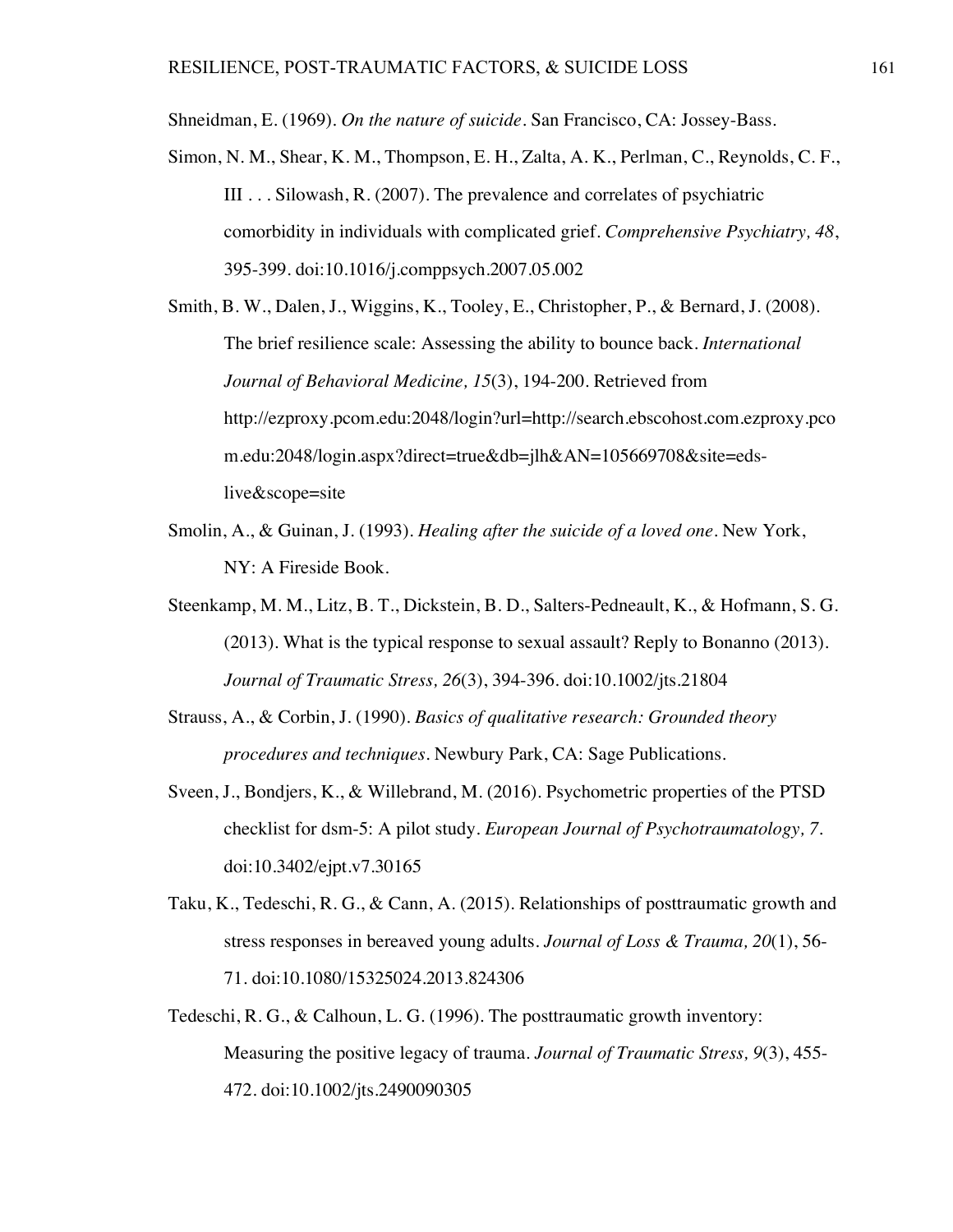- Tedeschi, R. G., Cann, A., Taku, K., Senol-Durak, E., & Calhoun, L. G. (2017). The posttraumatic growth inventory: A revision integrating existential and spiritual change. *Journal of Traumatic Stress, 30*(1), 11-18. doi:10.1002/jts.22155
- Wagner, B., Keller, V., Knaevelsrud, C., & Maercker, A. (2012). Social acknowledgement as a predictor of post-traumatic stress and complicated grief after witnessing assisted suicide. *The International Journal of Social Psychiatry, 58*(4), 381-385. doi:10.1177/0020764011400791
- Wagnild, G. M., & Young, H. M. (1993). Development and psychometric evaluation of the Resilience Scale. *Journal of Nursing Measurement*, 1, 165-178. doi:10.1080/07481189308252610
- Weathers, F.W., Litz, B.T., Keane, T.M., Palmieri, P.A., Marx, B.P., & Schnurr, P.P. (2013). The PTSD Checklist for DSM-5 (PCL-5). Scale available from the National Center for PTSD at www.ptsd.va.gov.
- Weiss, D. S., & Marmar, C. R. (1997). The Impact of Event Scale–Revised. In J. P. Wilson & T. M. Keane (Eds.), *Assessing psychological trauma and PTSD* (pp. 399–411). New York, NY: Guilford Press.
- Windle, G. (2011). What is resilience? A review and concept analysis. *Reviews in Clinical Gerontology, 21*(02), 152-169. doi:10.1017/S0959259810000420
- Windle, G., Bennett, K. M., & Noyes, J. (2011). A methodological review of resilience measurement scales. *Health & Quality of Life Outcomes, 9*(1), 1-18. doi:10.1186/1477-7525-9-8
- Wingo, A. P., Fani, N., Bradley, B., & Ressler, K. J. (2010). Psychological resilience and neurocognitive performance in a traumatized community sample. *Depression and Anxiety, 27*(8), 768-774. doi:10.1002/da.20675 [doi]
- Wong, P. W. C., Chan, W. S. C., & Beh, P. S. L. (2007a). Grief reactions of suicide survivors measure. *Psyctests,* doi:10.1037/t16061-000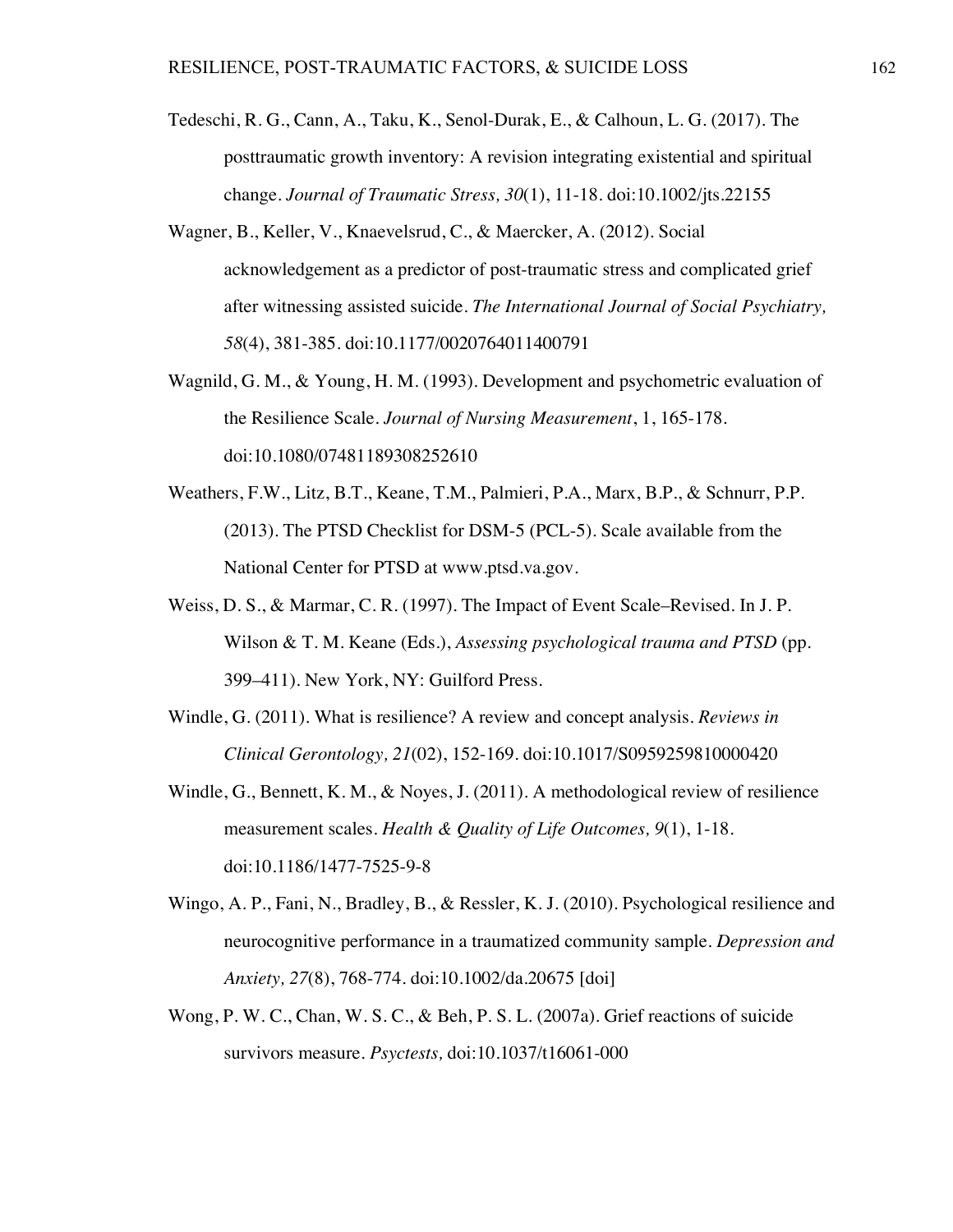- Wong, P. W. C., Chan, W. S. C., & Beh, P. S. L. (2007b). What can we do to help and understand survivors of suicide in Hong Kong? *Crisis: The Journal of Crisis Intervention and Suicide Prevention, 28*(4), 183-189. doi:10.1027/0227- 5910.28.4.183
- World Health Organization. (2014). Preventing Suicide A Global Imperative. Geneva, Switzerland: WHO
- Wortman, C., & Boerner, K. (2011). Beyond the myths of coping with loss: prevailing assumptions versus scientific evidence. In H. S. Friedman (Ed.), *The Oxford Handbook of Health Psychology* (pp. 438-476). New York, NY: Oxford University Press.
- Wright, M. O., Masten, A. S., & Narayan, A. J. (2013). Resilience processes in development: Four waves of research on positive adaptation in the context of adversity. In S. Goldstein, R. B. Brooks, S. Goldstein & R. B. Brooks (Eds.), (pp. 15-37). New York, NY, US: Springer Science + Business Media. doi:10.1007/978-1-4614-3661-4\_2
- Young, I. T., Iglewicz, A., Glorioso, D., Lanouette, N., Seay, K., Ilapakurti, M., & Zisook, S. (2012). Suicide bereavement and complicated grief. *Dialogues in Clinical Neuroscience, 14*(2), 177-186. Retrieved from http://ezproxy.pcom.edu:2 048/login?url=http://search.ebscohost.com.ezproxy.pcom.edu:2048/login.aspx?dir ect=true&db=edselc&AN=edselc.2-52.0-84869439974&site=edslive&scope=site
- Zisook, S., Chentsova-Dutton, Y., & Shuchter, S. R. (1998). PTSD following bereavement. *Annals of Clinical Psychiatry, 10*(4), 157-163. doi:10.1023/A:1022342028750
- Zisook, S., & Shear, K. (2009). Grief and bereavement: What psychiatrists need to know. *World Psychiatry, 8*(2), 67-74. doi:10.1002/j.2051-5545.2009.tb00217.x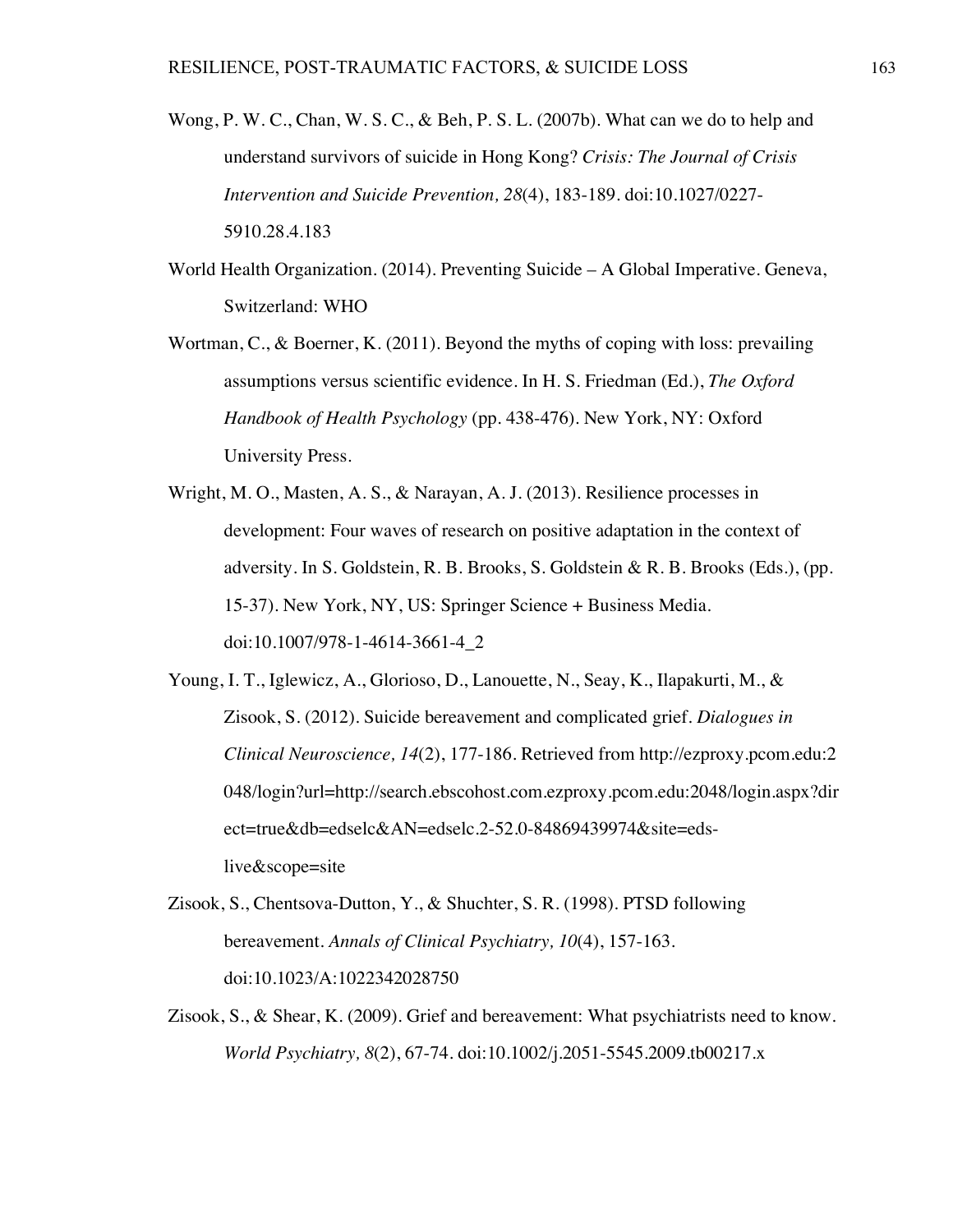#### **Appendix A**

#### **Survey Questions**

Inclusion/Exclusion Criteria

Are you 18 or older? a. Yes b. No

Can you read written materials in English?

a. Yes b. No

Do you live in the United States?

a. Yes

b. No

Have you lost someone to suicide? a. Yes

b. No

Have at least six (6) months passed since the suicide?

a. Yes

b. No

Are you currently receiving inpatient mental health services?

a. Yes

b. No

Are you a mental health provider who lost a patient to suicide?

a. Yes

b. No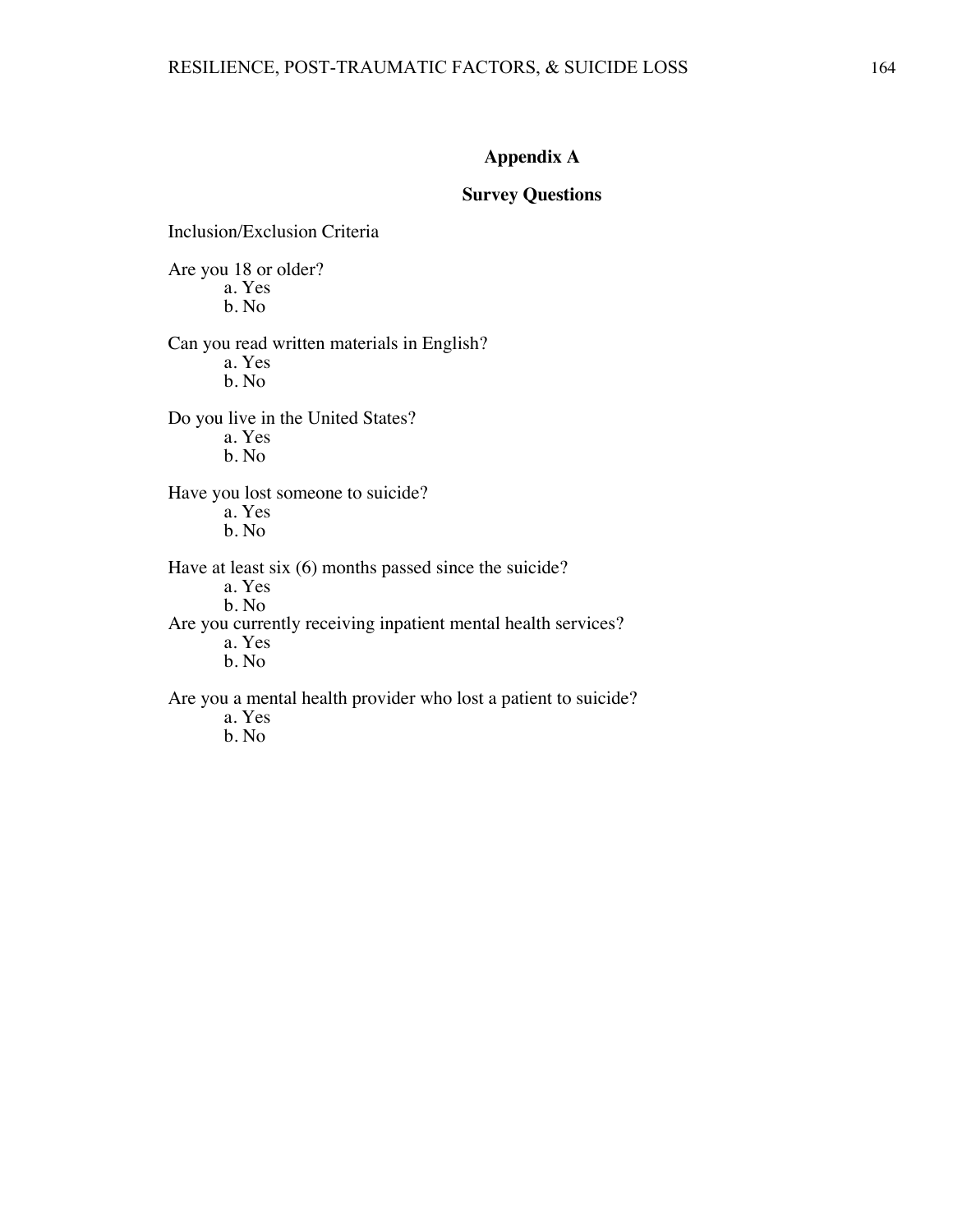Connor-Davidson Resilience Scale 25 (CD-RISC-25)

Copyright © 2001, 2013 by Kathryn M. Connor, M.D., & Jonathan R.T. Davidson. M.D.

Used with permission

Directions: For each item, please select the number that best indicates how much you agree with the following statements as they apply to you over the last month. If a particular situation has not occurred recently, answer according to how you think you would have felt.

- 1. I am able to adapt when changes occur.
	- $0 =$  not true at all
	- $1 =$  rarely true
	- $2 =$  sometimes true
	- $3 =$  often true
	- $4 =$  true nearly all the time
- 2. I have at least one close and secure relationship that helps me when I am stressed.
	- $0 =$  not true at all
	- $1 =$  rarely true
	- $2 =$  sometimes true
	- $3 =$  often true
	- $4 =$  true nearly all the time
- 3. When there are no clear solutions to my problems, sometimes fate or God can help.
	- $0 =$  not true at all
	- $1 =$  rarely true
	- $2 =$ sometimes true
	- $3 =$  often true
	- $4 =$  true nearly all the time
- 4. I can deal with whatever comes my way.
	- $0 =$  not true at all
	- $1 =$  rarely true
	- $2 =$  sometimes true
	- $3 =$  often true
	- $4 =$  true nearly all the time
- 5. Past successes give me confidence in dealing with new challenges and difficulties.
	- $0 =$  not true at all
	- $1 =$  rarely true
	- $2 =$  sometimes true
	- $3 =$  often true
	- $4 =$  true nearly all the time
- 6. I try to see the humorous side of things when I am faced with problems.
	- $0 =$  not true at all
	- $1 =$  rarely true
	- $2 =$  sometimes true
	- $3 =$  often true
	- $4 =$  true nearly all the time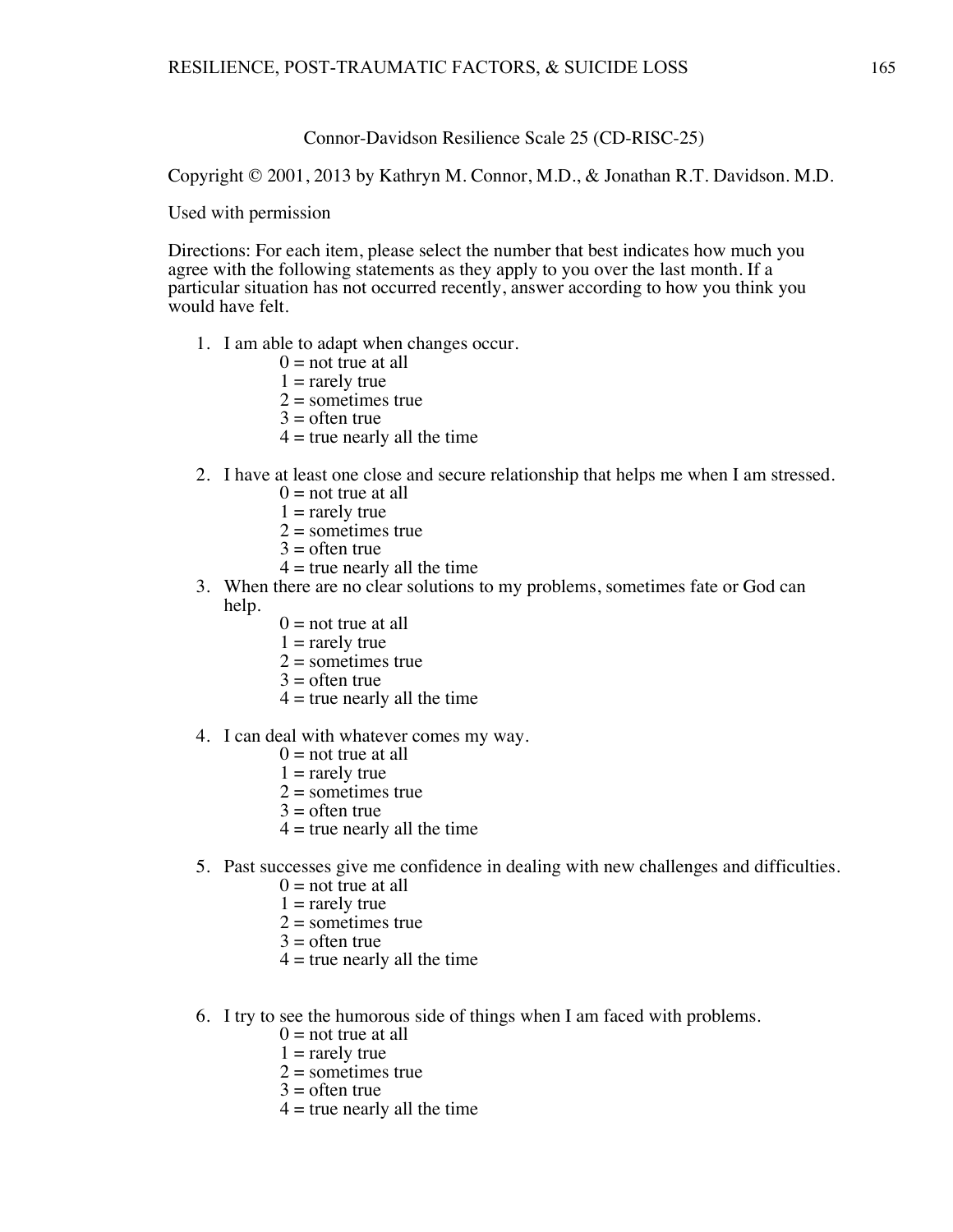- 7. Having to cope with stress can make me stronger.
	- $0 = \text{not true at all}$
	- $1 =$  rarely true
	- $2 =$  sometimes true
	- $3 =$  often true
	- $4 =$  true nearly all the time

## 8. I tend to bounce back after illness, injury, or other hardships.

- $0 =$  not true at all
- $1 =$  rarely true
- $2 =$  sometimes true
- $3 =$  often true
- $4 =$  true nearly all the time
- 9. Good or bad, I believe that most things happen for a reason.
	- $0 =$  not true at all
	- $1 =$  rarely true
	- $2 =$  sometimes true
	- $3 =$  often true
	- $4 =$  true nearly all the time
- 10. I give my best effort no matter what the outcome may be.
	- $0 =$  not true at all
	- $1 =$  rarely true
	- $2 =$  sometimes true
	- $3 =$  often true
	- $4 =$  true nearly all the time
- 11. I believe I can achieve my goals, even if there are obstacles.
	- $0 =$  not true at all
	- $1 =$  rarely true
	- $2 =$  sometimes true
	- $3 =$  often true
	- $4 =$  true nearly all the time
- 12. Even when things look hopeless, I don't give up.
	- $0 =$  not true at all
	- $1 =$  rarely true
	- $2 =$  sometimes true
	- $3 =$  often true
	- $4 =$  true nearly all the time
- 13. During times of stress/crisis, I know where to turn for help.
	- $0 =$  not true at all
	- $1 =$  rarely true
	- $2 =$  sometimes true
	- $3 =$  often true
	- $4 =$  true nearly all the time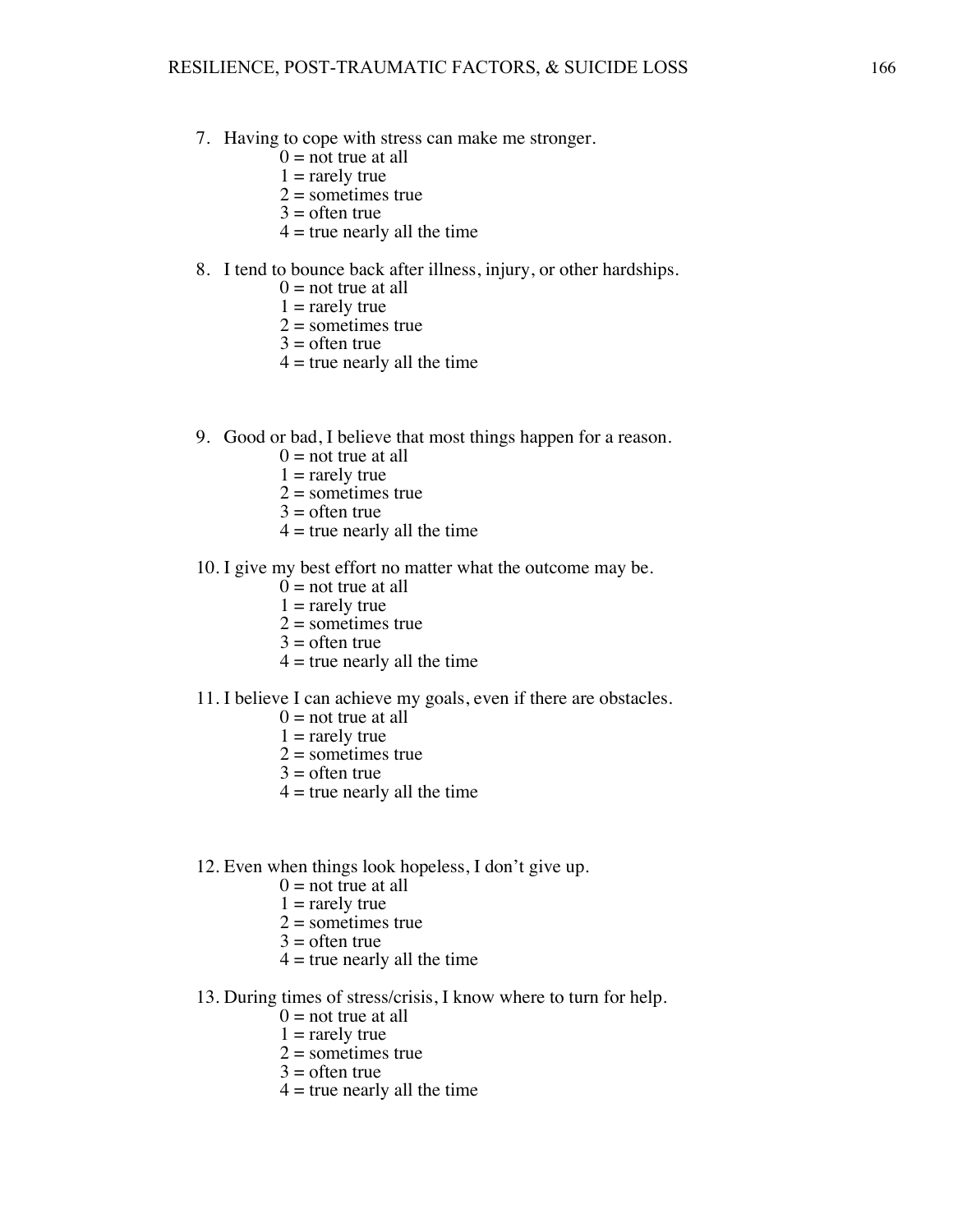- 14. Under pressure, I stay focused and think clearly.
	- $0 =$  not true at all
	- $1 =$  rarely true
	- $2 =$  sometimes true
	- $3 =$  often true
	- $4 =$  true nearly all the time
- 15. I prefer to take the lead in solving problems rather than letting others make all the decisions.
	- $0 =$  not true at all
	- $1 =$  rarely true
	- $2 =$  sometimes true
	- $3 =$  often true
	- $4$  = true nearly all the time

16. I am not easily discouraged by failure.

- $0 = \text{not true at all}$
- $1 =$  rarely true
- $2 =$  sometimes true
- $3 =$  often true
- $4 =$  true nearly all the time
- 17. I think of myself as a strong person when dealing with life's challenges and difficulties.
	- $0 =$  not true at all
	- $1 =$  rarely true
	- $2 =$  sometimes true
	- $3 =$  often true
	- $4 =$  true nearly all the time
- 18. I can make unpopular or difficult decisions that affect other people, if it is necessary.
	- $0 =$  not true at all
	- $1 =$  rarely true
	- $2 =$  sometimes true
	- $3 =$  often true
	- $4 =$  true nearly all the time
- 19. I am able to handle unpleasant or painful feelings like sadness, fear, and anger.
	- $0 =$  not true at all
	- $1 =$  rarely true
	- $2 =$  sometimes true
	- $3 =$  often true
	- $4 =$  true nearly all the time
- 20. In dealing with life's problems, sometimes you have to act on a hunch without knowing why.
	- $0 =$  not true at all
	- $1 =$  rarely true
	- $2 =$  sometimes true
	- $3 =$  often true
	- $4 =$  true nearly all the time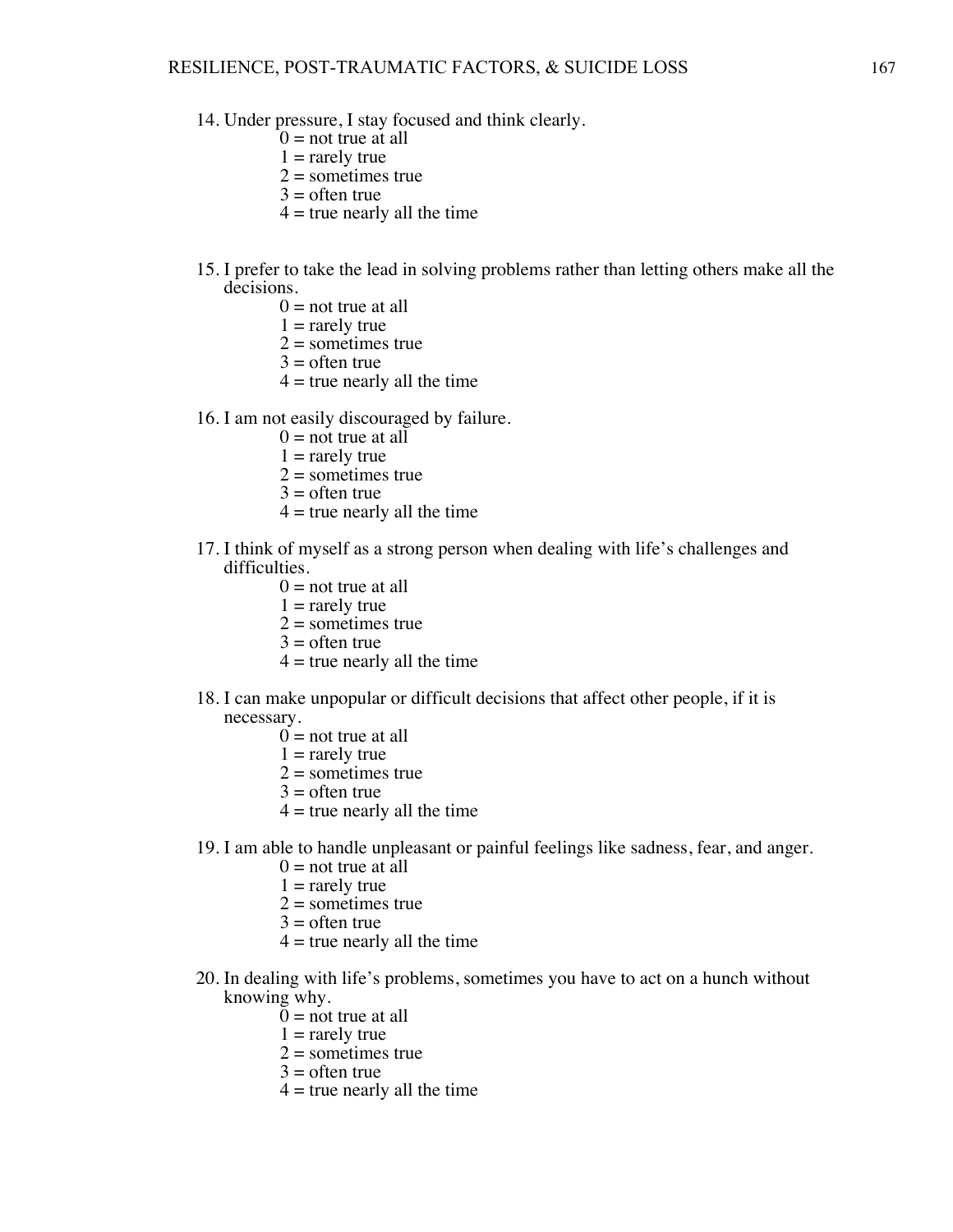- 21. I have a strong sense of purpose in life.
	- $0 = \text{not true at all}$
	- $1 =$  rarely true
	- $2 =$  sometimes true
	- $3 =$  often true
	- $4 =$  true nearly all the time
- 22. I feel in control of my life.
	- $0 =$  not true at all
	- $1 =$  rarely true
	- $2 =$ sometimes true
	- $3 =$  often true
	- $4 =$  true nearly all the time
- 23. I like challenges.
	- $0 = \text{not true at all}$
	- $1 =$  rarely true
	- $2 =$ sometimes true
	- $3 =$  often true
	- $4 =$  true nearly all the time
- 24. I work to attain my goals no matter what roadblocks I encounter along the way.
	- $0 =$  not true at all
	- $1 =$  rarely true
	- $2 =$  sometimes true
	- $3 =$  often true
	- $4 =$  true nearly all the time

25. I take pride in my achievements.

- $0 =$  not true at all
- $1 =$  rarely true
- $2 =$  sometimes true
- $3 =$  often true
- $4 =$  true nearly all the time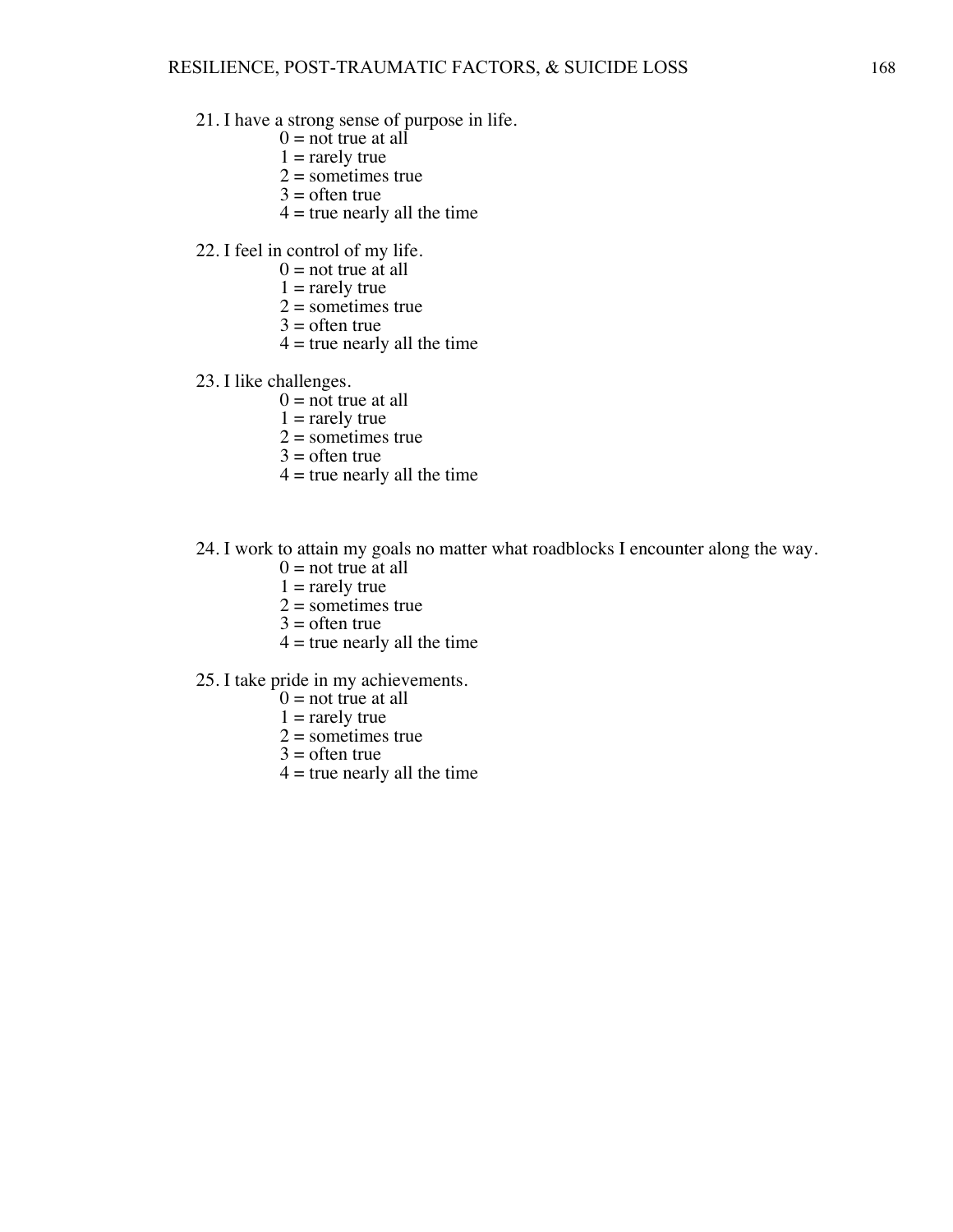#### The PTSD Checklist for DSM-5 (PCL-5)

Weathers, F. W., Litz, B. T., Keane, T. M., Palmieri, P. A., Marx, B. P., & Schnurr, P. P. (2013). The PTSD Checklist for DSM-5 (PCL-5) – Standard [Measurement instrument].

Directions: Below is a list of problems that people sometimes have in response to a suicide. Please read each problem carefully and then select the number to indicate how much you have been bothered **in the past month** by the suicide that **impacted you the most**.

- 1. Repeated, disturbing, and unwanted memories of the suicide?
	- $0 = \text{not at all}$
	- $1 = a$  little bit
	- $2 =$  moderately
	- $3$  = quite a bit
	- $4 =$  extremely
- 2. Repeated, disturbing dreams of the suicide?
	- $0 =$  not at all
	- $1 = a$  little bit
	- $2 =$  moderately
	- $3$  = quite a bit
	- $4 =$  extremely
- 3. Suddenly feeling or acting as if the suicide were actually happening again (as if you were actually back there reliving it)?
	- $0 =$  not at all
	- $1 = a$  little bit
	- $2 =$  moderately
	- $3$  = quite a bit
	- $4 =$  extremely
- 4. Feeling very upset when something reminded you of the suicide?
	- $0 = \text{not at all}$
	- $1 = a$  little bit
	- $2 =$  moderately
	- $3$  = quite a bit
	- $4 =$  extremely
- 5. Having strong physical reactions when something reminded you of the suicide (for example, heart pounding, trouble breathing, sweating)?
	- $0 =$ not at all
	- $1 = a$  little bit
	- $2 =$  moderately
	- $3$  = quite a bit
	- $4 =$  extremely
- 6. Avoiding memories, thoughts, or feelings related to the suicide?
	- $0 =$  not at all
	- $1 = a$  little bit
	- $2 =$  moderately
	- $3$  = quite a bit
	- $4 =$  extremely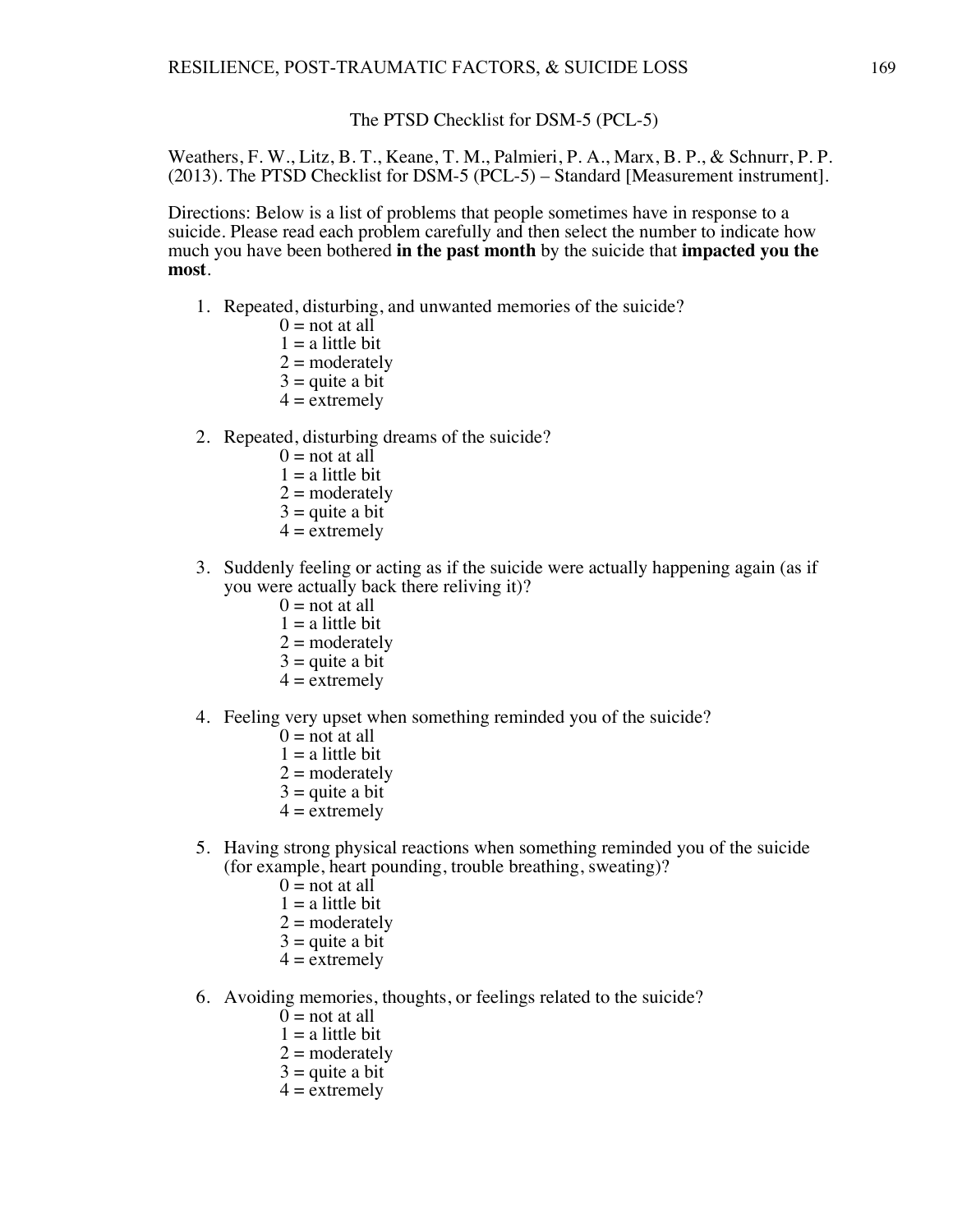- 7. Avoiding external reminders of the suicide (for example, people, places, conversations, activities, objects, or situations)?
	- $0 =$ not at all
	- $1 = a$  little bit
	- $2 =$  moderately
	- $3$  = quite a bit
	- $4 =$  extremely

## 8. Trouble remembering important parts of the suicide?

- $0 =$  not at all
- $1 = a$  little bit
- $2 =$  moderately
- $3$  = quite a bit
- $4 =$  extremely
- 9. Having strong negative beliefs about yourself, other people, or the world (for example, having thoughts such as: I am bad, there is something seriously wrong with me, no one can be trusted, the world is completely dangerous)?
	- $0 =$ not at all
	- $1 = a$  little bit
	- $2 =$  moderately
	- $3$  = quite a bit
	- $4 =$  extremely
- 10. Blaming yourself or someone else for the suicide or what happened after it?
	- $0 =$  not at all
	- $1 = a$  little bit
	- $2 =$  moderately
	- $3$  = quite a bit
	- $4 =$  extremely
- 11. Having strong negative feelings such as fear, horror, anger, guilt, or shame?
	- $0 = \text{not at all}$
	- $1 = a$  little bit
	- $2 =$  moderately
	- $3$  = quite a bit
	- $4 =$  extremely
- 12. Loss of interest in activities that you used to enjoy?
	- $0 =$ not at all
	- $1 = a$  little bit
	- $2 =$  moderately
	- $3$  = quite a bit
	- $4 =$  extremely
- 13. Feeling distant or cut off from other people?
	- $0 =$  not at all
	- $1 = a$  little bit
	- $2 =$  moderately
	- $3$  = quite a bit
	- $4 =$  extremely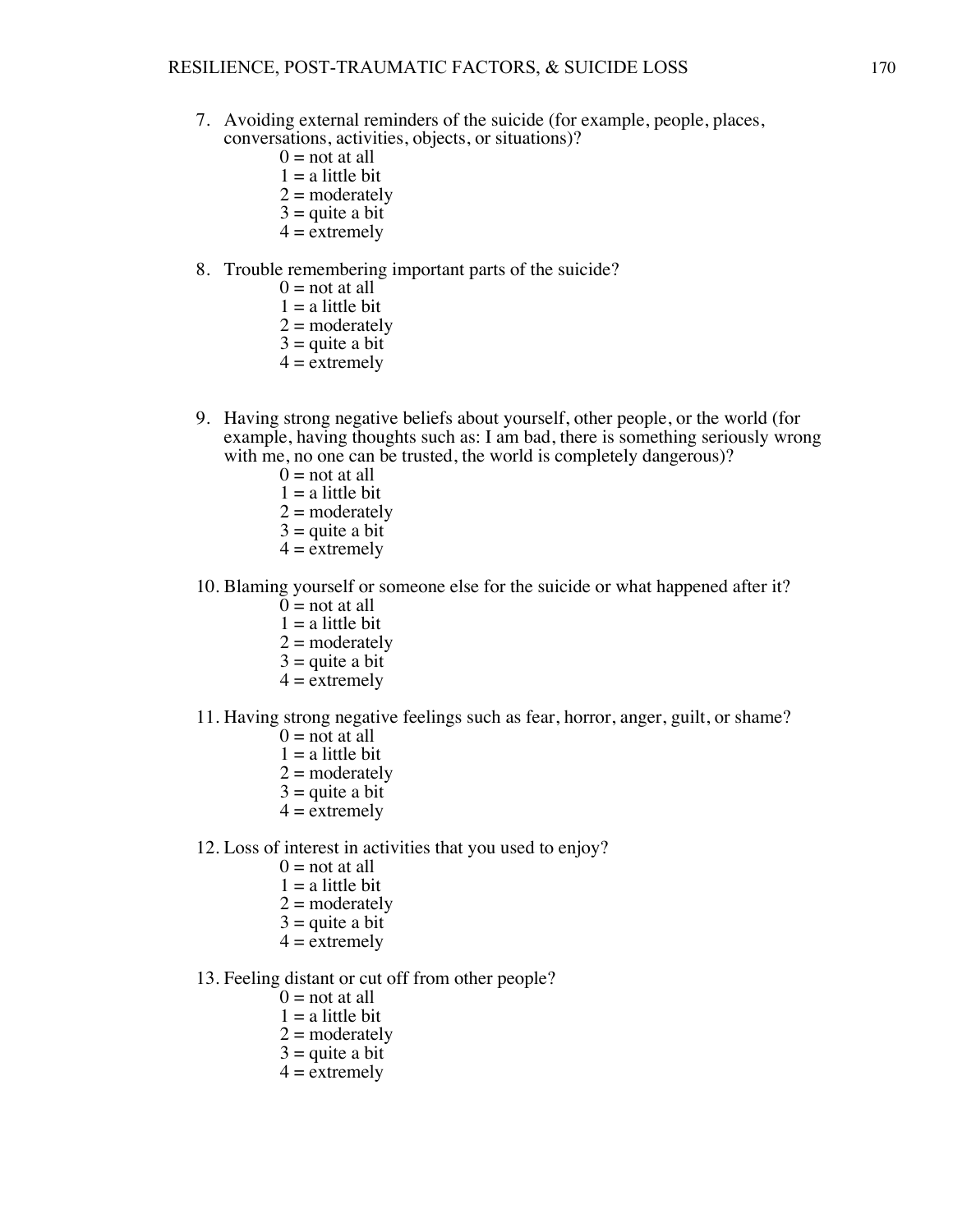- 14. Trouble experiencing positive feelings (for example, being unable to feel happiness or have loving feelings for people close to you)?
	- $0 =$  not at all
	- $1 = a$  little bit
	- $2 =$  moderately
	- $3$  = quite a bit
	- $4 =$  extremely

#### 15. Irritable behavior, angry outbursts, or acting aggressively?

- $0 =$ not at all
- $1 = a$  little bit
- $2 =$  moderately
- $3$  = quite a bit
- $4 =$  extremely

#### 16. Taking too many risks or doing things that could cause you harm?

- $0 = \text{not at all}$
- $1 = a$  little bit
- $2 =$  moderately
- $3$  = quite a bit
- $4 =$  extremely
- 17. Being "superalert" or watchful or on guard?
	- $0 =$  not at all
	- $1 = a$  little bit
	- $2 =$  moderately
	- $3 =$  quite a bit
	- $4 =$  extremely
- 18. Feeling jumpy or easily startled?
	- $0 = \text{not at all}$
	- $1 = a$  little bit
	- $2 =$  moderately
	- $3 =$  quite a bit
	- $4 =$  extremely

19. Having difficulty concentrating?

- $0 = \text{not at all}$
- $1 = a$  little bit
- $2 =$  moderately
- $3 =$  quite a bit
- $4 =$  extremely
- 20. Trouble falling or staying asleep?
	- $0 = \text{not at all}$
	- $1 = a$  little bit
	- $2 =$  moderately
	- $3 =$  quite a bit
	- $4 =$  extremely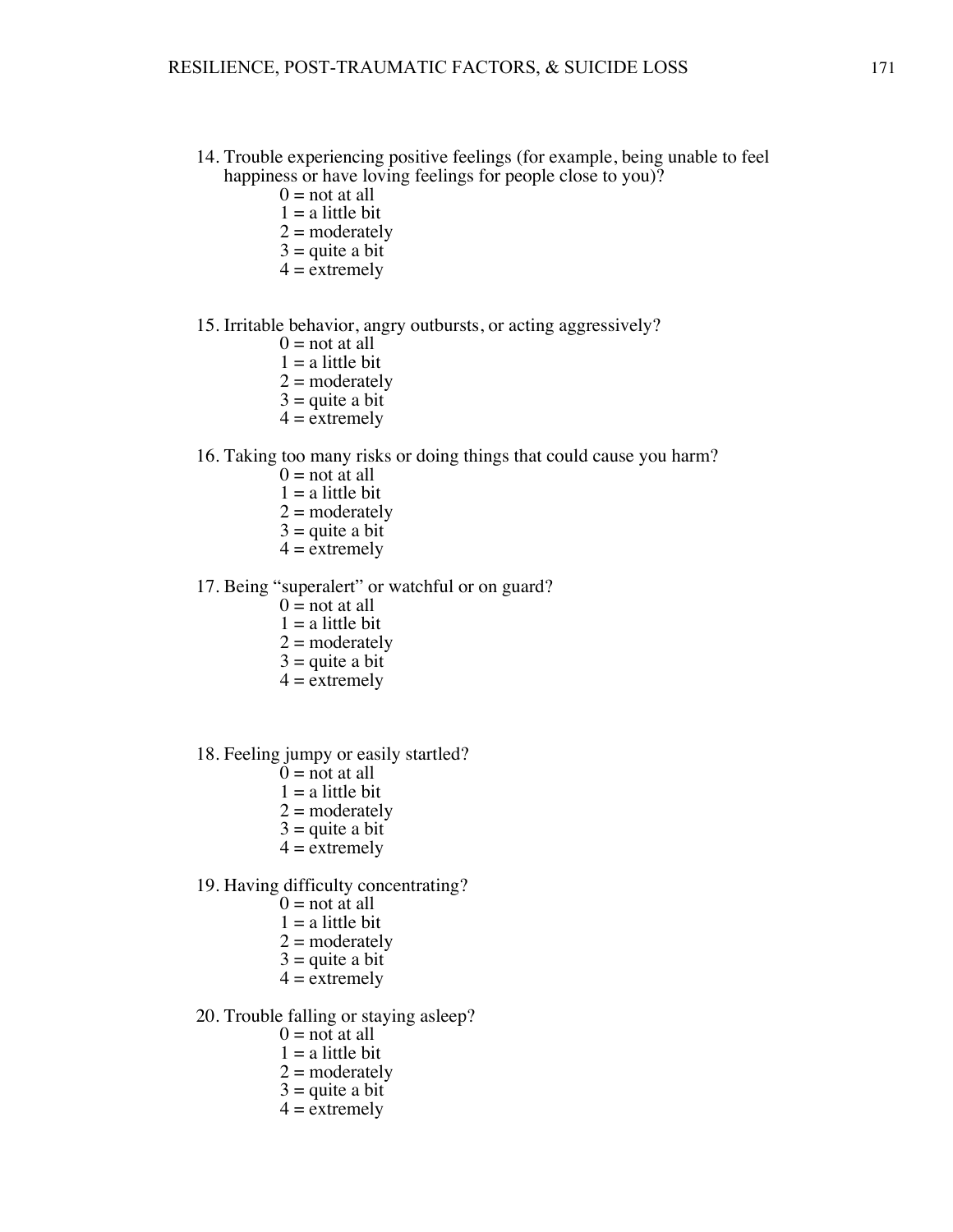Posttraumatic Growth Inventory – Expanded (PTGI-X)

L. G. Calhoun and R. G. Tedeschi Used with permission

Directions: Indicate for each of the statements below the degree to which this change occurred in your life as a result of the suicide that **affected you the most.**

1. I changed my priorities about what is important in life.

- 0= I did not experience this change as a result of my crisis.
- 1= I experienced this change to a very small degree as a result of my crisis.
- 2= I experienced this change to a small degree as a result of my crisis.
- 3= I experienced this change to a moderate degree as a result of my crisis.
- 4= I experienced this change to a great degree as a result of my crisis.
- 5= I experienced this change to a very great degree as a result of my crisis.

2. I have a greater appreciation for the value of my own life.

- 0= I did not experience this change as a result of my crisis.
- 1= I experienced this change to a very small degree as a result of my crisis.
- 2= I experienced this change to a small degree as a result of my crisis.
- 3= I experienced this change to a moderate degree as a result of my crisis.
- 4= I experienced this change to a great degree as a result of my crisis.
- 5= I experienced this change to a very great degree as a result of my crisis.
- 3. I developed new interests.
	- $0=$  I did not experience this change as a result of my crisis.
	- 1= I experienced this change to a very small degree as a result of my crisis.
	- 2= I experienced this change to a small degree as a result of my crisis.
	- 3= I experienced this change to a moderate degree as a result of my crisis.
	- 4= I experienced this change to a great degree as a result of my crisis.
	- 5= I experienced this change to a very great degree as a result of my crisis.
- 4. I have a greater feeling of self-reliance.
	- $0=$  I did not experience this change as a result of my crisis.
	- 1= I experienced this change to a very small degree as a result of my crisis.
	- 2= I experienced this change to a small degree as a result of my crisis.
	- 3= I experienced this change to a moderate degree as a result of my crisis.
	- 4= I experienced this change to a great degree as a result of my crisis.
	- 5= I experienced this change to a very great degree as a result of my crisis.
- 5. I have a better understanding of spiritual matters.
	- 0= I did not experience this change as a result of my crisis.
	- 1= I experienced this change to a very small degree as a result of my crisis.
	- 2= I experienced this change to a small degree as a result of my crisis.
	- 3= I experienced this change to a moderate degree as a result of my crisis.
	- 4= I experienced this change to a great degree as a result of my crisis.
	- 5= I experienced this change to a very great degree as a result of my crisis.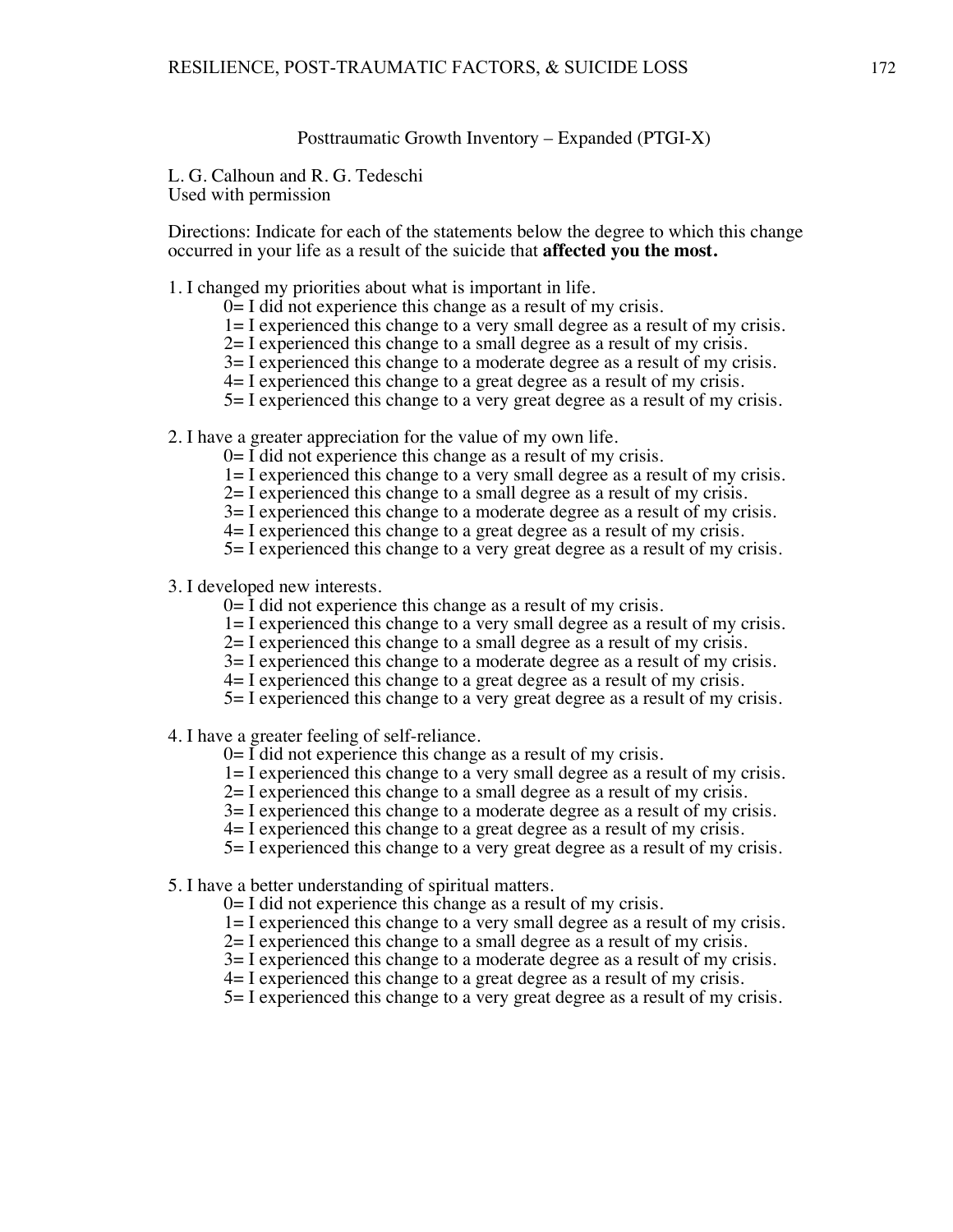6. I more clearly see that I can count on people in times of trouble.

- 0= I did not experience this change as a result of my crisis.
- 1= I experienced this change to a very small degree as a result of my crisis.
- 2= I experienced this change to a small degree as a result of my crisis.
- 3= I experienced this change to a moderate degree as a result of my crisis.
- 4= I experienced this change to a great degree as a result of my crisis.
- 5= I experienced this change to a very great degree as a result of my crisis.
- 7. I established a new path for my life.
	- 0= I did not experience this change as a result of my crisis.
	- 1= I experienced this change to a very small degree as a result of my crisis.
	- 2= I experienced this change to a small degree as a result of my crisis.
	- 3= I experienced this change to a moderate degree as a result of my crisis.
	- 4= I experienced this change to a great degree as a result of my crisis.
	- 5= I experienced this change to a very great degree as a result of my crisis.
- 8. I have a greater sense of closeness with others.
	- $0=$  I did not experience this change as a result of my crisis.
	- 1= I experienced this change to a very small degree as a result of my crisis.
	- 2= I experienced this change to a small degree as a result of my crisis.
	- 3= I experienced this change to a moderate degree as a result of my crisis.
	- 4= I experienced this change to a great degree as a result of my crisis.
	- 5= I experienced this change to a very great degree as a result of my crisis.

9. I am more willing to express my emotions.

- 0= I did not experience this change as a result of my crisis.
- 1= I experienced this change to a very small degree as a result of my crisis.
- 2= I experienced this change to a small degree as a result of my crisis.
- 3= I experienced this change to a moderate degree as a result of my crisis.
- 4= I experienced this change to a great degree as a result of my crisis.
- 5= I experienced this change to a very great degree as a result of my crisis.
- 10. I know better that I can handle difficulties.
	- 0= I did not experience this change as a result of my crisis.
	- 1= I experienced this change to a very small degree as a result of my crisis.
	- 2= I experienced this change to a small degree as a result of my crisis.
	- 3= I experienced this change to a moderate degree as a result of my crisis.
	- 4= I experienced this change to a great degree as a result of my crisis.
	- 5= I experienced this change to a very great degree as a result of my crisis.
- 11. I am able to do better things with my life.
	- 0= I did not experience this change as a result of my crisis.
	- 1= I experienced this change to a very small degree as a result of my crisis.
	- 2= I experienced this change to a small degree as a result of my crisis.
	- 3= I experienced this change to a moderate degree as a result of my crisis.
	- 4= I experienced this change to a great degree as a result of my crisis.
	- 5= I experienced this change to a very great degree as a result of my crisis.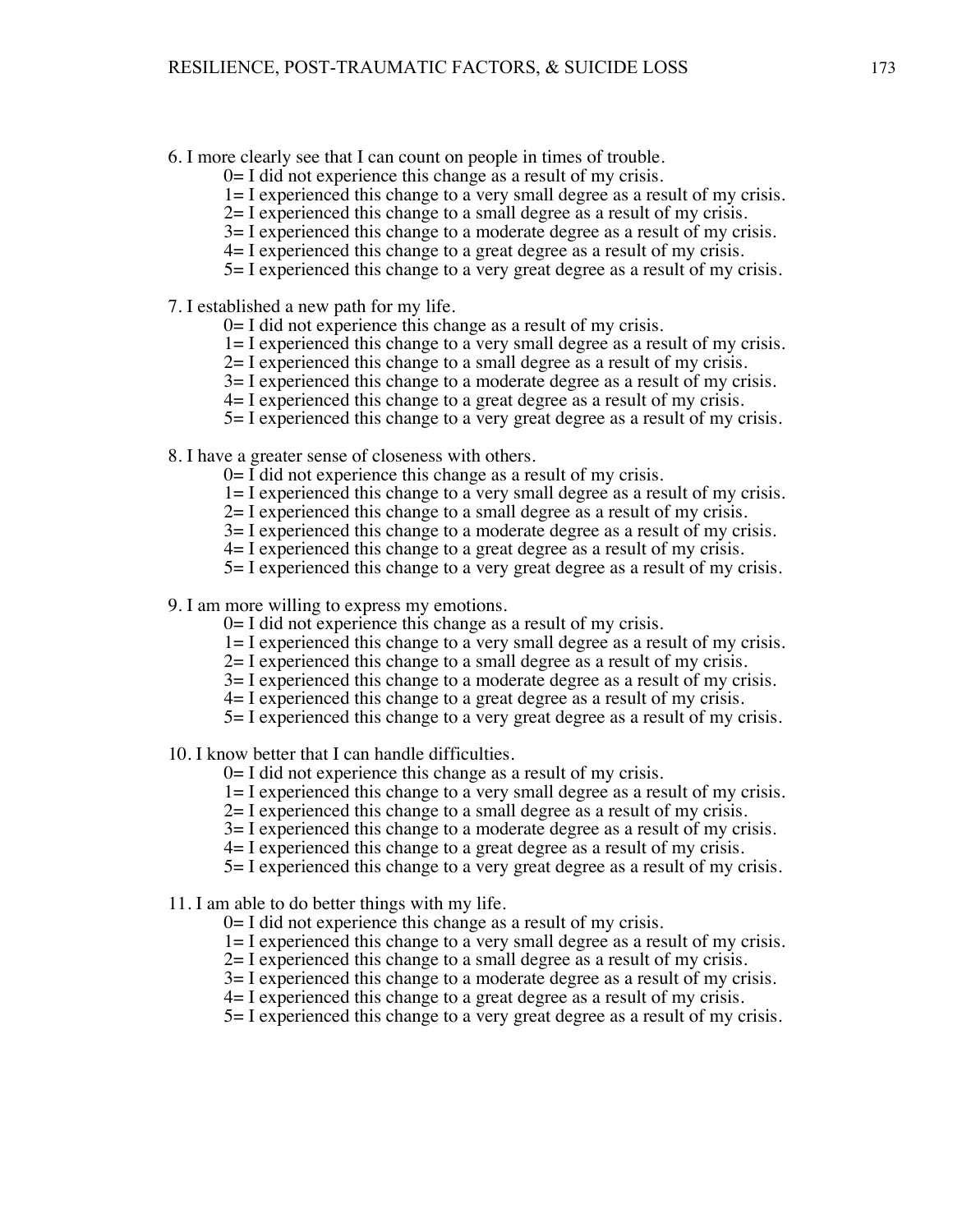#### 12. I am better able to accept the way things work out.

- 0= I did not experience this change as a result of my crisis.
- 1= I experienced this change to a very small degree as a result of my crisis.
- 2= I experienced this change to a small degree as a result of my crisis.
- 3= I experienced this change to a moderate degree as a result of my crisis.
- 4= I experienced this change to a great degree as a result of my crisis.
- 5= I experienced this change to a very great degree as a result of my crisis.
- 13. I can better appreciate each day.
	- 0= I did not experience this change as a result of my crisis.
	- 1= I experienced this change to a very small degree as a result of my crisis.
	- 2= I experienced this change to a small degree as a result of my crisis.
	- 3= I experienced this change to a moderate degree as a result of my crisis.
	- 4= I experienced this change to a great degree as a result of my crisis.
	- 5= I experienced this change to a very great degree as a result of my crisis.
- 14. New opportunities are available which wouldn't have been otherwise.
	- 0= I did not experience this change as a result of my crisis.
	- 1= I experienced this change to a very small degree as a result of my crisis.
	- 2= I experienced this change to a small degree as a result of my crisis.
	- 3= I experienced this change to a moderate degree as a result of my crisis.
	- 4= I experienced this change to a great degree as a result of my crisis.
	- 5= I experienced this change to a very great degree as a result of my crisis.
- 15. I have more compassion for others.
	- 0= I did not experience this change as a result of my crisis.
	- 1= I experienced this change to a very small degree as a result of my crisis.
	- 2= I experienced this change to a small degree as a result of my crisis.
	- 3= I experienced this change to a moderate degree as a result of my crisis.
	- 4= I experienced this change to a great degree as a result of my crisis.
	- 5= I experienced this change to a very great degree as a result of my crisis.
- 16. I put more effort into my relationships.
	- 0= I did not experience this change as a result of my crisis.
	- 1= I experienced this change to a very small degree as a result of my crisis.
	- 2= I experienced this change to a small degree as a result of my crisis.
	- 3= I experienced this change to a moderate degree as a result of my crisis.
	- 4= I experienced this change to a great degree as a result of my crisis.
	- 5= I experienced this change to a very great degree as a result of my crisis.
- 17. I am more likely to try to change things which need changing.
	- 0= I did not experience this change as a result of my crisis.
	- 1= I experienced this change to a very small degree as a result of my crisis.
	- 2= I experienced this change to a small degree as a result of my crisis.
	- 3= I experienced this change to a moderate degree as a result of my crisis.
	- 4= I experienced this change to a great degree as a result of my crisis.
	- 5= I experienced this change to a very great degree as a result of my crisis.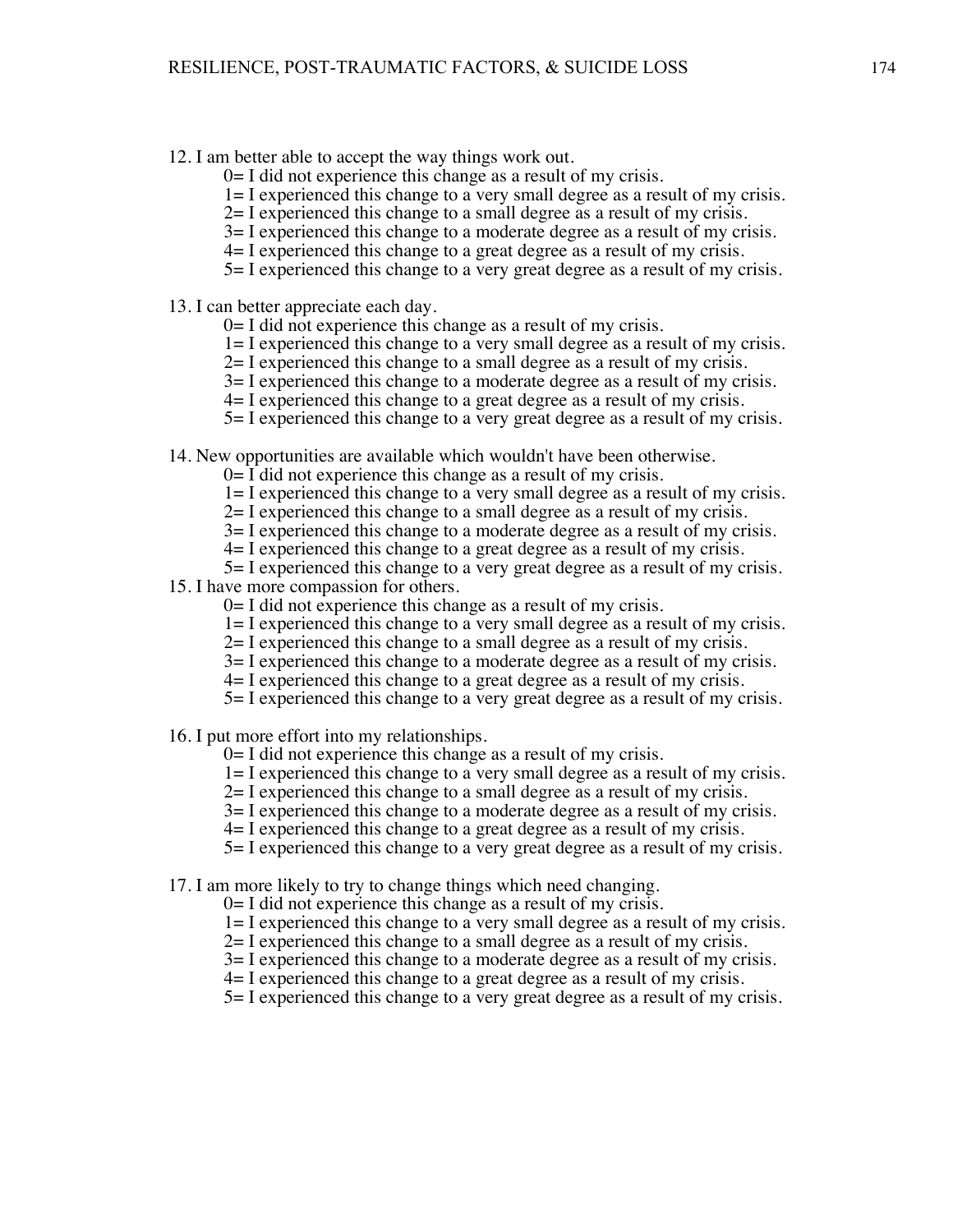- 18. I have a stronger religious faith.
	- 0= I did not experience this change as a result of my crisis.
	- 1= I experienced this change to a very small degree as a result of my crisis.
	- 2= I experienced this change to a small degree as a result of my crisis.
	- 3= I experienced this change to a moderate degree as a result of my crisis.
	- 4= I experienced this change to a great degree as a result of my crisis.
	- 5= I experienced this change to a very great degree as a result of my crisis.
- 19. I discovered that I'm stronger than I thought I was.
	- 0= I did not experience this change as a result of my crisis.
	- 1= I experienced this change to a very small degree as a result of my crisis.
	- 2= I experienced this change to a small degree as a result of my crisis.
	- 3= I experienced this change to a moderate degree as a result of my crisis.
	- 4= I experienced this change to a great degree as a result of my crisis.
	- 5= I experienced this change to a very great degree as a result of my crisis.
- 20. I learned a great deal about how wonderful people are.
	- 0= I did not experience this change as a result of my crisis.
	- 1= I experienced this change to a very small degree as a result of my crisis.
	- 2= I experienced this change to a small degree as a result of my crisis.
	- 3= I experienced this change to a moderate degree as a result of my crisis.
	- 4= I experienced this change to a great degree as a result of my crisis.
	- 5= I experienced this change to a very great degree as a result of my crisis.
- 21. I better accept needing others.
	- 0= I did not experience this change as a result of my crisis.
	- 1= I experienced this change to a very small degree as a result of my crisis.
	- 2= I experienced this change to a small degree as a result of my crisis.
	- 3= I experienced this change to a moderate degree as a result of my crisis.
	- 4= I experienced this change to a great degree as a result of my crisis.
	- 5= I experienced this change to a very great degree as a result of my crisis.
- 22. I have a greater sense of harmony with the world.
	- 0= I did not experience this change as a result of my crisis.
	- 1= I experienced this change to a very small degree as a result of my crisis.
	- 2= I experienced this change to a small degree as a result of my crisis.
	- 3= I experienced this change to a moderate degree as a result of my crisis.
	- 4= I experienced this change to a great degree as a result of my crisis.
	- 5= I experienced this change to a very great degree as a result of my crisis.
- 23. I feel more connected with all of existence.
	- 0= I did not experience this change as a result of my crisis.
	- 1= I experienced this change to a very small degree as a result of my crisis.
	- 2= I experienced this change to a small degree as a result of my crisis.
	- 3= I experienced this change to a moderate degree as a result of my crisis.
	- 4= I experienced this change to a great degree as a result of my crisis.
	- 5= I experienced this change to a very great degree as a result of my crisis.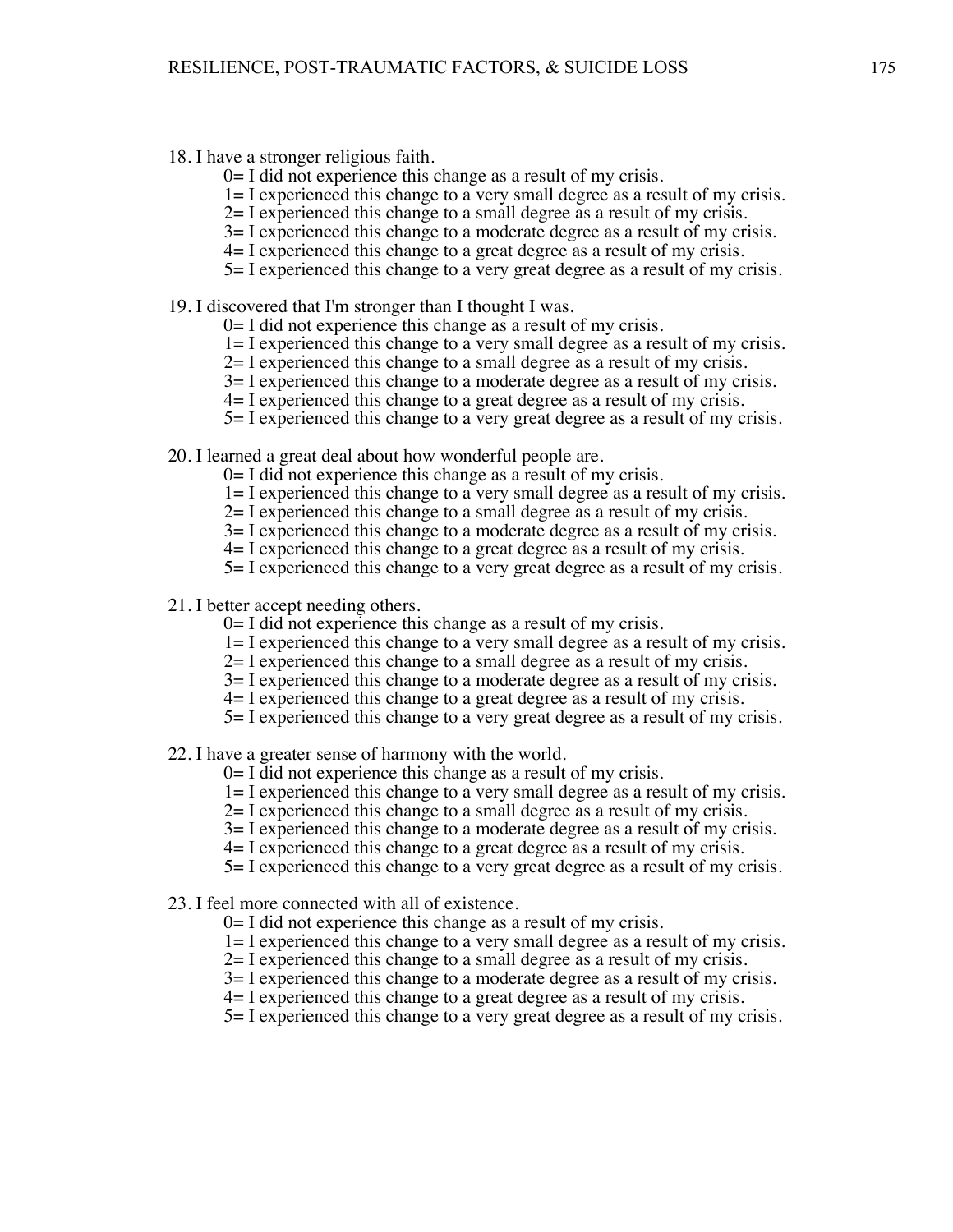24. I feel better able to face questions about life and death.

0= I did not experience this change as a result of my crisis.

1= I experienced this change to a very small degree as a result of my crisis.

2= I experienced this change to a small degree as a result of my crisis.

3= I experienced this change to a moderate degree as a result of my crisis.

4= I experienced this change to a great degree as a result of my crisis.

5= I experienced this change to a very great degree as a result of my crisis.

25. I have greater clarity about life's meaning.

 $0=$  I did not experience this change as a result of my crisis.

1= I experienced this change to a very small degree as a result of my crisis.

2= I experienced this change to a small degree as a result of my crisis.

3= I experienced this change to a moderate degree as a result of my crisis.

4= I experienced this change to a great degree as a result of my crisis.

5= I experienced this change to a very great degree as a result of my crisis.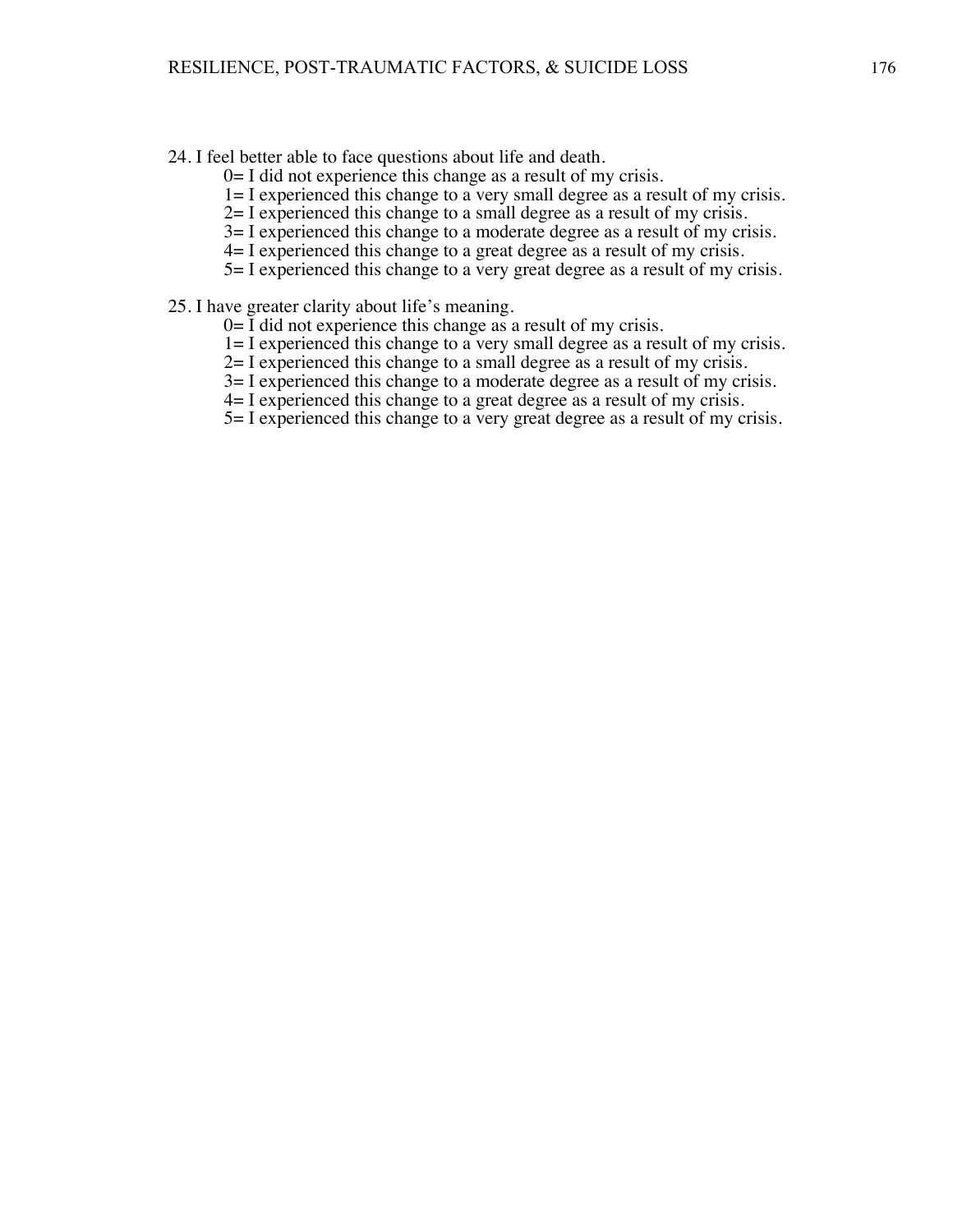## Participant Information Questionnaire

Please select one response:

- 1. What is your age?
	- a. 18-25 years
	- b. 26-30 years
	- c. 31-40 years
	- d. 41-50 years
	- e. 51-60 years
	- f. 61-70 years
	- g. 71 years and older
- 2. What is your gender?
	- a. Male
	- b. Female
	- c. Transgender
	- d. Prefer not to say
- 3. What is your race/ethnicity? (check one or more boxes)
	- a. American Indian or Alaska Native
	- b. Asian/Asian American
	- c. Black/African/African American
	- d. Latino/Hispanic
	- e. White/European American
	- f. Other:  $(\_\_$
- 4. What is your religious affiliation and/or practice? (check one or more boxes)
	- a. Muslim
	- b. Jewish
	- c. Christian
	- d. Buddhist
	- e. Unitarian/Universalist
	- f. Hindu
	- g. Sikh
	- h. Wiccan
	- i. Pagan
	- j. Agnostic
	- k. Atheist
	- l. Do not practice a religion
	- m. Other:
- 5. Do you have any previous or current mental health diagnoses?
	- a. Depression
	- b. Anxiety
	- c. Posttraumatic Stress Disorder (PTSD)
	- d. None
	- e. Other: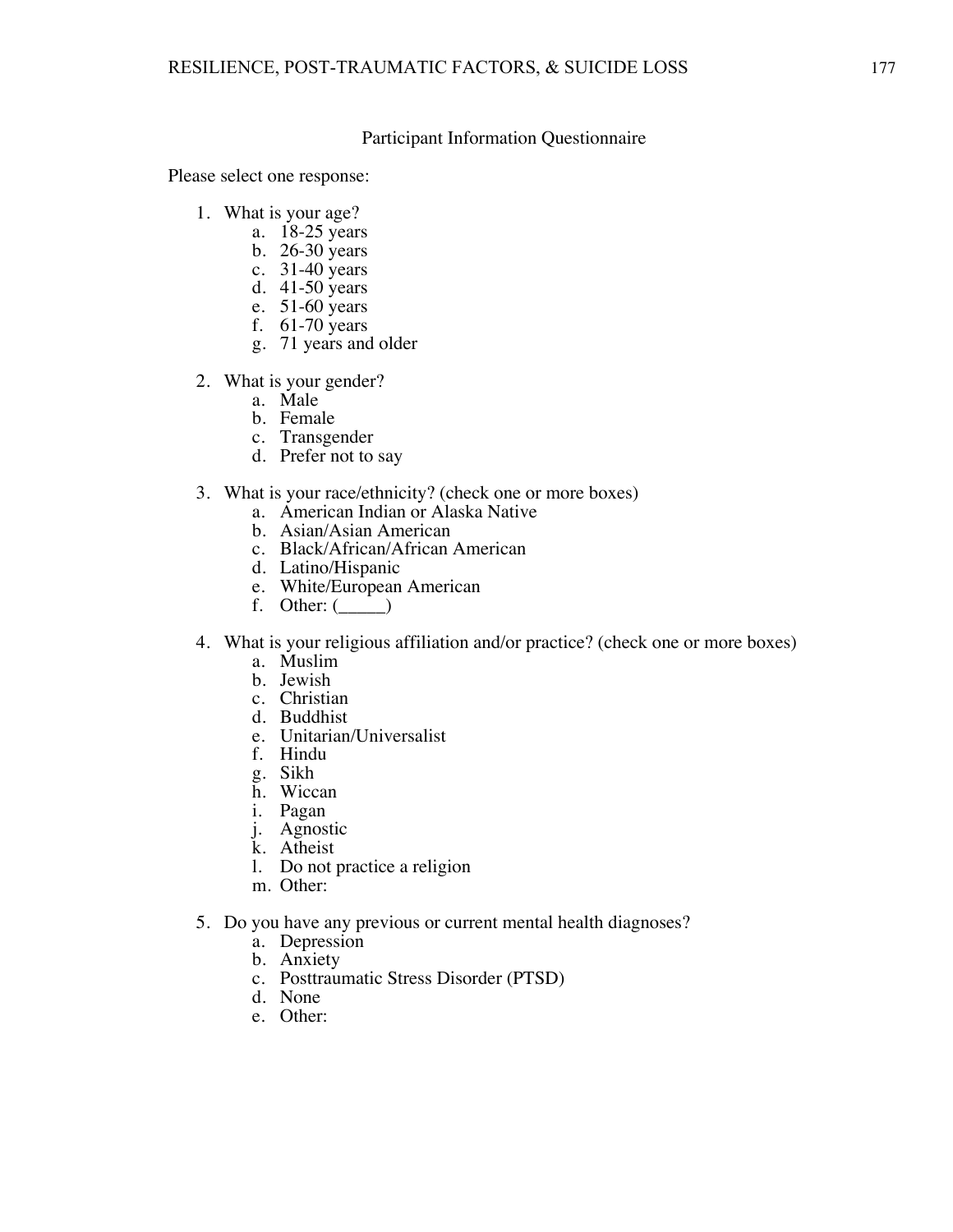6. How many people close to you have died by suicide?

a. 1 b. 2 c. 3 d. 4 e. 5 f. 6

g. 7

h. 8 i. 9

j. 10

k. 11 or more

If you have experienced the loss of multiple loved ones by suicide, please answer the following questions thinking about the suicide that affected you the most.

- 7. How did you discover your loved one had died by suicide?
	- a. Discovered the body
	- b. Learned from a friend or family member
	- c. Informed by an official (e.g., police officer, doctor, mental health professional, etc)
	- d. Other:
- 8. How much time has passed since the suicide?
	- a. 6 months 1 year
	- b. 1 year 1 month 2 years
	- c. 2 years 1 month 5 years
	- d. 5 years 1 month 10 years
	- e. 10 years 1 month 15 years
	- f. More than 15 years
- 9. What was the gender of the deceased?
	- a. Male
	- b. Female
	- c. Transgender
	- d. Prefer not to say

## 10. What was your relationship to the deceased? I lost my…:

- a. Mother
- b. Father
- c. Child
- d. Sister
- e. Brother
- f. Spouse
- g. Long-term significant partner
- h. Aunt/uncle
- i. Cousin
- j. Friend
- k. Co-worker
- l. Classmate
- m. Other: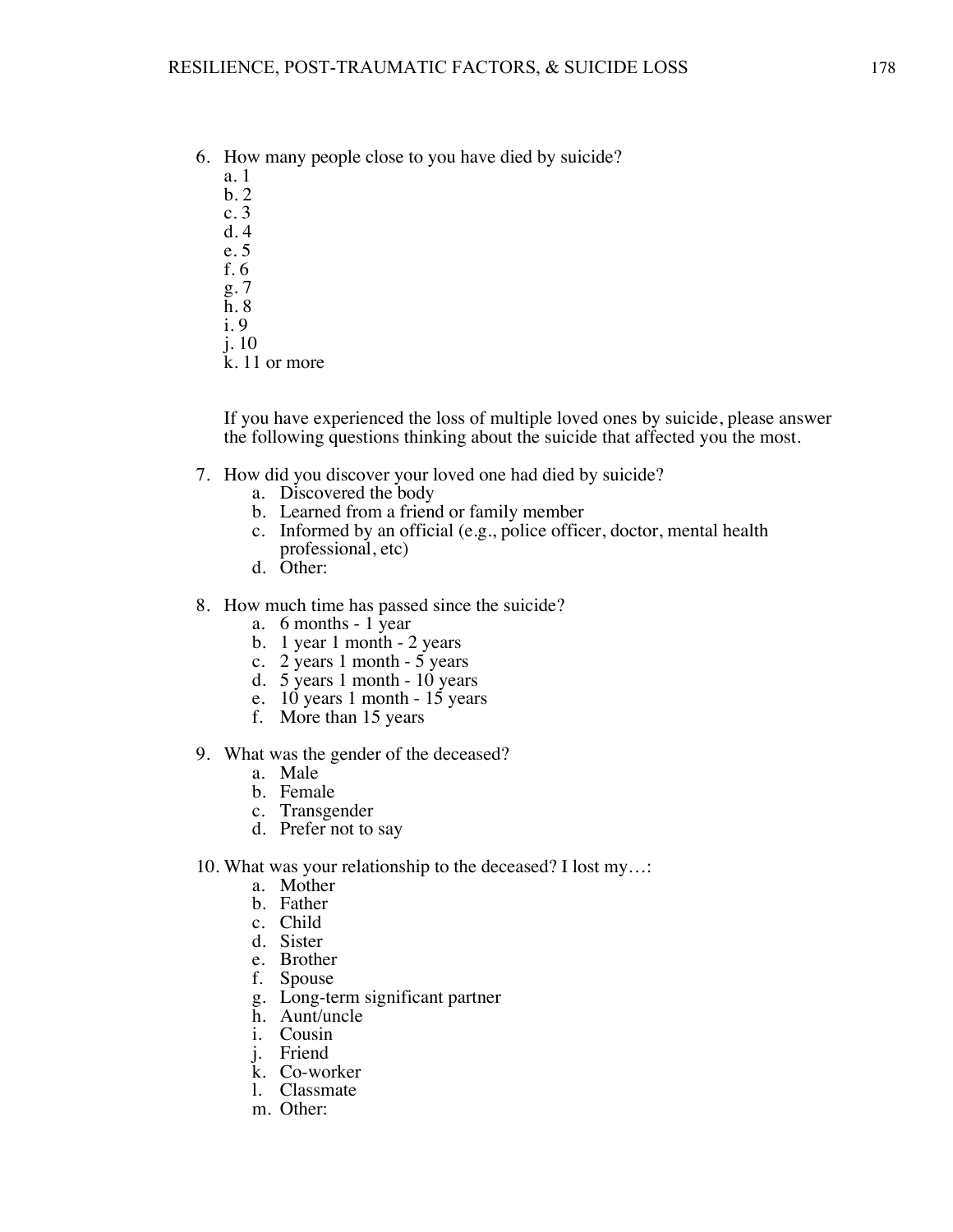- 11. How close did you feel to the deceased?
	- a. Very close
	- b. Somewhat close
	- c. Not close at all
- 12. Thinking about the effect of the person's suicide on your life, what response is closest to your experience?
	- a. The death had little effect on my life.
	- b. The death had somewhat of an effect on me but did not disrupt my life
	- c. The death disrupted my life for a short time.
	- d. The death disrupted my life in a significant or devastating way, but I no longer feel that way.
	- e. The death had a significant or devastating effect on me that I still feel.
- 13. What exposure to support groups or mental health treatment, if any, did you receive? (check all that apply)
	- a. Peer led support group
	- b. Professional led support group
	- c. Individual therapy
	- d. Group therapy
	- e. Online support (e.g., forum)
	- f. None
	- g. Other:
- 14. What additional supports did you feel, experience, or receive? (check all that apply)
	- a. Neighbors supports (neighbors)
	- b. Religious community supports
	- c. Family supports
	- d. Friends supports
	- e. Coworker/work supports
	- f. School staff/classmates supports
	- g. None
	- h. Other: